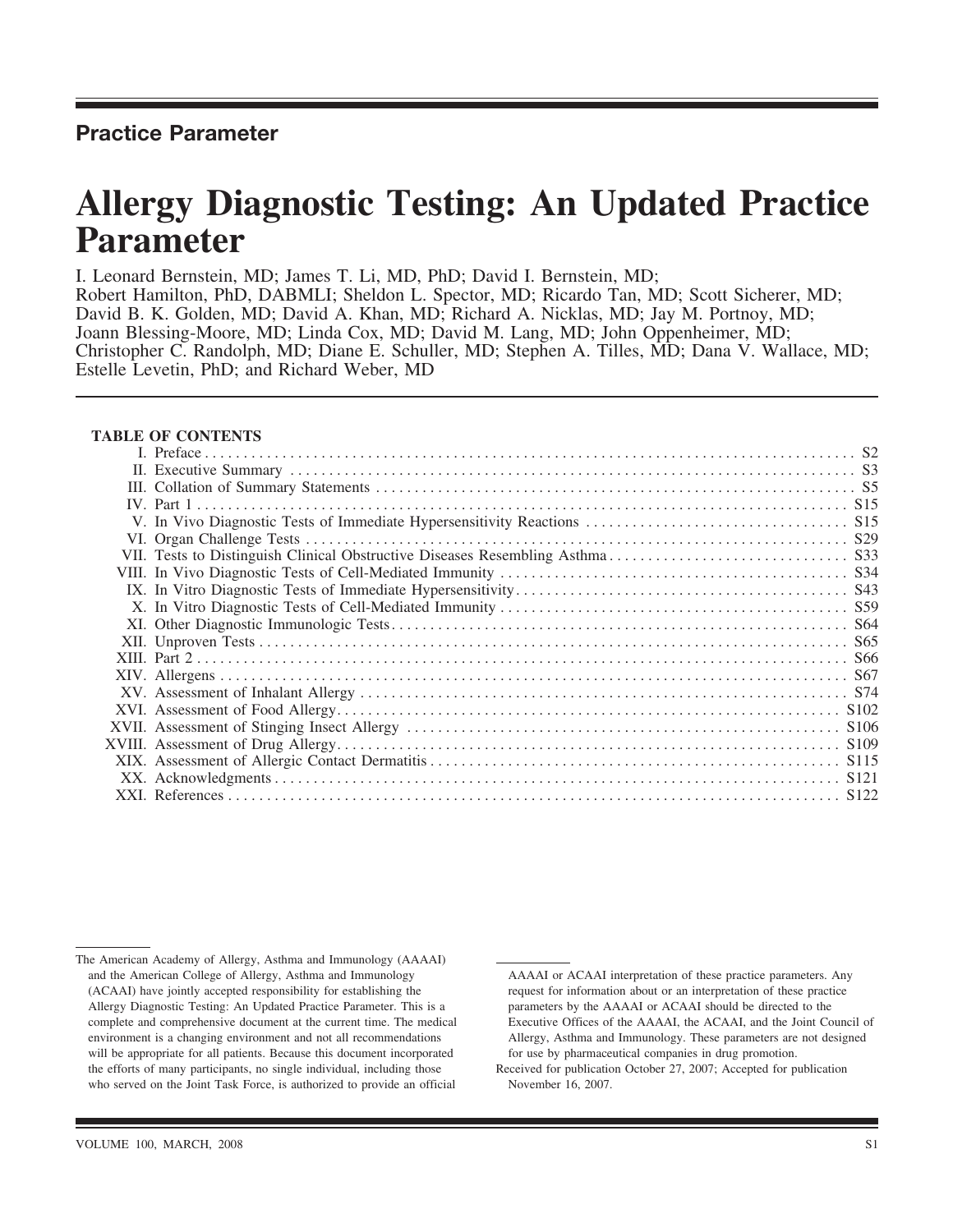# **PREFACE**

The major emphasis of this updated version of Practice Parameters for Allergy Diagnostic Testing is focused on how technological refinements and their validations during the past decade are being incorporated into the diagnostic armamentarium of allergists/clinical immunologists and how their optimal use enables confirmation of human clinical sensitivity. The term *allergy* in this Practice Parameter denotes major categories of human hypersensitivity. Pertinent clinical immunologic techniques are oriented to this category of adaptive immunity but not to infection, cancer, or transplantation immunology.

The impetus for Practice Parameters for Allergy Diagnostic Testing originally stemmed from a consensus conference sponsored by the National Institute of Allergy and Infectious Diseases and published as a supplement to the *Journal of Allergy and Clinical Immunology* in September 1988. One of the major conclusions of that workshop was that periodic reassessment of diagnostic techniques should be mandatory, and in keeping with that recommendation, the 1995 Practice Parameters for Allergy Diagnostic Tests further reviewed and considered new developments up to that time. In the 13-year interval since that publication, there has been an exponential progression of basic and translational immunologic research, some of which produced novel and practical diagnostic possibilities. Obviously, these advancements necessitated an overhaul of the 1995 Allergy Diagnostic Parameter commensurate with the extensive database currently available. The ultimate goals were to formulate recommendations based on evidence-based literature and to achieve balanced use of classic and new diagnostic methods.

The working draft of the Parameter on Allergy Diagnostic Tests update was based on an outline jointly conceived by James T. Li and I. Leonard Bernstein and realized by a work group (Robert Hamilton, Sheldon Spector, Ricardo Tan, David I. Bernstein, Scott Sicherer, David B. K. Golden, and David Khan) chaired by I. Leonard Bernstein. As with previous parameters, the draft was based on a review of the medical literature using a variety of search engines, such as PubMed. Published clinical and basic studies were rated by categories of evidence and used to establish the strength of recommendations (Table 1). The initial draft was then reviewed by all members of the Joint Task Force and subsequently by the American Academy of Allergy, Asthma and Immunology (AAAAI), the American College of Allergy, Asthma and Immunology (ACAAI), and the Joint Council of Allergy, Asthma and Immunology and a number of experts on in vivo and in vitro diagnostic immunology selected by the supporting organizations. Comments were also solicited from the general membership of these societies via their Web sites. This document therefore represents an evidence-based, broadly accepted consensus opinion. The peer review process and general format of the Practice Parameter are consistent with recommendations of the American College of Medical Quality, which defines practice guidelines. As such, it is anticipated to serve as a reference source for current utility and validity of allergy diagnostic tests.

The organization of Practice Parameters on Allergy Diagnostic Tests is similar to previous Joint Task Force parameters except that a single algorithm with annotations was not appropriate to the mission of the parameter. The broad range of diagnostic techniques for varying purposes could not possibly be stratified into a uniform paradigm encompassing diverse clinical sensitivity disorders that require objective confirmatory tests. An Executive Summary is followed by a collation of Summary Statements, which also precede referenced narrative discussions on each subject. The Practice Parameter is divided into 2 parts: part 1 is a detailed description of diagnostic modalities currently available to allergists/ clinical immunologists. It encompasses both IgE and cellmediated in vivo (skin and patch) and in vitro tests for a wide spectrum of inhalant, food, and contactant allergens. Organ challenge tests are discussed in greater detail in this revised Practice Parameter because controlled challenges or supervised exposure ultimately serve as the appropriate gold standard for assessing whether clinical sensitivity is present. Consonant with their recent emergence as diagnostic adjuncts, the section concerning current status of cytokines and chemokines has been expanded. A new section on "Other Immunologic Tests" has been added in recognition that many allergists/clinical immunologists have considerable interests and expertise in a variety of laboratory immunologic techniques commonly used to corroborate the diagnosis of non-IgE, non– cell-mediated clinical immunologic diseases. A discussion about unproven techniques is relevant because these methods still have advocates who promote them to patients desperately seeking alternative approaches for their particular problems.

Part 2 considers optimal utilization and integration of evidence-based diagnostic methods for various clinical situations, which include inhalant, food, insect venom, drug and contact sensitivities. Practice parameters of diagnosis and management for each of these clinical entities have been previously published with algorithms tailored to fit the specific clinical situation. Many of the diagnostic recommendations of part 2 were extracted or in some cases quoted verbatim from each of these published guidelines.

The Joint Task Force acknowledges that rapid advancements in diagnostic technology could render specific past and current recommendations obsolete at any time and that attempts to revise will have to be undertaken at appropriate intervals. Nevertheless, whatever the update interim period may be, the allergy/clinical immunology community should be prepared to accept novel new diagnostic techniques, provided that they are validated by scientifically accepted approaches.

The overall objectives of this Parameter on Allergy Diagnostic Tests are tripartite: (1) to develop a reliable reference resource for selecting appropriate diagnostic tests; (2) to provide guidelines and support for the practicing physician on how diagnostic tests should be used in an appropriate and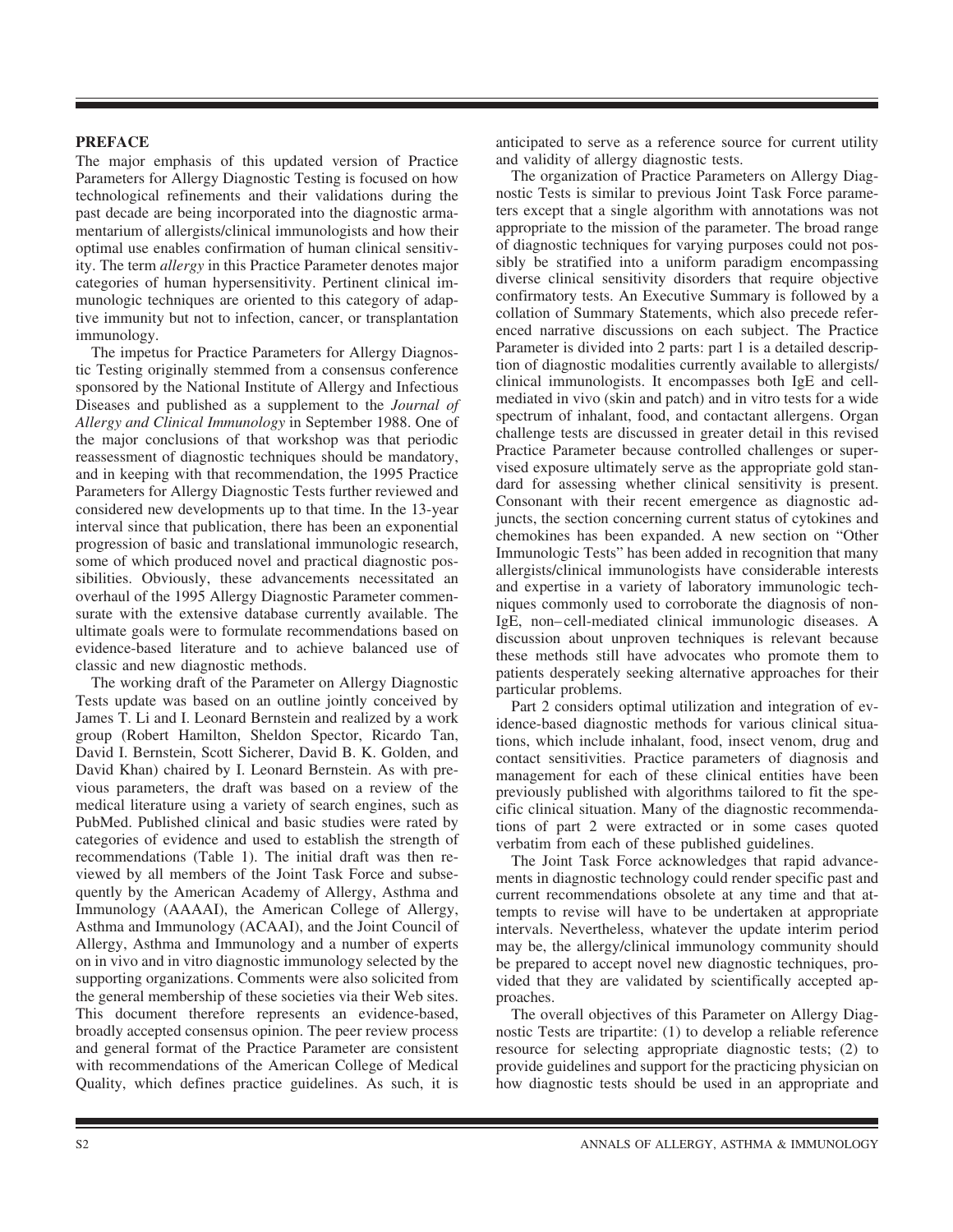cost-effective manner; and (3) to improve the quality of care of patients by facilitating prompt and accurate diagnosis of their hypersensitivity disorders.

## **EXECUTIVE SUMMARY**

There is a wide array of diagnostic modalities for human hypersensitivity diseases. Among these, skin tests for immediate hypersensitivity and delayed hypersensitivity are of paramount importance. As immunologic diagnostic technology advances, in vitro tests for both IgE- and cell-mediated immunity have also assumed greater significance. In some instances, lymphocyte functional assays may be applicable for confirmation of humoral or cell-mediated immunity cytotoxicity syndromes, as well as classic delayed hypersensitivity reactions.

Specific cellular components of both immediate hypersensitivity– and cell-mediated immunity induced inflammation can be identified by their unique transcription markers, protein products, or cell surface differentiation markers. An increase in eosinophils and their products often occurs in both immediate- and late-phase responses of IgE-mediated reactions. The role of the basophil in such reactions can also be evaluated by basophil histamine release tests and, more recently, the basophil activation test. When tests for IgE-mediated immunity are equivocal, organ challenge testing is the most direct way of ascertaining whether bona fide clinical sensitivity exists.

Mononuclear cells (monocytes, macrophages, and lymphocytes) are essential constituents of adaptive immunity. In particular, their role in cell-mediated immunity has long been recognized. Lymphocyte subsets, their cytokines, and their chemokines may be readily identified and measurable in body fluids and tissue sites. Several applications of this technology have become standard clinical tests (eg, CD4<sup>+</sup> cells in acquired immunodeficiency); others are being vigorously pursued (eg, interleukin [IL] 6, IL-8, IL-10, and transforming growth factor  $\beta$ ). Increases in specific cytokines such as macrophage inhibitory factor (MIF) and IL-16 are associated with active cell-mediated immunity processes.

Well-established techniques to detect IgG/IgG subclass antibodies by enzyme-linked immunosorbent assay (ELISA), immunodiffusion, and immunoprecipitation are available for specific antigens and autoantibodies. Antigen antibody complexes may be associated with increased C1q binding and cryoglobulins.

Prick/puncture tests or intracutaneous tests are the preferred techniques for IgE-mediated hypersensitivity. It is advisable to use prick/puncture devices, which are relatively nontraumatic and elicit reproducible results when placed on specific areas of the body (ie, arms or back). Optimal results depend on use of potent test extracts and proficiency of the skin tester (ie, demonstration of coefficient of variation -30% at different periods). It is essential that objective wheal-and-flare responses be recorded in millimeters (diameter or area) because cutoff levels (in millimeters) may obviate the necessity for confirmatory respiratory and food allergen challenge tests. This interpretation system also enables easier comparison among physicians. Intracutaneous tests are generally used for specific allergens (ie, Hymenoptera venoms and penicillin), but they may also be applied if prick/puncture test results are negative and there is a strong historical likelihood of clinical allergy to specific allergens. Some clinicians prefer intracutaneous tests without preceding prick/puncture tests, but when this alternative is elected, special care must be taken to ensure that intracutaneous allergen concentrations are nonirritant and correlative with end organ sensitivity. However, there are safety concerns when intracutaneous tests are performed without preceding prick/puncture tests. A suggested way of determining appropriate intracutaneous test concentrations is a serial end point titration regimen, one of which reported that intracutaneous dilutions between 1:12,500 and 1:312,000 (wt/vol) were nonirritant. Late-phase cutaneous responses, which reflect the persistent IgE allergic inflammatory milieu, may occur after either prick/puncture or intracutaneous tests but are more likely to do so after the latter. Preliminary data suggest that decrease of late-phase cutaneous response may occur after successful allergen immunotherapy.

The prototypic skin test for delayed hypersensitivity is the tuberculin skin test, which is evaluated by degree of induration in millimeters 48 hours after application. Similar tests are no longer commercially available for pathogenic fungi (eg, *Histoplasma capsulatum*). A positive tuberculin reading varies from 10 to 15 mm in induration, depending on the incidence of active tuberculosis within the indigenous population of the patient. Decreased cell-mediated immunity response or anergy may be evaluated by delayed hypersensitivity antigens (ie, tetanus toxoid, *Candida,* and *Trichophyton*) to which most members of a population have been exposed. Formerly the validity of anergy testing was compared with the mean number of positive reactions elicited by 4 to 5 delayed hypersensitivity antigens in a large normal control population. Absence of reactivity to all or all except 1 was equated with complete or relative anergy, respectively. Currently, there are only 3 delayed hypersensitivity antigens for testing (tetanus toxoid, *Candida,* and *Trichophyton*), and these have not been evaluated in a large population as described above. Therefore, interpretation of anergy using these 3 antigens is circumspect. Concurrent anergy and tuberculin skin testing is no longer recommended in patients with human immunodeficiency virus (HIV) suspected of having mycobacterial infections.

Allergic contact dermatitis (ACD) is a special form of delayed hypersensitivity evaluated by epicutaneous or patch tests. More than 3,700 substances have been reported to induce contactant sensitivity. Direct irritants may cause irritant contact dermatitis (ICD), which often is morphologically indistinguishable from ACD. The irritancy threshold of each test agent must be predetermined to exclude the possibility of ICD. Patch testing should be considered for any dermatitis for which contactant exposure, either natural or secondary to topical agents, might be implicated. Most ACD can be detected by 65 substances recommended by the North American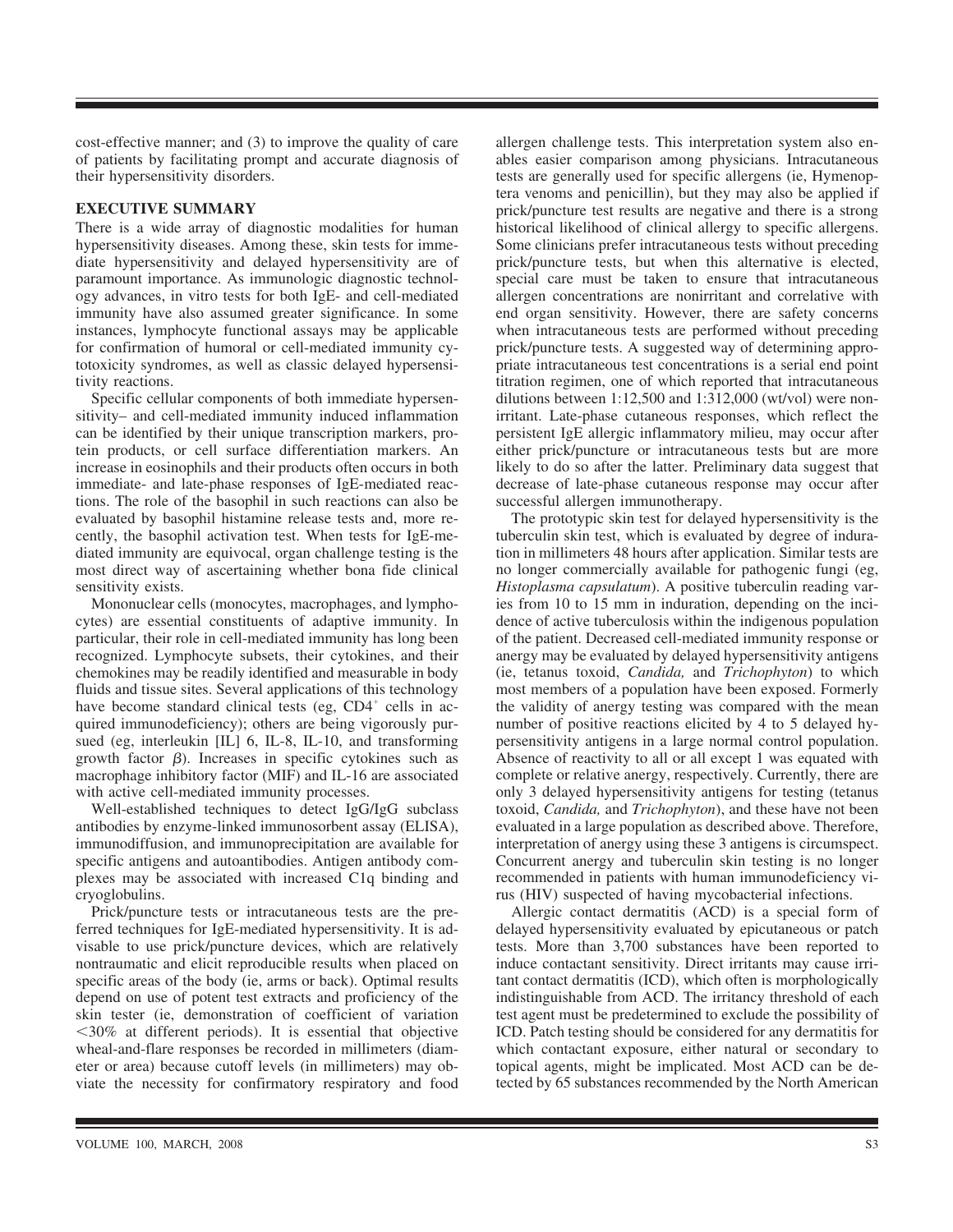Contact Dermatitis Research Group. The only available Food and Drug Administration (FDA)– cleared patch test kit is the T.R.U.E. test, which covers a range of approximately 25% to 30% of the most common ACD contactant allergens. Therefore, customized patch testing is often necessitated. Patch tests are read at least twice (48 and 72 to 96 hours after application) and occasionally 7 days later in the case of weak ACD allergens. Such allergens can also be detected by a repeat open application test protocol. Atopy patch tests to foods and drugs are being investigated as a complementary aid in the diagnosis of food and drug allergies. These tests have not yet been validated by a sufficient number of controlled studies.

Laboratory tests may also provide useful information to evaluate either immediate hypersensitivity or cell-mediated immune reactions. Currently, commercial availability considerations are such that specific IgE tests are used more frequently than is the case for functional in vitro cell-mediated immunity assays. Within the past decade, however, immunoassays of certain cell-mediated immunity products (ie, cytokines or chemokines) may be demonstrating sufficient predictability to be considered as surrogates of cell-mediated immunity.

The discovery of IgE and availability of IgE myelomas enabled the production of large quantities of IgE. This permitted the production of highly specific anti-human IgE antibodies, which led to immunoassays capable of measuring both total IgE and allergen specific IgE concentrations in serum and body fluids. A succession of modified assays ensued. Subsequent modifications are calibrated using heterologous interpolation against the World Health Organization (WHO) 75/502 international human serum IgE reference preparation, thereby establishing a uniform system of specific IgE antibody in quantitative kilo international units (kIU) per liter (ie, 1 kIU = 2.4 ng IgE). The method of total and specific IgE assays are discussed in detail, including the indications, advantages, and limitations of these assays. The FDA guideline regulations now stipulate guidance regulations for all IgE methods, including semiautomatic, automatic, and multiplexed systems. According to these quality assurance suggestions, each allergen assay should include its specific homologous reference serum (ragweed vs ragweed reference serum) as an additional internal control whenever sufficient quantities of specific reference sera can be obtained. It is anticipated that multiplexed arrays for assays of IgE will soon be generally available. Secondary antibody detector systems for these modified techniques include chemiluminescence and fluorescence. Allergen specificity and cross-allergenicity may be determined by an inhibition technique. Although correlation of higher kIU levels of specific IgE to clinical sensitivity for some allergens is equivalent to prick/puncture tests, skin prick/puncture tests generally have better overall predictability and are the preferred initial diagnostic approach.

Interpretation of both skin and serum specific IgE tests is highly dependent on the constitutive allergenicity, potency, and stability of the allergen extract being used. For these reasons, sensitivity tends to be higher among pollens, certain foods, dust mite, fungi, and certain epidermals compared with venoms, drugs, and chemicals. Recommendations for allergen immunotherapy based solely on results of skin or specific IgE tests without appropriate clinical correlation are not appropriate.

IgG and IgG subclasses can be measured using immunoassays similar to those used for allergen specific IgE. Controversy exists regarding whether increases of IgG4 are valid harbingers of either diagnosis or clinical efficacy after immunotherapy. Specific IgG/IgG4 results do not correlate with oral food challenges and are not recommended for the diagnosis of food allergy.

Other less frequently used assays for IgE-mediated reactions include histamine release from basophils and plasma tryptase secondary to mast cell degranulation. The latter test may be useful in the detection of anaphylaxis and mastocytosis.

Eosinophils and their generated products, such as eosinophilic cationic protein (ECP), are key cells in allergic inflammation, particularly late-phase responses. Increased numbers of these cells in nasal smears and induced sputum may be useful indicators of the existence and extent of allergic inflammation. In the case of sputum, they may also be indicative of asthma exacerbation or the presence of chronic eosinophilic bronchitis or esophagogastritis.

The basophil activation test, as detected by the expression of CD63 and/or CD203C surface markers by flow cytometry, is being vigorously investigated for both diagnosis and serial monitoring of therapeutic efficacy. This test has not yet been cleared in the United States by the FDA.

Cell types that contribute to cell-mediated immunity reactions include lymphocytes, monocytes, macrophages, dendritic cells, Langerhans cells, and granulocytes. Most laboratory tests of cell-mediated immunity quantify lymphocyte function with respect to (1) proliferation; (2) production of inflammatory mediators, cytokines, and chemokines; (3) monitoring of cytotoxic reactions; and (4) regulation of immune responses. Techniques to measure each of these functions are discussed in the context of advantages and disadvantages of each method. Several nonradioactive assays of lymphocyte proliferation and cytotoxicity are now available. Although a functional assay of macrophage inhibition is not commercially available, the cytokine responsible for this test, MIF, can be measured by immunoassay. Other cytokines or chemokines of special importance to cell-mediated immunity, such as IL-12, IL-16, and monocyte chemoattractant proteins (MCPs) 1, 2, and 3, can also be measured by ELISA immunoassays.

Evaluation of non-IgE and non– cell-mediated immunity clinical immunologic diseases may include laboratory screening for (1) primary and acquired immunodeficiency, (2) immune-mediated gammopathies, (3) complement activation disorders, and (4) a diverse spectrum of autoimmune and vasculitic diseases. Brief summaries of diagnostic techniques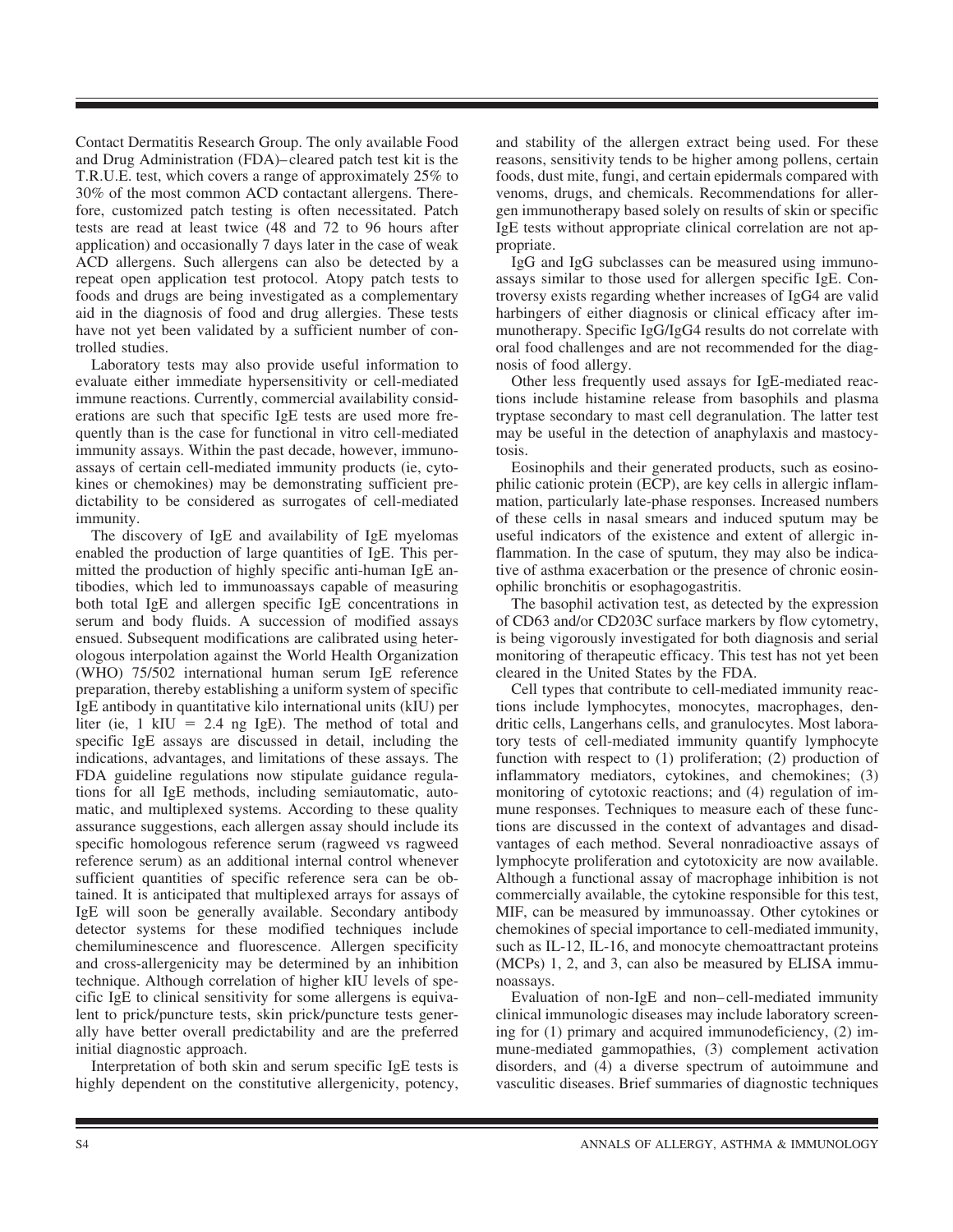available for these entities are discussed in part 1. Many of them have evolved to ELISA and Western and immunoblot assays, although indirect immunofluorescence tests are still required for confirmation in certain autoimmune diseases. Tests of complement activation are especially important in patients who present with signs of leukocytoclastic vasculitides.

Specific organ challenge tests may facilitate or confirm clinical diagnosis under certain circumstances: (1) investigation of potential "new" allergens, (2) confirmation of clinical diagnosis when the history is suggestive but skin and/or in vitro test results are negative, (3) confirming food allergy, (4) monitoring of therapy, and (5) substantiating occupational sensitivity. This section has been expanded substantially to include detailed descriptions of the indications and objective techniques for evaluating allergen-specific conjunctival, nasal, and bronchial challenges. Protocols for food challenges are discussed in the part 2 section on "Evaluation of Food Allergy." Details of laboratory supervised and workplace challenges for confirmation of occupational asthma (OA) are also included.

A new section, "Inflammatory Biomarkers of Upper and Lower Airway Fluids," has been added because such techniques often provide confirmatory evidence of suspected clinical diseases (eg, eosinophilic vs neutrophilic asthma; bronchoalveolar lavage (BAL) CD8 lymphocytic alveolitis as an indicator of hypersensitivity pneumonitis). In addition,

#### Table 1. Classification of Recommendations and Evidence Category

#### **Category of Evidence**

- Ia Evidence from meta-analysis of randomized controlled trials.
- Ib Evidence from at least 1 randomized controlled trial.
- IIa Evidence from at least 1 controlled study without randomization.
- IIb Evidence from at least 1 other type of quasiexperimental study.
- III Evidence from nonexperimental descriptive studies, such as comparative studies, correlation studies, and case-controlled studies.
- IV Evidence from expert committee reports, the opinion or clinical experience of respected authorities, or both.
- LB Evidence from laboratory-based studies.

#### **Strength of Recommendation**

- A Directly based on category I evidence.
- B Directly based on category II evidence or extrapolated from category I evidence.
- C Directly based on category III evidence or extrapolated from category I or II evidence.
- D Directly based on category IV evidence or extrapolated from category I, II, or II evidence
- E Directly based on category LB evidence.
- F Based on consensus of the Joint Task Force on Practice Parameters.
- NR Not rated

current diagnostic roles of 2 new noninvasive methods (exhaled nitric oxide and exhaled breath condensate) are summarized.

A brief review of unproven tests is included near the end of part 1. The unproven nature of these tests is supported by placebo-controlled studies in some instances. In other situations, clinical samples submitted for diagnostic evaluation yielded completely false results.

The section on allergens has been retained because it is one of the most reliable sources of plant, animal, and chemicals to which North American patients are exposed. As cited previously, the number of positive allergenic contactants exceeds 3,700. A reliable reference source for such contact substances may be found in the patch test discussion of part 1. The allergens section also reviews essential information about cross-allergenicity, which should aid the clinician in specific decisions about skin tests and allergen immunotherapy. (Also see Allergome – a database of allergenic molecules – http:// www.allergome.org.)

Part 2 of this parameter provides evidence-based likelihood decisions on selecting confirmatory laboratory diagnostic tests for inhalant, food, insect venom, drug, and contactant allergies. When the data are not sufficiently evidence based for such choices, alternative pathways are suggested. In each of these clinical subsections, discussions about use of in vivo vs in vitro tests are commensurate with Category I evidence criteria. All clinical topics in part 2 provide a basis for integrating historical features, physical signs, and diagnostic recommendations of previously published Practice Parameters (Disease Management of Drug Hypersensitivity: A Practice Parameter; Allergen Immunotherapy: A Practice Parameter; Stinging Insect Hypersensitivity: A Practice Parameter; Food Allergy: A Practice Parameter; and Contact Dermatitis: A Practice Parameter), with the current updated diagnostic techniques presented in part 1.

#### **COLLATION OF SUMMARY STATEMENTS**

*Summary Statement 1.* First described in 1867 by Dr Charles Blackley, skin tests (prick/puncture and intracutaneous) have evolved as reliable, cost effective techniques for the diagnosis of IgE-mediated diseases. (B)

*Summary Statement 2.* Prick/puncture tests are used to confirm clinical sensitivity induced by aeroallergens, foods, some drugs, and a few chemicals. (B)

*Summary Statement 3.* A number of sharp instruments (hypodermic needle, solid bore needle, lancet with or without bifurcated tip, and multiple-head devices) may be used for prick/puncture tests. (C)

*Summary Statement 4.* Although a number of individual prick/puncture comparative studies have championed a particular instrument, an objective comparison has not shown a clear-cut advantage for any single or multitest device. Furthermore, interdevice wheal size variability at both positive and negative sites is highly significant. (C)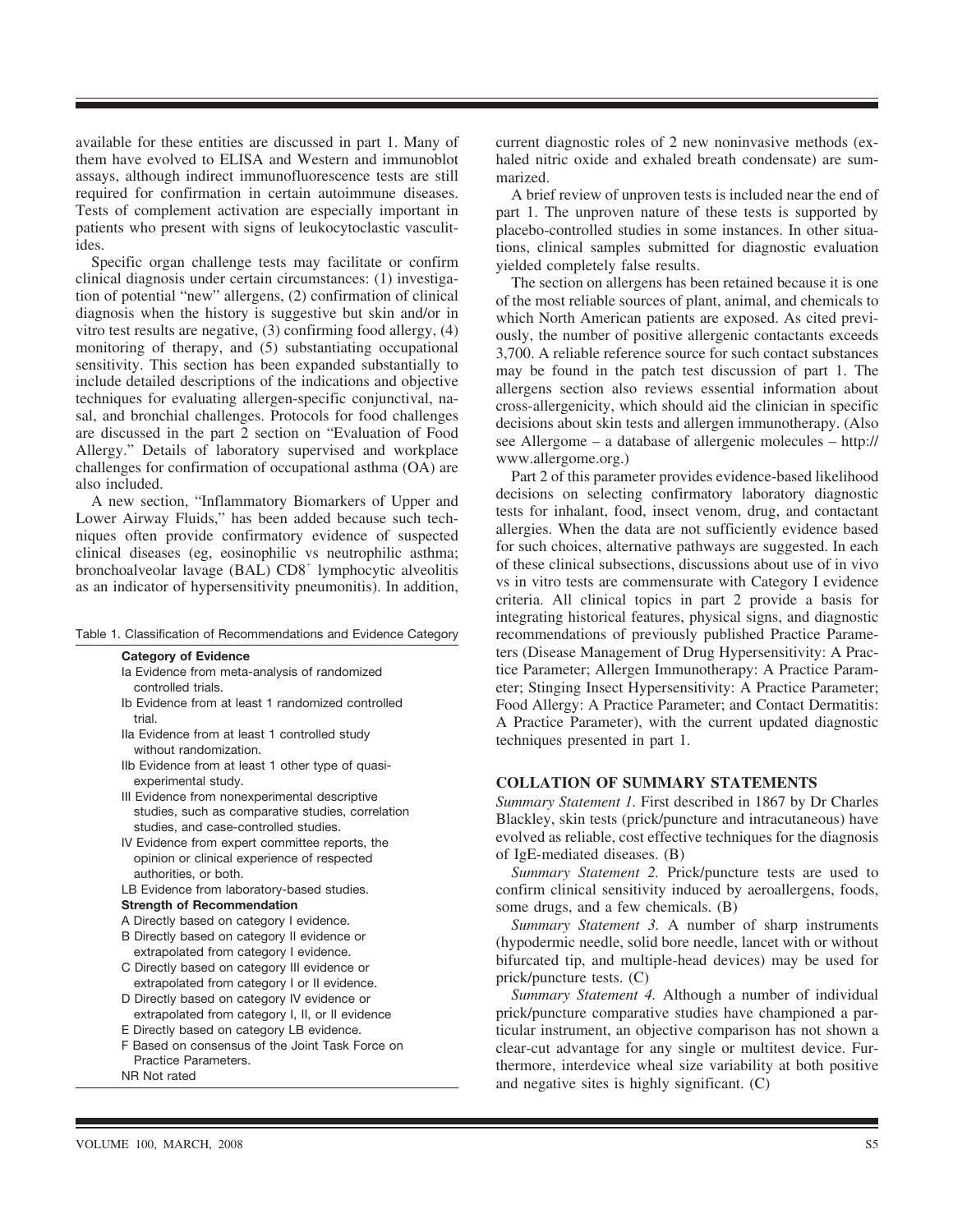*Summary Statement 5.* Optimal results can be expected by choosing a single prick/puncture device and properly training skin technicians in its use. (C)

*Summary Statement 6.* Although prick/puncture tests are generally age, sex, and race independent, certain age (children younger than 2 years and adults older than 65 years) and racial (African American children) factors may affect their interpretation. (C)

*Summary Statement 7.* Skin test allergens used for prick/ puncture tests should be potent and stable. (B)

*Summary Statement 8.* To ensure proper interpretation, positive (histamine) and negative (saline or 50% glycerinated human serum albumin [HSA]–saline) should be performed at the same time as allergen tests. (B)

*Summary Statement 9.* The peak reactivity of prick/puncture tests is 15 to 20 minutes at which time both wheal and erythema diameters (or areas) should be recorded in millimeters and compared with positive and negative controls. (B)

*Summary Statement 10.* Qualitative scoring (0 to  $4+$ ; positive or negative) is no longer used by many clinicians because of interphysician variability in this method of scoring and interpretation. (B)

*Summary Statement 11.* The diagnostic validity of prick/ puncture tests has been confirmed not only in patients exposed to allergens under natural conditions but also in patients undergoing controlled organ challenge tests. (B)

*Summary Statement 12.* Although prick/puncture testing often correlates with exposure history, there are significant exceptions to this observation. (B)

*Summary Statement 13.* Many studies have verified the sensitivity and specificity of prick/puncture tests for both inhalant and food allergens when correlated with nasal and oral challenge tests. (B)

*Summary Statement 14.* Compared with clinical history alone, the diagnostic accuracy of prick/puncture tests showed more limited capacity to predict clinical sensitivity for both inhalant and food allergens. (C)

*Summary Statement 15.* The reliability of prick/puncture tests depends on the skill of the tester, the test instrument, color of the skin, skin reactivity on the day of the test, age, and potency and stability of test reagents. (C)

*Summary Statement 16.* False-positive prick/puncture test results may occur (1) to tree pollens in honey bee–sensitive patients due to cross-reactive carbohydrate determinants present in honey bee venom and (2) in tree-sensitive patients being tested to tree pollens no longer indigenous to the area. (C)

*Summary Statement 17.* The rare occurrence of specific positive organ challenge test results in patients with both negative prick/puncture and intracutaneous test results suggests that alternative pathways, including locally secreted IgE, IgE-independent, or nonimmune stimuli may activate mediator release in the end organ. (C)

*Summary Statement 18.* Life-threatening generalized systemic reactions are rarely caused by prick/puncture tests. In a recent retrospective survey, 1 death was reported in a patient who received 90 food prick/puncture tests at one time. (C)

*Summary Statement 19.* Intracutaneous tests will identify a larger number of patients with lower skin test sensitivity and are used when increased sensitivity is the main goal of testing. (B)

*Summary Statement 20.* Intracutaneous tests are useful for evaluation of anaphylaxis, particularly drug (ie, penicillin) and *Hymenoptera* venom anaphylaxis. (A)

*Summary Statement 21.* When compared with specific nasal challenge, skin end point titration (SET) is equivalent to prick/puncture skin tests. (B)

*Summary Statement 22.* Intracutaneous tests should be performed with small volumes (approximately 0.02 to 0.05 mL) of allergens injected intracutaneously with a disposable 0.5- or 1.0-mL syringe. (C)

*Summary Statement 23.* As a general rule, the starting dose of an intracutaneous allergen test ranges from 100- to 1,000 fold more dilute than the allergen concentration used for prick/puncture tests. (C)

*Summary Statement 24.* Intracutaneous tests are read 10 to 15 minutes after injection and both wheal and erythema (in millimeters) should be recorded. (B)

*Summary Statement 25.* The diagnostic sensitivity of intracutaneous tests is probably greater than prick/puncture tests when testing for penicillin, insect venom, or certain drug class (eg, insulin, heparin, muscle relaxants) hypersensitivity.  $(C)$ 

*Summary Statement 26.* The greater sensitivity of titrated intracutaneous tests, especially in the erythema component, is an advantage for determining biologic potency of allergen extracts and biologic allergy units (BAU) as based on intracutaneous erythema assays in sensitive human volunteers. (B)

*Summary Statement 27.* At dilutions between  $10^{-2}$  and  $10^{-3}$ (wt/vol), intracutaneous tests for most allergens exhibit poor efficiency in predicting organ challenge responses and correlating with the presence of detectable serum specific IgE.  $(C)$ 

*Summary Statement 28.* There are limited data about equivalency of sensitivity, specificity, and predictive indices between intracutaneous and prick/puncture tests when compared with organ challenge tests. One study demonstrated that more dilute intracutaneous concentrations were comparable to prick/puncture tests in predicting positive nasal challenges. (C)

*Summary Statement 29.* Similar comparative equivalency studies based on history and symptoms alone revealed that intracutaneous tests were comparable to prick/puncture tests only at intracutaneous titration end points between  $10^{-5}$  and  $10^{-6}$  g/mL (wt/vol). (B)

*Summary Statement 30.* Because clinical use of intracutaneous tests is usually restricted to a single dose (ie, 1:1,000 wt/vol), which may be irritant, predictive accuracy of these tests at this concentration is often confounded by false-positive results. (C)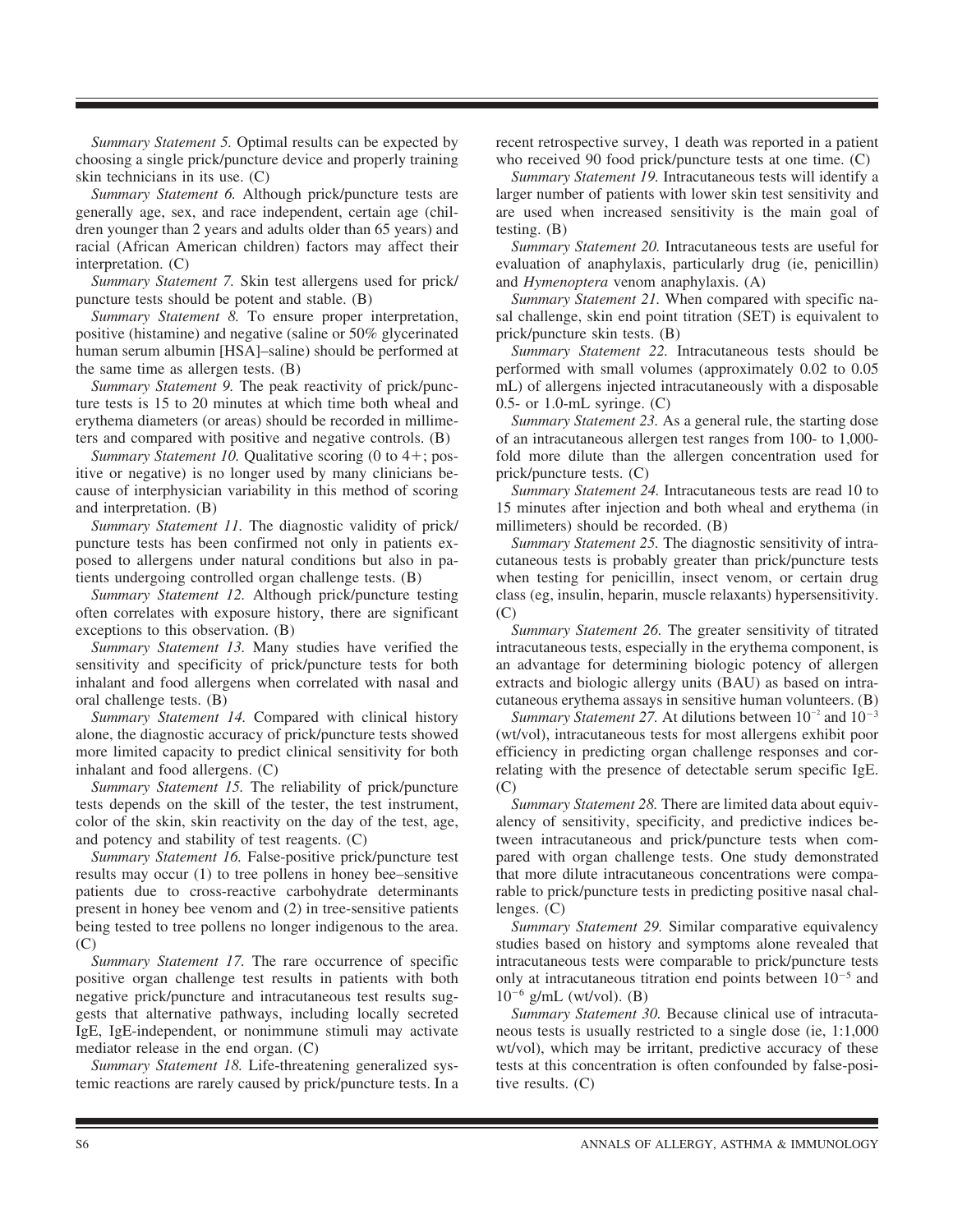*Summary Statement 31.* For most allergens, a fixed dilution (1:1,000 wt/vol) of intracutaneous tests has poor efficiency in predicting organ challenge responses. (A)

*Summary Statement 32.* Intracutaneous tests are occasionally negative in venom-sensitive patients who experience life-threatening reactions. (C)

*Summary Statement 33.* Repetitive  $(\geq 2)$  intracutaneous penicillin testing may sensitize a small number of individuals to penicillin. (C)

*Summary Statement 34.* Immediate systemic reactions are more common with intracutaneous tests; 6 fatalities were reported in a recent retrospective survey. (C)

*Summary Statement 35.* Prescreening with prick/puncture tests is a practical way to avoid life-threatening reactions to intracutaneous tests. (C)

*Summary Statement 36.* If prick/puncture prescreening is not used, preliminary intracutaneous serial threshold titrations should be considered, starting at high dilutions (eg,  $10^{-5}$ ) to  $10^{-8}$  g/mL [wt/vol]). This is of particular importance if exquisite sensitivity (eg, anaphylaxis to foods and drugs) is suspected. (D)

*Summary Statement 37.* The late-phase cutaneous response is a continuation of either prick/puncture or intracutaneous testing, generally the latter, and is characterized by erythema, induration or edema, and dysesthesia. (B)

*Summary Statement 38.* The late-phase cutaneous response may occur after both immune and nonimmune activation. Many allergens have been implicated. (B)

*Summary Statement 39.* The late-phase cutaneous response should be read between the 6th and 12th hours after the skin tests are applied; measurements of mean diameter and/or area of induration or edema should be recorded. (B)

*Summary Statement 40.* Although the clinical relevance of late-phase cutaneous response is not as yet fully established, several randomized, controlled studies suggest that reduction in sizes of late-phase cutaneous response may parallel clinical response to immunotherapy. (B)

*Summary Statement 41.* The same principles that pertain to safety of skin tests apply to late-phase cutaneous responses.  $(C)$ 

*Summary Statement 42.* Preadministration of drugs, such as calcineurin inhibitors, misoprostol, prednisone, and azelastine, before application of skin tests partially or completely inhibit the late-phase cutaneous response. (B)

*Summary Statement 43.* The number of skin tests and the allergens selected for skin testing should be determined based on the patient's age, history, environment and living conditions (eg, region of the country), occupation, and activities. Routine use of a large number of skin tests or routine annual tests without a definite clinical indication are clearly not justified. (D)

*Summary Statement 44.* Respiratory challenge tests are used when an objective gold standard for establishing clinical sensitivity is indicated. (B)

*Summary Statement 45.* Conjunctival challenge tests are usually conducted for suspected localized eye allergy but in some cases they may also be helpful in investigating nasal allergy. (B)

*Summary Statement 46.* Conjunctival challenge tests are evaluated by symptoms of itching and objective indices, including tear volume, amount of mucus, and palpebral or bulbar erythema. (B)

*Summary Statement 47.* Nasal challenges provide objective evidence of clinical sensitivity when the diagnosis is in question or in situations when it is desirable to evaluate efficacy of therapeutic management. (B)

*Summary Statement 48*. Nasal challenge responses are evaluated by subjective symptoms and objective measurements of nasal airway resistance, the number of sneezes, and the measurement of inflammatory mediators in nasal secretions. (B)

*Summary Statement 49.* Specific (allergic) bronchial challenge provides a measure of lower airway clinical sensitivity when there is uncertainty or dispute. (B)

*Summary Statement 50.* Guidelines for the performance of specific bronchial challenge include factors such as withholding certain medications before the test, determining the initial allergen dose by preliminary skin or methacholine challenge testing, a beginning forced expiratory volume in 1 second  $(FEV<sub>1</sub>)$  baseline of 70% or better, the amount or duration of exposure to allergen, measurement of  $FEV<sub>1</sub>$  at intervals after the exposure, careful observation for late-phase responses, comparison to a placebo-controlled challenge usually performed the day before the specific challenge, and, optionally, repetition of methacholine challenge 24 to 48 hours after specific challenge for evaluation of induced bronchial hyperresponsiveness. (B)

*Summary Statement 51.* Occupational challenge testing requires special precautions with respect to the innate toxicity of the suspected allergen and special apparatuses used to measure and control the quantity of challenge substances, such as potentially irritating volatile agents and dust. (B)

*Summary Statement 52.* A practical clinical method of assessing OA is prospective monitoring of the worker at and away from work by serial peak expiratory flow rates (PEFRs) or  $FEV<sub>1</sub>$  values if this can be arranged by mutual agreement of employee and employer. (B)

*Summary Statement 53.* Many inflammatory correlates can be evaluated and studied serially in respiratory and other body fluids, such as nasal smears or lavage, induced sputum, or BAL. These may define specific phenotypes or in some cases predict severity. (B)

*Summary Statement 54.* Exhaled nitric oxide is a noninvasive measure of airway inflammation and is useful for monitoring objective responses to topically administered corticosteroids. (B)

*Summary Statement 55.* Although breath condensate analysis is an evolving noninvasive method for evaluation of asthma, results are still variable and further refinements are required before it can be accepted as a valid diagnostic method. (C)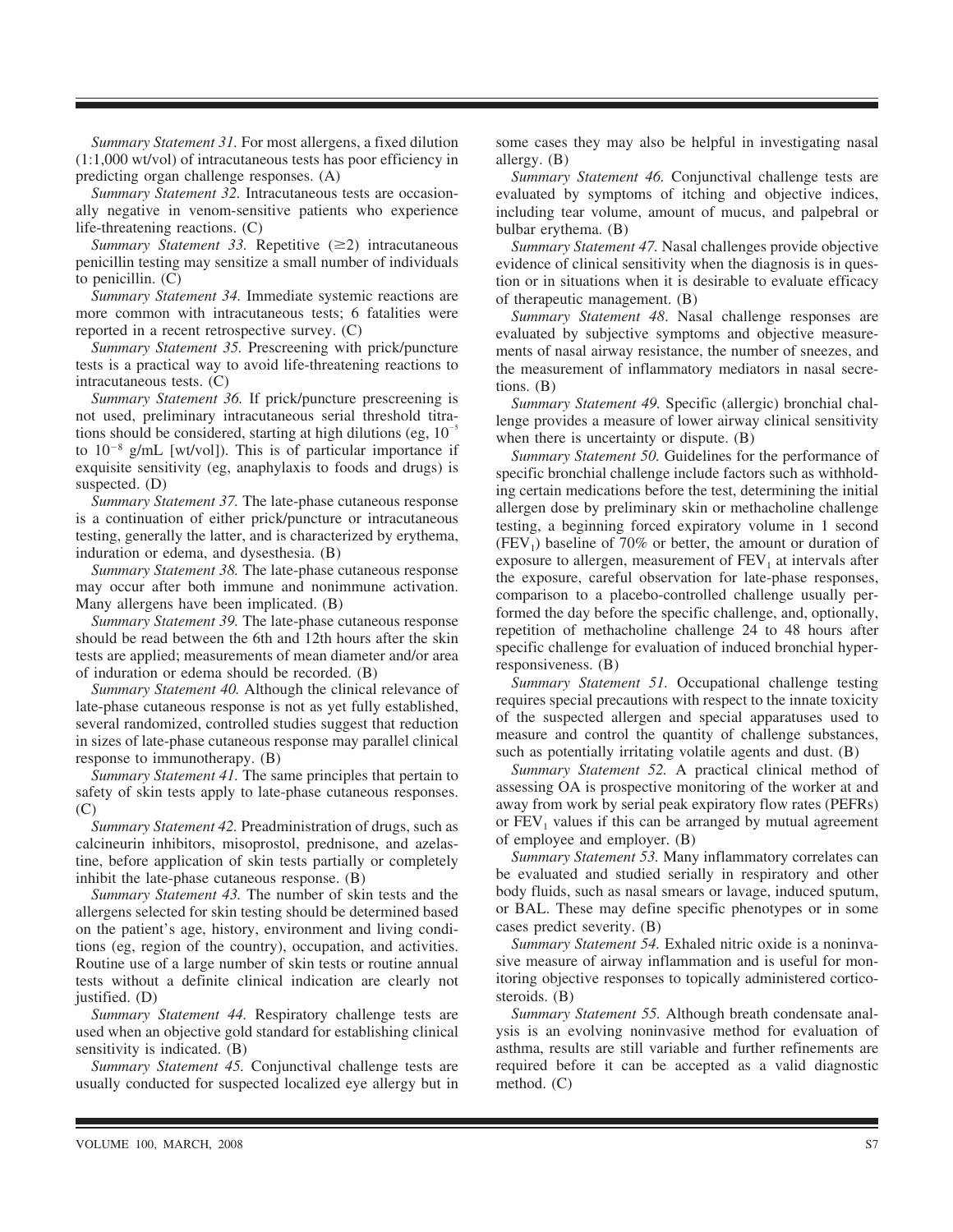*Summary Statement 56.* Bronchoalveolar lavage obtained through flexible bronchoscopy is useful in phenotyping asthma. The finding of lymphocytic alveolitis may suggest a diagnosis of hypersensitivity pneumonitis. (B)

*Summary Statement 57.* Cystic fibrosis may not only be confused with asthma but certain genetic variants may be associated with increased asthma risks. (B)

*Summary Statement 58.* Although major phenotypes of  $\alpha_1$ -antitrypsin deficiency do not occur in asthma, recent surveys demonstrated a high prevalence of asthma in young ZZ homozygous antitrypsin deficiency patients. (B)

*Summary Statement 59.* Purified protein derivative (PPD) of tuberculin is the prototype antigen recall test and provides direct evidence that hypersensitivity, as opposed to toxicity, is elicited by the antigens in *Mycobacterium hominis* or related mycobacterial species. (B)

*Summary Statement 60.* The tuberculin skin test is elicited by the intracutaneous injection of 0.1 mL of standardized PPD starting with the intermediate strength of 5 tuberculin units. (C)

*Summary Statement 61.* Recall antigen skin tests are used to evaluate cellular immunity in patients with infection (eg, life-threatening sepsis), cancer, pretransplantation screening, endstage debilitating diseases, and the effect of aging. (C)

*Summary Statement 62.* Reduced or absent recall antigen tests are termed *anergy,* which develops frequently in certain diseases, such as hematogenous tuberculosis, sarcoidosis, and atopic dermatitis. (C)

*Summary Statement 63. Candida albicans*, *Trichophyton mentagrophytes,* and *Tetanus* toxoid, the currently available recall antigens, are injected intracutaneously in the same way as the PPD test. (C)

*Summary Statement 64.* The size of the delayed skin test reaction is measured 48 hours after antigen challenge, and the largest diameter of the palpable firm area that outlines the induration response should be measured to the nearest millimeter. (C)

*Summary Statement 65.* When a single intracutaneous antigen (other than PPD) is used to evaluate prior sensitization to a potential pathogen, a reaction of 5 mm or greater may suffice as the cutoff point for positive tests, but smaller reactions (2 to 4 mm) may be clinically important. (C)

*Summary Statement 66.* The absence of delayed-type hypersensitivity to all the test antigens would suggest an anergic state. (C)

*Summary Statement 67.* The most important use of delayed-type hypersensitivity skin testing is epidemiologic screening of susceptible populations exposed to bacterial and fungal pathogens. (C)

*Summary Statement 68.* The widest application of recall antigen testing is the detection of anergy and as an in vivo clinical correlate of cell-mediated immunoincompetency. (C)

*Summary Statement 69.* Although anergy testing was formerly conducted frequently in HIV patients to determine whether a concurrent negative tuberculin skin test result rules out active tuberculosis, recent evidence mitigates against this approach. Recall antigen anergy in HIV patients has also been investigated as an indicator of staging, progression of disease, and response to therapy. (C)

*Summary Statement 70.* Although the standardized PPD antigen has been used for many years as a predictor of active or latent tuberculosis infection, confounders, such as susceptible populations, BCG vaccination, and cross-sensitization with other atypical mycobacterial species have all affected the diagnostic accuracy of the tuberculin skin test and, by extrapolation, other delayed-type hypersensitivity tests. (C)

*Summary Statement 71*. The gross appearance of a latephase cutaneous response and delayed-type hypersensitivity reactions may not be completely distinguishable except that the latter are more characterized by prolonged induration. (B)

*Summary Statement 72.* Although systemic corticosteroids will render delayed-type hypersensitivity skin test results uninterpretable, 28 days of treatment with high-dose inhaled fluticasone (220  $\mu$ g, 2 puffs twice a day) did not suppress delayed-type hypersensitivity to PPD in healthy volunteers. (B)

*Summary Statement 73.* Neither anergy nor tuberculin testing obviates the need for microbiologic evaluation when there is a suspicion of active tuberculosis or fungal infections. (F)

*Summary Statement 74.* Several new in vitro assays (ie, interferon- $\gamma$  and polymerase chain reaction) appear to be more reliable in predicting active tuberculosis in BCG-vaccinated persons or when cross-sensitivity to atypical mycobacteria may coexist. (C)

*Summary Statement 75.* Immediate hypersensitivity reactions, including anaphylaxis, have been reported after tuberculin skin tests. (D)

*Summary Statement 76.* The number of skin tests for delayed, cell-mediated hypersensitivity reactions is limited. (C)

*Summary Statement 77.* First introduced by Jadassohn in 1896, the epicutaneous patch test has evolved as the definitive diagnostic technique for the diagnosis of allergic contact dermatitis (ACD). (A)

*Summary Statement 78.* When clinical evaluations suggest that exposure to a specific contactant has occurred either in an occupational or nonoccupational clinical setting, patch testing can be used to confirm the diagnosis. (C)

*Summary Statement 79.* From a public health perspective, patch testing is useful to identify potential health hazards of unknown and newly introduced contact allergens for the medical community and industrial hygienists. (C)

*Summary Statement 80.* The most common patch test techniques are the individual Finn Chamber and the T.R.U.E. TEST, an FDA-approved screening method for screening contactant allergens. The T.R.U.E. TEST is preloaded with 23 common contactants and vehicle control that have been previously incorporated into a dried-in-gel delivery system, which is coated onto a polyester backing to form a patch template. (B)

*Summary Statement 81.* If photocontact sensitivity is suspected, the appropriate allergens should be subjected to pho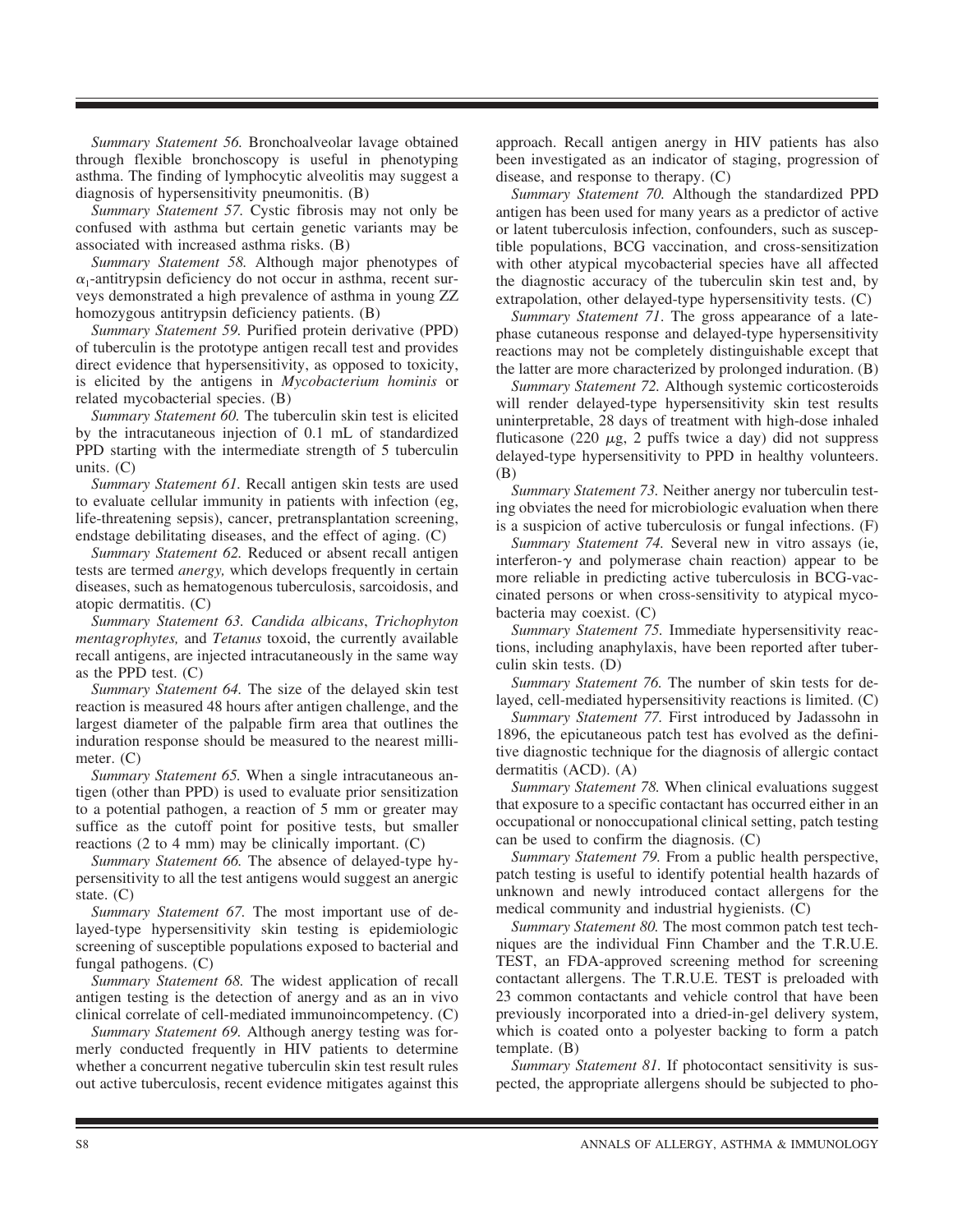topatch tests primarily in the UV-A range of 320 to 400 nm.  $(C)$ 

*Summary Statement 82.* Traditionally, patch tests remain in place for 48 hours. After the 48-hour patch test reading, additional readings at 3 to 4 days and in some cases 7 days after the original application of the patch yield the best overall reading reliability. (C)

*Summary Statement 83.* A descriptive reading scale developed by 2 major international ACD research groups is the current standard for interpreting patch test results. (C)

*Summary Statement 84.* Although patch tests are indicated in any patient with a chronic eczematous dermatitis if ACD is suspected, patch tests are especially important in identifying both ICD and ACD in the occupational setting. (C)

*Summary Statement 85.* Other important exposures associated with ACD include the use of topical medication, including corticosteroids, plant-induced ACD, and dermatitis occurring after the use of cosmetics and personal hygiene products. (C)

*Summary Statement 86.* Unprotected work and repetitive exposure to surfactants may predispose patients to occupational dermatitis, including ICD and ACD. (C)

*Summary Statement 87.* Certain contactant allergens in the T.R.U.E. TEST panel, such as nickel and some rubber chemicals, have a high degree of relevant (approximately 75%) correlation with clinical sensitivity but others do not (eg, hydroxycitronellal, thimerosal). (B)

*Summary Statement 88.* Patch tests are most effective when the patients are selected on the basis of a clear-cut clinical suspicion of contact allergy and they are tested with the chemicals relevant to the problem; these conditions satisfy the prerequisites of high pretest probability. (C)

*Summary Statement 89.* Although the diagnostic accuracy of contactants cannot be compared with other in vivo or in vitro tests, diagnostic concordance between patch test sensitivity and the outcomes of repeated open provocation tests has been demonstrated for some contactants. (B)

*Summary Statement 90.* The chief limitation to traditional patch testing for the diagnosis of ACD is the lack of a suitable gold standard by which it can be evaluated in terms of diagnostic accuracy predictors and likelihood ratios. (C)

*Summary Statement 91.* Other technical limitations of patch tests include the inclusion of relevant contact allergens, use of the proper vehicle, application to the proper skin area, proper reading and interpretation, and the ability to correlate the tests with the patient's specific exposure. (A)

*Summary Statement 92.* Other limiting factors concern reproducibility, lack of information about irritant thresholds, and minimal elicitation concentrations (MECs) for many common chemicals in the human environment. (C)

*Summary Statement 93.* The inability to separate irritants from allergic responses is often encountered in the angry back syndrome, which occurs in approximately 6% of cases and is likely to develop in patients with a longer duration of the primary dermatitis. (C)

*Summary Statement 94.* Negative patch test reactions may occur even when the tests are performed with the correct sensitizing materials because the test fails to duplicate the conditions under which the dermatitis developed (eg, abrasions, frequent use of irritating soaps, washing the hands with solvents). (C)

*Summary Statement 95.* Systemic ACD after patch testing is rare, as is reactivation of patch test reactions after oral ingestion of related allergens or even by inhalation of budesonide in patients with sensitization to topical corticosteroids. (B)

*Summary Statement 96.* It is possible to sensitize a patient who had not been previously sensitized to the allergen being tested. This is particularly true of plant contactants, such as poison ivy or oak and aniline dyes. (B)

*Summary Statement 97.* Two major variants of traditional patch tests are available: the atopy patch test (ATP) and repeated use test (RUT). (B)

*Summary Statement 98.* Atopy patch tests have been evaluated in patients with atopic dermatitis and eosinophilic esophagitis as an adjunct for the diagnosis of inhalant and food allergy. (B)

*Summary Statement 99.* Atopy patch tests for foods are prepared with dried or desiccated foods mixed into an aqueous solution and placed in 12-mm Finn Chambers before positioning on the patient's back. (B)

*Summary Statement 100.* Atopy patch tests for the diagnosis of drug allergy are performed by incorporating liquid or powdered drugs into petrolatum or aqueous solvents, which are added to 12-mm Finn Chambers and placed on the back. (B)

*Summary Statement 101.* Use tests have been developed for weak sensitizers (repeated open application test [ROAT]), substances with poor percutaneous absorption (strip patch test), and several premarketing dose response provocation tests for determining the minimal sensitizing dose of potential contactants in human volunteers. (B)

*Summary Statement 102.* In the strip patch test penetration of substances is enhanced by repeated adhesive tape stripping before application of the contactant patch to the stripped area. (B)

*Summary Statement 103.* The ROAT is an exaggerated use test designed to determine a patient's biologic threshold or response to a suspected contactant, especially if this has not been achieved with prior open or closed patch testing. (B)

*Summary Statement 104.* Although clinical relevance is still evolving with regard to the APT, several investigative groups have reported that this test may be an adjunct in detection of specific allergens in atopic dermatitis and eosinophilic esophagitis. (B)

*Summary Statement 105.* The role of the atopy patch in determining clinical allergy to food is indeterminate. (B)

*Summary Statement 106.* The lack of standardization of APTs for diagnosis of both food and drug allergy is the chief limitation. (C)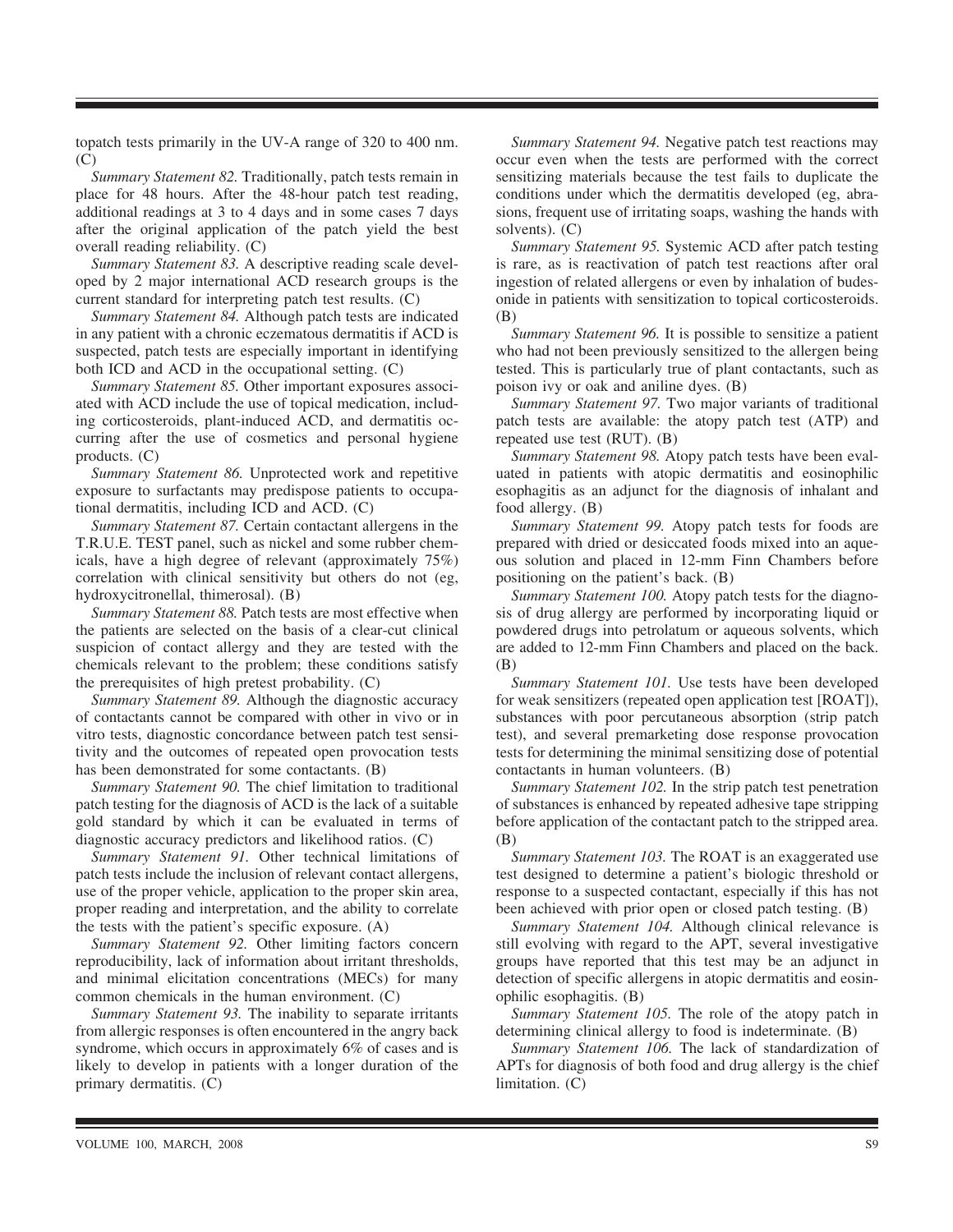*Summary Statement 107.* Although the purpose of APTs is to test for food and drug nonimmediate reactions, the possibility of anaphylaxis must be considered because there could be significant percutaneous absorption of proteins and/or simple chemicals with high anaphylactogenic potential. (B)

*Summary Statement 108.* The appropriate number of atopic patch tests is indeterminate because they are not routinely performed. (D)

*Summary Statement 109.* Because ACD is frequently caused by unsuspected substances, up to 65 patch tests may be required for diagnosis. (B)

*Summary Statement 110.* Total serum IgE concentrations are reported in international units or nanograms per milliliter  $(1 \text{ IU/mL} = 2.44 \text{ ng/mL}).$  (A)

*Summary Statement 111.* Total IgE is cross-standardized with the WHO 75/502 human reference IgE serum verified by periodic proficiency surveys. (B)

*Summary Statement 112.* The clinical applications of total serum IgE are of modest value. High serum IgE concentrations occur in allergic bronchopulmonary *Aspergillosis* (ABPA), the therapeutic response of which is evaluated by serial IgE values. (B)

*Summary Statement 113.* Total serum IgE is required for assessing the suitability of a patient for omalizumab therapy and determining the initial dose. (B)

*Summary Statement 114.* As with total IgE, commercial specific IgE antibody assays are calibrated using heterologous interpolation against the WHO 75/502 human IgE reference serum, thereby enabling a uniform system of reporting. (E)

*Summary Statement 115.* In addition to WHO 75/502 calibration, an earlier specific IgE classification system was based on internal positive calibration curves from a positive control heterologous serum containing specific IgE antibodies, which in the original RAST was white birch specific. However, FDA clearance for modified specific IgE tests requires use of homologous internal control allergic sera whenever this is possible to obtain. (E)

*Summary Statement 116.* The precise sensitivity of these immunoassays compared with prick/puncture skin tests has been reported to range from less than 50% to more than 90%, with the average being approximately 70% to 75% for most studies; similar sensitivity ranges pertain when immunoassays are compared with symptoms induced after natural or controlled organ challenge tests. (C)

*Summary Statement 117.* As with skin tests, the interpretation of specific IgE results requires correlation with the history, physical examination, and, in some cases, symptoms directly observed after natural or laboratory exposure to allergens. This cannot be accomplished by commercial remote practice laboratories, which base recommendations for immunotherapy on a history form submitted by the patient and specific IgE results. (B)

*Summary Statement 118.* Because the constitutive allergenicity, potency, and stability are variable among commercial allergen extract reagents, sensitivity and the positive predictive value of both prick/puncture and specific IgE tests generally tend to be higher among pollens, stable anaphylactogenic foods, house dust mite, certain epidermals, and fungi compared with venoms, drugs, and chemicals. (C)

*Summary Statement 119.* Proper interpretation of specific IgE test results needs to take into consideration variables such as the binding affinity or avidity of allergens, solid-phase systems, cross-reactive proteins and glycoepitopes, specific IgG antibodies in the test system, and high total serum IgE  $(>20,000 \text{ IU})$ . (E)

*Summary Statement 120.* A multiallergen (up to 15 allergens bound to a linear solid-phase system) test can screen for atopic status, following which allergen specific tests are required for more definitive evaluation. (C)

*Summary Statement 121.* Specific IgE immunoassays are not recommended as a definitive confirmatory test for several specific clinical conditions. They provide neither diagnostic nor prognostic information when measured in the cord blood of newborn infants. They do not have sufficient sensitivity for foolproof prediction of anaphylactic sensitivity to venoms or penicillins. (B)

*Summary Statement 122.* Specific IgE immunoassays may be preferable to skin testing under special clinical conditions, such as widespread skin disease, patients receiving skin test suppressive therapy, uncooperative patients, or when the history suggests an unusually greater risk of anaphylaxis from skin testing. (B)

*Summary Statement 123.* Determination of allergen specificity by inhibition of specific IgE binding is a unique attribute of specific IgE testing. (E)

*Summary Statement 124.* Automated systems using multiplexed allergen assays are being rapidly developed. One of these is cleared by the FDA for the simultaneous measurement of 10 allergens. (E)

*Summary Statement 125.* Allergen specific IgG may be measured by immunodiffusion or immunoabsorption. (E)

*Summary Statement 126.* Immunodiffusion antibodies to cow's milk are associated with Heiner's disease, a non-IgE disorder that presents in infants with pulmonary infiltrates. (B)

*Summary Statement 127.* IgG and IgG subclass antibody tests for food allergy do not have clinical relevance, are not validated, lack sufficient quality control, and should not be performed. (B)

*Summary Statement 128.* Although a number of investigators have reported modest increases of IgG4 during venom immunotherapy, confirmation and validation of the predictive value of IgG4 for therapeutic efficacy of venom immunotherapy are not yet proven. (C)

*Summary Statement 129.* The probability distribution of specific IgE for several anaphylactogenic foods (peanuts, egg white, cow's milk, and codfish) can define clinical sensitivity as verified by double-blind oral challenge tests; similar relationships have been defined for several respiratory allergens. (A)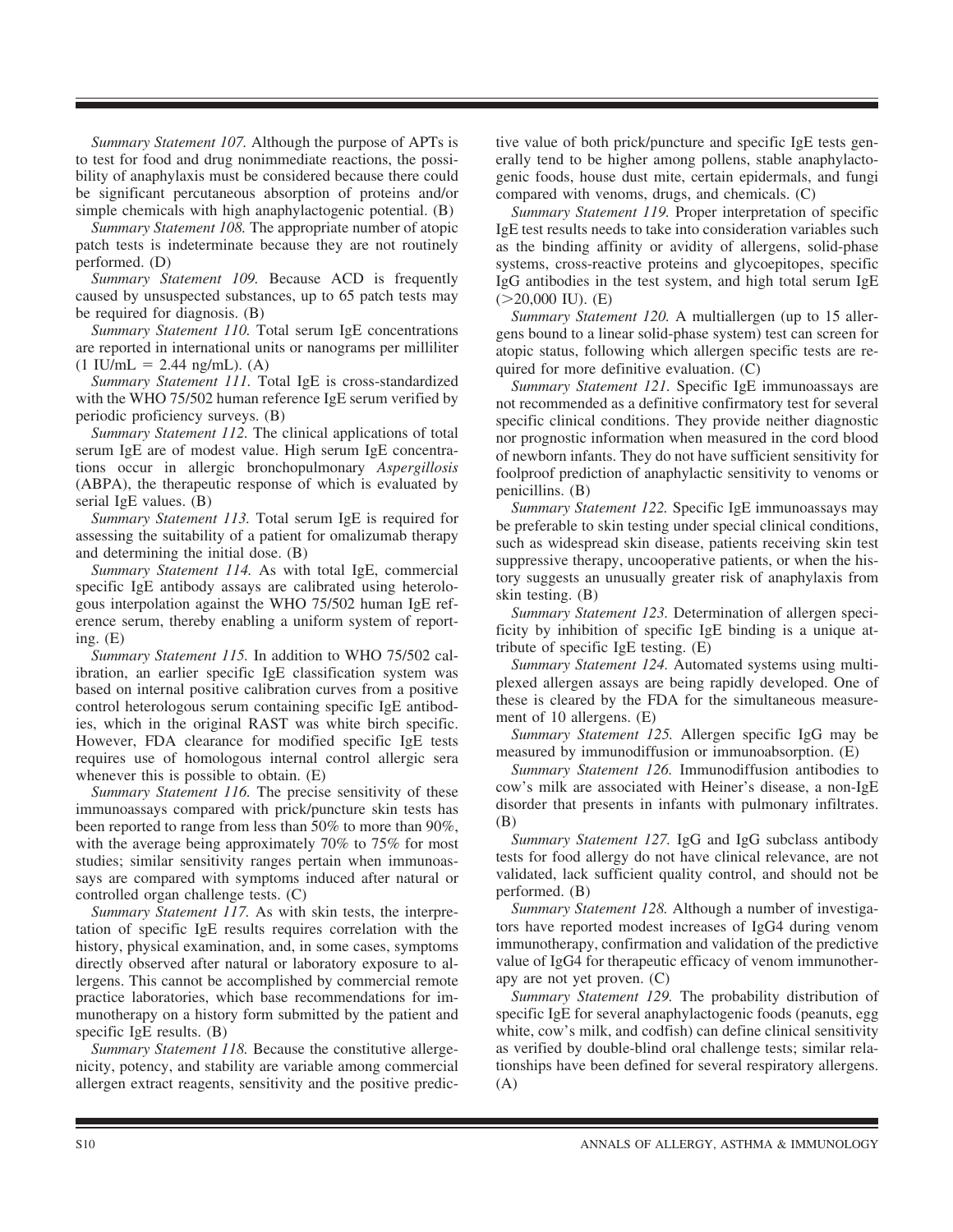*Summary Statement 130.* Although allergens can be standardized either by radioimmunodiffusion or immunoassay inhibition based on major allergenic epitopes, the FDA selected BAU instead because in vitro analytic techniques would have been variable from allergen to allergen and would have caused great confusion. (C)

*Summary Statement 131.* Histamine and leukotriene release measurements from human basophils after incubation with allergen are valuable research tools for in vitro investigations of allergy. (B)

*Summary Statement 132.* The recent availability of several sensitive immunoassays for histamine and leukotriene C4 is a significant technological advance for measuring these mediators in various biologic fluids or release from whole blood, isolated basophils, mast cells, or other cultured cells. (B)

*Summary Statement 133.* Histamine and its N-methyl histamine metabolite may be measured in 24-hour urine samples after suspected anaphylactic episodes. (B)

*Summary Statement 134.* Plasma tryptase, particularly the  $\beta$  form, should be obtained within 4 hours after an anaphylactic episode. (B)

*Summary Statement 135.* Combined  $\alpha$  and  $\beta$  species of plasma tryptase are elevated in patients with systemic mastocytosis. (A)

*Summary Statement 136.* Eosinophils in body fluids correlate highly with the diagnosis of allergic rhinitis, allergic asthma, and eosinophilic bronchitis. (B)

*Summary Statement 137.* Elevated eosinophil derived substances (ie, ECP) and chemoattractants (ie, eotaxin) in body fluids are indicators of allergic inflammatory disease. (B)

*Summary Statement 138.* A basophil activation test measured by expression of CD63 and CD203c and detected by flow cytometry is being evaluated for many IgE-mediated disorders. (C)

*Summary Statement 139.* Tests that quantify lymphocyte function measure the ability of lymphocytes to (1) proliferate, (2) produce inflammatory mediators and cytokines or chemokines, (3) mount cytotoxic responses, and (4) regulate immune responses. (B)

*Summary Statement 140.* Lymphocyte proliferative responses may be evaluated by either nonspecific mitogens (eg, phytohemagglutinin, concanavalin A, or pokeweed) or specific soluble and cell-bound antigens. (B)

*Summary Statement 141.* In vitro proliferative responses to some soluble antigens, but not mitogens, have been shown to correlate with in vivo delayed hypersensitivity. The role, however, of lymphocyte proliferation as measured in vitro in the pathogenesis of the delayed-type hypersensitivity tissue reaction is unclear. (B)

*Summary Statement 142.* Cytokines (IL-1 through IL-33) and growth factors are glycoproteins produced by a variety of cells that are capable of altering activities of other cells through interaction with specific surface receptors. (E)

*Summary Statement 143.* Chemokines are small (8 to 10 kDa) proteins secreted by many immune and nonimmune

cells with essential roles in inflammatory and immune reactions, including the late-phase cutaneous response. (E)

*Summary Statement 144.* Cytokine and chemokine profiles play essential roles in allergic inflammation and are being increasingly evaluated as phenotypic markers and in the differential diagnosis of human hypersensitivity disorders. (B)

*Summary Statement 145.* Other bioactive indices of cellmediated immunity include cytotoxic assays, cultures of mixed lymphocytes, and macrophage inhibition. (E)

*Summary Statement 146.* Most cytokines and chemokines can be measured by commercial ELISA and ELISpot immunoassays. (E)

*Summary Statement 147.* Proinflammatory cytokines or chemokines, which are particularly associated with cell-mediated immunity, include interferon- $\gamma$ , IL-12, tumor necrosis factor  $\alpha$  (TNF- $\alpha$ ), IL-16, MIF, macrophage inflammatory protein 1 (MIP-1), and MCP 1, 2, and 3. (B)

*Summary Statement 148.* Simple, cost-effective tests include (1) an absolute lymphocyte count, (2) the absolute number of  $CD4^+$  T cells, and (3) the  $CD4^+/CD8^+$  ratio. (B)

*Summary Statement 149.* Investigation of non-IgE and non– cell-mediated clinical immunologic disorders may require tests that indicate abnormal adaptive and innate immune reactions. (B)

*Summary Statement 150.* Abnormal serum and urine proteins, including cryoglobulins, may be associated with several abnormal immune syndromes. (B)

*Summary Statement 151.* The inflammatory consequences induced by immune functions may be detected by nonspecific tests, such as a complete blood cell count with differential, sedimentation rate, C-reactive protein, and other acute-phase reactants. In some instances, functional assays of neutrophils and macrophages may be necessary to pinpoint inflammatory responses. (B)

*Summary Statement 152.* Evaluation of complement activation with a decrease of C3 and C4 may indicate complement deficiency, drug reactions, or the presence of immune complexes, which often are associated with increases in serum cryoglobulins and C1q binding. (B)

*Summary Statement 153.* Autoantibody profiles offer important diagnostic adjuncts in the diagnosis of collagen vascular diseases, vasculitides, and cytotoxicity disorders. (B)

*Summary Statement 154.* Procedures for which there is no evidence of diagnostic validity include cytotoxic tests, provocation-neutralization, electrodermal testing, applied kinesiology, iridology, hair analysis, or food specific IgG, IgG4, and IgG/IgG4 antibody tests. (B)

*Summary Statement 155.* Although North American inhalant allergens are botanically and ecologically diverse, several expert committees consisting of members with botanic and mycologic expertise have compiled and selected 36 key allergens in North America, based on Thommen's postulates. (D)

*Summary Statement 156.* For individual patients, the choice of test allergens is guided by the history and physical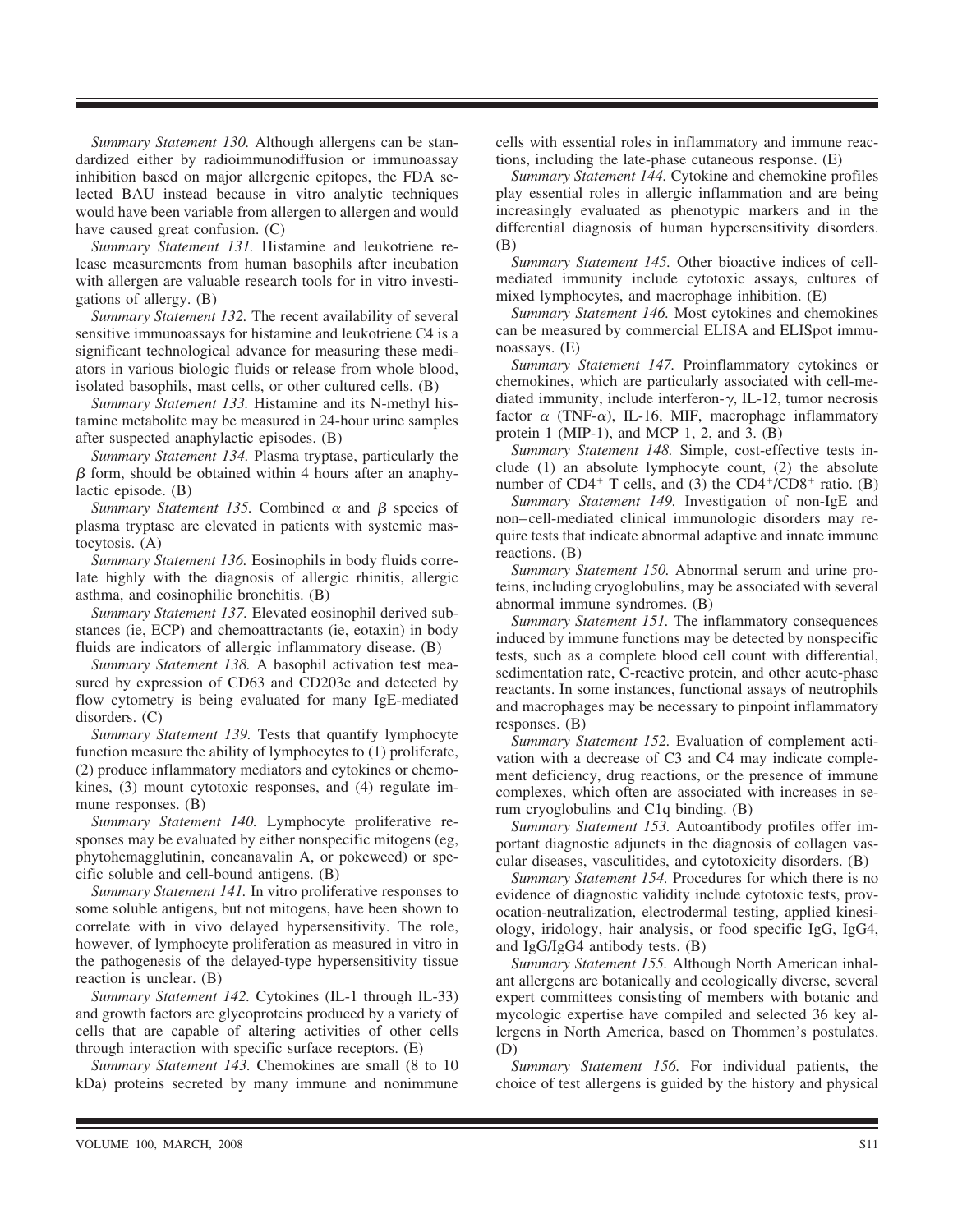examination and the physician's knowledge, training, and experience. (B)

*Summary Statement 157.* A well-designed skin test and laboratory ordering form should provide useful information to the ordering physician, his/her staff, health care providers, and other physicians who may be consulted in the future. (B)

*Summary Statement 158.* The best indicators in the selection of appropriate pollens for clinical use are extensive prevalence in the air and concurrent allergy symptoms during annually recurrent seasons when such pollens are expected to be present in the ambient air. (B)

*Summary Statement 159.* The clinical significance of a single fungus test reagent may be difficult to ascertain because of important confounders, such as sampling method, culture conditions, nonculturable species, allergenic differences between spores, and hyphae and preferential ecologic niches. (A)

*Summary Statement 160.* For clinical purposes, molds are often characterized as outdoor (*Alternaria* and *Cladosporium* species), indoor (*Aspergillus* and *Penicillium* species), or both (*Alternaria, Aspergillus,* and *Penicillium* species). (B)

*Summary Statement 161.* Five *Hymenoptera* venom extracts are available for evaluation of anaphylactic reactions to honeybee, yellow jacket, yellow hornet, white faced hornet, and *Polistes* wasp. A whole-body extract is the only currently available diagnostic reagent for fire ant sting allergy. (A)

*Summary Statement 162.* Major inhalant acarid and insect allergens include several species of house dust mite and cockroach. (A)

*Summary Statement 163.* Animal clinical sensitivity is most often associated with domestic pets (cats, dogs, birds) and laboratory animals (rodents, rabbits). Specific testing is guided by history of appropriate animal exposure. (A)

*Summary Statement 164.* Selection of food tests for IgEmediated clinical sensitivity is usually tailored to the patient's temporal history, which may be supplemented by a food diary. (A)

*Summary Statement 165.* Although commercial skin tests for drugs, biologics, and chemicals are not available, specialized medical centers prepare and use such tests under appropriate clinical situations. The validity of such tests is adjudged on a case by case basis. (C)

*Summary Statement 166.* More than 300 low- and highmolecular-weight occupational allergens have been identified. Test reagents for these agents are generally available in specialized occupational allergy centers. (A)

*Summary Statement 167.* A variety of plant or plant-derived proteins or glycoproteins may be associated with systemic allergic symptoms. (A)

*Summary Statement 168.* Chemicals, plant resins, and lipid constituents are the chief causes of ACD, which requires patch testing for confirmation. (A)

*Summary Statement 169.* As previously emphasized, knowledge of specific patterns of cross-reactivity among tree, grass, and weed pollens is essential in preparing an efficient panel of test reagents. (A)

*Summary Statement 170.* Although cross-reactivity among related pollen families can usually be ascribed to specific epitopic determinants, more diffuse cross-reactivity due to plant profilins and cross-reactive carbohydrate determinants may also be present. (A)

*Summary Statement 171.* Cross-reactivity data on fungi are extremely sparse. (C)

*Summary Statement 172.* The skin prick/puncture test is superior to intracutaneous testing for predicting nasal allergic symptoms triggered by exposure to pollen. (B)

*Summary Statement 173.* A skin prick/puncture test is superior to intracutaneous testing for predicting allergic rhinitis and allergic asthma triggered by cat allergen exposure. (B)

*Summary Statement 174.* The skin prick/puncture can be used to rule out allergic rhinitis and allergic asthma triggered by cat allergen exposure. (B)

*Summary Statement 175.* Knowledge of allergen crossreactivity and local aerobiology is important in selecting appropriate allergens and in minimizing the number of allergens required for skin and specific IgE tests. (D)

*Summary Statement 176.* In general, skin prick/puncture testing is more sensitive for identifying sensitization to inhalant allergens and confirming clinical allergy. However, specific IgE assays with defined quantifiable threshold levels can also predict positive respiratory responses after allergen exposure. (B)

*Summary Statement 177.* Demonstration of sensitization to an occupational agent by specific IgE and/or skin testing alone is insufficient to establish a diagnosis of OA. (B)

*Summary Statement 178.* Skin prick testing with certain well-characterized occupational protein allergens possesses adequate sensitivity such that a negative skin test result (<3-mm wheal diameter) can be used to rule out clinical allergy. (B)

*Summary Statement 179.* Test performance characteristics of specific IgE assays and skin testing for detection of chemical IgE-mediated sensitization must undergo validation and reproducibility in controlled studies using standardized antigens and assay protocols before these can be considered reliable for routine evaluation of workers suspected of OA. (B)

*Summary Statement 180.* In patients undergoing evaluation for suspected work-related natural rubber latex (NRL) allergy, a positive skin prick test result with a NRL extract (if available) is preferred to demonstration of elevated specific IgE with an FDA-cleared assay due to higher sensitivity of the former. Current IgE-mediated allergy and asthma caused by NRL allergens is highly unlikely in the presence of a negative skin prick test result with a reliable crude NRL allergen extract. Elevated in vitro specific IgE levels can be used to confirm NRL allergy, but a negative result does not exclude NRL allergen sensitization. (B)

*Summary Statement 181.* The primary tools available to evaluate patients' adverse reactions to foods include history (including diet records), physical examination, prick/puncture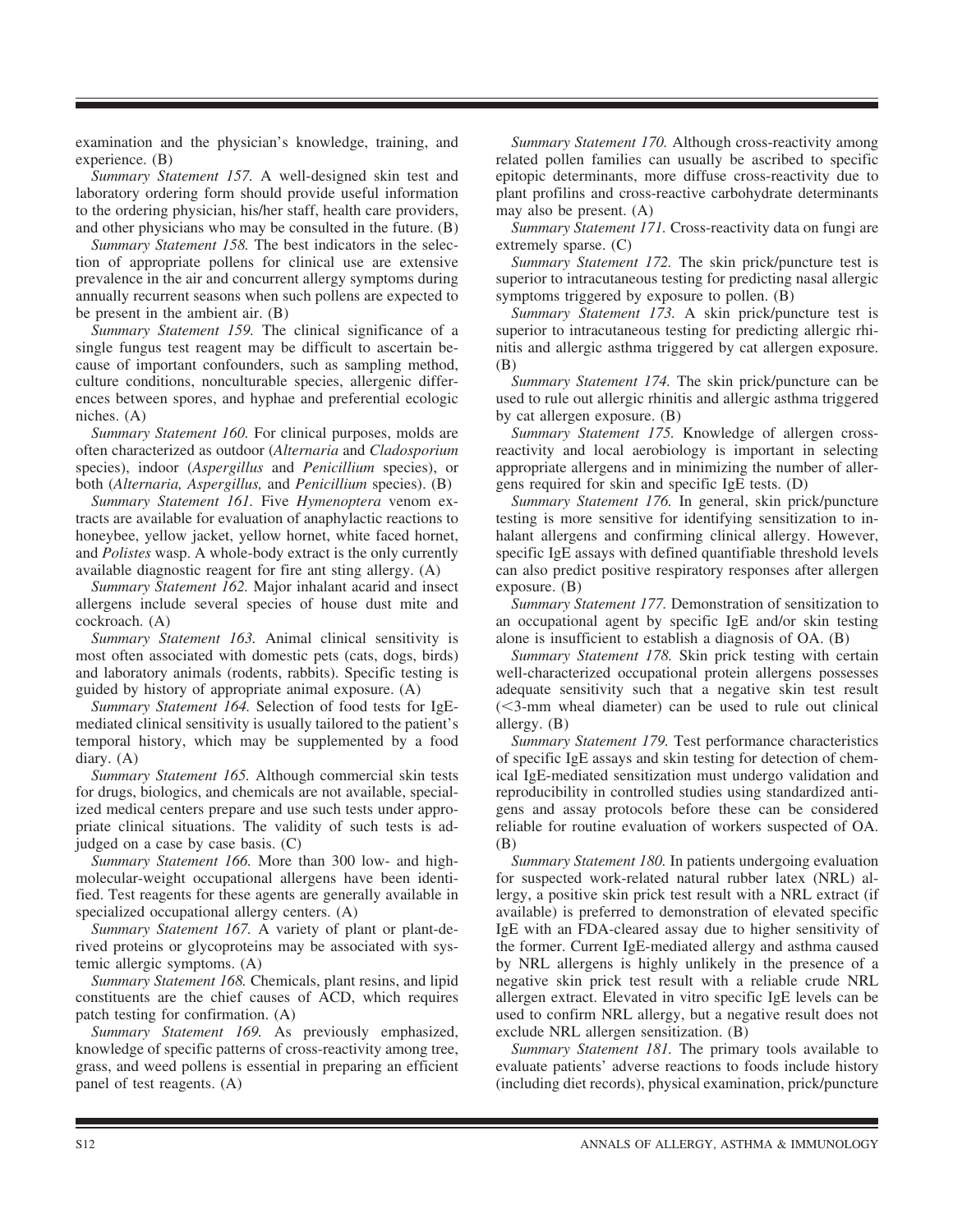skin tests, serum tests for food specific IgE antibodies, trial elimination diets, and oral food challenges. (B)

*Summary Statement 182.* A detailed dietary history, at times augmented with written diet records, is necessary to determine the likelihood that food is causing the disorder, identify the specific food, and determine the potential immunopathophysiology. (D)

*Summary Statement 183.* With regard to evaluations for IgE antibody–associated food allergies, tests for food specific IgE antibody include percutaneous skin tests (prick/puncture tests) and serum assays. In general, these tests are highly sensitive (generally  $>85\%$ ) but only modestly specific (approximately 40% to 80%) and therefore are well suited for use when suspicion of a particular food or foods is high. They are not effective for indiscriminate screening (eg, using panels of tests without consideration of likely causes) and therefore generally should not be used for that purpose. (B)

*Summary Statement 184.* Intracutaneous (intradermal) skin tests for foods are potentially dangerous, are overly sensitive, increase the chance of a false-positive test result, and are not recommended. (D)

*Summary Statement 185.* Based on studies in infants and children, increasingly higher concentrations of food specific IgE antibodies (reflected by increasingly larger percutaneous skin test size and/or higher concentrations of food specific serum IgE antibody) correlate with an increasing risk for a clinical reaction. (B)

*Summary Statement 186.* A trial elimination diet may be helpful to determine if a disorder with frequent or chronic symptoms is responsive to dietary manipulation. (D)

*Summary Statement 187.* Graded oral food challenge is a useful means to diagnose an adverse reaction to food. (B)

*Summary Statement 188.* A number of additional diagnostic tests are under investigation, including APTs and tests for IgE binding to specific epitopes. (B)

*Summary Statement 189.* The rational selection, application, and interpretation of tests for food specific IgE antibodies require consideration of the epidemiology and underlying immunopathophysiology of the disorder under investigation, estimation of prior probability that a disorder or reaction is attributable to particular foods, and an understanding of the test utility and limitations. (D)

*Summary Statement 190.* Diagnostic skin and/or specific IgE tests are used to confirm clinical sensitivity to venoms in a patient with a history of a prior systemic reaction. (B)

*Summary Statement 191.* Although diagnostic tests identify species specificity of venom sensitization, they do not reliably predict severity of the sting reaction. (B)

*Summary Statement 192.* Standardized honeybee, *Polistes,* and *Vespula* antigens are commercially available as skin test reagents. (A)

*Summary Statement 193.* The skin test reagent available for evaluation of imported fire sting allergy is a nonstandardized whole-body extract. (C)

*Summary Statement 194.* In the case of a history of anaphylaxis to *Hymenoptera* venoms, intracutaneous skin tests are generally performed to 5 of the available venoms in a dose response protocol (up to 1  $\mu$ g/mL [wt/vol]) when preliminary prick/puncture test results are negative. (B)

*Summary Statement 195.* The FDA-cleared specific IgE assays have comparable specificity but decreased sensitivity compared with venom skin tests. (B)

*Summary Statement 196.* Paradoxically, as many as 16% of insect-allergic patients with negative venom skin test results have positive results on currently available specific IgE in vitro tests. (B)

*Summary Statement 197.* A small percentage of patients (1%) with negative results to both skin and in vitro tests may experience anaphylaxis after a field sting. (B)

*Summary Statement 198.* A skin test refractory period lasting up to 6 weeks after a venom sting has been demonstrated by recent data. (B)

*Summary Statement 199.* Because of the predictive inconsistencies of both skin and serum specific IgE tests, patients with a convincing history of venom-induced systemic reactions should be evaluated by both methods. (D)

*Summary Statement 200.* Cross-allergenicity among insect venoms is (1) extensive among vespid venoms, (2) considerable between vespids and *Polistes*, (3) infrequent between bees and vespids, and (4) very limited between yellow jacket and imported fire ants. (B)

*Summary Statement 201.* If *Hymenoptera* venom sensitivity is suspected, initial prick/puncture tests followed by serial endpoint titration with intracutaneous tests may be required. (B)

*Summary Statement 202.* Venom skin test may be repeated once or twice at 3- to 6-month intervals to confirm the diagnosis in a patient who initially had negative test results. (D)

*Summary Statement 203.* When the diagnosis is highly suspected but not proved by skin and specific IgE tests, supervised live insect challenge sting may confirm clinical sensitivity. Nevertheless, most patients with suspected venom allergy do not require live stings. (D)

*Summary Statement 204.* Evaluation of drug-specific IgE antibodies induced by many high-molecular-weight and several low-molecular-weight agents is often highly useful for confirming the diagnosis and prediction of future IgE-mediated reactions, such as anaphylaxis and urticaria. (B)

*Summary Statement 205.* Neither immediate skin nor tests for specific IgE antibodies are diagnostic of cytotoxic, immune complex, or cell-mediated drug-induced allergic reactions. (B)

*Summary Statement 206.* The availability of specific laboratory tests for non–IgE-mediated drug allergies is limited. (C)

*Summary Statement 207.* Atopy patch tests, lymphocyte proliferation tests, and basophil activation tests are additional diagnostic tests for drug allergy. Further studies are required to confirm their clinical utility in the evaluation of drug allergic patients. (B)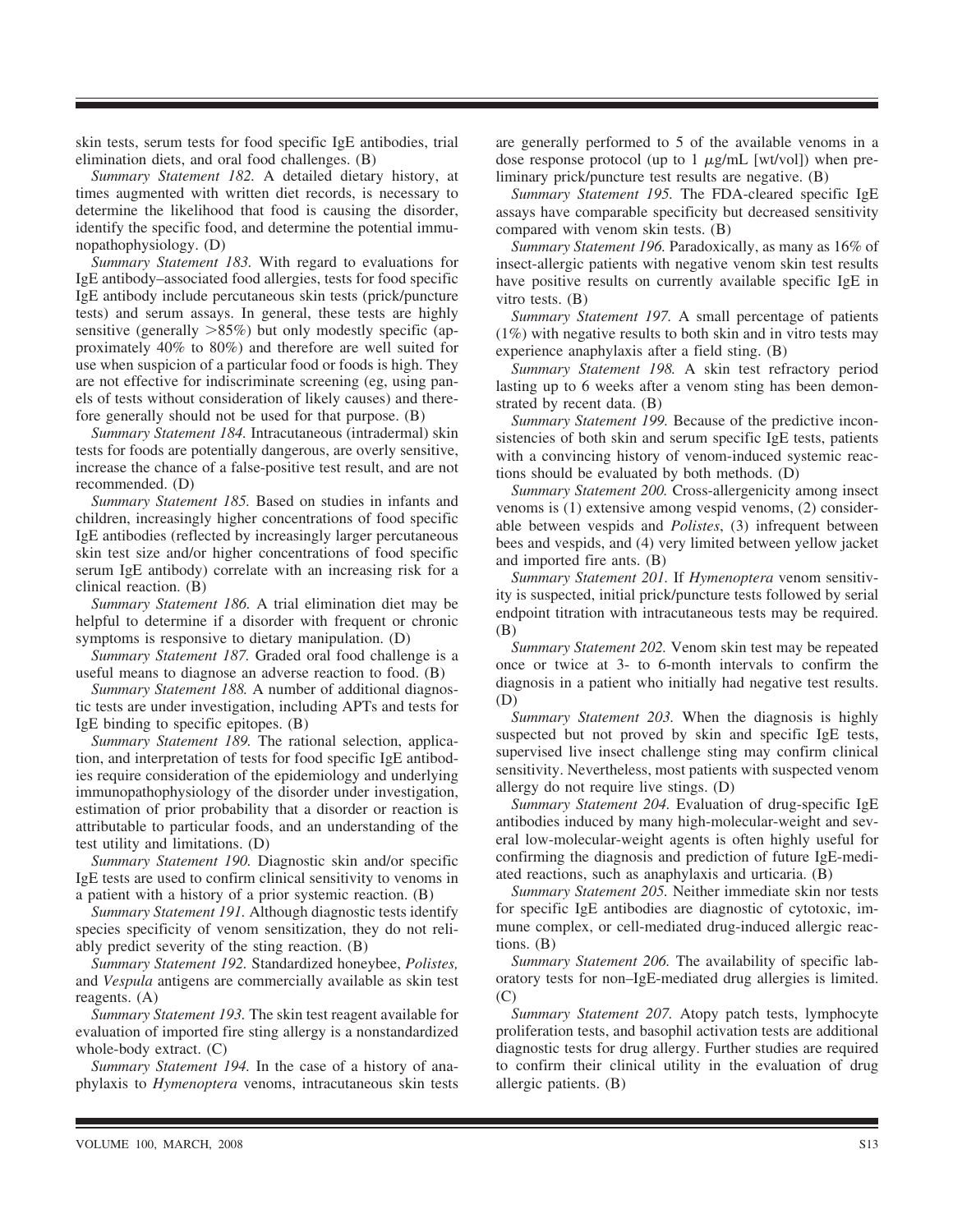*Summary Statement 208.* A graded challenge (test dose) is a procedure to determine if a drug is safe to administer and is intended for patients who are unlikely to be allergic to the given drug. In contrast to desensitization, a graded challenge does not modify the immune response to a drug. (B)

*Summary Statement 209.* Atopy patch tests, lymphocyte proliferation tests, and basophil activation tests are additional diagnostic tests for drug allergy. Further studies are required to confirm their clinical utility in the evaluation of drug allergic patients. (B)

*Summary Statement 210.* Penicillin skin testing is the most reliable method for evaluating IgE-mediated penicillin allergy provided that the necessary reagents are available. When performed with both major and minor determinants, the negative predictive value of penicillin skin testing for immediate reactions approaches 100%, whereas the positive predictive value is between 40% and 100%. (B)

*Summary Statement 211.* Skin testing with penicilloylpolylysine and penicillin G appears to have adequate negative predictive value in the evaluation of penicillin allergy. (C)

*Summary Statement 212.* Penicillin skin test–negative patients (as determined by testing with major and minor determinants) may receive penicillin, and depending on which skin test reagents are used and the reaction history, the first dose may need to be given via a test challenge with a lower dose under observation. (D)

*Summary Statement 213.* In the absence of validated skin test reagents, the approach to patients with a history of penicillin allergy is similar to that of other antibiotics for which no validated in vivo or in vitro diagnostic tests are available. Therapeutic options include (1) prescribing an alternative antibiotic, (2) performing a graded challenge, and (3) performing penicillin desensitization. (D)

*Summary Statement 214.* In patients who have reacted to semisynthetic penicillins, consideration should be given to skin test the implicated antibiotic and penicillin determinants. (B)

*Summary Statement 215.* There are no validated diagnostic tests of sufficient sensitivity for evaluation of IgE-mediated allergy to antibiotics other than penicillin. (C)

*Summary Statement 216.* Skin testing with nonirritating concentrations of other antibiotics is not standardized. A negative skin test result does not rule out the possibility of an immediate-type allergy. A positive skin test result suggests the presence of drug-specific IgE antibodies, but the predictive value is unknown. (C)

*Summary Statement 217.* A presumptive diagnosis of aspirin-exacerbated respiratory disease (AERD) can often be made by history; however, in some cases, aspirin provocation tests might be considered for a definitive diagnosis. (B)

*Summary Statement 218.* Urticaria, angioedema, and anaphylactic reactions to nonsteroidal anti-inflammatory drugs (NSAIDs) are distinctly different drug reactions from AERD reactions. In contrast to AERD reactions, anaphylactic reactions to NSAIDs are usually drug specific, and patients typically tolerate other structurally dissimilar NSAIDs. (B)

*Summary Statement 219.* Skin testing is a useful diagnostic tool in cases of perioperative anaphylaxis, and when skin testing is used to guide subsequent anesthetic agents, the risk of recurrent anaphylaxis to anesthesia is low. (C)

*Summary Statement 220.* Skin testing is not helpful in cases of taxane-induced anaphylactoid reactions. (C)

*Summary Statement 221.* Skin testing to carboplatin yields favorable predictive values. (C)

*Summary Statement 222.* Skin testing with asparaginase before treatment is recommended but does not identify all patients at risk of reactions. (C)

*Summary Statement 223.* Skin testing for diagnosis of local anesthetic allergy is limited by false-positive reactions. The gold standard for establishing a diagnosis of local anesthetic allergy is the provocative challenge. (C)

*Summary Statement 224.* The specificity and sensitivity of skin tests for systemic corticosteroid allergy are unknown, and cases of corticosteroid allergy with negative skin test results to the implicated corticosteroid have been reported. (D)

*Summary Statement 225.* For most allergic reactions to additives, skin tests are of no diagnostic value, and placebocontrolled oral challenges are required. (D)

*Summary Statement 226.* Contact dermatitis is a common skin disorder seen by allergists and dermatologists and can present with a spectrum of morphologic cutaneous reactions. (C)

*Summary Statement 227.* The initial approach to clinical diagnosis of CD is to distinguish between ACD and ICD. (C)

*Summary Statement 228.* The inflammatory lesions of CD may result from either ACD or ICD mechanisms. Factors that affect response to the contact agent include the agent itself, the patient, the type and degree of exposure, and the environment. (A)

*Summary Statement 229.* Tissue reactions to contactants are attributable primarily to cellular immune mechanisms except for contact urticaria. (A)

*Summary Statement 230.* Irritant contact dermatitis is usually the result of nonimmunologic, direct tissue reaction and must be clearly differentiated from ACD. (A)

*Summary Statement 231.* The diagnosis of ACD is suspected from the clinical presentation of the rash, which then must be supported by a history of exposure to a putative agent and subsequently confirmed by patch testing whenever this is possible. (C)

*Summary Statement 232.* The skin site of the dermatitis is important in the diagnosis of ACD because the area of predominant involvement and the regional distribution of the lesions often reflect the area of contact with the allergen. (A)

*Summary Statement 233.* Epicutaneously applied patch tests are the standardized diagnostic procedures to confirm  $ACD. (A)$ 

*Summary Statement 234.* Patch tests are indicated in any patient with a chronic, pruritic, eczematous, or lichenified dermatitis if underlying or secondary ACD is suspected. (C)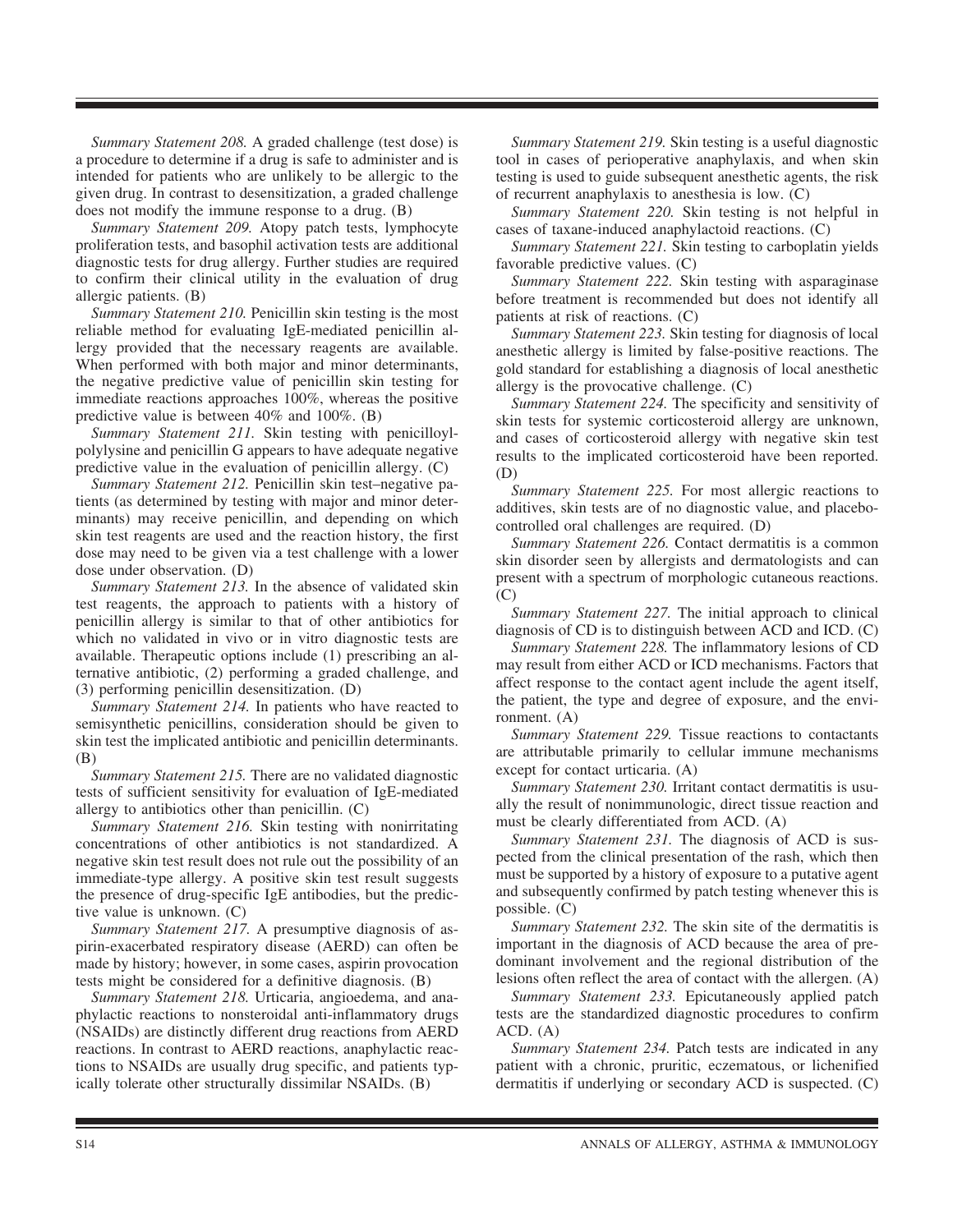*Summary Statement 235.* Patch test results are affected by oral corticosteroids but not by antihistamines. (A)

*Summary Statement 236.* Reading and interpretation of patch test results should conform to principles developed by the International Contact Dermatitis Research Group and the North American Contact Dermatitis Research Group. (A)

*Summary Statement 237.* A 96-hour reading may be necessary because 30% of relevant allergens that are negative at the 48-hour reading become positive in 96 hours. (A)

*Summary Statement 238.* Nonstandardized and customized patch testing is often required, depending on the patient's exposure history. (C)

*Summary Statement 239.* A problem-oriented approach to diagnostic patch testing using evidence-based principles of likelihood ratios and posttest probability is more likely to confirm clinical ACD than a randomly selected patch test approach. (B)

*Summary Statement 240*. Several in vitro procedures are being investigated for the diagnosis of ACD. (A)

*Summary Statement 241.* The differential diagnosis for CD is influenced by many factors, such as the clinical appearance of the lesions, distribution of the dermatitis, and associated systemic manifestations. (B)

*Summary Statement 242.* Occupational contact dermatitis (OCD) is an inflammatory cutaneous disease caused or aggravated by workplace exposure. (B)

*Summary Statement 243.* There are 7 generally acceptable criteria for establishing causation and aggravation of OCD.  $(C)$ 

*Summary Statement 244.* Among health care professionals, ACD may occur as part of the spectrum of immunoreactivity to NRL in latex gloves. (A)

*Summary Statement 245.* Allergic contact dermatitis from exposure to plants is the result of specific cell-mediated hypersensitivity induced by previous contact with that family of plants. (A)

*Summary Statement 246.* Contact dermatitis is commonly implicated after exposure to topical medications, including lanolin, para-aminobenzoic acid (PABA), caine derivatives, antihistamines, iodochlorhydroxyquin, NSAIDs, and corticosteroids. (A)

*Summary Statement 247.* Allergic contact dermatitis due to topical corticosteroids may occur in up to 5% of patients with suspected CD. (A)

*Summary Statement 248.* Simultaneous exposure to allergens and irritants may produce both additive and synergistic ACD responses due to their interaction. (A)

*Summary Statement 249.* The role of detergents in hand dermatitis is a reflection of their ability to disrupt the skin barrier. (A)

*Summary Statement 250.* Allergic contact dermatitis is a significant clinical problem in children. (A)

#### **PART 1**

Part 1 is an update of in vivo and in vitro techniques that are available as adjunctive diagnostic instruments for confirmation of common allergic problems. These problems include both IgE and delayed hypersensitivity (ie, tuberculin-like and contactant allergy) adaptive immune responses. Emphasis is placed on reliability of reagents and devices. Quality assurance is also discussed in the context of reproducibility and the need to minimize intertechnician and interlaboratory variability.

# **IN VIVO DIAGNOSTIC TESTS OF IMMEDIATE HYPERSENSITIVITY REACTIONS**

#### *Percutaneous and Intracutaneous In Vivo Diagnostic Skin Tests*

*Summary Statement 1.* First described in 1867 by Dr Charles Blackley, skin tests (prick/puncture and intracutaneous) have evolved as reliable, cost-effective techniques for the diagnosis of IgE-mediated diseases. (B)

#### *History and Background*

Although Blackley first documented the diagnostic potential of skin testing by placement of an allergen on abraded skin, the introduction of the cutaneous test for tuberculosis by von Pirquet became the chief impetus for subsequent allergy skin testing.1,2 The first of these was the scratch test made by rubbing the allergen into a small, blood-free scratched area of the forearm and introduced by Schloss for the diagnosis of food allergy in children.2 A few years later, Schick and Cooke independently introduced the intracutaneous test as a diagnostic method.2 Although the scratch method was used extensively in the past, it has fallen out of general use because of greater patient discomfort, poor reproducibility, and the possibility of residual linear pigmented or depigmented areas.3 As a way to avoid these problems, prick/puncture tests were introduced in the early 1950s. Sir Thomas Lewis had first suggested the puncture technique as an alternative skin test.4 However, Squire first called attention to the quantitative aspects of the prick/puncture technique as a method of detecting sensitization to various proteins.<sup>5</sup> He estimated that a small amount  $(3 \times 10^{-6} \text{ mL})$  of the test solution was introduced through the puncture site. Prick/puncture tests have been widely adapted throughout the world, although some practitioners prefer exclusive use of intracutaneous tests.

#### *Prick/Puncture Tests*

*Summary Statement 2.* Prick/puncture tests are used to confirm clinical sensitivity induced by aeroallergens, foods, some drugs, and a few chemicals. (B)

#### *Present application*

Prick/puncture tests are widely used for confirmation of clinical immediate hypersensitivity induced by a wide variety of naturally occurring allergens such as inhalants and foods. Under carefully defined circumstances, these tests are also useful in the diagnosis of drug and chemical hypersensitivity (platinum salts, acid anhydrides, polyisocyanates, sulfonechloramide, and succinylcholine analogs) reactions. They are frequently used as reference standards for evaluating specificity and sensitivity of specific in vitro tests for IgE, and they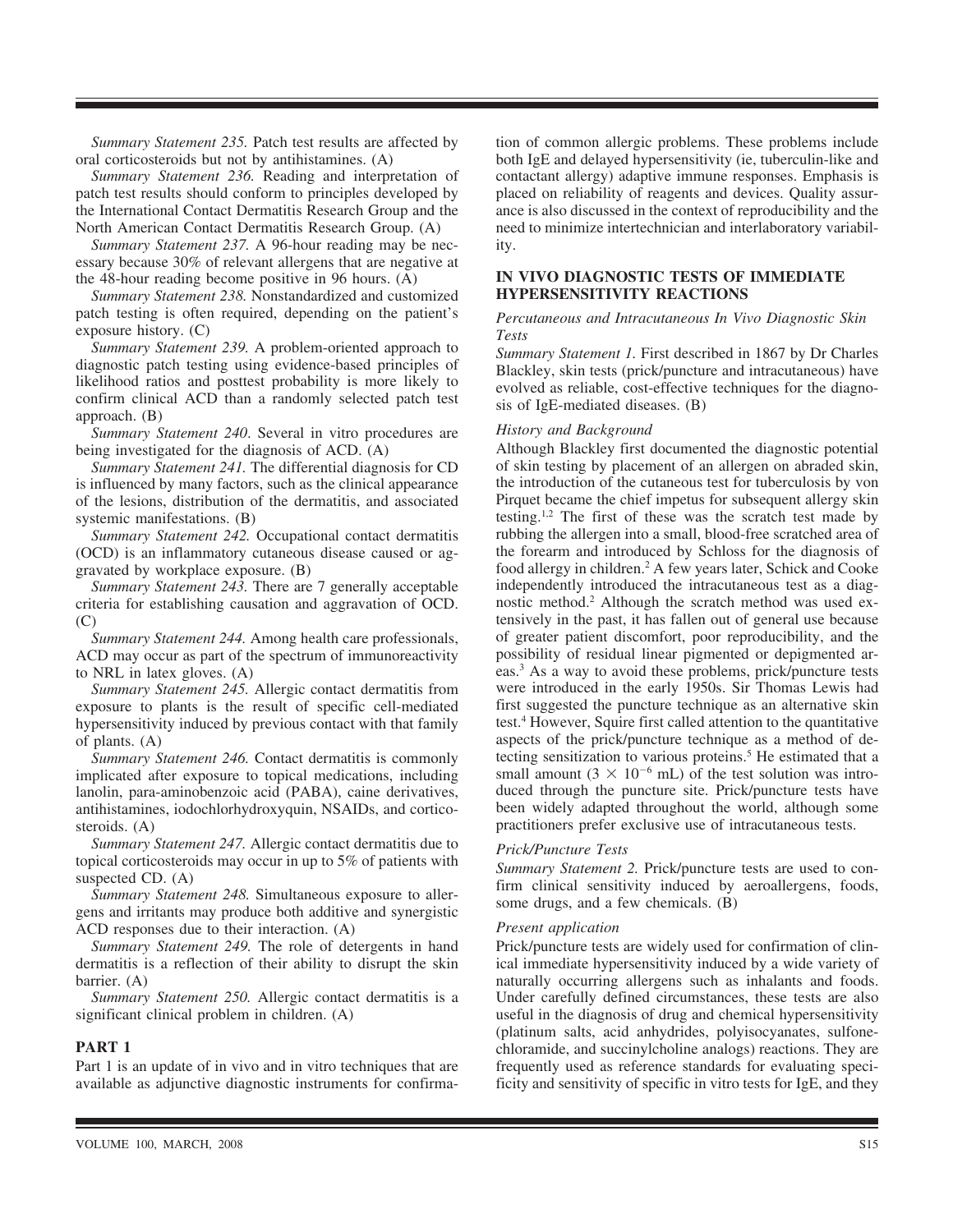may also be used to determine bioequivalent potencies of allergenic extracts in European countries.

#### *Technique*

*Summary Statement 3.* A number of sharp instruments (hypodermic needle, solid bore needle, lancet with or without bifurcated tip, and multiple-head devices) may be used for prick/puncture tests. (C)

*Summary Statement 4.* Although a number of individual prick/puncture comparative studies have championed a particular instrument, an objective comparison has not shown a clear-cut advantage for any single or multitest device. Furthermore, interdevice wheal size variability at both positive and negative sites is highly significant. (C)

*Summary Statement 5.* Optimal results can be expected by choosing a single prick/puncture device and properly training skin technicians in its use. (C)

*Summary Statement 6.* Although prick/puncture tests are generally age, sex, and race independent, certain age (children younger than 2 years and adults older than 65 years) and racial (African American children) factors may affect their interpretation. (C)

*Summary Statement 7.* Skin test allergens used for prick/ puncture tests should be potent and stable. (B)

*Summary Statement 8.* To ensure proper interpretation, positive (histamine) and negative (saline or 50% glycerinated HSA–saline) should be performed at the same time as allergen tests. (B)

In performing the prick test, a sharp instrument (hypodermic needle, solid bore needle, blood lancet) is passed through a drop of extract or control solutions (histamine, saline) at a  $45^{\circ}$  to  $60^{\circ}$  angle to the skin.<sup>6,7</sup> The skin is then gently lifted, creating a small break in the epidermis through which the suspected allergen solution penetrates. Alternatively, the skin device may be passed through the drop at a 90° angle to the skin. This is called a puncture test. Devices used in this manner generally are designed with a sharp point and a shoulder (0.9 or 1 mm) to prevent excess penetration into the dermis. Devices with multiple heads have also been developed to apply several skin tests at the same time.<sup>8</sup> Several of these devices may also be used for modified scratch tests by

applying a slight rotating twist after the puncture is made. Lancet instruments, either coated or submerged in a well containing the allergen extract (Phazet, Prilotest), are not used in the United States.<sup>6,7</sup>

In 1995, the Occupational Safety and Health Administration (OSHA) called attention to the possible safety and health risks to bloodborne pathogens that may arise with the practice of using a single device for multiple applications and wiping the device between tests.<sup>9</sup> OSHA opined that the technician could unintentionally be pricked with the device when wiping it between tests. This notice led many allergists to abandon the use of solid-bore needles for percutaneous testing, resulting in greater use of the newer devices, each of which is discarded after use.

Numerous studies have compared the reliability and variability of various devices.<sup>10-29</sup> Analysis of the results of these combined studies plus several recent prick/puncture comparative studies does not reveal a clear-cut advantage for any single or multitest device because interstudy results are variable. This is partially due to the degree of trauma that the device may impart to the skin, thereby accounting for different sizes of positive reactions and even the possibility of producing a false-positive reaction at the site of the negative control. Thus, prick/puncture devices require specific criteria for what constitutes a positive reaction (Table 2).<sup>27,30</sup> What is readily apparent from this table is the fact that wheal size variability between the studies is highly significant at both positive and negative test result sites.27 In addition, considerable care should be given to proper training of skin test technicians. To achieve quality assurance among technicians, consistency in skin test performance should be demonstrated by skin testing proficiency protocols. In Europe, a coefficient variation of less than 20% after histamine control applications has been suggested, whereas a coefficient variation of less than 30% was used in a recent Childhood Asthma Management Study.30 Table 3 outlines a suggested proficiency testing protocol. Criteria (diameter or wheal area  $\pm$  SD) for positive and negative test results should be preestablished with the device selected by each clinical test site. Under clinical conditions, it is impossible to quantify the exact amount of

Table 2. Size of Wheals That Are Larger Than 99% of the Wheals With Saline, Using the Same Device on Subject's Back by the Same Operatora

| Devices 1                  | 0.99 Quintile of reactions<br>at the negative control<br>sites, mm | <b>Devices 2</b>                 | 0.99 Quintile of reactions<br>at the negative control<br>sites, mm |
|----------------------------|--------------------------------------------------------------------|----------------------------------|--------------------------------------------------------------------|
| Quintest (HS) puncture     | U                                                                  | DuoTip (Lincoln) twist           | 3.5                                                                |
| Smallpox needle (HS) prick | 0                                                                  | Bifurcated needle (ALO) prick    | 4.0                                                                |
| DuoTop (Lincoln) prick     | 1.5                                                                | MultiTest (Lincoln) puncture     | 4.0                                                                |
| Lancet (HS)                | 2.0                                                                | Bifurcated needle (ALO) puncture | 4.5                                                                |
| Lancet (ALK)               | 3.0                                                                | Quick Test (Pantrex)             | 4.0                                                                |
| DermaPICK II               | 0                                                                  | Greer Track (Greer)              | 3.5                                                                |

Abbreviations: HS, Hollister Steir; Greer, Greer Laboratories; ALO, Allergy Labs of Ohio; Lincoln, Lincoln Diagnostics; ALK, ALK America. aDevices 1 are those for which a 3-mm wheal would be significant. Devices 2 are those for which a more than 3-mm wheal should be used as significant.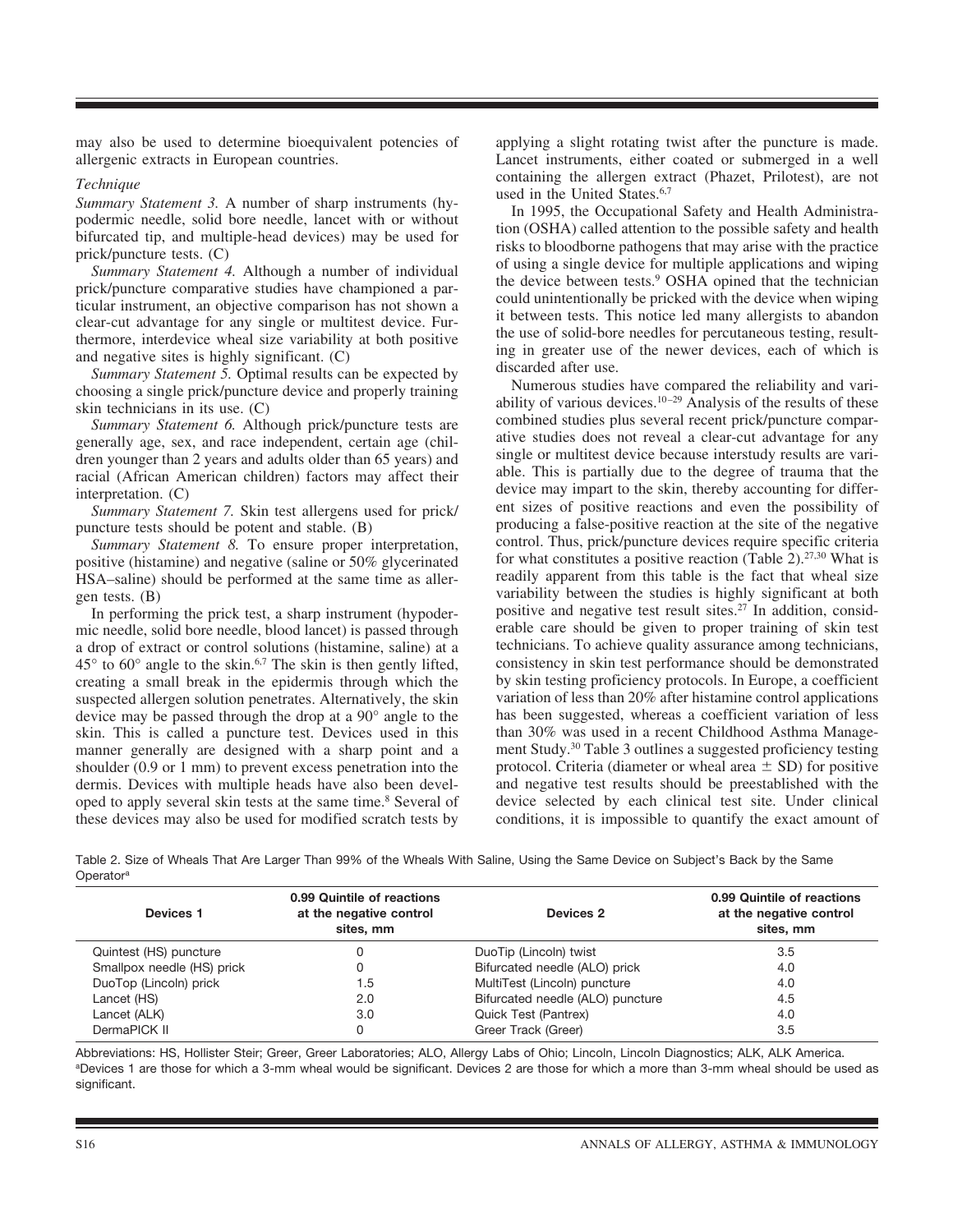Table 3. Suggested Proficiency Testing and Quality Assurance Technique for Prick/Puncture Skin Testing

- Using desired skin test device, perform skin testing with positive (histamine 1–10) and negative controls (saline 1–10) in an alternate pattern on a subject's back.
- Record histamine results at 8 minutes by outlining wheals with a felt tip pen and transferring results with transparent tape to a blank sheet of paper.
- Record saline results at 15 minutes by outlining wheal and flares with a felt tip pen and transferring results with transparent tape to a blank sheet of paper.
- Calculate the mean diameter as  $(D + d)/2$ ; D = largest diameter and  $d =$  orthogonal or perpendicular diameter at the largest width of D.
- Histamine
- Calculate the mean and SDs of each mean wheal diameter

Determine coefficient of variation  $(CV) = SD/mean$ Quality standard should be CV less than 30% ● Saline

All negative controls should be  $<$ 3-mm wheals and -10-mm flares.

injected material by prick/puncture tests. However, a recent gamma camera– based method to measure microvolumes labeled with radioisotopes attained a high degree of precision and accuracy in measuring microvolumes.<sup>31</sup> This degree of precision of allergen delivery might be useful for bioequivalency standard assays by prick/puncture methods.

In the past decade, a number of prospective epidemiologic studies have relied heavily on the prick/puncture test for evaluating increase or decrease in atopy over time.<sup>32,33</sup> Obviously, as discussed herein, such studies require the use of a single device with predetermination of the variability of wheal-and-flare diameters elicited by allergen, histamine, and saline, a proficient operator, and potent, stable test extracts. Several epidemiologic studies of this type have confirmed highly repeatable results in the short term (ranging from 1) week to 11 months).34,35 In addition, other studies reported repeatability during a 2- to 3-year period.36,37

Concurrent drugs may affect the validity of prick/puncture and intracutaneous tests. Antihistamines vary considerably in their ability to suppress wheal-and-flare responses (Table 4). Furthermore, the studies that evaluated degree and duration of antihistamine suppression were not directly comparable because they used different pharmacodynamic models (eg, histamine vs allergen induced). The general principle to be gleaned from various studies is that the use of first- and second-generation antihistamines should be discontinued 2 to 3 days before skin tests with notable exceptions being cetirizine, hydroxyzine, clemastine, loratadine, and cyproheptadine (Table 4). $38-40$  The tricyclic antidepressant doxepin may also suppress the wheal-and-flare response for as long as 6 days.<sup>41</sup> Histamine, antagonists may cause mild suppression, and their use should be discontinued for 24 hours before testing.42,43 Oral prostaglandin D2 inhibitors, (eg, indomethacin) given several hours before testing may increase the wheal area by 17%, whereas cysteinyl leukotriene antagonists (eg, zafirlukast, montelukast) had negligible effects.44,45 Short-term oral corticosteroids (30 mg of prednisone daily for 1 week) do not suppress skin tests.46 There are dissenting opinions about the effect of long-term and relatively highdose corticosteroids  $(>20 \text{ mg/d})$  on suppression of immediate skin test reactions.47,48 By contrast, repetitive and prolonged application of potent topical corticosteroids for greater than 3 weeks may suppress immediate skin tests over areas where they have been applied. $49-51$  Skin tests should be avoided in these sites or corticosteroids should be avoided in such sites for 2 to 3 weeks before testing. This effect is attributed to a combination of a decrease in mast cell recruitment and an increase of mast cell apoptosis.49,50

Several physiologic factors may affect interpretation of skin test results. Suppression of endogenous cortisol may affect late-phase reactions (skin and pulmonary) without a change in early-phase responses.52,53 Although both prick/ puncture and intracutaneous histamine tests were not formerly considered to be affected by menstrual phase, a recent study demonstrated optimal reactions to allergens when prick/puncture tests were performed at midcycle.54 Histamine wheals are significantly larger in darkly pigmented skin compared with light skin, thus emphasizing the importance of a histamine control.<sup>55</sup> A recent investigation of school aged children revealed that histamine skin reactivity differed markedly in 3 different countries (Italy more than Poland more than Libya).56 Short-term UV-B radiation may reduce whealand-flare intensity by as much as  $50\%$ .<sup>57</sup>

Prick/puncture tests can be performed on the upper back or volar surface of the forearm.<sup>58</sup> Not only is the back more reactive than the forearm, but specific locations on the back and forearms vary in reactive intensity.58 Regardless of location, it is recommended that there should be sufficient space (eg, approximately 2 to 2.5 cm) between each applied allergen, and tests not be placed in areas 5 cm from the wrist or  $\overline{3}$  cm from the antecubital fossae.<sup>21,35,59-60</sup> Skin tests should not be performed in skin sites with active dermatitis or severe dermatographism. If they are performed in the presence of mild dermatographism, the results should be interpreted with caution.

Prick/puncture tests may be performed in infants as young as 1 month. Although an early study reported that positive reactions tend to be smaller in infants and younger children (-2 years) than in adults, a recent investigation of prick/ puncture tests in infants revealed that they exhibit a high degree of reliability.<sup>61,62</sup> The prevalence of positive skin test results increases until the third decade, after which there is a slow decline, particularly after the age of 50 years.<sup>63</sup> Nevertheless, significant positive skin test results may still be demonstrated in patients well older than 65 years. Several investigations reported that African American children with or without asthma were more likely to exhibit positive prick/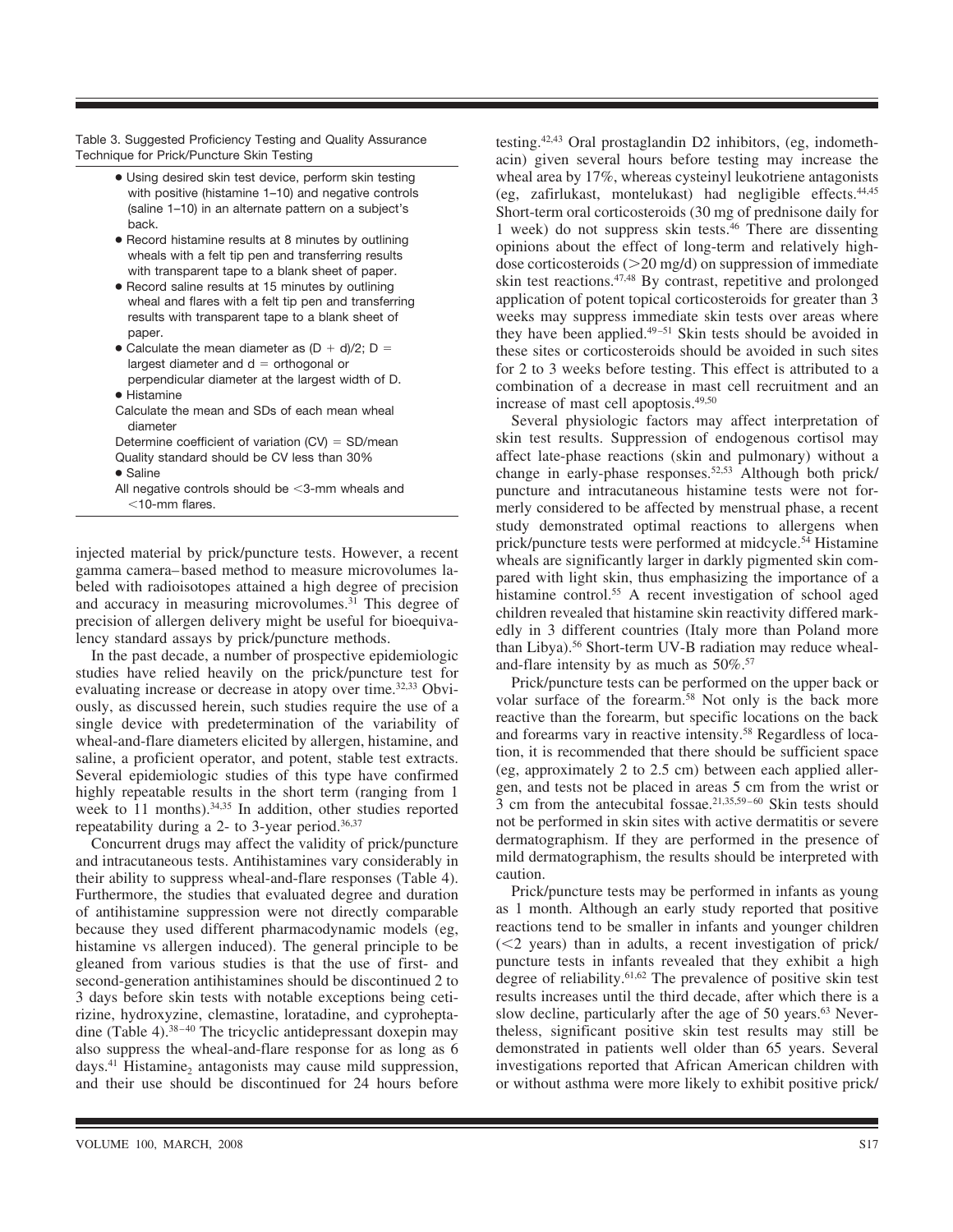Table 4. Suppressant Effects of Drugs on Immediate Skin Tests<sup>a</sup>

| Antihistamine generic name                  | Mean days<br>suppressed           | Maximum days<br>suppressed | <b>Dose</b>                          |  |
|---------------------------------------------|-----------------------------------|----------------------------|--------------------------------------|--|
| First generation                            |                                   |                            |                                      |  |
| Chlorpheniramaine                           | 2 <sup>1b</sup> : 3 <sup>2c</sup> | $6^{1c}$                   | 4 mg 4 times daily                   |  |
| Clemastine                                  | $5^{3c}$                          | $10^{3c}$                  | 1 mg twice daily                     |  |
| Cyproheptadine                              | 94c                               | $11^{4c}$                  | 8 mg/d                               |  |
| Dexchlorpheniramine                         | 44c                               | 44c                        | $4$ mg/d                             |  |
| Diphenhydramaine                            | 22c                               | 5 <sup>2</sup> c           | 50 mg 4 times daily                  |  |
| Hydroxyzine                                 | 52c                               | $82$ c                     | 25 mg 4 times daily                  |  |
| Promethazine                                | 3 <sup>2c</sup>                   | 52c                        | 25 mg 4 times daily                  |  |
| Tripelennamine                              | 3 <sup>2c</sup>                   | 72c                        | 50 mg 4 times daily                  |  |
| Second generation                           |                                   |                            |                                      |  |
| Azelastine nasal                            | 25,6c                             |                            | 1% twice daily                       |  |
| Cetirizine                                  | 3 <sup>5c</sup>                   |                            | $10$ mg/d                            |  |
| Fexofenadine                                | 25c                               |                            | 60 mg twice daily                    |  |
| Loratadine                                  | 75c                               |                            | $10 \text{ mg/d}$                    |  |
| Levocabastine nasal                         | $0^{5c}$                          |                            | 50 micro/sp twice daily              |  |
| Levocabastine Opth                          | $0^{5c}$                          |                            | 0.05% twice daily                    |  |
| Tricyclic antidepressants and tranquilizers |                                   |                            |                                      |  |
| Desipramine                                 | $2^{7b}$                          |                            | 25 mg single dose                    |  |
| Imipramine                                  | $>10^{8c}$                        |                            |                                      |  |
| Doxepin                                     | 67 <sub>b</sub>                   |                            | 25 mg single dose                    |  |
| Doxepin topical                             | $11^{9c}$                         |                            |                                      |  |
| Histamine, antihistamines                   |                                   |                            |                                      |  |
| Ranitidine                                  | $<$ 110c                          |                            | 150 mg single dose                   |  |
| Cysteinyl leukotriene antagonists           |                                   |                            |                                      |  |
| Monteleukast                                | $0^{11,12}$                       |                            | $10 \text{ mg}$                      |  |
| Zafirlukast                                 | 0 <sup>13</sup>                   |                            | 20 <sub>mg</sub>                     |  |
| Local anesthetic                            |                                   |                            |                                      |  |
| <b>EMLA</b> cream                           | $0$ wheal <sup>14</sup>           |                            | 5 g over volar surface of arm 1 hour |  |
|                                             | 150-100%14                        |                            | before test suppression of erythema  |  |

a When study reports in fractions of days, the total is rounded up. Maximum days would apply to most patients, but there may be exceptions where this would be longer.

**b** Single-dose study.

<sup>c</sup> Multiple-dose study

1. Long WF, Taylor RJ, Wagner CJ, Leavengood DC, Nelson HS. Skin test suppression by antihistamines and the development of subsensitivity. *J Allergy Clin Immunol.* 1985;76:113–7.(III).

2. Cook TJ, MacQueen DM, Wittig HJ, Thornby JI, Lantos RL, Virtue CM. Degree and duration of skin test suppression and side effects with antihistamines: a double blind controlled study with five antihistamines. *J Allergy Clin Immunol.* 1973;51:71–7.(III).

3. Phillips MJ, Meyrick Thomas RH, Moodley I, Davies RJ. A comparison of the in vivo effects of ketotifen, clemastine, chlorpheniramine and sodium cromoglycate on histamine and allergen induced weals in human skin. *Br J Clin Pharmacol.* 1983;15:277– 86.(IIa).

4. lmind M, Dirksen A, Nielsen NH, Svendsen UG. Duration of the inhibitory activity on histamine-induced skin weals of sedative and non-sedative antihistamines. *Allergy.* 1988;43:593– 6. (III).

5. Simons FE, Simons KJ. Clinical pharmacology of new histamine H1 receptor antagonists. *Clin Pharmacokinet.* 1999;36:329 –52. (LB).

<sup>6.</sup> Pearlman DS, Grossman J, Meltzer EO. Histamine skin test reactivity following single and multiple doses of azelastine nasal spray in patients with seasonal allergic rhinitis. Ann Allergy Asthma Immunol. 2003;91:258-62. (Ib).

7. Rao KS, Menon PK, Hilman BC, Sebastian CS, Bairnsfather L. Duration of the suppressive effect of tricyclic antidepressants on histamineinduced wheal-and-flare reactions in human skin. *J Allergy Clin Immunol.* 1988;82:752–7. (III).

8. Wolfe HI, Fontana VJ. The effect of tranquilizers on the immediate skin wheal reaction: a preliminary report. *J Allergy Clin Immunol.* 1964;35:271–3. (III).

9. Karaz SS, Moeckli JK, Davis W, Craig TJ. Effect of topical doxepin cream on skin testing. *J Allergy Clin Immunol.* 1995;96:997-8. (III).

10. Miller J, Nelson HS. Suppression of immediate skin tests by ranitidine. *J Allergy Clin Immunol.* 1989;84:895–9. (III).

<sup>11.</sup> Simons FE, Johnston L, Gu X, Simons KJ. Suppression of the early and late cutaneous allergic responses using fexofenadine and montelukast. *Ann Allergy Asthma Immunol.* 2001;86:44 –50.(Ib).

12. Hill SL III, Krouse JH. The effects of montelukast on intradermal wheal and flare. *Otolaryngol Head Neck Surg.* 2003;129:199 –203. (Ib).

<sup>13.</sup> Saarinen JV, Harvima RJ, Horsmanheimo M, Harvima IT. Modulation of the immediate allergic wheal reaction in the skin by drugs inhibiting the effects of leukotriene C4 and prostaglandin D2. *Eur J Clin Pharmacol.* 2001:57:1-4. (IIb).

14. Sicherer SH, Eggleston PA. EMLA cream for pain reduction in diagnostic allergy skin testing: effects on wheal and flare responses. *Ann Allergy Asthma Immunol.* 1997;78:64 – 8. (IIb).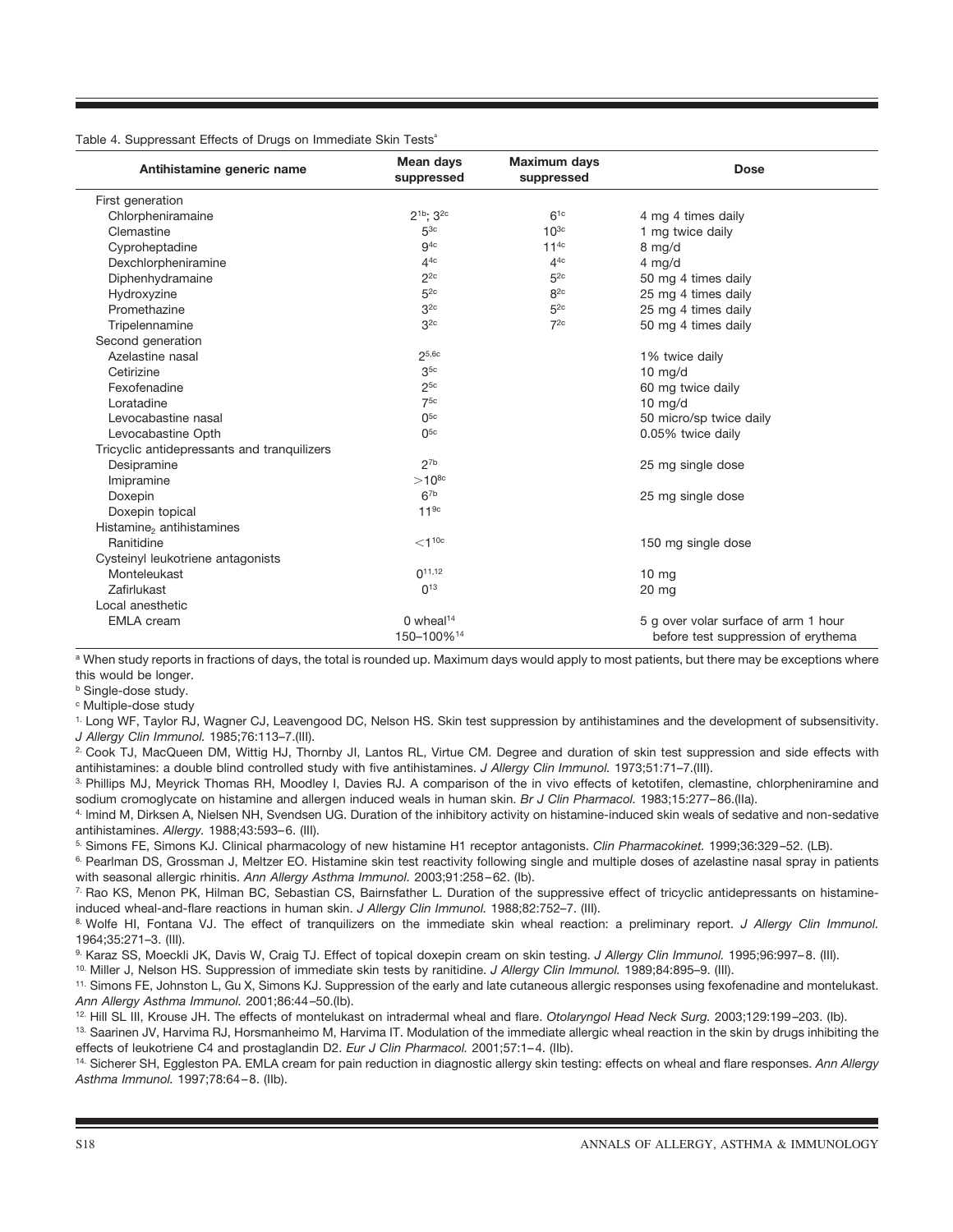puncture test results to outdoor aeroallergens than their counterpart white cohorts.<sup>64,65</sup>

Allergen extracts used for percutaneous and intracutaneous testing ideally should be of known composition and potency. Although a limited number of standardized extracts are commercially available, most inhalant and food extracts are not standardized. Before the recent availability of standardized extracts, the composition of nonstandardized, commercially available extracts varied greatly between the manufacturers.<sup>66</sup> This situation is slowly improving with the introduction of bioequivalent extracts.<sup>67,68</sup> In Nordic countries, the wheal and flare of a positive control histamine test are used to assign biologic equivalency to allergen materials.<sup>69,70</sup> Bioequivalency by this system is defined as histamine equivalent prick (HEP) units. Although relatively few commercialized extracts are yet designated in bioequivalent allergy units (eg, grass, cat), the trend toward universal bioequivalency is well under way, as evidenced by more recent attempts to standardize commercial food antigen extracts not only by wheal area but also by objective organ challenges.<sup>71,72</sup>

Stability and potency of allergenic test extracts are also important issues. Since it is known that allergen extracts deteriorate with time, accelerated by dilution and higher temperatures, allergen skin test extracts are usually preserved with 50% glycerin.73,74 If dilutions are required for skin test threshold testing, the diluent should be HSA (0.03%)–saline.<sup>73</sup> All extracts should be stored under cold  $(4^{\circ}C)$  to ensure stability.74 In vivo biologic activity of genetically engineered recombinant allergens has been evaluated and compared with specific allergens from which they were derived.75,76 In general, they appear to be highly specific and safe. However, the sensitivity of single recombinant allergens is usually lower than those obtained with natural allergen extracts.<sup> $75$ </sup> The precise role of recombinant allergens as in vivo diagnostic tools remains to be determined.

Positive and negative controls should be performed with all tests. In the United States for many years the only available positive control was histamine phosphate (2.7 mg/mL equivalent to a 1.0-mg/mL histamine base). Wheal diameters with this preparation range from 2 to 7 mm.<sup>59</sup> Currently, a 10mg/mL histamine dehydrochloride control is available, and this is the preferred positive control for prick/puncture skin tests. The negative control consists of 50% glycerinated HSA–saline if concentrated extracts are used.

#### *Reading the test results*

*Summary Statement 9.* The peak reactivity of prick/puncture tests is 15 to 20 minutes at which time both wheal and erythema diameters (or areas) should be recorded in millimeters and compared with positive and negative controls. (B)

*Summary Statement 10.* Qualitative scoring (0 to  $4+$ ; positive or negative) is no longer used by many clinicians because of interphysician variability in this method of scoring and interpretation. (B)

A standardized approach to reading the tests has not yet been achieved. For example, some clinicians advocate immediate blotting of the allergen after the prick/puncture test to reduce the risk of an adverse reaction, whereas others leave the allergen in place for 20 minutes.77 No essential difference has been found between these techniques. Histamine control tests should be read 15 minutes after application at the peak of reactivity.69 The peak of allergen prick/puncture tests is usually 15 to 20 minutes after application. Although some investigators have advocated the primary importance of the wheal diameter,<sup>70</sup> both erythema and wheal should be measured and recorded in millimeters for appropriate comparisons with positive (ie, histamine) and negative controls (ie, buffered diluent or 50% glycerinated extracts). Since trauma may affect wheal size (Table 2), an allergen response less than 3 mm generally should not be regarded as positive.  $27,30,70$ Devices that produce wheals that exceed 3 mm at negative control sites should be avoided.<sup>11</sup> Unfortunately, there is variability among physicians and investigators in recording the dimensions of flare, wheal, or both. The size of the reaction may be recorded as a mean wheal diameter,  $D + d/2$ (with D indicating the largest diameter of the wheal and d indicating the largest diameter orthogonal to D), planimetry (either direct or from a traced copy), minimal diameter of a significant wheal  $\geq$ 3 mm, comparison to an HEP test caused by 1 or 10 mg/mL of histamine dihydrochloride (defined as 1 HEP with 10 mg/mL being the preferred reference standard), or a score related to a codeine phosphate control defined as a wheal of 75% or greater of a control codeine phosphate solution (25 mg/mL).<sup>17,24,78</sup> Qualitative scoring (0 to  $4+$ ; 0 or ) is no longer used by many clinicians because of marked interphysician variability in scoring and interpretation of this method.79

To summarize, a prick/puncture test with a response of at least 3-mm diameter (with equivalent erythema) more than diluent control done at the same time is required as proof of the presence of cutaneous allergen specific IgE. There is a recent trend to develop more precise methods of measuring wheal area, such as handheld scanners with appropriate computer software, end point titration, and morphometry because wheal size (area or diameter) has assumed greater diagnostic significance.<sup>80-84</sup> Several investigators have determined that specific cutoff values (eg,  $\geq 8$  mm for peanut) obviate the need to confirm clinical sensitivity by organ challenge tests.85,86 If similar pretest probabilities for clinical sensitivity can be developed for more allergens by defining precise cutoff prick/puncture measurement results, the clinical utility of prick/puncture tests will be greatly enhanced.

#### *Clinical relevance*

*Summary Statement 11.* The diagnostic validity of prick/ puncture tests has been confirmed not only in patients exposed to allergens under natural conditions but also in patients undergoing controlled organ challenge tests. (B)

*Summary Statement 12.* Although prick/puncture testing often correlates with exposure history, there are significant exceptions to this observation. (B)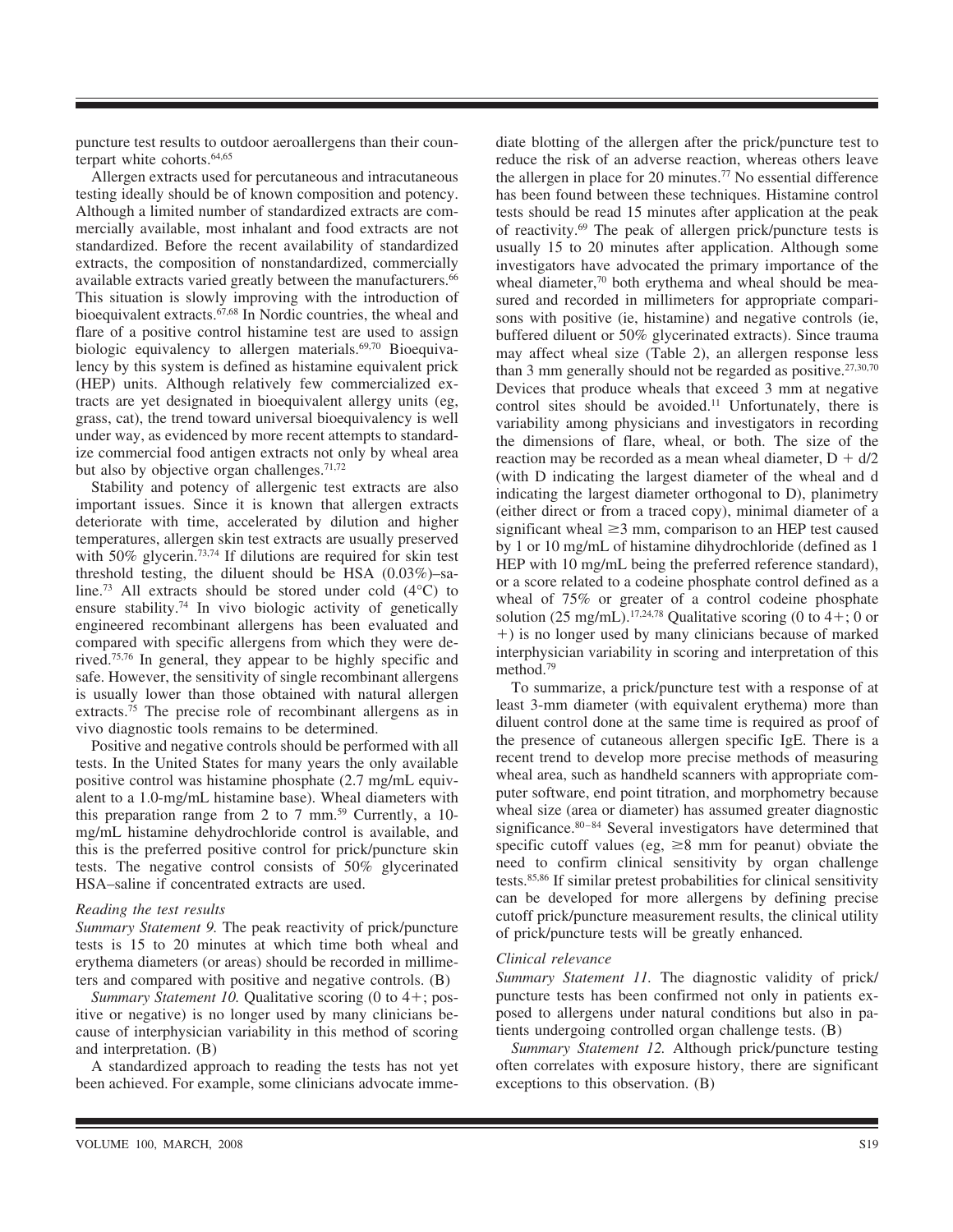The diagnostic value of prick/puncture tests has been determined chiefly by comparing the test to history of symptoms associated with exposure. They have been used most frequently to evaluate individual cases and populations of allergic patients. The diagnostic validity of prick/puncture tests has been confirmed as a correlate of clinical sensitivity in double-blind, randomized control studies under outdoor (parks) and indoor (controlled environmental exposure units) exposure conditions.87 The diagnostic accuracy in prick/puncture tests has also been confirmed in groups of clinically allergic patients undergoing specific nasal bronchoprovocation challenge measured by nasal resistance or acoustic rhinometry under controlled laboratory conditions.<sup>88-92</sup> Likewise, in the case of foods, prick/puncture tests have been demonstrated to correlate with clinical symptoms that occur after either open or double-blind food challenges.<sup>93-97</sup> However, 1 of these studies revealed that this correlation did not necessarily apply to all foods.<sup>93</sup> When used as a diagnostic test for potential symptoms based on exposure and/or history alone, the utility of prick/puncture tests is highly allergen dependent, giving concordant results with certain allergens, such as cat dander, but not with others.<sup>97-99</sup> Nevertheless, given their generally favorable diagnostic characteristics, other tests (intracutaneous, atopy patch, various specific IgE tests) are often compared with prick/puncture tests as a reference.<sup>100-108</sup> Interestingly, a recent prospective study reported that 60% of skin sensitive (wheal  $\geq$ 4 mm) asymptomatic subjects developed clinical allergy. These results suggested that a positive prick/puncture test result in an asymptomatic person may predict subsequent clinical allergy.108

# *Sensitivity, specificity, and positive and negative predictive indices*

*Summary Statement 13.* Many studies have verified the sensitivity and specificity of prick/puncture tests for both inhalant and food allergens when correlated with nasal and oral challenge tests. (B)

*Summary Statement 14.* Compared with clinical history alone, the diagnostic accuracy of prick/puncture tests showed more limited capacity to predict clinical sensitivity for both inhalant and food allergens. (C)

It is generally accepted that prick/puncture tests are less sensitive than intracutaneous tests. This is partially explained by the larger volumes of test solutions administered by the intracutaneous route. To compensate for this, positive prick/ puncture tests require that the test extracts be 50 to 100 times more concentrated than intracutaneous test solutions. This relative lack of sensitivity to prick/puncture tests can be partially compensated for by avoidance of glycerinated extracts or by adding small amounts of Tween 80  $(0.0005\%)$ .<sup>15</sup> On the other hand, prick tests are more specific than intracutaneous tests because the increased sensitivity at a fixed concentration of the intracutaneous test (1 in 1,000 wt/vol) may be responsible for a small but reproducible number of false-positive reactions, presumably because of an irritant effect. Because of the uncertainty created by this relationship between prick/puncture and intracutaneous tests, comparative investigations have been conducted to establish cutoff values, sensitivity, specificity and predictive indices of these tests with respect to inhalants and selected food allergens. Interpretation of these results varies, depending on whether the comparative gold standard is clinical history or controlled provocation challenges. With respect to inhalant allergens, several investigations have demonstrated that it is possible to establish more scientific guidelines for interpreting the tests and what they predict.<sup>90,91,97,109</sup> Using positive nasal provocation challenges as a standard, the sensitivity of prick/puncture tests ranges from 85% to 87%, whereas the specificity of these tests is between  $79\%$  and  $86\%$ .<sup>90,91</sup> A recent metaanalysis comparing prick/puncture tests to nasal challenge revealed positive likelihood ratios of 4.93, 16.17, 3.23, and 4.06 for cat, tree pollen, grass pollen, and house dust allergen, respectively, whereas the corresponding negative likelihood ratios were 0.08, 0.03, 0.04, and  $0.03$ .<sup>109-113</sup> In a single mold investigation (*Alternaria* sp) that compared skin testing to challenge tests, positive and negative likelihood ratios were similar for both prick/puncture and intracutaneous tests (prick: positive likelihood ratio of 11.75, negative likelihood ratio of 0.05; intracutaneous: positive likelihood ratio of 8.80, negative likelihood ratio of 0.05).114 (Refer to Evaluation of Inhalant Allergy, Part 2 for clinical significance.)

A comparative study of allergic asthmatic patients undergoing nonspecific methacholine challenge causing a 20% fall in  $FEV_1$  of 4 mg/mL or less (wt/vol) or 8 mg/mL or less (wt/vol) revealed that the sensitivity, specificity, and negative predictive value of prick/puncture tests were 91%, 52%, and 85%, respectively, with the cutoff value of provocation concentration that caused a decrease in  $FEV_1$  of 20% (PC<sub>20</sub>) 8 mg/mL or less (wt/vol).<sup>108</sup> The lower cutoff  $PC_{20}$  of 4 mg/mL or less (wt/vol) increased the sensitivity and negative predictive value to 98.2% and 97.8%, respectively. This suggests that positive prick/puncture skin test results are more likely to be associated with asthma of greater severity, as indexed by the lower cutoff methacholine  $PC_{20}$  value of less than 4 mg/mL (wt/vol). A negative prick/puncture test result decreased the probability of having asthma by 10- to 20-fold in subjects whose pretest probability was low to moderate.<sup>109</sup> The diagnostic accuracy of prick/puncture tests in food allergy has been compared with patients (mostly children) who have positive open or double-blinded controlled positive reactions to specific foods.85,93–97,115–118 In several of these studies, it was possible to determine cutoff levels of skin prick/ puncture tests wheal diameters that were 100% diagnostic for several foods (eg,  $\geq 8$  mm for milk;  $\geq 7$  mm for egg;  $\geq 8$  mm for peanuts). $94-99,115$  These specific food cutoff values also indicate the probability of more severe food allergy because the controlled oral food challenges to which these were compared reproduced clinical anaphylactic events, which could be carefully monitored and treated. However, cutoff wheal sizes associated with high likelihood of allergy are variable, depending on the age (older children and infants),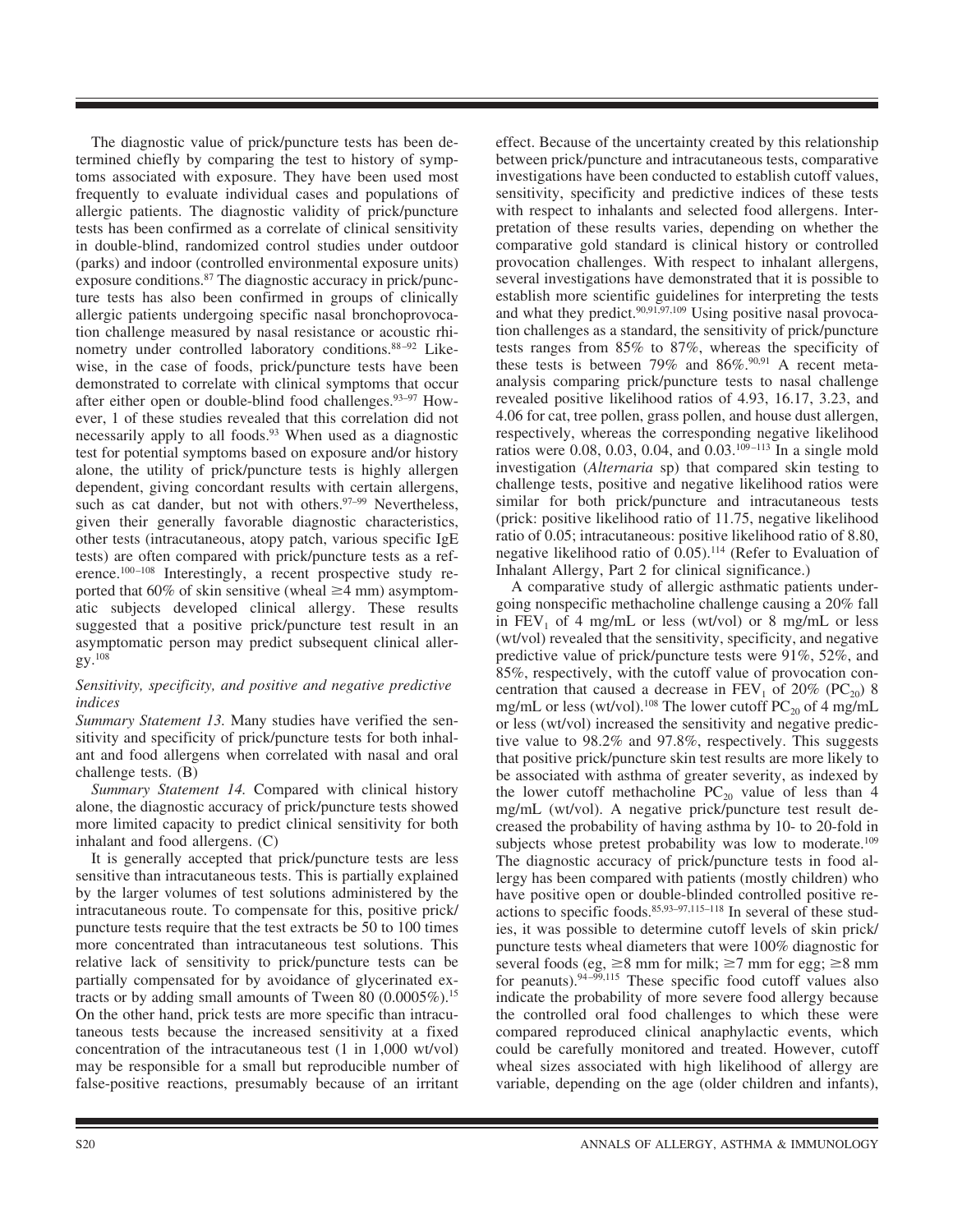device, and reagents. Once cutoff values are ascertained and validated, both likelihood ratios and the area under the receiver operating characteristic curve can be calculated with the goal of eliminating the need for confirmation by provocative challenges.85,86,115

Sensitivity, specificity, and the predictive indices have also been compared with clinical history, both for inhalant and food allergens.<sup>97,98,119-122</sup> Several of these investigations used the area under the receiver operating characteristic curves to determine optimal cutoff values and to evaluate the ability of various allergens to predict symptom histories of hay fever and asthma.120,121 Analysis of these studies revealed no unifying principle about the accuracy of prick/puncture skin tests as predictors for hay fever and asthma. Thus, 1 study concluded that even the combination of history to common allergens and physical examination is not diagnostic with respect to skin prick/puncture and specific IgE tests.<sup>98</sup> There are exceptions, one of which concluded that a skin prick/ puncture wheal size of 3 mm or larger to cat elicited a sensitivity of 0.9, a specificity of 0.9, and a diagnostic accuracy of 0.9.97 The limited capacity of skin prick/puncture tests for predicting clinical symptoms was also tested by structured interviews with patients undergoing aeroallergen skin tests.123 Patients were found to have limited ability to correctly predict positive skin test results to aeroallergens based on their own clinical symptom experiences.

#### *Limitations*

*Summary Statement 15.* The reliability of prick/puncture tests depends on the skill of the tester, the test instrument, color of the skin, skin reactivity on the day of the test, potency, and stability of test reagents. (C)

*Summary Statement 16.* False-positive prick/puncture tests may occur (1) to tree pollens in honey bee–sensitive patients due to cross-reactive carbohydrate determinants present in honey bee venom and (2) in tree-sensitive patients being tested to tree pollens no longer indigenous to the area. (C)

*Summary Statement 17.* The rare occurrence of specific positive organ challenge test results in patients with both negative prick/puncture and intracutaneous tests suggests that alternative pathways, including locally secreted IgE, IgEindependent, or nonimmune stimuli may activate mediator release in the end organ. (C)

The reliability and interpretation of the prick/puncture test is heavily dependent on the skill and interpretation of the individual tester, the reliability of the test instrument, the color of the skin, the status of skin reactivity on the day of the test, potency and stability of test extracts, especially the optimum concentrations used for the test, and experimental differences between duplicate prick tests.13,19,30 Appropriate proficiency test methods for evaluating accuracy, precision, and reproducibility of skin testing are encouraged in the training of personnel (Table 3). $30,124$ 

If quality controls are not used, interpretation of the test results varies from one technician to another. The hazards of blood contamination with the use of all instruments must be given appropriate attention, and all technicians must be carefully trained in appropriate barrier techniques, as well as avoidance of accidental needle punctures. Reliability of prick/puncture tests requires that allergen extracts be potent and of known composition. Whenever possible, extracts with known biologic potency should be used.<sup>66,124,125</sup> For example, commercial extracts of fruits and vegetables are likely to lose potency over relatively short periods. Therefore, prick/puncture tests for these potential allergens should be performed either with freshly made food extracts or by the prick-prick method in which the tester first pricks the fresh food and then the skin. This method may be particularly helpful when there are differences in the allergenicity of different cultivar strains (eg, apples).126,127

If interpretation of allergen prick/puncture tests are expressed as a ratio of equivalency to a positive control (eg, HEP), selection of the positive control may affect the diagnostic accuracy of the test. It has been shown that using a ratio of allergen to positive histamine control for grading ragweed reactivity elicited better diagnostic accuracy than the ratio of allergen to a codeine phosphate control.<sup>128</sup> By contrast, relating allergen-induced and control histamine wheals reduced intertechnician reproducibility.129

Several confounding issues concerning test extracts could limit diagnostic accuracy of prick/puncture tests. A recent report demonstrated that approximately 16% of honeybee venom allergic patients may be misdiagnosed as having multivalent pollen sensitization because they reacted to nonspecific cross carbohydrate determinants in venom extracts.130 A recent study of patients sensitive to multiple tree pollens revealed a lack of correlation between prick/puncture tests using commercial extracts of 15 previously reported indigenous tree species compared with actual mean tree species pollen counts samples in the local aerobiology system.<sup>99</sup> This study indicated that prick tests to tree pollens should only be performed with those species that have been confirmed as being current airborne aeroallergens by aerobiologic sampling (see nationalallergybureauwww.aaaai.org/nab/).

For unknown reasons, the diagnostic accuracy of intracutaneous testing is superior to that of prick/puncture tests in several well-established IgE-mediated anaphylactic reactions (eg, penicillin, muscle relaxant, and venom hypersensitivity). In recent years, however, even intracutaneous negative *Hymenoptera* allergic patients have been reported to experience anaphylaxis.131,132

Although the accuracy of prick/puncture tests in predicting the presence or absence of clinical allergy has been generally confirmed by previously cited studies, provided the proper cutoff levels of interpretation are used, there are specific reports of proven end-organ sensitivity in the absence of positive prick/puncture or intracutaneous test results.133–143 This occurrence has not been explained, although pathways such as locally secreted IgE, IgE-independent, or non-IgE stimuli have been suggested.<sup>139,144,145</sup> In the case of reactions to foods despite negative test results, the trigger protein in the test reagent may not have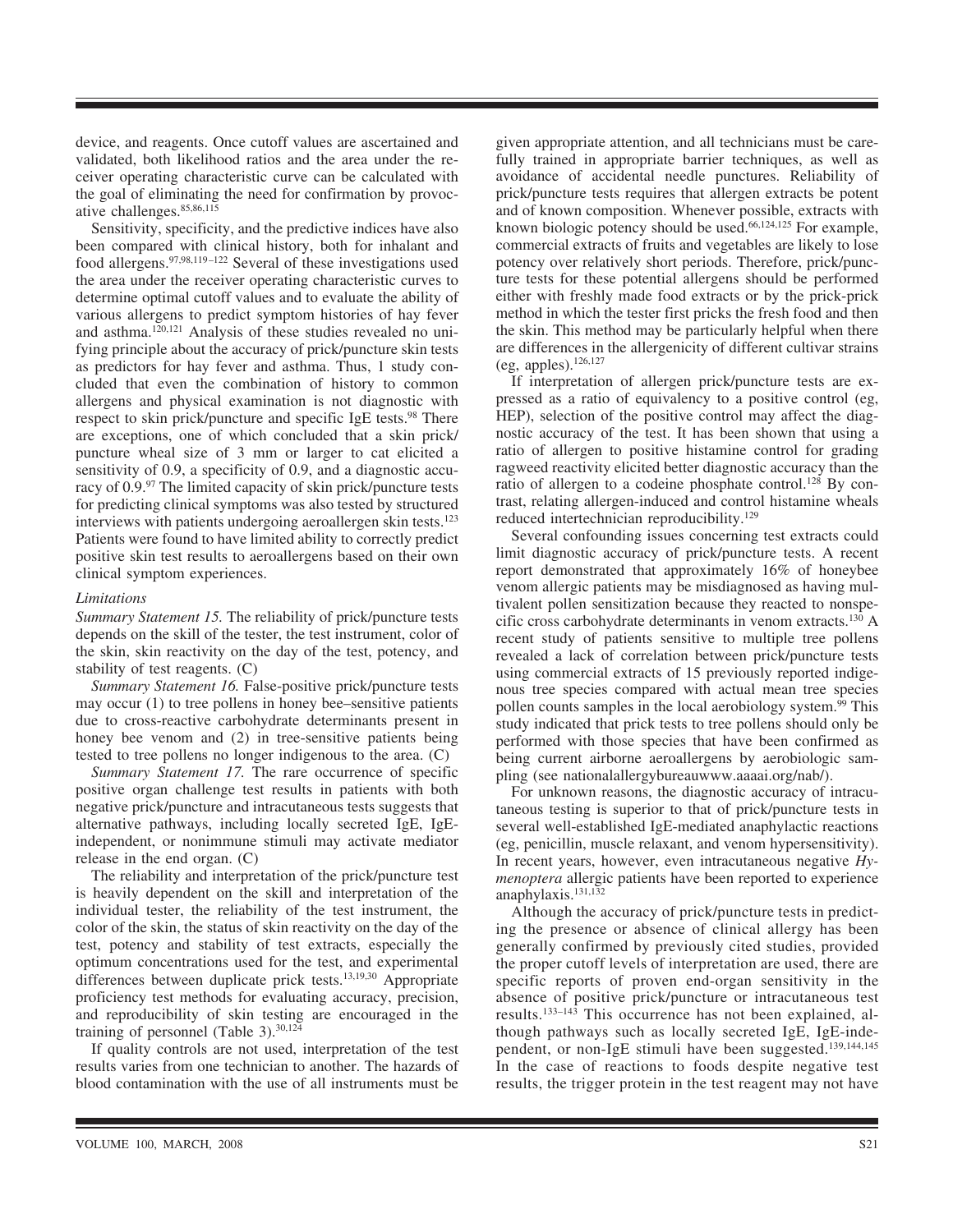been fully extracted (with respect to the appropriate epitope) or the causal protein was rapidly degraded.<sup>140-143</sup>

#### *Safety*

*Summary Statement 18.* Life-threatening generalized systemic reactions are rarely caused by prick/puncture tests. In a recent retrospective survey, 1 death was reported in a patient who received 90 food prick/puncture tests at one time. (C)

In a retrospective analysis of children being tested for atopy, 6 cases of generalized reactions occurred in infants younger than 6 months who showed positive skin prick test results to fresh food specimens. Other common features in this group of patients were active eczema and a family history of allergic diseases. All infants received prompt treatment and recovered well.<sup>146</sup> The overall rate of generalized reactions was 521 per 100,000 tested children. In a 12-year survey of fatal reactions to allergen injections and skin testing in both adults and children from 1990 to 2001, one fatality was confirmed after skin prick testing with multiple food allergens.<sup>147</sup> This patient also had moderately persistent asthma, and 90 food prick tests were applied at one time. Analysis of near or life-threatening reactions in the same survey revealed no instances of reactions attributed to inhalant prick/puncture tests. In the recently published Practice Parameter, The Diagnosis and Management of Anaphylaxis, the concurrent use of  $\beta$ -blockers and angiotensin-converting enzyme inhibitors is cited as a relative contraindication to skin testing.<sup>148-151</sup>

## *Intracutaneous Tests*

## *Present applications*

*Summary Statement 19.* Intracutaneous tests will identify a larger number of patients with lower skin test sensitivity and are used when increased sensitivity is the main goal of testing. (B)

*Summary Statement 20.* Intracutaneous tests are useful for evaluation of anaphylaxis, particularly drug (ie, penicillin) and *Hymenoptera* venom anaphylaxis. (A)

*Summary Statement 21.* When compared with specific nasal challenge, skin end point titration (SET) is equivalent to prick/puncture skin tests. (B)

Intracutaneous tests are generally used when increased sensitivity is the main goal of testing (ie, when prick/puncture test results are negative despite very convincing history of exposure).<sup>152</sup> They permit identification of a larger number of clinically reactive patients, especially those with lower skin test sensitivity. In addition, skin sensitivity to low potency allergenic extracts may best be evaluated by this method.

As previously discussed, intracutaneous tests are preferable for diagnosis of drug and venom anaphylaxis.<sup>153–161</sup> The utility of intracutaneous tests for diagnosis of drug-induced penicillin anaphylaxis has been extended to a variety of drug classes, including cancer chemotherapeutic agents, muscle relaxants, insulin, and heparin.162–166 Although experience and standardization of these drug categories are limited compared with penicillin and venoms, their negative and positive predictive values appear to be comparable.<sup>163</sup>

Although intracutaneous tests at strengths customarily performed (1:100 to 1:1,000 [wt/vol] from manufacturer's concentrate) are more sensitive, there are conflicting results about their ability to predict clinical allergy. Several studies in the previously cited meta-analysis investigated how well intracutaneous tests predict symptoms after natural or laboratory allergen challenges.<sup>110</sup> Two high-quality studies conducted in cat- and grass-sensitive patients concluded that positive likelihood ratios were poor (0.89 and 1.05 for cat and grass, respectively) as were negative likelihood ratios (1.24 and 0.98 for cat and grass, respectively).<sup>111,167</sup> By contrast, the accuracy of intracutaneous tests was excellent for *Alternaria* species, as evidenced by positive and negative likelihood ratios of 8.80 and 0.05, respectively.114 These disparate results probably reflect the intrinsic variability of individual allergens among investigators and their abilities to predict clinical allergy.<sup>113</sup>

One recent investigation demonstrated that SET, which is a modified quantitative testing method, is equivalent to prick/ puncture testing for both positive and negative predictability of clinical allergy when both are compared with nasal challenge.<sup>90</sup> The end point response in SET is the lowest concentration of allergen that produces a wheal: (1) that is the first wheal 2 mm larger than the negative control wheal and  $(2)$  is followed by a second wheal that is at least 2 mm larger than the preceding one.<sup>90</sup> It should be stressed, however, that SET is roughly equivalent to new skin prick tests only at dilutions ranging from 1:12,500 (wt/vol) to 1:312,000 (wt/vol). By comparison, most physicians who perform intracutaneous testing use dilutions ranging from 1:100 (wt/vol) to 1:1,000  $(wt/vol).<sup>90</sup>$  Indeed, a study designed to test the predictive response of timothy prick/puncture and intracutaneous tests to nasal provocation revealed that the addition of a single intracutaneous test at a dilution of 1:500 (wt/vol) (No. 2 in the Rinkel nomenclature) adds no additional predictability when the prick test result is negative and therefore appears to be unwarranted.91 Similar disappointing results were obtained when *Alternaria* intracutaneous tests at a dose of 1:500 (wt/ vol) were compared with specific nasal challenge<sup>93</sup> and contrasted sharply with a previous *Alternaria* study.<sup>114</sup>

#### *Techniques*

*Summary Statement 22.* Intracutaneous tests should be performed with small volumes (approximately 0.02 to 0.05 mL) of allergens injected intracutaneously with a disposable 0.5 or 1.0-mL syringe. (C)

*Summary Statement 23.* As a general rule, the starting dose of an intracutaneous allergen test ranges from 100- to 1,000 fold more dilute than the allergen concentration used for prick/puncture tests. (C)

A single-unit, 0.5- or 1.0-mL disposable syringe with an attached hypodermic needle is preferred. The gauge of the attached hypodermic needle may vary from 26 to 30.168 The use of a Hamilton calibrated syringe ensures a reproducible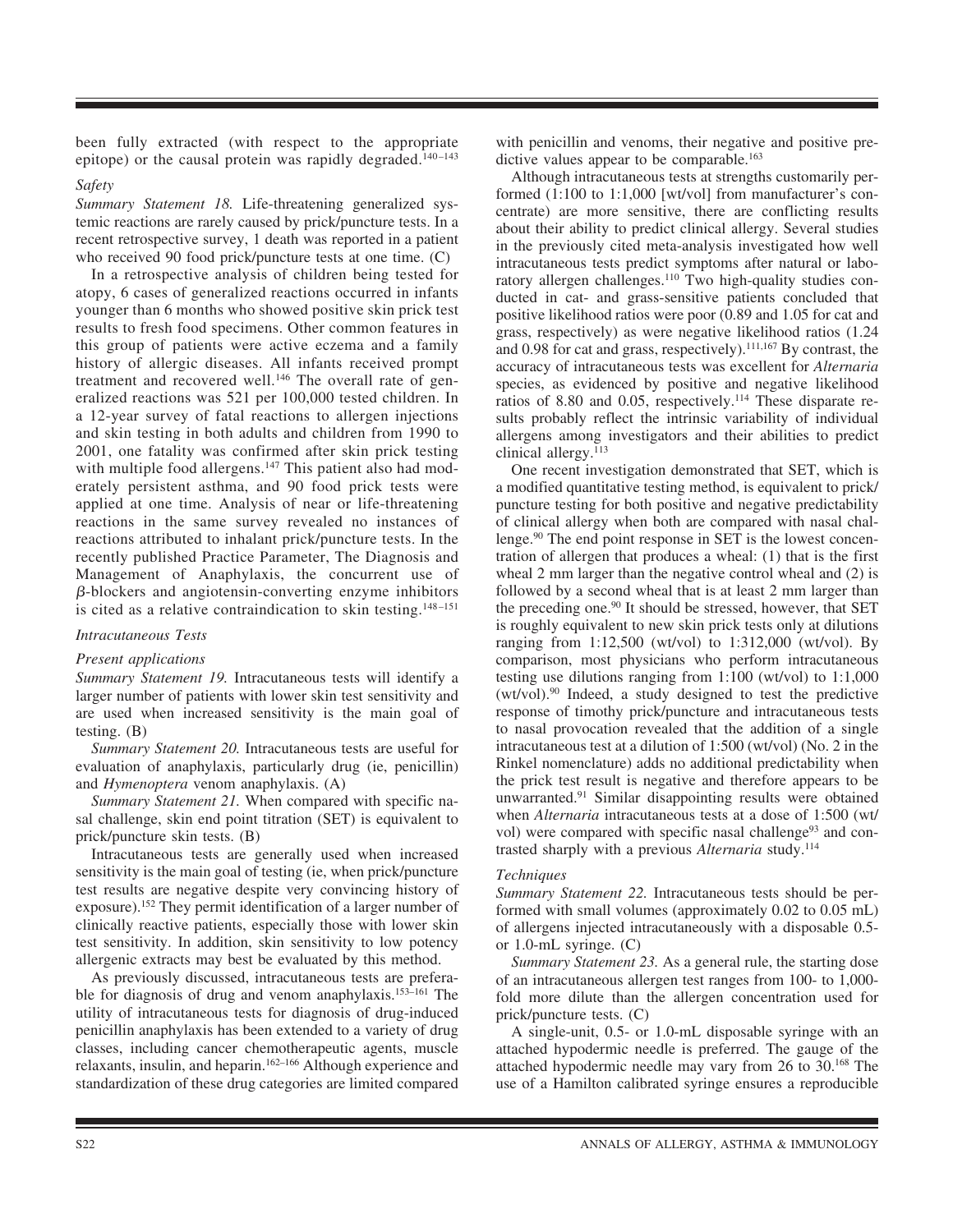injected volume, but this appears to offer little advantage to careful injections that produce wheals of similar size.<sup>168,169</sup> The reproducibility of intracutaneous tests is affected by the same variables as those described for prick/puncture tests.<sup>57</sup> These include the age of the skin, the area of the body where the tests are applied, skin pigmentation, interference by concurrent medications, and potency and biologic stability of the allergen test extracts. Intracutaneous tests are usually placed on the upper arm or volar surface of the forearm rather than the back to allow for application of a tourniquet should systemic symptoms occur. The back also reveals considerable differences in skin reactivity between different areas of the back of individual patients.<sup>168</sup> There may be leakage of the allergen at the injection site because of improper technique, but this can be prevented by the use of unitized syringes and needles. Concurrent tests with diluent control solutions also should be performed. In addition, a positive histamine control (equivalent to 0.10 mg/mL [wt/vol] of histamine base) should be included to evaluate the degree of skin response at the time of the test. The volumes of intracutaneous test solutions may vary from 0.02 to 0.05 mL, depending on the purpose of the test. Delivery of small volumes  $(<0.03$  mL) is difficult to attain with regularity. Because of the greater possibility of systemic reactions after intracutaneous testing, special care should be given to preparing less potent test dilutions. As a general rule, the starting dose of intracutaneous extract solutions in patients with a preceding negative prick test result should range from 100- to 1,000-fold dilutions of the concentrated extracts used for prick/puncture tests.58 In the case of standardized allergens, such as ragweed, grass, dust mite, and cat, the range of starting intracutaneous test solutions in patients with preceding negative prick/puncture test results is between 10 and 100 BAU.<sup>58,170</sup>

Most of the factors that affect the reliability of prick/ puncture tests also apply to intracutaneous tests. Several of these have already been discussed (ie, smaller dose of the positive histamine phosphate control and the unsuitability of the back for intracutaneous tests). Technical training for precision and reproducibility of intracutaneous tests should also be emphasized, especially for those persons performing biologic equivalency tests. A recent investigation of intracutaneous skin tests noted that intracutaneous testing had poor reproducibility, appearing to confirm a much earlier study.171,172 The effects of drugs on intracutaneous testing are similar to the agents discussed under prick/puncture tests. Although immediate-phase reactions are not affected by cysteinyl leukotriene modifiers, the late-phase cutaneous reaction is reduced.45

# *Reading the test results*

*Summary Statement 24.* Intracutaneous tests are read 10 to 15 minutes after injection, and both wheal and erythema (in millimeters) should be recorded. (B)

For intracutaneous tests, histamine controls and allergen sites are usually read 10 to 15 minutes, respectively, after the injections. Similar to prick/puncture tests, various indices,

such as the longest diameter, the sum of the largest diameter and its orthogonal diameter divided by 2, products of the diameters, planimetry, and measurement of paper traced from skin responses, have been used to interpret intracutaneous results. Both erythema and wheal diameters should be measured and recorded. Erythema can be measured as reliably as wheal reactions and is the sole criterion for bioequivalency tests in the United States.59,124 Any reaction larger than the negative control may indicate the presence of specific IgE antibody. Given the greater sensitivity and equivocal reproducibility of intracutaneous testing, however, small positive reactions may not be clinically significant.<sup>173</sup> There are no evidence-based studies on standardized intracutaneous test grading. Eighty-five percent of board-certified allergists recently surveyed reported that they used the criterion of 3 mm above the negative control as a threshold for a positive intracutaneous test result. $174$  The criteria for determining the SET titration threshold stipulate a measurement of 4 mm above the negative control.<sup>90</sup>

# *Clinical relevance*

*Summary Statement 25.* The diagnostic sensitivity of intracutaneous tests is probably greater than prick/puncture tests when testing for penicillin, insect venom, or certain drug class (eg, insulin, heparin, muscle relaxants) hypersensitivity. (C)

*Summary Statement 26.* The greater sensitivity of titrated intracutaneous tests, especially in the erythema component, is an advantage for determining biologic potency of allergen extracts and biologic allergy units (BAU) as based on intracutaneous erythema assays in sensitive human volunteers. (B)

In general, intracutaneous tests are useful in detecting patients with lower levels of clinical sensitivity when evaluating allergens (both natural and recombinant) of low skin reactive potency (eg, *Hymenoptera*). They have been evaluated and validated in diagnosis of several important IgEmediated drug reactions, including anaphylactic reactions induced by penicillin, succinylcholine analogs, and cancer chemotherapeutic agents. In the case of penicillin anaphylactic hypersensitivity, intracutaneous testing (after initial prick testing) is a first-line approach. Under the proper test conditions<sup>1</sup> (use of both major and minor penicillin determinants), these tests were found to have a negative predictive value of almost 99% in a large, multicentered clinical trial.<sup>153</sup> Recent reports suggested that intracutaneous tests might also be useful adjuncts for the diagnosis of nonimmediate allergic reactions to aminopenicillins.<sup>175</sup> The diagnostic accuracy of intracutaneous tests for predicting anaphylaxis associated with cephalosporins and other non– $\beta$ -lactam antibiotics is limited because standardized reagents are not available for most of these antibiotics.176 Intracutaneous tests are used mostly as a complement to prick/puncture tests in the evaluation of anaphylaxis to muscle relaxants.163,166 Test concentrations between 10 and 1,000  $\mu$ g/mL (wt/vol) have shown 97% concordance with prick/puncture tests.<sup>177</sup> Although systemic IgE-mediated reactions are much less frequent with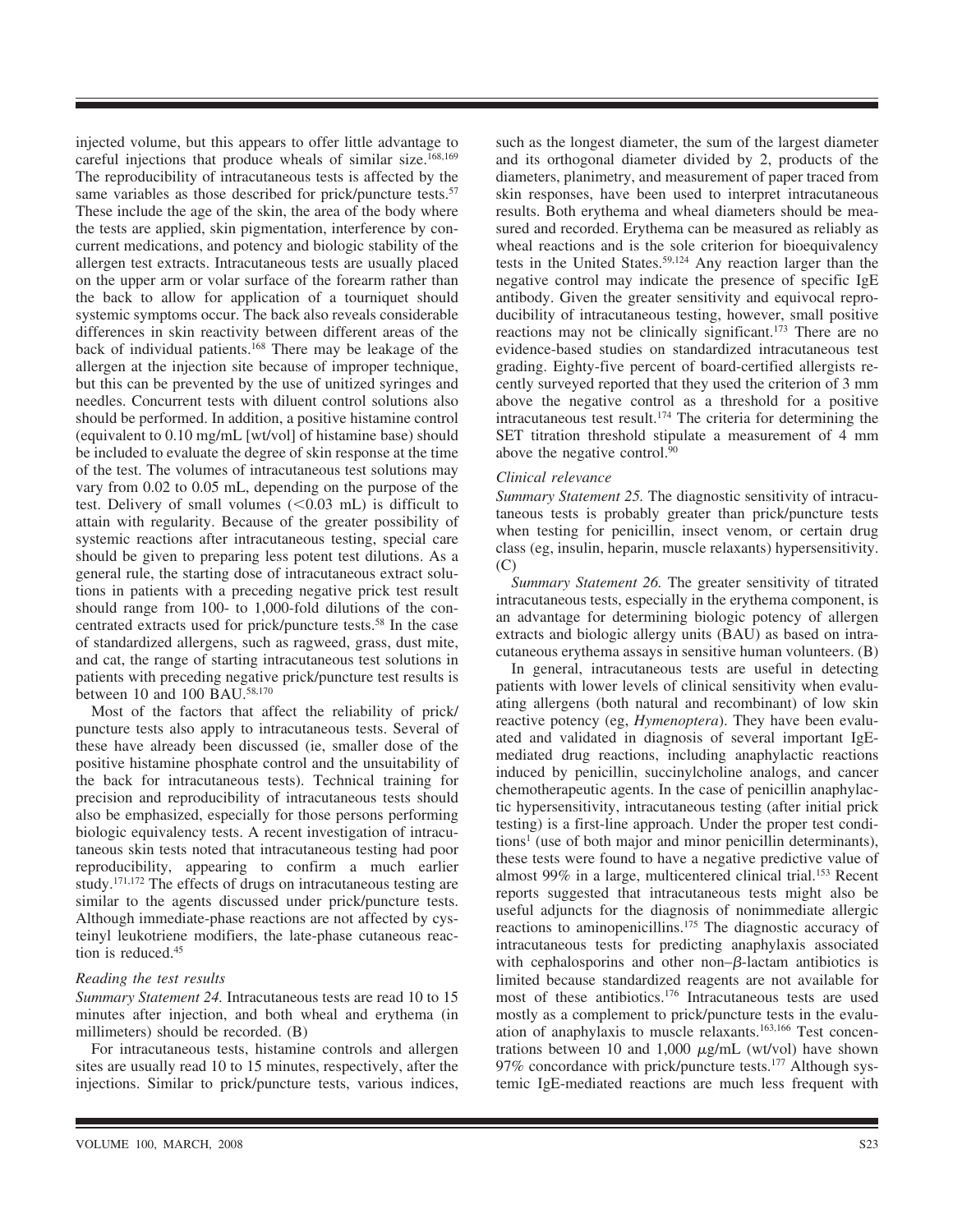commonly used biologics (eg, protamine, human insulin, heparin), a number of case reports suggest that they may be useful for confirming the immunologic nature of these reactions.<sup>166,178-180</sup> Venom intracutaneous skin testing is the most useful in vivo immunologic procedure for confirming immediate hypersensitivity to venoms.181

The greater sensitivity of intracutaneous tests offers an advantage for determination of biologic potency of allergenic extracts and their respective recombinant allergens.75,182 Diagnostic markers for ABPA were identified by intracutaneous testing of a panel of recombinant antigens derived from *Aspergillus* fumigatus.182 Variability among commercial venom extracts may also be evaluated by intracutaneous testing.183

Dose response assays of erythema in response to intracutaneous testing in sensitive human volunteers are the basis of BAU in the United States.<sup>124</sup> In Europe, it has been suggested that bioequivalency could be based on prick/puncture wheals $125$ 

## *Sensitivity, specificity, and positive and negative predictive indices*

*Summary Statement 27.* At dilutions between  $10^{-2}$  and  $10^{-3}$ (wt/vol), intracutaneous tests for most allergens exhibit poor efficiency in predicting organ challenge responses and correlating with the presence of detectable serum specific IgE. (C)

*Summary Statement 28.* There are limited data about equivalency of sensitivity, specificity, and predictive indices between intracutaneous and prick/puncture tests when compared with organ challenge tests. One study demonstrated that more dilute intracutaneous concentrations were comparable to prick/puncture tests in predicting positive nasal challenges. (C)

*Summary Statement 29.* Similar comparative equivalency studies based on history and symptoms alone revealed that intracutaneous tests were comparable to prick/puncture tests only at intracutaneous titration end points between  $10^{-5}$  and  $10^{-6}$  g/mL (wt/vol). (B)

*Summary Statement 30.* Because clinical use of intracutaneous tests is usually restricted to a single dose (ie, 1:1,000 wt/vol), which may be irritant, predictive accuracy of these tests at this concentration is often confounded by false-positive results. (C)

Quantitative estimates of sensitivity, specificity, and the predictive indices are difficult to evaluate because most of the clinical experience with allergen intracutaneous testing has been performed at a single dilution (1:1,000 wt/vol). For example, a recent investigation of potential clinical mold allergy could not distinguish between atopic and nonatopic phenotypes in patients being tested to molds at this dilution.171 However, a study comparing intracutaneous titration end point with prick testing showed a modest correlation for a panel of 8 allergens.106 Although these data suggest that intracutaneous end point titration might achieve sensitivity and specificity values equivalent to the prick test, there is only one head-to-head comparison of the 2 methods with clinical history and/or provocation testing.<sup>91</sup> By comparing intracutaneous end point titration, skin prick/puncture tests, and nasal provocation determined by acoustic rhinometry, this investigation revealed that skin prick/puncture tests were more sensitive (85.3% vs 79.4%) and more specific (78.6% vs 67.9%) than intracutaneous end point titration as a screening procedure. The positive and negative predictive values of intracutaneous end point titration were 75% and 73%, respectively.<sup>91</sup> Another study comparing intracutaneous tests to skin prick/puncture tests at 30 and 3,000 biologic units/mL, respectively, found positive predictive values of 87.1% and 79.1% for intracutaneous and prick/puncture tests, respectively.170 The same investigators also established optimum intracutaneous and prick/puncture cutoff values of 0.7 and 0.4 HEP equivalents, respectively.<sup>184</sup> Compared with clinical history, the positive predictive value for detection of allergic sensitization was 77% for intracutaneous tests and 86% for prick/puncture tests.184 End point intracutaneous titrations to a single allergen (ragweed) were compared with history and specific in vitro IgE (RAST) in a group of patients being evaluated for possible clinical allergy.<sup>185</sup> At intracutaneous titration end points between  $10^{-6}$  and  $10^{-8}$  g/mL (wt/vol), 70% of the patients had a positive history and approximately 50% of the patients had a positive RAST result. At intracutaneous titration end points between  $10^{-5}$  and  $10^{-3}$  g/mL (wt/vol), only 60% of patients gave positive histories and 15% exhibited specific IgE.185 This study indicated that more dilute end point threshold levels of intracutaneous tests could approach the diagnostic accuracy of prick/puncture tests. In a more recent investigation using recombinant birch pollen Bet v 1 as the allergen, the endpoint intracutaneous titration method correlated modestly with basophil histamine release but not with specific serum IgE.186 Thus, in this study, the biologic sensitivity of the intracutaneous end point titration threshold appeared to outperform both basophil histamine release and serum specific IgE.

#### *Limitations*

*Summary Statement 31.* For most allergens, a fixed dilution (1:1,000 [wt/vol]) of intracutaneous tests has poor efficiency in predicting organ challenge responses. (A)

*Summary Statement 32.* Intracutaneous tests are occasionally negative in venom-sensitive patients who experience life-threatening reactions. (C)

*Summary Statement 33.* Repetitive  $(\geq 2)$  intracutaneous penicillin testing may sensitize a small number of individuals to penicillin. (C)

The chief problem with intracutaneous tests performed at a fixed dilution (1:1,000 [wt/vol]) for most allergens is relatively poor efficiency in predicting organ challenge responses, the most reliable predictors of clinical sensitivity. In a recent study that specifically evaluated this relationship, this limitation appeared to apply to most of the common indoor and outdoor allergens.171 Similar findings were reported in an exposed population being evaluated for mold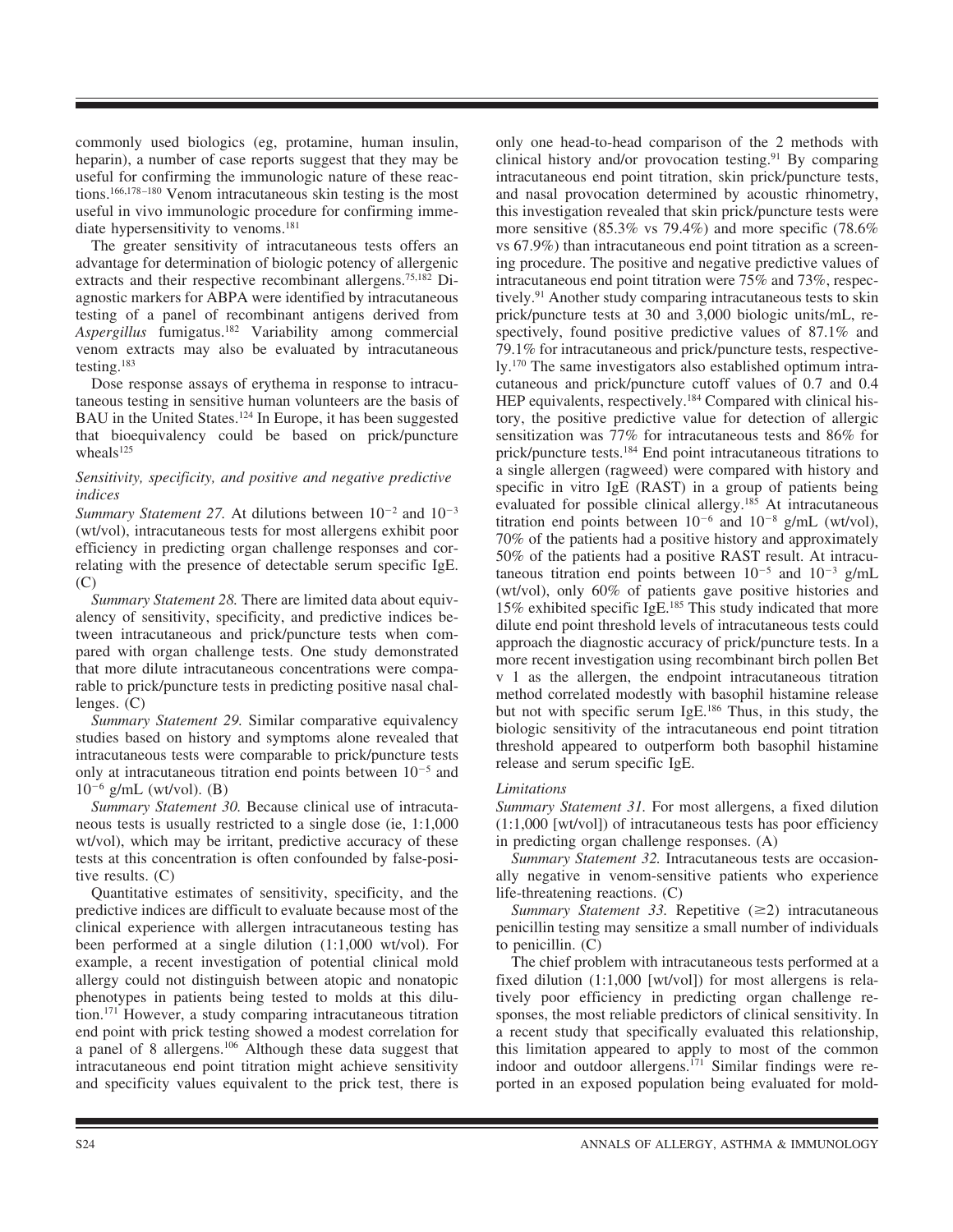related health effects.187 In venom allergy, intracutaneous skin test results are occasionally negative, even in patients with near life-threatening reactions to the specific venom.<sup>188</sup> A deliberate sting challenge under controlled conditions should be considered in such an unusual circumstance.

There is some evidence that anaphylactoid reactions to venom occur in a substantial number of patients with mastocytosis or urticaria pigmentosa having relatively high constitutive levels of serum tryptase.<sup>189,190</sup> Also, as discussed under Summary Statement 17, skin test results to inhalants and foods may rarely be negative despite positive end organ challenge test results. Repetitive  $(\geq 2)$  intracutaneous penicillin testing may sensitize a small number of individuals to penicillin.191 Six of 239 (2.5%) volunteers who were skin tested to penicillin on 2 occasions converted to a positive skin test result. Intracutaneous tests often do not correlate well with serum specific IgE levels. One possible explanation for this disparity was a recent study in which binding of allergen specific IgE antibodies to the  $\alpha$  chain of Fc $\epsilon$ I receptor was suboptimal and did not correlate with either intracutaneous tests or specific basophil sensitivity.186,192

#### *Safety*

*Summary Statement 34.* Immediate systemic reactions are more common with intracutaneous tests; 6 fatalities were reported in a recent retrospective survey. (C)

*Summary Statement 35.* Prescreening with prick/puncture tests is a practical way to avoid life-threatening reactions to intracutaneous tests. (C)

*Summary Statement 36.* If prick/puncture prescreening is not used, preliminary serial threshold titrations should be considered, starting at high dilutions  $(10^{-5}$  to  $10^{-8}$  g/mL [wt/vol]). This is of particular importance if exquisite sensitivity (eg, anaphylaxis to foods and drugs) is suspected. (D)

Although adverse events occurring after intracutaneous tests are rare, they can occur.<sup>193,194</sup> Large local reactions, both immediate and late, may cause discomfort and occasionally mild, nonprogressive systemic reactions may be associated with the latter. Immediate systemic reactions are more common with intracutaneous tests because larger volumes are injected. Six fatalities attributed to intracutaneous skin tests were reported by the Committee on Allergen Standardization of the AAAAI.195 Five of these patients had asthma and were tested without preceding prick/puncture tests. No fatalities were associated with intracutaneous testing in the most recent 12-year survey of fatal reactions from 1990 to  $2001$ .<sup>147</sup>

To reduce the likelihood of adverse reactions during skin testing, several precautions may be taken. Prescreening with prick/puncture test is a practical way to avert an untoward number of adverse local and/or systemic responses in routine skin testing of patients. If prick/puncture tests are not performed routinely, preliminary threshold intracutaneous testing should be considered, beginning at higher dilutions (ie,  $10^{-5}$  to  $10^{-8}$  g/mL [wt/vol]). Even greater precautions should be observed if patients are suspected of having exquisite sensitivity, such as anaphylaxis, to certain foods and drugs. In such cases, even prick/puncture tests should be initiated with several serial 10-fold dilutions of the usual test concentration. Patients receiving  $\beta$ -adrenergic blocking agents and monoamine oxidase inhibitors may present special risk-benefit problems. If a systemic reaction should occur, epinephrine may not be totally effective in patients taking  $\beta$ -blockers, and epinephrine may adversely affect patients taking monoamine oxidase inhibitors.59

## *Late-Phase Cutaneous Reactions*

#### *Definition and description*

*Summary Statement 37.* The late-phase cutaneous response is a continuation of either prick/puncture or intracutaneous testing, generally the latter, and is characterized by erythema, induration or edema, and dysesthesia. (B)

The late-phase cutaneous reaction develops progressively at sites of immediate wheal-and-flare reactions and is characterized by erythema, induration or edema, and dysesthe $sia.<sup>196-201</sup> Histopathologically, it is characterized by the pres$ ence of edema, mixed cellular infiltrates, and sometimes fibrin deposition scattered throughout the dermis without the deposition of complement, IgG, IgA, IgM, or vascular damage. Less frequently, the late-phase cutaneous response may occur in the absence of an immediate skin test response and may be confused with cell-mediated, delayed hypersensitivity.202,203 Isolated late cutaneous reactions were observed in approximately 36% of children undergoing skin tests for suspected allergies. Most of these isolated late-phase cutaneous responses were due to inhalant allergens, such as cockroach and various mold spores.204 The clinical significance of this is as yet unknown.

#### *Causes*

*Summary Statement 38.* The late-phase cutaneous response may occur after both immune and nonimmune activation. Many allergens have been implicated. (B)

Late-phase cutaneous reactions occur after both immune and nonimmune (eg, 48/80, kallikrein) mast cell activation. Agents stimulating immunologic activation of the mast cells that have induced the late-phase cutaneous response include anti-IgE antibodies and the following allergens or antigens: aeroallergens (molds, pollens, danders, mites, and enzymes), penicillin, heparin, insulin, and possibly some foods.205,206 The propensity to develop the late-phase cutaneous response may be dependent on the type of antigen, host sensitivity, and the concentration of injected antigen or allergen.<sup>207</sup>

#### *Reading the test results*

*Summary Statement 39.* The late-phase cutaneous response should be read between the 6th and 12th hours after the skin tests are applied; measurements of mean diameter and/or area of induration or edema should be recorded. (B)

After challenge with diverse stimuli causing immediate wheal-and-flare responses, the intensity of the late-phase cutaneous response increases rapidly (doubling or tripling in size) during the first 2 hours.<sup>198-201,208</sup> The response plateaus between the 6th and 12th hours, is present at 24 hours, and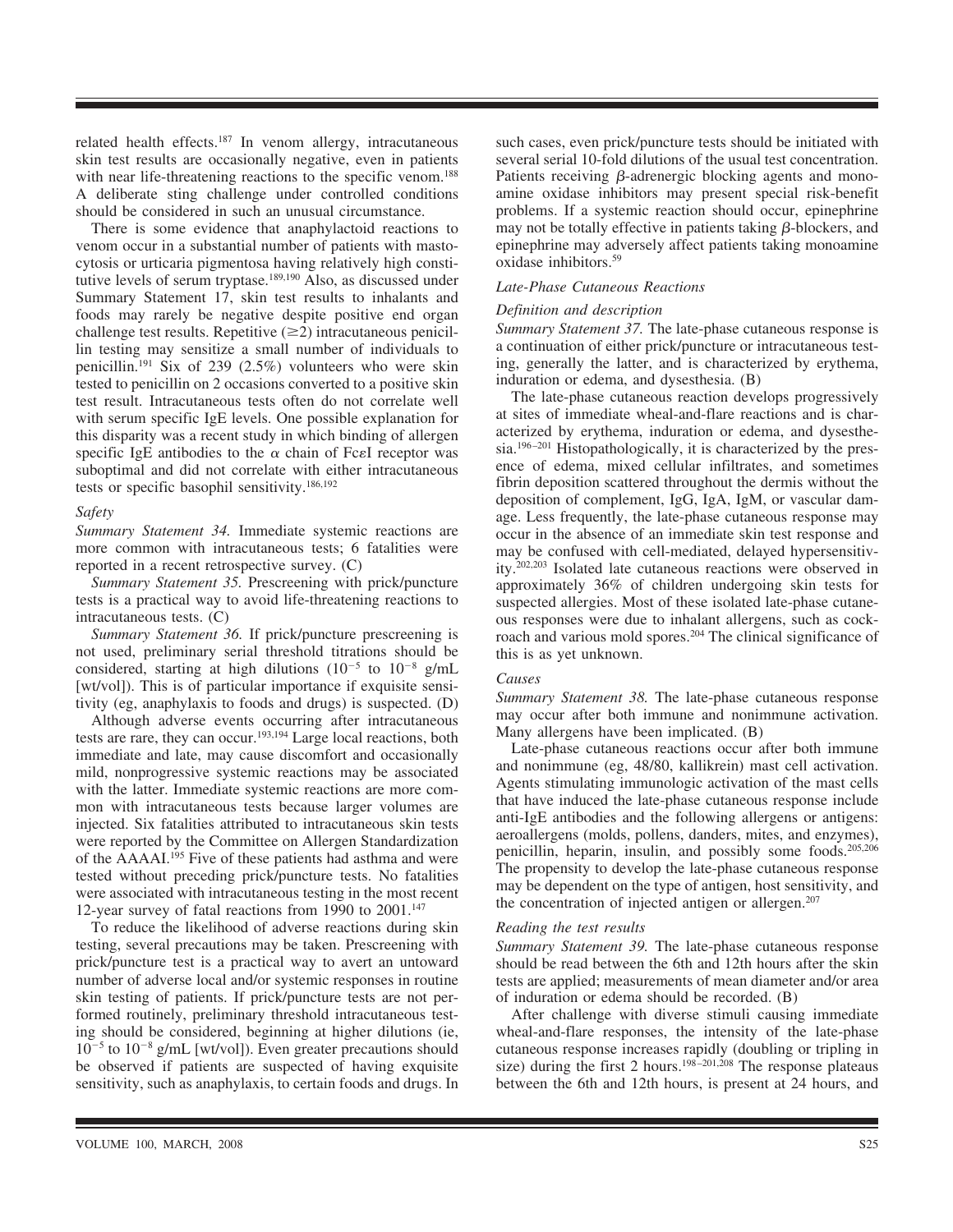usually disappears by 48 hours after challenge. Accordingly, these reactions should be quantified between the 6th and 12th hours (most commonly at the 6th or 8th hour) by measurements of mean diameter and/or area of induration or edema.

Although the minimum size of induration or erythema of the late-phase cutaneous response has not yet been standardized, the extent of these measurements should be compared directly with previously applied diluent or histamine sites, which typically demonstrate neither induration nor erythema 6 to 8 hours later.197,207 One investigator suggests a minimum of 5 mm of induration and/or erythema be considered.204 The late-phase cutaneous response is in part mediated by antigenspecific major histocompatibility complex restricted T cells, which in the past were thought to be prototypic of tuberculininduced delayed-type hypersensitivity. However, it has been demonstrated that both characteristic histologic features and the occurrence of isolated late-phase cutaneous response after immunization with T-cell–specific small overlapping allergenic (eg, from Fel d 1) peptides can distinguish between a late-phase cutaneous response and delayed-type hypersensitivity.202,209 Immunochemical histologic analysis at various stages of the inflammatory milieu of a late-phase cutaneous response reveals a diversity of cells, including macrophages, eosinophils, neutrophils, tryptase positive mast cells, Langerhans cells, and, interestingly, large numbers of basophils.<sup>210,211</sup> T cells are also present and the late-phase cutaneous response is thought to be partially dependent on them, possibly through effects of cytokines, particularly IL-4, IL-5, and IL-10.210,212–214 Also noteworthy is up-regulation of the CCR3L (eotaxin) and CCR4L chemokines in T cells (skin, lung, and blood) after allergen-induced late-phase cutaneous response.215,216 Not surprisingly, a variety of other mediators and proinflammatory cytokines have also been described in association with the late-phase cutaneous response.217–219

# *Clinical relevance*

*Summary Statement 40.* Although the clinical relevance of late-phase cutaneous response is not as yet fully established, several randomized, controlled studies suggest that reduction in sizes of late-phase cutaneous response may parallel clinical response to immunotherapy. (B)

Although the clinical relevance of late-phase cutaneous response cannot yet be delineated with certainty, there has been preliminary progress about some potential clinical applications. At least 4 randomized, controlled clinical trials of immunotherapy in patients with allergic rhinitis have shown marked reductions in late-phase cutaneous response in patients who experience successful reduction of clinical symptoms.212,220 –222 Furthermore, reduction in size of the late-phase cutaneous response was also associated with recruitment of CD4<sup>+</sup> CD25<sup>+</sup> regulatory T cells and CD4<sup>+</sup> interferon- $\gamma$ <sup>+</sup> T<sub>H</sub>1 cells to sites of allergen-induced late-phase cutaneous response in cat-allergic subjects.<sup>223</sup> It has been suggested that patients with atopic dermatitis may be classified phenotypically into either positive or negative late-phase cutaneous response reactors.208 Atopic dermatitis patients with significant late-phase cutaneous response reactions were more likely to demonstrate higher levels of IL-5 and specific IgE to house dust mite antigens.<sup>214,224</sup> Of related interest was a study in which birch pollen–sensitive patients with atopic dermatitis and isolated late eczematous reactions to birch pollen– related foods demonstrated up-regulation of specific T cells in biopsy specimens of delayed skin lesions.225 Recently, there have been numerous anecdotal case reports that suggest delayed-type intracutaneous tests are useful for the diagnosis of various drug allergies, including nonimmediate allergic reactions to muscle relaxants, penicillins, non- $\beta$ -lactam antibiotics, antiepileptics, and heparins. $177,226-230$  However, many of these delayed intracutaneous tests were not interpreted within the 6- to 12-hour range of the late-phase cutaneous reaction, so it is not clear whether such testing represents cell-mediated hypersensitivity reactions or variants of the late-phase cutaneous response. Further research is needed to clarify this issue.

## *Sensitivity, specificity, and positive and negative predictive indices*

None of these indices are available for late-phase cutaneous response because there are too few clinical trials to provide a practical basis for determining sensitivity, specificity, predictability, or likelihood ratios.

#### *Safety*

*Summary Statement 41*. The same principles that pertain to safety of skin tests apply to late-phase cutaneous responses.  $(C)$ 

The same principles that pertain to safety of prick and intracutaneous tests used to detect immediate hypersensitivity apply to late-phase cutaneous responses. Possible severe immediate reactions would only occur during the initial immediate phase and not during the late-phase cutaneous response– evolving reaction in the 6- to 12-hour period after application of the test. However, systemic reactions that occur during the reading period of intracutaneous testing could possibly persist or worsen and present a clinical problem if the mediator release was intense enough. This could occur at the same time as the late-phase cutaneous response might be expected to peak. In both safety surveys previously discussed, no evidence of life-threatening events or fatalities to late-phase cutaneous responses has been reported. Antihistamines may offer symptomatic relief for persistent erythema and pruritus, presumably due to histamine newly released from previously unstimulated mast cells recruited to the lesion.

#### *Inhibitors of the late-phase cutaneous response*

*Summary Statement 42.* Preadministration of drugs, such as calcineurin inhibitors, misoprostol, prednisone, and azelastine, before application of skin tests partially or completely inhibit the late-phase cutaneous response. (B)

Preadministration of calcineurin inhibitors and misoprostol results in complete inhibition of late-phase cutaneous response, whereas prednisone and azelastine are partial inhib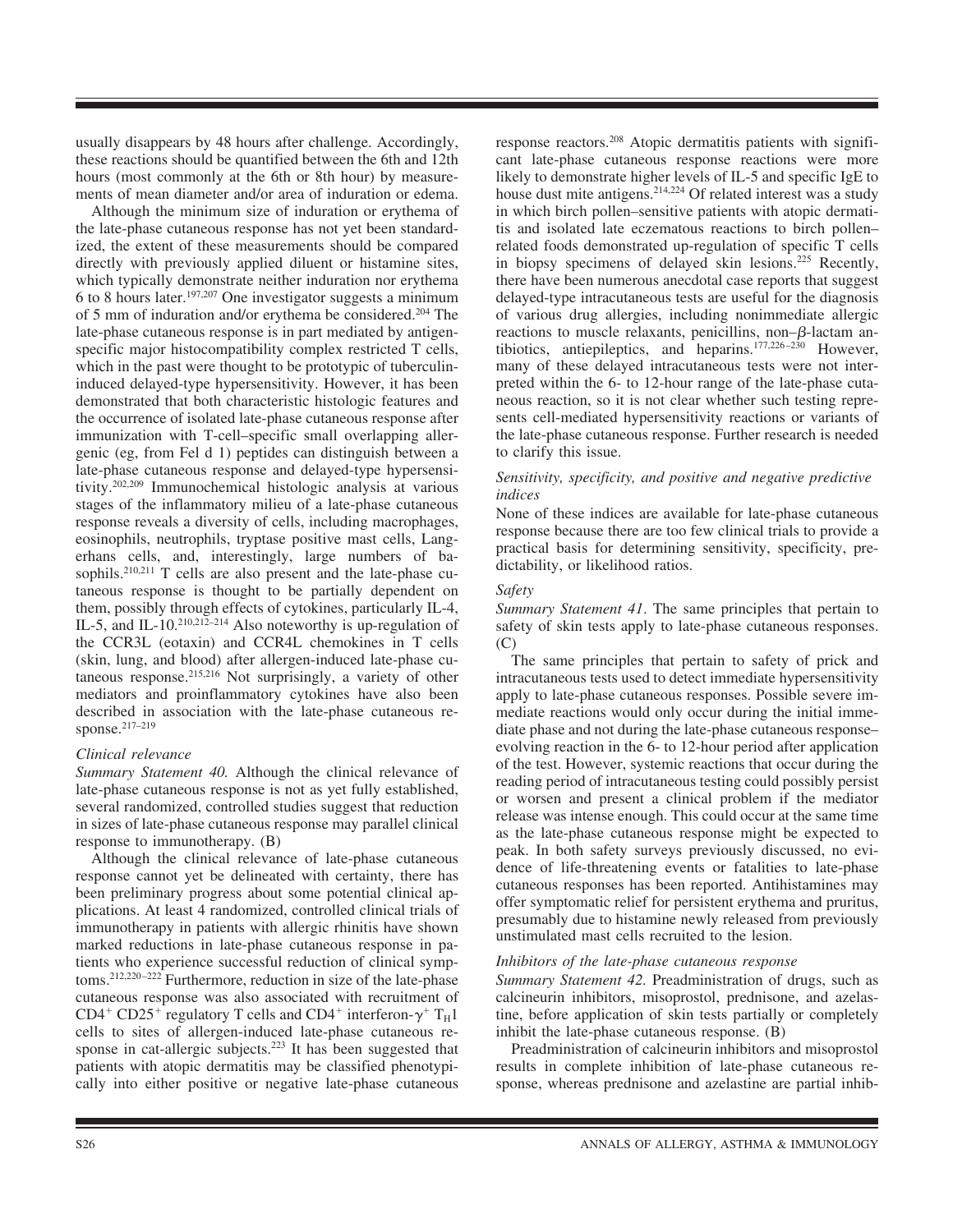itors.231–234 However, none of these agents has been proven to be inhibitory once late-phase cutaneous response is fully established.

#### *Number of Skin Tests*

*Summary Statement 43.* The number of skin tests and the allergens selected for skin testing should be determined based on the patient's age, history, environment and living conditions (eg, region of the country), occupation, and activities. Routine use of large numbers of skin tests or routine annual tests without a definite clinical indication are clearly not justified. (D)

Although recommending a standard panel of skin tests that would encompass all possible clinical situations in North America may prove to be unattainable, expert consensus panels have ventured opinions with the expectation that relative consistency of skin testing, including number of tests, is a desirable goal for both clinical practice and research.235,236 These opinions are based on current principles regarding constitutive allergenicity, cross-allergenicity, aerobiologic monitoring, and correlation with organ challenge testing or supervised natural exposure (ie, a park study or environmental exposure unit). Wherever possible, evidence-based sources should be used to determine whether specific allergen tests based on pretest probability are likely to confirm a suspected clinical diagnosis.

Special clinical situations and exposures must be considered in selecting skin test reagents. Prick/puncture or intracutaneous skin tests are important for diagnosis of inhalant allergy. Some clinicians prefer to initially screen with prick/ puncture followed by intracutaneous tests if the results of the former are negative, whereas others exclusively use intracutaneous tests. Initial prick/puncture screening followed by end point intracutaneous serial titration is an accepted regimen for evaluation of *Hymenoptera* and several clinical drug sensitivities. Only prick/puncture tests should be performed to define food sensitivity. Each of these situations involves special approaches, which will be addressed in the following discussion.

Restricted allergen panels may be adequate for epidemiologic cross-sectional or prospective population studies.<sup>236,237</sup> Similarly, baseline atopic phenotype, as determined by selected skin test allergen panels, is a necessary prerequisite for evaluation of genetic or environmental interactions. For individual patient evaluations, a larger number of skin tests is usually necessary in the rational planning of avoidance measures and immunotherapy if that should be required.

Although recognizing that the history may be a relatively insensitive predictor of clinical sensitivity in some situations, certain historical features serve as important pretest probability guides to the numerical extent of skin tests. Generally, fewer prick/puncture tests need to be performed in infants and very young children  $(<$ 2 years of age) because these children are not likely to be sensitized to as many allergens as older children and adults. In toddlers, sensitization is more apt to reflect intense and prolonged exposure to allergens encountered earliest in life, such as foods, house dust mites, indoor molds, and animal danders rather than pollen.

If inhalation allergy is narrowly confined to a single season (eg, ragweed in North America or birch in European northern countries), a limited number of relevant skin tests would suffice for confirmation of the clinical diagnosis and testing to irrelevant inhalant and food allergens would be inappropriate. By contrast, perennial symptoms would require a more extended skin test panel of both indigenous outdoor and indoor inhalants but not foods unless a history of food allergy happened to be a concurrent problem of the patient.

Occupationally related clinical allergy (eg, latex, food inhalants, chemicals) is a special circumstance for which limited skin test reagents would be satisfactory. Similarly, skin tests for a few drugs that cause anaphylaxis (eg, penicillin, succinylcholine analogs) reliably predict life-threatening anaphylactic reactions. A history of anaphylactic reactions to insect venom stings requires skin test confirmation. There are 6 commercially available skin test preparations for stinging and biting insects (eg, honey bee, wasp, yellow jacket, yellow faced hornet, white faced hornet, and imported fire ant).

The most controversial aspect of defining a standardized skin test panel relates to inhalant allergens. Of these, there is general agreement that significant indoor allergens such as house dust mite, prevailing indoor fungal allergens (*Penicillium* species, *Aspergillus* species, *Alternaria alternata*), cockroach, and epidermals (cat, dog, feathers), should be tested in patients with perennial respiratory symptoms. Pollens may also be found indoors when windows are kept open.238 The geographic variability of airborne-pollinating plants throughout the floristic zones of the world, particularly in North America, raises a cogent concern about how to select the number of skin tests and treatment reagents for this class of allergens.

Certain key botanical and aerobiologic considerations are applicable to the selection process. First and foremost, all 5 of the postulates regarding clinically significant pollen allergens originally proposed by Thommen should be satisfied: (1) constitutive allergenicity of the pollen, as determined by symptoms occurring during its exposure in addition to the presence of a positive skin test result; (2) the pollen is anemophilous; (3) the pollen is produced in sufficiently large quantities; (4) the pollen is sufficiently buoyant to be carried considerable distances; and (5) the plant producing the pollen is widely and abundantly distributed.<sup>239</sup> Thus, pollen of water and insect pollinated plants are automatically eliminated from further consideration. This applies to such plants as goldenrod, daisy, sunflower, dahlia, and rhododendron. Although pine pollen satisfies postulates 2 to 5, it is not a clinically important allergen because its constitutive allergenicity is weak. A cardinal principle of Thommen's postulates is that skin test reactivity alone does not define clinical sensitivity. Skin test positivity must be combined with observable symptoms, increased symptom scores or physical signs during a known pollen season, controlled laboratory, or environmental exposure unit challenges.240,241 Pollen quantitative sampling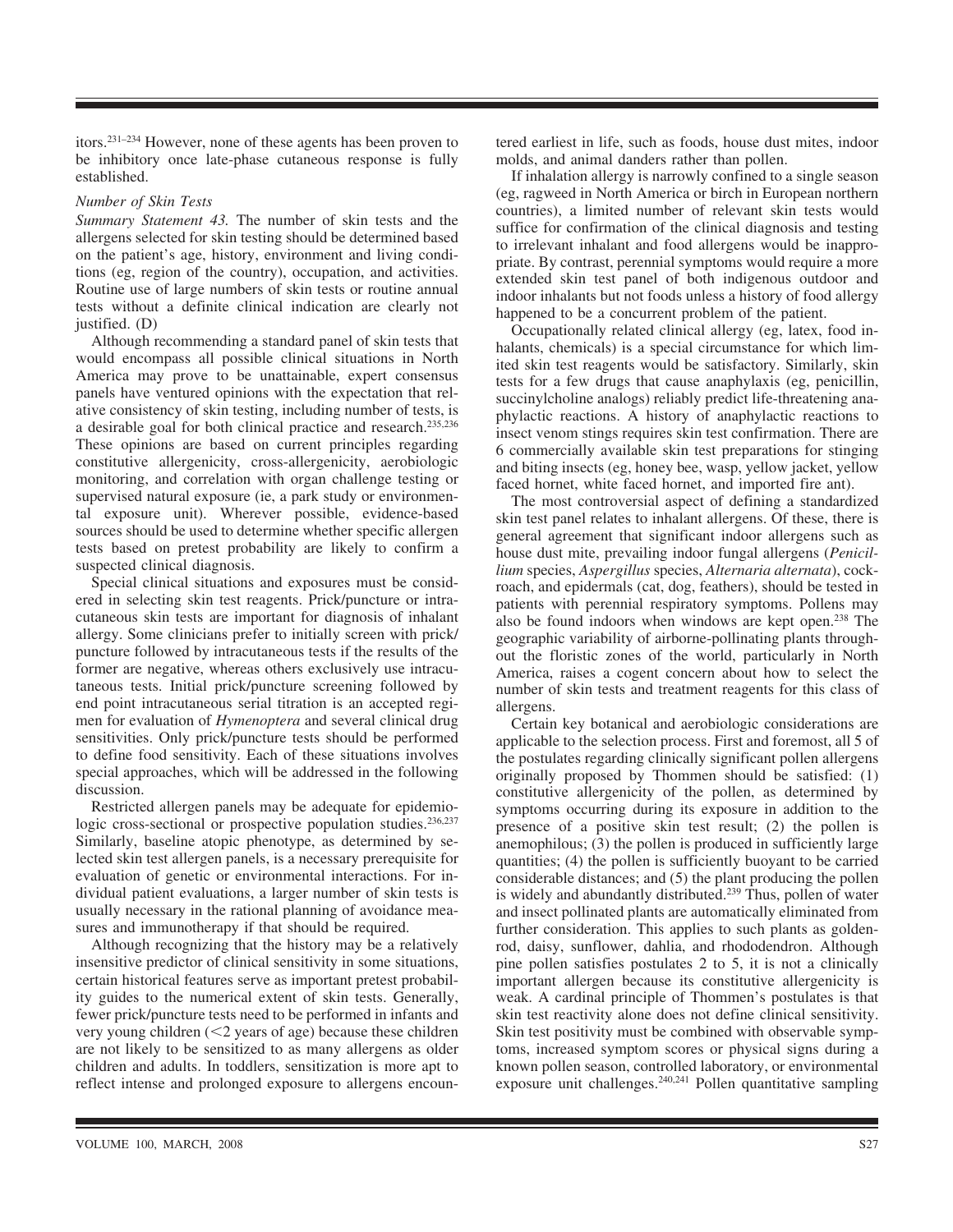by Burkard traps, Hirst traps, Rotorods, or personal sampling must be sufficiently high to fulfill the other Thommen postulates. Annual pollen sampling data in various regions of the country are available at the National Allergy Bureau web site (www.aaaai.org).

Aerobiologic variability also affects pollen distribution. Masting, the simultaneous production of large numbers of pollens by a plant population, is a common feature among trees in temperate forests.242 Allergenicity is enhanced with higher daily mean temperatures.<sup>243</sup> Successive wetting and drying cycles release not only pollen but also very small cytoplasmic fragments (30 nm to 4  $\mu$ m) that retain allergenic activity.244,245 The latter are detected by immunostaining of personal cascade impactors.244 –246 Pollen distribution also varies with altitude.<sup>247,248</sup>

The difference between cosensitization and cross-sensitization is often misunderstood in the selection of relevant skin test and extract reagents. The Allergome database revealed that pollen allergens can be classified into 29 of 7,868 protein families.<sup>249</sup> Panallergens such as profilin, polcalcin,  $1,3-\beta$ gluconase, and cross-reactive carbohydrate determinants account for extensive cross-reactivity among pollen-sensitized patients.249 –254 Thus, the relevant allergen profile of ash shares epitopes with pollen allergens not only from other tree pollens but also from grass and weed pollen species.255 Similarly, pollen allergy to white birch, a member of the order Fagales, can be found in birch-free geographic areas that have other non–birch tree species of the Fagales order.<sup>256</sup> This is particularly germane to the decision about number of tests because it demonstrates clearly that skin test reactivity alone cannot decide the clinical significance of an allergen. A high percentage of reactions to the ornamental black locust in pollinosis patients is ascribed to cross-sensitization to panallergens in other common pollens.257 This is termed an *allergy mirage*. <sup>257</sup> Cross-sensitivity to pollen profilins has been demonstrated in CD4<sup>+</sup> T<sub>H</sub>2 clones, which promiscuously recognize homologously conserved regions on birch and grass profilins.258 This may be in part due to conserved allergenspecific motifs.<sup>259</sup> Cross-sensitization to profilin and/or bromelain-type cross-reactive carbohydrate determinants caused by timothy grass or mugwort pollen has also been reported in venom sensitization.<sup>130,260</sup> These recent demonstrations of extensive cross-sensitivity among all pollens must be critically reviewed either when selecting a skin test panel or when interpreting the results.

The reported prevalence of outdoor airborne fungi depends on sampling technique (viable vs nonviable; bioaerosol vs surface) and the collecting device.<sup>261–266</sup> Viable cultures also vary depending on media and duration of culture. In general, *Cladosporium* and *Alternaria* species are predominant in the summer months. Indoor mold sampling almost always detects species of *Aspergillus* and *Penicillium*. 267,268 Recent molecular cloning of airborne fungal spores can also identify many *Basidiomycetes* and *Ascomycetes*. <sup>269</sup> Although many other species have been identified, their comparative significance is difficult to ascertain. Cross-allergenicity among major classes of airborne fungi has not been well delineated.

These facts about cross-allergenicity are particularly germane to formulation of treatment extracts for a particular floristic region, which should reflect the validity of aerobiologic sampling, the constitutive allergenicity of pollens, as evaluated by direct skin, exposure, and/or challenge tests, and how well positive test results correlate with the patient's clinical symptoms. Other factors that may need to be incorporated into the final formulation decision include unexpected allergen exposure because of frequent travel to other floristic zones and commercial availability of appropriate allergen extracts.

Food prick and puncture skin tests are excellent diagnostic modalities for the diagnosis of IgE-mediated clinical entities, which include anaphylaxis, food-dependent exercise-induced anaphylaxis, acute urticaria, atopic dermatitis, and the oral allergy syndrome. The last is often associated with crosssensitivity to panallergens in pollens.<sup>270</sup> In many instances, the history suggests appropriate allergen testing; in other situations, a preliminary diet history and diaries provide additional clues. At times, reconstruction of a suspected etiologic meal may direct suspicion to specific food components in that meal. Relatively few foods account for most IgEmediated allergic reactions in both children and adults. The more common food allergens in infants and young children are cow's milk, hen's egg, peanuts, tree nuts, soybeans, and wheat, whereas the adult counterparts are peanuts, tree nuts, fish, crustaceans, mollusks, fruits, and vegetables. Commercial fruit and vegetable extracts rapidly lose potency so many clinicians either prepare fresh extracts of these classes of foods or test by the prick-prick method. This method is preferred to detect strain differences in fruit allergens (eg, apple).126 Because of many false-positive test results and potential risks, intracutaneous tests to foods are not recommended. Food tests are inappropriate for investigation of chronic idiopathic urticaria (CIU) or angioedema.

The scope and number of skin tests for allergy diagnosis reflect the clinician's scientific knowledge and clinical experience. The choice and number of test allergens should be continuously refined in accord with scientific advances, botanic and aerobiologic surveys, demographic trends, and availability of relevant, defined reagents. Practice must be directed to the best documented concepts of allergen prevalence, geographic distribution, and immunochemical relationships.

Although no prospective studies provide direct evidence for these issues, the literature concerning clinically relevant allergens suggests a rationale and evidence-based process for determining the number of skin test reagents. This issue had received serious consideration by the Joint Task Force on Practice Parameters in conjunction with expert consultants during the preparation of Allergen Immunotherapy: A Practice Parameter, at which time the Joint Task Force suggested a core panel of indoor and outdoor inhalant allergens. This list includes representative species of the major classes of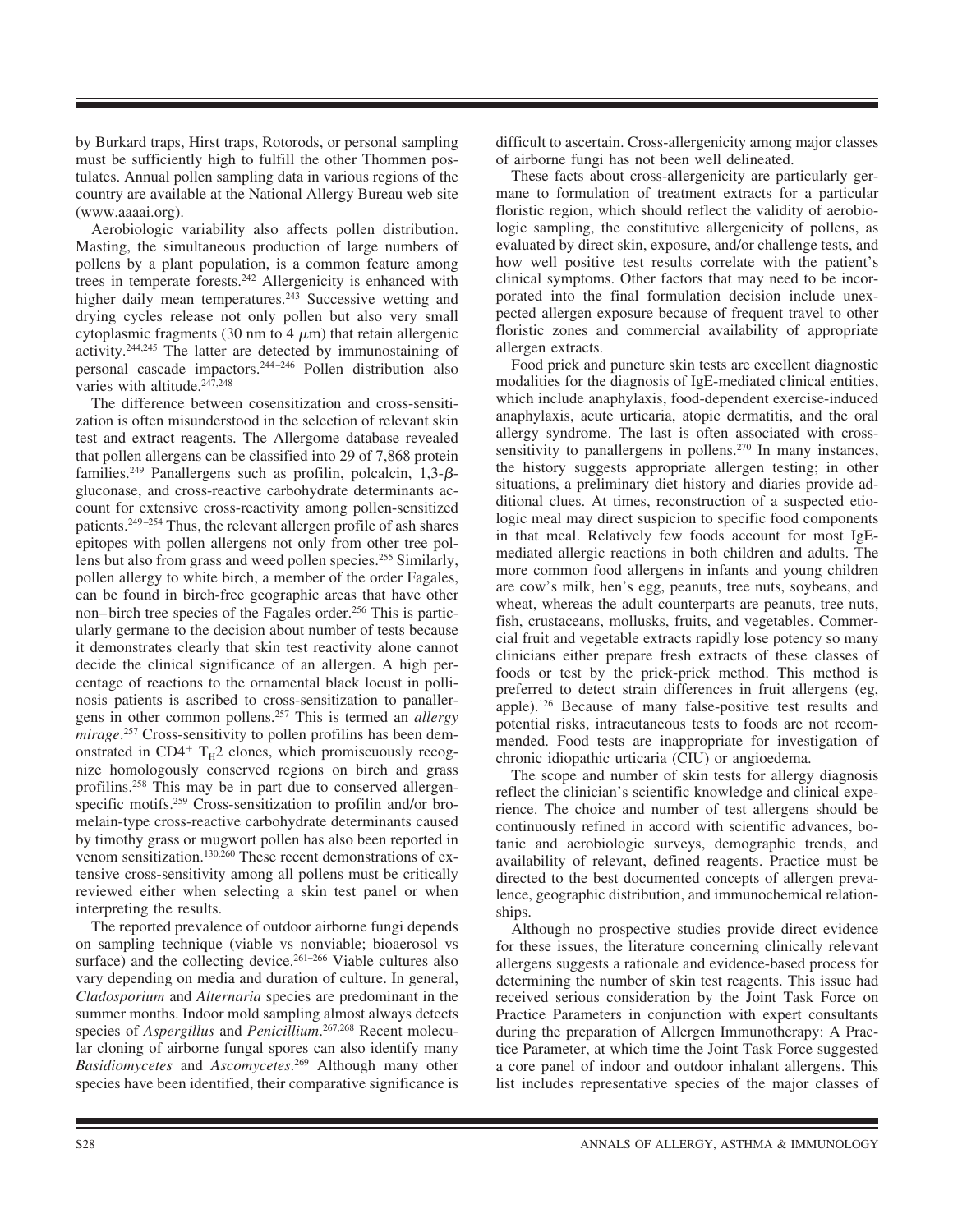trees, grasses, and weeds, commonly sampled species of the *Deuteromycetes* fungal class, and a group of well-recognized indoor allergens.

After full consideration of the previously discussed variables and confounders that may affect clinical sensitization to inhalants, the Joint Task Force on Practice Parameters concludes the number of skin tests (eg,  $\leq$ 70 prick/puncture and 40 intracutaneous tests) for inhalant allergens, as published in the Practice Parameters on Allergy Diagnostic Testing in 1995, is justified as an initial diagnostic evaluation. However, routine annual tests without a definite clinical indication are clearly not indicated.

Based on recent extensive food allergy research reviewed in Food Allergy: A Practice Parameter, relatively few foods are responsible for most clinical food allergy suggested by the patient's history and pretest probability. However, this generality does not exclude the possibility that larger numbers of tests may be required in certain disease states in which multiple or hidden food allergy is possible (eg, eosinophilic esophagitis; anaphylactic reactions after a restaurant meal; food-dependent, exercise-induced anaphylaxis) or for evaluating the potential that allergy to additional allergenic foods may exist or occur once a diagnosis of food allergy is confirmed to be likely. Tests for venom and drug sensitivities are not included in this calculation because these tests are performed only in patients with a strongly suggestive history of anaphylaxis and not routinely in patients who present with inhalant or food allergy.

Exceptions to these recommendations may occur based on causal factors suggested by the patient's history. Additional test allergens may be required for exposures to occupational allergens, in patients with unusual hobbies or personal contact with less common pets (eg, rodents) or livestock. In some cases, the history may be misleading. For example, some patients with predominantly seasonal symptoms and an indefinite history after exposure to house dust may exhibit positive skin test results to house dust mites, subsequent avoidance of which may decrease both seasonal and nonseasonal symptoms.

From time to time, patients may present with symptoms caused by previously unidentified substances that potentially are new allergens. There is a role for testing such patients with properly prepared extracts of a new allergen. There is insufficient evidence, however, to justify tests for nonproven agents, such as newsprint, sugar, cornstarch, orris root, tobacco smoke, cotton, formaldehyde, and smog.

If a patient presents with idiopathic anaphylaxis, up to 30 screening prick/puncture tests have been reported to identify causal foods in a small percentage of such patients.271 A subsequent overview of this study questioned whether the diagnostic yield of such a strategy was worthwhile.272 Nevertheless, in the diagnostic evaluation of suspected anaphylaxis, it would be prudent to distribute the total number of screening tests over several clinic visits to avoid the possibility of severe anaphylaxis if multiple reactions occurred.

Apart from the exceptions noted herein, the consensus of the Joint Task Force is that it is rarely necessary to exceed the number of tests cited in the previously published statement.

## **ORGAN CHALLENGE TESTS**

#### *Introduction*

*Summary Statement 44.* Respiratory challenge tests are used when an objective gold standard for establishing clinical sensitivity is indicated. (B)

Historically, provocation challenge tests with inhalant allergens have been used to clarify the role of allergens in specific organs. They may occasionally facilitate or confirm the diagnosis of clinical sensitivity when the history is suggestive but skin and/or specific IgE test results are negative.133–138,145,185,188 If negative, a nonallergic trigger is likely. They also are used to evaluate response to therapy, either pharmacologic or immunologic.273 In general, these tests require cooperative patients with respect to both age and mental status. The site of specific organ challenge is history dependent (ie, conjunctival, nasal, bronchial, or skin) (eg, patch tests for ACD; supervised insect stings).189,274,275 These tests are often the tools of research protocols that require an objective gold standard for establishing clinical sensitivity. They are often required to substantiate clinical sensitivity of occupationally induced diseases after cutaneous and respiratory exposure to proven and possible new workplace allergens.276 Since occupational exposures may occur via fluids, aerosols, vapors, or dust, special exposure apparatuses for such tests are necessary and may only be available in tertiary medical centers. New techniques for assessing local and systemic inflammatory biomarkers are emerging as useful clinical diagnostic adjuncts for both immediate and delayed hypersensitivity diseases. In this regard, components of external secretions (ie, tears, nasal lavage, induced sputum, BAL), exhaled nitric oxide, and breath condensates are currently being used independently or in conjunction with challenge regimens.

#### *Conjunctival Challenge*

*Summary Statement 45.* Conjunctival challenge tests are usually conducted for suspected localized eye allergy but in some cases they may also be helpful in investigating nasal allergy. (B)

*Summary Statement 46.* Conjunctival challenge tests are evaluated by symptoms of itching and objective indices, including tear volume, amount of mucus, and palpebral or bulbar erythema. (B)

Although conjunctival tests are used primarily for suspected localized eye allergy, some clinicians also consider them to be confirmatory for nasal allergy.274,277,278 The inferior conjunctival fornix is a point where the inferior palpebral and bulbar conjunctivae meet and is the most convenient area to apply either dry or fluid challenge allergens.<sup>279,280</sup> Dry materials may be placed directly with an applicator (eg, toothpick), whereas fluid materials may be applied with an eye dropper, with a pipette, or through a high-water-content con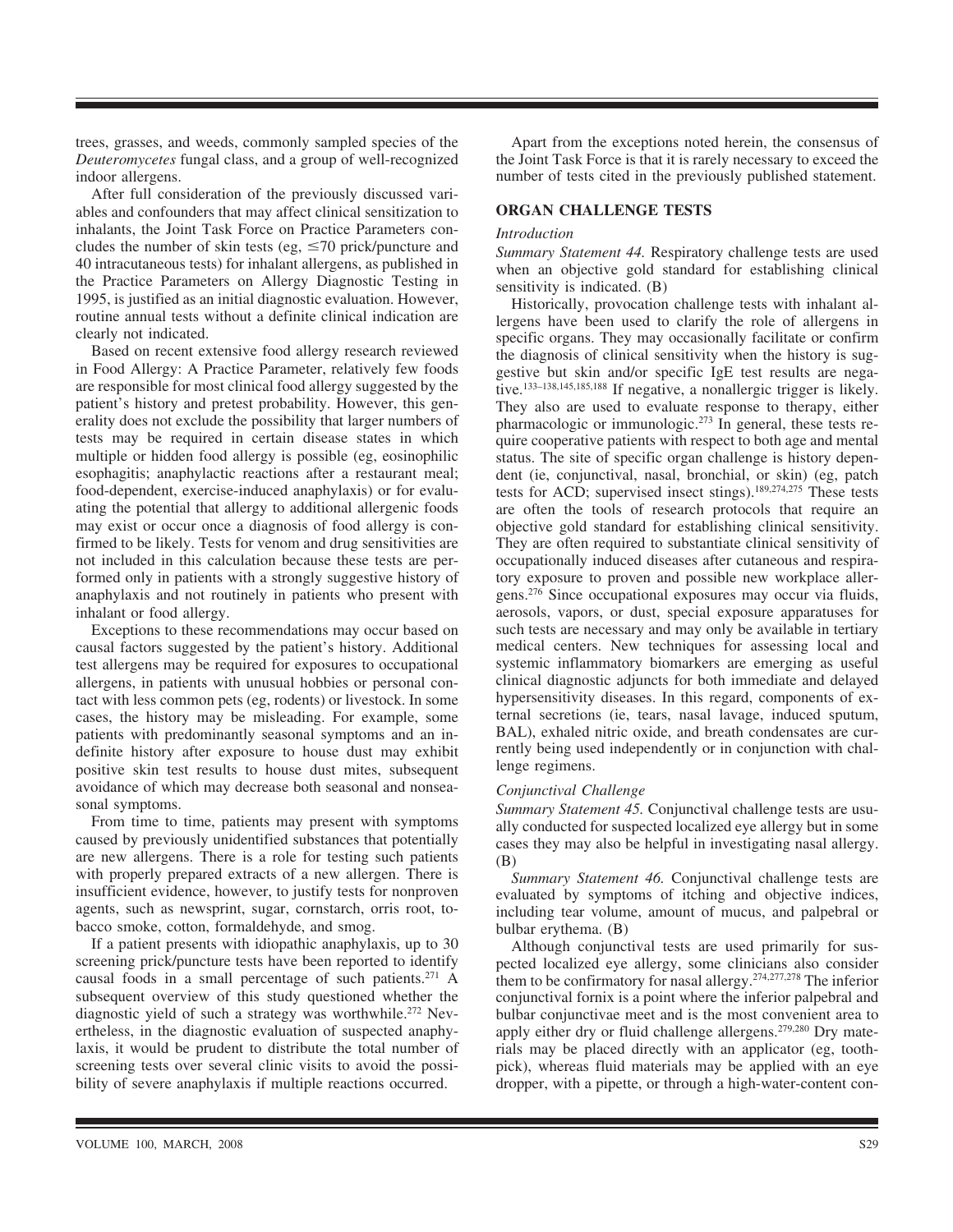tact lens. For solutions, a starting concentration is usually 3 to 4-log fold less than prick/puncture allergen concentrations (ie, 1:10 [wt/vol]). If test results are negative at these dilutions, serial log fold increasing concentrations are tested up to a final concentration of 1:1,000 (wt/vol). Before beginning the challenge, placebo tests (isotonic sodium chloride solution or an inert, nonirritant dust particle) are applied to the opposite eye. Subjective and objective responses can be measured before and 5, 10, and 15 minutes after the challenge. Subjective symptom scores for erythema, edema, and sensation may be obtained for the subject. These 3 features are usually graded on a scale of 0 to 4. Sensation (usually itching) is usually the first to occur followed by erythema and edema within 10 minutes of the challenge. Recording the duration of itching may add more objectivity to this measurement.<sup>281</sup> Quantitative measures include tear volume, amount of mucus, palpebral and/or bulbar conjunctival hyperemia or erythema, edema, or surface sensation of itching. Objective conjunctival changes can be examined with slit-lamp magnification. A more precise technique is spectroradiometry, which uses the chromaticity of light reflected from the conjunctivae to quantify erythema.281 Edema can be measured with the fractional millimeter reticule of the slit-lamp microscope. Measurements are made of the lower lid and bulbar conjunctivae.<sup>281</sup> Tears and secretions can be further evaluated according to composition and cytology (ie, inflammatory cells, mediators, cytokines, specific IgE antibodies).282,283

# *Nasal Challenge*

*Summary Statement 47.* Nasal challenges provide objective evidence of clinical sensitivity when the diagnosis is in question or in situations when it is desirable to evaluate efficacy of therapeutic management. (B)

*Summary Statement 48*. Nasal challenge responses are evaluated by subjective symptoms and objective measurements of nasal airway resistance, the number of sneezes, and the measurement of inflammatory mediators in nasal secretions. (B)

Blackley first reported the effects of applying allergen in the nose as a diagnostic and research tool.<sup>1</sup> In clinical practice today, nasal challenge testing is infrequent but may be used as an objective test of clinical sensitivity when the diagnosis is in question or to evaluate efficacy of therapeutic management.<sup>90,185,133–138</sup> Clinical investigators consider it to be an especially valuable technique of evaluating new therapeutic agents.284,285

Almost any allergen may be used for a nasal challenge. Over the years, many procedures for delivering allergen have been used. The allergen can be applied as a dry or fluid preparation. Dry grains of pollen and other allergens have been placed or inhaled directly in the nasal mucosa but can be difficult to distribute evenly and prevent inhalation into the lower airways.<sup>286</sup> Allergen extracts can be directly applied to the nasal mucosa with paper disks, pipettes, syringes, or spraying with an atomizer. The particles should be large enough to permit trapping in the nose because fine particles may tend to go beyond the nasal passages into the lower airways and produce undesirable effects.287,288 Paper disks soaked with fluid appear to provide the most localized delivery and avoid the spread of fluid droplets to other areas, especially the lower airways.279 Dose responses using nasal solutions are similar to those described for conjunctional tests. Fluid allergen preparations can also be sprayed intranasally by aerosol. Spraying aerosol particles (0.1 to 0.4 mL) with an atomizer reaches a wider area of the nasal passages and has been referred to as a whole-nose challenge.<sup>280</sup> The diluent often used is 0.9% saline. For research purposes, pollen exposure simulating natural exposures has been conducted in large exposure chambers or rooms.<sup>281</sup>

## *Procedure*

Nasal challenges should be conducted in a quiet room with temperature and humidity being recorded. The subject should be allowed to accommodate to the environment for at least 30 minutes before testing is started. Inasmuch as nasal congestion is the primary response, a baseline measurement of nasal airway resistance is first performed (eg, anterior [ie, inspiratory and expiratory nasal PEFR], posterior, or acoustic rhinometry).<sup>286,288-300</sup> This is followed by a control challenge most often with the saline diluent. If the nasal airway resistance increases by more than 30% from baseline, the testing is deferred. Otherwise, testing continues with increasing concentrations of the allergen challenge material and measurement of nasal airway resistance or ancillary tests at regular intervals (eg, every 1 minute for the first 5 minutes, every 2 minutes for the next 10 to 15 minutes, every 5 minutes if testing is continued beyond 15 minutes).287,288,294 –297

# *Supplementary measurements*

Subjective responses may be obtained by symptom scores or visual analog scales.298,299 Objective ancillary measures include counting of sneezes and measurement of secretions. The volume of secretions can be measured by collecting all secretions within a specified period by suction, lavage, handkerchiefs, filter paper, or simply gravity drainage from the subject's nose into a container.<sup>290,300</sup> Nasal secretions, as well as specimens obtained by lavage, biopsies, and brushings after a challenge can be studied and analyzed for inflammatory mediators, cytokines, cells, and other components.<sup>301–304</sup> Nasal specific IgE may suggest local production of IgE antibody.301

# *Specific Bronchial Challenge*

*Summary Statement 49.* Specific (allergic) bronchial challenge provides a measure of lower airway clinical sensitivity when there is uncertainty or dispute. (B)

*Summary Statement 50.* Guidelines for the performance of specific bronchial challenge include factors such as withholding certain medications before the test, determining the initial allergen dose by preliminary skin or methacholine challenge testing, a beginning forced expiratory volume in 1 second  $(FEV_1)$  baseline of 70% or better, the amount or duration of exposure to allergen, measurement of  $FEV<sub>1</sub>$  at intervals after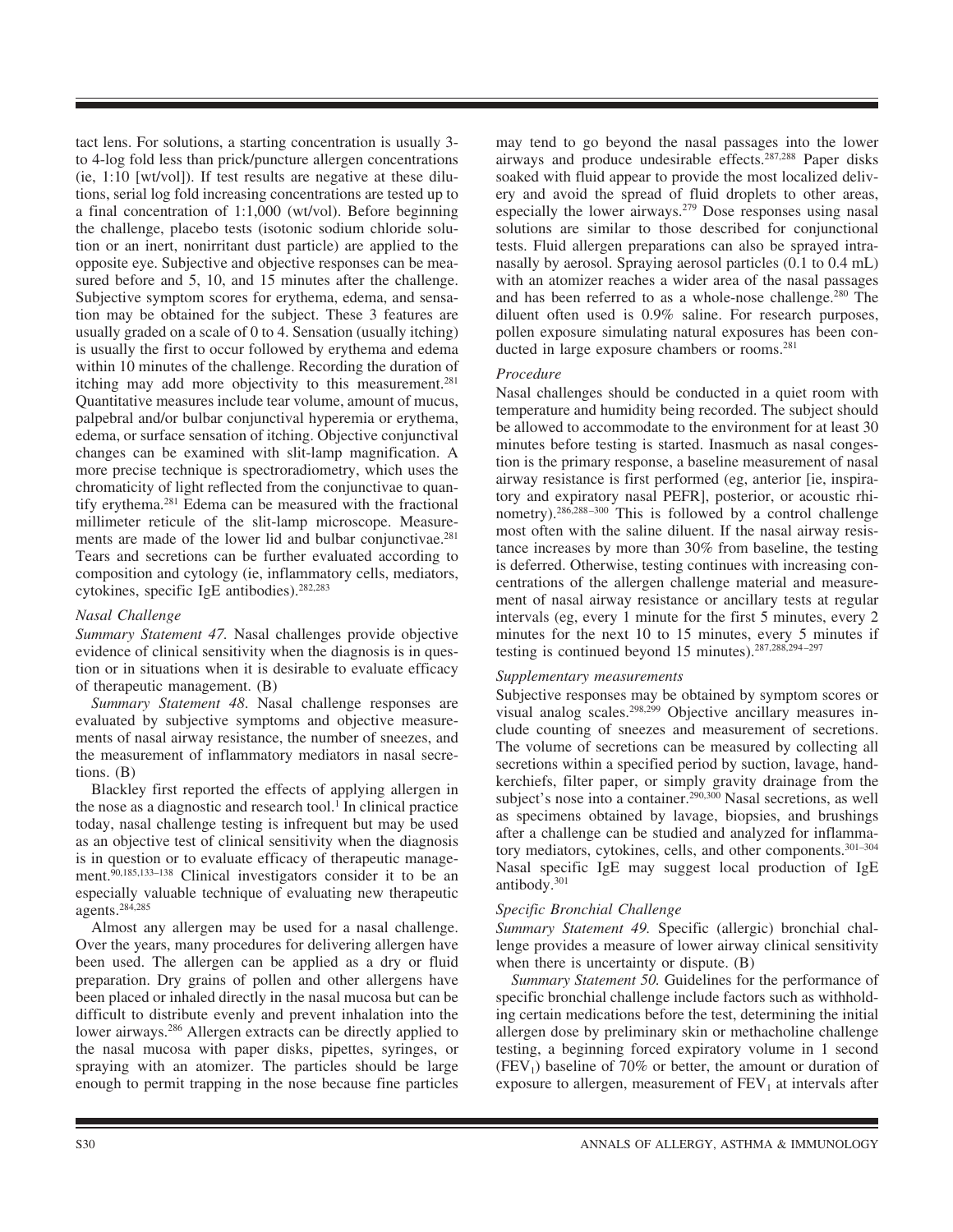the exposure, careful observation for late-phase responses, comparison to a placebo-controlled challenge usually performed the day before the specific challenge, and, optionally, repetition of methacholine challenge 24 to 48 hours after specific challenge for evaluation of induced bronchial hyperresponsiveness. (B)

#### *General considerations*

In general, specific bronchial challenge testing is most often performed for research or when there is diagnostic uncertainty or dispute.<sup>305</sup> Additionally, possible new asthma triggers can be investigated and confirmed with specific bronchial challenge. Before implementation of a specific bronchial challenge, many centers elect to determine the degree of nonspecific bronchial hyperresponsiveness as a guide to allergen dosage and duration of allergen challenge. This is usually scheduled 1 day before specific bronchial challenge. After baseline and control  $FEV<sub>1</sub>$  tests are measured, dose increments of methacholine or histamine are inhaled every 10 minutes and followed by  $FEV<sub>1</sub>$  tests. The end point PC of either methacholine or histamine is extrapolated from the respective dose response curves at the point where the  $FEV_1$  decreases 20% from the control (saline) test, and these are designated as  $PC_{20 \text{ METH}}$  or  $PC_{20 \text{ HIST}}$ . Bronchial hyperresponsiveness is defined as  $PC_{20 \text{ METH}}$  of 10 mg/mL or less or  $PC_{20 HIST}$  of 8 mg/mL or less. The precautions and preparations recommended for specific new challenges are identical to those for nonspecific testing (eg, methacholine, histamine).<sup>273,306</sup> Use of short-acting  $\beta_2$ -agonists should be stopped 8 hours before the challenge, whereas long-acting  $\beta_2$ -agonists, leukotriene antagonists, and sustained-release theophylline should be withheld 48 hours before the test. Use of inhaled cromolyn and steroids is preferably discontinued 1 month before the challenge if the purpose is to identify or confirm a specific allergenic trigger. Antihistamines should be withheld for at least 72 hours. Systemic steroids inhibit mainly the late response and should be withheld for at least 24 to 48 hours if the presence of a late response needs to be observed. If medications cannot be withheld without worsening of symptoms and maintaining the  $FEV_1$  at 70% or more of the normal predicted value, the test should be postponed because symptomatic, unstable asthma may lead to falsepositive results. Ideally, if testing is being performed for occupational allergens, the subject should have been away from work for at least a week or until the asthma disappears. Specific bronchial challenge should be performed only in a medically supervised setting, usually a hospital or research facility, with resuscitation equipment readily available in the event of life-threatening anaphylactic or asthmatic reactions.307

In the case of natural allergens (eg, pollen, molds, house dust mite), there are no clear guidelines for the initial concentration of allergen or exposure time to be used for testing.307,308 Standardized (AU or BAU) or conventional (wt/vol or protein nitrogen units [PNU]) allergenic extracts can be used. A prior intracutaneous skin test SET may be performed to estimate the initial challenge dose. In general, the initial concentration can be 10 to 100-fold more concentrated than the concentration that produced a  $2+$  reaction with a wheal greater than 5 mm (eg, an initial concentration of 0.05  $\mu$ g/mL if the SET was 0.0005  $\mu$ g/mL).<sup>45</sup> Exposure to ambient and particulate allergens (eg, epidermals, pollens) is a more difficult procedure because the combined logistics of locale, ambient measurements and exposure time require special attention. Preliminary nonspecific bronchial challenge results with methacholine or histamine (ie,  $PC_{20METH}$  or  $PC_{20HIST}$ ) may be useful for planning the duration of exposure.309

#### *Procedures*

Because suspected allergens or agents in the home or workplace have different physical configurations, protocols for exposing a patient during a challenge are variable, and there are currently no standardized or universally accepted protocols for specific bronchial challenge testing. For soluble allergens, aerosolization is the preferred technique. The diluent used in the allergen extract should be used as the control aerosol at the beginning of the specific bronchial challenge. Various types of nebulizers may be used, including the De-Vilbiss jet nebulizer, Wright nebulizer, Rosenthal dosimeter, or an ultrasonic nebulizer.<sup>310</sup> The fall in  $FEV<sub>1</sub>$  after control exposure, if any, should be less than 10% from the baseline. A greater fall indicates bronchial lability that can affect test results, and further testing should be postponed until the underlying asthma is stabilized.

Since the early airway response usually occurs within 10 to 12 minutes after challenge, the subject is dosed with increasing concentrations (2- to 5-fold) of allergen every 15 to 20 minutes. Pulmonary function tests are best performed 10 to 15 minutes after aerosol challenge.311 A sustained fall in  $FEV<sub>1</sub>$  of 20% or more from the baseline at any time is considered a positive response, and the testing is stopped if this occurs. The results of the challenge can be expressed as  $PC_{20}$ , which is derived from a log dose-response curve. Inhaled short-acting  $\beta_2$ -agonists should be given to restore  $FEV<sub>1</sub>$  to within 10% of baseline. Since late-phase asthmatic responses may occur, arrangements should be made for peak flow monitoring or direct observation of such reactions, which usually appear 6 to 12 hours later.<sup>312</sup> Several doses of systemic steroids may be required if the  $FEV<sub>1</sub>$  does not reverse after inhaled  $\beta_2$ -agonist treatment of the late-phase response. Some clinicians repeat methacholine challenge 24 to 48 hours after specific challenge for evaluation of induced bronchial hyperresponsiveness.

#### *Allergen exposure units*

Allergen exposure units, also known as challenge chambers, enable a controlled environment where the delivery of the allergen into the atmosphere can closely approximate natural exposure and where the concentration can be rigorously controlled. Such units range from a simple enclosed space to a specially constructed chamber for precisely monitoring variables such as humidity and temperature. The Vienna chal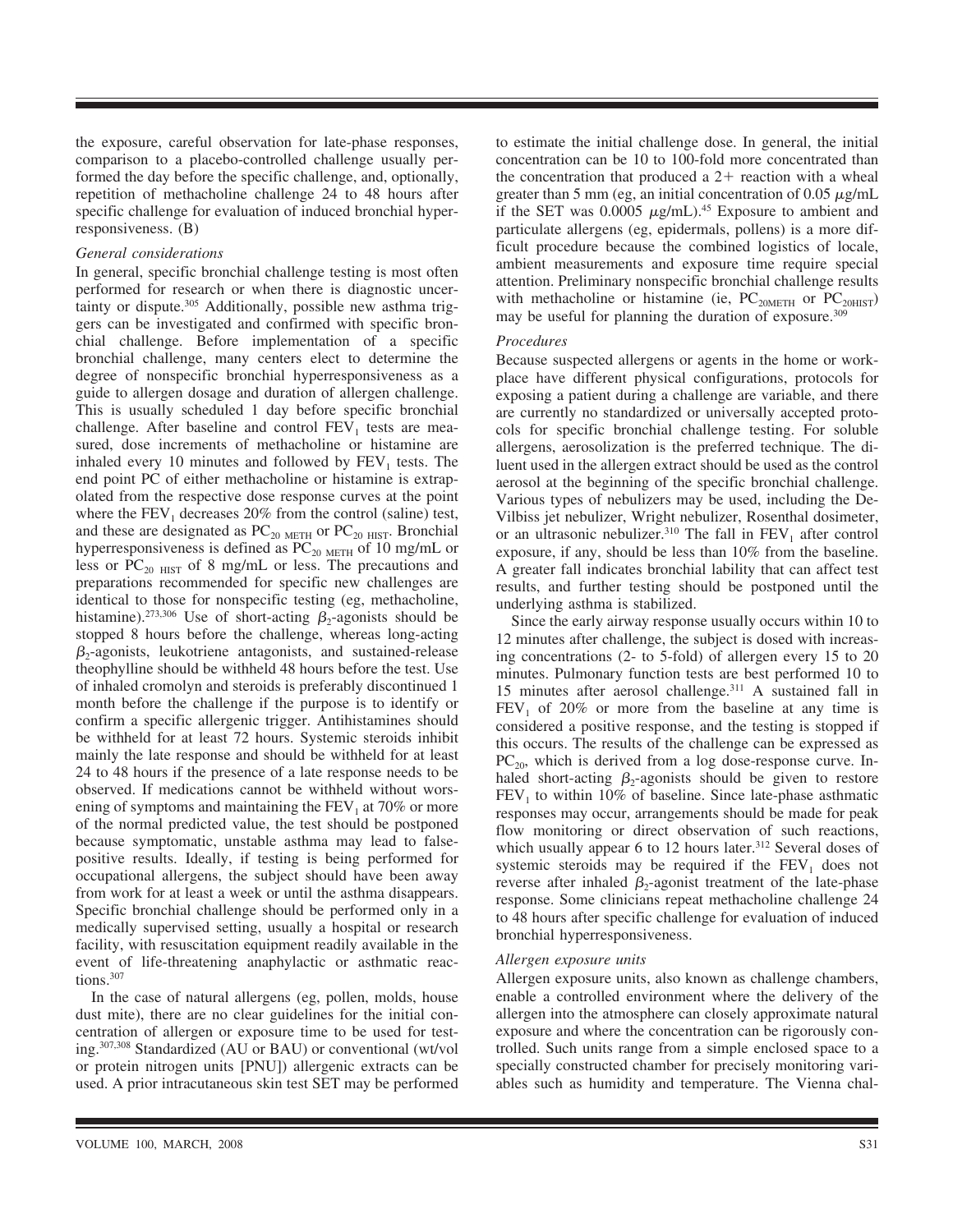lenge chamber was the first chamber developed for controlled allergen exposure of several subjects at one time. $303$  Most challenge chambers are currently located only in academic medical centers and research facilities.<sup>313</sup>

## *Occupational challenge testing*

*Summary Statement 51.* Occupational challenge testing requires special precautions with respect to the innate toxicity of the suspected allergen and special apparatuses used to measure and control the quantity of challenge substances, such as potentially irritating volatile agents and dust. (B)

The American Conference for Governmental Industrial Hygienists sets the threshold limit value and short-term exposure limit for many occupational agents.314 Ideally, these limits should not be exceeded in any specific bronchial challenge testing. If possible, the level of the suspected agent is measured in the workplace, and this level is used to guide the dose for testing so that unrealistically high concentrations are not inappropriately used. The duration and concentration in the challenge are determined by the investigator based on the subject's clinical history, airway hyperresponsiveness on prior nonspecific bronchial challenge testing, and nature of the test agent. If the subject has a history of a severe, immediate reaction, exposure should be shorter and more incremental. The lower the  $PC_{20}$ , the greater the baseline airway hyperresponsiveness and the greater likelihood of an immediate significant reaction. A shorter or longer starting duration of exposure is used if the  $PC_{20}$  is 0.25 mg/mL or less or more than 0.25 mg/mL, respectively.309,315 High-molecular-weight allergens (eg, animal or vegetable proteins) usually cause immediate reactions with an isolated early or biphasic reaction (early and late) and can often adequately be tested in 1 active challenge day.316 On the other hand, lowmolecular-weight agents (eg, polyisocyanates, plicatic acid) induce non–IgE-mediated isolated late or biphasic reactions, necessitating progressive incremental testing over several days.317 Many OA laboratories conduct follow-up nonspecific bronchial challenge tests to determine if the challenge test itself has caused an increase in bronchial hyperresponsiveness.316,317

In 1989, the AAAAI Subcommittee on Bronchoprovocation for Occupational Asthma released the Guidelines for Bronchoprovocation on the Investigation of Occupational Asthma, which reviewed general principles for specific bronchial challenge testing.318 The Canadian Thoracic Society has also released guidelines on the diagnosis and management of OA.317 The nature of workplace exposure should be simulated as closely as possible. Special protocols and closed circuit apparatuses for specific types of agents, including dust and vapor challenges, have been developed in OA research centers.316,317,319

#### *Evaluation at and away from work*

*Summary Statement 52.* A practical clinical method of assessing OA is prospective monitoring of the worker at and away from work by serial peak expiratory flow rates (PEFRs) or  $FEV<sub>1</sub>$  values if this can be arranged by mutual agreement of employee and employer. (B)

A practical clinical method of assessing OA is prospective monitoring of the worker at and away from work if this can be arranged with mutual agreement of employee and employer. After symptomatic asthma has disappeared during absence from work, the worker returns to his/her job for a period of 1 to 2 weeks. During this time, a symptom log is kept and supervised PEFR tests 4 times a day are obtained. Similar data are collected for 1 to 2 weeks away from work. The PEFR records are plotted serially to determine changes over time. This is accomplished by visual inspection, but a computer-based pattern recognition system having the advantage of complete repeatability is available.<sup>320</sup>

## *Animal exposure challenges*

Animal exposure challenges are used primarily in research settings to determine the efficacy of medication regimens or environmental interventions. Exposure challenges using live cats in enclosed rooms, commonly known as cat rooms, are being used more frequently to evaluate medication efficacy in cat-allergic patients.<sup>321</sup> Although levels of cat (Fel d 1) antigens vary widely, the cat room is still considered a convenient and valid challenge technique that closely approximates natural cat exposure.

Workplace challenge is a direct approach to determine animal allergy in the workplace (eg, laboratory workers whose primary research requires exposure to mice, rats, guinea pigs, and rabbits).322,323 It is estimated that a third of laboratory animal workers have allergy to animals and a third of allergic workers have asthma.324 The diagnosis is often made by a suggestive history, positive skin test responses to the relevant allergens, and PEFR monitoring inside and outside the workplace. Although specific challenge testing is rarely necessary in the laboratory, as with other occupational allergens specific bronchial challenge may be useful under special circumstances.

## *Inflammatory Biomarkers of Upper and Lower Airway Fluids*

*Summary Statement 53.* Many inflammatory correlates can be evaluated and studied serially in respiratory and other body fluids, such as nasal smears or lavage, induced sputum, and BAL. These may define specific phenotypes or in some cases predict severity. (B)

Respiratory fluids (in some cases blood and urine) may reflect the presence of both specific sensitivity and nonspecific inflammatory events. Measurement of inflammatory markers is emerging as a common clinical paradigm. Noninvasive techniques, such as nasal or sputum eosinophils, have been previously discussed. However, improved nasal lavage and induced sputum techniques have substantially expanded our ability to measure various inflammatory indices.<sup>303,304,325–332</sup> For example, the number of  $CD4^+$ and  $CD8<sup>+</sup>$  cells, macrophages bearing IL-10 or IL-12, ECP, myeloperoxidase, and cytokines or chemokines may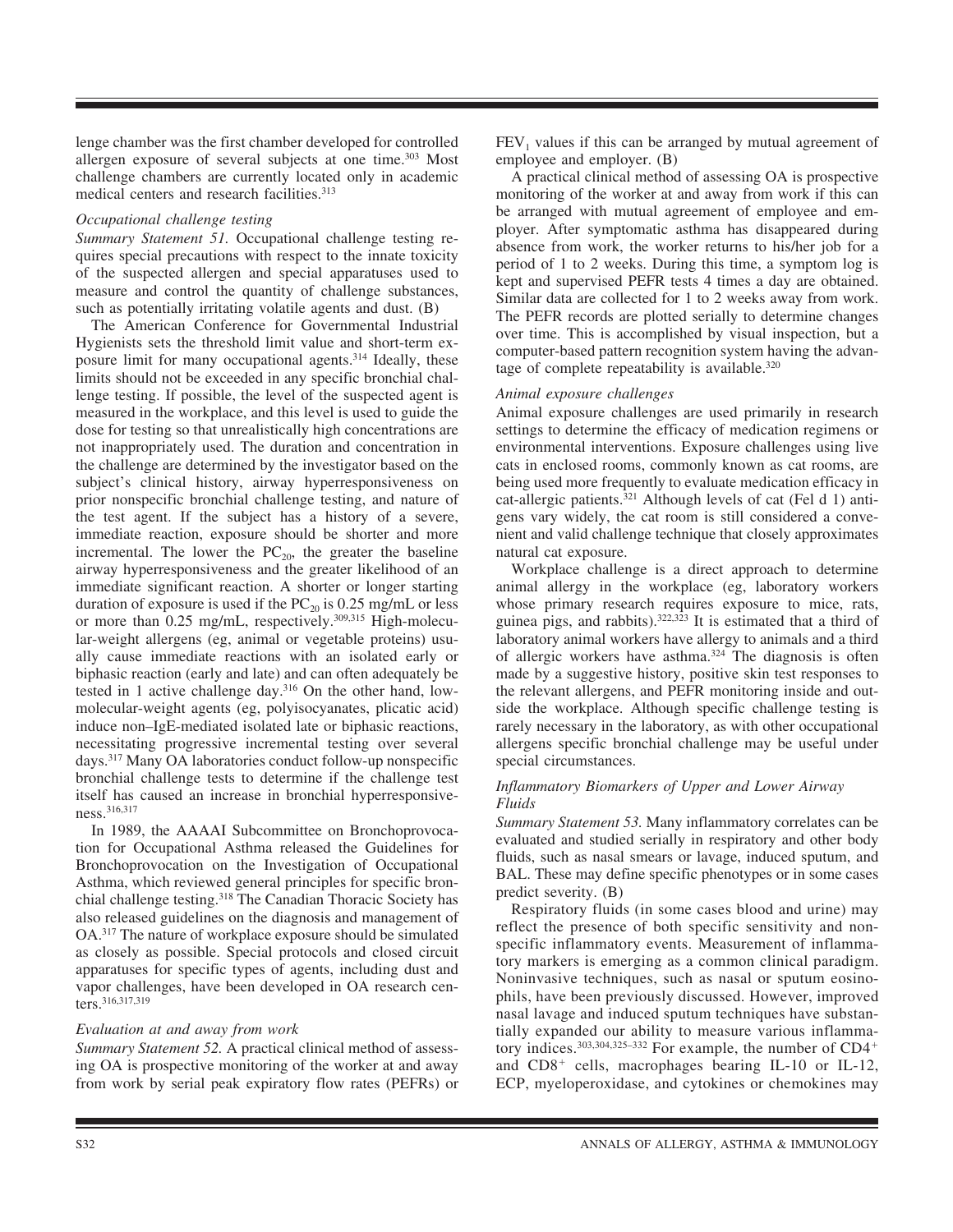identify specific asthma phenotypes or differentiate asthma severity.<sup>326,332</sup> In some instances, inflammatory mediators may be serially assayed in blood and urine.<sup>333,334</sup> Various cell populations and inflammatory proteins have also been identified in BAL.335–341 Soluble factors can be identified by proteonomic analysis.342,343

*Summary Statement 54.* Exhaled nitric oxide is a noninvasive measure of airway inflammation and is useful for monitoring objective responses to topically administered corticosteroids. (B)

Many recent clinical studies have demonstrated that exhaled nitric oxide is a suitable, noninvasive measure of airway inflammation, particularly in atopic subjects.<sup>338-348</sup> Several reports indicate that it is as good a predictor of asthma as nonspecific bronchoprovocation tests.344,345,347,349 It is particularly useful for monitoring objective responses to topically administered corticosteroids.<sup>338</sup> A recent longitudinal monitoring study of lung injury and reactive airways dysfunction syndrome after short-term chlorine exposure revealed marked reduction of exhaled nitric oxide during the acute toxic phase with gradual return to normal during the next 15 months.<sup>350</sup> This was interpreted as a reflection of acute damage to epithelial cells, which are the chief sources of nitric oxide synthesis.

*Summary Statement 55.* Although breath condensate analysis is an evolving noninvasive method for evaluation of asthma, results are still variable and further refinements are required before it can be accepted as a valid diagnostic method. (C)

Exhaled breath condensate analysis is an evolving noninvasive method for evaluation of asthma.351 A number of inflammatory and oxidative stress proteins associated with asthma have been demonstrated by this method.351–354 However, results in several studies were variable, indicating that further sensitivity adjustments in the technique would broaden its applicability.355

*Summary Statement 56.* Bronchoalveolar lavage obtained through flexible bronchoscopy is useful in phenotyping asthma. The finding of lymphocytic alveolitis may suggest a diagnosis of hypersensitivity pneumonitis. (B)

Flexible bronchoscopy may occasionally be necessary for differential diagnosis of nonasthmatic endobronchial obstruction–induced wheezing in adults.<sup>356–359</sup> Several indications in children include suspected tracheomalacia, persistent middle lobe syndrome, and recurrent wheeze with cough.<sup>360–364</sup> Bronchoscopy is used primarily to obtain BAL. All inflammatory markers previously discussed in the induced sputum section may be readily evaluated in BAL.<sup>335-343</sup> Higher levels of immunoglobulins in BAL may indicate increased permeability of respiratory membranes.<sup>365</sup> Bronchoalveolar lavage is routinely evaluated before and after segmental bronchial challenge, a research procedure.<sup>340</sup> As asthma phenotyping becomes more of a clinical reality, the cellular components of BAL assume paramount importance in distinguishing between eosinophilic and neutrophilic asthma. Atopic asthma is also associated with specific cytokines and chemo-

## **TESTS TO DISTINGUISH CLINICAL OBSTRUCTIVE DISEASES RESEMBLING ASTHMA**

# *Cystic Fibrosis*

*Summary Statement 57.* Cystic fibrosis may not only be confused with asthma, but certain genetic variants may be associated with increased asthma risks. (B)

Patients with well-defined genetic diseases, such as cystic fibrosis and  $\alpha_1$ -antitrypsin deficiency, may require confirmatory tests if a differential diagnosis suggests a reasonable suspicion. In addition, specific allelic inheritance patterns in these patients may predict a higher risk for developing asthma in addition to the underlying disease. Whenever doubt exists, a sweat chloride sample should be obtained, especially in children and young adults. Commercial test kits are now widely available for cystic fibrosis mutation testing.371 A recent large population survey in Denmark revealed that 5T homozygosity or F508 del heterozygosity of the CF transmembrane conductance regulator gene was associated with increased asthma risk.<sup>372</sup> Cytokine levels (ie, IL-8 and TNF receptor) were higher in cystic fibrosis than asthma patients.373

# *1-Trypsin Deficiency*

*Summary Statement 58.* Although major phenotypes of  $\alpha_1$ -antitrypsin deficiency do not occur in asthma, recent surveys demonstrated a high prevalence of asthma in young ZZ homozygous  $\alpha_1$ -antitrypsin deficiency patients. (B)

The frequent occurrence of asthma symptoms among patients with  $\alpha_1$ -antitrypsin deficiency led to a brisk and persistent controversy, with conflicting reports about the scientific advisability of checking for  $\alpha_1$ -antitrypsin deficiency in children and young adults.374 –382 For many years, the debate focused on the major phenotypes of  $\alpha_1$ -antitrypsin deficiency (MM, MX, MS, MZ), but the distribution of these phenotypes in asthmatic patients does not differ from that found in the general population.<sup>375,378</sup> Nevertheless, recent surveys demonstrated a high prevalence of asthma symptoms in young ZZ homozygous  $\alpha_1$ -antitrypsin deficiency patients. Furthermore, a gene-environment interaction may predispose farmers with rare phenotypes (SZ, SS, and ZZ) to develop house mite sensitization and asthma in contrast to what is found in other young people living in rural areas. $380,382$  Despite these inconsistencies,  $\alpha_1$ -antitrypsin deficiency tests and even  $\alpha_1$ -antitrypsin phenotyping may be indicated under special circumstances. Mutational screening for  $\alpha_1$ -antitrypsin deficiency may be obtained through pro bono commercial programs.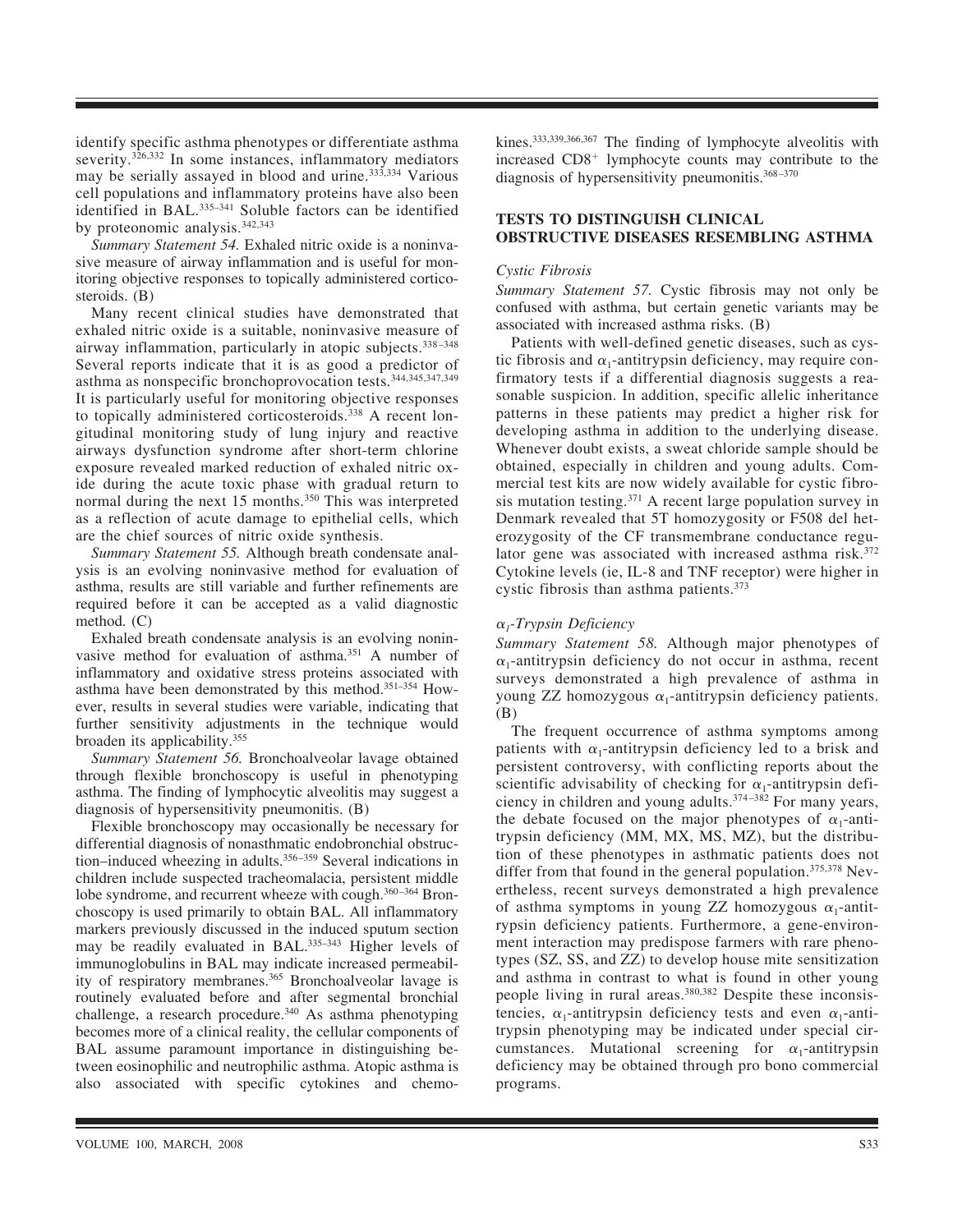Specific tests are available to distinguish other wheezing disorders, such as carcinoid (urine 5-hydroxyindole acetic acid) and mastocytosis (serum tryptase).383–385

# **IN VIVO DIAGNOSTIC TESTS OF CELL-MEDIATED IMMUNITY**

#### *Intracutaneous Tests*

#### *Tuberculin and Recall Intracutaneous Tests*

*Summary Statement 59.* Purified protein derivative (PPD) of tuberculin is the prototype antigen recall test and provides direct evidence that hypersensitivity, as opposed to toxicity, is elicited by the antigens in *Mycobacterium hominis* or related mycobacterial species. (B)

*Summary Statement 60.* The tuberculin skin test is elicited by the intracutaneous injection of 0.1 mL of standardized PPD starting with the intermediate strength of 5 tuberculin units.  $(C)$ 

*Summary Statement 61.* Recall antigen skin tests are used to evaluate cellular immunity in patients with infection (eg, life-threatening sepsis), cancer, pretransplantation screening, end-stage debilitating diseases, and the effect of aging. (C)

*Summary Statement 62.* Reduced or absent recall antigen tests are termed *anergy,* which develops frequently in certain diseases, such as hematogenous tuberculosis, sarcoidosis, and atopic dermatitis. (C)

#### *Present applications*

Purified protein derivative of tuberculin is the prototype recall test antigen.386 Purified protein derivative provokes a delayed cutaneous reaction in most (but not all) immunocompetent subjects who have had past or present infection with *M hominis.* This test provides direct evidence that hypersensitivity, as opposed to toxicity, is elicited by the antigen. Purified protein derivative–tuberculin is an ammonium sulfate precipitate of the heated aqueous ultrafiltrate from a broth culture of *M hominis*. The skin test is elicited by the intracutaneous injection of 0.1 mL of standardized PPD. The reaction begins within hours and reaches maximum size in 48 hours. The involved skin feels firm or indurated to the touch. Erythema and edema are not necessary components of the tuberculin reaction but are usually present.387 The reaction can persist for a week or longer. Rarely, vesiculation and blistering indicative of exquisite delayed cutaneous hypersensitivity may occur. A positive tuberculin skin test result identifies prior exposure and sensitization to the tubercle bacillus and/or possible active infection. Prior cross-sensitization to nonpathogenic soil or atypical mycobacteria can produce small or modest size positive tuberculin test results.<sup>388</sup> Although earlier studies recommended that a tuberculin skin test of more than 10 mm in diameter identifies 90% of healthy persons who have been sensitized to the tubercule bacillus, a recent study in 2,848 healthy non–BCG-vaccinated persons revealed that this cutoff value was valid only if the infection prevalence in the tested population was at least 10%, but it lost predictive accuracy at low infection prevalences. Thus, in populations with lower prevalences of latent tuberculosis, a cutoff value of more than 15-mm diameter is proposed.<sup>389-391</sup> When the skin test is applied in immunoincompetent sick patients, smaller reactions, which may be indicative of prior sensitization to *M hominis,* are often observed.<sup>392,393</sup> One of the most important uses of the tuberculin skin tests is to evaluate successful skin conversion after BCG vaccination.394

Delayed-type recall antigen skin tests are used to evaluate cellular immunity in patients with infection (eg, life-threatening sepsis), cancer, pretransplantation screening, end-stage debilitating diseases, and the effect of aging.395–397 Recall antigen skin tests can also be used to predict survival of patients, to detect disease-related changes in immunity, and as a guide to therapy outcome.<sup>398-411</sup> A recent study suggested that anergy appears to be a simple and reliable biomarker of inflammatory activity in sarcoidosis patients.412 Impaired in vivo reactions to recall antigens occur in atopic dermatitis despite normal in vitro lymphocyte transformation responses.413 It is postulated that this in vivo defect in cell-mediated immunity may also impair host defense for certain infections, such as chronic *Molluscum contagiosum*. <sup>414</sup> A normal delayed hypersensitivity response provides evidence of intact cellmediated immunity and predicts the host's ability to eliminate obligate intracellular pathogens and parasites. In contrast, anergy provides evidence of impaired cellular immunity and/or absence of prior sensitization such as occurs in hematogenous tuberculosis. Discrepancies in interphysician evaluation of delayed-type hypersensitivity skin tests occur because of the use of different antigens, variability of reading times, and lack of standardization of test methods.<sup>414</sup> Despite these differences, recall antigen skin tests are in vivo correlates of lymphocyte- and macrophage-dependent delayedtype hypersensitivity responses and may be used to avoid costly and more labor-intensive laboratory tests of cell-mediated immunity.415

#### *Technique*

*Summary Statement 63. Candida albicans*, *Trichophyton mentagrophytes,* and *Tetanus* toxoid, the currently available recall antigens, are injected intracutaneously in the same way as the PPD test. (C)

Currently available recall antigens other than PPD include *C albicans* (Candin Allermed Laboratories Inc; CASTA Greer Laboratories), *Tetanus* toxoid vaccine (Aventis Pasteur), and *Trichophytin* (Allermed Laboratories; Greer Laboratories). The MULTI TEST cell-mediated immunity, which had included 7 recall antigens, mumps skin test antigen, and a number of other bacterial and fungal recall antigens, is no longer commercially available.

The standard Mantoux method for performing recall antigen skin tests consists of the intracutaneous injection of 0.1 mL of antigen solution. The skin test is initiated with the bevel of a No. 27 gauge, 0.5-in needle directed upward and the needle held at a 15° to 20° angle to the skin. The needle should be inserted into the skin and channeled several millimeters through the dermis. When correctly done, the skin will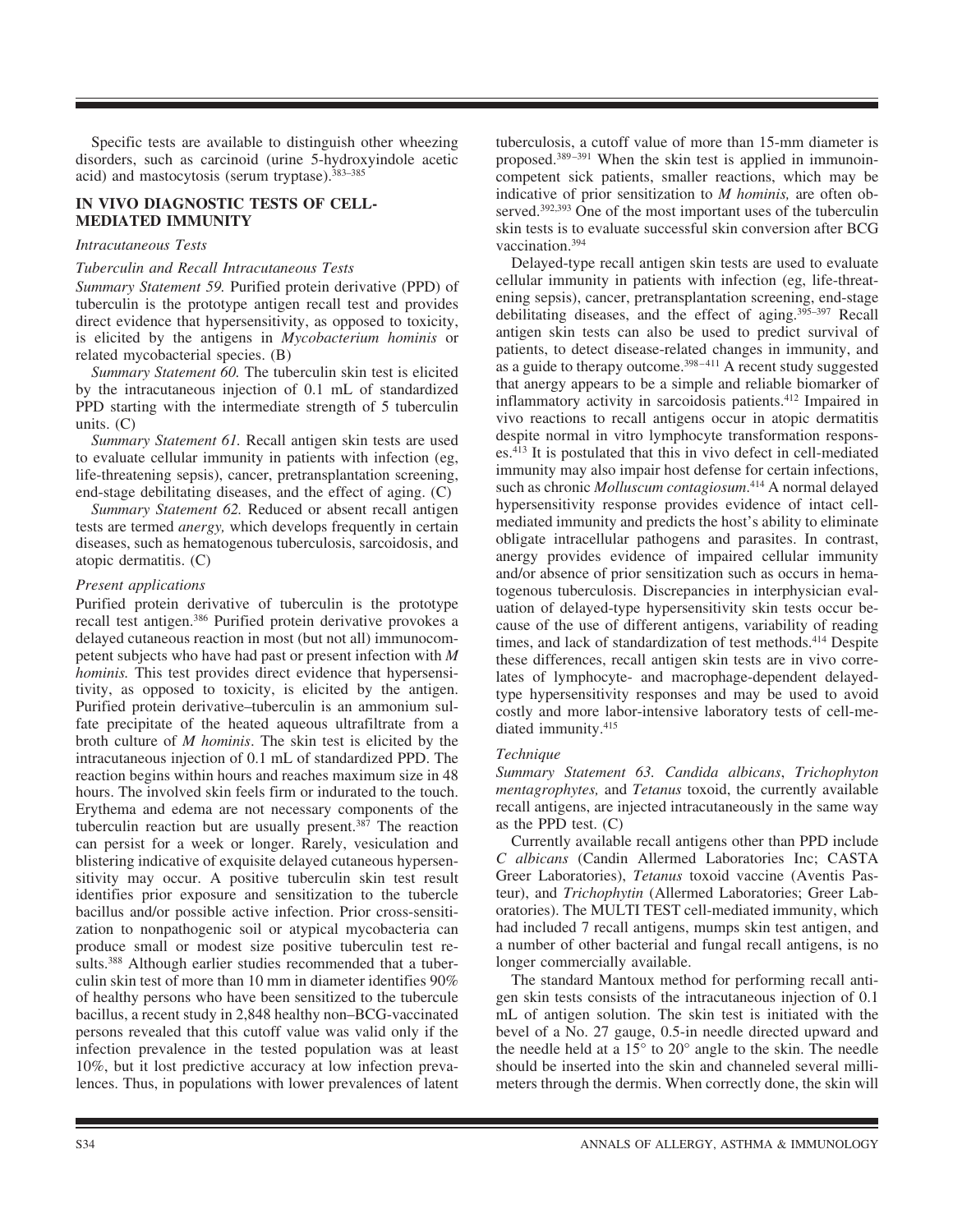dimple with slight pressure or downward movement at the tip of the needle. Injection of a 0.1-mL volume of antigen solution usually provokes a transient, mild burning discomfort and a 5- to 10-mm wheal in the skin. Prior high level of natural exposure is the criterion used to select potentially useful delayed-type hypersensitivity antigens. Appropriate delayed-type hypersensitivity skin test reagents include tuberculin, trichophytin, oidiomycin (*C albicans*), and *Tetanus* toxoid. In the case of tuberculin tests, several disposable varieties (tine test and Heaf) are available.<sup>416-418</sup>

#### *Reading the test results*

*Summary Statement 64.* The size of the delayed skin test reaction is measured 48 hours after antigen challenge, and the largest diameter of the palpable firm area that outlines the induration response should be measured to the nearest millimeter. (C)

The size of the delayed skin test reaction is measured 48 hours after antigen challenge. The diameter of the palpable firm area of the induration response should be estimated as the average of orthogonal diameters measured to the nearest millimeter. Gentle pressure with a ballpoint pen can be used to dimple the skin and define the homogeneous area of induration.419 Although measurement of accompanying erythema was not formerly considered to be essential, recent investigations showed that both erythema and induration measurements were equally effective for identifying tuberculosis hypersensitivity in schoolchildren vaccinated with BCG and active tuberculosis patients.387,394,420 A reaction diameter of 2 mm or greater should be used as the threshold for a minimal but measurable reaction. The size of all measurable reactions, including immediate ones, which can occur in up to 90% of normal subjects, should be recorded.420 If immediate reactions to delayed-type hypersensitivity skin tests occur, the diameters of erythema and wheal reactions at 15 to 20 minutes, the erythema, edema, and induration at 6 and 24 hours, and induration at 24, 48, and 72 hours should be measured. Notation of changes in the skin test reactions over time should be used to differentiate immediate, late-phase cutaneous response, and delayed-type hypersensitivity reactions and detect adverse  $(>40 \text{ mm})$  skin test reactions under these circumstances. Although rare, severe local reactions can include blisters, necrosis, scar formation, changes in pigmentation, local lymphadenopathy, and systemic symptoms, such as fever.421,422

*Summary Statement 65.* When a single intracutaneous antigen (other than PPD) is used to evaluate prior sensitization to a potential pathogen, a reaction of 5 mm or greater may suffice as the cutoff point for positive tests, but smaller reactions (2 to 4 mm) may be clinically important. (C)

Tuberculin reagents and reading criteria have been subjected to extensive prospective investigations. The PPD vaccine is available in 3 strengths (first, intermediate, and second). Widespread use of the intermediate strength of PPD (5 tuberculin units) has demonstrated that reactors can be separated from nonreactors by diameters of 10 mm or greater of induration if the prevalence of active infection in the tested population at large is 10% or more. At this level, the presence of turgidity was associated with a higher occurrence of active tuberculosis.423 The cutoff value is 15 mm or more when there is a lower prevalence of latent tuberculosis in the general population.424 Tuberculin skin test readings up to 168 hours after application may still be reliable.<sup>425</sup> Nevertheless, the number of mitigating circumstances to be discussed under "Limitations" may affect the interpretation of the tuberculin skin test.

Most recall antigen tests for evaluation of delayed-type hypersensitivity have not been standardized to the same extent as the tuberculin skin test. However, the potency of several *C albicans* commercial antigens has been determined by delayed-type hypersensitivity skin tests in immunocompetent human volunteers<sup>426</sup> (Candin package insert). A positive response at 48 hours is 5-mm induration or more. When multiple antigens are collectively interpreted, the identification of 2 or more reactions of 2-mm diameter or more can be accepted as reliable evidence of intact delayed cutaneous hypersensitivity. When a single intracutaneous antigen (other than PPD) is used to evaluate prior sensitization to a potential pathogen, a reaction of 5 mm or more may suffice as a cutoff for a positive test result, but smaller reactions (2 to 4 mm) should also be clinically correlated.

#### *Clinical relevance*

*Summary Statement 66.* The absence of delayed-type hypersensitivity to all the test antigens would suggest an anergic state. (C)

The absence of delayed-type hypersensitivity to all of the test antigens suggests an anergic state. Above and beyond the null reactive state, differences in relative levels of delayedtype hypersensitivity in diameters and the ratio of the number of positive to the total number of tests must be compared in an appropriately matched control population within that population's reference range of estimated exposures to the particular test antigen(s). This has not been accomplished for most nontuberculin antigens. Thus, if all test results in the anergy panel are negative, the significance of this finding implies that 95% or more of an appropriate reference population has reacted to 2 or more of the antigens on the same recall test panel. Apart from the tuberculin skin test, quality performance of this type has only been established in the case of *C albicans* delayed-type hypersensitivity.424,426 The recall panel on which this criterion is based contained Varidase, a test antigen that is no longer available. Since the 3 currently available recall antigens have not been compared en bloc in a large panel of immunocompetent volunteers, anergy may only be inferred if all 3 tested antigens are negative. Nevertheless, in a relatively small study of immunocompetent children ages 6 weeks to 12 years, 73% of subjects tested to 2 recall antigens (*C albicans* and *Tetanus* toxoid) had at least 1 positive response.427

*Summary Statement 67.* The most important use of delayed-type hypersensitivity skin testing is epidemiologic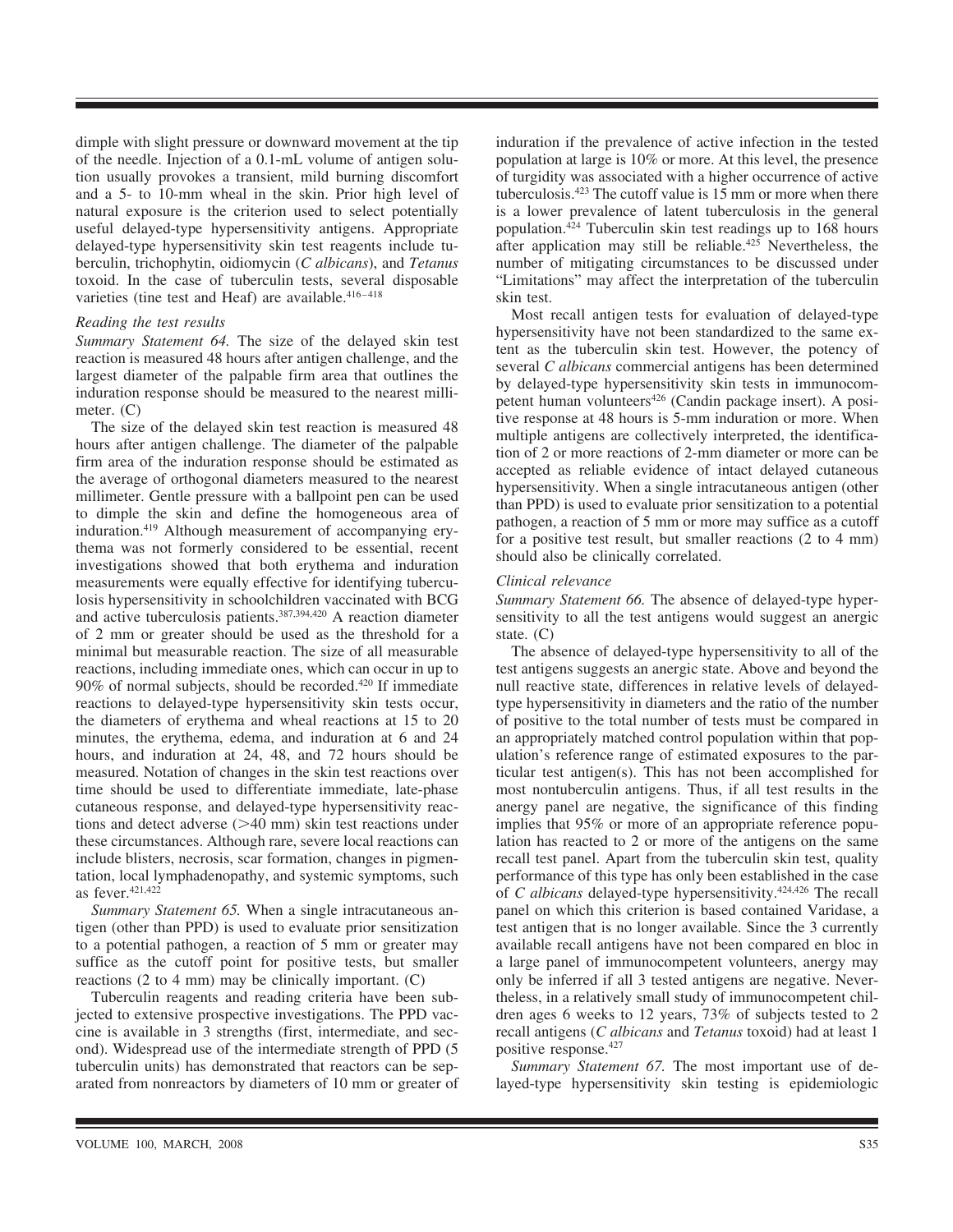screening of susceptible populations exposed to bacterial and fungal pathogens. (C)

*Summary Statement 68.* The widest application of recall antigen testing is the detection of anergy and as an in vivo clinical correlate of cell-mediated immunoincompetency. (C)

*Summary Statement 69.* Although anergy testing was formerly conducted frequently in HIV patients to determine whether a concurrent negative tuberculin skin test result rules out active tuberculosis, recent evidence mitigates against this approach. Recall antigen anergy in HIV patients has also been investigated as an indicator of staging, progression of disease, and response to therapy. (C)

The most important use of delayed-type hypersensitivity skin testing is to confirm exposure to many bacterial and fungal pathogens such as tuberculosis and histoplasmosis in susceptible populations. Detection of positive reactions to these and other organisms that induce delayed-type hypersensitivity may then lead to the proper diagnosis of active infection (if this is present) or a state of latent or herd infection that may or may not require appropriate therapy.<sup>428-433</sup> The use of delayed-type hypersensitivity skin tests for diagnosis of blastomycosis and coccidiomycosis is no longer considered to be reliable.<sup>434</sup> Although histoplasmin has been used for diagnosis of histoplasmosis in the past, a commercial histoplasmin reagent is no longer available. Although tuberculin skin testing has been used extensively to evaluate the efficacy of BCG vaccination, recent doubts have been raised about the reliability of such tests, either for the protective capacity of BCG or the confounding effect of BCG vaccination in detecting active infection in large populations.435,436 The widest application of recall antigen testing is the detection of anergy, an in vivo clinical correlate of cell-mediated immunity incompetency. In the case of tuberculosis detection, anergy is purported to obfuscate tuberculin skin sensitivity in approximately 8% of patients with active tuberculosis, particularly those patients with meningitis and miliary tuberculosis.397,398,437 Because active tuberculosis is so common in HIV-infected individuals, anergy skin tests were often performed at the same time as the tuberculin skin test to determine whether a negative tuberculin skin test result could reliably rule out tuberculosis.438 However, a number of recent studies have concluded that concurrent anergy is not a reliable way of deciding whether HIV-infected individuals have active tuberculosis. $439-441$  Apart from the question of HIV patients being coinfected with tuberculosis, recall antigen anergy has been investigated in AIDS as an indicator of staging, progression of disease, and response to therapy. $442-446$  As alluded to in the previous section, anergy investigations have been performed in diseases in which delayed-type hypersensitivity immunoregulatory mechanisms are affected.

Intracutaneous tests are currently being evaluated as diagnostic adjuncts for nonimmediate allergic reactions to various drugs.175–179 There is no precedent for such testing because metabolites or allergenic determinants have not yet been found for many of these drugs. Nevertheless, anecdotal reports are appearing more frequently with respect to drugs such as lidocaine, heparins, semisynthetic heparinoids, and even iodinated contrast media. $447-450$  In a larger prospective study of 947 patients with cutaneous adverse drug reactions, intracutaneous tests were not useful.228

## *Sensitivity, specificity, and positive and negative predictive indices*

*Summary Statement 70.* Although the standardized PPD antigen has been used for many years as a predictor of active or latent tuberculosis infection, confounders, such as susceptible populations, BCG vaccination, and cross-sensitization with other atypical mycobacterial species, have all affected the diagnostic accuracy of the tuberculin skin test and, by extrapolation, other delayed-type hypersensitivity tests. (C)

It would appear that these indices should be readily available in the case of PPD, a standardized antigen used for many years as a predictor of active or latent infection. However, establishing the cutoff value for mean wheal diameter of tuberculin reactions has not been universally accepted because of several confounding factors. First, part of the wheal diameter may be due to cross-sensitization with atypical mycobacterial species, and if these are strongly suspected, specific delayed-type hypersensitivity skin tests for these antigens may need to be evaluated.387 Other situations that influence and give rise to positive tuberculin reactions are prior BCG vaccination and a delayed boosting effect in health care workers.451 By contrast, tuberculin skin test reactions may be either reduced or abolished if concurrent anergy exists. Thus, sensitivity, specificity, and predictive indices would not be applicable to large population groups unless these confounders could be eliminated. Standardization of other recall antigens present in anergy panels is incomplete, in respect to the antigens themselves, the diameters of wheal and induration reactions, and the extent of exposure of test populations to various antigens in the panel with the possible exception of *C albicans*.

#### *Limitations*

*Summary Statement 71*. The gross appearance of a late-phase cutaneous response and delayed-type hypersensitivity reactions may not be completely distinguishable except that the latter are more characterized by prolonged induration. (B)

*Summary Statement 72.* Although systemic corticosteroids will render delayed-type hypersensitivity skin tests uninterpretable, 28 days of treatment with high-dose inhaled fluticasone (220  $\mu$ g, 2 puffs twice a day) did not suppress delayed-type hypersensitivity to PPD in healthy volunteers. (B)

*Summary Statement 73.* Neither anergy nor tuberculin testing obviates the need for microbiologic evaluation when there is a suspicion of active tuberculosis or fungal infections. (F)

*Summary Statement 74.* Several new in vitro assays (ie, interferon- $\gamma$  and polymerase chain reaction) appear to be more reliable in predicting active tuberculosis in BCG-vac-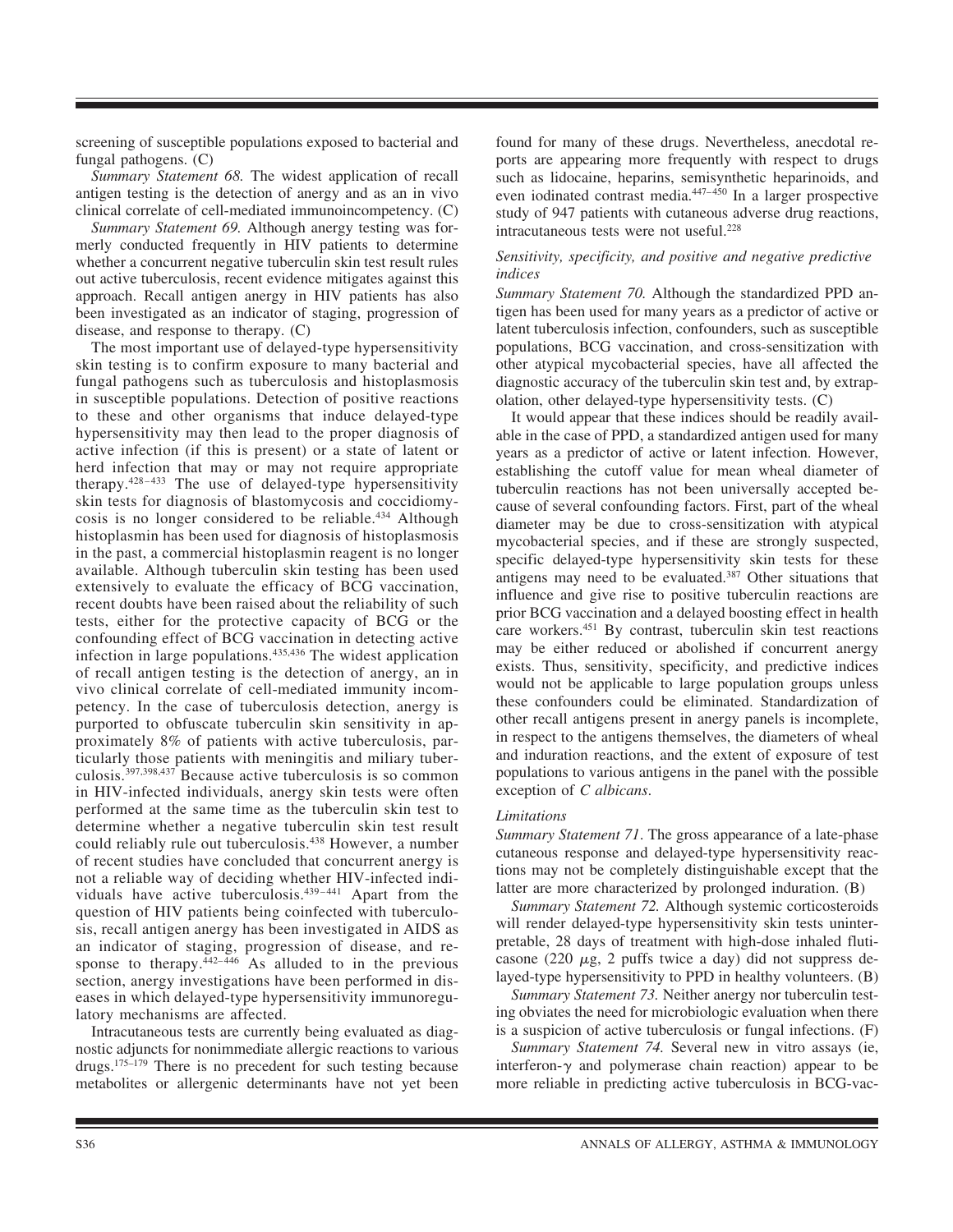cinated persons or when cross-sensitivity to atypical mycobacteria may coexist. (C)

The gross appearance of late-phase cutaneous and delayedtype hypersensitivity reactions may not be completely distinguishable except that the latter reactions are more characterized by prolonged induration. If this should occur with antigens that have both IgE-mediated- and delayed-type hypersensitivity characteristics (eg, trichophytin), histologic studies might be required.<sup>452-455</sup> Systemic corticosteroids will render delayed-type hypersensitivity skin test results uninterpretable.456 Interestingly, 28 days of treatment with high-dose inhaled fluticasone (220  $\mu$ g, 2 puffs twice a day) did not suppress delayed-type hypersensitivity to PPD in healthy volunteers.557 The validity of anergy testing as a guide to interpretation of tuberculin skin testing has been questioned by many experts.458 Neither anergy testing nor tuberculin testing obviates the need for microbiologic evaluation when there is a suspicion of active tuberculosis infection. In recent years, reliability of delayed-type hypersensitivity skin tests have been compared with polymerase chain reaction assays and a whole-blood interferon- $\gamma$  assay based on stimulation with *M hominis*–specific antigens. Thus far, these studies appear to be more reliable in predicting active tuberculosis in BCG-vaccinated individuals and situations where cross-sensitivity to atypical mycobacteria may coexist.<sup>459-464</sup> The Centers for Disease Control and Prevention has recommended that one of the recently FDA-approved interferon- $\gamma$  tests, the Quantiferon (QFT) – TB Gold (Cellestis, Victoria, Australia), replace the tuberculin skin test.465

## *Safety*

*Summary Statement 75.* Immediate hypersensitivity reactions, including anaphylaxis, have been reported after tuberculin skin tests. (D)

Immediate hypersensitivity reactions after tuberculin skin testing have occurred. Within an 11-year period from 1989 to 2000, there were 24 reports that were classified as serious.421,422 Of these, 9 are identified as being due to anaphylaxis. There were no deaths in this group. Other reactions included paresthesias, seizures, chest pain, syncope, Guillain-Barré syndrome, and vasovagal reaction. In 1% to 2% of positive test results, blistering or even local necrosis may occur, but this is usually self-limited. Local reactions such as regional lymphangitis and adenitis may also occur on rare occasions. There is 1 reported case of acute transverse myelitis associated with tuberculin skin testing.466

## *Number of Cell-Mediated Hypersensitivity Tests*

*Summary Statement 76.* The number of skin tests for delayed, cell-mediated hypersensitivity reactions is relatively limited.  $(C)$ 

As previously discussed, delayed hypersensitivity skin testing is now limited to tuberculin testing and anergy testing is available for 3 recall antigens (*Candida, Trichophyton,* and *Tetanus* toxoid).

#### *Epicutaneous Tests*

#### *History and background*

*Summary Statement 77.* First introduced by Jadassohn in 1896, the epicutaneous patch test has evolved as the definitive diagnostic technique for the diagnosis of ACD. (A)

The patch test was introduced by Jadassohn in 1896 as the definitive method for verifying the presence of ACD.<sup>467</sup> A small area of skin was covered with a semiocclusive bandage that contained the reputed causative agent. A positive test result was declared when the clinical disease state was reproduced. Procedures for performing this deceptively simple test have evolved to provide adequate, nonirritating controlled exposure to a defined amount of substance in a nonsensitizing and nonsensitizer-containing patch test system.

#### *Patch Tests*

#### *Present applications*

*Summary Statement 78.* When clinical evaluations suggest that exposure to a specific contactant has occurred either in an occupational or nonoccupational clinical setting, patch testing can be used to confirm the diagnosis. (C)

*Summary Statement 79.* From a public health perspective, patch testing is useful to identify potential health hazards of unknown and newly introduced contact allergens for the medical community and industrial hygienists. (C)

Patch testing is used to determine the causative agent in any chronic eczematous dermatitis if underlying or secondary ACD is suspected. Dermatitis of the hands, feet, lips, anogenital region, and multiple areas of the body is a clinical situation in which patch testing is useful. Additional indications include chronic occupational dermatitis to differentiate ICD and also when a change of job is being considered. Contact dermatitis due to topical medications may be superimposed on all dermatologic conditions, including atopic dermatitis. When clinical evaluation suggests exposure to a specific contactant has occurred in a clinical setting, patch testing can be used to confirm the diagnosis. Patch testing is also used when ACD is suspected but unproved and the allergen is unknown. Patch testing may also be important to inform a patient that sensitivity to a specific substance is not present. For medicolegal adjudication purposes, it is essential to include or exclude the diagnosis of ACD. From a public health perspective, patch testing is useful to identify potential health hazards of known and newly introduced contact allergens for the medical community and industrial hygienist.<sup>59</sup> This is of particular importance considering that there are more than 85,000 chemicals in the world environment today, and of these, more than 3,700 substances have been identified as contact allergens.468,469

#### *Technique*

*Summary Statement 80.* The most common patch test techniques are the individual Finn Chamber and the T.R.U.E. TEST, an FDA-approved screening method for screening contactant allergens. The T.R.U.E. TEST is preloaded with 23 common contactants and vehicle control that have been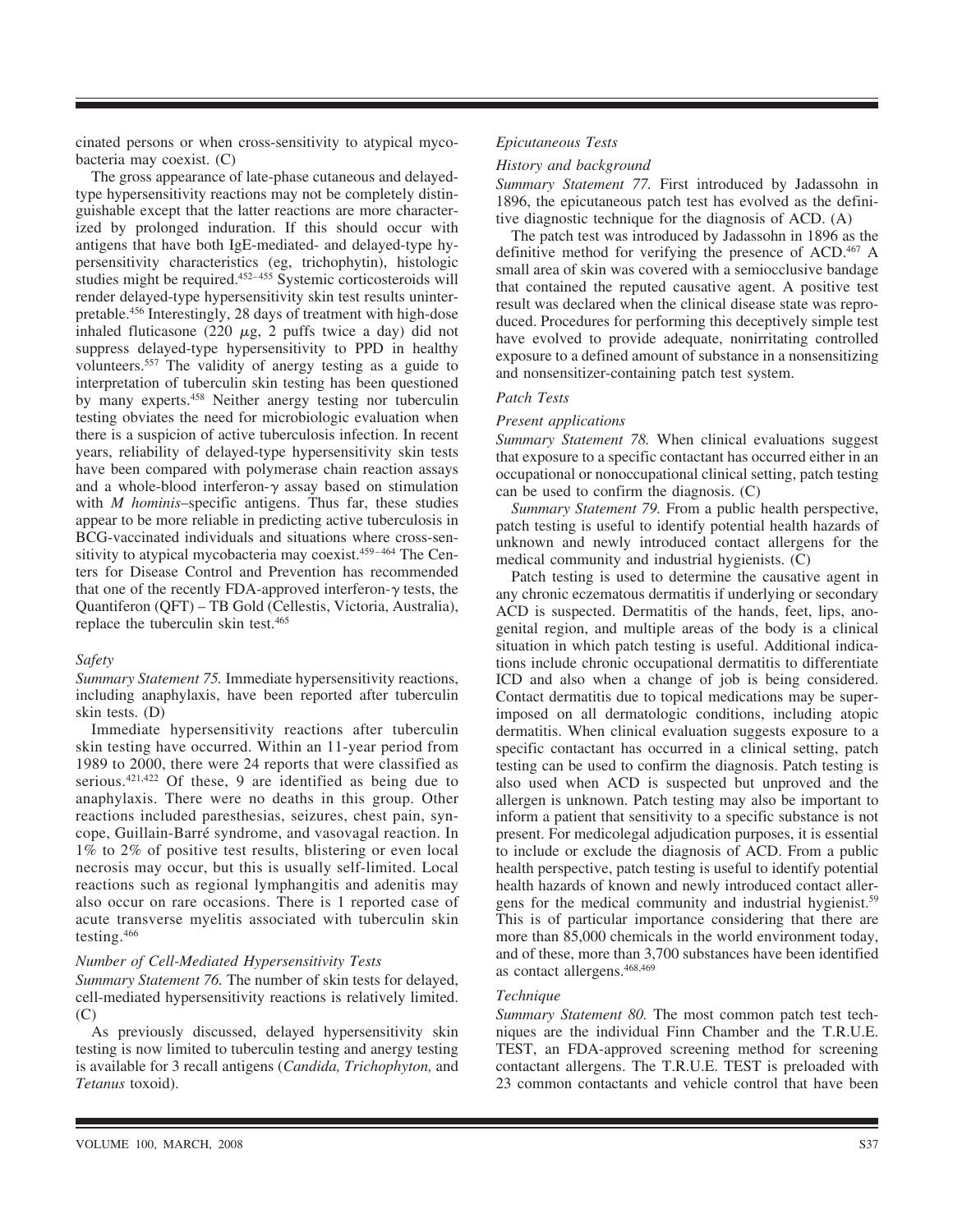previously incorporated into a dried-in-gel delivery system, which is coated onto a polyester backing to form a patch template. (B)

*Summary Statement 81.* If photocontact sensitivity is suspected, the appropriate allergens should be subjected to photopatch tests primarily in the UV-A range of 320 to 400 nm. (C)

Aluminum is the major substrate for current patch tests because of its low allergenicity.470 The Finn Chamber is the most popular system and uses small 8-mm (inner diameter) aluminum chambers that are occlusive and permit more accurate quantification of the dose of allergen per unit area of skin. Individual Finn Chambers are filled with contactants and applied at the time of testing. The chamber is applied to the skin and held in place by hypoallergenic tape. The T.R.U.E. (thin layer rapid use epicutaneous) TEST is an FDA-approved method for screening contactant allergens. The T.R.U.E. TEST is preloaded with 23 common contactants and vehicle control that have been previously incorporated into a dried-in-gel delivery system, which is coated onto a polyester backing to form a patch template. When the template is applied to the skin, the allergens are released as the gel becomes moisturized by transepidermal water.

Although many contact allergens have been identified and reported, most cases of ACD are due to relatively few substances. Fewer than 40 allergens produce most cases of ACD. Identification of the actual sensitizer in a complex product can at times be daunting. Contaminating chemicals and minor ingredients may be the actual allergen(s), whereas the parent compound or major component(s) was originally considered to be the sensitizer. In some contactant tests, mixtures such as balsam of Peru, a mixture of various fragrances, the precise chemical antigen is yet to be determined. In other cases, the hapten may be an altered product metabolized after contact of the substance to skin has occurred. The allergens formulated in the T.R.U.E. TEST panel can be estimated to identify approximately 25% to 30% of clinically relevant causes of ACD.<sup>469-471</sup> Selected panels of contactant allergen based on the patient's history may be required to supplement the screening panel of allergens to cover as completely as possible the range of exposures of the patient.472 Kits for specific occupations (eg, hairdressers, machinists) and exposures (eg, shoes, plants, photoallergens) permit identification of other significant contactant allergens. Each new antigen that is evaluated requires identification, validation, and determination of the MEC and the zero-level irritant concentration for appropriate patch testing.

Petrolatum is the most widely used vehicle for dispersion of allergens. Although it has good stability and simplicity for many antigens, some substances do not disperse well in this medium. The quality of dispersion can be evaluated by light microscopy of a test substance in petrolatum. Substances added to enhance antigen dispersion in petrolatum introduce an additional variable into patch testing and require patch test controls of the additive substance in petrolatum without antigen. Some materials penetrate the stratum corneum to a greater degree in aqueous (hydrogel) or propylene glycol– containing vehicles and will give consistently negative results if tested in petrolatum (eg, NSAIDs).<sup>473</sup> Failure to appreciate the importance of vehicle-dependent delivery of a contact allergen may lead to errors in diagnosis. Therefore, an appropriate vehicle control must always be used.474 Individual Finn Chambers or the T.R.U.E. TEST template en bloc are placed on the upper or middle back areas (2.5 cm lateral to a midspinal reference point), which must be free of dermatitis and hair. If shaving is required, an electric razor is preferable.

Certain contactants (eg, antibiotics, PABA) may induce photocontact ACD or phototoxic CD (eg, carrot, celery, fennel, lemon-lime, grapefruit). When these are suspected, photo patch tests, primarily in the UV-A range of 320 to 400 nm, are recommended.<sup>475-478</sup>

## *Reading the test results*

*Summary Statement 82.* Traditionally, patch tests remain in place for 48 hours. After the 48-hour patch test reading, additional readings at 3 to 4 days and, in some cases, 7 days after the original application of the patch yield the best overall reading reliability. (C)

*Summary Statement 83*. A descriptive reading scale developed by 2 major international ACD research groups is the current standard for interpreting patch test results. (C)

Traditionally, patch tests remain in place for 48 hours.<sup>479</sup> A 24-hour reading time has also been used, but the 48-hour patch test reading will detect a greater number of sensitized persons.480 Additional reading schedules have also been recommended by 2 collaborative group studies (The International Contact Dermatitis Research Group and the North American Contact Dermatitis Group).481,482 These large-scale investigations documented that approximately 30% of relevant allergens that are negative at a 48 hour reading become positive at 96 hours.481,482 If positive reactions at 48 hours disappear by 96 hours, they may be due to irritants. Readings at 96 hours are conducted 48 hours after removal of the original 48-hour occlusive patch. For weak sensitizers, a 7-day reading time may be necessary.

Consensus of the 2 major ACD research groups has led to the development and refinement of the currently used nonlinear descriptive scale, which has been accepted almost universally.483,484 This reading scale is described in more detail in Contact Dermatitis: A Practice Parameter. With some experience in grading, most observers can replicate the scores of more experienced graders. Although novel bioengineered techniques (laser Doppler or reflectance measurements) are objective and offer the advantage of metric results, they have not supplanted the descriptive scale for routine clinical observations.485

## *Clinical relevance*

*Summary Statement 84.* Although patch tests are indicated in any patient with a chronic eczematous dermatitis if ACD is suspected, patch tests are especially important in identifying both ICD and ACD in the occupational setting. (C)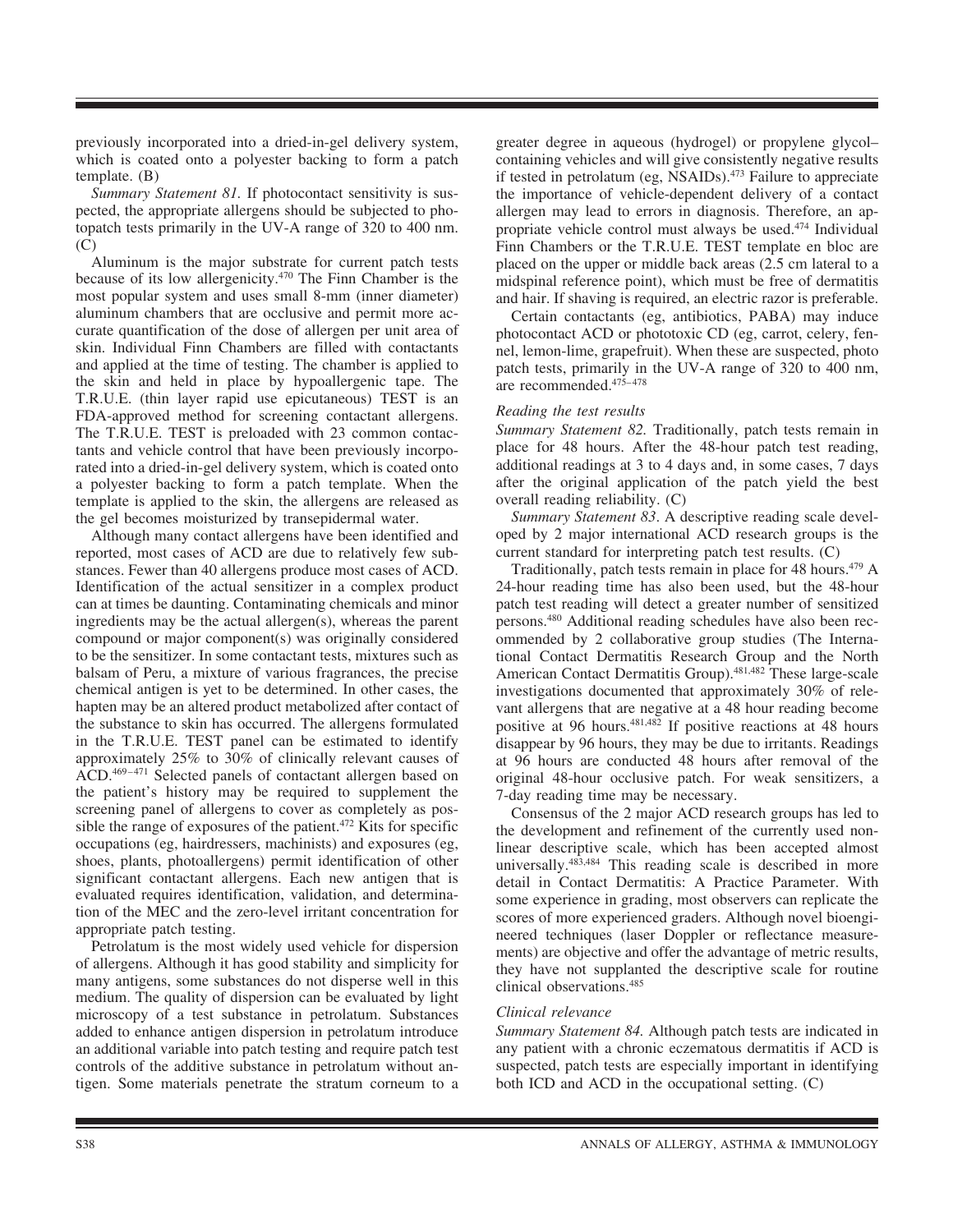*Summary Statement 85.* Other important exposures associated with ACD include the use of topical medication, including corticosteroids, plant-induced ACD, and dermatitis occurring after use of cosmetics and personal hygiene products. (C)

*Summary Statement 86.* Unprotected work and repetitive exposure to surfactants may predispose patients to occupational dermatitis, including ICD and ACD. (C)

*Summary Statement 87.* Certain contactant allergens in the T.R.U.E. TEST panel, such as nickel and some rubber chemicals, have a high degree of relevant (approximately 75%) correlation with clinical sensitivity but others do not (eg, hydroxycitronellal, thimerosal). (B)

Patch testing is the gold standard for identification of a suspected contact allergen. It is indicated in any patient with a chronic, pruritic, eczematous, or lichenified dermatitis if underlying or secondary ACD is suspected. Patch tests are especially important in identifying occupational dermatitis. The most common occupations associated with occupational dermatitis (both ICD and ACD) are the health professions (especially nurses), food processors, beauticians/hairdressers, machinists, and construction workers. Medicinal-induced CD is a common cause of ACD. It is estimated that up to 5% of patients using topical corticosteroids may develop ACD<sup>486-489</sup> (see Contact Dermatitis: A Practice Parameter). Other implicated agents include lanolin, PABA, caine derivatives, neomycin, bacitracin, and NSAIDs. Allergic contact dermatitis to cosmetics and personal hygiene products are common because these agents are ubiquitous in today's society. At times, inert formulation excipients in commercial formulations are the sensitizers rather than the main ingredient. Plant-induced ACD is the most common form of ACD, but patch tests for the various varieties of culprit plants are usually not appropriate because of their high sensitization potentials. However, open patch tests are valuable to demonstrate ACD to sesquiterpene lactones and tuliposides in florists, bulb growers, and other workers in the bulb industry.490

Unprotected wet work and repetitive exposure to surfactants may predispose patients to occupational dermatitis. Lower irritant thresholds, initially determined by dose response reactions to a common detergent (ie, sodium lauryl sulfate), were associated with subsequent development of hand ACD in a prospective study conducted in apprentice hairdressers.<sup>491</sup>

Certain contactant allergens in the T.R.U.E. TEST panel, such as nickel and some rubber chemicals, have high clinical relevance (approximately 75%) to clinical sensitivity, whereas others such as thimerosal and hydroxycitronellal appear to have decreasing clinical relevance in recent years.492,493 Correlations between initial patch test reactivity and subsequent ROATs revealed a correlation between MEC of various allergens on patch testing and positive reactions after use testing.494

Because sensitivity to multiple allergens in test panels such as the T.R.U.E. TEST occurs frequently, it has been proposed that a susceptibility factor may determine the occurrence of multiple ACD sensitivity in patients. One recent study proposed a "multiple sensitivity index" in patients exhibiting multiple reactions.<sup>495</sup> For 17 allergens examined, 131,072 possible combinations were evaluated in a total of 2,881 patients. A total of 12.4% of these patients had multiple positive patch test reactions ranging from 2 to 7 allergens. No cluster patterns were evident in patients exhibiting 3 to 7 positive combinations. However, dual combinations were most frequently observed with nickel sulfate and potassium dichromate; formaldehyde and quaternium-15; and nickel sulfate and formaldehyde. In this study, nickel sulfate once again was the most frequent sensitizer.

#### *Sensitivity, specificity, and positive and negative predictive indices*

*Summary Statement 88.* Patch tests are most effective when the patients are selected on the basis of a clear-cut clinical suspicion of contact allergy, and they are tested with the chemicals relevant to the problem; these conditions satisfy the prerequisites of high pretest probability. (C)

*Summary Statement 89.* Although the diagnostic accuracy of contactants cannot be compared with other in vivo or in vitro tests, diagnostic concordance between patch test sensitivity and the outcomes of repeated open provocation tests has been demonstrated for some contactants. (B)

If patch tests are to be considered as hallmarks of the evidence-based diagnosis of ACD, the sensitivity, specificity, predictive indices, and likelihood ratios must ultimately be ascertained in cohorts of patients who have ACD and control populations who do not. To some extent, these data are available for ACD of workers in certain industries. For example, a large industrial investigation revealed significantly higher sensitization rates of employees in the food processing industry compared with the total test population for nickel sulfate  $(22\% \text{ vs } 17.2\%, P < .0005)$ , thiuram mix  $(4.9\% \text{ vs } 17.2\%)$ 2.6%,  $P < .0005$ ), and formaldehyde (3.5% vs 2.1%,  $P <$ .005).496 These results were predicated on a final physician diagnosis of ACD, which integrated the history of exposure and clinical appearance of the lesions with patch test results.

In lieu of a valid clinical surrogate of ACD, the clinical relevance of patch tests has been investigated by correlating them with repeated open provocation tests. Of necessity, these are dose response studies and must establish the MEC of contactants before the onset of use testing. Of the reported assays of this type, colophony, cinnamic aldehyde, isoeugenol, and methyldibromoglutaronitrile showed concordance between thresholds of patch test sensitivity and outcomes of use tests with these chemicals.<sup>494,497,498</sup> On the other hand, several chemicals such as hydroxycitronellal and formaldehyde did not show good concordance with use tests, thereby posing the question of what constitutes a suitable gold standard for predictors of clinical diagnosis. Given the current uncertainty with regard to predictors, the opinion of 1 investigator that "patch testing is cost effective only if patients are selected on the basis of a clear-cut clinical suspicion of contact allergy and only if patients are tested with chemicals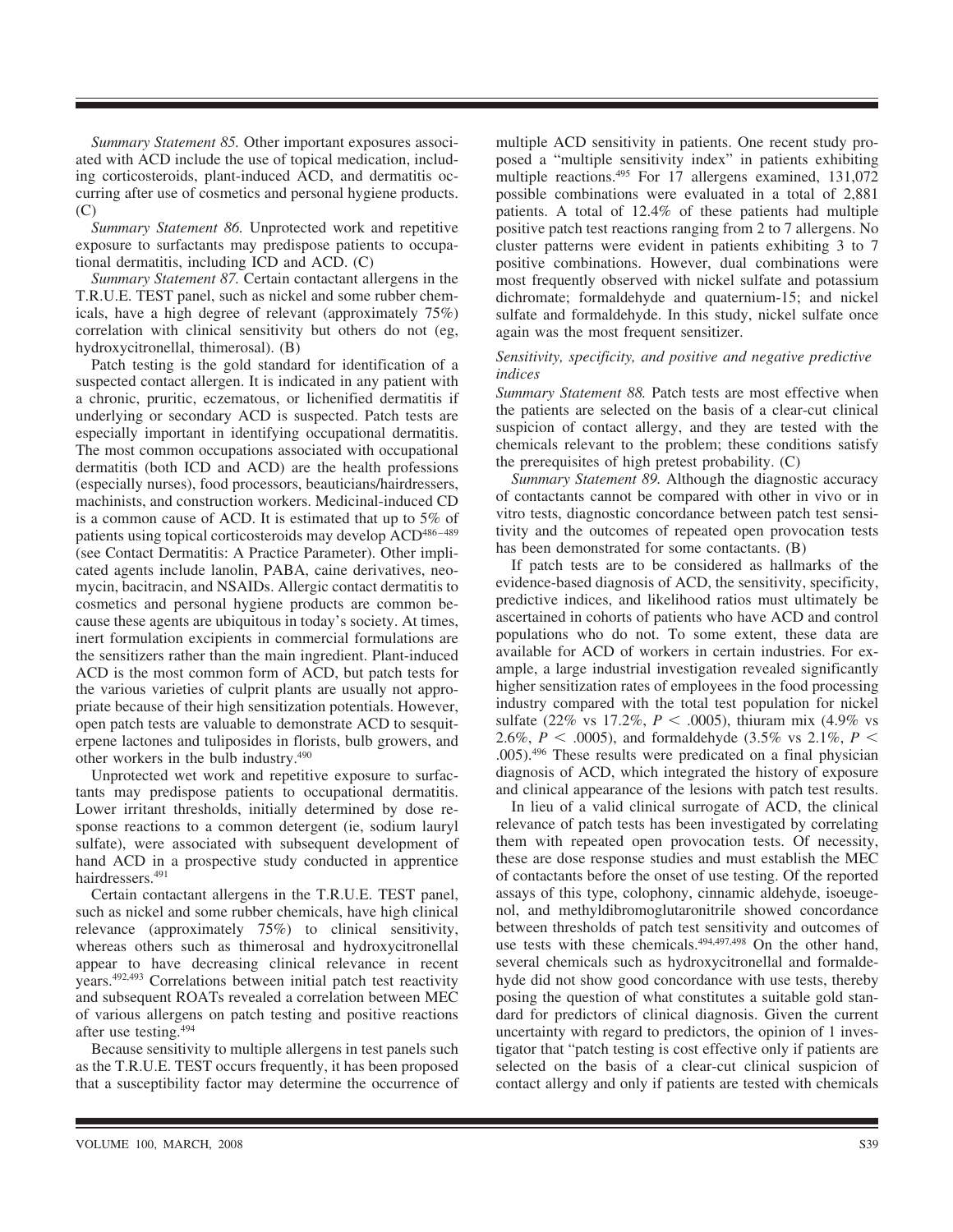relevant to the problem (ie, high pretest probability)" appears to be a reasonable summation of the utility of patch tests in  $ACD<sup>499</sup>$ 

## *Limitations*

*Summary Statement 90*. The chief limitation to traditional patch testing for the diagnosis of ACD is the lack of a suitable gold standard by which it can be evaluated in terms of diagnostic accuracy predictors and likelihood ratios. (C)

*Summary Statement 91*. Other technical limitations of patch tests include the inclusion of relevant contact allergens, use of the proper vehicle, application to the proper skin area, proper reading and interpretation, and the ability to correlate the tests with the patient's specific exposure. (B)

*Summary Statement 92*. Other limiting factors concern reproducibility, lack of information about irritant thresholds, and minimal elicitation concentrations (MECs) for many common chemicals in the human environment. (C)

*Summary Statement 93.* The inability to separate irritants from allergic responses is often encountered in the angry back syndrome, which occurs in approximately 6% of cases and is likely to develop in patients with a longer duration of the primary dermatitis. (C)

*Summary Statement 94* Negative patch test reactions may occur even when the tests are performed with the correct sensitizing materials because the test fails to duplicate the conditions under which the dermatitis developed (eg, abrasions, frequent use of irritating soaps, washing the hands with solvents). (C)

The chief limitation to traditional patch testing for diagnosis of ACD is the lack of a suitable gold standard by which it can be evaluated in terms of diagnostic accuracy predictors and likelihood ratios. It itself constitutes a direct organ challenge with the suspected agent, and if irritancy effects can be excluded, it could have the same challenge significance as other double-blinded organ challenge tests. The issue is further clouded by the fact that each of the 3,700 contactant substances has its own unique MEC, which may vary depending on whether it is incorporated into petrolatum or aqueous solvents. Attempts to relate positive reactions to clinical history are not feasible because specific agents are often not suspected by the patient. One clinical approach suggested many years ago was to correlate the test results with clinical response after elimination of the patch test– positive contactant. This can be accomplished by having the patient take a vacation, a change in the nature of his/her work, a change in the home environment, or the use of protective gloves. Even so, this is a painstaking process and does not lend itself to prospective scientific investigations with appropriate cohort controls. Alternatively, after symptoms and signs of dermatitis have subsided by an elimination trial, modified use tests conducted by single- or double-blinded protocols could serve as a challenge gold standard regimen for specified contactants. One of these tests is the ROAT, which is described in greater detail later in this section.

Technical problems of selecting relevant contact allergens using the proper vehicle, applying them to the proper skin area, reading and interpreting them properly, and correlating the tests with the patient's specific exposure constitute the other limitations of patch testing. Spurious outcomes may also be due to the difficulty of identifying a uniform test procedure that reliably separates irritants from allergic responses. The latter problem is especially prevalent in persons with the angry back or excited skin syndrome.<sup>500</sup> Patch test reactions are not uniformly reproducible. The greatest sources of irreproducible reactions are apparently weak  $1+$  or  $+/-$  reactions. The accuracy of  $1+$  reactions has been estimated to be 20% to 50%, depending on the allergen and vehicle, whereas  $2+$  and  $3+$  reactions are accurate 80% to 100% of the time.501 Data are sparse about irritancy and the MECs for many common chemicals in the human environment. Danish workers, however, have established that nickelcontaining objects that release no more than  $0.5 \mu$ g/cm<sup>2</sup> per week of nickel pose a minimal risk of sensitization and elicitation of CD to nickel, which is one of the most prevalent sensitizers.<sup>502</sup>

The diagnostic value of patch tests hinges on reproducibility. Although an earlier study found 40% of patch tests to be nonreproducible, recent studies have shown excellent reproducibility and reliability for a test panel of 30 allergens from different commercial sources, with 97.2% concordant negative and 95% concordant positive results.<sup>503</sup> This degree of reproducibility also applies to the T.R.U.E. TEST.504

The interpretation of a single test result is susceptible to both interobserver and intraobserver variation. Several large studies have compared the results of simultaneous applications of several allergens tested by different patch test techniques and interpreted by the same observers. Both European and Asian study centers revealed a 64% concordance between Finn Chamber and T.R.U.E. TEST patch test methods. Irritant or questionable reactions occurred in less than 1% of all applied patches, but false-negative and false-positive test results can occur with either technique.505,506 The ability to separate irritant from allergic responses is often encountered in the angry back or excited skin syndromes. A recent prospective study revealed that this occurred with a frequency of 6.2% and was more likely to develop in patients with a longer duration of the primary dermatitis.<sup>507</sup> The position of contactants in the testing template should be considered, especially if cross-reacting or cosensitizing substances are tested adjacent to a relatively potent sensitizing agent.<sup>508</sup> Not infrequently, negative reactions occur even when the tests are performed with the correct sensitizing materials because the test fails to duplicate the conditions under which the dermatitis developed. Abrasions of the skin, frequent use of irritating soaps, washing the hands with grease solvent, and accompanying infection of the skin are all factors that could act as cofactors for either induction or elicitation of patch test sensitivity.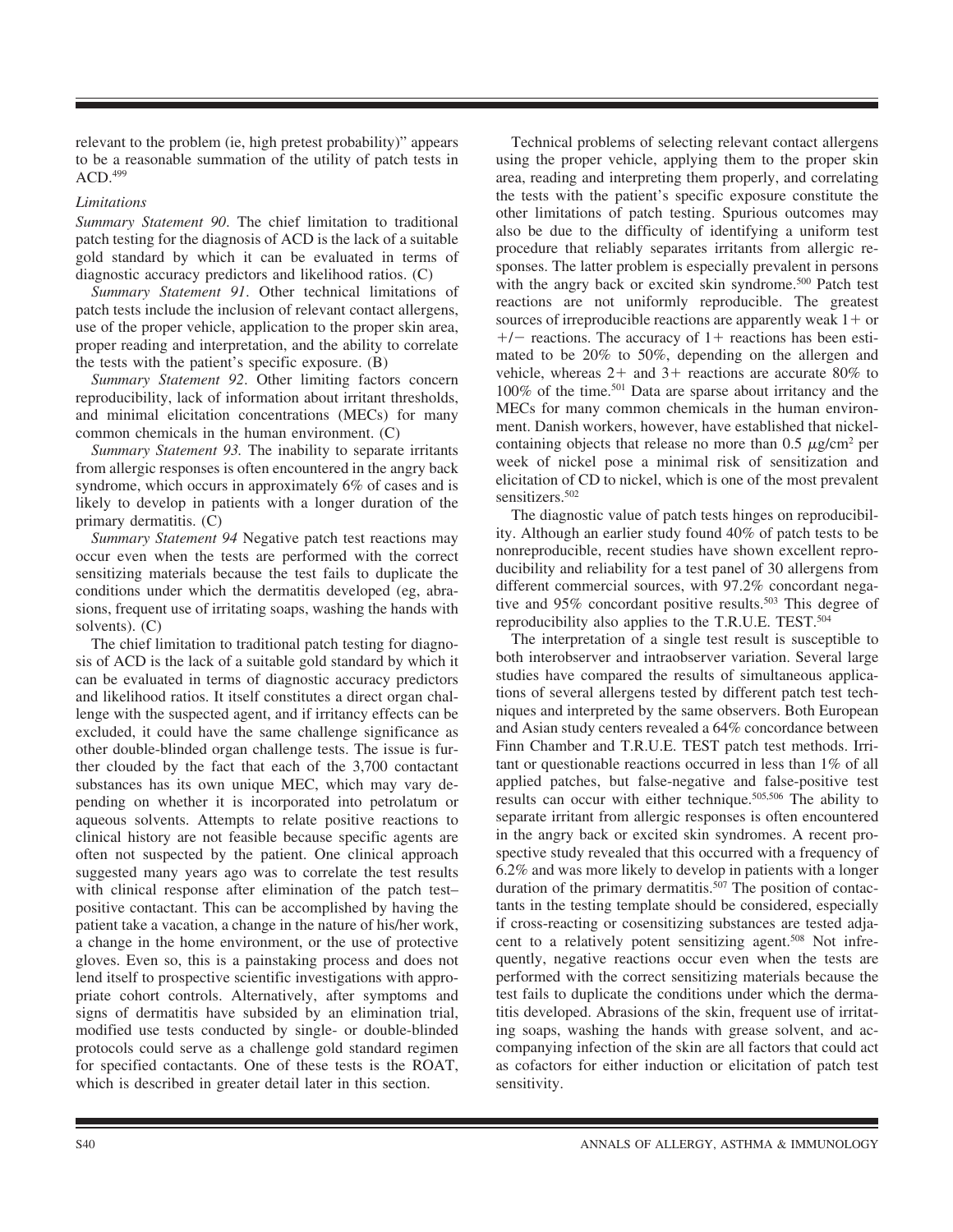#### *Safety*

*Summary Statement 95.* Systemic ACD after patch testing is rare, as is reactivation of patch test reactions after oral ingestion of related allergens or even by inhalation of budesonide in patients with sensitization to topical corticosteroids. (B)

*Summary Statement 96.* It is possible to sensitize a patient who had not been previously sensitized to the allergen being tested. This is particularly true of plant contactants, such as poison ivy or oak and aniline dyes. (B)

Systemic ACD occurring after patch testing is rare.509,510 However, it is not uncommon for patients to experience local flares over patch test sites after peroral challenges with fragrance-containing foods, Chinese herbs, contactant chemicals (nickel, gold), or drugs.511–516 Reactivation of patch test reactions caused by budesonide have also been reported after inhalation of the same drug weeks after the positive patch test result.517 Exaggerated local reactivities may also be encountered if the concentration of the patch test substance is too strong, thereby causing both an irritant and increased allergic reaction. There is also the possibility of sensitizing a patient who has not previously been sensitive to the allergen being tested. This is particularly true of plant allergens, such as poison ivy or oak, and aniline dyes. The possibility of active sensitization can be minimized by testing with dilute concentrations of various materials.

Foods that are prone to cause ACD and also have the ability to cause systemic CD include flavoring agents (eg, oil of cinnamon, vanilla, balsam of Peru), various spices, garlic, and raw cashew nuts.512

#### *Modified Epicutaneous APT and RUT*

*Summary Statement 97.* Two major variants of traditional patch tests are available: the atopy patch test (ATP) and repeated use test (RUT). (B)

#### *Present applications*

Two major variants of traditional patch tests are available: APTs and RUTs. Evaluation of APTs as a diagnostic adjunct for IgE-mediated inhalant and food allergy<sup>105,518-527</sup> in patients with atopic dermatitis has occurred chiefly in non– North American international centers. The diagnostic value of ATPs has also been investigated in eosinophilic esophagitis.528 Use tests have been developed for weak sensitizers (ROAT), substances with poor percutaneous absorption (the strip patch test), and several premarketing skin dose response provocation assays for determining the minimal sensitizing dose in human volunteers.

#### *Technique and reading the test results*

*Summary Statement 98.* Atopy patch tests have been evaluated in patients with atopic dermatitis and eosinophilic esophagitis as an adjunct for the diagnosis of inhalant and food allergy. (B)

*Summary Statement 99.* Atopy patch tests for foods are prepared with dried or desiccated foods mixed into an aqueous solution and placed in 12 mm Finn Chambers before positioning on the patient's back. (B)

*Summary Statement 100.* Atopy patch tests for the diagnosis of drug allergy are performed by incorporating liquid or powdered drugs into petrolatum or aqueous solvents, which are added to 12-mm Finn Chambers and placed on the back. (B)

*Summary Statement 101.* Use tests have been developed for weak sensitizers (repeated open application test [ROAT]), substances with poor percutaneous absorption (strip patch test), and several premarketing dose response provocation tests for determining the minimal sensitizing dose of potential contactants in human volunteers. (B)

*Summary Statement 102.* In the strip patch test penetration of substances is enhanced by repeated adhesive tape stripping before application of the contactant patch to the stripped area. (B)

*Summary Statement 103.* The ROAT is an exaggerated use test designed to determine a patient's biologic threshold or response to a suspected contactant, especially if this has not been achieved with prior open or closed patch testing. (B)

Evaluation of APTs has occurred, particularly in Europe.517–528 They have been used as adjuncts for the diagnosis of inhalant and food allergy in atopic dermatitis and eosinophilic esophagitis (only in the United States) and identification of drugs that induce mixed cutaneous reactions.<sup>528-531</sup> For identification of food allergy, on the test day 2 g of dried or desiccated foods is mixed with 2 mL of an isotonic saline solution. The mixtures are placed in 12-mm (internal diameter) Finn Chambers on Scanpore (Allerderm Laboratories Inc, Petaluma, California) and placed on the patient's back. Undiluted samples of commercially prepared single-ingredient foods (foods, vegetables, and meats) are placed directly in the Finn Chambers. The patches are removed at 48 hours and the results read at 72 hours. Patch readings are the same as classic patch test interpretation previously discussed. Although 6-mm chambers might be preferable on small backs of young children, the 12-mm chamber size for APTs yields much better results than the 6-mm chamber size.<sup>532</sup> A readyto-use food APT (Diallertest) was recently compared with a Finn Chamber APT and was found to have good sensitivity and specificity.533 However, intercenter APTs are often difficult to compare directly because of the variability of test preparations.526,528

For determination of possible drug allergy, drug patch tests are performed with high concentrations of the commercial form of the drug.<sup>531</sup> It has been determined that  $30\%$  is the highest concentration possible for preparation of a homogenous dispersion in petrolatum, water, or alcohol. To avoid serious reactions, dilutions ranging from 1% to 10% may be preferable for specific drugs. If a commercial tablet is used, the coating must first be removed before the substance within the tablet is pulverized to a very fine powder. The powder is then incorporated into white petrolatum at a concentration of 30% and also diluted at the same concentration in aqueous solvents. Powder contained in capsules is also tested at 30% in petrolatum or solvent. The jacket portion of the capsule is moistened and tested as is. Liquid formulations are tested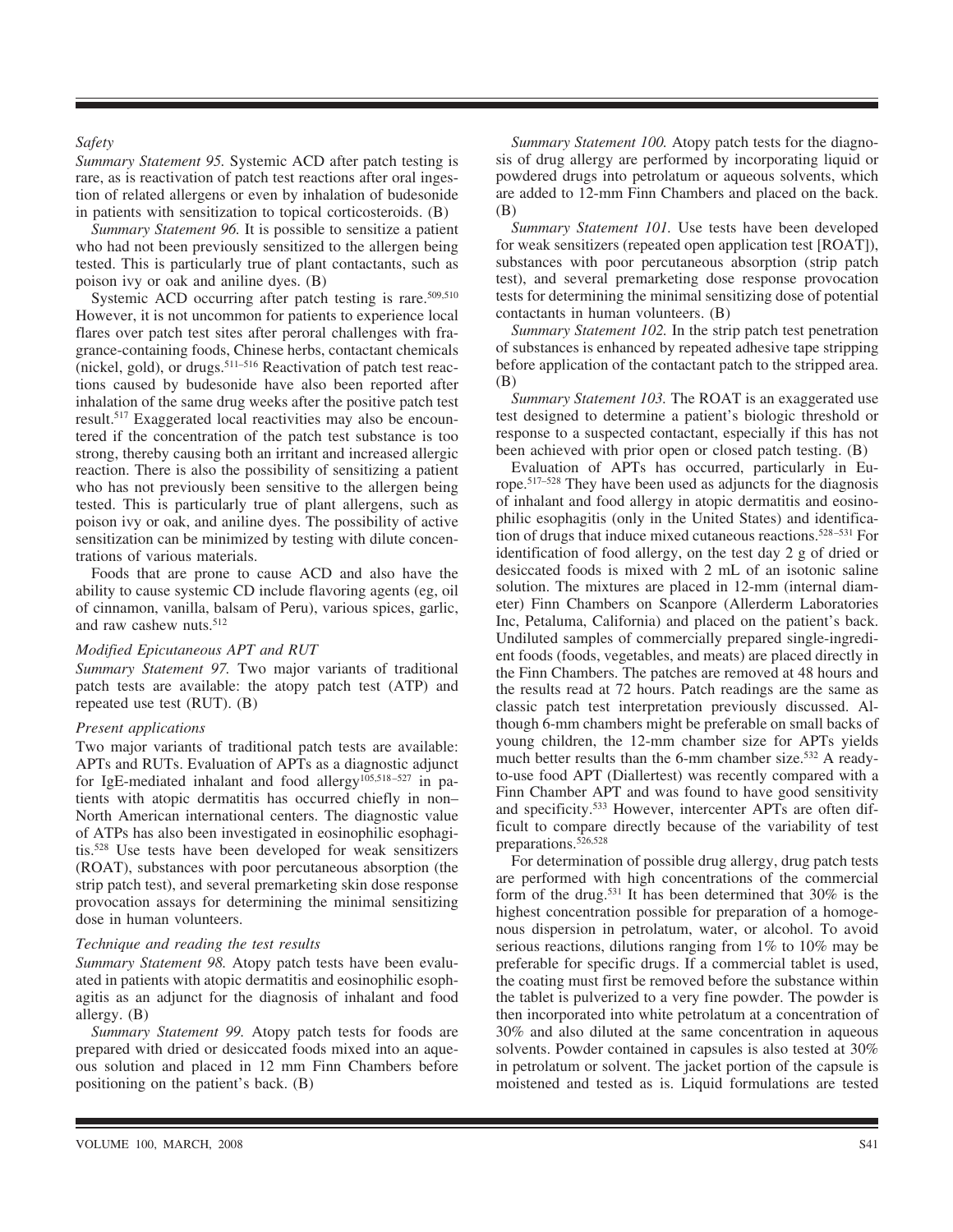both as is and diluted 30% in solvent. Various formulations are loaded onto Finn Chambers and placed on the upper back. Because some drugs can cause immediate positive reactions, drug patch test results should be read in 20 minutes. For delayed hypersensitivity readings, it is necessary to read the patches at 48 and 96 hours and, if the results are negative, on day 7.531

An open topical provocation is also used for the diagnosis of mixed cutaneous drug eruptions. One modification of the open technique is to incorporate drug preparations into dimethyl sulfoxide, which enhances absorption.531 This method has been successful for the diagnosis of metamizol- and naproxen-induced fixed drug eruptions.534

The traditional patch test has been modified in other ways, depending on the purposes for which they are intended. Test chambers of various sizes are commercially available. These include 8-, 12-, and 18-mm Finn chambers and 19- and 25-mm Hilltop chambers.<sup>535</sup> For relatively weak-sensitizing substances, the larger test chambers (12-mm Finn Chamber) may be more useful for detection of ACD.536 This is also the case in which irritant testing with such substances as sodium lauryl sulfate is required.<sup>535-537</sup>

The strip patch test is a variant of patch testing used for substances with poor percutaneous penetration. Penetration of substances is enhanced by repeated application of adhesive tape before applications of the contactant patch to the skin. Thus, for sequential strips, a 25-mm-diameter Blenderm surgical tape is vertically applied and gently pressed downward with the fingertips for approximately 2 seconds. The tape is then removed in one quick movement at an angle of 45° in the direction of adherence. Each strip is performed with a new piece of tape on exactly the same skin area until the surface starts to glisten.<sup>538</sup> The older Al-Test consists of larger aluminum strips with Webril pads affixed by heat. These have been found to be more useful for retaining substances of high volatility and leachability (eg, ethylene oxide).<sup>539</sup> For premarketing research purposes, several tests, including the human repeat insult patch test (RUT), the 4-day semiocclusive patch test, and an occlusive patch test to the popliteal fossae for 6 hours daily for 4 consecutive days, are available.<sup>540</sup> The ROAT is an exaggerated use test designed to determine a patient's biologic threshold of response to a suspected contactant, especially if this had not been achieved with prior open or closed patch testing. It is often used as a special test for leave-on products (eg, mascara, lotions, henna tattoos) intended for use on the skin.541 The ROAT is performed by applying a suspected contactant to the antecubital fossae twice daily up to 1 week and observing for dermatitis.<sup>540</sup> At times, ROAT can be performed by applying the patch test to the popliteal areas or on the back of the ear.

## *Clinical relevance*

*Summary Statement 104.* Although clinical relevance is still evolving with regard to the APT, several investigative groups have reported that this test may be an adjunct in detection of specific allergens in atopic dermatitis and eosinophilic esophagitis. (B)

Because APTs are as yet not standardized, there are ongoing attempts to establish reliable systems for evaluation of clinical relevance. In patients being tested for aeroallergen reactivity, allergen-specific concordance of APTs was compared with prick/puncture tests and Pharmacia CAP tests using 2 different concentrations and 2 different vehicles. In a limited US investigation, optimal concordance was obtained when petrolatum was the vehicle and allergen concentration was [more than 1,000 PNU/g.<sup>542</sup> Reproducibility was also tested with allergens from different commercial sources. Reproducibility was 56% using the same manufacturer's extracts but much less when 2 different commercial extracts were compared.543 An interesting insight into APTs was provided by a recent report that compared routine histologic analysis and in situ hybridization between involved and noninvolved skin of atopic dermatitis patients who exhibited positive ATP results. Interestingly, a positive APT reaction required the presence of epidermal IgE on the surface of  $CD1a<sup>+</sup>$  cells in both clinically involved and noninvolved skin.544

Although single-center studies have disagreed about the overall reliability of APT for the diagnosis of inhalant allergy in atopic dermatitis patients,<sup>518-520</sup> a large, multicenter European study concluded that APTs had a higher specificity (64% to 91%), depending on the allergen, than skin prick/ puncture (50% to 85%) or specific IgE tests (52% to 85%). Positive APT reactions were not seen in 10 nonatopic controls. The conclusion of this study was that the potential for aeroallergens and food as causes of atopic dermatitis flares may be evaluated by APTs in addition to prick/puncture and specific IgE tests.<sup>530</sup>

With respect to the diagnosis of food allergy by APT in atopic dermatitis patients, several European investigative groups show data to support that APTs may be adjunctive diagnostic methods of evaluating food allergy in atopic dermatitis patients, especially those patients having nonimmediate or delayed reactions and in patients younger than 6 years.522,523 In studies of eosinophilic esophagitis limited to a center in the United States, the combination of prick/puncture tests and APTs led to the discovery of causative foods in 18 of 26 cases.528 However, it is unlikely that APTs will have wide applicability in North America until issues of standardization and reproducibility of these tests are more fully resolved.

## *Sensitivity, specificity, and positive and negative predictive indices*

*Summary Statement 105*. The role of the atopy patch in predicting clinical allergy to food is indeterminate. (B)

In contrast to traditional ACD patch tests, both negative and positive predictive indices of APTs can be determined by correlation with gold standard inhalation or oral food challenge tests. When APTs were evaluated in 173 patients receiving double-blinded, placebo-controlled food challenges,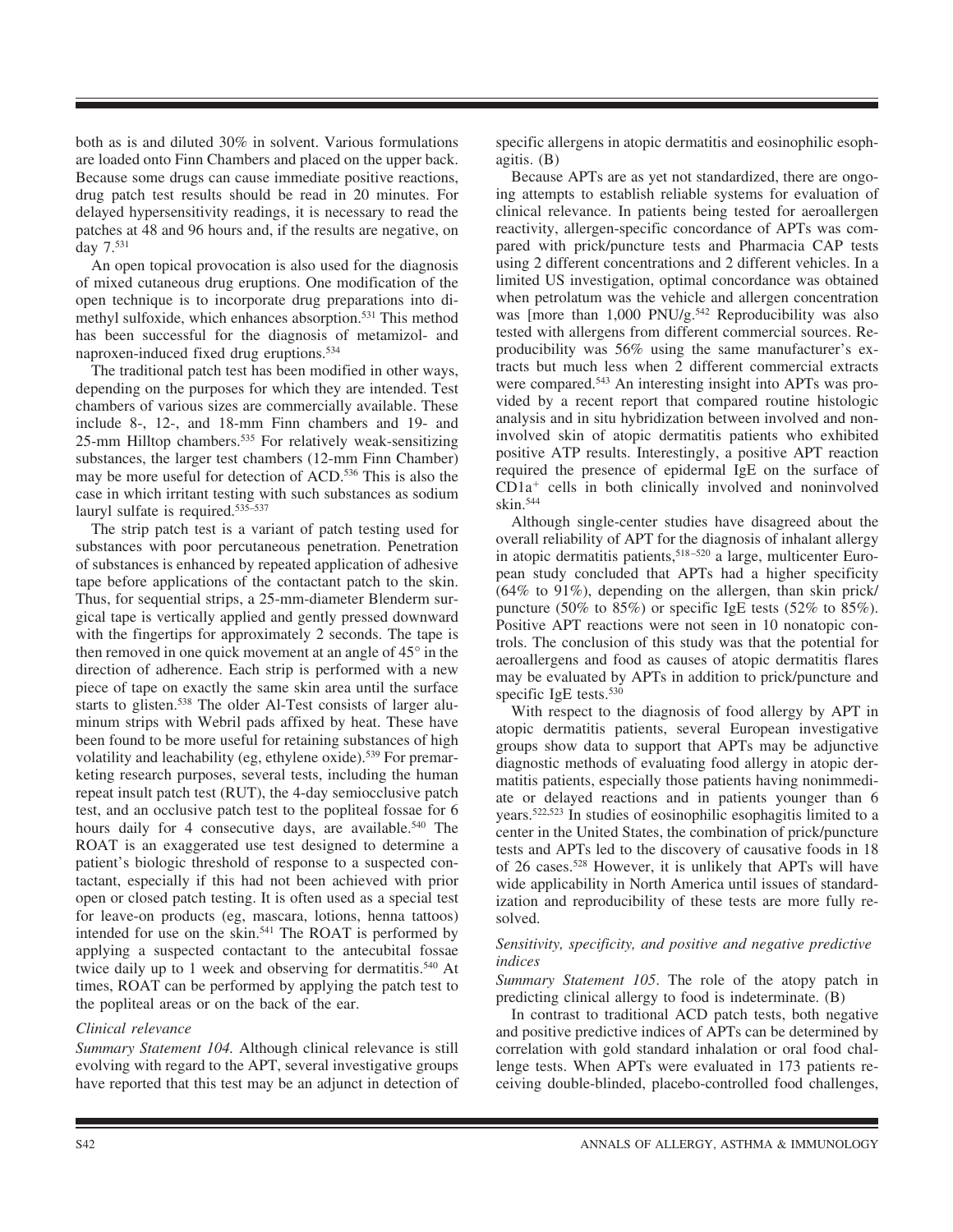APT was the best single predictive test (positive predictive value of 95%); the combination of positive APT and positive prick/puncture test results optimized the positive predictive value to 100%. For hen's egg allergy, the APT was also the best single predictive test (positive predictive value of  $94\%$ ).<sup>525</sup> The conclusion of this study was that the combination of positive APT results with high levels of specific IgE for cow's milk or hen's egg, respectively, makes doubleblinded, placebo-controlled food challenges unnecessary for these respective food allergies in patients with atopic dermatitis.525 A recent larger study of suspected food allergy in 437 children (90% with atopic dermatitis) revealed that APT was more specific than a prick/puncture or specific IgE tests but less sensitive, so that oral food challenge was only unnecessary for  $0.5\%$  to 14% of the subjects.<sup>526</sup>

#### *Limitations*

*Summary Statement 106.* The lack of standardization of APTs for diagnosis of both food and drug allergy is the chief limitation. (C)

Although progress is being made, the lack of standardization is still the major limitation of APTs. As previously discussed, there is also a lack of uniformity in preparing reagents, vehicles, and how the test should be read in a uniform way. The diagnostic value and reliability of tests are at present restricted to several clinical entities, so it is not possible to extrapolate to allergic conditions other than atopic dermatitis or eosinophilic esophagitis. There have been no collaborative attempts to standardize ATPs for the diagnosis of drug allergy. Results are highly variable at present, and it is impossible to predict whether such testing will ultimately be generally useful in the diagnosis of cutaneous drug reactions.

#### *Safety*

*Summary Statement 107.* Although the purpose of APTs is to test for food and drug nonimmediate reactions, the possibility of anaphylaxis must be considered because there could be significant percutaneous absorption of proteins and/or simple chemicals with high anaphylactogenic potential. (B)

Although the chief purpose of APTs is to test for food and drug nonimmediate reactions, occurrence of anaphylaxis must be considered. The possibility that there could be significant percutaneous absorption of proteins and/or simple chemicals cannot be ignored, particularly in patients with a history of exquisite anaphylactic sensitivity in addition to their nonimmediate reactions.

#### *Number of Epicutaneous Skin Tests*

*Summary Statement 108.* The appropriate number of APTs is indeterminate because they are not routinely performed. (B)

Atopy patch tests are being evaluated as diagnostic adjuncts chiefly to evaluate the role of inhalant and food allergens in atopic dermatitis and less often for the diagnosis of drug hypersensitivity. The use of APTs in the United States is controversial because there is no consensus about their relevance or number. The decision to use them is made on a

case-by-case basis, but previously discussed criteria for performing such tests should be reevaluated periodically as their future use increases in the United States.

*Summary Statement 109.* Because ACD is frequently caused by unsuspected substances, up to 65 patch tests may be required for diagnosis. (D)

The number of patch tests is highly variable and case dependent. The only FDA-approved test device is the T.R.U.E. TEST, which consists of 23 common contactants, but it is only diagnostic in approximately 25% to 30% of cases. Supplementary patch tests are often required as suggested by the patient's exposure history, and up to 65 contactant tests are recommended by the North American Contact Dermatitis Research Group.

## **IN VITRO DIAGNOSTIC TESTS OF IMMEDIATE HYPERSENSITIVITY**

#### *Measurements of IgE Antibodies*

#### *Historical Perspective*

One of the most important advances in allergy research was the 1966 discovery that reaginic activity resided in a previously unidentified immunoglobulin class.<sup>545–548</sup> After consolidation of the available data, the WHO named this class of immunoglobulin IgE. The availability of an IgE myeloma provided relatively large quantities of IgE and allowed the production of human anti-IgE antibodies, which led to immunoassays capable of measuring both total and allergen specific IgE concentrations in serum and other body fluids. The first assay for allergen specific IgE was reported in 1967 and was termed the RAST.549 Since its initial description and commercialization, a number of technical improvements have been made in assay technology, including better characterized allergen solid phases, monoclonal antibodies, decreased assay time, less expensive instrumentation, automation, and the substitution of enzyme labels for radioactive labels. More recent, modified allergen specific IgE antibody assays are calibrated using heterologous interpolation against the WHO 75/502 international human serum IgE reference preparation. This common calibration strategy among assay methods permits a uniform system of reporting IgE antibody results in quantitative kIU<sub>A</sub>/L units traceable to a common IgE standard.

One of the major controversies in allergy has been the comparison of immunoassays for allergen specific IgE with biologic tests of allergic sensitivity.<sup>186</sup> Much of the controversy results from failing to make a clear distinction about precise questions to be answered by these studies. As is the case with skin tests, a direct correlation cannot be assumed between the presence of specific IgE antibodies and clinical disease. Accepting the skin test as the equivalent of clinical hypersensitivity creates problems because of factors discussed in the previous section: (1) the lack of uniform procedures for performing skin tests, (2) the lack of uniform criteria for grading skin test results as positive or negative, (3) the difference among natural, purified, and recombinant test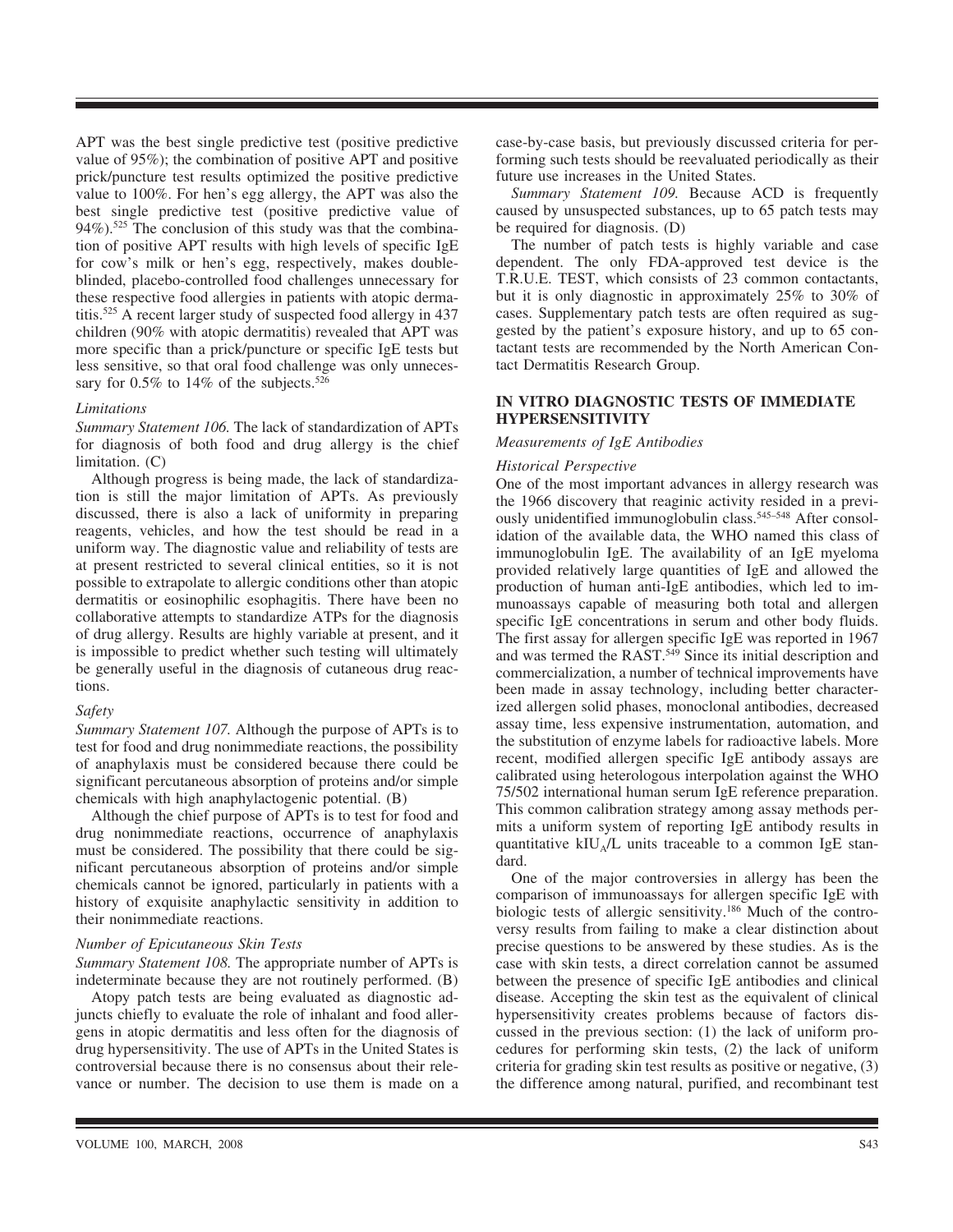allergens, and (4) the differential sensitivity of individuals sensitized to the same allergen. In addition, there has been limited effort to ensure the quality of skin tests, since skin tests are typically performed as a single determination, and the skin test result may be falsely negative or positive. Attempts have been made to resolve the question of falsepositive skin test results by performing allergen challenges, but this may not always be relevant since there is general agreement that some patients with allergen specific IgE do not respond to an allergen challenge, an inherent limitation of these procedures.550 This suggests that a positive skin test result does not necessarily mean clinical allergy.550 Conversely, some patients who respond to end organ allergen challenge do not have positive specific IgE in vivo or in vitro test results.90,133,136,185,527,551 Notwithstanding these controversies, there is general agreement that, for most allergens, allergen-specific immunoassays detect IgE antibody in the serum of most but not all patients who are clinically allergic. The precise sensitivity of these immunoassays compared with prick/puncture skin tests has been reported to range from less than 50% to greater than 90%, with the average being approximately 70% to 75% for most studies.112,13,133,185,186,552–559 In most situations, skin tests are therefore the most clinically useful tests for the diagnosis of IgE-mediated sensitivity.

## *Total Serum IgE Assays*

*Summary Statement 110.* Total serum IgE concentrations are reported in international units or nanograms per milliliter (1  $IU/mL = 2.44$  ng/mL). (A)

*Summary Statement 111.* Total IgE is cross-standardized with the WHO 75/502 human reference IgE serum verified by periodic proficiency surveys. (B)

*Summary Statement 112.* The clinical applications of total serum IgE are of modest value. High serum IgE concentrations occur in allergic bronchopulmonary Aspergillosis (ABPA), the therapeutic response of which is evaluated by serial IgE values. (B)

*Summary Statement 113.* Total serum IgE is required for assessing the suitability of a patient for omalizumab therapy and determining the initial dose. (B)

The most frequently used method for measuring total IgE concentrations is a sandwich-type assay. In this assay an anti-IgE antibody bound to a solid support is used to bind all IgE from the test sample. Serum proteins other than IgE are washed away from the support, and the IgE remaining bound to the support is quantified by means of a second, labeled, anti-IgE antibody.59,549,560

Total serum IgE concentrations are most frequently reported as international units or nanograms per milliliter (1  $IU/mL = 2.44$  ng/mL of IgE). Although the Systeme International (SI) specifies that IgE be reported as micrograms per liter with 2 significant digits  $(XX \times 10n)$ , it is still not widely used.561 There are now a number of national and international reference preparations for total serum IgE.562–564 However, the WHO 75/502 is the principal human IgE reference serum preparation to which all clinically used total serum IgE assays are currently cross-standardized. The availability of these IgE reference preparations has led to improved interlaboratory concordance of clinical total IgE assay results. For most commercial methods, total serum IgE determinations should be accurate to 2 significant digits, and the coefficient of variation for repeated assays should be less than 10%.<sup>59,564</sup> This level of proficiency has been recently confirmed with data from the College of American Pathologists Diagnostic Allergy External Proficiency Survey.<sup>565</sup> The routine quality control for total serum IgE assays is primarily directed toward assessing accuracy and precision. Previous problems with interference by other serum proteins have been largely eliminated by the availability of commercial antibodies specific for human IgE with high specificity and avidity. Accuracy and precision are evaluated by the inclusion of both internal and external standards in these assays.

One technical problem reported with some sandwich-type immunoassays for total serum IgE has been termed the *hook effect*. This term describes the problem of samples with very high total IgE concentrations that produce results identical to those of samples with much lower IgE concentrations. If increasing quantities of IgE are added in an assay, there should be a linear rise to a plateau. In some assays, however, the plateau may begin to fall to lower levels as increasing amounts of IgE are added. To avoid this problem, some laboratories assay samples at 2 dilutions with the expectation that the more dilute sample will produce a quantitatively lower result. If the more dilute sample does not produce a lower result, the sample needs to be rediluted and reassayed until it is clear that the sample is appropriately diluted. At this point the concentration of IgE in the unknown can be extrapolated from the linear rising portion of the standard calibration curve. Interdilutional coefficients of variation should remain less than 20% for an assay that maintains parallelism between the reference curve and dilutions of test specimens.

## *Allergen Specific IgE Assays*

*Summary Statement 114.* As with total IgE, commercial specific IgE antibody assays are calibrated using heterologous interpolation against the WHO 75/502 human IgE reference serum, thereby enabling a uniform system of reporting. (E)

*Summary Statement 115.* In addition to WHO 75/502 calibration, an earlier specific IgE classification system was based on internal positive calibration curves from a positive control heterologous serum containing specific IgE antibodies, which in the original RAST was white birch specific. However, FDA clearance for modified specific IgE tests requires use of homologous internal control allergic sera whenever this is possible to obtain. (E)

*Summary Statement 116.* The precise sensitivity of these immunoassays compared with prick/puncture skin tests has been reported to range from less than 50% to more than 90%, with the average being approximately 70% to 75% for most studies; similar sensitivity ranges pertain when immunoassays are compared with symptoms induced after natural or controlled organ challenge tests. (C)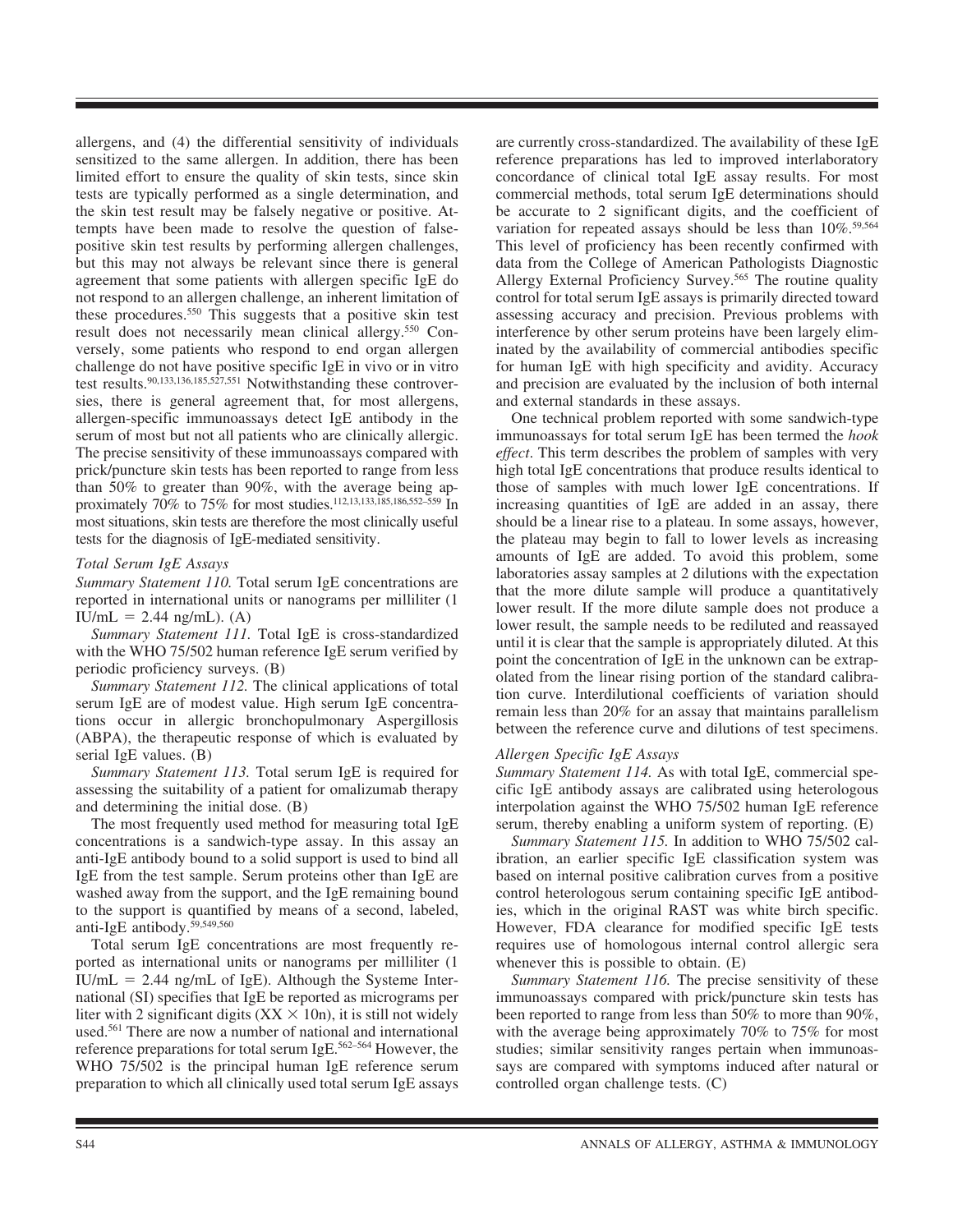*Summary Statement 117.* As with skin tests, the interpretation of specific IgE results requires correlation with the history, physical examination, and, in some cases, symptoms directly observed after natural or laboratory exposure to allergens. This cannot be accomplished by commercial remote practice laboratories, which base recommendations for immunotherapy on a history form submitted by the patient and specific IgE results. (B)

*Summary Statement 118.* Because the constitutive allergenicity, potency, and stability are variable among commercial allergen extract reagents, sensitivity and the positive predictive value of both prick/puncture and specific IgE tests generally tend to be higher among pollens, stable anaphylactogenic foods, house dust mite, certain epidermals, and fungi compared with venoms, drugs, and chemicals. (C)

*Summary Statement 119.* Proper interpretation of specific IgE tests needs to take into consideration variables such as the binding affinity or avidity of allergens, solid-phase systems, cross-reactive proteins and glycoepitopes, specific IgG antibodies in the test system, and high total serum IgE ( $>20,000$ )  $IU$ ).  $(E)$ 

*Summary Statement 120.* A multiallergen (up to 15 allergens bound to a linear solid-phase system) test can screen for atopic status, following which allergen specific tests are required for more definitive evaluation.

*Summary Statement 121.* Specific IgE immunoassays are not recommended as a definitive confirmatory test for several specific clinical conditions. They provide neither diagnostic nor prognostic information when measured in the cord blood of newborn infants. They do not have sufficient sensitivity for foolproof prediction of anaphylactic sensitivity to venoms or penicillins. (B)

*Summary Statement 122.* Specific IgE immunoassays may be preferable to skin testing under special clinical conditions such as widespread skin disease, patients receiving skin test suppressive therapy, uncooperative patients, or when the history suggests an unusually greater risk of anaphylaxis from skin testing. (B)

*Summary Statement 123.* Determination of allergen specificity by inhibition of specific IgE binding is a unique attribute of specific IgE testing. (E)

*Summary Statement 124.* Automated systems using multiplexed allergen assays are being rapidly developed. One of these is cleared by the FDA for the simultaneous measurement of 10 allergens. (E)

Commercially available assays for allergen specific IgE are based on the principle of immunoadsorption.557,560,562,566 The allergen specific IgE of interest binds to the allergen, which has either been previously bound to a solid phase or becomes bound to a solid phase after the IgE has been bound. IgE that does not bind to the allergen, together with other irrelevant proteins, are then washed away from the solid phase. The amount of the IgE bound to the allergen is quantitated using a labeled anti-human IgE (monoclonal or mixture of monoclonal) antibodies. The label can be a radioactive isotope an enzyme, or a ligand to which an enzyme or antiligand conjugate is bound.

A number of methods have been used throughout the years to report allergen specific IgE results.562,566 –569 First, a qualitative reporting scheme was used in which assay response produced by the test serum was compared with the results obtained with sera from nonatopic individuals who are known to be free of allergen specific IgE antibody. The mean and SD are computed for the IgE antibody–negative sera. Only test sera that produces results greater than the mean  $\pm$  2 or 3 SDs are called positive. The results of a test serum also can be expressed as a ratio or a percentage of the mean of the negative sera. In original RAST-type assays, a ratio of more than 3 was considered positive. This qualitative ratio method is presently used only in research IgE antibody assays and is no longer used by clinical laboratories certified by the Clinical Laboratory Improvement Amendments of 1988 reporting patient data.

A second method for classifying IgE antibody results has been to compare the results of a test serum to a calibration curve derived from a serum with a known amount of the same specific IgE. This method is called "homologous interpolation" because the IgE antibody specificity being measured in the test and reference serum are the same. Although a homologous interpolation scheme is considered by some investigators as the most attractive calibration approach, it is not used in many FDA-cleared IgE antibody clinical assays because it was not always possible to find sufficient quantities of serum containing IgE antibody (ie, 35 to 100 serum samples) from patients with relatively rare clinical allergies. However, the FDA Final Guidance for Industry document stipulates specific provisions for using "allergen specific control sera."570

The first clinically used RAST incorporated a heterologous interpolation scheme that related all allergen-specific IgE values to a standard curve derived from sera containing IgE anti– birch pollen.549 To provide a grading scheme, the calibration curve was divided into arbitrary classes from 0 to 4. In an attempt to improve the sensitivity of the RAST, the modified RAST scheme was developed. The modified scoring system relates the number of radioactive counts in each unknown to class scores using a single control point (ie, 750 normalized counts).571 Although the modified scoring system artificially increases diagnostic sensitivity by lowering the assay threshold, it also reduces diagnostic specificity of the assay (ie, increase of false-positive results). This limitation constitutes a major problem for those who continue to use this system.<sup>59</sup>

The major FDA-cleared semiautomated and automated assays (Table 5) for allergen-specific IgE antibody use a second, heterologous interpolation scheme in which a total serum IgE calibration curve is used to report results as international units of IgE per milliliter. This value can be converted into mass units of IgE per volume (eg, nanograms of IgE per milliliter) because the IgE calibration curve is standardized against the WHO Human IgE International Refer-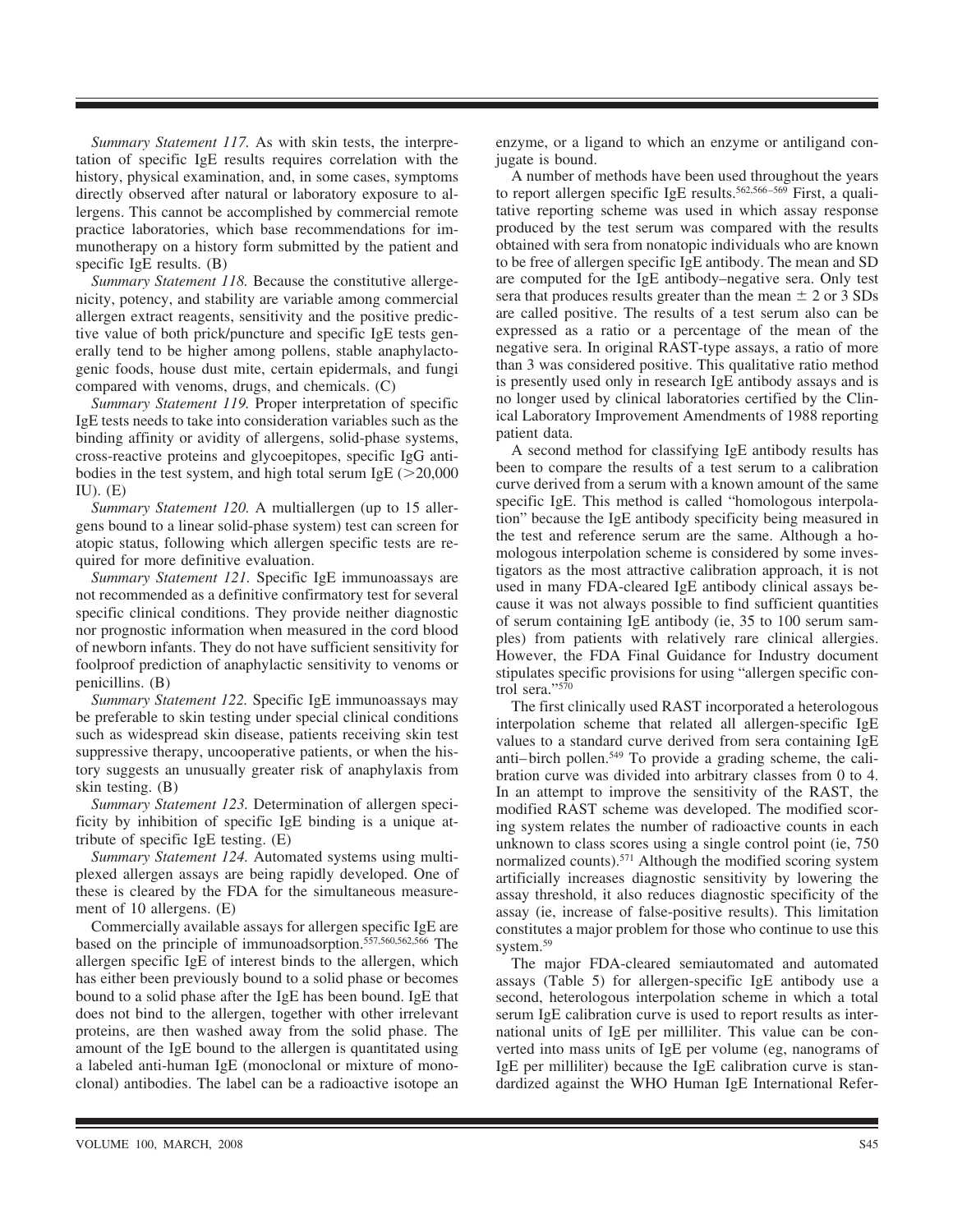Table 5. Representative List of Current Commercial Specific IgE **Technology** 

| <b>Method</b>        | Detected by       | <b>Technique</b> |
|----------------------|-------------------|------------------|
| <b>Phadebas RAST</b> | Radioimmunoassay  | Manual           |
| Hitachi CLA (MAST)   | Chemiluminescence | Semiautomatic    |
| <b>CAP System</b>    | Enzyme/substrate  | Semiautomatic    |
| Hycor Turbo-MP       | Radioimmunoassay  | Semiautomatic    |
| Ala Stat             | Enzyme/substrate  | Semiautomatic    |
| Hy-Tec E/A           | Enzyme/substrate  | Automatic        |
| ImmunoCAP Systems    | Enzyme/substrate  | Automatic        |
| Immulite 2000        | Chemiluminescence | Automatic        |

Abbreviations: MAST, multiple allergen solvent test; RAST, radioallergosorbent assay.

ence Preparation 75/502.<sup>570</sup> There are some data to indicate that 1 IU/mL of allergen specific IgE antibody is equivalent to 1 IU/mL of total serum IgE.<sup>572</sup> However, this needs further confirmation.559,573 Table 5 is a partial compilation of current commercial assays compared with the original RAST immunoassay. Current methods now use improved matrix binding combined with fluoroenzymatic or chemiluminescence detection systems. In addition, most of them are either semiautomatic or completely automatic.

Apart from the obvious advantage of expressing specific IgE results in mass units, as compared with the WHO human IgE reference standard, most specific IgE classification systems (both radioactive and enzymatic) are currently based on internal positive control curves calibrated with allergen-specific antisera. According to current FDA guidance regulations, regarding RAST-based methods, the source and stability of allergen-specific control sera should be specified.570 In addition, confirmation of allergen IgE specificity should be identified for each allergen contained in the internal control sera. This implies that there be a homologous internal control positive reference specific IgE serum (eg, test serum specific for ragweed vs internal control ragweed specific IgE serum). A heterologous specific IgE serum control is not ideal and could confound or mislead results inasmuch as allergen preparations are mostly mixtures of proteins that can vary widely in composition, immunogenicity, allergenic potency, and binding to various matrices.<sup>574</sup>

One semiautomatic assay manufacturer stipulates that each laboratory should establish its own expected reference ranges presumably with homologous antisera for various sensitive populations (pollen, mold, or other allergen-sensitive patients) of interest.575 It is not known whether all technology manufacturers address this issue. Although it is recognized that homologous control sera might be difficult to obtain, store, and maintain stability for many allergens, homologous specific reference sera to 8 major inhalant, 6 major food, and 4 major venom allergens could readily be incorporated into currently available multiarray semiautomatic or automated systems (Table 5). This could be readily accomplished because FDA clearance for commonly available allergosorbents only requires a maximum of 100 specific IgE positive serum samples.

Recent advances in lasers, computational power, DNA technology, component miniaturization, and other technological advances have allowed for the development of allergen specific IgE multiplexing.<sup>576</sup> Multiplexing, or the quantitative measurement of specific IgEs to numerous allergens simultaneously using array technology, is a major potential improvement over present day monoplex methods.577 Multiplexed arrays for the measurement of specific IgEs use smaller sample sizes and are potentially cheaper, faster, more sensitive, and more accurate than any present day technology. Approaches to multiplexed array allergy testing have been described using glass slides with microdot placement of allergens or allergens covalently attached to microspheres that have been internally dyed and are spectrally distinguishable (liquid suspension arrays).578,579 One such liquid suspension array assay has been FDA (510K No. K020387) for the simultaneous measurement of specific IgEs to house dust mite, cat, timothy grass, Bermuda grass, mountain cedar, short ragweed, *Alternaria* (mold), milk, egg white, and wheat. Secondary antibody detector systems include chemiluminescence and fluorescence. Amplification methods, such as DNA rolling circle amplification, have also been described.<sup>580</sup>

In terms of quality control, all assays for allergen specific IgE antibody should have known IgE antibody–positive and IgE antibody–negative sera run with each lot of reagents. Known positive and negative sera should be included in each assay for each specific allergen being tested. These quality control serum data confirm the quality and validity of the assay and the accuracy of the calibration curve. Results generated by the assay should not be reported if the results of the positive and negative quality control sera are not within 95% confidence limits for the assay.562

An investigation comparing analytic precision and accuracy of specific IgE assays performed by 6 different commercial laboratories using various methods (or modifications thereof) listed in Table 5 was reported in 2000.<sup>563</sup> Coded and blinded serum samples containing different levels of specific IgE antibodies to 17 allergens were picked up from physicians' offices by each laboratory over a span of 6 weeks. Collectively, the statistical analyses of these data revealed that assays performed by 4 laboratories gave different results for different allergens, and there were multiple instances of poor precision, quantitation, and accuracy. Results from 2 laboratories that use the ImmunoCap system could be grouped with results expected from an ideal immunoassay.563 These disparate results should encourage commercial laboratories to participate in proficiency surveys and to make the results of such surveys readily accessible to the ordering clinician.565

Some laboratories report negative IgE antibody results for rare allergens when the laboratory has never obtained specific positive sera, which could demonstrate that the assay is really capable of detecting IgE with the expected specificity. In the United States, commercially available allergen-containing reagents (eg, allergosorbents) are submitted to the FDA and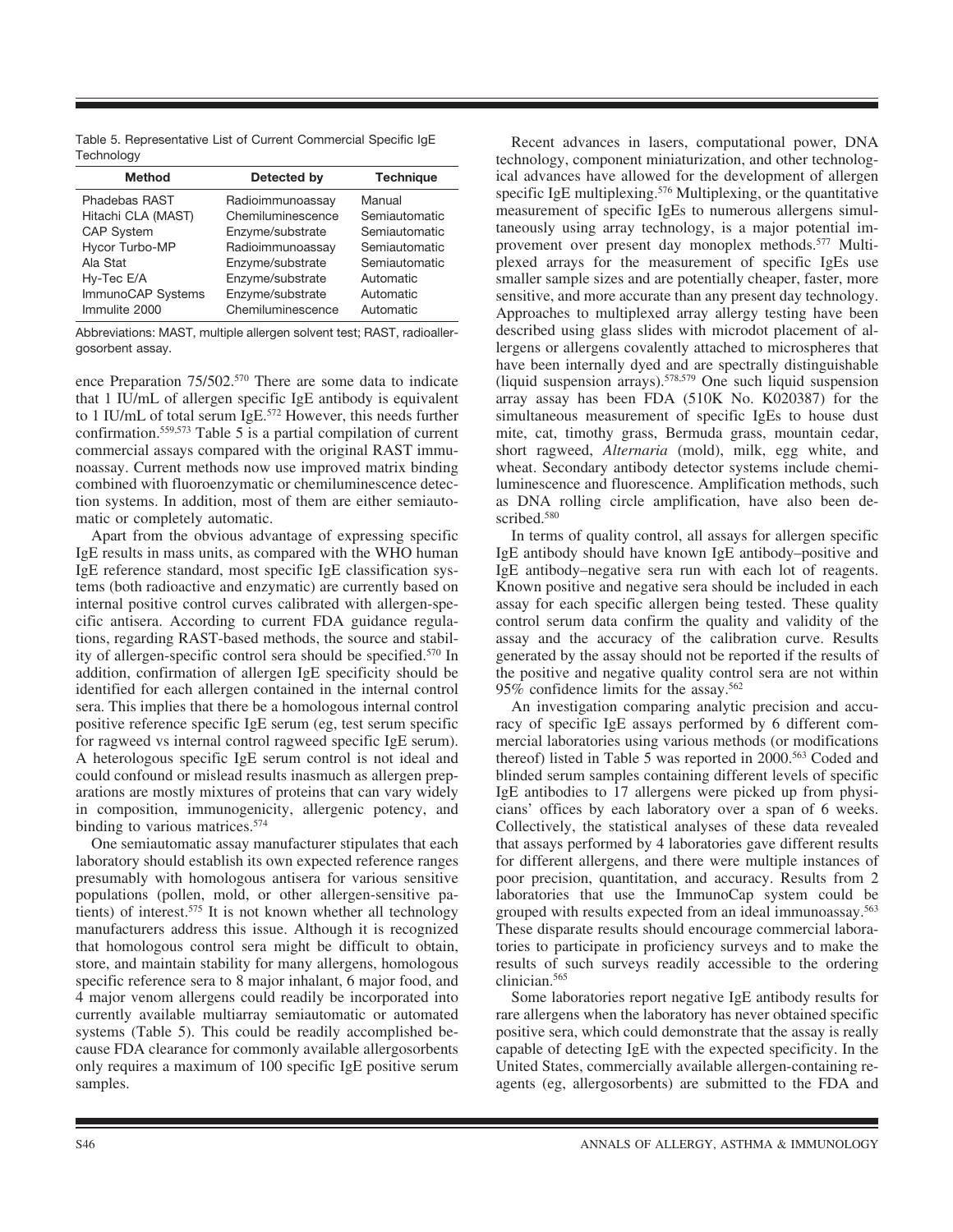given FDA clearance when data are supplied by the manufacturer that has analyzed at least specific 35 to 100 IgE antibody–positive serum samples from clinically allergic individuals. When serum samples from 35 different sensitized individuals cannot be identified in the world for a particular allergen specificity, the FDA gives the allergen-containing reagent the designation of an analyte-specific reagent (ASR), which indicates that less than 35 serum samples have been used to quality control the allergen-containing reagent. The ASR reagents are not fully FDA cleared, but they have been quality controlled sufficiently by the manufacturer to validate allergen specificity and permit their use in clinical laboratory testing with the caveat that they are "for research purposes only."

Ideally, a total serum IgE should be performed on all serum samples that are assayed for allergen specific IgE antibody. If the total serum IgE level is high (eg, 20,000 IU/mL for some assays), steps such as automatic dilution should be taken by the laboratory to ensure that the assay results for specific IgE are true positives and not the result of nonspecific binding in the assay. The total serum IgE level that produces a falsepositive result due to nonspecific binding is presumably identified by the manufacturer of all commercially available allergen specific IgE  $assays^{563,566,567}$  and should be made available to the ordering clinician. A clue to possible nonspecific binding is a report of weakly positive IgE antibody results with multiple allergens.581 Nonspecific binding by glycoepitopes (ie, cross-reactive carbohydrate determinants) is a potential source of a positive test result without clinical significance.<sup>582-584</sup> To check this, IgE reactivity of a glycoprotein to which the patient had not been sensitized (eg, bromelain) should be tested against the patient's serum.<sup>582</sup>

An adequate presentation of the allergen in the assay is essential for optimal sensitivity of an assay.585 Assay inaccuracies can result from a number of conditions: (1) the protein recognized by IgE may be a minor constituent of the total protein in the allergen preparation and hence it becomes a minor fraction of the protein bound to the solid phase, which leads to insufficient protein for adequate IgE binding; (2) the protein recognized by IgE may be labile because of either its molecular structure or the presence of proteolytic enzymes in the allergen preparation; and (3) the chemical linkage used to bind the protein to the solid phase may destroy the epitope recognized by IgE or the linkage may occur at a site so close to the epitope that steric hindrance occurs.

IgG antibody specific for allergens may occur as a result of natural allergen exposure or active allergen immunotherapy. Since IgG antibody is often present in quantities greatly exceeding the quantity of IgE antibody, specific IgG antibody may bind to available sites of the allergosorbent, thereby preventing subsequent IgE binding and leading potentially to falsely low or negative test results.<sup>586</sup>

Different allergen extracts may have identical proteins or peptide epitopes recognized by IgE antibodies. In this case, a patient who is sensitized to an allergen may have a positive test result to both the original allergen and other allergens that cross-react with the original allergen.587 The relationship of cross-reactive IgE antibodies evaluated by either skin or specific IgE tests to clinical disease is known for some but not all allergens. Exposure to cross-reactive allergens may or may not provoke symptoms (eg, most grass-sensitive patients tolerate wheat, a potent cross-reactant in grass pollen extracts). This problem of allergen cross-reactivity may also complicate interpretation of skin tests.

The detection of allergen specific IgE antibody in serum with an FDA-cleared assay may be viewed as a risk factor that supports a positive clinical history in making the diagnosis of allergic disease. As with skin testing, IgE antibody specificities involving extracts that contain potent allergenic components such as ragweed, house dust mite, and cat epidermals tend to correlate much better with clinical sensitivity and provocation tests. The use of purified fractions (ie, Amb a 1, Der p I, Der f 1, Fel d 1, Alt a 29, Hev b 5) often fortifies sensitivity and the test's correlation with clinical disease compared with unfortified immunosorbent.588 On the other hand, extracts with weaker allergenic epitopes may demonstrate substantially less correlation with various indices of clinical sensitization. This situation may be compounded further in the case of foods in which multiple allergenic epitopes are often contained in the crude extract mixture and minor components may actually dilute the major allergen responsible for clinical sensitization. Furthermore, as discussed herein, certain allergenic epitopes in foods (ie, wheat) may strongly cross-react with allergens in 1 of the potent classes of inhalant aeroallergens (ie, grass), leading to spuriously false-positive results. However, the predictive value of anaphylactogenic food specific IgE for outcome of oral food challenge has received considerable attention and is discussed below and further in part 2.140,589 –591 Because the constitutive allergenicity, potency, and stability are variable among commercial allergen extract reagents, sensitivity and the positive predictive value of both prick/puncture and specific IgE tests generally tend to be higher among pollens, anaphylactogenic, stable food proteins, house dust mite, certain epidermals, and fungi compared with venoms, drugs, and chemicals.

## *Inhibition of Specific IgE Antibody Binding*

The most expedient method for determining the specificity of IgE binding is to determine whether the addition of a small quantity of a homologous allergen in the fluid phase will inhibit most IgE binding. Inhibition usually indicates that IgE binding in the assay is a result of the IgE antibody specifically recognizing the allergenic protein.564 Theoretically, some allergen preparations may contain substances such as lectins, which could nonspecifically bind IgE. If IgE is being nonspecifically bound, either most serum samples are positive in the assay or there is a relationship between the total serum IgE concentration and an increase of assay positivity to multiple lectin-containing allergens. In demonstrating specific inhibition, it should be possible to inhibit at least 80% of the specific IgE binding in a dose response manner.<sup>564</sup>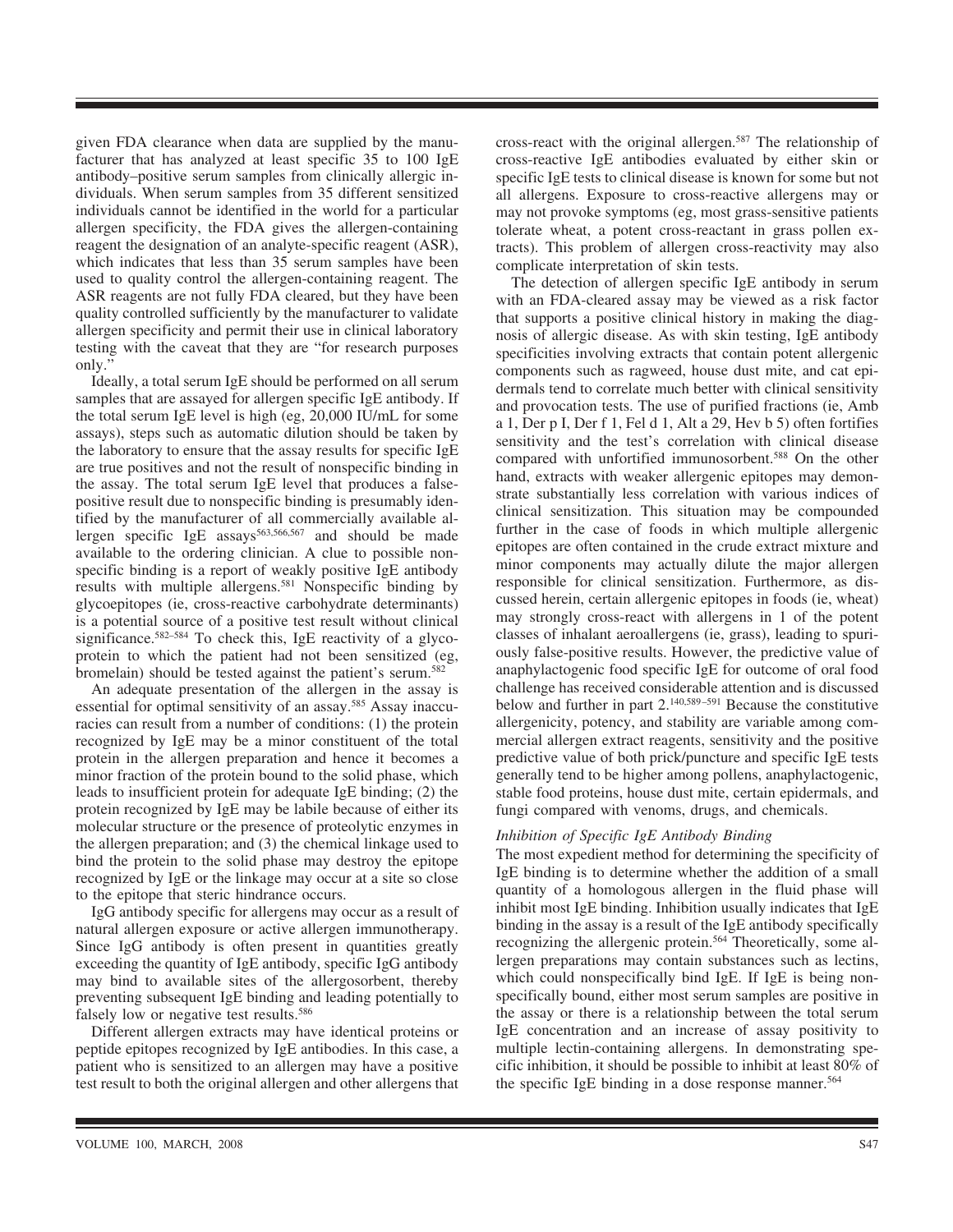The degree of binding inhibition produced when a fluid phase allergen is added to a serum containing allergen specific IgE depends on the ratio between the quantity of specific IgE and the quantity of allergen added. When the quantity of specific IgE is kept constant, the percentage of inhibition produced can be used to estimate the quantity of allergen in the fluid phase. Under appropriate experimental conditions, including an adequate supply of potent allergen specific IgE, inhibition can be used to standardize allergen extracts, estimate the quantities of allergens, and evaluate cross-reactivity between allergens.581

A specific allergen may be detected in a crude extract of multiple allergens using the inhibition technique.<sup>581</sup> For example, if a patient is known to be allergic to peanuts, and the patient has symptoms of an allergic reaction after eating a piece of candy, the question could be whether the candy contained peanut allergen. If an extract of the candy inhibits the binding of the patient's IgE to a solid-phase peanut allergen preparation, there would be good reason to suspect that the candy contained either peanut or an allergen that cross-reacted with peanut.

#### *Allergen Specific IgG and IgG Subclass Assays*

*Summary Statement 125.* Allergen specific IgG may be measured by immunodiffusion or immunoabsorption. (E)

*Summary Statement 126.* Immunodiffusion antibodies to cow's milk are associated with Heiner's disease, a non-IgE disorder that presents in infants with pulmonary infiltrates. (B)

*Summary Statement 127.* IgG and IgG subclass antibody tests for food allergy do not have clinical relevance, are not validated, lack sufficient quality control, and should not be performed. (B)

*Summary Statement 128.* Although a number of investigators have reported modest increases of IgG4 during venom immunotherapy, confirmation and validation of the predictive value of IgG4 for therapeutic efficacy of venom immunotherapy are not yet proven. (C)

Allergen specific IgG can be measured using immunoassays similar to those used to measure allergen specific IgE.<sup>586</sup> Allergen specific IgG is often easier to detect than specific IgE because it is usually present in a higher concentration. The antibody used to measure the IgG bound in an assay can be either an anti-human IgG or specific for 1 of the subclasses of IgG (IgG1, IgG2, IgG3, or IgG4). When subclass specific IgG antibodies are used, the quantity of the particular IgG antibody subclass can be determined. IgG and IgG subclass antibodies specific for allergens usually are measured in arbitrary units, although mass values may be extrapolated from a total or subclass specific standard curve. An allergen specific IgG assay is subject to the same technical problems as specific IgE assays, and specific IgG assays should be evaluated using the same criteria and techniques as those used for IgE assays. The level of expected precision should be 2 significant figures with variation less than 15%, or lower, since the quantity of IgG to be measured is often relatively

large, especially after immunotherapy.586 Currently, no blinded proficiency surveys are available for evaluating interlaboratory performance of allergen specific IgG or IgG subclass assays.

#### *Clinical Application and Interpretation*

#### *Total serum IgE concentration*

Several studies have proposed using the total IgE concentration in cord blood as a method for predicting an infant's risk of developing allergic disease.592 Although the results of the early reports were promising, subsequent studies have not found the cord blood IgE concentration to be a reliable predictor of risk.592 Even if it were possible to predict the risk of allergic disease, such knowledge would have little clinical value because there are not as yet proven methods for preventing allergic disease in high-risk children.

Measurements of total serum IgE concentration are of modest clinical value when used as a screen for allergic disease or for predicting the risk of allergic disease.592 Although epidemiologic studies have shown that the risk of asthma is highly correlated with the total serum IgE concentration, the variation from individual to individual is too great to provide much diagnostic value.592–595 Similarly, the broad range of values and the variation among individuals means that total serum IgE concentrations provide only modest information about the risk of allergic disease on an individual basis.590 Furthermore, a normal total IgE does not exclude clinical allergy. Evaluation of patients with suspected ABPA is one of the few clear indications for measuring serum IgE concentrations.596 An extremely elevated total serum IgE concentration is found in nearly all patients with ABPA and is one of the major diagnostic criteria. There is also a suggestion that the serum IgE concentration is an indicator of disease activity and that serial determinations should be used to evaluate the adequacy of treatment.<sup>596</sup>

With the licensing of omalizumab (Xolair) for the treatment of allergic asthma, another application of total serum IgE is verification that the patient is a suitable candidate for anti-IgE therapy with total serum IgE levels between 70 and 800 IU/mL. The total serum IgE level before taking omalizumab combined with the patient's weight will determine the correct dosing to ensure efficacious reduction of free IgE circulating in blood. After 1 month of taking omalizumab, a new assay that measures the level of circulating IgE that is free or unbound with omalizumab can confirm the effectiveness of the dosing regimen.<sup>597</sup> This test is not yet commercially available. Although as much as 62% loss in accuracy was observed in FDA-cleared human IgE assays, the ImmunoCAP system was sufficiently robust to provide accurate and reproducible total and allergen-specific antibody results in the presence of therapeutic levels of serum omalizumab.<sup>598</sup>

Serum IgE concentrations are often abnormal in patients with congenital immunodeficiencies, but these abnormalities are rarely diagnostic.<sup>599</sup> The primary exception to this statement is the syndrome of hyper-IgE, eczematous dermatitis, and recurrent pyogenic infections. In this syndrome, the total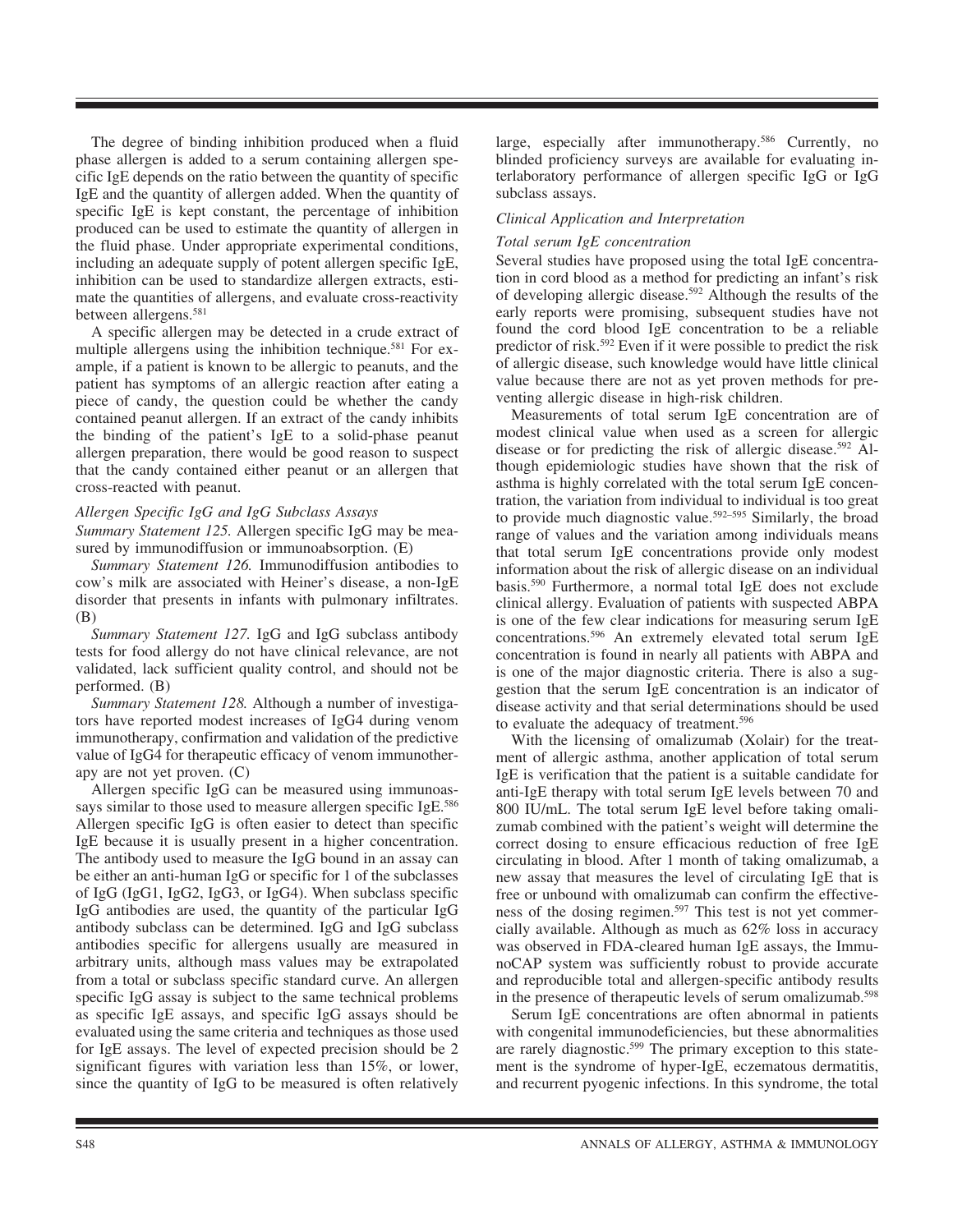serum IgE level is extremely elevated and is one of the major diagnostic criteria for the disease.599 Nonspecific elevation of IgE level is also observed in the Wiskott-Aldrich, ataxia telangiectasia, DiGeorge, and Ommen syndromes.<sup>600</sup>

Patients with acquired forms of immunodeficiency may have altered levels of serum IgE, but these alterations are not diagnostic.601 A few published reports have indicated that serum IgE is elevated in patients with HIV infection and that there is a modest correlation between IgE elevation and clinical course or state of the disease.<sup>602</sup>

IgE myeloma is a rare form of multiple myeloma, with fewer than 40 cases reported worldwide.<sup>603</sup> Some cases of IgE myeloma may have been misdiagnosed as light chain disease because of failure to measure serum IgE concentrations. Since the course of IgE myeloma is distinct from that of light chain disease and other myelomas, IgE should be measured in patients with clinical symptoms suggestive of myeloma and in whom myelomas of other isotypes have been ruled out.<sup>603</sup>

Total serum IgE concentrations have been reported to be abnormally high in a variety of diseases. In drug-induced interstitial nephritis or graft vs host disease, there may be a relationship among the course of the disease, response to therapy, and the IgE level, but none of these relationships are firm enough to recommend total IgE as part of the clinical evaluation of these diseases.592

#### *Allergen specific IgE concentration*

*Summary Statement 129.* The probability distribution of specific IgE for several anaphylactogenic foods (peanuts, egg white, cow's milk, and codfish) can define clinical sensitivity as verified by double-blind oral challenge tests; similar relationships have been defined for several respiratory allergens. (A)

Multiple studies have shown that allergen specific IgE is rarely detectable in cord blood.<sup>592</sup> In the few cases in which specific IgE for common allergens was detectable, neither diagnostic nor prognostic significance was demonstrated. Based on current information, there is no clinical indication for attempting to measure allergen specific IgE in cord blood. However, several investigations have shown that elevated food specific IgE in early infancy may predict respiratory sensitization at a later age.<sup>604-607</sup>

A recent study claimed virtually equivalent specific IgE sensitivity results between a blood spot test and serum.<sup>608</sup> The blood spot test was performed using paper-absorbed or -eluted blood obtained by finger prick.<sup>608</sup> Preliminary results suggested this was a successful method for determining IgE sensitization in preschool children. Prototypic, miniaturized, multiarray assays may offer a similar advantage in the future.577,609

Efforts to develop a screening procedure have led to tests in which multiple allergens are coupled to a single solidphase substrate<sup>560,610,611</sup> (Table 5). If the multiple allergen test result is positive, there is a high probability that the patient is allergic to at least 1 of the allergens included in the test. Additional tests that use individual allergens then can be used to determine other allergens to which the patient may be sensitive. In general, these multiallergen screening tests have shown acceptable diagnostic sensitivity and specificity when compared with skin tests.560,610,611

The clinical value of multiple allergen screening tests depends on the selection of patients. In a symptomatic selfselected population, a positive test result would significantly increase the probability that the patient was allergic. If multiple allergen tests were used to screen an unselected population, there would be an unacceptable number of falsepositive and false-negative results. By itself, a positive multiple allergen test result does not provide sufficient information to make a specific clinical diagnosis or to initiate therapy.59 In addition, a negative multiple allergen test result does not exclude clinical sensitivity because the commercially-available multiallergen screening tests only screen for approximately 15 aeroallergens.

Recommendations concerning the number of specific IgE tests for confirmation of suspected clinical sensitivity correspond to those discussed for prick/puncture tests in Summary Statement 43.

There are no clinical scenarios in which immunoassays for allergen specific IgE can be considered either absolutely indicated or contraindicated. There are some situations in which immunoassays may be preferable to skin testing for the diagnostic evaluation of patients. If the patient has had a nearly fatal reaction to an allergen, the immunoassay offers the advantage of testing the patient for allergen specific IgE without the risk of inducing a severe reaction from a skin test.612,613 In this situation, an IgE antibody measurement using immunoassay is less likely to provoke severe patient anxiety about the possible adverse consequences of a skin test. A positive IgE antibody test result strongly supports the clinical impression. A negative test result reduces the probability that the suspected allergen is causally associated, but it is essential that the negative result be confirmed by skin test before the allergen can be excluded as a possible anaphylactogen.612,613 If both test results are negative, a supervised challenge may still be necessary. If a patient does not have a sufficient large area of normal skin to allow skin testing, immunoassays for specific IgE are useful for confirming clinical impressions.<sup>550,564</sup> Examples would include individuals with severe dermatographism, ichthyosis, or generalized atopic dermatitis. Theoretically, a third situation in which immunoassay may be preferable is during the refractory period immediately after a severe allergic reaction. If it were clinically necessary to determine the patient's sensitivity within a few days after such a reaction, an immunoassay might provide a better way to ascertain the necessary information.550 Antihistamines and drugs such as tricyclic antidepressants reduce or block skin test reactivity<sup>550</sup> (Table 4). If it is necessary to document allergic sensitization either before the drug has been cleared from the patient's body or if it is inadvisable to stop taking the medication, an immunoassay may provide needed information. When a patient is unable to cooperate with skin testing because of mental or physical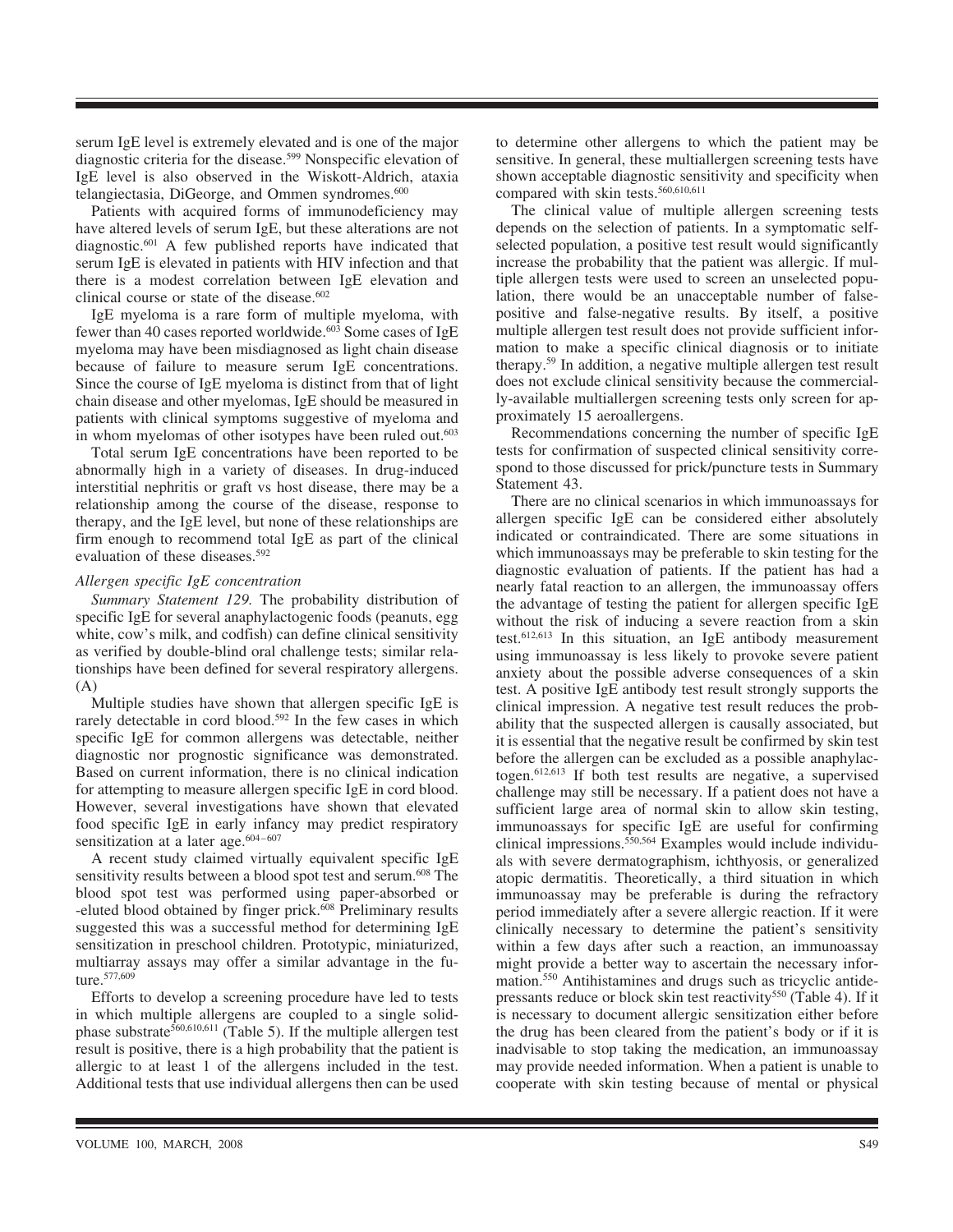impairment, measurement of specific IgE by immunoassay would be preferable because of reduced risk to an agitated patient or personnel who would normally perform the skin testing.

Quantitative results from clinical IgE antibody assays have allowed investigators to study whether the quantity of serum IgE antibody has any predictive utility in defining clinical sensitivity. In the area of food allergy, several groups have shown that the quantity of specific IgE antibody in serum to peanut, egg white, cow's milk, and fish may define current clinical sensitivity in many patients.140,526,589 –591,614 Probability-based risk of clinical food allergy increases as the quantity of serum food specific IgE increases. Probability curves can define, for some foods, levels at which reactions are highly likely (eg, 95%) and may dissuade the need for an oral food challenge. Thus, the higher the value, the more specific the test becomes in terms of clinical food allergy. Over interpreting values in the class 1 and 2 categories may lead to false assumptions. When levels are undetectable, 5% to 20% may still have reactions, and so the clinical history is important in interpretation of results.589

Probability-based risk evaluation has also been extended to respiratory allergy using quantitative allergen specific IgE antibody data previously reported from four European laboratories.573 A logistic regression model was used to compare the relationship between the physician's final diagnosis of allergic respiratory disease (positive or negative) based on the clinical history, physical examination, and skin testing and serologic testing data and the quantitative level of serum IgE antibody alone. Probability curves were calculated in this study to show the relationship between IgE antibody in blood and the dichotomous clinical diagnosis of the absence or presence of allergic respiratory disease. The probability of obtaining a positive allergy diagnosis at a given serum IgE antibody level by the Pharmacia UniCAP System has been evaluated for different allergens at 4 clinics. Differences in the shape of the IgE antibody level vs probability of clinical disease curves was seen both between allergens within a clinic and between clinics for the same allergen specificity.<sup>573</sup> This indicates that use of specific IgE antibody levels to support the clinical diagnosis of respiratory allergic disease is different for the same allergist depending on the particular inhalant allergen and between allergists for the same allergen specificity. Importantly, however, the authors make the case that quantitation of serum IgE antibody improves the confidence of the clinical diagnosis of inhalant allergies better than simply knowing if IgE antibody is present or absent.

Another group also studied the clinical utility of quantitative serum IgE antibody measurements in the diagnosis of respiratory allergy.574 They used purified recombinant timothy grass and birch pollen allergens to compare the relative ability of puncture skin testing, nasal provocation, and IgE antibody serology by the CAP System to reflect immediatetype respiratory sensitivity. Although the skin test and nasal provocation results were significantly correlated, the intensity of these biological reactions did not correlate with the level of allergen specific IgE antibody in serum. The authors concluded that factors in addition to IgE influence the extent of allergic tissue reactions.

A recent probability risk evaluation comparing skin tests and serum specific IgE to a panel of saprophytic mold aeroallergens revealed relatively poor correlations.615 The results of this investigation confirmed the relatively low sensitivity rank order for fungi when evaluated by in vitro serologic tests.

Predictability of both skin and in vitro tests for IgE-mediated anaphylaxis to *Hymenoptera* venoms may also require reconsideration, especially if patients are tested at extended times after the anaphylactic episode. A recent investigation demonstrated relatively poor reproducibility of both venom skin tests and serum specific IgE when 35 patients, who had experienced systemic reactions, were tested on 2 occasions 2 and 6 weeks apart.<sup>616</sup>

Immunoassays for allergen specific IgE offer a unique advantage when compared with skin testing in their ability to use soluble allergen inhibition to examine specificity and cross-reactivity among allergens. Although these assays are used chiefly for research purposes, they may be clinically important in some situations. For example, if a patient has a history of anaphylaxis after an insect sting and the patient is found to be skin test positive to yellow jacket venom at a low concentration and positive to *Polistes* wasp venom at a higher concentration of venom, the question arises whether the patient is sensitive to both insects or whether skin test reactivity to wasp venom is the result of cross-reactivity. An inhibition assay showing that all the reactivity to *Polistes* wasp venom could be inhibited by yellow jacket venom strongly suggests that the positive skin test result to *Polistes* wasp was the result of cross-reactivity. Furthermore, the patient could be successfully treated with yellow jacket venom alone, saving the added expense of treating with *Polistes* wasp venom. Allergen cross-reactivity may also be clinically relevant when deciding how many species of weeds, grasses, trees, and mites need to be included in an immunotherapy regimen.

Allergen specific IgE measurements may be useful in evaluating fatalities that may have resulted from allergic reactions by determining the allergen responsibility for the fatal reaction.<sup>612,613</sup>

Allergic bronchopulmonary aspergillosis is an inflammatory disease of the lungs characterized by severe asthma, sputum production, peripheral blood eosinophilia, and an increased total serum IgE concentration. If untreated, it may progress to central bronchiectasis and, ultimately, pulmonary fibrosis and death. After proper treatment with corticosteroids, total serum IgE levels usually decrease. Total serum IgE should be followed during the disease since an increase in IgE may herald a relapse of disease. *Aspergillus* specific IgE and IgG are usually present in the sera of patients with ABPA. Although the levels of these antibodies do not always correlate with disease activity, they tend to decrease as active disease subsides.<sup>596,617,618</sup>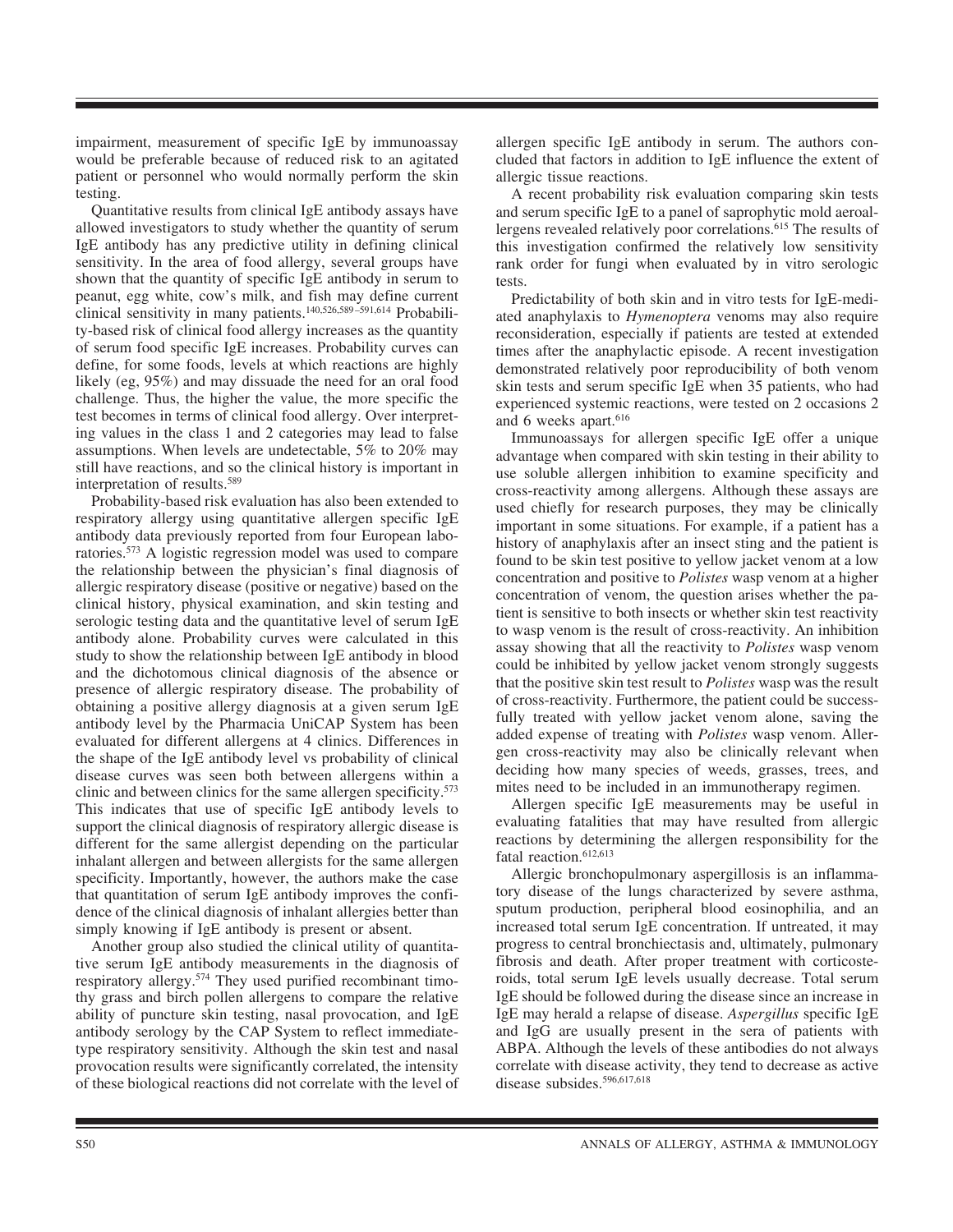The initial immune response to many endoparasitic and ectoparasitic organisms is predominantly an IgE response. In many parasitic infections, an increase in both parasite specific IgE and total serum IgE concentrations occurs.<sup>592</sup> Detection and measurement of the parasite specific IgE (eg, *Toxoplasma gondii*) may be useful for diagnosis and potentially for following the course of the infection.619 The major limitation of using assays for parasite specific IgE has been the availability of adequate allergosorbent preparations from the relevant parasite. Cell-mediated immunity may be an equally important pathogenetic factor in some parasite infections (ie, leishmaniasis). A recent report suggests that antimalarial specific IgE in asymptomatic individuals may be associated with reduced risk for subsequent clinical malaria.620 It has been postulated that serum IgE may be a prognostic marker for AIDS in HIV-infected adults and that a switch to the  $T_H2$ profile might represent a turning point in HIV.<sup>621,622</sup> Anti-HIV IgE found in the serum of certain long-term pediatric survivors is associated with inhibition of HIV-1 production, possibly through cytotoxicity rather than virus neutralization.<sup>623</sup>

## *Remote Formulation of Allergen Extracts*

Several clinical laboratories offer nonallergists a service of preparing extract mixtures for allergen immunotherapy based on results of specific IgE tests. In some cases, the extract prescription is also based partially on a patient self-administered questionnaire. One study prospectively compared the results of allergy evaluations of 118 patients performed by a group of practicing board-certified allergists vs a laboratory that offered allergy diagnosis and recommendations for immunotherapy.<sup>624</sup> Although this study demonstrated that allergists identified allergy more frequently (53% vs 47%), they actually recommended immunotherapy less frequently than did the laboratory (35% vs 59%). The recommendations of the laboratory were deficient in that they were solely based on the history form and results. The laboratory was unable to clarify answers or to further explore areas that were suggested by patient responses or allergy testing results. On critical analysis of the laboratory-based extract recipes, it was found that the laboratory ignored the history forms and developed an extract formulation based solely on the results of antibody analysis in several cases. Overall, approximately 50% of the recommendations by the laboratory were inappropriate or incomplete. Even more serious errors could occur if the laboratory offering such a service had a record of poor or unsubstantiated quality control for performance of specific IgE tests. $563$ 

This form of allergen treatment is therefore not in the patient's best interest and should be discontinued.<sup>624</sup>

#### *Allergen Specific IgG*

Allergen specific IgG can be produced by persons either as a result of natural allergen exposure or as a result of immunotherapy.<sup>625–629</sup> Allergen specific IgG may have specificity for different allergen proteins or different protein epitopes than those eliciting an IgE response in the same person. There has been no convincing evidence that the quantity of allergen specific IgG produced as a result of natural exposure is related to or predictive of disease.590,629

Food specific IgG has been found in many healthy nonallergic individuals, and the quantity detected seems to depend on the quantity of the food ingested.625,629 Precipitating antibodies to cow's milk are associated with Heiner's disease, hallmarks of which are pulmonary infiltrates that disappear after elimination of cow's milk.630 No studies have convincingly demonstrated a relationship between the presence of food specific IgG antibodies and allergic disease (see "Unproven Tests"). By substituting an antibody specific for an IgG subclass for the antihuman IgG in the allergen specific IgG assay, it is possible to measure allergen-specific subclass distribution of IgG antibody responses.<sup>586</sup> A single study reported that persons having irritable bowel symptoms after ingestion of foods have increased levels of IgG4 antibody subclass to the offending food.<sup>631</sup> Unfortunately, high levels of the IgG4 subclass of food specific IgG antibody have not been consistent among studies so that the clinical value of measuring subclass specific IgG antibody remains to be determined.625,632 Thus, IgG and IgG subclass antibody tests for food allergy have not been demonstrated to have clinical relevance, are not validated, lack sufficient quality control, and should not be performed.

Some investigators have shown that there is a modest association between the quantity of venom-specific IgG produced in response to immunotherapy and protection from allergic reactions induced by an insect sting.<sup>586,633,634</sup> The value of measuring IgG antibody during or after immunotherapy with other allergens has not been demonstrated. Although allergen specificity may occur in each of the 4 IgG subclasses during allergen immunotherapy, there is conflicting evidence concerning the value of equating such antibodies with efficacy.<sup>586,633,634</sup> In the case of immunotherapy with insect venoms, there appears to be a modest relationship between the presence of elevated specific IgG4 for the venom and protection from anaphylaxis after an insect sting.<sup>586,633–637</sup> Other studies have not found any relationship between the quantity or specificity of allergen specific subclass IgG and the outcome of pollen immunotherapy.564 The general predictive value of subclass IgG4 for successful immunotherapy is not proven at present.

Allergen specific IgG has been reported to be a potentially important biomarker of exposure to specific chemical allergens in the workplace.638 Thus far, the predictive value for such antibodies and emergence of clinical disease in exposed workers has not been demonstrated.638

Immunoprecipitin tests to various causal proteins of hypersensitivity pneumonitis (eg, *Micromonospora faeni*, pigeon serum), allergic bronchopulmonary or sinus mycosis may be useful diagnostic adjuncts.<sup>638-641</sup> Panels of the most common etiologic agents of these diseases are validated and commercially available.<sup>642</sup>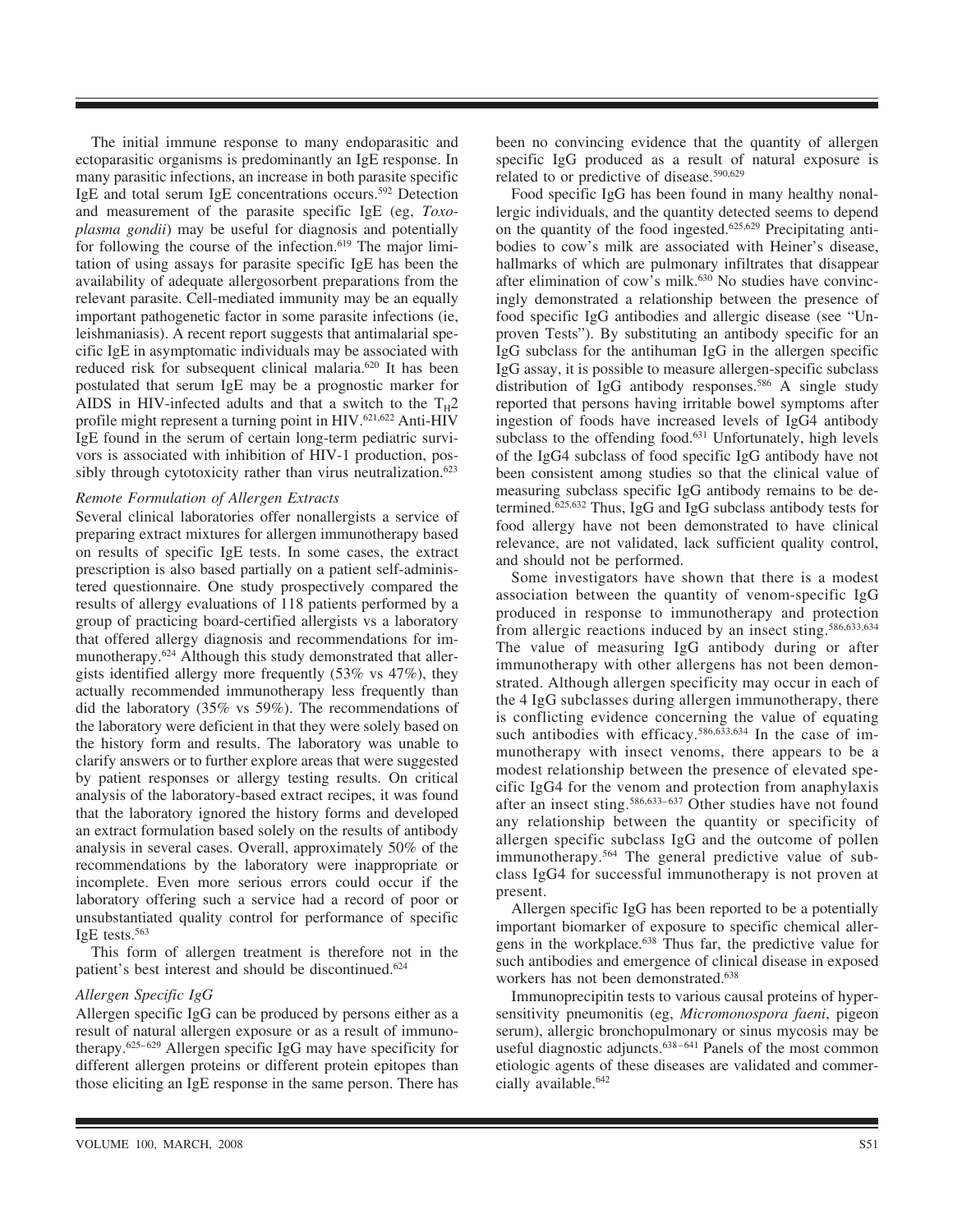## *In Vitro Methods of Allergen Standardization*

*Summary Statement 130.* Although allergens can be standardized either by radioimmunodiffusion or immunoassay inhibition based on major allergenic epitopes, the FDA selected BAU instead because in vitro analytic techniques would have been variable from allergen to allergen and would have caused great confusion. (C)

## *Background*

All medicines should have a label that describes quantity and potency. Traditionally, allergenic extracts have been labeled in weight to volume units or PNU, the quantity of phosphotungstic acid precipitable nitrogen. Since allergenic components are known to be a small percentage of the total protein, source material can be manipulated to maximize the content of proteins that contribute to the PNU value without regard to the allergenically active proteins. Consequently, these procedures yield extracts whose labeling cannot be relied on to express the allergenic activity of the contents. In 1970 a program was initiated in the FDA Laboratory of Allergenic Products to develop procedures that would permit a description of the allergenic activity of extracts as determined by comparison of laboratory and skin test reactivities.<sup>59</sup>

## *Current methods*

The first extracts in which an attempt was made to provide lot-to-lot consistency were the insect venoms. These products are labeled in arbitrary units of hyaluronidase enzyme per 100  $\mu$ g of protein. The next extract was that of short ragweed pollen. This was labeled in units of antigen E (Amb a 1) per milliliter (a unit of antigen E is approximately  $1 \mu$ g). Amb a 1 was initially measured by a radial immunodiffusion test and currently is measured by an enzyme immunoassay inhibition test.

If this program had continued, there would have been as many types of analytical methods and labeled designations as there are extracts, a situation that would have resulted in considerable confusion in the use of these products. Therefore, a potency unit was developed, BAU, which is based on skin bioreactivity. After this is determined, each lot is evaluated by 1 or more laboratory tests that can be compared and expressed in BAU potency equivalents. In the future, all standardized extracts used in the United States will be verified by carrying out the bioequivalent FDA tests.

## *Procedures*

Standardization methods of allergenic extracts for use as skin and specific IgE reagents involve a series of tests. All tests are described in detail along with statistical methods and variability in the *FDA's Manual of Methods of the Laboratory of Allergenic Products*. 124

These methods include (1) identification of the source material used for extract production, (2) determination of a satisfactory procedure for preparing an extract, and (3) tests of the extract that include total protein, radial immunodiffusion test for a single allergen (eg, short ragweed antigen E [Amb a 1]) and cat allergen (Fel d 1), enzyme assay (eg,

hyaluronidase in venoms), or immunoinhibition (pollen, mite and mold extracts). Where applicable, immunoblotting from polyacrylamide gel electrophoresis or isoelectric focusing techniques are performed to evaluate the allergenic identity of extracts and the number of IgE-binding proteins. Using an extract standardized by these methods, serum pools collected from sensitive patients can be evaluated to determine the validity and reproducibility of specific IgE tests.

# *Test variability*

For the radial immunodiffusion method, the correlation coefficient of the reference dose response line should be at least 0.9. A single concentration for a test extract is reproducible to  $\pm 25\%$  when estimated from the calculated regression line.<sup>642</sup>

Immunoinhibition (RAST or ELISA) provides relative potency and consequently requires a reference preparation. The data are analyzed by means of parallel line statistics. Therefore, the frequently used methods of comparing extracts at extrapolated 50% inhibition values is without special meaning when this procedure is used for standardization of extracts. All validity assays must be included in the data statistical analysis protocol as described in detail in the *FDA's Manual of Methods*. <sup>124</sup> Prospective evaluation of the allergen standardization procedure was performed in the FDA laboratory and other laboratories by assessing more than 45 sets of data from 3 individual investigators. The variability is proportional to the number of test methods, all of which should be performed at least in duplicate. For 3 tests, the calculated variability was 47% to 213%, and for 5 tests, it was 56% to 180%.

## *Histamine and Leukotriene Tests*

*Summary Statement 131.* Histamine and leukotriene release measurements from human basophils after incubation with allergen are valuable research tools for in vitro investigations of allergy. (B)

*Summary Statement 132.* The recent availability of several sensitive immunoassays for histamine and leukotriene C4 is a significant technological advance for measuring these mediators in various biologic fluids or release from whole blood, isolated basophils, mast cells, or other cultured cells. (B)

*Summary Statement 133.* Histamine and its N-methyl histamine metabolite may be measured in 24-hour urine samples after suspected anaphylactic episodes. (B)

## *Background*

More than 75 years ago, Dale et al demonstrated the presence and physiologic action of histamine in different tissues.<sup>643</sup> Later work established that histamine in tissue is present in granules of cells and that in human tissue these granules are present only in basophils and mast cells. Over the years it was demonstrated that histamine or histamine-like material was released into the blood of experimental animals during anaphylactic reactions. This approach led to the demonstration that the addition of specific antigen or allergen to the blood or washed leukocytes of either experimentally sensitized ani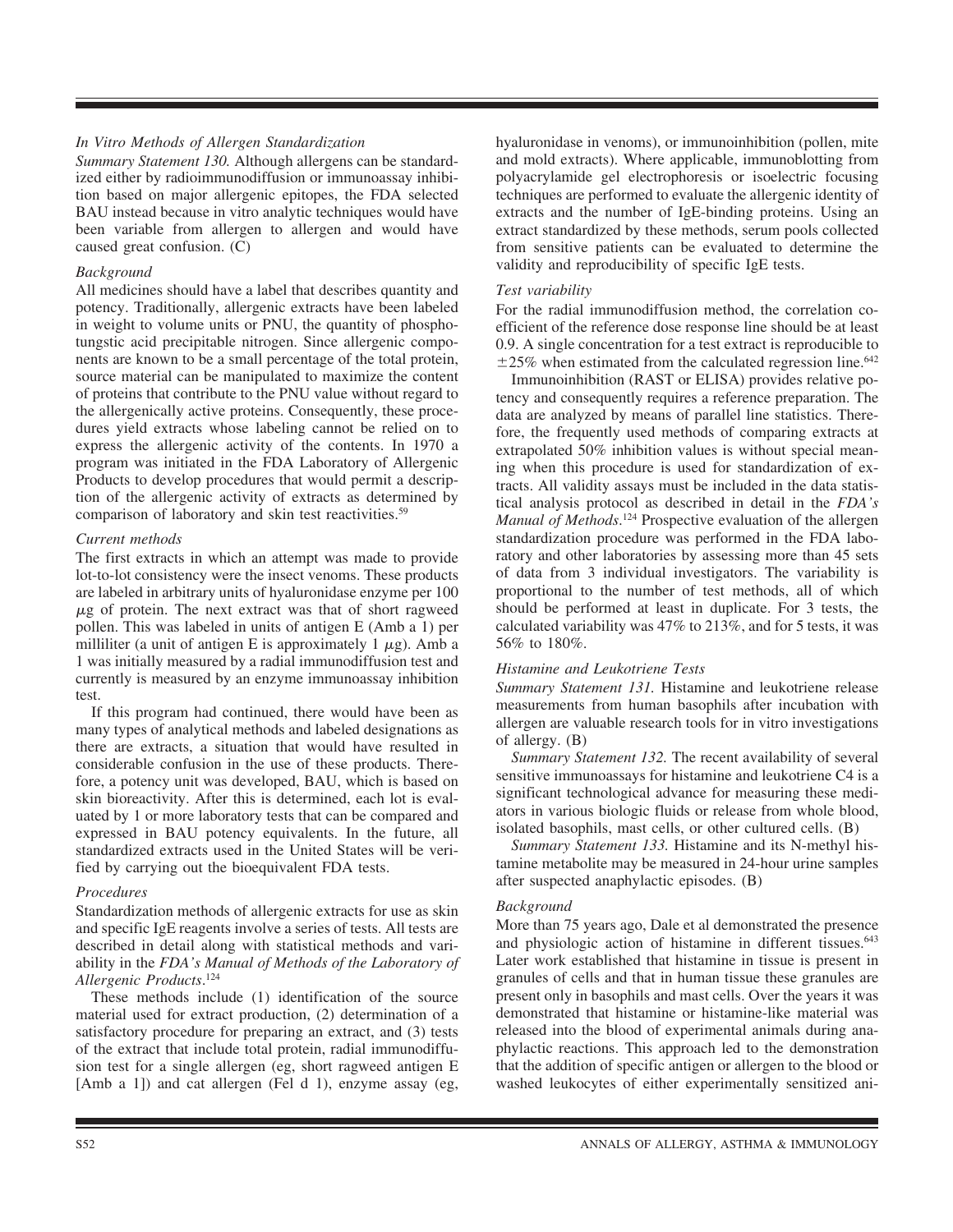mals or allergic persons can result in the release of histamine from basophils.

Basophils are the only cells in human peripheral blood that contain histamine. The interaction of specific allergen with the IgE antibody fixed to high-affinity Fc receptors on the basophil membrane initiates release of preformed histamine and other inflammatory mediators associated with immediate hypersensitivity. The release of histamine is modulated by the addition of a number of pharmacologic agents. The addition of plasma or serum factors is not essential for the release reaction, although normal serum will enhance the release reaction when conditions are suboptimal. The serum of allergic persons also contains blocking IgG antibodies that also react with the allergen. When histamine release measurements are done with washed leukocytes, however, these antibodies probably do not influence the results.

#### *Applications*

Histamine release from human basophils is primarily a valuable research tool for in vitro investigations of allergy. In most studies of histamine release, allergen or antigen is added to washed leukocytes from venous blood. This can be simplified by eliminating the leukocyte preparation step and adding the allergen to whole heparinized blood.644 The histamine released into the supernatant then can be determined directly. More recently, leukotriene C4 release has been monitored from basophils exposed to allergen as an indication of the presence of specific IgE antibody.<sup>645,646</sup>

In ragweed-allergic persons there is a good correlation between the severity of the clinical symptoms and the extent of in vitro histamine release.647 The histamine release also correlates with the magnitude of the skin test and the level of serum IgE specific for ragweed Amb a 1. Both the antigen concentration at which 30% to 50% histamine release (cell sensitivity) occurs and the maximum percentage of histamine release (cell reactivity) correlate with the clinical severity of allergic rhinitis and the skin test. Patients with high levels of serum ragweed specific IgE release histamine with low concentrations of antigen. Similarly, in *Hymenoptera* venom– sensitive patients, there is good correlation between positive histamine release in vitro and the magnitude of the skin test with venom antigen.<sup>648</sup> This procedure is also being used to evaluate the functional characteristics of autoantibodies to IgE or the Fc $\epsilon$ R1 receptor in patients with chronic idiopathic urticaria (CIU).

## *Current Methods for Measuring Histamine*

The discovery of histamine and the demonstration of its biologic importance were accomplished through the use of biologic assay systems dependent on the contractility of smooth muscle after the addition of this biologically active amine. This early technique has been superseded by chemical (fluorometric) and most recently, immunologic methods.

#### *Chemical*

A method for the chemical determination of histamine was first described by Shore et al in 1959.<sup>649</sup> Since then, this method has been modified to increase both its specificity and sensitivity. It is based on the coupling of ophthalaldehyde to histamine at alkaline pH to form a fluorescent product. The fluorescence of the histamine-o-phthalaldehyde complex is more intense and more stable at an acid pH, unlike the complex formed by some other amines. To remove interfering compounds, the histamine is extracted before the condensation step. Protein is removed from the sample to be analyzed by perchloric acid precipitation; the histamine is extracted into n-butanol from the alkalinized salt-saturated solution. The histamine is recovered in an aqueous solution in dilute hydrochloric acid by adding heptane. This dilute hydrochloric acid solution is then used for the condensation of histamine with o-phthalaldehyde. The extraction procedure with organic solvents is essential to remove histidine and other interfering compounds before the condensation step. A completely automated fluorometric technique is capable of analyzing 30 samples per hour with a precision between 1% and 2%.650 The sensitivity of the method is such that 0.1 to 10 ng/mL of histamine can be accurately determined. This method is convenient in handling large numbers of samples with excellent precision. The methods for both the manual and automated histamine analysis method have been described in detail.<sup>549,650</sup>

#### *Immunoassay*

The fluorometric assay has technical requirements that minimize its use to research laboratories. Simpler assay methods have recently been developed that use antibodies to histamine or histamine analogs, and the reagents are available in commercially available kits.651 A variety of immunoassay kits are available. Many of these are competitive inhibition assays, and most use monoclonal antibodies.<sup>652</sup> As with other immunoassays, the methods used are sensitive, reproducible, and easy to perform.653

#### *Interpretation*

Histamine release results are expressed as a percentage of total cellular histamine determined after incubation with a calcium ionophore or boiling an aliquot of cells. Control measurements include the histamine released in the absence of added antigen, and this value is subtracted to calculate the specific release. In most experiments, the nonspecific "blank" release should be less than 10% of the total cellular histamine. High spontaneous release of histamine from washed leukocytes has been reported in a small percentage of patients who are highly atopic or sensitive to food.<sup>654</sup> The significance of that finding is not clear.654 Appropriate controls should also include the testing of the allergen with the cells of nonallergic donors to demonstrate that the allergen does not contain any cytotoxic materials or histamine itself. Similarly, allergens or pharmacologic agents should be tested to see whether they influence the histamine assay procedure nonspecifically and contribute to erroneous results.

Histamine release results can be conveniently expressed by 2 parameters: (1) cell sensitivity: this is the concentration of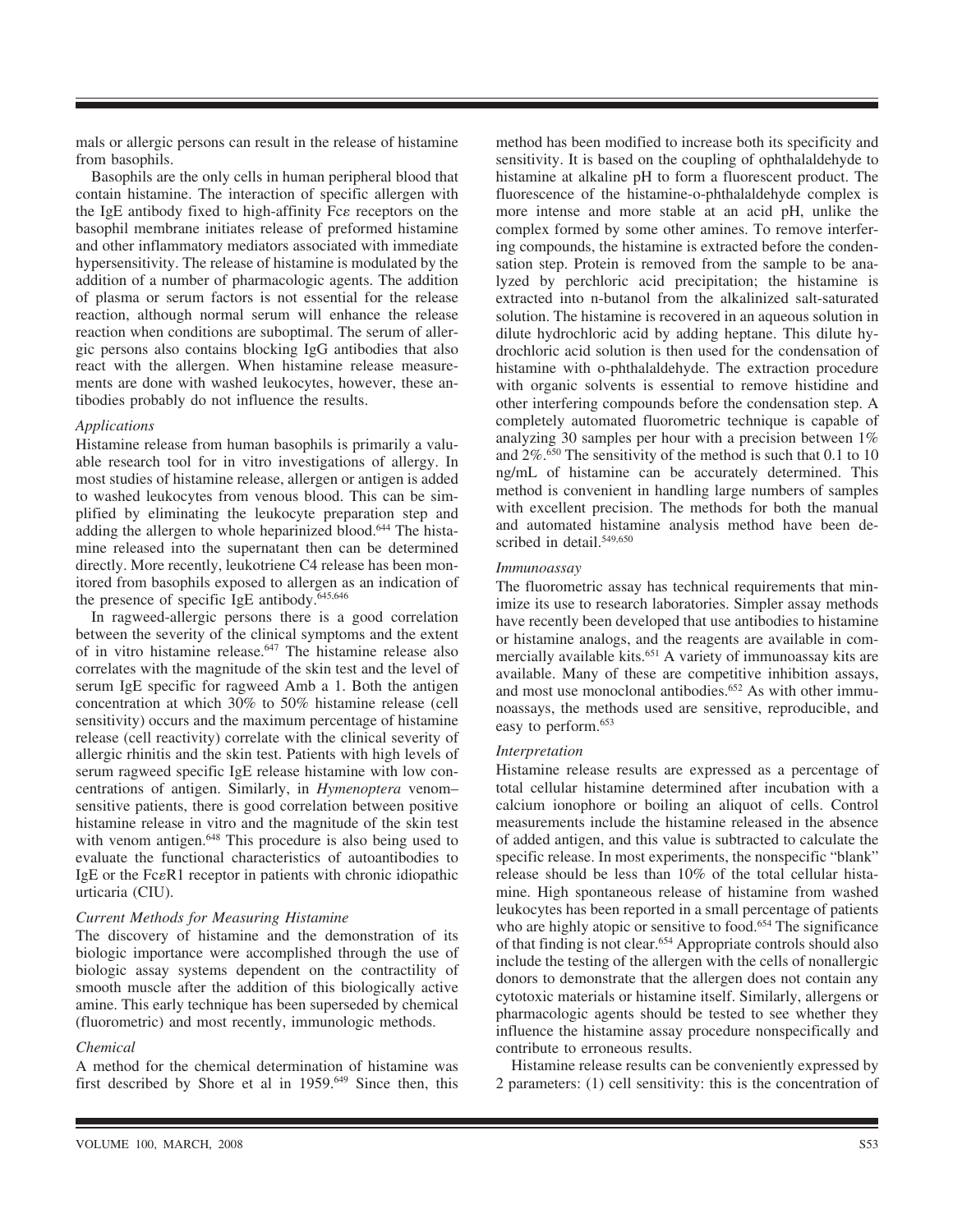antigen or allergen expressed in units (preferably micrograms per milliliter) required to release either 30% or 50% of total cellular histamine; and (2) cell reactivity: this is the maximal amount (percentage) of histamine release obtained with any amount of the antigen.

A positive control in histamine experiments should be the addition of different dilutions of an anti-IgE antiserum to the cells. In general, the cells of most persons release more than 10% histamine after challenge with anti-IgE.

The number of false-positive reactions to allergens determined by histamine release is low. These are defined as subjects having a negative skin test result and a positive histamine release result with an allergen.

The incidence of false-negative reactions is a more critical factor in the interpretation of histamine release tests. Some patients have little histamine release at any concentration of allergen, but nevertheless are sensitive by skin tests. Even under the best of circumstances, for example, skin test studies with pure venom antigens, there is a significant number of people who have positive skin test results and appear to be allergic by a convincing history but fail to release histamine after challenge with appropriate allergens. The percentage of these persons may be as high as 10% to 15%. This raises the issue of how to interpret a negative test result. Cells from patients with CIU frequently do not release histamine. Desensitization of patients may also result in changes in the degree of histamine release from leukocytes. Changes attributable to immunotherapy are variable and inconsistent.

## *Significance*

Histamine release from leukocytes of allergic persons is an excellent in vitro correlate of allergy. At present, it is primarily considered a research test and is not widely available from clinical immunology laboratories. However, in rare instances it may have confirmative value in assessing the presence or absence of allergy. In vitro histamine release can be a useful adjunct by supplying quantitative data on the degree of allergen specificity. Therefore, it can be compared with in vitro serologic methods using direct and inhibition techniques. Both of these assays suffer from the occurrence of falsenegative results, that is, patients who are clinically sensitive but exhibit negative findings to these tests.<sup>655</sup> The serologic measurement of IgE antibody has the following advantages: (1) it requires a small amount of serum, (2) samples can be stored and processed at a central laboratory, and (3) the techniques involving immunoassay are well established and FDA cleared. In contrast, histamine release requires a larger blood sample, it must be performed within a relatively short time after the sample of blood is obtained, and the techniques are more complicated and not FDA cleared. The advantages of histamine assays are that they require smaller amounts of allergen, unlike skin testing they do not involve injection of allergen into the subject, and they are not dependent on coupling antigens to immobilized support systems with the inherent problems of antigen modification or unavailability of binding sites. By contrast, using washed leukocyte experiments, there is no competition between IgG and IgE for antigenic binding sites, and, therefore, IgG cannot interfere in the release assays as sometimes is the case with IgE antibody serology.

Histamine and its metabolite, N-methyl histamine, may be measured in urine samples (usually 24-hour collection) after a suspected anaphylactic episode or evaluation of suspected mastocytosis.636,637 Plasma histamine is more likely to be elevated in patients who present to the emergency department with acute allergic syndromes than tryptase.<sup>656-658</sup>

## *Plasma Tryptase*

*Summary Statement 134.* Plasma tryptase, particularly the  $\beta$ form, should be obtained within 4 hours after an anaphylactic episode. (B)

*Summary Statement 135.* Combined  $\alpha$  and  $\beta$  species of plasma tryptase are elevated in patients with systemic mastocytosis. (A)

Mast cells that have been activated during an IgE-mediated hypersensitivity reaction release proteases and prestored histamine and newly generated vasoactive mediators into surrounding soft tissue. Tryptase (molecular weight, 134,000 kDa) is a neutral serine esterase with trypsin-like substrate specificity that is found in relatively large quantities in mast cells (approximately 10 pg per lung mast cell and up to 135 pg per skin mast cell). It is stored in the secretory granules as an active enzyme complexed to and stabilized by heparin. Although several forms have been described  $(I, II\beta, III\alpha, T)$ and all are found in mast cells, only the  $\beta$  and, less frequently,  $\alpha$  species are clinically relevant. Since modest amounts are found in basophils (less than 1% than found in tissue mast cells), tryptase is considered to be a good clinical marker of mast cell activation.657,659 When dissociated from heparin, tryptase rapidly degrades into its monomers and loses enzymatic activity.

Immunoreactive tryptase levels in serum of healthy adults are less than 5  $\mu$ g/L. Elevated levels of tryptase (>10  $\mu$ g/L as measured by immunoassay) can be detected in serum from 1 to 4 hours after the onset of systemic anaphylaxis with hypotension.660 In some cases, tryptase may reach levels as high as 1 mg/L. Recommended serum collection times for a serum tryptase are 30 minutes to 4 hours after the onset of an acute event. Although postmortem specimens are difficult to analyze for tryptase due to gross lysis of cells, levels of approximately 10  $\mu$ g/L in these specimens have been considered abnormal. Elevated tryptase can be detected usually within 15 to 30 minutes after an allergen challenge, and it declines with an approximate half-life of 2 hours. This is in contrast to histamine, which peaks more quickly within 5 to 10 minutes after an event and may return to baseline levels in less than 1 hour. Tryptase has also been detected in BAL fluid, nasal lavage fluid, tears, and skin chamber fluid, but there are currently no clinical indications for such measurements. Like histamine,  $\beta$ -tryptase is released from mast cells within 15 minutes after in vitro degranulation and is the predominant form detected 1 to 2 hours in the serum after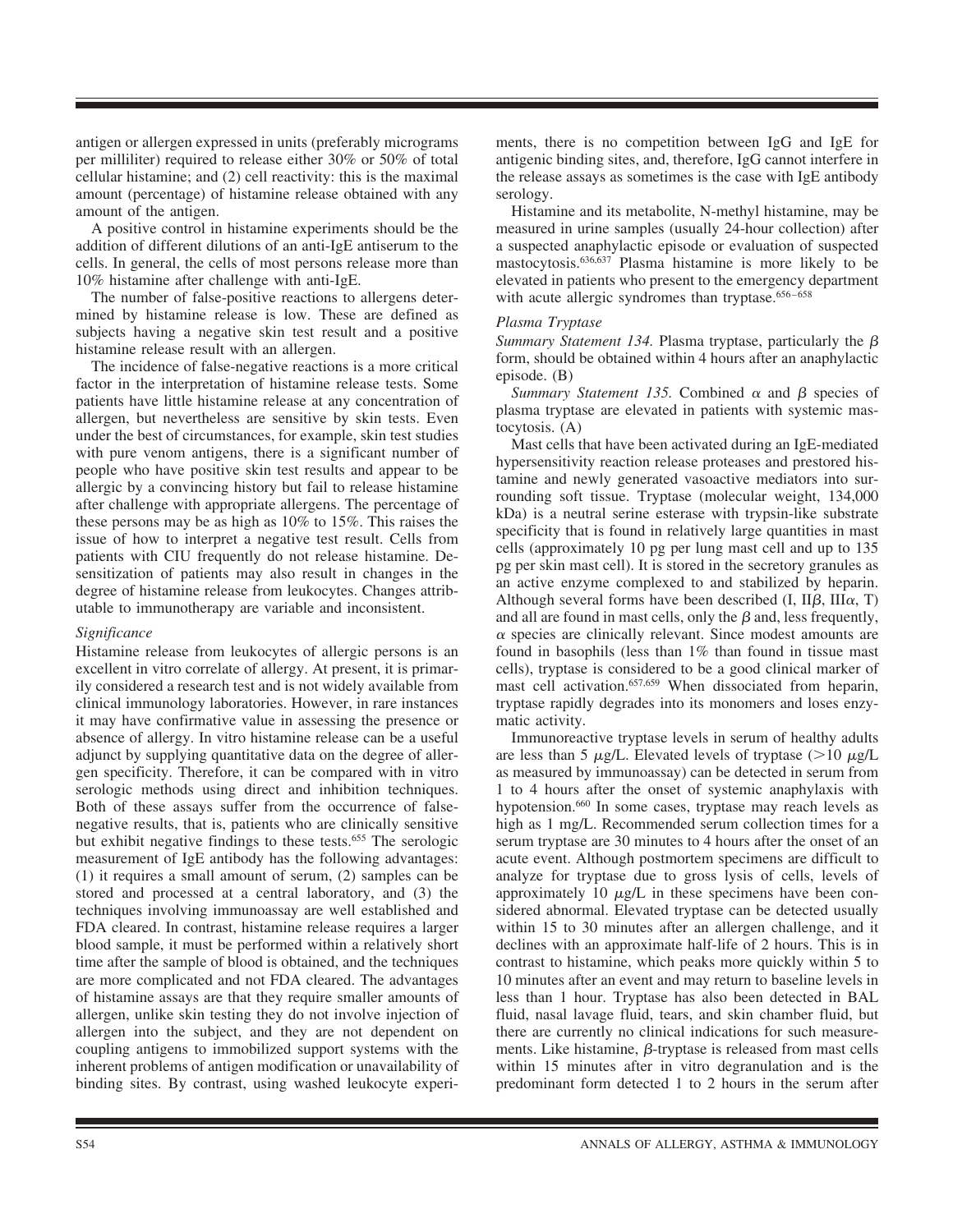| <b>Family</b>                      | <b>Subfamily</b>                 | <b>Source</b>                                                                      | <b>Major function</b>                                                                                                                                        |
|------------------------------------|----------------------------------|------------------------------------------------------------------------------------|--------------------------------------------------------------------------------------------------------------------------------------------------------------|
| I. IFN                             |                                  |                                                                                    |                                                                                                                                                              |
| Type 1<br>IFN- $\alpha$            |                                  | N                                                                                  | Activates NK, B; antiviral activity                                                                                                                          |
| IFN- $\beta$                       |                                  | F, many other cells (virus<br>induced)                                             | Activates NK; antiviral                                                                                                                                      |
| Type 2                             |                                  |                                                                                    |                                                                                                                                                              |
| IFN- $\gamma$                      |                                  | T, MC                                                                              | Activates M/MA, DC, F, T, B; induces<br>MHC class II molecules; up-regulates<br>IgG and CMI; downregulates IgE                                               |
|                                    | IFN- $\gamma$ 2 IL-28A<br>IL-28B | Plasmacytoid DC<br>Plasmacytoid DC                                                 | Antiviral; up-regulates MHC class I<br>$\prime\prime$                                                                                                        |
| II. TNF                            | IFN- $\gamma$ 3 IL-29            | Plasmacytoid DC                                                                    |                                                                                                                                                              |
| TNF- $\alpha$                      |                                  | M/MA, K, EC, MC                                                                    | Potent T activator similar to IL-1 $\alpha$ / $\beta$<br>(with few exceptions); induces IL-1<br>and IL-6                                                     |
| TNF- $\beta$                       |                                  | Τ                                                                                  | Fever, anorexia, wasting, acidosis,<br>hypotension/shock, leukocytosis                                                                                       |
|                                    | LT- $\alpha$                     | B, T, NK                                                                           | Lymphoid development                                                                                                                                         |
|                                    | $LT - \beta$                     | B, T, NK                                                                           | Lymphoid development                                                                                                                                         |
| III. CSF                           | Fas L                            | T, testis, eye                                                                     | Apoptosis                                                                                                                                                    |
| <b>GM-CSF</b>                      |                                  | T, E, MC, many others                                                              | Activates hematopoietic cells, M, MA,<br>cytotoxic N, inhibits chemokinesis;<br>perpetuation of eosinophilic<br>inflammation                                 |
| G-CSF                              |                                  | T, many others                                                                     | Activates immature N                                                                                                                                         |
| M-CSF<br>IL-11 (megakaryocyte-CSF) |                                  | T, many others<br>BM, stromal cells, mesenchymal<br>cells                          | Activates immature M/MA<br>Megakaryocytopoiesis                                                                                                              |
|                                    |                                  |                                                                                    |                                                                                                                                                              |
| IV. IL<br>IL-1 $\alpha$            |                                  | M/MA, NK, B                                                                        | Activates T, B, NK, N, EC, F, and other<br>cells; cytotoxic                                                                                                  |
| IL-1 $\beta$                       |                                  | Langerhans cells, K, EC, ME,<br>SMC, and others                                    | Melanocytes, pancreatic B cells; fever,<br>anorexia, leucocytosis, slow-wave<br>sleep; acute phase protein induction;<br>a variety of metabolic interactions |
|                                    | $IL-18$                          | Variety of cells                                                                   | Induces IFN- $\gamma$ production by T, NK;<br>proinflammatory; may be a cofactor<br>in $T_H2$ inflammation                                                   |
| $IL-2$                             |                                  |                                                                                    | Promotes T, B, NK growth, tumor<br>surveillance                                                                                                              |
|                                    | $IL - 7$                         | MB, K, thymus stromal cells                                                        | Promotes pre-B development; MK<br>maturation; immature and mature T<br>growth                                                                                |
|                                    | <b>TSLP</b>                      | K, EP, SM, F, MC                                                                   | Master switch of allergic inflammation<br>at the EC-DC interface                                                                                             |
|                                    | $IL-15$                          | Fetal astrocytes in response to<br>IL-1 $\beta$ , IFN- $\gamma$ , or TNF- $\alpha$ | Similar to IL-2; T-CMI immune<br>responses in CNS; induces cytolytic<br>and LAK cells in vitro                                                               |
|                                    | $IL-21$                          | Activated CD4* T cells                                                             | Costimulates B-cell proliferation with<br>CD40; T, NK stimulation; proliferation                                                                             |
| $IL-3$                             |                                  | T, MC, K, NK, EC                                                                   | of bone marrow progenitor cells<br>Proliferation and differentiation of N,<br>MA, MK, MC; histamine releasing                                                |
| $IL-4$                             |                                  | $T_H$ 2 CD4*T, MC, B                                                               | factor<br>Promotes T $(T_H2)$ and B-cell growth;<br>isotypic switch for production of IgE                                                                    |

Table 6. Human Cytokine Families and Subfamilies of Special Interest to Allergy/Clinical Immunology

Ξ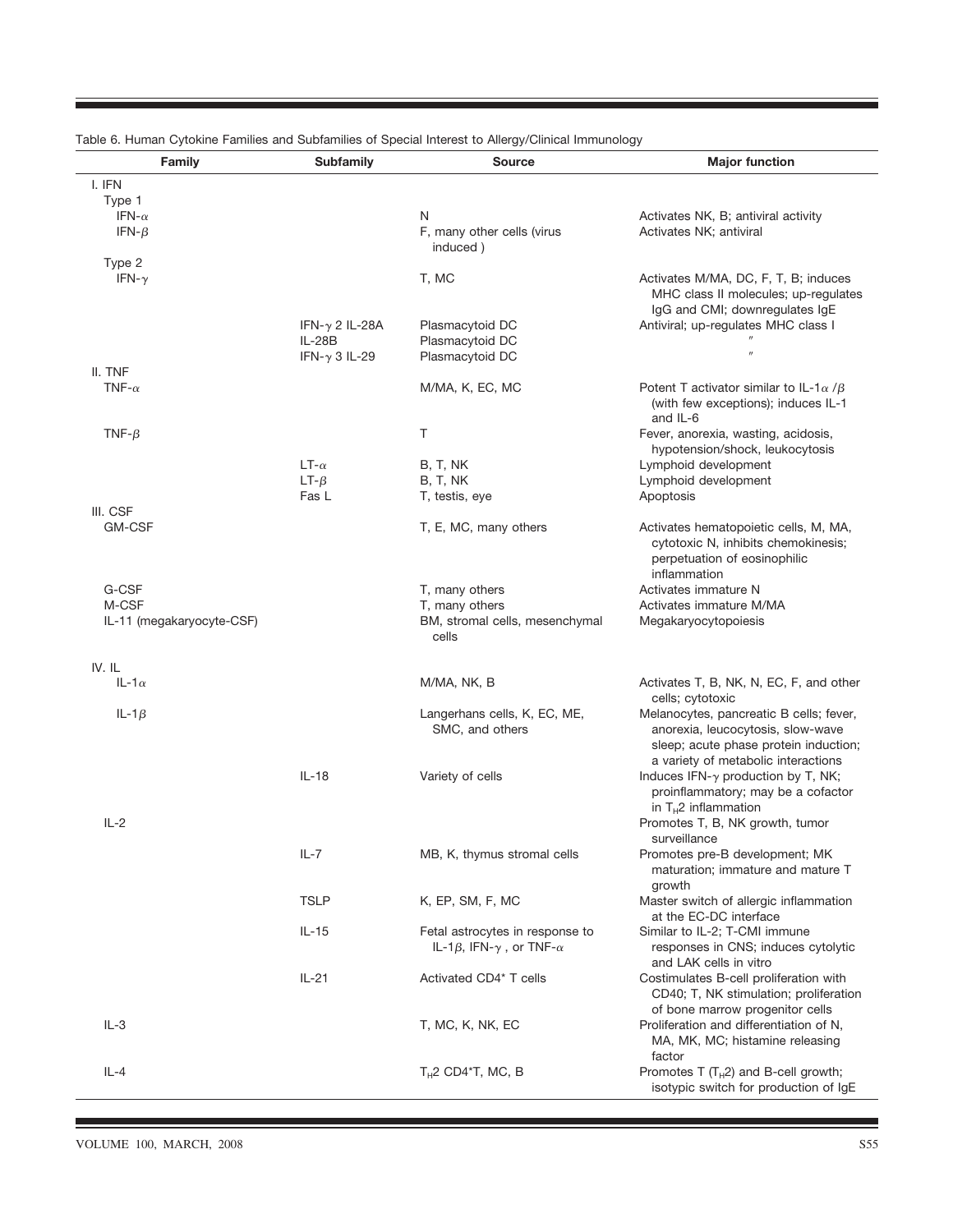Table 6. Continued

×

| <b>Family</b>                                      | <b>Subfamily</b> | <b>Source</b>                                                                                         | <b>Major function</b>                                                                                                                                                                                      |
|----------------------------------------------------|------------------|-------------------------------------------------------------------------------------------------------|------------------------------------------------------------------------------------------------------------------------------------------------------------------------------------------------------------|
| $IL-5$                                             |                  | T, MC, E                                                                                              | Growth and differentiation of<br>eosinophils; promotes B activation<br>and production of IgM and IgA                                                                                                       |
| $IL-6$                                             |                  | T, B, M/MA, F, EC, MC BM<br>stromal cells, thymocytes,<br>pancreatic islet cells,<br>neoplastic cells | Similar to IL-1 $\beta$ ; inflammation; mediator<br>of acute phase reaction; T-cell<br>growth, maturation of B to plasma<br>cells; development of trophoblasts                                             |
| IL-8 (CXCL8); this is a<br>chemokine (see Table 7) |                  |                                                                                                       |                                                                                                                                                                                                            |
| $IL-9$                                             |                  | Activated T <sub>H</sub> 2 cells; Hodgkin<br>lymphoma                                                 | Promotes MC and B growth                                                                                                                                                                                   |
| $IL-10$                                            |                  | $T_H$ 2 subpopulation; activated<br>CD8 cells                                                         | Immune inhibitor (down-regulates IFN-<br>$\gamma$ ); cofactor for proliferation of<br>thymocytes and B                                                                                                     |
| $IL-19$                                            |                  | Activated M, B                                                                                        | Induces IL-6 and TNF- $\alpha$ by M; induces<br>apoptosis and reactive oxygen<br>species by M; induces IL-4; IL-5, IL-<br>10, IL1 $\beta$ by activated T;<br>pathogenesis of asthma                        |
|                                                    | $IL-20$          | M, K                                                                                                  | Autoregulation of K function,<br>differentiation and proliferation                                                                                                                                         |
|                                                    | $IL-22$          | NK, $CD4^+$ T <sub>H</sub> 1; induced by IL-9<br>in thymic lymphomas, T, MC                           | Proinflammatory; induces synthesis of<br>acute phase proteins                                                                                                                                              |
|                                                    | $IL-24$          | M, SM, NK, B, naive T,<br>melanocytes, breast epithelium                                              | Induces IL-6 and TNF- $\alpha$ by monocytes;<br>megakaryocyte differentiation;<br>apoptosis of breast cancer cells                                                                                         |
|                                                    | $IL-26$          | CD4+ CD45+ ROT; NK, $T_H$ 1                                                                           | Induces secretion of IL-8, IL-10, and<br>expression of ICAM-1                                                                                                                                              |
| IL-11 (see under III CSF)<br>$IL-12$               |                  | M/MA, DC                                                                                              | Regulates CMI immune response;<br>stimulates NK; induces IFN- $\gamma$<br>production, cell proliferation and<br>cytotoxicity mediated by NK, T;<br>induces $T_H1$ responses                                |
|                                                    | $IL-23$          | <b>Activated DC</b>                                                                                   | Proinflammatory; induces proliferation<br>of memory T; moderates levels of<br>IFN- $\gamma$ production by memory and<br>naive T; together with IL-17,<br>induction of autoimmune disease                   |
| $IL-13$                                            |                  | Activated CD8 <sup>+</sup> and CD4 <sup>+</sup> $T_H2$ ,<br>MC, NK                                    | Enhances mucus production; induces<br>SM hyperresponsiveness; activates<br>airway stromal cells to produce<br>eotaxin; with IL-4 enhances IgE<br>production                                                |
| $IL-14$                                            |                  | T and some B lines                                                                                    | Mitogen for activated B; selectively<br>expands certain B-cell<br>subpopulations; inhibits<br>immunoglobulin secretion                                                                                     |
| IL-16 (lymphocyte<br>chemoattractant factor)       |                  | Activated CD8 <sup>+</sup> T, F, E, MC, EP                                                            | Chemoattractant for CD4 <sup>+</sup> T, MA, E;<br>suppresses HIV replication                                                                                                                               |
| $IL-17$                                            |                  | Activated CD8 <sup>+</sup> T, $T_H$ 17 T; CD4<br>memory T                                             | Proinflammatory; enhances T priming;<br>stimulates F, EC, MA, and EP to<br>produce proinflammatory mediators;<br>with IL-23, induces autoimmune<br>disease; increased in autoimmune<br>diseases and asthma |

 $\sim$ 

Ξ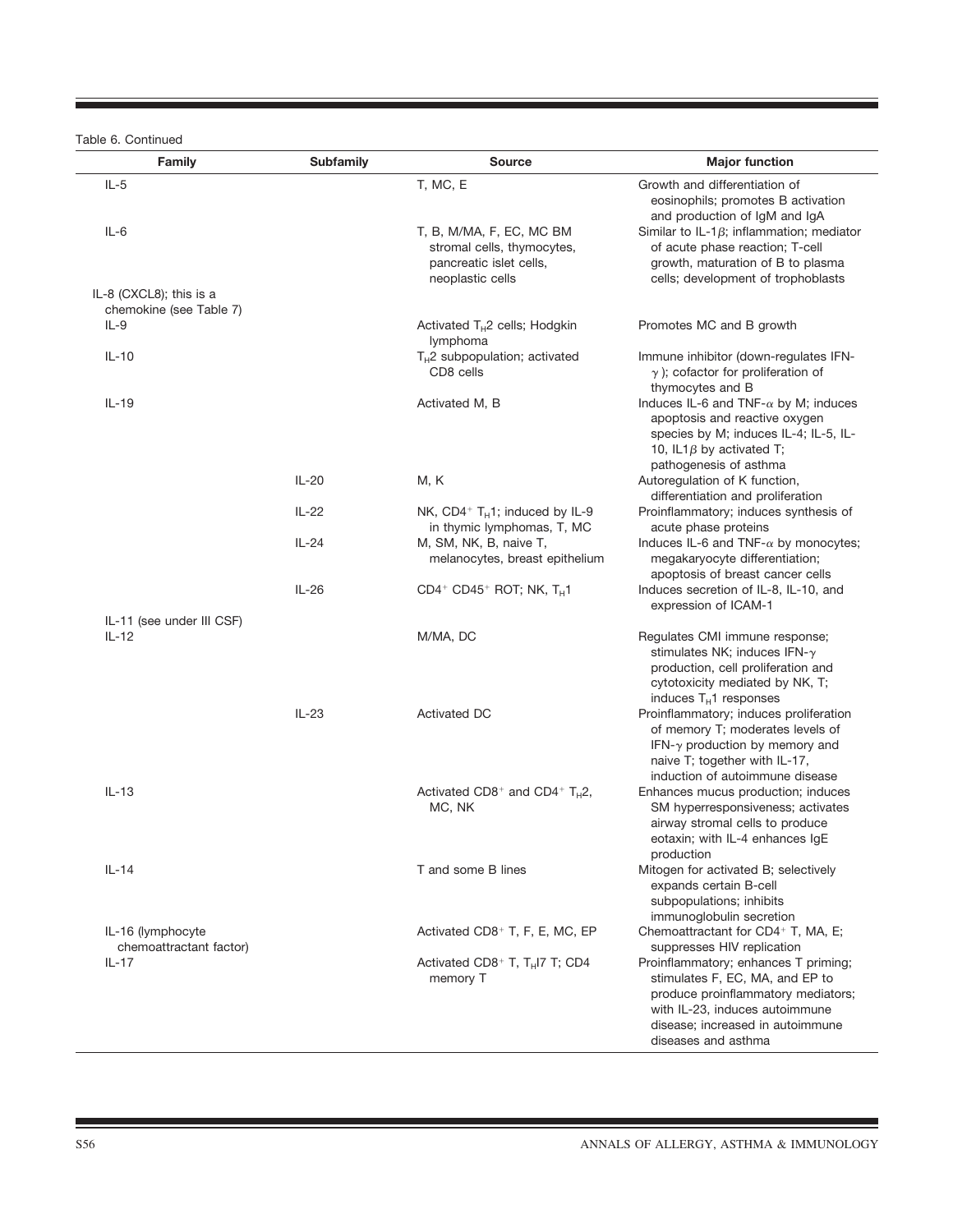Table 6. Continued

| Family       | <b>Subfamily</b> | <b>Source</b>                                                            | <b>Major function</b>                                                                                                                                             |
|--------------|------------------|--------------------------------------------------------------------------|-------------------------------------------------------------------------------------------------------------------------------------------------------------------|
|              | $IL-25$          | Polarized $T_H2$ cells, BM stromal<br>cells                              | Supports L proliferation; supports $T_H2$<br>effects through induction of IL-4, IL-<br>5, IL-13; induces serum IgE;<br>increases E production and<br>inflammation |
| $IL-27$      |                  | Mature DC                                                                | Induces proliferation of nave (not<br>memory) T; initial activator of $T_H1$<br>responses                                                                         |
| $IL-30$      |                  | <b>Activated APC</b>                                                     |                                                                                                                                                                   |
| $IL-31$      |                  | <b>Activated T</b>                                                       | Allergic reactions; dermatitis                                                                                                                                    |
| $IL-32$      |                  | Activated T and NK                                                       | Inflammatory; induces production of<br>TNF- $\alpha$ , IL-8, and MIP-2                                                                                            |
| $IL-33$      | $IL-1$           | Endothelial cells                                                        | Induces TH2 cytokines; induces<br>proinflammatory medicators in most<br>cells                                                                                     |
| TGF- $\beta$ |                  | M/MA, L, P, virus-infected cells                                         | Activates M, P, F, EC; chemotactic for<br>M, F; inhibits T, B; crucial in airway<br>remodeling; proliferation of F                                                |
|              | Activan A        | $CD4$ <sup>+</sup> T, infiltrating L and<br>structural cells of the lung | Associated with early allergen-<br>dependent activation of the immune<br>system; associated with more severe<br>asthma; is linked to and induces<br>$TGF - \beta$ |
| <b>SCF</b>   |                  | Embryonal cells                                                          | Growth of MC from hematopoietic<br>precursors; primordial cell<br>development                                                                                     |
| MIF          |                  | Antigen and mitogen-activated L                                          | Proinflammatory; correlate of CMI<br>diseases; associated with<br>autoinflammatory and autoimmune<br>diseases; elevated in asthma                                 |

Abbreviations: CMI, cell-mediated immunity; CNS, central nervous system; DC, dendritic cell; EC, endothelial cell; ICAM, intercellular adhesion molecule; IFN, interferon; IL, interleukin; MC, mast cell; MHC, major histocompatibility complex; MIF, macrophage inhibitory factor; MIP, macrophage inflammatory protein; M/MA, monocyte/macrophage; SCF, stem cell factor; SM, smooth muscle; TGF, transforming growth factor; TNF, tumor necrosis factor; NK, natural killer cell; T, T cell; B, B cell; K, killer cell; E, eosinophil; BM, bone marrow; ME, melanocyte; MK, megakaryocyte; EP, epithelial cell; MB, IgM B cell; P, platelet; APC, antigen presenting cell; L, lymphocyte; TSLP, thymic stromal lymphopoietin; T<sub>H</sub>, T helper; LT, lymphotoxin; FasL, Fas ligand; G-CSF, granulocyte colony stimulating factor; GM-CSF, granulocyte/macrophage colony stimulating factor; LAK, lymphokine activated killer cell; N, neutrophil; F, fibroblast.

anaphylaxis. However, since  $\alpha$ -tryptase is spontaneously secreted from mast cells and often elevated in mastocytosis patients during mast cell burden or activation, quantifying serum ratios of  $\alpha$  and  $\beta$  provide the best indication of mast cell activation by a specific allergen.<sup>660-662</sup> Most commercial laboratories report results as a combination of  $\alpha$  and  $\beta$  forms.  $(\beta$  tryptase levels can be obtained from the Division of Immunology, University of Virginia Medical College, Charlottesville.)

## *Eosinophils, Eosinophil-Derived Substances, and Chemoattractants.*

*Summary Statement 136.* Eosinophils in body fluids correlate highly with the diagnosis of allergic rhinitis, allergic asthma, and eosinophilic bronchitis. (B)

A recent investigation demonstrated that eosinophils in the nasal smear correlate best with active allergen exposure symptoms, positive prick/puncture skin tests, specific serum IgE, release of inflammatory cytokines, spirometry, and methacholine responses.302 There is also increased appreciation in the clinical utility of sputum eosinophils for diagnosis of asthma and eosinophilic bronchitis.663

*Summary Statement 137.* Elevated eosinophil derived substances (ie, ECP) and chemoattractants (ie, eotaxin) in body fluids are indicators of allergic inflammatory disease. (B)

Eosinophils are key cells in allergic inflammation. Eosinophilic cationic protein is a basic protein that can be detected in the granules of the eosinophil in different forms, with molecular weights ranging from 18.5 to 22 kDa.<sup>664</sup> Elevated levels of ECP have been detected in the serum, sputum, and nasal secretions of individuals undergoing a late-phase allergic reaction (usually 6 –24 hours after exposure), when an eosinophil influx is predominant at the reactive site.<sup>665,666</sup> Levels of immunoreactive ECP detected in the serum of 100 healthy subjects ranged from 2.3 to 16  $\mu$ g/L (95% range,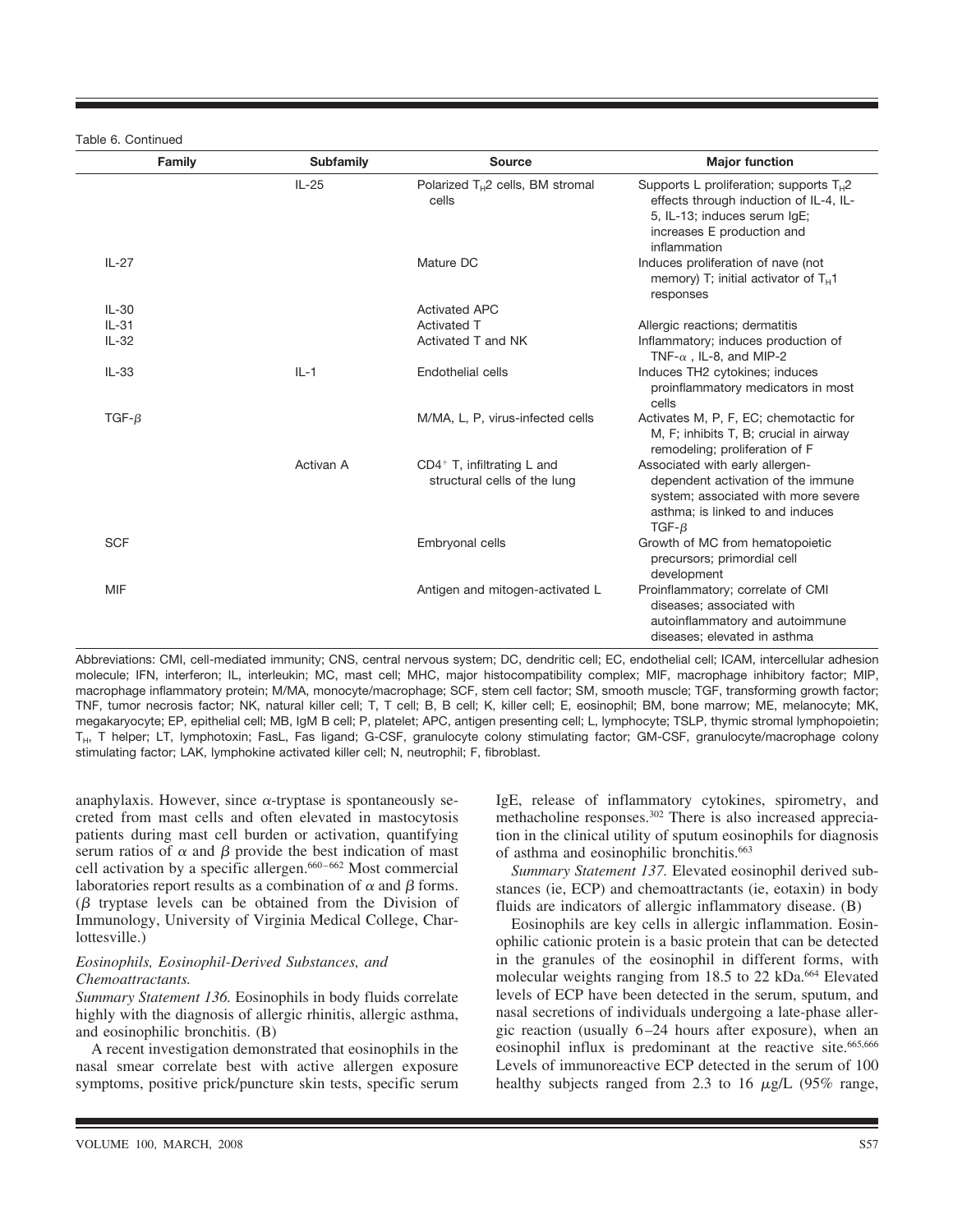| <b>Family receptor</b> | Receptor          | Ligand/agonist                                               | <b>Source</b>                                               | <b>Major function</b>                                                    |
|------------------------|-------------------|--------------------------------------------------------------|-------------------------------------------------------------|--------------------------------------------------------------------------|
| I. CC                  |                   |                                                              |                                                             |                                                                          |
|                        | CCR1              | CCL3/MIP-1 $\alpha$ CCL5/RANTES<br>CCL7/MCP-3                | M, L, N, E, MC, ME T, M, F, ME,<br>P, M, MC, F, EC, EP      | T, M migration; innate and<br>adaptive immunity,<br>inflammation         |
|                        |                   | CCL8/MCP-2<br>CCL13/MCP-4,<br>CCL14-16/HCC1-3                | M, F<br>DC, EP, lung, thymus<br>Intestine                   |                                                                          |
|                        |                   | CCL23/MPIF                                                   | DC, M, lung, liver                                          |                                                                          |
|                        | CCR <sub>2</sub>  | CCL2/MCP-1 CCL7/MCP-3,<br><b>MARC</b>                        | M, L, EC, EP, N, MC, G, ME, DC,<br>F                        | T, M migration; innate and<br>adaptive immunity; $T_H$ 1<br>inflammation |
|                        |                   | CCL8/MCP-2                                                   | M, F                                                        |                                                                          |
|                        |                   | CCL13/MCP-4                                                  | DC, EP, lung, thymus, intestine                             |                                                                          |
|                        | CCR <sub>3</sub>  | <b>CCL5/RANTES</b>                                           | T, M, F, ME                                                 | E, B, T migration, allergic<br>inflammation                              |
|                        |                   | CCL7/MCP-3, MARC<br>CCL8/MCP-2                               | P, M, MC, F, EC, EP<br>M, F                                 |                                                                          |
|                        |                   | CCL11/Eotaxin-1                                              | EC, EP, E, lung                                             |                                                                          |
|                        |                   | CCL13/MCP-4                                                  | DC, EP, lung, thymus, intestine                             |                                                                          |
|                        |                   | CCL15/HCC-2, MIP-5<br>CCL24/Eotaxin 2                        | DC, M, T, B, NK<br>M, T, lung, spleen                       |                                                                          |
|                        |                   | CCL26/Eotaxin 3                                              | EC, heart, ovary                                            |                                                                          |
|                        | CCR4              | CCL17/TARC                                                   | DC, M, EP, F, SM                                            | T, M migration; allergic<br>inflammation                                 |
|                        |                   | CCL22/MDC                                                    | DC, M, B, T, NK, EP                                         |                                                                          |
|                        | CCR <sub>5</sub>  | CCL3/MIP-1 $\alpha$ CCL4/MIP-1 $\beta$<br><b>CCL5/RANTES</b> | M, L, N, E, MC, ME M, L, N, E, F,<br>MC, BA, NK T, M, F, ME | T, M migration; innate and<br>adaptive immunity; HIV<br>infection        |
|                        |                   | CCL8/MCP-2                                                   | M.F                                                         |                                                                          |
|                        |                   | CCL14/HCC-1                                                  | Bone marrow, gut, spleen, liver,<br><b>SM</b>               |                                                                          |
|                        | CCR <sub>6</sub>  | CCL20/MIP-3 $\alpha$ , LARC                                  | M, T, N, EC, liver, lung, thymus,<br>placenta appendix      | Dendritic cell migration                                                 |
|                        | CCR7              | CCL19/MIP-3 $\beta$                                          | N, lymph node, spleen, thymus,<br>intestine                 | T, DC migration; lymphoid<br>development; primary<br>immune response     |
|                        |                   | CCL21/SLC                                                    | EC, lymph node                                              |                                                                          |
|                        | CCR8              | CCL1/Gro $\alpha$<br>CCL4/MIP-1 $\beta$                      | M, T, MC<br>M, L, N, E, F, MC, BA, NK                       | T trafficking                                                            |
|                        |                   | CCL17/TARC                                                   | DC, M, EP, F, SM                                            |                                                                          |
|                        | CCR9<br>CCR10     | CCL25/TECK<br>CCL26/eotaxin-3                                | DC, EP, EC, gut<br>EC, heart, ovary                         | T homing to gut<br>T homing to skin                                      |
|                        |                   | CCL27/CTACK,<br>ILC                                          | K, placenta, skin                                           |                                                                          |
| III. CXC               |                   | CCL28, MEC                                                   | EP, EC                                                      |                                                                          |
|                        | <b>CXCR</b>       | CXCL8/IL-8, NAP-1, MDNCF,<br>MIP-2                           | EC, N, P, G, ME, BA, NK                                     | N migration; innate<br>immunity; acute<br>inflammation                   |
|                        | CXCR <sub>2</sub> | CXCL1-3/Gro $\alpha$ , Gro $\beta$                           | M, N, EC, F, M, N, EC, F                                    | N migration; innate<br>immunity; acute<br>inflammation;                  |
|                        |                   | Gro $\gamma$                                                 | M, N, EC, F                                                 | Angiogenesis                                                             |
|                        |                   | CXCL5-8/ENA,<br>GCP, NAP-2                                   | EC, P, E, F, M (thymus)                                     |                                                                          |
|                        | CXCR3             | CXCL9-11/MIG, 1P-10, I-<br><b>TAC</b>                        | M, N, K, N, F, EC, G                                        | T migration; adaptive<br>immunity; $T_H$ 1<br>inflammation               |

Table 7. Human Chemokine Receptor and Ligand Families of Special Interest to Allergy/Clinical Immunology

a sa mga banya ng mga pag-ang pag-ang pag-ang pag-ang pag-ang pag-ang pag-ang pag-ang pag-ang pag-ang pag-ang

Ē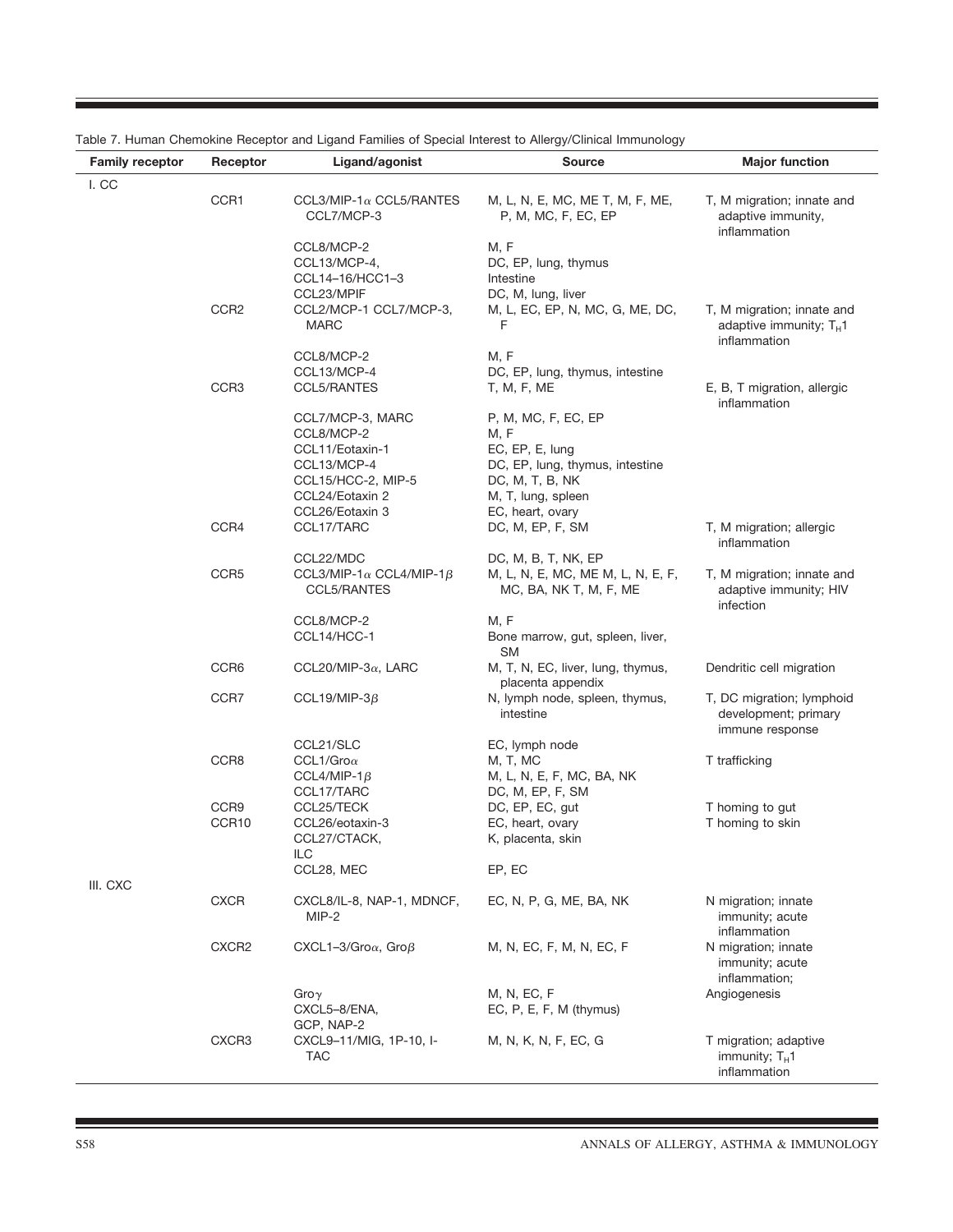Table 7. Continued

| <b>Family receptor</b> | Receptor            | Ligand/agonist                                                              | <b>Source</b>                 | <b>Major function</b>                                                                                       |
|------------------------|---------------------|-----------------------------------------------------------------------------|-------------------------------|-------------------------------------------------------------------------------------------------------------|
|                        | CXCR4               | CXCL12/SDF-1, PBSF                                                          | EC, EP, lung                  | B-cell development;<br>myeloid cell development                                                             |
|                        | CXCR <sub>5</sub>   | CXCL13/BLC, BCA-1                                                           | EC, M, DC, lymph node, spleen | B trafficking; lymphoid<br>development                                                                      |
|                        | CXCR <sub>6</sub>   | CXCL <sub>16</sub>                                                          | B, M, DC                      | T migration                                                                                                 |
| IIII. CX3C             | ?                   | CXCL4/PF4                                                                   | P, MK                         | Inflammation                                                                                                |
|                        | CX <sub>3</sub> CR1 | CX3CL1/FRACTALKINE                                                          | APC, DC, EC, T, SM            | T, NK trafficking and<br>adhesion; innate and<br>adaptive immunity, $TH1$<br>inflammation, MC<br>chemotaxis |
| IV. XC<br><b>XCRI</b>  |                     |                                                                             |                               |                                                                                                             |
|                        |                     | XCL1/ lymphotactin a, SCMl $\alpha$<br>XCL2/ Lymphotactin b,<br>$SCMI\beta$ | T, MC, NK<br>T, NK, spleen    | T trafficking                                                                                               |

Abbreviations: Same as Table 6; BA, pro-B cell line.

geometric mean of 6  $\mu$ g/L). The ECP measurements have limited clinical utility as an analyte for monitoring patients with extrinsic asthma and other allergic diseases in which eosinophils may play a role in tissue damage. $666 - 672$ 

Several eosinophil chemoattractants (eg, IL-5, eotaxin) are elevated in nasal and BAL samples in patients with active allergic inflammatory disease associated with recent or concurrent exposure to aerogenic allergens.<sup>303,304,672</sup>

#### *Basophil Activation Test*

*Summary Statement 138.* A basophil activation test measured by expression of CD63 and CD203c and detected by flow cytometry is being evaluated for many IgE-mediated disorders. (C)

The degree of basophil activation based on the expression of CD63 and recently CD203c is determined by flow cytometry.672 It has been evaluated in IgE-mediated pollen, food, drug, *Hymenoptera* venom, and latex reactions.<sup>673–681</sup> Sera of patients with CIU also demonstrate basophil-activating autoantibodies.682 High sensitivity and specificity have been observed in most of these studies. Recently, a CD63 sensitivity assay was shown to be useful in monitoring clinical effects in patients who receive omalizumab (Xolair) treatment.<sup>683</sup>

## **IN VITRO DIAGNOSTIC TESTS OF CELL-MEDIATED IMMUNITY**

## *Background and Present Application*

*Summary Statement 139.* Tests that quantify lymphocyte function measure the ability of lymphocytes to (1) proliferate, (2) produce inflammatory mediators and cytokines or chemokines, (3) mount cytotoxic responses, and (4) regulate immune responses. (B)

*Summary Statement 140.* Lymphocyte proliferative responses may be evaluated by either nonspecific mitogens (eg, phytohemagglutinin, concanavalin A, or pokeweed) or specific soluble and cell-bound antigens. (B)

*Summary Statement 141.* In vitro proliferative responses to some soluble antigens, but not mitogens, have been shown to correlate with in vivo delayed hypersensitivity. The role, however, of lymphocyte proliferation as measured in vitro in the pathogenesis of the delayed-type hypersensitivity tissue reaction is unclear. (B)

*Summary Statement 142.* Cytokines (IL-1 through IL-33) and growth factors are glycoproteins produced by a variety of cells that are capable of altering activities of other cells through interaction with specific surface receptors. (E)

*Summary Statement 143.* Chemokines are small (8 to 10 kDa) proteins secreted by many immune and nonimmune cells with essential roles in inflammatory and immune reactions, including the late-phase cutaneous response. (E)

*Summary Statement 144.* Cytokine and chemokine profiles play essential roles in allergic inflammation and are being increasingly evaluated as phenotypic markers and in the differential diagnosis of human hypersensitivity disorders. (B)

The cell types that contribute to the cellular hypersensitivity reaction include lymphocytes, macrophages, dendritic cells, Langerhans cells, and granulocytes. In vitro tests of cell-mediated immunity may be used to evaluate (1) cellular function in patients who may have recurrent or multiple serious infections (eg, fungal, mycobacterial and protozoan); (2) depressed cellular immunity (eg, acquired immune deficiency syndrome, sarcoidosis, and cancer); (3) certain cases of drug hypersensitivity; (4) chemical hypersensitivity (eg, toluene diisocyanate, beryllium); (5) autoimmune diseases (eg, rheumatoid arthritis, Guillain-Barre´ syndrome, chronic hepatitis, and thyroiditis); and (6) many other inflammatory entities.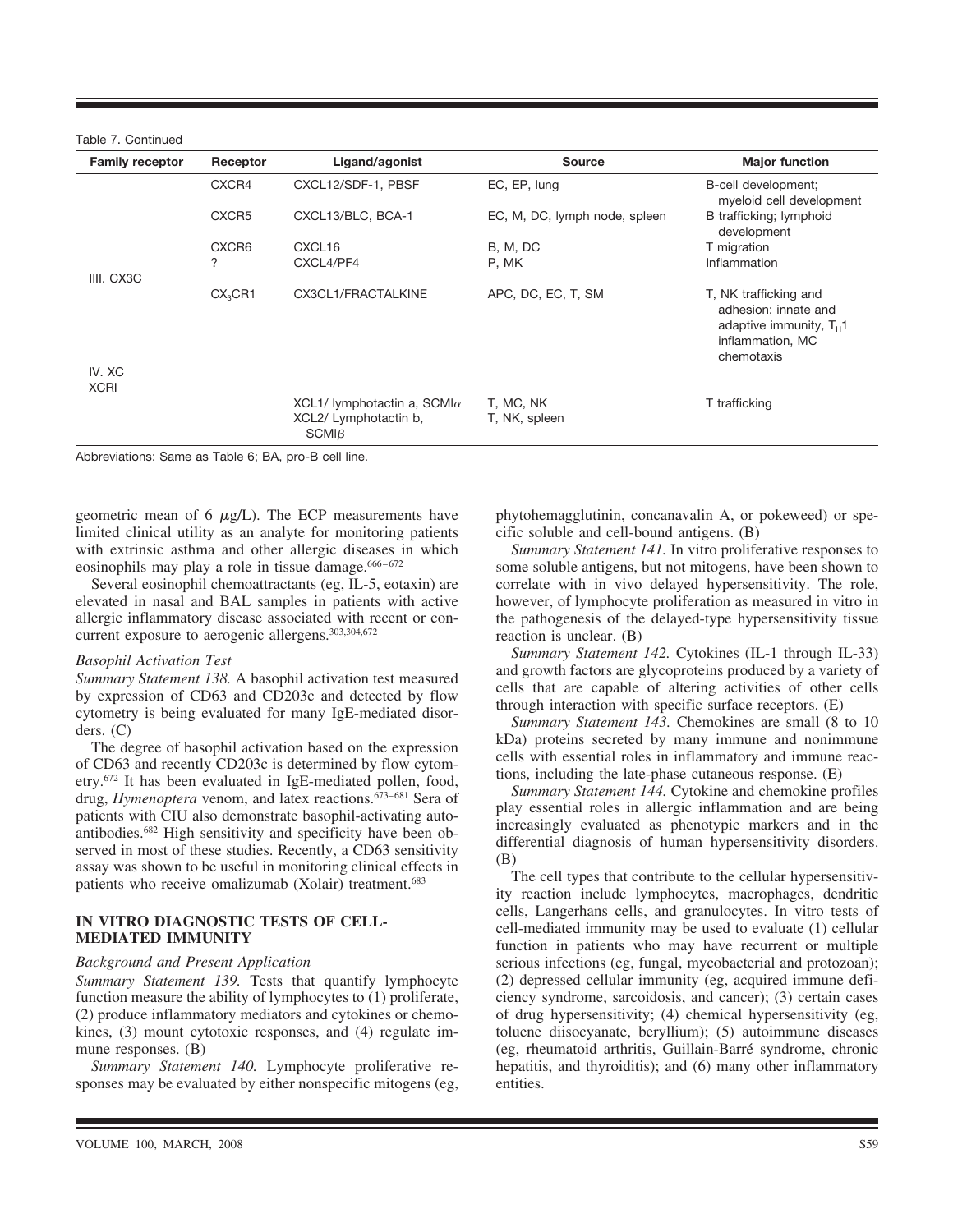Table 8. Common Autoantibodies and Corresponding Autoimmune **Diseases**<sup>a</sup>

| Autoantibody             | <b>Disease</b>        | Prevalence, % <sup>a</sup> |
|--------------------------|-----------------------|----------------------------|
| ANA                      | <b>SLE</b>            | $95 - 98$                  |
| Anti-double-stranded DNA | SLF                   | $50 - 80$                  |
| anti-Sm                  | <b>SLE</b>            | $15 - 20$                  |
| Anti-C1qb                | <b>SLE</b> nephritis  | 97                         |
| Anti-RNP                 | <b>MCTD</b>           | $30 - 40$                  |
| Anti-histone             | Drug-SLE              | 70                         |
| Anti-Ro/SS-A             | Sjögren's syndrome    | $30 - 90$                  |
| Anti-La/SS-B             | Sjögren's syndrome    | $15 - 20$                  |
| Rheumatoid factor        | RA                    | 80                         |
| Anti-CCP                 | <b>RA</b>             | 99                         |
| Anti-Centromere          | <b>CREST</b>          | 80                         |
| Anti-Scl 70              | Systemic sclerosis 70 |                            |

aAdapted from D'Cruz D. Testing for autoimmunity in humans. *Toxicol Lett.* 2002;127:93–100.

bTrendelenburg M, Lopez-Trascasa M, Potlukova E, et al. High prevalence of anti-C1q antibodies in biopsy-proven active lupus nephritis. *Nephrol Dial Transplant.* July 28, 2006 (Epub ahead of print).

Tests that quantify lymphocyte function detect the ability of lymphocytes to (1) proliferate, (2) produce inflammatory mediators and cytokines, (3) mount cytotoxic responses, and (4) regulate immune responses. Lymphocyte proliferative responses can be evaluated by the use of nonspecific mitogenic stimulants such as phytohemagglutinin, concanavalin A, or pokeweed mitogen and by specific stimuli such as soluble and cell bound antigens. The nonspecific activation of lymphocytes measures both T (ie, phytohemagglutinin, concanavalin A) and B (ie, pokeweed mitogen) cell function, although the kinetics of these responses differ. In contrast, specific antigenic challenge appears to measure only T-cell function. In addition, by using autologous and homologous serum in the cultures, one can also determine whether the patient's serum contains factors that may interfere with or enhance the proliferative response.

Cytokines and growth factors are glycoproteins produced by a variety of cells that are capable of altering activities of other cells through interaction with specific surface receptors.<sup>684-694</sup> They are secreted by lymphocytes, macrophages, epithelial cells, and a variety of effector cells (eg, eosinophils, mast cells) among others. They have significant growth differentiation and activation functions on contiguous or distant cells and tissues. There are 4 major families of cytokines that have been identified: (1) interferons, (2) colony-stimulating factors, (3) TNFs, and (4) ILs (Table 6). The last is divided into subfamilies, which consist of an expanding list of new cytokines, now numbering from IL-1 to IL-33. Historically, cytokines have been called lymphokines if they were produced by lymphocytes or monokines if they were produced by monocytes or macrophages. Many cytokines produced by lymphocytes have also been termed *interleukins* even though most of their functions are not restricted to between cells. Both immune and nonimmune cells produce chemokines and smaller proinflammatory proteins (Table 7).

The elaboration of cytokines or chemokines by lymphocytes and monocytes indicates that these cells are capable of producing factors that are involved in both afferent and efferent limbs of the cellular hypersensitivity response.<sup>695,696</sup> Proinflammatory cytokines and chemokines derived from activated macrophages (eg, TNF- $\alpha$ , IL-6, IL-8, IL-12, transforming growth factor  $\beta$ 1, MIF, RANTES, eotaxin, MCP-1, MCP-2, MCP-3, MIP-1, MIP-2, and MIP-3) have diverse activating and chemotactic properties.<sup>697</sup> One of the lymphocyte- or macrophage-derived inflammatory mediators, macrophage MIF, has an essential role in the expression of cell-mediated immunity and a number of inflammatory diseases.<sup>698-707</sup> In the past, MIF and its correlate, leukocyte inhibitory factor, were shown to correlate with in vivo delayed-type hypersensitivity skin reactivity, although they do not necessarily measure the function of a particular cell type (T or B cell).<sup>708,709</sup>

The ability of lymphocytes to act as cytotoxic killer cells in response to either allogeneic, target, or malignant cells has clinical relevance in patients undergoing a transplant procedure and patients with cancer. T-cell regulation of immunoglobulin synthesis or antibody production, as well as lymphocyte proliferation, also has clinical application. Excessive or diminished regulation of these immune responses can result in disorders associated with humoral immunity, cellmediated immunity, or both. In 1960, Nowell described that phytohemagglutinin, a lectin extracted from kidney beans, nonspecifically transformed small lymphocytes into proliferating lymphoblasts in vitro.<sup>710</sup> Subsequently, in addition to plant lectins that activate all normal T cells, it was shown that a variety of antigens could also induce proliferation.711 This occurred, however, only in those persons who had positive delayed skin test reactions to these antigens. In vitro proliferation to some soluble antigens, but not to mitogens, has been shown to be a good correlate of specific in vivo delayedtype hypersensitivity. However, the role of lymphocyte proliferation in the pathogenesis of delayed-type hypersensitivity skin reactions is unclear.

On the basis of what is known about the biologic activities of cytokines and chemokines, these factors appear to be better candidates for investigating pathogenesis. In fact, when these in vitro tests are correlated with skin testing in normal subjects and in patients with diseases associated with defects in delayed-type hypersensitivity, lymphokine levels more often closely parallel the results of delayed skin tests than does lymphocyte proliferation.712 Effector lymphokines, particularly MIF, therefore are assuming greater significance as in vitro correlates of delayed-type hypersensitivity.

Antigen-induced inhibition of cell migration has been used as a bioactivity index of delayed-type hypersensitivity since its original description in 1932. Development of the capillary tube method for measuring macrophage migration has facilitated the significance of migratory inhibitors, particularly MIF.713 The latter was first described by David, Bloom, and Bennett<sup>714,715</sup>; it is a protein produced by sensitized lymphocytes after activation by specific antigens or mitogens. In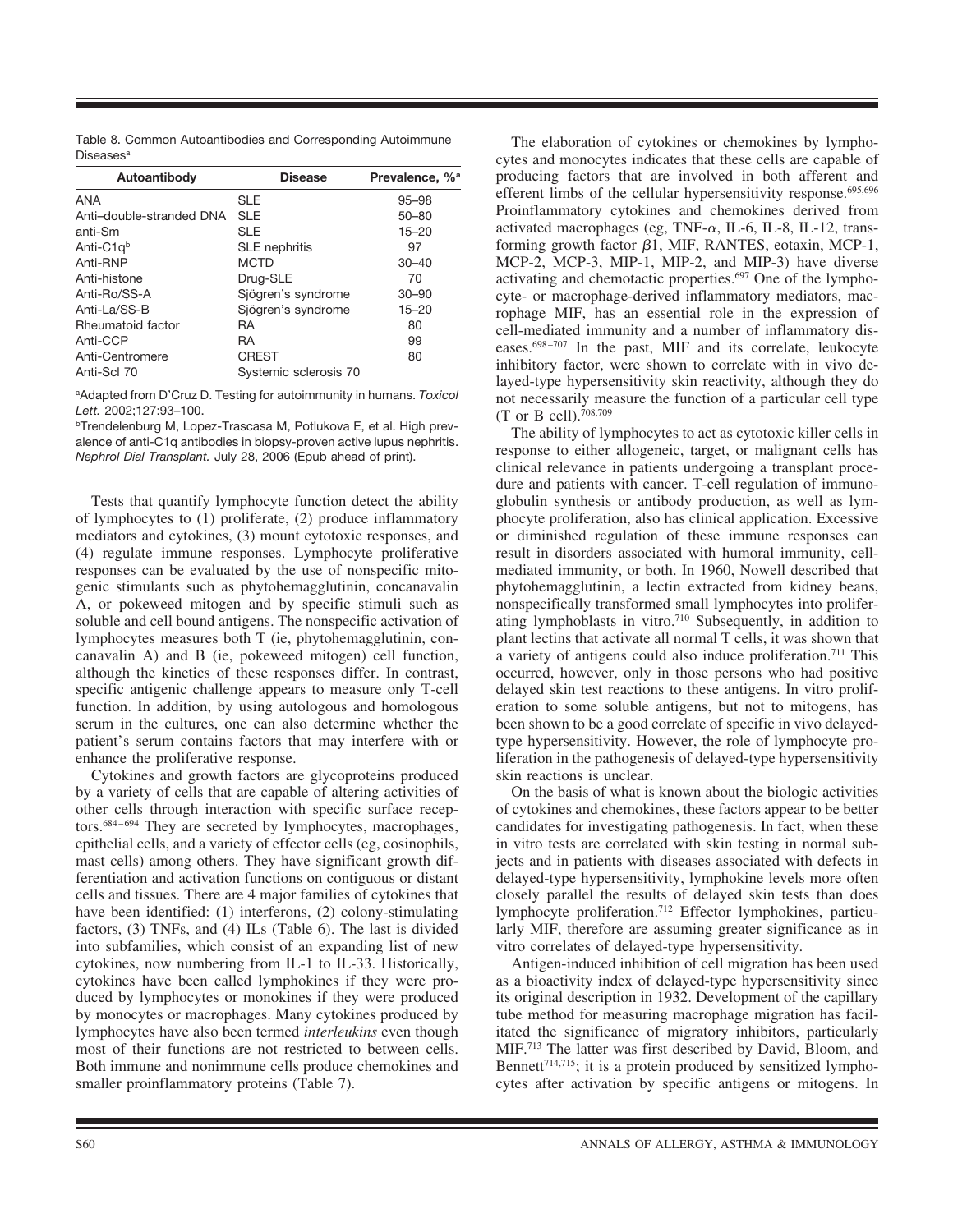Table 9. Autoantibodies Associated with Systemic Vasculitis<sup>a</sup>

| Autoantibody | Vasculitis                                                     | <b>Specificity</b>                                 | Prevalence, % |
|--------------|----------------------------------------------------------------|----------------------------------------------------|---------------|
| c-ANCA       | Wegener's syndrome                                             | Proteinase-3                                       | $95 - 98$     |
| p-ANCA       | Churg-Strauss, microscopic polyangiiitis, overlap<br>syndromes | Myeloperoxidase, elastase, lactoferrin cathepsin G | $50 - 90$     |
| Anti-GBM     | Goodpasture syndrome                                           | Type IV collagen                                   | $60 - 75$     |
| Anti-C1ab    | Hypocomple mentemic urticarial vasculitis                      | Collagen-like region C1g                           | $50 - 90$     |

Abbreviations: c-ANCA, antineutrophil cytoplasmic antibody; GBM, glomerular basement membrane; p-ANCA, peripheral nuclear antineutrophil cytoplasmic antibody.

<sup>a</sup> From D'Cruz D. Testing for autoimmunity in humans. *Toxicol Lett.* 2002;127:93–100.

**b From Wisnieski JJ, Jones SM. Comparison of autoantibodies to the collagen-like region of C1q in hypocomplementemic urticarial vasculitis** syndrome and systemic lupus erythematosus. *J Immunol.* 1992;148(5):1396 – 403.

initial studies, human MIF exhibited heterogeneity in its molecular weight, isoelectric point, and glycosylation.<sup>716</sup> Some of the heterogeneity was found to be due to contamination with other cytokines (ie, interferon- $\gamma$ , IL-4, and TNF- $\alpha$  also having macrophage migration inhibitory activities) in conditioned media samples from stimulated lymphocytes.717 A small gene for purified, monomeric MIF, which has a molecular weight of 12,000 kD and does not share homology with IL-4 or interferon- $\gamma$ , has been cloned.<sup>717,718</sup> Further, MIF protein has been crystallized and analyzed by x-ray diffraction, thereby confirming that it is clearly distinguishable from other cytokines with migration inhibitory activities.719 Native and recombinant human MIF are biochemically and bioactively identical.720 Interestingly, MIF is also secreted from anterior pituitary cell lines.721

Leukocyte inhibitory factor, a related but higher-molecular-weight cytokine originally isolated by molecular sieve chromatography, was found to inhibit neutrophil but not macrophage migration.<sup>722</sup> Similar to MIF, it was antigen specific and associated with delayed-type hypersensitivity. However, its significance was overshadowed by MIF, and it is no longer used as a bioactivity index of delayed-type hypersensitivity.

Extensive research of purified MIF has fully established its importance as a critical T-cell proinflammatory cytokine in a diversity of human diseases, including rheumatoid arthritis, sepsis, the systemic inflammatory response syndrome, renal infections, blunt trauma, renal allograft reaction, diabetes, and atopic dermatitis.<sup>698-723</sup> Recently, a significant association between mild asthma and the low expression, 5-CATT MIF allele, suggests that MIF may also play a role in asthma via promotion of  $T_H2$  responses.<sup>724</sup> As a result of these associations, the bioactive profile of in vitro cell-mediated immunity may now be estimated by both functional and biochemical assays of MIF.

## *Current Methods*

*Summary Statement 145.* Other bioactive indices of cellmediated immunity include cytotoxic assays, cultures of mixed lymphocytes, and macrophage inhibition. (E)

*Summary Statement 146.* Most cytokines and chemokines can be measured by commercial ELISA and ELISpot immunoassays. (E)

*Summary Statement 147.* Proinflammatory cytokines or chemokines, which are particularly associated with cell-mediated immunity, include interferon- $\gamma$ , IL-12, tumor necrosis factor  $\alpha$  (TNF- $\alpha$ ), IL-16, MIF, macrophage inflammatory protein 1 (MIP-1), and MCP 1, 2, and 3. (B)

#### *Functional Assays*

#### *Lymphocyte activation and proliferation*

Nonspecific assays are performed to evaluate the general responsiveness of peripheral blood mononuclear cells (PB-MCs) or isolated T cells  $(10^6 \text{ per well})$ .<sup>725</sup> Appropriate polyclonal reagents consist of phytohemagglutinin  $(2 \mu g)$ per well), concanavalin A (2 dilutions  $[100$  and 50  $\mu$ g per well]), and pokeweed mitogen (20  $\mu$ L [1:200] per well). Phytohemagglutinin and concanavalin A primarily test Thelper cell function, whereas pokeweed mitogen stimulates B cells.

Varying dilutions of recall antigens (*Candida, Tetanus* toxoid, and trichophyton) or other specific antigens are added to test wells containing isolated lymphocytes in accordance with an optimal dose response protocol. In both specific and nonspecific assays, unstimulated lymphocytes serve as controls.

Each well is pulsed with 0.4  $\mu$ Ci of <sup>3</sup>H thymidine.<sup>726</sup> Plates are incubated at 37°C in a humidified carbon dioxide incubator and followed 0 hours for spontaneous blastogenesis, 3 days for phytohemagglutinin and concanavalin A, 5 days for mixed lymphocyte culture assay, and 6 days for pokeweed mitogen and specific soluble antigens. After an additional <sup>3</sup>H thymidine pulse for 4 hours, cells are placed on a glass fiber mat using a cell harvester, scintillation fluid is added, and cells are counted for 1 minute. Proliferative responses are reported as mean net counts per minute (cpm) (experimental cpm  $-$  control cpm) or preferably as a stimulatory index (experimental cpm  $\div$  control cpm).<sup>726</sup>

To circumvent the use of using radioactive reagents, nonradioactive alternative methods have been developed. One of these is based on the incorporation of a pyrimidine analog, 5-bromo-2<sup>1</sup>-deoxyuridine (BrdU) instead of thymidine into the DNA of proliferating cells. After suitable incubations, as described herein, BrdU is detected by standard or chemilu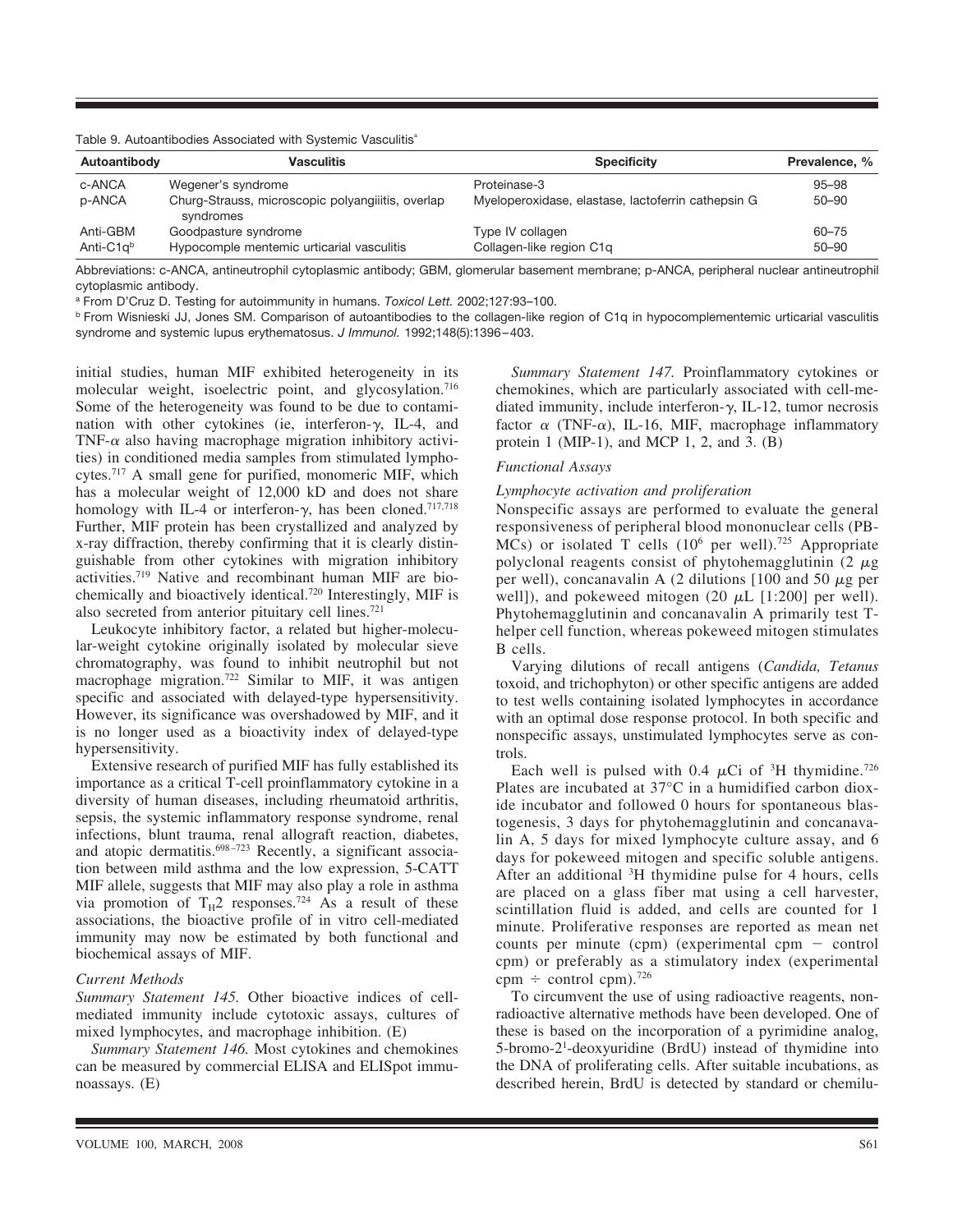Table 10. The Major Clinically Relevant Aeroallergens of North **America<sup>a</sup>** 

| Tree pollen                                                                        |
|------------------------------------------------------------------------------------|
| Chinese elm (Ulmus parvifolia) <sup>b,c</sup> ; Siberian elm (Ulmus                |
| pumila) <sup>b,c</sup> ; elm (Ulmus americana) <sup>b,c</sup>                      |
| Red oak (Quercus rubra) <sup>b</sup> ; white oak (Quercus alba) <sup>b</sup>       |
| Paper birch (Betula papyrifera)                                                    |
| Alder (Alnus rubra)                                                                |
| Box elder (Acer negundo) <sup>b</sup> ; red maple (Acer rubra) <sup>b</sup>        |
| Eastern cottonwood (Populus deltoides)                                             |
| Sycamore (Platanus occidentalis)                                                   |
| White ash (Fraxinus Americana) <sup>b</sup> ; olive (Olea europaea) <sup>b,c</sup> |
| Black walnut (Juglans nigra)                                                       |
| Mulberry (Moras rubra)                                                             |
| Mountain cedar (Juniperus ashei)                                                   |
| Pecan (Carya illinoensis)                                                          |
| Grass pollen                                                                       |
| Rye (Lolium perenne)d,e                                                            |
| Timothy (Phleum pretense)d,e                                                       |
| Meadow fescue (Festuca elatior)d,e                                                 |
| Bermuda (Cynodon dactylon) <sup>e</sup>                                            |
| Johnson (Holcus halepensis)                                                        |
| Bahia (Paspalum notatum)                                                           |
| Weed pollen                                                                        |
| Short ragweed (Ambrosia artemisiifolia) <sup>e,f</sup>                             |
|                                                                                    |
| English (narrow leaf) plantain (Plantago lanceolata)                               |
| Mugwort (Artemisia vulgaris)                                                       |
| Russian thistle (Salsola kali)                                                     |
| Burning bush (Kochia scoparia)                                                     |
| Sheep (common, red) sorrel (Umex asetosella)                                       |
| Red root pigweed (Amaranthus retroflexus)                                          |
| Indoor aeroallergens                                                               |
| Cat epithelium (Felis domesticus) <sup>e</sup>                                     |
| Dog epithelium (Canis familiaris)                                                  |
| Arthropods (domestic mites: Dermatophagoides farinae) <sup>e</sup>                 |
| Dermatophagoides pteronyssinus) <sup>e</sup>                                       |
| Insects (German cockroach: Blattella germanica)                                    |
| Fungi                                                                              |
| Alternaria alternata <sup>9</sup>                                                  |
| Cladosporium (Cladosporium cladosporioides, Cladosporium                           |
| herbarum) <sup>g</sup>                                                             |
| Penicillium (Penicillium chrysogenum, Penicillium expansum) <sup>9</sup>           |
| Aspergillus fumigatus <sup>9</sup>                                                 |
| Epicoccum nigrum                                                                   |
| Drechslera or Bipolaris type (eg, Heiminthosporium solani) <sup>9</sup>            |

a Compiled and selected in collaboration with the American Academy of Allergy, Asthma, and Immunology Immunotherapy committee and Allergen subcommittee for the identification of 36key allergens in North America.

**b** Extensive cross-reaction of species within the genus.

<sup>c</sup> Apart from regional prevalences, are limited to local sites with substantial stands of these trees.

<sup>d</sup> Extensively cross-react with one another and bluegrass, orchard, red top, and sweet vernal.

<sup>e</sup> Allergens for which standardized extracts are commercially available.

<sup>f</sup> Like all ragweeds, extensively cross-react with other species within their genus.

<sup>9</sup> Fungal species that are widely distributed and clinically important.

minescent ELISA detection systems.727,728 T-cell activation can also be determined by an increase in intracellular adenosine triphosphate, which occurs when cells proliferate. After cellular proliferation, adenosine triphosphate levels increase and a linear relationship between cell concentration and adenosine triphosphate level is proportional to light intensity, which can be measured by a luminescence assay. This technique has the added advantage of requiring only small volumes of whole blood and results can be reported in 24 hours.729 Currently, this technology has been cleared by the FDA for an in vitro phytohemagglutinin test (www.ibtreflab. com).

#### *Cellular cytotoxicity*

Cytotoxic function can be readily demonstrated in mixed lymphocyte culture techniques wherein irradiated effector cells are incubated with varying proportions of 51Cr-labeled target cells. Cytotoxicity of target cells is detected by radioactive chromium release after suitable incubation. An alternative, nonradioactive toxicity assay labels target cells with a europium (EU) diethylenetriamine penta-acetic acid (DTPA) chelate. Lysis of labeled targets by effector T cells releases the EU-DPTA complex, which is measured in a time-resolved fluorometer.730,731

#### *Cytokine or chemokine release and histopathologic analysis*

Depending on their stability in various media, most but not all cytokines can be measured by commercial ELISA and ELISpot immunoassays.732 Many of these immunoassays have sufficient sensitivity to be detected in small fluid samples (eg, IL-5, IL-6, IL-8, RANTES, eotaxin, MCP-1, IL-10, IL-12, IL-13, interferon- $\gamma$ , TNF- $\alpha$ , and MIF). Thus, these assay procedures can also be used to detect in vitro cytokine and chemokine synthesis and release from PBMCs cultured for varying periods. ELISpot assays, which measured interferon- $\gamma$  release from PBMCs stimulated with nickel sulfate, positively correlated with both positive patch test results and lymphocyte proliferation.732 Simultaneous measurement of multiple cytokines or chemokines in small fluid samples of antibody-array techniques is emerging as a potentially useful method.733,734 This assay combines the specificity of ELISAs, sensitivity of enhanced chemiluminescence, and highthroughput of microspot assays.733

#### *Macrophage inhibition, a measure of MIF bioactivity*

Two assays are available to measure macrophage migration: (1) indirect (2 step) and (2) direct (1 step).<sup>59,735</sup> In the indirect method, PBMCs are cultured with antigen to produce MIF, which is then assayed on indicator cells (human monocytes) at a different time. The direct method entails mixing PBMCs, antigen, and indicator cells (monocytes). MIF is produced locally, and its effects are measured at the same time. Inhibition of migration is read at 18 to 24 hours. Functional assays of MIF may be subject to false-positive results due to nonlymphokine factors, such as antigen antibody complexes and the antigen itself, both of which might inhibit migration.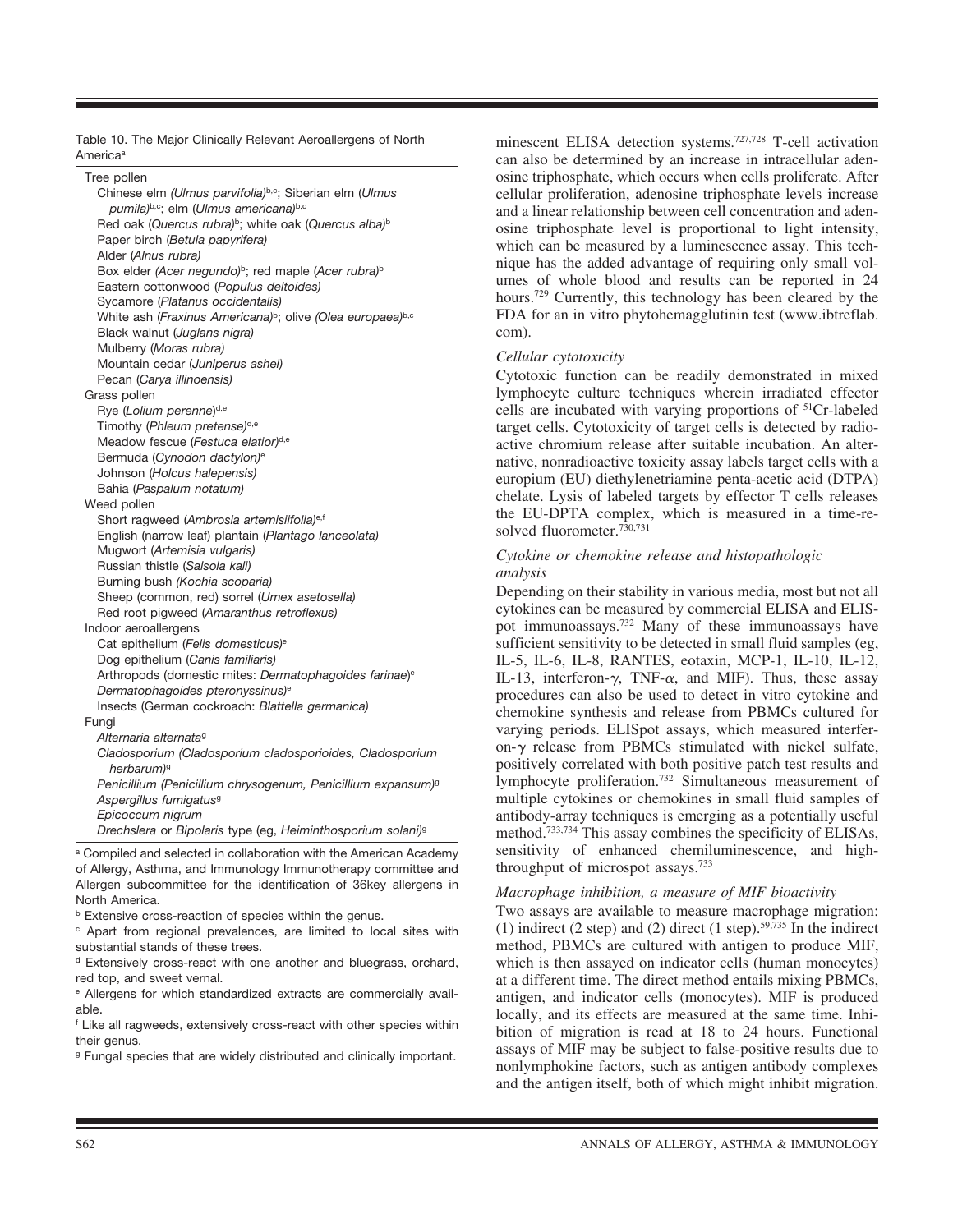False-negative results may also occur because of individual variation of indicator cells. Because of their complexity and technical skill requirements, functional MIF in vitro assays are not commercially available. They are used chiefly for research of patient populations rather than individual patients. However, they may be of adjunctive clinical value for purposes of identifying certain pathogenetic factors, monitoring the results of therapy and the clinical course of patients with depressed cell-mediated immunity.

#### *Immunoassays*

As discussed herein, direct measurement of several cytokines in blood, BAL, sputum, and other body fluids by commercial ELISAs may act as biologic markers of acute or chronic inflammation and/or delayed-type hypersensitivity. Proinflammatory cytokines or chemokines and their subfamilies include interferon- $\gamma$ , TNF- $\alpha$ , IL-4, IL-5, IL-6, IL-8, RAN-TES, eotaxin, IL-12, IL-13, IL-15, IL-18, IL-19, IL-22, IL-23, IL-25, IL-31, IL-32, IL-33, and TNF- $\alpha$ . Proinflammatory cytokines or chemokines, which are particularly associated with cell-mediated immunity, include interferon- $\gamma$ , IL-12, TNF- $\alpha$ , IL-16, MIP-1, MCP-1, MCP-2, MCP-3, and MIF. A test of interferon- $\gamma$  release by peripheral lymphocytes has been recommended by the Centers for Disease Control and Prevention for diagnosis of latent tuberculosis.465 Increased serum levels of MIF have been found in a wide range of exogenous and autoinflammatory T-cell–mediated diseases.698 –707 Normal serum concentrations of MIF range from 0.5 to 8  $\mu$ g/mL. In situ hybridization of MIF messenger RNA in macrophages can also be documented in delayed-type hypersensitivity skin lesions.<sup>698</sup>

## *Nonspecific Screening Tests for Cellular Immune Competency*

*Summary Statement 148.* Simple, cost-effective tests include (1) an absolute lymphocyte count, (2) the absolute number of  $CD4^+$  T cells, and (3) the  $CD4^+/CD8^+$  ratio. (B)

Several simple cost-effective screening tests are available for the evaluation of competency of cell-mediated immunity. These include (1) an absolute lymphocyte count (a count less than  $1,200/\text{mm}^3$  suggests an abnormal immune response); (2) number of total T cells, as measured by anti-CD3 surface markers; (3) estimation of  $CD4<sup>+</sup>$  helper cell and  $CD8<sup>+</sup>$  cytotoxic populations by immunofluorescence staining with appropriate phenotypic cell markers; (4) measurement of T-cell lymphocyte activation by IL-2 secretion or fluorescent anti-CD25 and/or anti–HLA-DR monoclonal antibodies; (5) determination of the relevant percentage of  $CD45 \, \text{RO}^+$   $CD29^+$ T-cell lymphocytes as an indication of memory cells; and (6) flow cytometric assay of the percentage of  $CD4^+$ ,  $CD25^+$  Fox  $P3$ <sup>+</sup> immunoregulatory T cells. The latter cells may be increased after successful allergen immunotherapy.

## *Current Status of Cytokines and Chemokines*

These cellular products were first identified more than 25 years ago and new ones are being discovered almost every year. As of 2007, there are 33 recognized IL cytokines and many more that do not have the IL designation.<sup>696,741</sup> Tables 6 and 7 are summaries of selected cytokines and chemokines, respectively. They are derived from multiple cell sources and often have redundant and overlapping biologic functions, which have been investigated extensively in knockout and transfected animal models. Their chief utility in diagnosis of human hypersensitivity is to determine the relative significance of cellular interactions involving dendritic cells, T-cell subsets, NK-T cells, macrophages, NK cells, mast cells and epithelial cells in various immune inflammatory processes. For example, body tissue secretions that contain IL-4, IL-5, IL-10, and IL-13 are associated with IgE-mediated allergic inflammation, whereas the predominant cytokines found in cell-mediated immunity inflammation are IL-12 and interferon- $\gamma$ . Likewise, in situ hybridization techniques enable identification of specific cytokines in tissue biopsy samples. Certain cytokines such as TNF- $\alpha$  and IL-5 are nonselective and are associated with various types of inflammation. Chemokines (eg, eotaxin, RANTES, MCP-1, MCP-2, MCP-3) can also be identified by similar techniques.<sup>688,693</sup>

For the most part, cytokine and growth factor identification and profiling in human disease are still research oriented.<sup>736–</sup> <sup>741</sup> However, a number of reports suggest that cytokine profiles may be useful in differential diagnosis of a variety of human diseases.<sup>742-749</sup> For example, serologic profiles may differentiate infectious from noninfectious uveitis and may be of prognostic value in acute pancreatitis.742,743 Similar reports concerning the utility of cytokine profiling for the diagnosis and follow-up of allergic or allergy-related diseases have also recently appeared.<sup>734,750-760</sup>

Chemokines are small (8 to 10 kDa) proteins secreted by many immune and nonimmune cells with essential roles in inflammatory and immune reactions, including the late-phase cutaneous response.697,761 Although principally chemoattractants, they have diverse functions during an inflammatory or immune response, which involve cellular recruitment, activation, and differentiation.762 The processes of intravascular rolling, tethering, and diapedesis of inflammatory cells are complex and also involve integrins, adhesion molecules, and selectins.<sup>763–766</sup> The approximately 50 human chemokine receptors and their corresponding ligands are classified on the basis of the number and structural characteristics of canonical cysteine residues (Table 7).<sup>697,761,762</sup> Understanding chemokine biology is at times confusing because a single chemokine can bind to multiple receptors and vice versa.

High serum levels of thymus and activation regulatory chemokine (TARC) (CCL17) and macrophage-derived chemokine (MDC) (CCL22) preferentially attract  $T_H2$  subsets of T-helper cells in patients with allergic disease.758 Once activated and differentiated,  $T_H2$  cells express CCR3 and CCR4, receptors for eotaxin, RANTES, and TARC. Human CD25 regulatory T cells express higher levels of CCR4, CCR5, and CCR8 compared with CD25 cells. Eotaxin (CCL11), its receptor CCR3, and other ligands of CCR3 (CCL5, CCL7, CCL8, and CCL13) are coattractants for eosinophils in asthma.767 Lymphocytes of nonallergic asthma patients strongly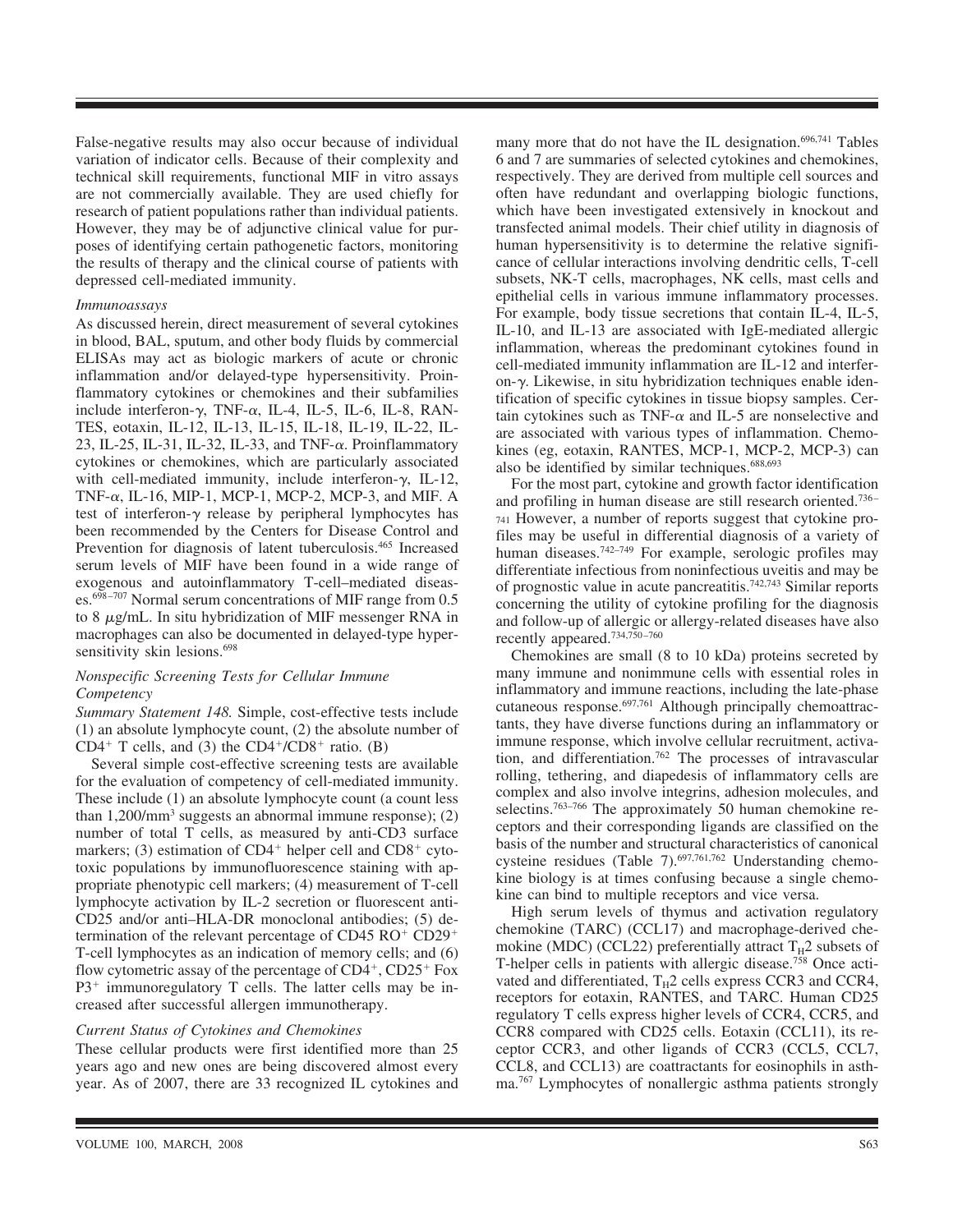express CXCR4. Certain chemokines (CCL1, CCL2, CCL11, CCL17, CCL22) are preferentially produced in the presence of  $T_H2$  cytokines. CCL2 may enhance IL-4 production in activated T lymphocytes.

Specific chemokines have been reported to be associated with  $T_H1$  or  $T_H2$  cytokine production.<sup>768</sup> Both CCR4 and CCR8 are associated with allergen-induced late asthmatic responses.769 Both IL-8 and eotaxin levels were increased in patients with severe asthma compared with patients with mild asthma.770,771 Fracktalkine (CX3CL1) contributes to mast cell recruitment in asthma.772 Eotaxin levels are elevated in both aspirin tolerant and intolerant patients.773

Although there is increased expression of RANTES, CCR3, and CCR5 in lesional skin, CC4R expression reflects greater severity in atopic dermatitis patients.<sup>773,774</sup> Two chemokine receptors (TARC, CCR3) appear to be targets for treatment in atopic diseases.775,776

## **OTHER DIAGNOSTIC IMMUNOLOGIC TESTS**

*Summary Statement 149.* Investigation of non-IgE and non– cell-mediated clinical immunologic disorders may require tests that indicate abnormal adaptive and innate immune reactions. (B)

Evaluation of non-IgE and non– cell-mediated clinical immunologic diseases may include laboratory screening for (1) primary and acquired immunodeficiencies, (2) immune-mediated gammopathies, (3) complement activation disorders, and (4) a diverse spectrum of autoimmune and vasculitic disorders.

## *Immunodeficiency*

The scope of diagnostic procedures for primary immunodeficiency has been reviewed in the recently published Practice Parameter for Primary Immunodeficiencies. Current status of immune-based diagnostic and monitoring of HIV-acquired immunodeficiency and fully developed AIDS have been reviewed elsewhere.777,778 It is generally agreed that HIV-1 RNA levels and CD4 cell counts are important predictors of subsequent virologic and clinical outcomes.<sup>777</sup>

## *Immune-Mediated Gammopathies*

*Summary Statement 150.* Abnormal serum and urine proteins, including cryoglobulins, may be associated with several abnormal immune syndromes. (B)

Drug-induced dysgammaglobulinemia, hypogammaglobulinemia, and leukocytoclastic vasculitis may occasionally be confused with premalignant or malignant gammopathy.<sup>779,780</sup> Abnormal serum and urine protein levels are detected by electrophoresis and immunofixation. Free light chains may also be demonstrated in serum.781 Cryoglobulins may also develop, and these are usually classified as type I, type II, or type III.<sup>782,783</sup> Type I contains a single monoclonal IgG, type II is a mixture of monoclonal IgG with polyclonal IgGs, and type III is a mixture of polyclonal IgGs of different isotypes, most frequently IgG and IgM. Types II and III are also called mixed cryoglobulins.784,785 Cryofibrinogenemia may also

have to be considered in the differential diagnosis of cold precipitable proteins.786

## *Nonspecific Tests of Immunologic Inflammation*

*Summary Statement 151.* The inflammatory consequences induced by immune functions may be detected by nonspecific tests, such as complete blood cell count with differential, sedimentation rate, C-reactive protein, and other acute-phase reactants. In some instances, functional assays of neutrophils and macrophages may be necessary to pinpoint inflammatory responses. (B)

Routine laboratory tests, such as a complete blood cell count with differential, sedimentation rate, C-reactive protein, and other acute-phase reactants (eg, fibrinogen, ferritin), are useful in determining the inflammatory consequences of innate immunity.787–789 Functional assays of macrophages and neutrophils, the primary host defense cells, may indicate either impaired defense (eg, decreased or absent chemotaxis, phagocytosis, bacterial killing, and cytokine or chemokine synthesis) or uncontrolled inflammatory responses (ie, the macrophage activation syndrome).<sup>790-793</sup> Neutrophil and macrophage function tests may only be available in specialized medical centers. High ferritin levels associated with the macrophage activation syndrome can be used to monitor treatment of this disorder<sup>792</sup>

## *Complement Activation*

*Summary Statement 152.* Evaluation of complement activation with a decrease of C3 and C4 may indicate complement deficiency, drug reactions, or the presence of immune complexes, which often are associated with increases in serum cryoglobulins and C1q binding. (B)

Although complement is a major component of innate immunity to pathogenic microorganisms, it may also be abnormally activated by adaptive immune pathways such as immune complexes or cytotoxic antibodies. In most cases, these pathways of complement function can be estimated by immune hemolysis ( $CH_{50}$  and  $AH_{50}$ ) and a functional ELISA of the mannan lectin binding pathway.794,795 Decrease of C4 and C3 and increase in factor B are general screening tests for complement activation.<sup>796-798</sup> Specialized laboratory centers can also determine individual complement components. Evaluation of both inherited and acquired forms of complement deficiencies, including C1 esterase inhibitor, have been discussed in Practice Parameters of Immunodeficiency. Immune complex activation of complement may be associated with an increase in serum cryoglobulins and/or an increase of C1q binding.784,785,799

## *Autoimmunity*

*Summary Statement 153.* Autoantibody profiles offer important diagnostic adjuncts in the diagnosis of collagen vascular diseases, vasculitides, and cytotoxicity disorders. (B)

Many tissue antigens are capable of provoking autoimmune responses when the milieu of genetic susceptibility (ie, major histocompatibility subtypes) and environmental interaction is apropos. The discoveries of rheumatoid factor and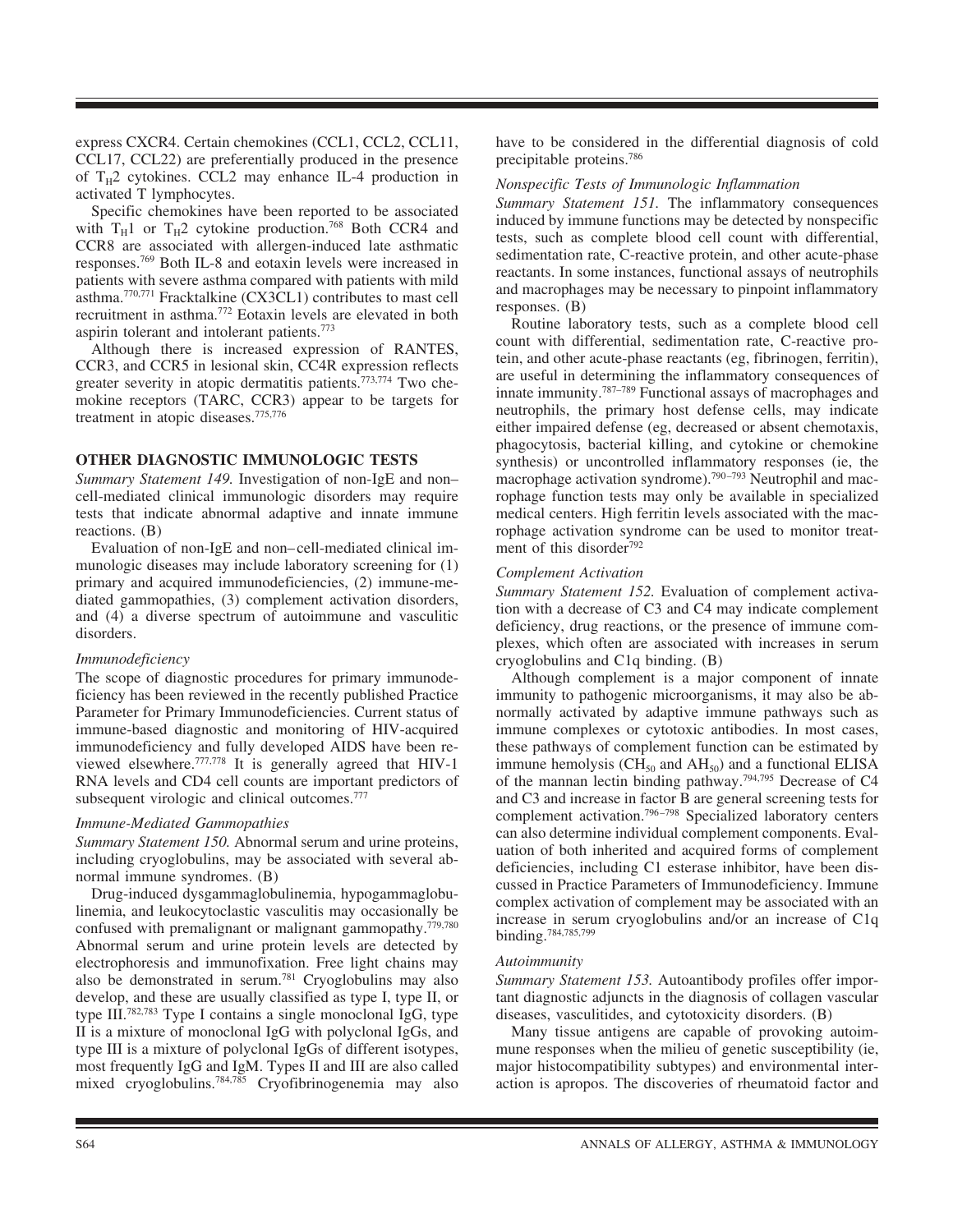antinuclear antibody in association with rheumatoid arthritis and systemic lupus erythematosus, respectively, provided impetus for the clinical significance of autoimmunity.800 Table 8 is a partial list of common autoantibodies and their prevalence in corresponding autoimmune diseases.<sup>800,801</sup> Thyroid autoantibodies may occur in up to 30% of patients with CIU.<sup>802,803</sup> IgG autoantibodies to IgE or the  $\alpha$  subunit of Fc $\varepsilon$ R1 may also be demonstrated in approximately 40% to 50% of patients with CIU.<sup>804,805</sup> The diagnostic or pathophysiologic significance of these autoantibodies in CIU is as yet indeterminate.

Selection of any one or a combination of these tests should be predicated on a reasonable clinical pretest probability.

## *Vasculitides*

Small, medium, and large vessel vasculitides are most commonly diagnosed by characteristic clinical features and biopsy with demonstration of appropriate immune complexes within vessel walls.<sup>800</sup> Some cases of palpable purpura are associated with type III cryoglobulins.<sup>780</sup> A low C1q and anti-C1q antibodies<sup>806</sup> may be associated with hypocomplementemic urticarial vasculitis. Several types of small and medium vessel vasculitides are associated with antineutrophilic cytoplasmic and glomerular basement membrane antibodies (Table 9).

## *Human Cytotoxic Antibodies*

Antibodies of this type may induce hemolytic anemia, neutropenia, or thrombocytopenia. These conditions may occur spontaneously or in association with drug therapy. Immunemediated hemolytic anemia includes paroxysmal nocturnal hemoglobinuria, paroxysmal cold hemoglobinuria, and cold agglutinin disease.<sup>807–810</sup> Direct and indirect Coombs tests are useful screening tests for red cell autoantibodies. A gel microcolumn assay is purported to increase sensitivity.811 A quantitative antiglobulin consumption technique can detect IgG on granulocyte cell membranes, which occurs in the Felty syndrome.<sup>812</sup> Because definitive tests are not generally available in most clinical laboratories, immune-induced neutropenia and thrombocytopenia are less well studied.<sup>813-817</sup> Drug-induced autoantibodies to red cells, neutrophils, and thrombocytes have been induced by a number of drugs but most often they are associated with penicillin, propylthiouracil, and quinine/quinidine, respectively. $818-827$ 

## *Analytic Techniques*

The clinician should be aware that there is considerable interlaboratory variation of the methods described in this section. Techniques that originally used agglutination, turbidimetry, nephelometry, double immunodiffusion, counterimmunoelectrophoresis, and indirect immunofluorescence have evolved to ELISA, Western blotting, and in some situations immunoblot assays.<sup>828</sup> However, ELISA antinuclear antibody screening assays may lack sensitivity for certain collagen vascular diseases and therefore require confirmatory indirect immunofluorescence tests.<sup>829</sup> In recognition of these possible confounders, future diagnostic accuracy of these tests will be based on likelihood ratios.<sup>830</sup> Because multiple autoantibodies tend to occur in autoimmune diseases by a process known as epitope spreading and specific autoantibody profiles may have greater diagnostic predictability or prognostication, multiplexed proteomic platforms are in current development for SLE and rheumatoid arthritis.<sup>831,832</sup> As yet, optimal conditions for autoantigen arrays have not been established so these high throughput measures will require thorough validation in the future.832

## **UNPROVEN TESTS**

*Summary Statement 154.* Procedures for which there is no evidence of diagnostic validity include cytotoxic tests, provocation-neutralization, electrodermal testing, applied kinesiology, iridology, hair analysis, or food specific IgG, IgG4, and IgG/IgG4 antibody tests. (B)

## *Cytotoxic Tests*

The cytotoxic test is performed by placing a drop of whole blood or buffy coat as an unstained wet mount on a microscope slide precoated with a dried food extract. The technician observes the unstained cells for changes in shape and appearance of the leukocytes. Swelling, vacuolation, crenation, or other cytotoxic changes in leukocyte morphology are taken as evidence of allergy to the food.833,834 The test is time consuming and entirely subjective, and there are no standards for time of incubation, pH osmolarity, temperature, or other conditions of the test.<sup>835</sup> Controlled studies have shown that results are not reproducible and do not correlate with clinical evidence of food allergy.  $836 - 840$  It offers no reliable help in establishing a diagnosis of food allergy.836,837

## *Provocation-Neutralization*

This procedure is purported to diagnose allergy to foods, chemicals, inhalant allergens, and endogenous hormones. Varying concentrations of test extracts of these substances are given to the patient by intracutaneous or subcutaneous injection or sublingually. The patient records all subjective sensations for 10 minutes afterward, and any reported sensation is taken as a positive test result for allergy. In the event of a positive test result, other doses of the same substance are given until the sensation has disappeared, at which point the action is said to be "neutralized." Some proponents recommend measuring increase in the size of the injected wheal in the intracutaneous provocation procedure, but the primary indication of a positive result is the provocation and neutralization of symptoms. This procedure has been evaluated by double-blind, placebo-controlled trials, which showed that responses to test substances are no different from responses to placebo.841 Furthermore, there is no rational immunologic explanation for provocation and prompt neutralization of subjective symptoms under these conditions.<sup>841</sup> Application of neutralizing injections of milk and wheat in a patient with unsuspected urticaria pigmentosa resulted in a potentially life-threatening reaction.<sup>842</sup>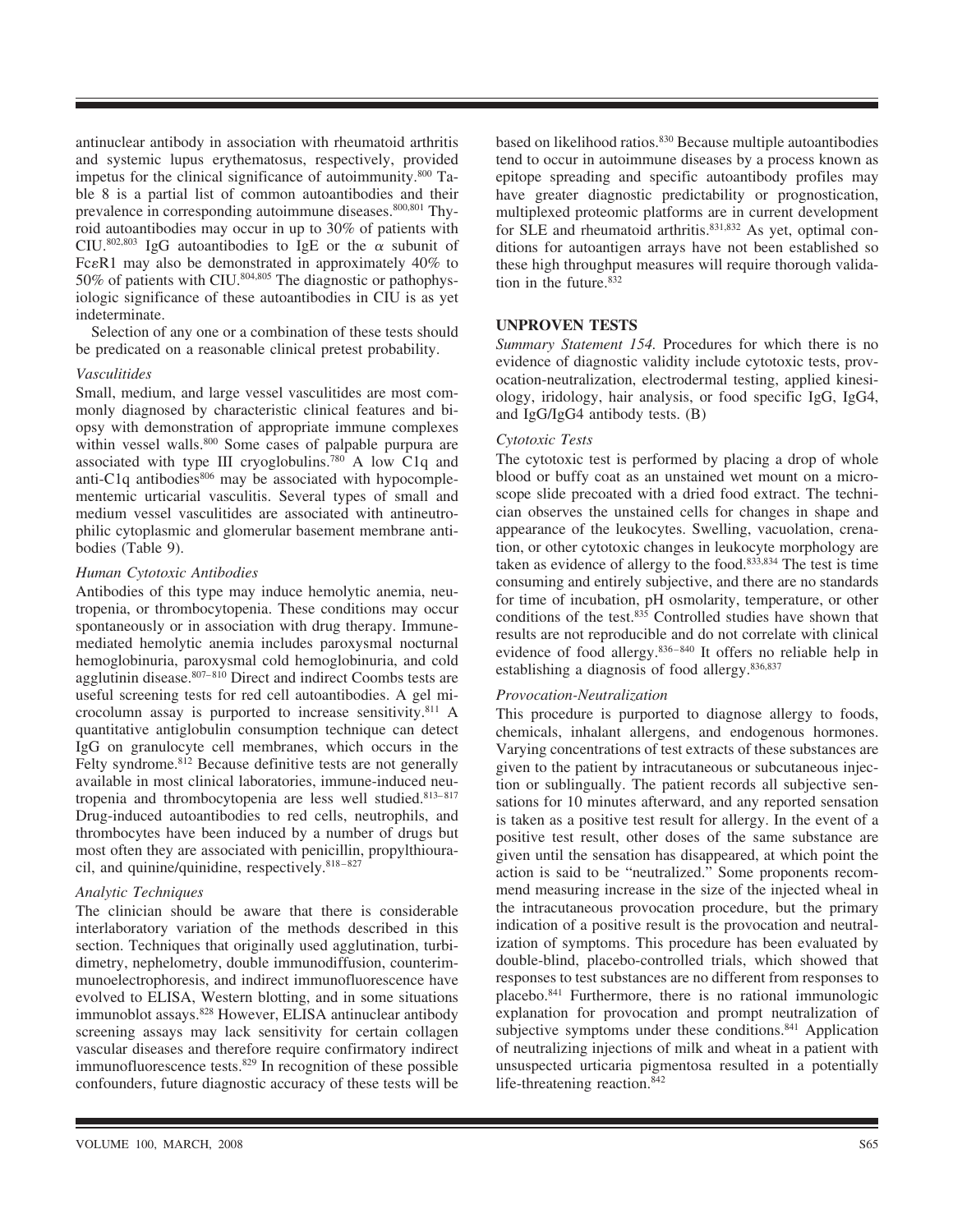## *Electrodermal Diagnosis*

This procedure measures changes in skin resistance while the patient is exposed to an allergen, either food or inhalant. Allergen exposure is done in various ways, the most common of which is placing a sealed glass vial containing allergen extract onto an aluminum plate inserted in the electrical circuit between the skin and the galvanometer. A drop in the electrical resistance of the skin is said to indicate allergy. Although promoted by a single study, electrodermal testing or "Vega" cannot be recommended because its rationale is unsound and not evidence based.<sup>843-845</sup> Two double-blinded, placebo-controlled, prospective studies revealed no significant differences between allergic patients and control, nonatopic volunteers.846,847

## *Applied Kinesiology*

This technique is one in which change in muscle strength in extremities is measured before and after the patient is exposed to a test allergen. The usual exposure is performed by placing a sealed glass vial of allergen extract on the patient's skin. Measurement of muscle strength is measured in the contralateral arm.<sup>848</sup> Two controlled and blinded studies demonstrated that the technique was no more useful than placebo.848,849

## *Iridology*

Iridology attempts to relate the anatomical features in the iris to various systemic diseases.<sup>850</sup> Several systematic reviews concluded that iridology as a diagnostic tool does not have scientific validity.<sup>851,852</sup>

#### *Chemical Analysis of Body Fluids, Hair, or Other Tissues* Based on unsupported theories that environmental chemicals induce allergies or a toxic effect on the immune system, certain practitioners have recommended measurement of various exogenous environmental chemicals, particularly or-

ganic solvents and pesticides in such endogenous substances as amino acids, minerals, and various cytokines. These measurements have been made in samples of blood, urine, fat, and air. Exquisitely sensitive analytic chemistry techniques permit detection of quantitation of almost any chemical at extremely low levels, but to date there has been no evidence that allergic patients differ from nonallergic controls in their body burden of any of these compounds.

Hair analysis has important uses in screening for metal intoxication, but this does not necessarily carry over to its utility for nutritional deficiencies or chronic diseases. In one study, duplicate hair samples of 2 healthy volunteers were sent to 13 different laboratories that performed multimineral hair analysis. Reported levels of most minerals varied considerably among identical samples. Six laboratories recommended food supplements, but the types and amounts varied widely.<sup>853</sup> In another study, hair analysis samples in patients proven to be fish allergic by oral provocation were sent to several laboratories, which did not recognize fish-allergic patients and, in fact, reported that other allergies were found in these individuals.854

# *Specific IgG Antibodies*

IgG antibodies to allergens such as foods can be detected and quantified by Unicap or ELISA techniques. The presence of IgG antibodies, however, does not indicate allergy to these environmental substances. Detection of IgG antibodies, IgG subclasses, or IgG/IgG4 antibody ratios were discredited as reliable diagnostic tools.855,856 IgG antibodies to common foods can be detected in health and disease. This reflects the likelihood that circulating immune complexes to foods occur in most normal individuals, particularly after a meal that would be considered a normal physiologic finding. It was therefore concluded that food specific IgG or IgG subclasses should not be used in the diagnostic evaluation of food allergy.857,858

# **PART 2**

The purpose of this section is to provide evidence-based guidance about the application of in vivo and in vitro diagnostic tests to the evaluation of 5 common clinical entities of unique interest to the allergist/immunologist. An essential prerequisite to understanding the variables posed during individual clinical assessments is the potency and availability of allergens that are used in both in vitro and in vivo test procedures. Only a few of the protein allergen extracts have been standardized in biologic or mass units (ie, house dust mite, cat, ragweed/grass pollens, and insect venoms). Customized extraction of unusual pollens or testing with fresh foods is sometimes necessary. Patch tests are often applied using nonirritant concentrations of commercial products to which a patient is exposed. If positive, special patch tests to relevant components of the product are subsequently tested. Although some laboratories can prepare a customized solidphase immunosorbent for unusual allergens (eg, occupational chemicals, latex, drugs), the validity of such tests is unknown. Since keeping every available extract or patch test reactant in the office stock is impractical and testing every patient for every known allergen is unnecessary, the practicing allergist must choose from current catalogs of commercially available test reagents. This poses a considerable dilemma for evaluation of CD since the commercially available FDA-approved patch test reagents (T.R.U.E. TEST) may only account for 25% to 30% of clinical contact sensitivity problems so further testing may be needed. Each of the foregoing sections will address specific issues that are germane to that particular clinical topic.

The situation with respect to diagnostic reagents required for specific IgE testing is somewhat more complicated because of the rapidly changing technology. For example, in the case of new, multiplexed arrays for measurement of specific IgE and the ability to test for many allergenic determinants simultaneously, the anticipated use of component-resolved diagnosis may pave the way for using recombinant markers or partially purified allergens. As each of these diagnostic reactants is introduced into clinical practice, prospective correlative studies will be required to validate their respective clinical utility.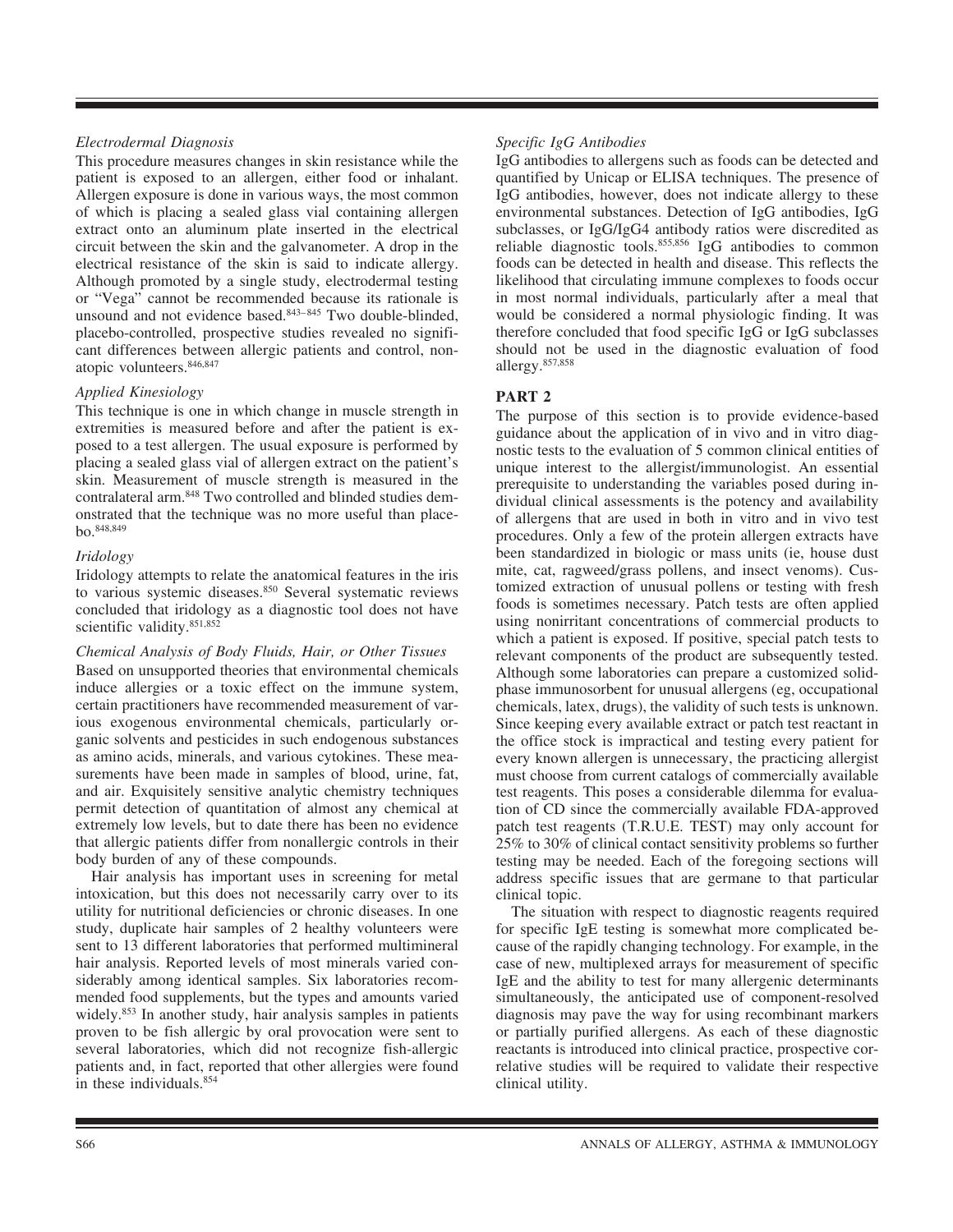## **ALLERGENS**

#### *Introduction and General Considerations*

*Summary Statement 155.* Although North American inhalant allergens are botanically and ecologically diverse, several expert committees consisting of members with botanic and mycologic expertise have compiled and selected 36 key allergens in North America, based on Thommen's postulates. (D)

*Summary Statement 156.* For individual patients, the choice of test allergens is guided by the history and physical examination and the physician's knowledge, training, and experience. (B)

The catalogs of manufacturers that produce allergen extracts or market in vitro tests list a wide range of pollens, molds, epidermals, insects, foods, and other substances available for diagnostic allergy testing. Allergen extracts are commercially available for most recognized allergenic materials, although field collection and customized extraction of unusual pollens or other substances or testing with fresh foods is sometimes necessary. Allergen-bound solid matrix materials for in vitro immunoassay are available for approximately the same number of substances as skin test diagnostic allergen extracts, but some laboratories can prepare custom solidphase immunosorbents for unusual allergens. Since keeping every available extract in the office stock is impractical, and testing every patient for every known allergen is unnecessary, the practicing allergist must choose from the variety of available extracts.

Because North America is diverse botanically and demographically, it is not possible to devise a universal list of appropriate inhalant, food, and other allergens for testing in all patients with a given symptom complex. For pollens, regional lists are available but have generally been unsatisfactory because such lists are either too broad for a given area in the region or are incomplete and inaccurate. Thus, the selection of extracts for testing can be guided, but not directed, by the sciences of botany and mycology. As previously discussed, the range of extracts stocked in the allergy office should reflect the following: (1) recent local aerobiologic data obtained by a qualified counting station; (2) correlation between patients' symptoms and aerobiologic data; (3) results of local and regional botanical and mold surveys conducted by a qualified botanist and mycologist, respectively; (4) knowledge of locally and regionally indigenous allergenic plants and other flora; (5) knowledge of foods in patients' diets; (6) knowledge of fungi prevalent in outdoor and indoor air; (7) knowledge about the clinical significance (sensitization) of allergens in the region; and (8) knowledge of cross-reactivity patterns between allergens.

Unfortunately, this information is not available for all potential allergens, particularly the fungi, in all areas. Often one must rely on the opinions and experience of local colleagues in stocking the skin testing laboratory. In some areas, consultation with a local or regional allergy-immunology training program might prove useful. The Immunotherapy Committee and the Allergen Subcommittee of the AAAAI compiled and selected 36 key allergens in North America (Table 10).

For an individual patient, the choice of allergens for testing should be guided primarily by the patient's history and physical examination and will reflect the physician's knowledge, training, and experience. Indiscriminate testing is inconvenient to patients and office staff and is an unwise use of health care resources. Parameters for appropriate numbers of skin tests have been suggested by the Joint Task Force on Practice Parameters for Allergy and Immunology, distributed by the Joint Council of Allergy, Asthma and Immunology and reconsidered in the previous section on "Numbers of Skin Tests."

## *The Skin Testing Form*

*Summary Statement 157.* A well-designed skin test or laboratory ordering form should provide useful information to the ordering physician, his/her staff, health care providers, and other physicians who may be consulted in the future. (B)

A well-designed skin testing form or laboratory test order form should reflect the physician's knowledge of local aerobiology, foods, and possibly other substances that may have clinical relevance. Knowledge about crossreactivity is also an essential prerequisite in the design of this form. As an important part of the medical record, the form should provide useful information to the ordering physician, as well as to other physicians and health care providers.

At a minimum, a skin/laboratory testing form should include the following: (1) name, address, and telephone number of the physician; (2) the patient's name and the date of testing; (3) name or initials of the person performing testing; (4) method(s) used for testing, (ie, prick, puncture, intracutaneous; laboratory method); (5) measurement of reaction sizes of both wheal and erythema in mm should be recorded, and numerical grades  $(0-+4)$  are not recommended; (6) concentration at which allergens are tested for both percutaneous (eg, 1:10 wt/vol or 100,000 AU/mL) and intracutaneous (eg, 1:1,000 wt/vol or 1000 AU/mL) methods; (7) concentration of histamine phosphate, histamine dihydrochloride, or other substances (ie, codeine phosphate) used for positive control (composition of material used for negative control); (8) results of positive and negative control tests (in millimeters); (9) an unambiguous common name for all allergens tested; (10) when allergen mixes are used, a listing of the individual components and precise ratio of the extract mix; (11) since it is not practical to record extract source, manufacturer's lot number, and expiration date on the skin testing form for many clinicians, these records may be kept separately; and (12) for specific IgE testing, the quantitative result (in kIU/L) is preferred to "class" results.

The following are optional: (1) abbreviated binomial Latin nomenclature (ie, *Poa pratensis*) for pollens and fungi in addition to common names (Kentucky bluegrass) or generic designations (*Baccharis* spp). The manufacturers of allergen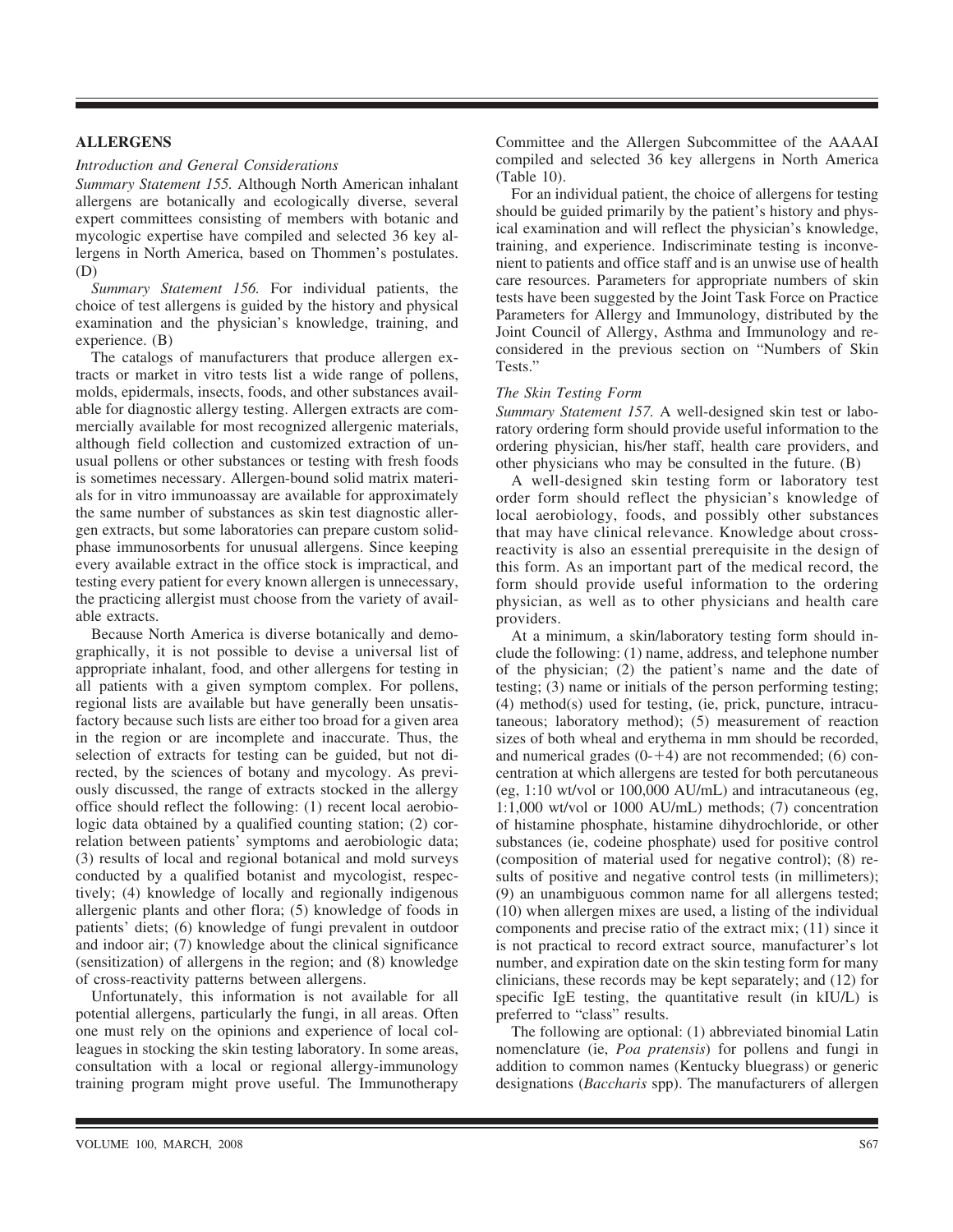extracts and in vitro materials are encouraged to provide this information both in their catalogs and on product labels; (2) arrangement of test allergens by botanical classification; (3) especially in academic centers, it is useful to include timing of pollination periods. A typical example of a skin test form is included in the subsequent section on "Evaluation of Inhalant Allergy."

## *Specific Allergen Types*

## *Pollens*

*Summary Statement 158.* The best indicators in the selection of appropriate pollens for clinical use are extensive prevalence in the air and concurrent allergy symptoms during annually recurrent seasons when such pollens are expected to be present in the ambient air. (B)

Regional native plant geography is relatively well defined for most areas, and lists of prevalent plants in various floristic zones are available from various sources.235,239,859,860 Such lists, however, do not generally consider various plants such as trees being introduced as ornamental species. Therefore, lists are only a starting point and should not be taken literally or overinterpreted.

In selecting appropriate pollens for clinical use, the combination of extensive prevalence in the air and accompanying allergic symptoms during annually recurring periods remains the best indicator of potential importance. Well-standardized aeroallergen collection procedures can generate comparative data from year to year and from collection station to collection station in various localities and floristic regions. These data can be used to establish the dates of onset and ending of a flowering season, identify peak days of pollination, and quantitate the types and numbers of pollen and spores during the seasons of the year. Clinical application of these data should consider the following.

First, collection sites relatively close to each other can have both quantitative and qualitative differences in data.239,247,262,263,861 Second, single-site collection in a community can only roughly estimate an individual patient's actual exposure. Use of a personal sampler worn throughout the day at home or at work may provide more meaningful data in selected cases. Spore and pollen counts may vary by as much as 1,000 times at certain sites of activity.248,862 Third, in many regions, several plant species concurrently shed windborne pollens that are both antigenically similar and morphologically indistinguishable, making it impossible to discriminate major from minor source species even after extensive source surveys. Botanical groups that especially reflect this difficulty in North America include the grasses, the chenopodamaranth complex, and the ragweeds.<sup>863</sup> Many families of anemophilous plants, however, include 2 or more (and often *many* more) species with pollens that are similar in form, allergenicity, and distribution.863 In some of these groups, 1 or more shared allergens determine partial or complete crossreactivity, but pollens of related species may contain distinctive or unique allergenic epitopes, as well as shared determinants.251,252–256,260,863 When available, cross-reactivity data can simplify testing when sensitization has been demonstrated not to be species specific. These principles of cross-reactivity are best illustrated among grass and tree pollens. Rye, timothy, blue, and orchard grasses share common allergens and are frequently considered to be cross-reactive, although timothy also has unique allergenic epitopes. Bermuda, Bahia, and Johnson grasses have separate and distinct allergenic proteins and therefore should be tested separately when there is significant clinical exposure. Various trees also share major allergens, including elder, birch, oak, hazel, and beech. Juniper and cedar, trees of the cypress family, share common allergens with the elder-birch family despite the fact that they are separate and distinct species.

Unfortunately, characterization of cross-reactivity patterns between species or within families or other botanic groups has proceeded slowly. Since clinically relevant allergenic difference among related pollens occur commonly, valid single "representatives" of such groupings seldom can be identified.256,260 When common airborne pollens cannot be judged to be interchangeable in allergen content, testing and treatment with multiple locally prevalent pollens may be required to avoid clinically significant omissions.

Fourth, the dose response relationship in pollinosis or asthma is often difficult to define. The degree of clinical sensitivity varies from the very sensitive patient with overt symptoms at low pollen concentrations to those only developing symptoms at high concentrations. Data on threshold levels are available only for grass and ragweed pollens and animal epidermals.286,322,864 – 866 Although grass pollen concentrations of 20 grains/m3 elicited rhinitis in some patients, a level of 50 grains/ $m<sup>3</sup>$  was required to affect all sensitized grass patients.860 In some patients who are ragweed sensitive and already "primed," 7 to 15 pollen grains/m3 provoke symptoms. 865,866

Fifth, pollens exposed to atmospheric pollutants may have increased allergenicity.867,868 The increased number of allergic individuals in regions with high levels of air pollution may be a function of this factor rather than simply an alteration of airway permeability to allergens.869

Sixth, diverse factors, including air temperature, relative humidity, body position, ocular stimulation, respiratory infection, simultaneous exposure to airborne irritants, and other pollens, may modify response to a specific pollen challenge.235,243,262,264

Seventh, sensitization and allergy in children may depend on pollen load, with the influence of pollen load strongest on the development of specific IgE and less on skin test reactivity and manifest allergies. $870 - 872$ 

Eighth, magnitude of pollination or spore production does not alone denote clinical relevance of airborne pollens. Pine pollens and *Cladosporium* spores appear in great numbers but seem less sensitizing than grass and tree (eg, oak and birch) pollens or *Alternaria* spores, which seem to be sensitizing at low levels in ambient air.<sup>836</sup> Pine pollen, in fact, is nonsensitizing.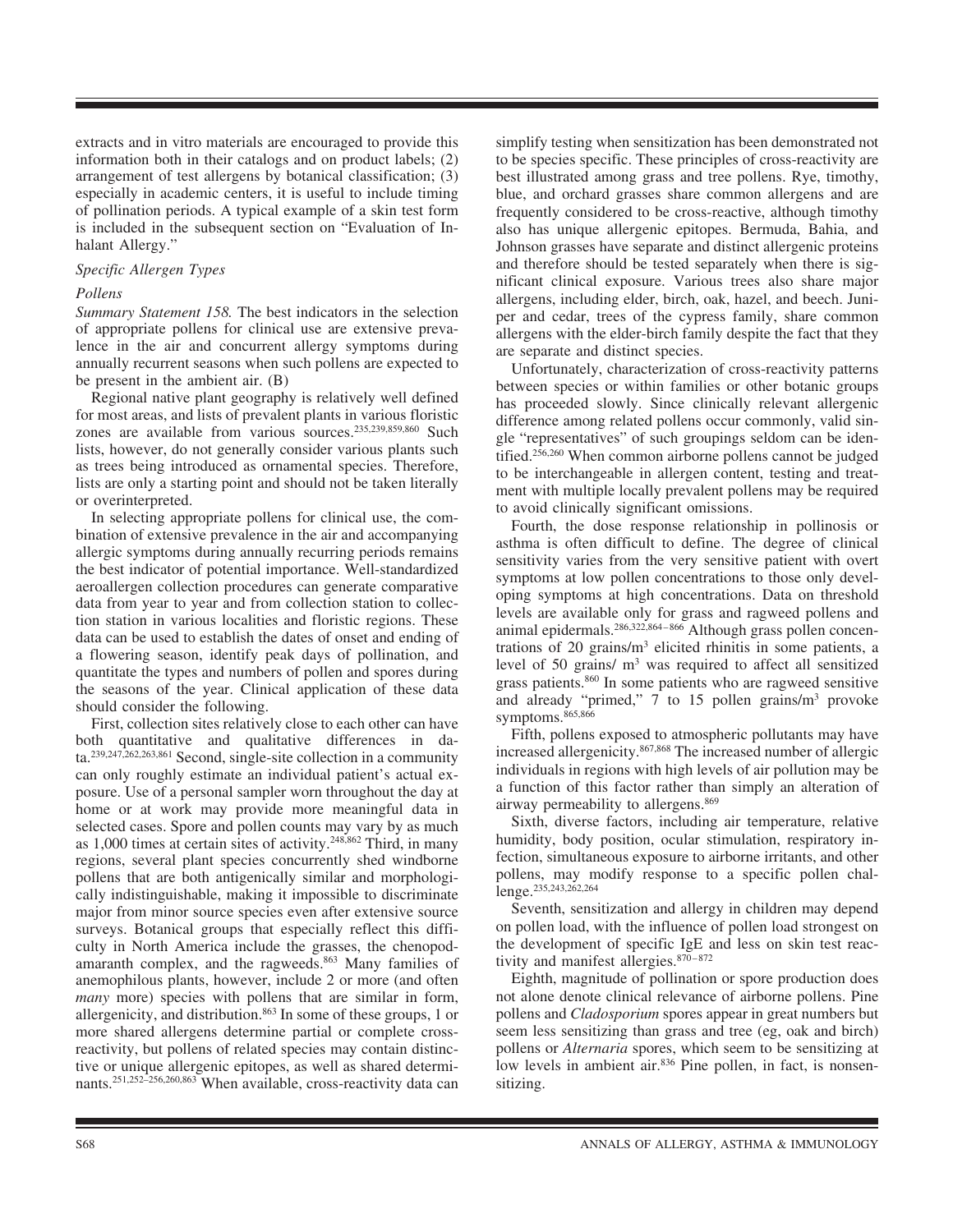Ninth, skin reactivity or specific IgE tests may be shown to pollens that occur at low levels or not at all in aerobiologic surveys. In such cases, it is arguable that sensitization has occurred at levels not generally considered high enough to provoke symptoms, that apparent sensitization reflects sharing of 1 or more allergenic epitopes with other important pollen types (ie, cross-reactivity), that sensitization reflects exposure to sufficiently high concentrations of a clinically relevant anemiophilous pollen, that the results of the aeroallergen survey are not applicable to the patient's actual environment, or that the demonstrated sensitization is not clinically relevant. In most of such situations, the truth remains obscure and may vary from site to site. When a patient is having clear-cut seasonal symptoms unexplained by results of routine testing, the clinician might consider testing with more esoteric allergens, perhaps based on a home visit.

## *Fungi*

*Summary Statement 159.* The clinical significance of a single fungus test reagent may be difficult to ascertain because of important confounders, such as sampling method, culture conditions, nonculturable species, allergenic differences between spores and hyphae, and preferential ecologic niches. (A)

*Summary Statement 160.* For clinical purposes, molds are often characterized as outdoors (*Alternaria* and *Cladosporium* species), indoors (*Aspergillus* and *Penicillium* species), or both (*Alternaria, Aspergillus,* and *Penicillium* species). (B)

Although there is diversity of opinion regarding the prevalence and clinical importance of fungal allergy, there is a strong sense among clinicians that fungi contribute to symptoms of respiratory allergy, with the dark-spored (dematiaceous) asexual forms especially implicated. Apart from the association of spore blooms with thunderstorms, there is little evidence, however, linking exposure to well-defined single agents with isolated or recurring periods of morbidity.873,874

Establishing the practical importance of the various allergenic fungi involves many of the same basic problems faced in pollen allergy.261,262,264,265,267–269,872 These include a large number of potentially sensitizing species, uncertain allergenic relationships, and limited aerobiologic data. In addition, fungi present distinctive concerns such as the limited value of field studies when sources are microscopic, the apparent extreme biologic diversity of the organisms within the deuteromycete form genera, the need to identify many fungus colonies in culture, the relative importance of apparently potent sensitizers in both indoor and outdoor environments, and difficulty in identifying many spores of the fleshy fungi.

For clinical purposes, molds are often characterized as outdoor (*Alternaria* and *Cladosporium* species) and/or indoor (*Aspergillus* and *Penicillium* species). Traditional gravity or Rotorod air sampling equipment does not collect fungal spores as efficiently as pollens, and many counting stations have made no attempt at differentiating among the various fungal forms.<sup>263,266</sup>

Several taxa of deuteromycetes (eg, major *Cladosporium* species) occur universally in all but the coldest regions. The relative prevalence of even the common types, however, remains to be defined by aeroallergen sampling methods having high sampling efficiency for small particles (ie, spore traps). Since isolated spores within and among many groups of fungi are similar, species determinations require careful studies of isolates in culture. Present efforts to achieve these basic and essential goals are still at an early stage of development for the deuteromycetes, although molecular characterization of airborne fungal spores appears to be a promising advance.269 The identification of the *Ascomycetes* and *Basidiomycetes* is complicated by failure of many of these organisms to produce distinctive growth on laboratory media. For most *Basidiomycetes*, this is a modest limitation since field collections readily provide spores for extraction and insight into relative species prevalence. Ascospores, however, typically originate from minute fruiting bodies that are not easily found or identified. Even when laboratory propagation is feasible, the spore harvest tends to be sparse. As a result, few studies of human reactivity to ascospores or basidiospores have been recorded, although IgE-mediated sensitization to representatives of both groups is demonstrable.<sup>875</sup> These current investigations may lead to the inclusion of some of these organisms in future routine clinical testing.

When the fungal extracts are grown in the laboratory, the source of specific organism for propagation and the culture media selected for use should be explicitly noted. Increasing evidence suggests that, at least among the *Deuteromycetes*, individual species should be assumed to differ allergenically until proven otherwise. Fungal extracts should derive from authenticated species and be labeled accordingly; extracts bearing only generic designations should be rejected. Labels, skin testing sheets, and specific IgE test reports should reflect contemporary nomenclature, avoiding discarded designations even if these are familiar. When recent taxonomic change threatens confusion, both the new and old names should be supplied. At no time should extracts of a single organism be supplied under 2 or more deuteromycetal synonyms. The historic tendency of taxonomists to give distinctive names to different life cycle stages of single fungus organisms is a fact that all must recognize. Although it is often proper to relate selected *Deuteromycetes* to their sexual stages, which are more reliably classified, product labeling should show from which growth form(s) the extract was derived, that is, the sexual or asexual stages.

At present, the optimal preparative approach for fungus extracts has not been defined, although a systematic evaluation of available options is clearly overdue. Such comparisons must confront the tendency, especially among the *Deuteromycetes*, to undergo somatic mutation and antigenic shifts under extended culture conditions. In addition, possible immunospecific differences among strains of single taxa, on primary isolation, are suggested by limited experience. These sources of diversity are of special concern because methods for assaying extracts for major fungal allergens are still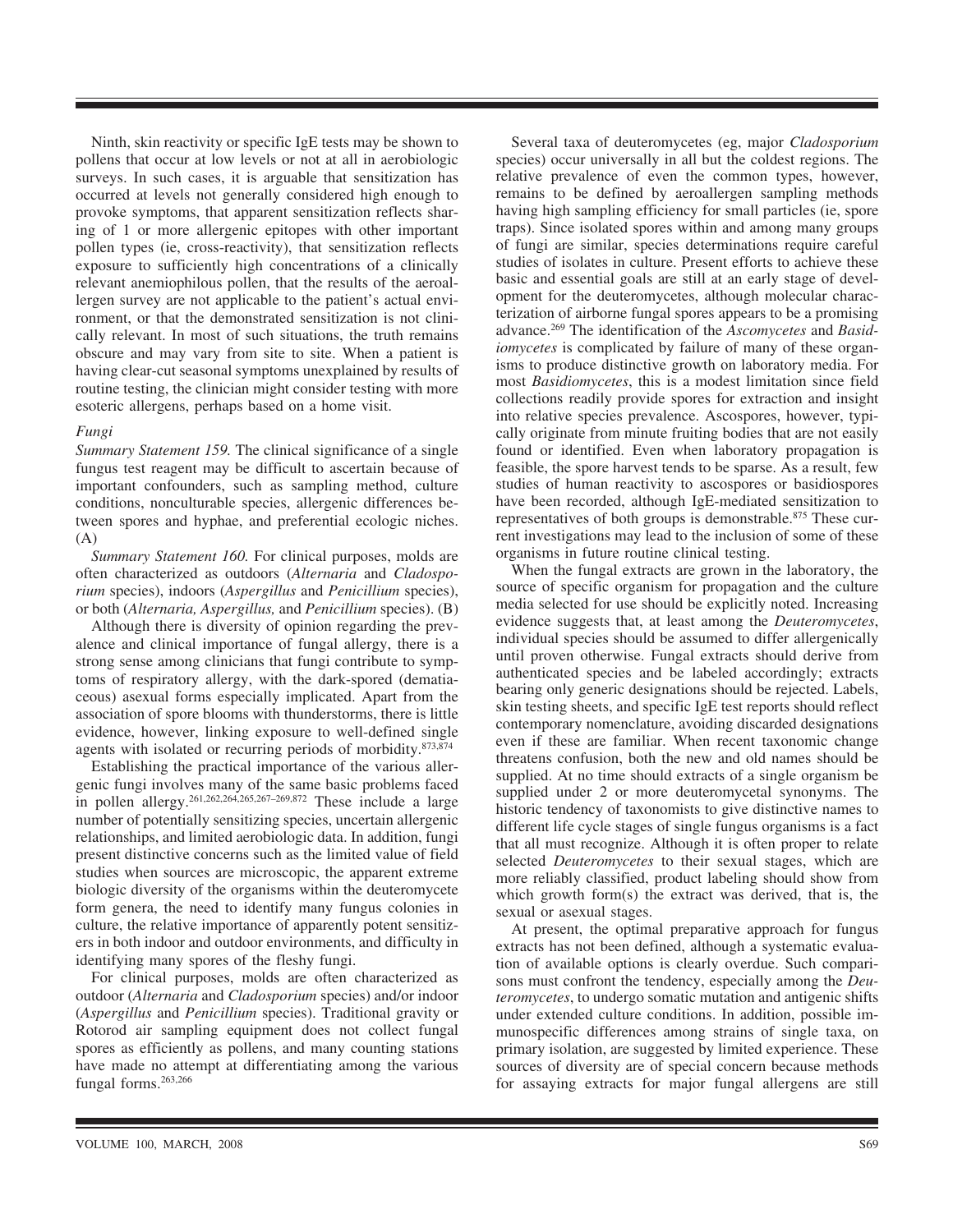rudimentary. Similarly, the potential of fungus enzymes to degrade allergens of diverse origins (including other fungi) should be continually evaluated in practice. The apparent primary importance of airborne spores as dispersive vectors for many common fungi is evident, but this does not preclude a clinical role for hyphal and secreted products. Possible allergenic difference among spores, hyphae, and metabolic products have been suggested without the emergence of definitive proof. Pending resolution of this issue and recognizing that advantages of using separated spores may still evolve, it seems appropriate, at least for *Deuteromycetes*, to base fungal extracts on actively sporulating whole colonies.<sup>876</sup> On the basis of this approach, the major allergen of *Alternaria alternata (Alt a* 29 subsequently Alt a 1) has been identified.877

## *Insect and acarid allergens*

*Summary Statement 161.* Five Hymenoptera venom extracts are available for evaluation of anaphylactic reactions to honeybee, yellow jacket, yellow hornet, white faced hornet, and *Polistes* wasp. A whole-body extract is the only currently available diagnostic reagent for fire ant sting allergy. (A)

*Summary Statement 162.* Major inhalant acarid and insect allergens include several species of house dust mite and cockroach. (A)

Venom extracts are widely accepted as the standard reagents for diagnostic testing and immunotherapy for *Hymenoptera* anaphylactic allergy. The major allergenic venom proteins have been identified and most have enzymatic activities. Honeybee venom, the most thoroughly studied, contains the major allergen, Api m I, phospholipase A, hyaluronidase, mellitin, apamin (an acid phosphatase), and several higher-molecular-weight molecules.158,878 Trace amounts of kinins and histamine have been found in wasp venom.<sup>879,880</sup>

Five *Hymenoptera* venom extracts are available for clinical use: honeybee, yellow jacket, yellow hornet, white-faced hornet, and *Polistes* wasp. Honeybee venom is collected by inducing bees to sting against an electric grid. Commercial vespid venoms are primarily collected by microscopic dissection of individual venom sacs. Venoms are supplied as lyophilized powder to be reconstituted with special diluent containing pasteurized HSA as a stabilizing agent.

Venom skin testing is the most useful and sensitive immunologic procedure for confirming immediate hypersensitivity to venoms.183,881 Circulating levels of venom specific IgE may be measured in the laboratory.132 The original RAST method is less sensitive than skin tests, but current methods (eg, ImmunoCap) demonstrate substantial improvement of sensitivity.882,883 The significance of skin or in vitro sensitization is unclear when the sting history is negative, but the converse situation (negative test, results positive history) is also problematic. $131,159$ 

The venoms used for treatment are the same as those used for skin testing. In cases of sensitivity to multiple venoms, a mixture of yellow jacket, yellow hornet, and white-faced hornet venoms is available for treatment.<sup>158,884</sup>

Imported fire ant whole body extract is the only reagent presently available for diagnostic testing and immunotherapy for fire ant sting allergy.885 Although most imported fire ant whole body extracts appear to be useful for diagnosis and treatment, some preparations contain variable concentrations of relevant venom allergens. One possible explanation for variability among imported fire ant whole body extract preparations may be seasonal variation in antigenic activity. One study revealed a more than 100-fold difference in phospholipase activity in extracts prepared from ants collected in early summer compared with winter.

*Solenopsis invicta* imported fire ant venom is currently available only for research purposes. Unique among *Hymenoptera* venoms, fire ant venom contains 95% piperidine alkaloids.886 The small protein fraction contains phospholipase (0.1%) and hyaluronidase (0.1%). Sodium dodecyl sulfate–polyacrylamide gel electrophoresis of the commercial imported fire ant venom product revealed bands identical to those found in pure fire ant venom at approximately 15, 26, 28, and 37 kD. These bands represent the molecular weights of the 4 allergens identified in imported fire ant venom (Sol i, I, II, III, and IV).<sup>887</sup> Monoclonal antibody assays have been developed for all of the antigens. Sol i 1, the venom phospholipase of imported fire ant venom, cross-reacts with vespid venom.888 All 4 Soli proteins are important allergens. Most patients react to all 4 allergens, whereas some react almost exclusively to a single allergen.

Mosquitoes (Diptera) and fleas (Siphonaptera) pierce the skin with their needle-like mouth parts and feed directly in a capillary or a pool of extravasated blood.<sup>889</sup> Antigens responsible for mosquito bite reactivity include 4 different nondialyzable components extracted from the head-thorax portion of the mosquito and, more specifically, a high-molecular-weight protein fraction isolated from the oral secretions. A dialyzable low-molecular-weight material has been extracted from the oral secretion of the flea. Antigens involved in these reactions have been obtained from extracts of whole body, body segments, and oral secretions of both mosquitoes and fleas. Studies of the efficacy of immunotherapy with wholebody extract of these insects have yielded variable results. The use of the low-molecular-weight hapten isolated from flea saliva has been anecdotally effective.<sup>889</sup>

The most commonly reported and well-characterized anaphylactic type of reaction to biting insects (*Hemiptera*) is caused by the saliva of the genus *Triatoma* of the reduviid group.890 These are called kissing bugs, cone nose bugs, or assassin bugs and are commonly found in the southwestern United States from Texas to California. Rohr et al have reported the successful treatment of 5 patients with anaphylactic reactions to *Triatoma*, using immunotherapy with salivary gland extract.<sup>891</sup>

Several other biting insect allergens have been identified and partially purified. Baur and coworkers have isolated, characterized, and analyzed the amino acid sequences of the specific antigenic proteins from the midge, *Chironomus thummi*, already shown by other investigators to cause asth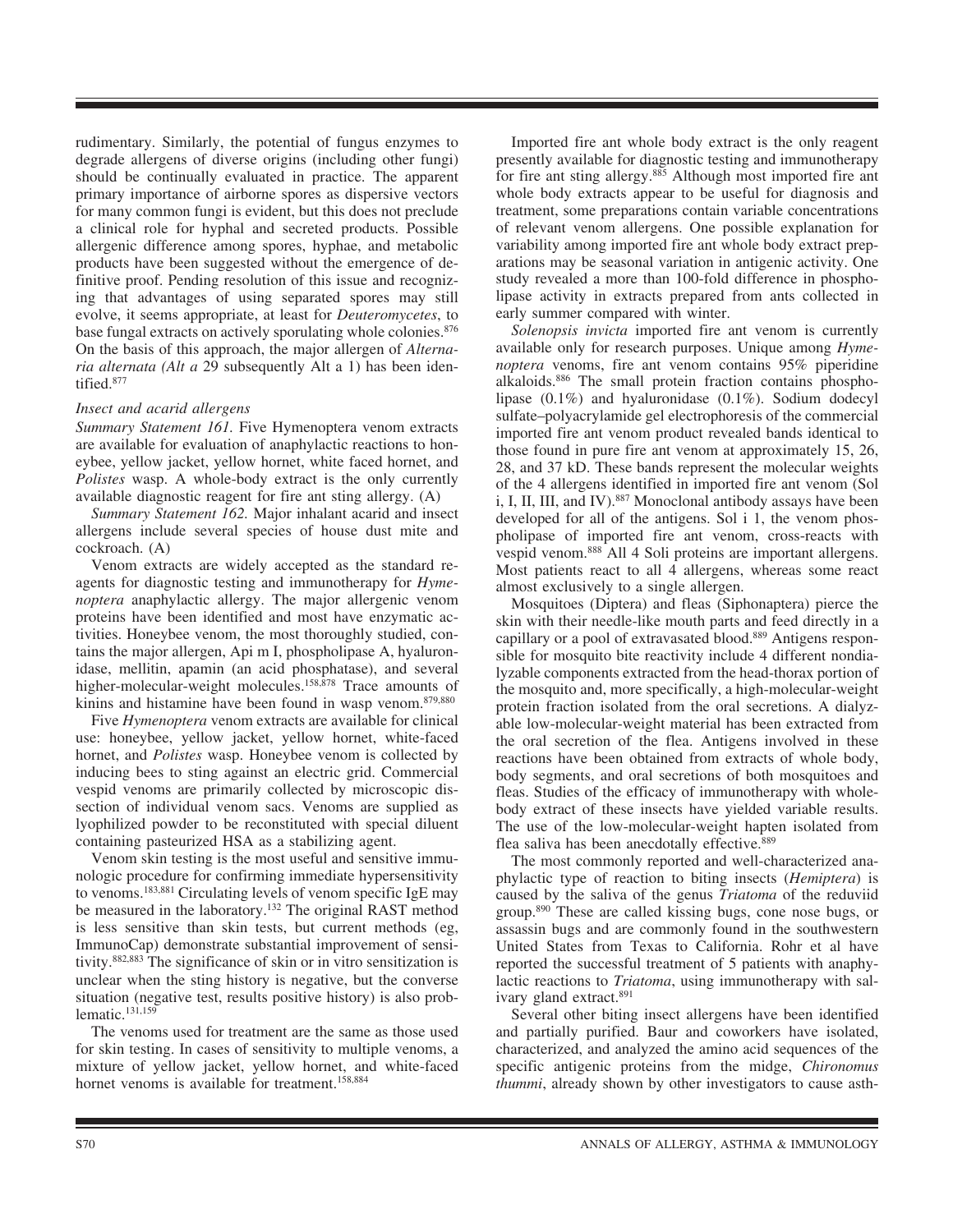ma.892 Baur et al demonstrated that chironomid hemoglobins were the major inhalant allergens and that several different species of midge hemoglobins were cross-reactive in RAST inhibition studies. Exposure to fish food containing midge larvae is a possible inhalant source of sensitization.<sup>893</sup>

In the past decade, there has been an upsurge of home infestations by the multicolored Asian lady beetle, *Harmonia axgridis*. Hypersensitivity symptoms, including rhinitis, wheezing, and urticaria, have been reported.<sup>894</sup>

Inhalant insect allergens have long been recognized as possible causes of clinical sensitivity. The earliest recognition of this problem occurred in patient populations exposed to swarming mayflies or caddis flies at certain seasons of the year.895 Localized mini-epidemics of asthma have also occurred after exposure to dust from insect larvae.<sup>896</sup> More recently, the importance of cockroaches as an indoor allergen has been emphasized.<sup>897</sup> The major cockroach allergens (Bla g I and Bla g II) have been isolated. Other inhalant allergen sources have also been identified, although not all have been purified. The proteins share similar immunochemical properties with other known allergens in that they are abundantly available, retain their tertiary structure, and have the appropriate size for airborne dispersal and inhalation.

House dust mites are a major source of the house dust allergen worldwide.898,899 House dust mites also are major causes of asthma.900 The pyroglyphid mites dominate and these include *Dermatophagoides pteronyssinus*, *Dermatophagoides farinae*, and *Euroglyphus maynei*. <sup>901</sup> *Blomia tropicalis* is endemic to Florida. The major allergens of *D pteronyssinus* (Der p I, Der p II) and *D farinae* (Der f I, Der f II) have been characterized. Tovey et al showed that dust mite feces contain the clinically significant aeroallergen of house dust.902 Krills et al demonstrated many distinct *D pteronyssinus* allergens.903

## *Epidermals*

*Summary Statement 163.* Animal clinical sensitivity is most often associated with domestic pets (cats, dogs, birds) and laboratory animals (rodents, rabbits). Specific testing is guided by history of appropriate animal exposure. (A)

Animal allergen sensitization may result in either trivial or severe symptoms and may be both socially and occupationally important. Selection of animal allergens for testing is generally guided by history of animal exposure. Exhaustive testing is rarely indicated. Cat allergen extracts have been well characterized (ie, Fel d l) and are derived from sebaceous glandular protein in skin. To a lesser extent, allergens can also be identified in cat saliva. Standardized cat extracts are commercially available. Similar antigen characterization studies are now available in several rodent laboratory animals. Urinary allergens have also been demonstrated in these species. Other mammalian extracts have been less carefully studied, but clinically relevant sensitizations are easily demonstrable to dog (the major allergen of which is Can f I), birds, and farm animals. On occasion, customized extract

preparation is indicated for evaluation of sensitization to more exotic animals, including those found in zoos.

## *Foods*

*Summary Statement 164.* Selection of food tests for IgEmediated clinical sensitivity is usually tailored to the patient's temporal history, which may be supplemented by a food diary. (A)

Immediate or IgE-mediated hypersensitivity to foods may be particularly important in infants and young children. Many of these clinical responses are severe and result in anaphylaxis.613 In children younger than 3 years, the most important food allergens include milk, egg white, peanuts, soybean, and wheat. The prevalence of clinical sensitivity to food appears to decline with age based on evidence that positive skin reactivity confirmed by double-blind oral food challenge is less than 2% of the general adult population. Despite these observations on relative prevalence, any individual at any age can develop IgE-mediated sensitization to foods that can trigger symptoms in gastrointestinal, skin, or respiratory organs. All clinicians caring for allergic patients must therefore be aware of the indications for and limitations of food testing. Nearly any food can be allergenic, and cross-reactivity cannot generally be assumed. The absence of reactivity to one member of a group of botanically related foods cannot be taken as evidence for the lack of sensitivity to other foods in the group. Although many food allergens have been well characterized, standardized food extracts are not available.

Patient history is important in the selection of foods for testing, and a patient's spontaneous history may be supplemented by a meticulous diary of foods eaten and symptoms observed. This approach is indicated primarily in patients with the potential for food-induced and food-dependent exercise-induced anaphylaxis. Testing for the most common allergenic foods usually detects most suspected food hypersensitivity, although more tests may be required depending on the clinical situation. Many clinicians test with a limited panel of commonly allergenic foods when food allergy is suspected and there is no clear-cut history of symptoms occurring after exposure to specific foods. Exhaustive testing to the 200 or so foods available for skin or specific IgE testing in patients presenting with anaphylactic reactions is rarely indicated. The diagnostic yield and cost effectiveness of such a strategy have been seriously questioned.271,272 The routine use of food prick tests when the history is negative for food allergy is not justified. Testing to a food product not commercially available may be indicated in certain clinical situations. Furthermore, testing with commercially available materials may produce false-negative results because of alteration of relevant allergens by storage, cooking or the digestive process. Additionally, the allergens of many plantderived foods are labile, and testing with the fresh product or prick-prick testing may be necessary. This is especially germane in the case of fruits and berries. Aerosolized food proteins in certain occupational settings such as bakeries,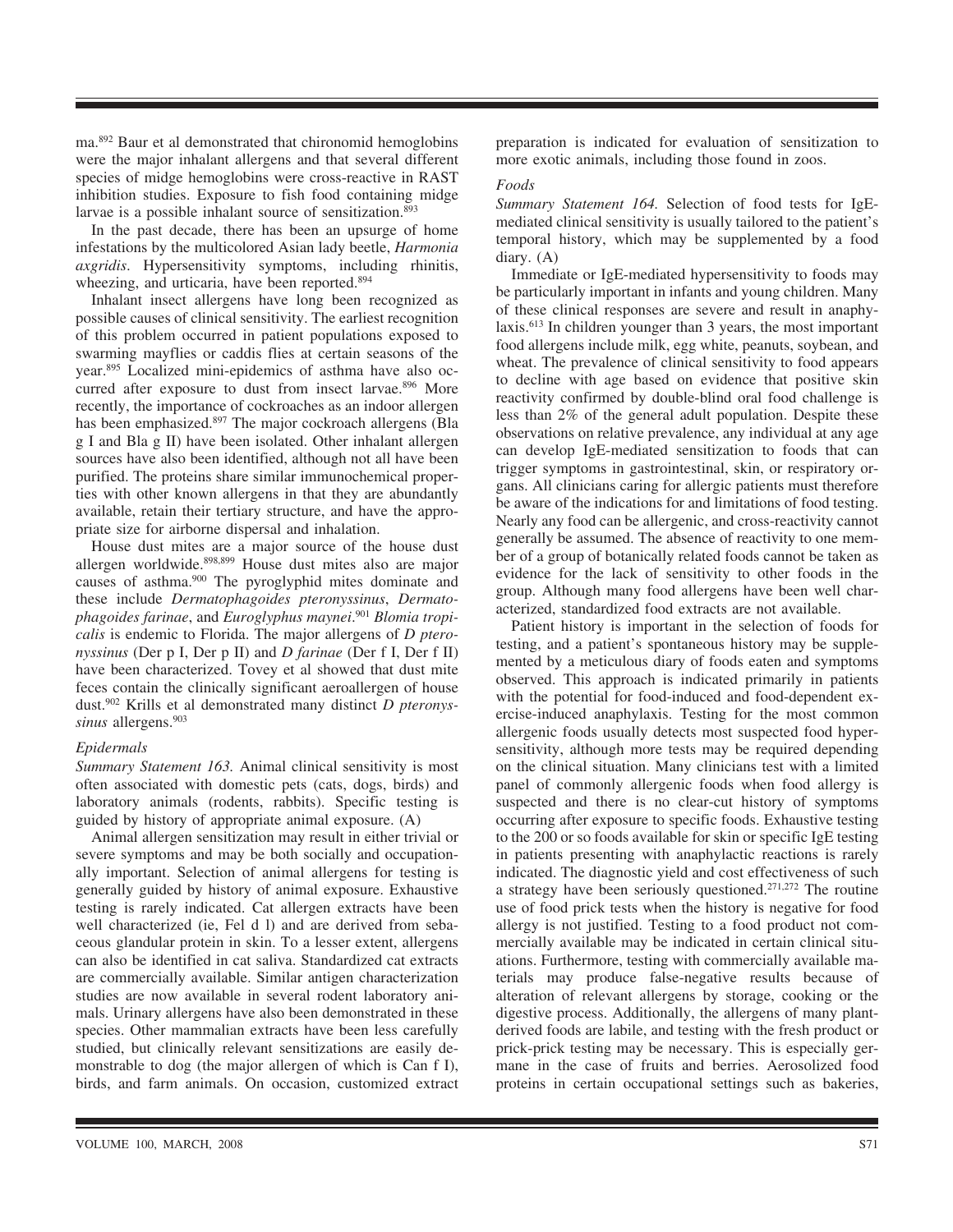crab processing, or spice factories may induce severe forms of respiratory sensitization.

#### *Antibiotics, other drugs, and chemicals*

*Summary Statement 165.* Although commercial skin tests for drugs, biologics, and chemicals are not available, specialized medical centers prepare and use such tests under appropriate clinical situations. The validity of such tests is adjudged on a case by case basis. (C)

IgE-mediated mechanisms are implicated in adverse reactions to many antibiotics, pharmaceuticals, and biologic proteins such as insulin, protamine, heparin, streptokinase, and chymopapain. Penicilloyl polylysine, the skin test reagent that tested for the major allergenic determinant in penicillin (ie, a penicilloyl major catabolic product) and detected 80% of penicillin-sensitive patients, is no longer commercially available. Many severe reactions, however, can only be confirmed by minor penicillin metabolic determinants, which occur in lower (minor) concentrations.153,154 Routine clinical testing for standardized minor determinant mixtures is not feasible because they are not commercially available. Some physicians test with aged penicillin as a surrogate for minor determinants in the hope that minor determinants will form on aging; however, studies of these aged test preparations have not confirmed that this occurs. Some medical centers prepare major and minor determinants in their own laboratories. Cross-sensitivity to penicillin analogues, including amoxicillin and imipenem, presumably occurs because of reactive metabolites derived from the  $\beta$ -lactam ring.<sup>156</sup> Crosssensitivity to 1 of the monocyclic  $\beta$ -lactam antibiotics, aztreonam, has not been demonstrated thus far, and this drug can be used with caution in patients with known prior penicillin sensitivity. It is also estimated that 6% to 15% of penicillin-sensitive patients will exhibit cross-sensitivity to the first generation of the cephalosporin family of drugs, but this may be as low as 1% to 2% in the case of second- and third-generation analogs. Standardized skin test reagents for prediction of cephalosporin sensitivity are not available. Recently, it has also been demonstrated that a significant proportion of patients with clinical histories of  $\beta$ -lactam antibiotic sensitivity and immediate skin test reactivity respond only to side-chain specific determinants.904 The diagnostic validity of commercially available specific IgE tests for all drugs, including penicillin, has not been confirmed. It is emphasized that negative specific IgE test results do not rule out the possibility of penicillin allergy, and therefore such tests should not be used to detect penicillin allergy.

In centers that have proper reagents, penicillin skin tests should be used to evaluate the likelihood of an immediate hypersensitivity reaction in a patient with a history of a penicillin reaction when the clinical requirement for penicillin is strongly indicated and an effective alternate antibiotic cannot be substituted.905 Under these conditions, 2 scenarios are possible. A skin test–negative patient may receive penicillin without anticipated problems. A skin test–positive patient will require rapid oral or parenteral desensitization to penicillin with close monitoring in the hospital. Skin tests may also be used to determine whether IgE-medicated mechanisms were involved in a reaction that occurred in the recent past. It has been argued that penicillin skin testing could be performed in individuals who have had a history of non–lifethreatening reaction to penicillin to prevent antibiotic resistance (eg, vancomycin-resistant enterococcus) and allow more efficacious and cost-effective selection of antibiotics since, in most instances, such patients have been found not to be penicillin-sensitive when skin tested and subsequently challenged.905 This has been considered to be especially useful in the pediatric age group in which antibiotic use for pharyngitis, otitis media, and various other infections is frequent and recurrent. Routine penicillin testing before administration of penicillin or related analogs in a history-negative patient is not recommended.

Sulfonamide adverse reactions have increased significantly since the advent of AIDS. Approximately 30% of these reactions are attributed to IgE mechanisms, as detected by positive skin test results with an immunogenic metabolite, sulfamethoxazoyl-poly-L-tyrosine.<sup>906</sup> Most adverse reactions are due to toxic hydroxylamine metabolites, which induce in vitro cytotoxic reactions in peripheral blood monocytes of patients with AIDS.907–909 Clinical confirmation of these reactions may be accomplished by a cautious graded oral challenge protocol. If a positive response is obtained, an extended oral desensitization or graded tolerance regimen is begun.<sup>910</sup> Similar oral challenge testing and graded challenges have been accomplished with aspirin, isoniazid, rifampicin, sulfasalazine, and allopurinol. $911$ 

Skin and in vitro tests may be used to detect sensitivity to vaccines that contain egg protein, other biologic large-molecular-weight materials (enzymes, protamine, insulin, heterologous monoclonal antibodies, heparin, intravenous immunoglobulin preparations, and other blood products), and certain other drugs such as suxamethonium muscle relaxants. These materials are not available commercially. and test materials are usually prepared locally with fresh materials. Appropriate concentrations for testing with these materials have not been well studied in large groups of patients and controls. The predictive value of negative skin or in vitro test results to these substances is therefore not known, and tests can only be interpreted in the context of an individual patient's clinical situation. For example, in the case of reactions to vaccines that contain traces of egg protein, other proteins unrelated to egg may account for some reactions and that most egg-allergic children may tolerate such vaccines (ie, MMR vaccine).<sup>912</sup>

## *Large- and small-molecular-mass additives in foods and drugs*

Although rarely considered, many chemicals (sulfonechloramide, azodyes, fragrances, parabens, vegetable gums) contained in food and drugs or used for processing biologic materials may induce classic IgE-mediated reactions. Largemolecular-weight substances may also induce similar reac-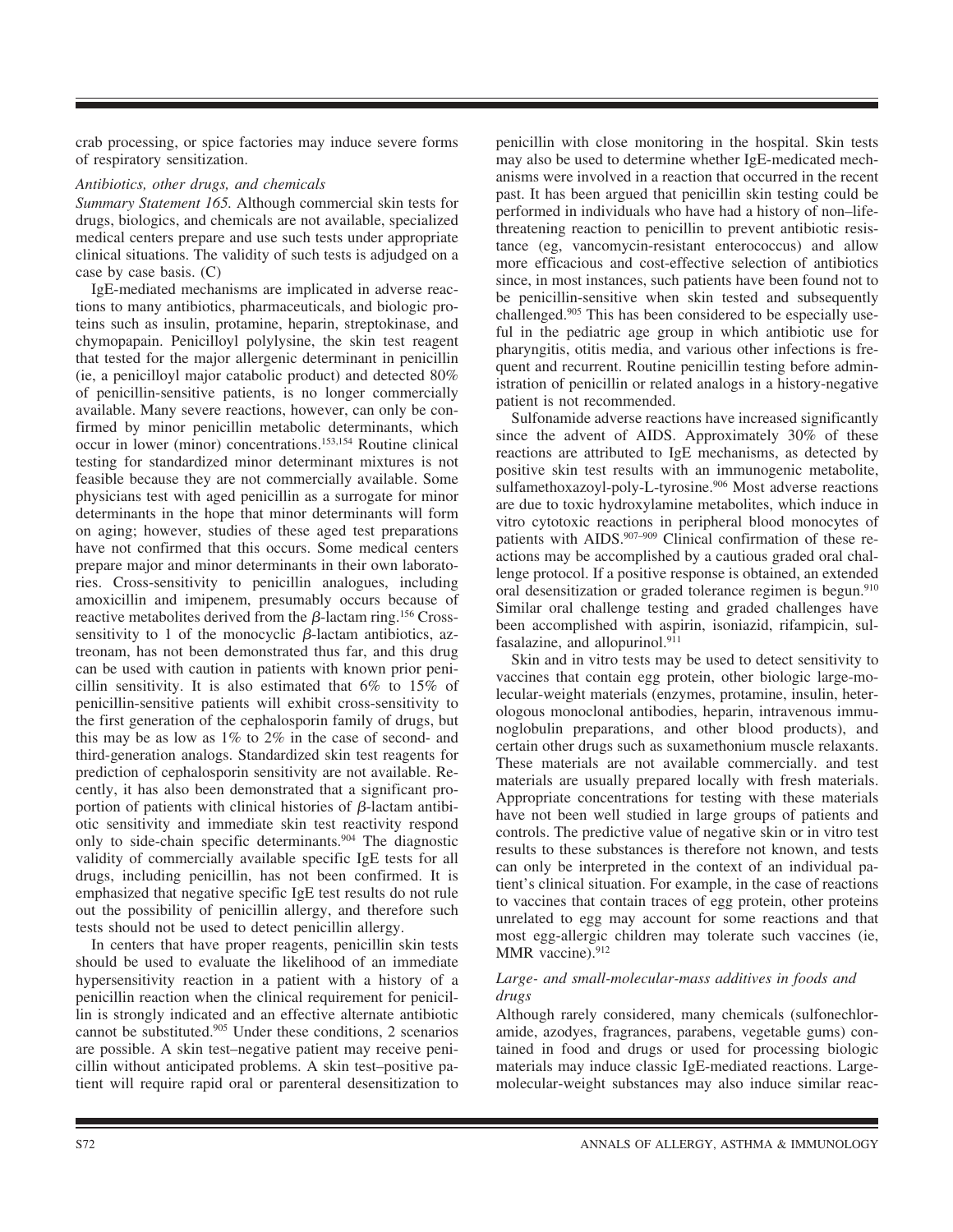tions. Excipient chemicals may also induce contact urticaria (ie, butylated, hydroxyanisole). In addition to IgE-mediated reactions, many excipients in food and drugs contain a sizable number of agents that may cause ACD. Allergenic food and drug additives and excipients have been reviewed extensively elsewhere.<sup>913</sup>

## *Occupational Allergens*

*Summary Statement 166*. More than 300 low- and highmolecular-weight occupational allergens have been identified. Test reagents for these agents are generally available in specialized occupational allergy centers. (A)

More than 300 occupational allergens have been reported.266 Many of these are large molecular weight substances that only occur as significant inhalant agents in certain industrial locales. In addition, a large number of low-molecular-weight substances, including polyisocyanates, acid anhydrides, metallic salts, aromatic amines, and azo dyes, have also been shown to cause allergic symptoms by classic immunologic mechanisms. A complete listing of these agents is available.<sup>276</sup> If exposure to these compounds is by respiratory route, asthma and/or hypersensitivity pneumonitis may ensue. The epidermal route of exposure may induce ACD, the most common immunologic occupational disease. Less commonly, skin sensitization may also evoke clinical respiratory allergy.<sup>276</sup>

### *Miscellaneous Plant Products*

*Summary Statement 167*. A variety of plant or plant-derived proteins or glycoproteins may be associated with systemic allergic symptoms. (A)

A variety of other plant products has been associated with allergic symptoms. These include kapok, papain, chymopapain, pyrethrum, cottonseed, flaxseed, condiments, psyllium, and bean products. Latex allergens contained in hospital gloves, airborne sources, and medical appliances have increased in clinical importance since the introduction of universal barrier precautions. Although NRL standardized skin test extracts are not commercially available, they exhibit superior sensitivity for detecting NRL clinical sensitivity in comparison to FDA-approved specific IgE assays.<sup>914-916</sup> Testing with nonstandardized reagents from commercial sources or prepared locally is generally guided by clinical history of symptoms after exposure. Various vegetable gums are "hidden" ingredients of commercial food and drug products, and a clear patient history of exposure is rare. In fact, they are so prevalent in the diet that exposure may be assumed. Testing with vegetable gum extract may be indicated in selected patients with clear-cut symptoms not otherwise explained.

## *Contactant Allergens*

*Summary Statement 168.* Chemicals, plant resins, and lipid constituents are the chief causes of ACD, which requires patch testing for confirmation. (A)

Chemicals, plant resins and lipid materials are the chief causes of classic ACD. Complex topical medications may contain potential antigens and additives. The major component of a complex mixture may not be the sensitizer. The 23 antigens in the FDA-certified T.R.U.E. TEST detect approximately  $25\%$  to  $30\%$  of all cases of ACD.<sup>469,504</sup> For this reason, an updated panel of 65 allergens has been designated by the North American Contact Dermatitis Group. After this screening test panel, selected allergens based on the patient's history must then be used to supplement the screening panel (see section, "Evaluation of Contact Dermatitis").

#### *General Principles of Cross-reactivity of Plant-Derived Allergens*

*Summary Statement 169.* As previously emphasized, knowledge of specific patterns of cross-reactivity among tree, grass, and weed pollens is essential in preparing an efficient panel of test reagents. (A)

*Summary Statement 170.* Although cross-reactivity among related pollen families can usually be ascribed to specific epitopic determinants, more diffuse cross-reactivity due to plant profilins and cross-reactive carbohydrate determinants may also be present. (A)

*Summary Statement 171*. Cross-reactivity data on fungi are extremely sparse. (C)

Botanical taxonomy may be used to infer cross-reactivity, but this assumption depends on 2 premises. The first is that the more closely related plants are, the greater will be their similarities and shared antigens. The second premise is that the present botanical classification truly reflects phylogeny. Two plants in the same genus might therefore be expected to share at least some allergens, 2 in the same family should share a lesser number. Distantly related plants would be expected to show little if any cross-reactivity. However, even in closely related species, unique allergenic epitopes may exist and have clinical relevance.<sup>239</sup>

Cross-reactivity data on pollens are limited and extremely sparse on fungi. Pollen data suffer in some cases from being derived from older techniques, being incomplete, or being occasionally contradictory. Several more recent studies investigating characterized allergens have addressed cross-reactivity in a limited fashion. There have been few attempts to collate this information<sup>859,917</sup> (see Allergome.com). Data on conserved epitopes between genera and families have been discussed previously under "Number of Skin Tests."

#### *Trees*

Available information reveals marked diversity, with little cross-reactivity except some notable exceptions.253,255–257 Conifers of the Cypress family (including cypresses, cedars, and junipers) strongly cross-react. Thus, testing with a single member is probably adequate in most clinical situations. The other conifers do not cross-react.917 Members of the 2 closely related birch and beech families (beech, oak, birch, alder, hazel) cross-react with each other within the family but not completely across family boundaries. The birch family members appear to be the most closely related $918,919$ ; testing with 1 or 2 should be adequate in most clinical situations. The olive family shows moderate cross-reactivity among olive, privet,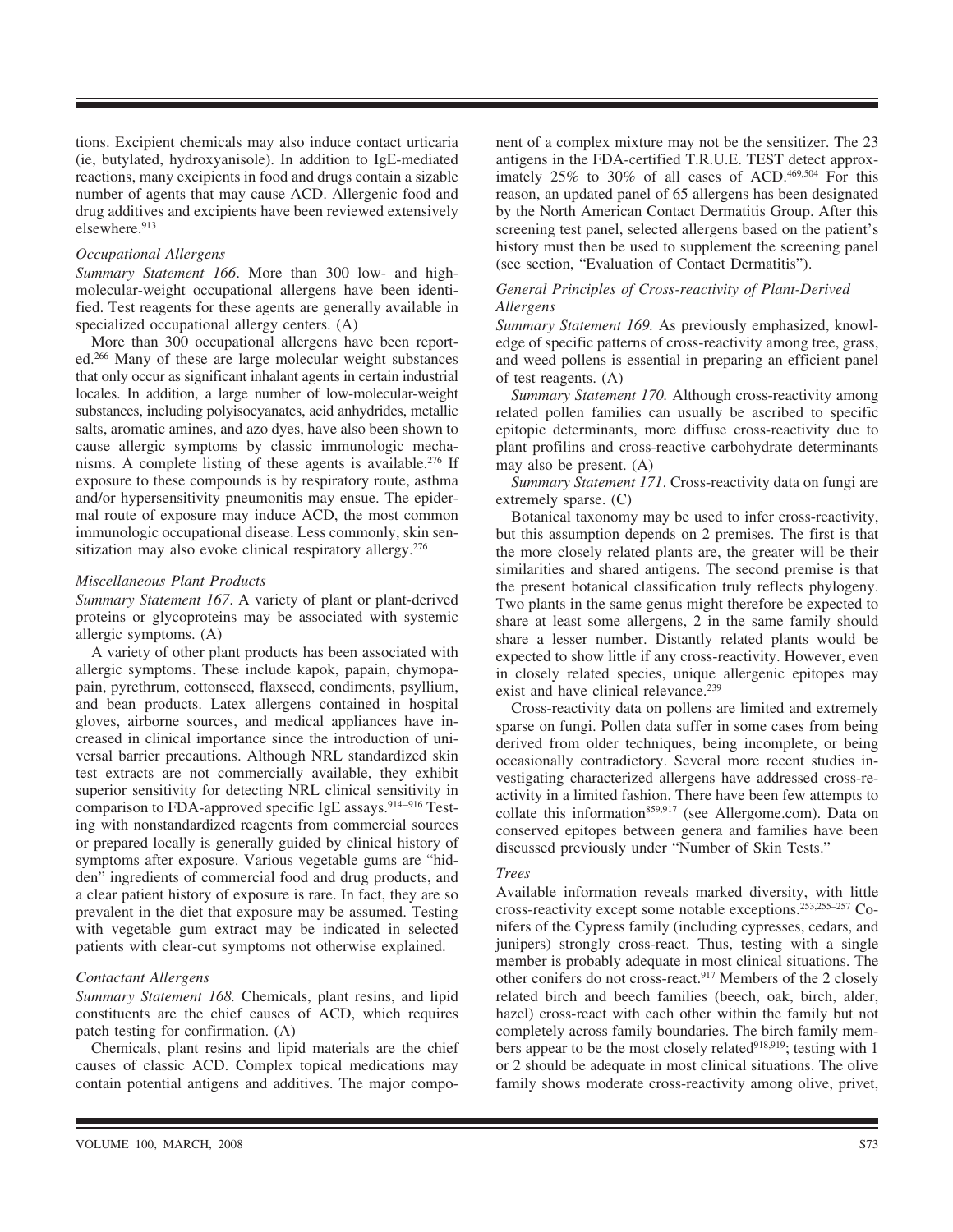and ash.255,920 Information on other tree families is too fragmentary to make useful recommendations. Indeed, a recent study failed to show correlation between regional pollen counts and percutaneous reactivity to tree pollens in patients with seasonal allergic rhinitis.<sup>99</sup>

## *Grasses*

Most allergenically incriminated grasses belongs to the large Fescue subfamily or the northern pasture grasses. Extensive research with the rye group antigens (eg, Lol p I) suggests shared antigens and strong cross-reactivity across most of the members of this subfamily that have been studied $921-925$ ; however, complete cross-reactivity rarely occurs. Timothy and Johnson grasses may possess additional unique antigens.926 In most clinical circumstances it is reasonable to test with Timothy and/or Johnson grasses and 1 or 2 locally prevalent northern pasture grasses. Southern grasses, such as Bermuda grass, show greater diversity and should be tested separately in areas where these are common or when dealing with a mobile population. Bermuda, although not sharing major allergens with the northern pasture grasses, has been shown to cross-react with some western prairie grasses of minor significance.927,928 Bahia grass likewise does not appear to cross-react with northern grasses.929

## *Weeds*

The composite family contains a number of potent sensitizers, the most important of which are the ragweeds of the genus *Ambrosia*. Short ragweed has been the most extensively studied, and several major and minor allergens are described. Information on which ragweeds contain the major allergens Amb a I (antigen E) is conflicting, but by RAST inhibition the 4 major species (short, giant, western, and false ragweed) all strongly cross-react.587 Other members of the same tribe and other composites do not cross-react.<sup>930,931</sup> Recent data on the sages and mugworts(genus *Artemisia*) suggest strong cross-reactivity.<sup>252</sup> Thus, in many critical circumstances it may be reasonable to test for 1 or 2 *Ambrosia* species and a single *Artemisia*. Other compositae should betested separately. The Chenopod and Amaranth families are closely linked and contain plants of major importance, especially in the western United States. Members show varying degrees of cross-reactivity, even across family lines.<sup>859,932</sup> The *Atriplex* weeds (salt bushes, wing scale, shad scale) are nearly identical antigenically, and testing for a single locally prevalent species should be adequate in most cases. The *Amaranthus* weeds (eg, redroot pigweed and Palmer's amaranth) are likewise almost identical, whereas another member of the family, western water hemp, shows some differences. The 2 major tumbleweeds, Russian thistle and burning bush, show only partial cross-reactivity. Lamb's quarters shows the largest degree of cross-reactivity with other family members. In endemic areas, testing for Russian thistle, burning bush, an *Amaranthus,* and an *Atriplex* should be sufficient in most clinical situations.

# *Allergen Compendium*

The choice of extracts for testing and treatment should be continuously refined in accord with scientific advances, botanic and aerobiologic surveys, demographic trends, and availability of relevant, defined reagents. Practice must be directed by the best documented concepts of allergen prevalence, geographic distribution, and immunochemical relationships.

From time to time patients may present with symptoms caused by previously unidentified substances that could be potential new allergens. There is a role for testing these patients with properly prepared extracts of a new allergen. There is insufficient evidence, however, to justify tests for such agents as newsprint, sugar, cornstarch, tobacco smoke, orris root, cotton, smog, formaldehyde, and human dander.

An entirely satisfactory basis for establishing guidelines for choice of allergen extracts is not currently available. A broad listing of allergens, based on botanic and aerobiologic surveys of North America, the catalogs of various extract, and specific IgE test manufacturers and miscellaneous other sources is presented in Table 11. For the pollens, fungi (currently alphabetical by genus), and foods, the list is organized taxonomically. For other allergens, the list is alphabetical within categories. The most current Latin binomial nomenclature is used, and older names are listed in parentheses, for example, *Aureobasidium* (*Pullularia*). Likewise, the most commonly encountered vernacular names are listed and synonyms (some of which are more colloquial than factual) are provided in brackets. The use of the common English names for definitive identification of regional plants is not advised. For instances, the tree commonly called Chinese elm (implying *Ulmus parvifolia*) is properly termed Siberian elm (*Ulmus pumillia*). Similarly, the term cottonwood may apply to 5 or more species in the genus *Populus*. Although reasonably comprehensive, the list is not exhaustive. Pollens and other allergens not in these lists were omitted because they were judged to lack current evidence of allergenic impact. Numerous substances on the list are included even though they probably are of minor importance.

It is difficult to make clinically relevant recommendation for testing with fungal extracts. In the listing of fungi, various organisms have been classified on the basis of what is currently known about prevalence and clinical activity. Primarily because of problems of procurement and manufacture, however, the capacity of many commonly prevalent spores to elicit IgE-mediated sensitization has not been evaluated. It also seems likely that sampling in previously unstudied situations will reveal new important forms; therefore, any list must admit later additions and corrections, as analyses of collections become more factual.

# **ASSESSMENT OF INHALANT ALLERGY**

*Summary Statement 172.* The skin prick/puncture test is su perior to intracutaneous testing for predicting nasal allergic symptoms triggered by exposure to pollen. (B)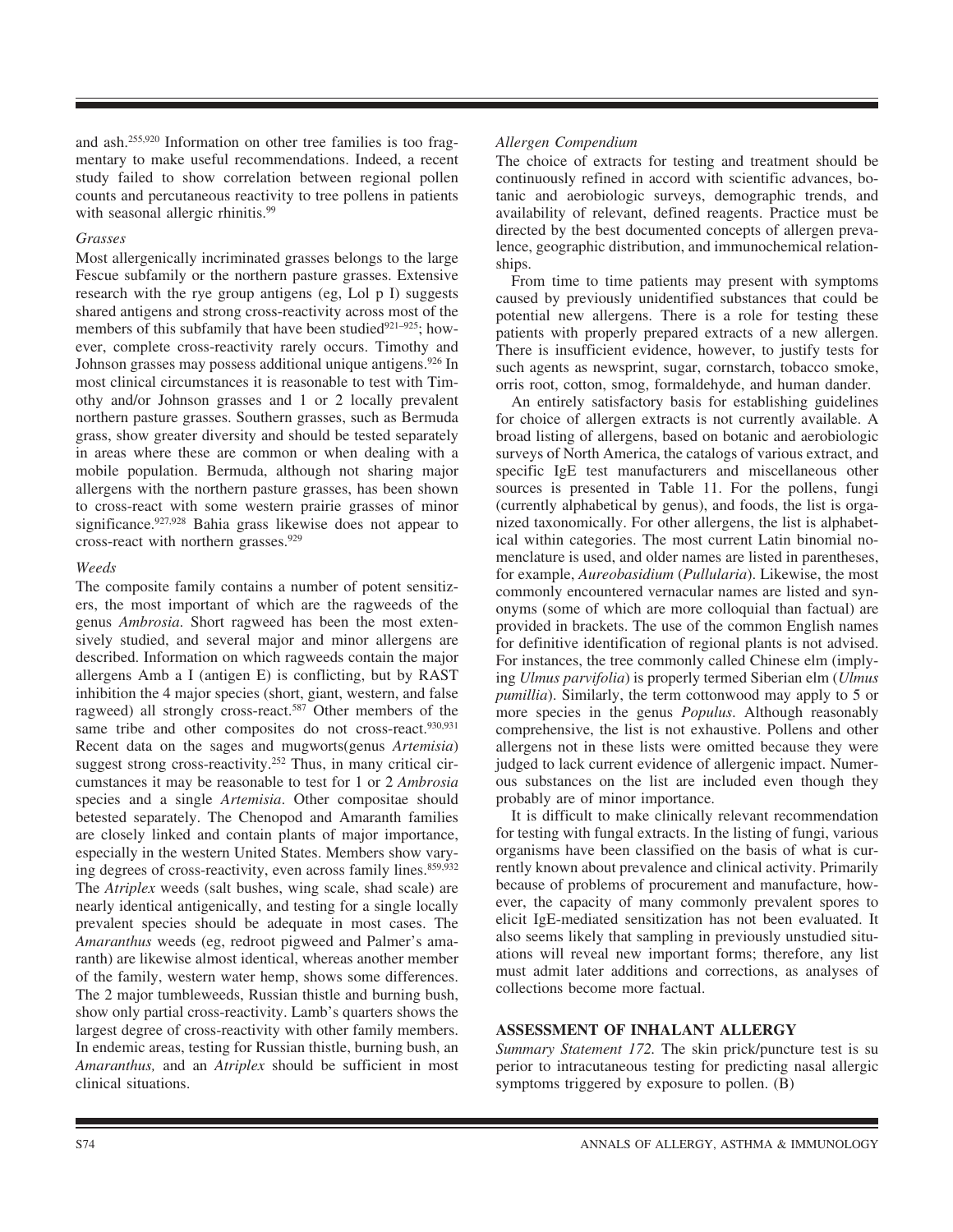Table 11. Selected Compendium of Botanical, Animal, Food, and Chemical Allergens Table 11. Selected Compendium of Botanical, Animal, Food, and Chemical Allergens

 $\overline{\phantom{a}}$ 

| Class           | <b>Subclass</b> | Order         | Family      | Subfamily      | Tribe                    | Genus             | Species             | Common name             | ST, IVT                     |
|-----------------|-----------------|---------------|-------------|----------------|--------------------------|-------------------|---------------------|-------------------------|-----------------------------|
| Grasses         |                 |               |             |                |                          |                   |                     |                         |                             |
| Monocotyledonae | Commellnidae    | Poales        | Graminae    | Festucoideae   | Triticeae                | Agropyron         | desertoram          | Wheatgrass              |                             |
| Monocotyledonae | Commellnidae    | Poales        | Graminae    | Festucoideae   | Triticeae                | Agropyron         | repens              | Quackgrass, (couch)     | 55                          |
| Monocotyledonae | Commellnidae    | Poales        | Graminae    | Festucoideae   | Triticeae                | Agropyron         | smithii             | Wheatgrass, western     | 능                           |
| Monocotyledonae | Commellnidae    | Poales        | Graminae    | Festucoideae   | Triticeae                | Agropyron         | spicatum            | Bunchgrass, blue        | 57                          |
| Monocotyledonae | Commellnidae    | Poales        | Graminae    | Festucoideae   | Triticeae                | Agropyron         | stolonifera         | Redtop (bentgrass)      |                             |
| Monocotyledonae | Commellnidae    | Poales        | Graminae    | Festucoideae   | Agrostideae              | Agrostis          | alba (gigantea)     | Redtop                  |                             |
| Monocotyledonae | Commellnidae    | Poales        | Graminae    | Festucoideae   | Agrostideae              | Agrostis          | tenius              | Bent grass, colonial    | $\leq$ $\frac{1}{5}$ $\leq$ |
| Monocotyledonae | Commellnidae    | Poales        | Graminae    | Festucoideae   | Agrostideae              | Alopecurus        | pratensis           | Foxtail, meadow         |                             |
| Monocotyledonae | Commellnidae    | Poales        | Graminae    | Panicoideae    | Andropogoneae Andropogon |                   | virginicus          | Beardgrass, Virginia    |                             |
| Monocotyledonae | Commellnidae    | Poales        | Graminae    | Festucoideae   | Phalarideae              | Anthoxanthum      | odoratum            | Sweet vernalgrass       | ST, IVT                     |
| Monocotyledonae | Commellnidae    | Poales        | Graminae    | Festucoideae   | Aveneae                  | Arrhenatherum     | elatlus             | Oatgrass, tall          | 57                          |
| Monocotyledonae | Commellnidae    | Poales        | Graminae    | Festucoideae   | Aveneae                  | Avena             | fatua               | Oats, common wild       | 57                          |
| Monocotyledonae | Commellnidae    | Poales        | Graminae    | Festucoideae   | Aveneae                  | Avena             | sativa              | Oats, cultivated (wild) | ST, IVT                     |
| Monocotyledonae | Commellnidae    | Poales        | Graminae    | Eragrostoideae | Chlorideae               | Bouteloua         | gracila             | Grama grass, blue       | 57                          |
| Monocotyledonae | Commellnidae    | Poales        | Graminae    | Festucoideae   | Festuceae                | <b>Bromus</b>     | inermis             | Brome, smooth           | ST, IVT<br>ST               |
| Monocotyledonae | Commellnidae    | Poales        | Graminae    | Festucoideae   | Festuceae                | <b>Bromus</b>     | secalinus           | Brome, cheat            |                             |
| Monocotyledonae | Commellnidae    | Poales        | Graminae    | Eragrostoideae | Chlorideae               | Buchloe           | dactyloides         | Buffalo grass           |                             |
| Monocotyledonae | Commellnidae    | 8<br>Cyperale | Cyperaceae  |                |                          | Carex             | aquatile            | Sedge                   |                             |
| Monocotyledonae | Commellnidae    | Cyperales     | Cyperaceae  |                |                          | Carex             | <b>barbarae</b>     | Sedge                   | 55                          |
| Monocotyledonae | Arecidae        | Arecales      | Areceae     |                |                          | Cocos             | nucifera            | Coconut palm            |                             |
|                 |                 |               | (Palmaceae) |                |                          |                   |                     |                         |                             |
| Monocotyledonae | Commellnidae    | Poales        | Graminae    | Arundinoideae  | Arundineae               | Cortaderia        | selloana            | Pampas grass            |                             |
| Monocotyledonae | Commellnidae    | Poales        | Graminae    | Eragrostoideae | Chlorideae               | Cynodon           | dactylon            | Bermuda grass           | ST, IVT                     |
| Monocotyledonae | Commellnidae    | 8<br>Cyperale | Cyperaceae  |                |                          | Cypreus           | esculentus          | Yellow nut sedge        |                             |
| Monocotyledonae | Commellnidae    | Poales        | Graminae    | Festucoideae   | Festuceae                | Dactylis          | glomerata           | Orchard grass           | ST, IVT                     |
|                 |                 |               |             |                |                          |                   |                     | (cocksfoot)             |                             |
| Monocotyledonae | Commellnidae    | Poales        | Graminae    | Eragrostoideae | Aeluropideae             | <b>Distichlis</b> | spicata             | <b>Saltgrass</b>        | 5                           |
| Monocotyledonae | Commellnidae    | Poales        | Graminae    | Eragrostoideae | Aeluropideae             | Distichlis        | stricta             | Saltgrass               | 57                          |
| Monocotyledonae | Commellnidae    | Poales        | Graminae    | Festucoideae   | Triticeae                | Elymus            | cinereus            | Ryegrass, giant wild    | 57                          |
| Monocotyledonae | Commellnidae    | Poales        | Graminae    | Festucoideae   | Triticeae                | Elymus            | condensatus         | Rye, giant wild         | 55                          |
| Monocotyledonae | Commellnidae    | Poales        | Graminae    | Festucoideae   | Triticeae                | Elymus            | triticoides         | Rye, wild (alkali)      |                             |
| Monocotyledonae | Commellnidae    | Poales        | Graminae    | Festucoideae   | Festuceae                | Festuca           | elatlor (pratensis) | Fescue, meadow          | ST, IVT<br>ST, IVT<br>ST    |
| Monocotyledonae | Commellnidae    | Poales        | Graminae    | Festucoideae   | Festuceae                | Festuca           | rubra               | Fescue, red             |                             |
| Monocotyledonae | Commellnidae    | Poales        | Graminae    | Festucoideae   | Aveneae                  | Holcus            | lanatus             | Velvet grass (Yorkshire |                             |
|                 |                 |               |             |                |                          |                   |                     | fog)                    |                             |
| Monocotyledonae | Commellnidae    | Poales        | Graminae    | Festucoideae   | Aveneae                  | Holcus            | sudanensis          | Sudan grass             |                             |
| Monocotyledonae | Commellnidae    | Poales        | Graminae    | Festucoideae   | <b>Triticeae</b>         | Hordeum           | vulgare             | Barley                  |                             |
| Monocotyledonae | Commellnidae    | Poales        | Graminae    | Festucoideae   | Triticeae                | Koeleria          | cristata            | Hairgrass, crested      |                             |
|                 |                 |               |             |                |                          |                   |                     | (Koeler's grass)        |                             |
| Monocotyledonae | Commellnidae    | Poales        | Graminae    | Festucoideae   | Festuceae                | Lolium            | multiforum          | Ryegrass, Italian       | 55                          |
| Monocotyledonae | Commellnidae    | Poales        | Graminae    | Festucoideae   | Festuceae                | Lolium            | perenne             | Ryegrass, perennial     | ST, IVT                     |
|                 |                 |               |             |                |                          |                   |                     | (common)                |                             |
| Monocotyledonae | Commellnidae    | Poales        | Graminae    | Oryzoideae     | Oryzeae                  | Oryza             | sativa              | Rice                    |                             |
| Monocotyledonae | Commellnidae    | Poales        | Graminae    | Panicoideae    | Paniceae                 | Panicum           | purpurascens        | Para grass              | 57                          |
| Monocotyledonae | Commellnidae    | Poales        | Graminae    | Panicoideae    | Paniceae                 | Paspalum          | notatum             | Bahia grass             | ST, IVT<br>ST, IVT<br>ST    |
| Monocotyledonae | Commellnidae    | Poales        | Graminae    | Festucoideae   | Phalarideae              | Phalaris          | arundinacea         | Canry (reed) grass      |                             |
| Monocotyledonae | Commellnidae    | Poales        | Graminae    | Festucoideae   | Phalarideae              | Phalaris          | canariensis         | Canary grass            |                             |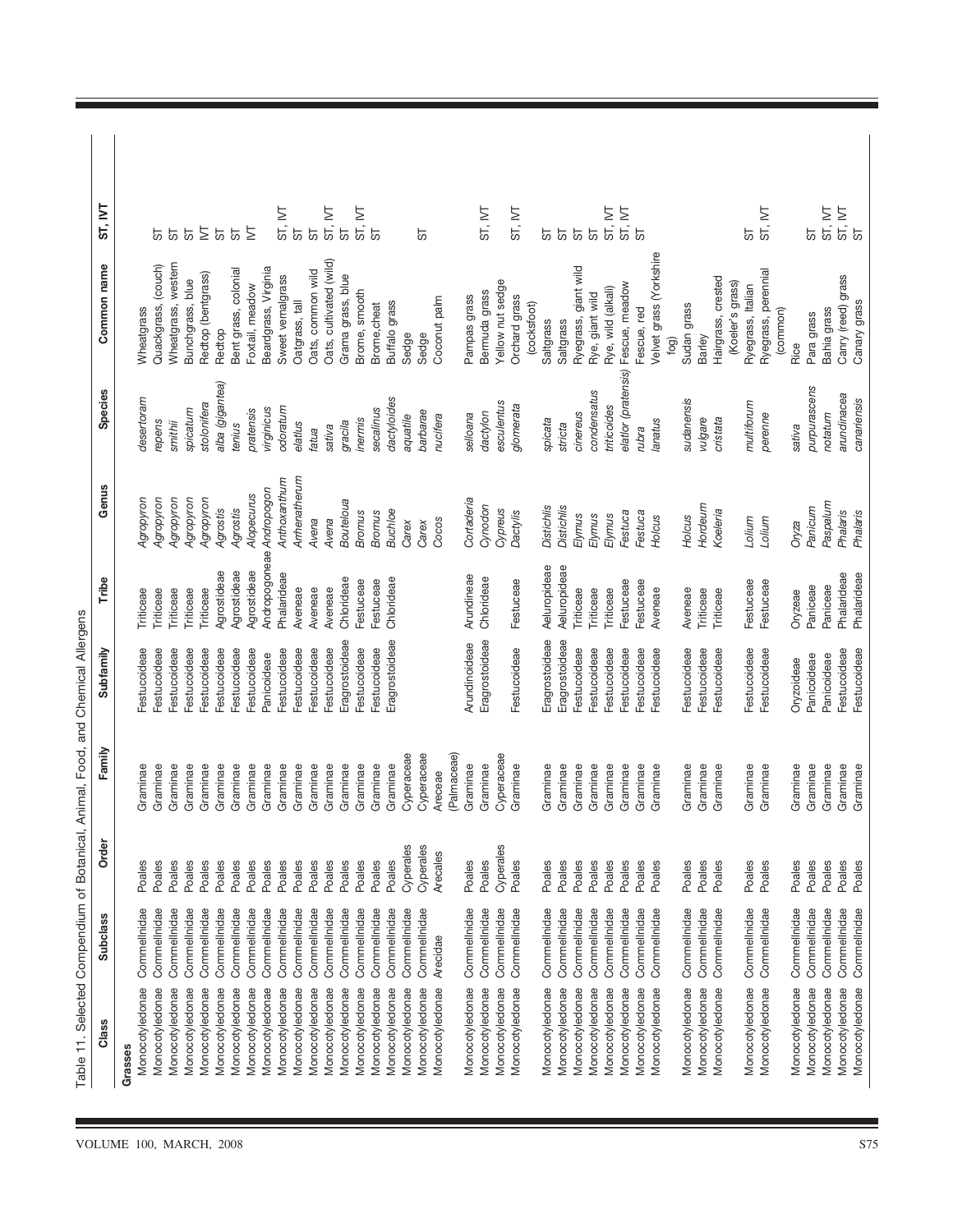| Class                                                                                                          | <b>Subclass</b>                                                                      | Order                                                        | Family                                                                        | Subfamily                                                    | Tribe                                                          | Genus                                                | Species                                                                             | Common name                                                                                                                       | ST, IVT                     |
|----------------------------------------------------------------------------------------------------------------|--------------------------------------------------------------------------------------|--------------------------------------------------------------|-------------------------------------------------------------------------------|--------------------------------------------------------------|----------------------------------------------------------------|------------------------------------------------------|-------------------------------------------------------------------------------------|-----------------------------------------------------------------------------------------------------------------------------------|-----------------------------|
| Monocotyledonae<br>Monocotyledonae<br>Monocotyledonae                                                          | Commellnidae<br>Commellnidae<br>Arecidae                                             | Arecales<br>Polaes<br>Poales                                 | Palmaceae)<br>Graminae<br>Graminae<br>Arecae                                  | Festucoideae<br>Festucoideae                                 | Agrostideae<br>Phalarideae                                     | Phoenix<br>Phalaris<br>Phleum                        | dactylifera<br>pratense<br>minor                                                    | Canary grass<br>Date palm<br>Timothy                                                                                              | ST,IVT                      |
| Monocotyledonae<br>Monocoytledonae<br>Monocoytledonae                                                          | Commellnidae<br>Commellnidae<br>Commellnidae                                         | Poales<br>Poales<br>Poales                                   | Graminae<br>Graminae<br>Graminae                                              | Arundinoideae<br>Festucoideae<br>Festucoideae                | Arundineae<br>Festuceae<br>Festuceae                           | Phragmites<br>Poa<br>Poa                             | compressa<br>communis<br>(palustris)<br>pratensis                                   | Bluegrass, Kentucky<br>Bluegrass, Canada<br>Common reed<br>(June)                                                                 | ST, IVT<br>Σ<br>57          |
| Monocoytledonae<br>Monocoytledonae<br>Monocoytledonae                                                          | Commellnidae<br>Commellnidae<br>Arecidae                                             | Arecales<br>Poales<br>Poales                                 | (Palmaceae)<br>Graminae<br>Graminae<br>Areceae                                | Festucoideae<br>Panicoideae                                  | Andropogoneae Saccharum<br>Festuceae                           | Roystonea<br>Poa                                     | officinarum<br>sandbergii<br>regia                                                  | Bluegraass, Sandberg's<br>Sugar cane<br>Royal Palm                                                                                | 5                           |
| Monocotyledonae<br>Monocoytledonae<br>Monocotyledonae                                                          | Commellnidae<br>Commellnidae<br>Commellnidae                                         | Cyperales<br>Poales<br>Poales                                | Cyperaceae<br>Graminae<br>Graminae                                            | Festuciodeae<br>Panicoideae                                  | Triticeae                                                      | Andropogonoea Sorghastrum<br>Scirpus<br>Secale       | cereale<br>validus<br>nutans                                                        | Ryegrass, cultivated<br>ndian grass<br>Bulrush                                                                                    | ST, IVT                     |
| Monocotyledonae<br>Monocotyledonae                                                                             | Commellnidae<br>Commellnidae                                                         | Polaes<br>Poales                                             | Graminae<br>Graminae                                                          | Panicoideae<br>Panicoideae                                   | Andropogonoea Sorghum<br>Andropogoneae Sorghum                 |                                                      | sudanense)<br>sudanense<br>halepense<br>(vulgare-                                   | Johnson grass<br>Sudan grass                                                                                                      | ST, IVT                     |
| Monocotyledonae<br>Monocoytledonae<br>Monocoytledonae<br>Monocoytledonae<br>Monocoytledonae<br>Monocoytledonae | Commellnidae<br>Commellnidae<br>Commellnidae<br>Commellnidae<br>Arecidae<br>Arecidae | Typhales<br>Typhales<br>Poales<br>Poales<br>Poales<br>Poales | Typhaceae<br><b>Typhaceae</b><br>Graminae<br>Graminae<br>Graminae<br>Graminae | Eragostoideae<br>Festucoideae<br>Festucoideae<br>Panicoideae | Andropogoneae Sorghum<br>Sporoboleae<br>Triticeae<br>Triticeae | Sporobolus<br>Triticum<br>Triticum<br>Typha<br>Typha | vuigare(bicolor)<br>cryptandrus<br>angustifolla<br>aestivum<br>sativum<br>latifolla | Sorghum, common<br>Narrow Leaf cattail<br>Wheat, cultivated<br>Wheat, cultivated<br>Common cattail<br>Sand dropseed<br>cultivated | $\geq$<br>55<br>5           |
| Monocoytledonae<br>Trees, shrubs,                                                                              | Commellnidae                                                                         | Poales                                                       | Graminae                                                                      | Panicoideae                                                  | Andropogoneae Zea                                              |                                                      | mays                                                                                | Corn                                                                                                                              | ST, IVT                     |
| Gymnospermae<br>Gymnospermae<br>related plants<br>Dicotyledonae                                                | Rosidae                                                                              | Coniferales<br>Coniferales<br>Fabales                        | Mimosaceae<br>Pinaceae<br>Pinaceae                                            |                                                              |                                                                | Acacia<br>Abies<br>Abies                             | baileyana<br>concolor<br>procera                                                    | Acacia, golden (Bailey's)<br>Fir, white<br>Fir, red                                                                               | 57<br>5<br>55               |
| Dicotyledonae<br>Dicotyledonae<br>Dicotyledonae                                                                | Rosidae<br>Rosidae<br>Rosidae                                                        | Fabales<br>Fabales<br>Fabales                                | Mimosaceae<br>Mimosaceae<br>Mimosaceae                                        |                                                              |                                                                | Acacia<br>Acacia<br>Acacia                           | farnesiana<br>dealbata<br>longfolia                                                 | Acacia (wattle), golden<br>Acacia, sweet<br>Mimosa                                                                                | ST, IVT<br>ST <sub>sp</sub> |
| Dicotyledonae<br>Dicotyledonae<br>Dicotyledonae<br>Dicotyledonae                                               | Rosidae<br>Rosidae<br>Rosidae<br>Rosidae                                             | Sapindales<br>Sapindales<br>Sapindales<br>Sapindales         | Aceraceae<br>Aceraceae<br>Aceraceae<br>Aceraceae                              |                                                              |                                                                | Acer<br>Acer<br>Acer<br>Acer                         | macrophyllum<br>platanoides<br>negundo<br>rubrum                                    | Maple, coast (bigleaf)<br>Maple, Norway<br>Maple, red<br>Box elder                                                                | ST, IVT<br>57<br>57         |
| Dicotyledonae<br>Dicotyledonae<br>Dicotyledonae<br>Dicotyledonae                                               | Rosidae<br>Rosidae<br>Rosidae<br>Rosidae                                             | Sapindales<br>Sapindales<br>Sapindales<br>Sapindales         | Hippocastanaceae<br>Hippocastanaceae<br>Aceraceae<br>Aceraceae                |                                                              |                                                                | Aesculus<br>Aesculus<br>Acer<br>Acer                 | hippocastanum<br>saccharinum<br>saccharum<br>flava                                  | Maple, sugar (hard)<br>Maple, silver (soft)<br>Buckeye, yellow<br>Chestnut, horse                                                 | 5<br>55                     |
| Dicotyledonae<br>Dicotyledonae<br>Dicotyledonae<br>Dicotyledonae<br>Dicotyledonae                              | Hamamelldidae<br>HamamelIdidae<br>HamamelIdidae<br>Roasidae<br>Rosidae               | Fabales<br>Fagales<br>Fagales<br>Fagales<br>Rutales          | Simaroubaceae<br>Mimosaceae<br>Betulaceae<br>Betulaceae<br>Betulaceae         |                                                              |                                                                | Allanthims<br>Albizzia<br>Alnus<br>Alnus<br>Alnus    | (tenuifolia)<br>julibrissin<br>glutinosa<br>altissima<br>incana<br>crispa           | Alder, white (speckled)<br>Alder, European<br>Acacia, Persian<br>Tree of heaven<br>Alder, green                                   | ST, IVT<br>19<br>19         |
|                                                                                                                |                                                                                      |                                                              |                                                                               |                                                              |                                                                |                                                      |                                                                                     | (grey)                                                                                                                            |                             |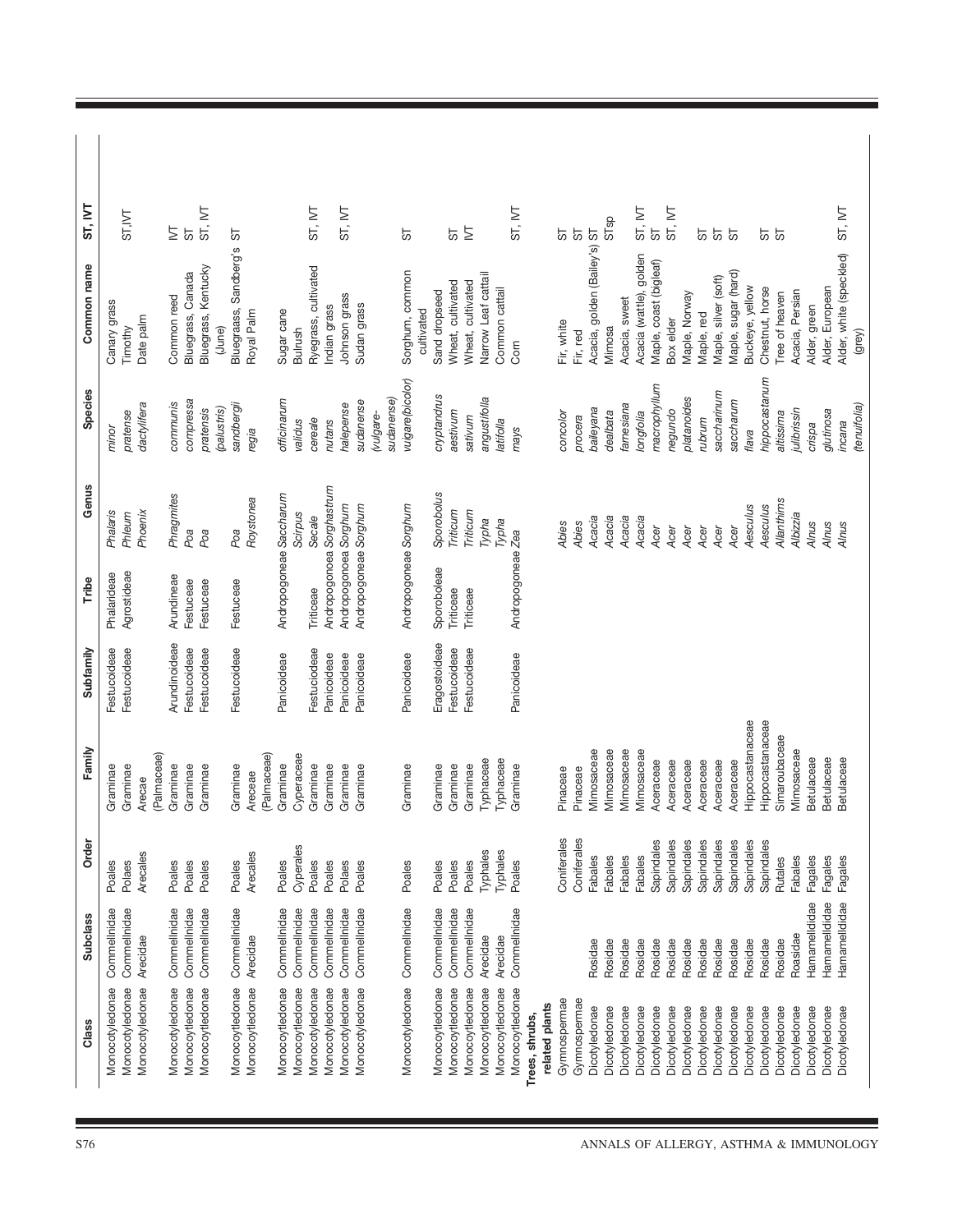| ST, IVT         | 55            | 55            | 57                    |          |               | 57            |                |        | 5             | 57                   | 5             | 55            |                  | 55                        | 57                    | 57            | $5\overline{0}$       | 57            | $\geq$        |               |                 | 75<br>76        |                |             |               |                     |           | 55             |                |                    | 57                 |         |                 | ST, IVT       |                  | 19                 | 55                |                |                 | ST, IVT          |            | 57            |                      |               | 55            | 57                | 75<br>76         |                                 |
|-----------------|---------------|---------------|-----------------------|----------|---------------|---------------|----------------|--------|---------------|----------------------|---------------|---------------|------------------|---------------------------|-----------------------|---------------|-----------------------|---------------|---------------|---------------|-----------------|-----------------|----------------|-------------|---------------|---------------------|-----------|----------------|----------------|--------------------|--------------------|---------|-----------------|---------------|------------------|--------------------|-------------------|----------------|-----------------|------------------|------------|---------------|----------------------|---------------|---------------|-------------------|------------------|---------------------------------|
| Common name     | Alder, white  | Alder, red    | Alder, speckled (lag) | (smooth) | Alder, hazel  | Alder, Sitka  | Birch, yellow  |        | Birch, spring | Birch, sweet (black) | Birch, cherry | Birch, yellow |                  | Birch, river (gray) (red) | Birch, water (spring) | Birch, paper  | Birch, European white | Birch, white  | Birch, silver | Boghemp       | Mulberry, paper | Bottlebush tree | Cedar, incense |             | Hornbeam      | Bluebeech (American | hornbeam) | Hickory, white | Hickory, water | Hickory, bitternut | Hickory, mockernut | (white) | Hickory, pignut | Pecan         |                  | Hickory, shellbark | Hickory, shagbark | Hickory, black | Chestnut, sweet | Pine, Australian | (beetwood) | Cedar, deodar | Nettletree, southern | Sugarberry    | Hackberry     | Carob (algarroba) | Palo verde       | Cypress (cedar), Port<br>Orford |
| Species         | rhorrbifolia  | rubra         | rugosa                |          | serrulata     | viridis       | alleghaniensis | (utea) | fontinalis    | lenia                | lenta         | lutea         | (alleghaniensis) | nigra                     | occidentalis          | papyrifera    | pendula               | populifolia   | verrucosa     | cylindrica    | papyrifera      | citrinus        | decurrens      |             | betulus       | caroliniana         |           | alba           | aquatica       | cordiformis        | tomeniosa          |         | glabra          | illinoensis   | $(\rho$ ecan $)$ | lacinosa           | ovata             | texana         | sativa          | equisetifolia    |            | deodara       | austrails            | laevigata     | occidentails  | sillqua           | floridium        | lawsoniana                      |
| Genus           | Alnus         | Alnus         | Alnus                 |          | Alnus         | Alnus         | <b>Betula</b>  |        | <b>Betula</b> | <b>Betula</b>        | <b>Betula</b> | <b>Betula</b> |                  | <b>Betula</b>             | <b>Betula</b>         | Betula        | <b>Betula</b>         | <b>Betula</b> | <b>Betula</b> | Boehmeria     | Broussoneria    | Callistemon     | Libocedrus     | Calocedrus) | Carpinus      | Carpinus            |           | Carya          | Carya          | Cayra              | Cayra              |         | Cayra           | Cayra         |                  | Cayra              | Cayra             | Cayra          | Castanea        | Casuarina        |            | Cedrus        | Celtis               | Celtis        | Celtis        | Ceratonia         | Cercidium        | Chamaecyparis                   |
| Tribe           |               |               |                       |          |               |               |                |        |               |                      |               |               |                  |                           |                       |               |                       |               |               |               |                 |                 |                |             |               |                     |           |                |                |                    |                    |         |                 |               |                  |                    |                   |                |                 |                  |            |               |                      |               |               |                   |                  |                                 |
| Subfamily       |               |               |                       |          |               |               |                |        |               |                      |               |               |                  |                           |                       |               |                       |               |               |               |                 |                 |                |             |               |                     |           |                |                |                    |                    |         |                 |               |                  |                    |                   |                |                 |                  |            |               |                      |               |               |                   |                  |                                 |
| Family          | Betulaceae    | Betulaceae    | Betulaceae            |          | Betulaceae    | Betulaceae    | Betulaceae     |        | Betulaceae    | Betulaceae           | Betulaceae    | Betulaceae    |                  | Betulaceae                | Betulaceae            | Betulaceae    | Betulaceae            | Betulaceae    | Betulaceae    | Urticaceae    | Moraceae        | Myricaceae      | Cupressaceae   |             | Betulaceae    | Betulaceae          |           | Juglandaceae   | Juglandaceae   | Juglandaceae       | Juglandaceae       |         | Juglandaceae    | Juglandaceae  |                  | Juglandaceae       | Juglandaceae      | Juglandaceae   | Fagaceae        | Casuarinaceae    |            | Pinaceae      | Ulmaceae             | Ulmaceae      | Ulmaceae      | Mimosaceae        | Caesalpinioideae | Cupressaceae                    |
| Order           | Fagales       | Fagales       | Fagales               |          | Fagales       | Fagales       | Fagales        |        | Fagales       | Fagales              | Fagales       | Fagales       |                  | Fagales                   | Fagales               | Fagales       | Fagales               | Fagales       | Fagales       | Urticales     | Urticales       | Myricales       | Coniferales    |             | Fagales       | Fagales             |           | Juglandales    | Juglandales    | Juglandales        | Juglandales        |         | Juglandales     | Juglandales   |                  | Juglandales        | Juglandales       | Juglandales    | Fagales         | Casuarinales     |            | Coniferales   | Urticales            | Urticales     | Urticales     | Fabales           | Fabales          | Coniferales                     |
| <b>Subclass</b> | HamamelIdidae | HamamelIdidae | HamamelIdidae         |          | HamamelIdidae | HamamelIdidae | HamamelIdidae  |        | HamamelIdidae | HamamelIdidae        | HamamelIdidae | HamamelIdidae |                  | HamamelIdidae             | Hamamelldidae         | HamamelIdidae | Hamamelldidae         | Hamamelldidae | HamamelIdidae | Hamamelldidae | HamamelIdidae   | HamamelIdidae   |                |             | HamamelIdidae | HamamelIdidae       |           | Hamamelldidae  | HamamelIdidae  | HamamelIdidae      | Hamamellidade      |         | Hamamellidade   | Hamamelldidae |                  | HamamelIdidae      | HamamelIdidae     | HamamelIdidae  | HamamelIdidae   | HamamelIdidae    |            |               | HamamelIdidae        | Hamamelldidae | HamamelIdidae | Rosidae           | Rosidea          |                                 |
| Class           | Dicotyledonae | Dicotyledonae | Dicotyledonae         |          | Dicotyledonae | Dicotyledonae | Dicotyledonae  |        | Dicotyledonae | Dicotyledonae        | Dicotyledonae | Dicotyledonae |                  | Dicotyledonae             | Dicotyledonae         | Dicotyledonae | Dicotyledonae         | Dicotyledonae | Dicotyledonae | Dicotyledonae | Dicotyledonae   | Dicotyledonae   | Gymnospermae   |             | Dicotyledonae | Dicotyledonae       |           | Dicotyledonae  | Dicotyledonae  | Dicotyledonae      | Dicotyledonae      |         | Dicotyledonae   | Dicotyledonae |                  | Dicotyledonae      | Dicotyledonae     | Dicotyledonae  | Dicotyledonae   | Dicotyledonae    |            | Gymnospermae  | Dicotyledonae        | Dicotyledonae | Dicotyledonae | Dicotyledonae     | Dicotyledonae    | Gymnospermae                    |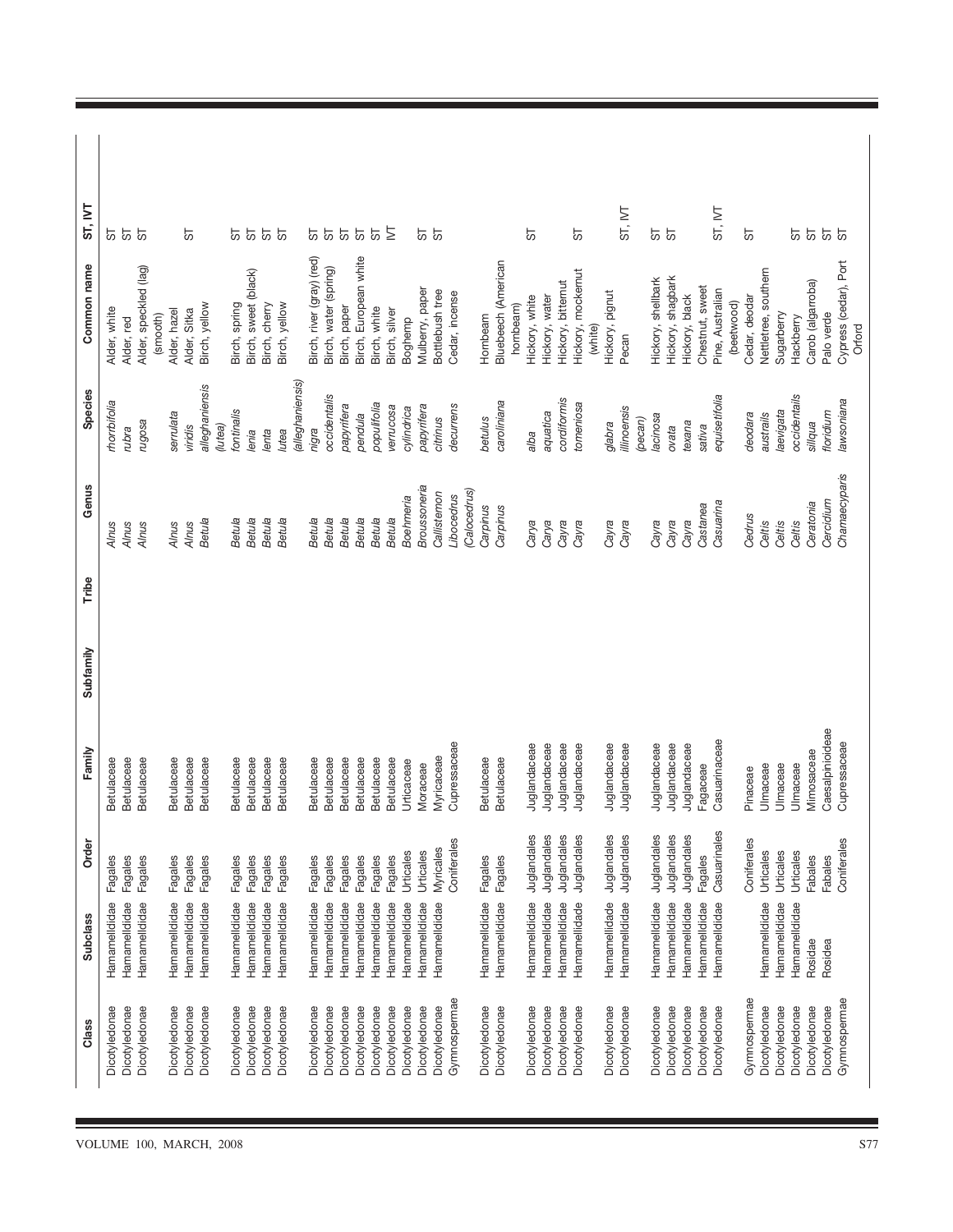| ST, IVT         |               |                     | 55          | 57       | ST, IVT     |                  |               | 57                  |          | ST, IVT             |          |               |                    | ST, IVT            |           | 55               | 55                |                                    |               | 55                       | 55            | 55              | ST, IVT         |                 | ST, IVT       |               |               | 55            | 55            | 57            | 57               | 5                     |                 |                | ST, IVT                  | 55               | 57             |                  | ᡖ             | 55              | க்              |              | 5                       | 75<br>76           |                   |          |                 | $\frac{1}{9}$    |                  |
|-----------------|---------------|---------------------|-------------|----------|-------------|------------------|---------------|---------------------|----------|---------------------|----------|---------------|--------------------|--------------------|-----------|------------------|-------------------|------------------------------------|---------------|--------------------------|---------------|-----------------|-----------------|-----------------|---------------|---------------|---------------|---------------|---------------|---------------|------------------|-----------------------|-----------------|----------------|--------------------------|------------------|----------------|------------------|---------------|-----------------|-----------------|--------------|-------------------------|--------------------|-------------------|----------|-----------------|------------------|------------------|
| Common name     | Cedar, Alaska | Cedar, hinokl white | Palm, dwarf | Orange   | Palm, queen |                  | Fern, sweet   | Hazelnut (filbert), | American | Hazelnut, (filbert) | European | Hazel, beaked | Hawthorn, cockspur | Cedar, Japanese    | red(sugi) | Cypress, Arizona | Cypress, Monterey | Cypress, funeral (Italian) ST, IVT | Scotch broom  | Russian olive (oleaster) | Gum, blue     | Beech, American | Beech, American | Beech, European | Ash, white    | Ash           | Ash, European | Ash, Oregon   | Ash, black    | Ash, Oregon   | Ash, green (red) | Ash, velvet (Arizona) | Maidenhair tree | Buckthorn, sea | Walnut, California black | <b>Butternut</b> | Walnut, Hind's | California black | Walnut, black | Walnut, English | Walnut, Arizona |              | Juniper, ash (mountain) | Juniper California | Pfitzer (Juniper, | Chinese) | Juniper, common | Juniper, oneseed | Juniper, western |
| Species         | nootkatensis  | obtusa              | humulis     | sinensis | plumosa     | (romanzoffianum) | peregrina     | americana           |          | avellana            |          | comuta        | crus-galli         | japonica           |           | arizonica        | macrocarpa        | sempervirens                       | scoparius     | angustifolia             | globulus      | americana       | grandifolia     | sylvatica       | americana     | arizonica     | excelsior     | latifolia     | nigra         | oregona       | pennsylvanica    | velutina              | biloba          | rhamnoides     | californica              | cinerea          | hindsii        |                  | nigra         | regia           | rupestris       | (microcarpa) | ashel                   | californica        | chinensis         |          | communis        | monosperma       | occidentails     |
| Genus           | Chamaecyparis | Chamaecyparis       | Chamaerops  | Citrus   | Cocos       | (Arecastrum)     | Comptonia     | Corylus             |          | Corylus             |          | Corylus       | Crategus           | Cryptomeria        |           | Cupressus        | Cupressus         | Cupressus                          | Cytisus       | Elaegnus                 | Eucalyptus    | Fagus           | Fagus           | Fagus           | Franxinus     | Franxinus     | Franxinus     | Franxinus     | Franxinus     | Franxinus     | Franxinus        | Franxinus             | Ginkgo          | Hippophae      | Juglans                  | Juglans          | Juglans        |                  | Juglans       | Juglans         | Juglans         |              | Juniperus               | Juniperus          | Juniperus         |          | Juniperus       | Juniperus        | Juniperus        |
| Tribe           |               |                     |             |          |             |                  |               |                     |          |                     |          |               |                    |                    |           |                  |                   |                                    |               |                          |               |                 |                 |                 |               |               |               |               |               |               |                  |                       |                 |                |                          |                  |                |                  |               |                 |                 |              |                         |                    |                   |          |                 |                  |                  |
| Subfamily       |               |                     |             |          |             |                  |               |                     |          |                     |          |               |                    |                    |           |                  |                   |                                    |               |                          |               |                 |                 |                 |               |               |               |               |               |               |                  |                       |                 |                |                          |                  |                |                  |               |                 |                 |              |                         |                    |                   |          |                 |                  |                  |
| Family          | Cupressaceae  | Cupressaceae        | Arecaceae   | Rutaceae | Arecaceae   |                  | Myricaceae    | Betulaceae          |          | Betulaceae          |          | Betulaceae    | Rosaceae           | <b>Taxodiaceae</b> |           | Cupressaceae     | Cupressaceae      | Cupressaceae                       | Mimosaceae    | Elaeagnaceae             | Myrtaceae     | Fagaceae        | Fagaceae        | Fagaceae        | Oleaceae      | Oleaceae      | Oleaceae      | Oleaceae      | Oleaceae      | Oleaceae      | Oleaceae         | Oleaceae              | Ginkgoaceae     | Elaeagnaceae   | Juglandaceae             | Juglandaceae     | Juslandaceae   |                  | Juglandaceae  | Juglandaceae    | Juglandaceae    |              | Cupressaceae            | Cupressaceae       | Cupressaceae      |          | Cupressaceae    | Cupressaceae     | Cupressaceae     |
| Order           | Coniferales   | Coniferales         |             |          |             |                  | Myricales     | Fagales             |          | Fagales             |          | Fagales       | Rosales            | Coniferales        |           | Coniferales      | Coniferales       | Coniferales                        | Fabales       | Elaeagnaies              | Myrtales      | Fagales         | Fagales         | Fagales         | Oleales       | Oleales       | Oleales       | Oleales       | Oleales       | Oleales       | Oleales          | Oleales               | Ginkgoales      | Elaeagnales    | Juglandales              | Juglandales      | Juglandales    |                  | Juglandales   | Juglandales     | Juglandales     |              | Coniferales             | Coniferales        | Coniferales       |          | Coniferales     | Coniferales      | Coniferales      |
| <b>Subclass</b> |               |                     |             |          |             |                  | Hamamelldidae | HamamelIdidae       |          | HamamelIdidae       |          | HamamelIdidae | Rosidae            |                    |           |                  |                   |                                    | Rosidae       | Rosidae                  | Rosidae       | Hamamelldidae   | Hamamelldidae   | HamamelIdidae   | Rosidae       | Rosidae       | Rosidae       | Rosidae       | Rosidae       | Rosidae       | Rosidae          | Rosidae               |                 | Rosidae        | HamamelIdidae            | HamamelIdidae    | HamamelIdidae  |                  | HamamelIdidae | HamamelIdidae   | HamamelIdidae   |              |                         |                    |                   |          |                 |                  |                  |
| Class           | Gymnospermae  | Gymnospermae        |             |          |             |                  | Dicotyledonae | Dicotyledonae       |          | Dicotyledonae       |          | Dicotyledonae | Dicotyledonae      | Gymnospermae       |           | Gymnospermae     | Gymnospermae      | Gymnospermae                       | Dicotyledonae | Dicotyledonae            | Dicotyledonae | Dicotyledonae   | Dicotyledonae   | Dicotyledonae   | Dicotyledonae | Dicotyledonae | Dicotyledonae | Dicotyledonae | Dicotyledonae | Dicotyledonae | Dicotyledonae    | Dicotyledonae         | Gymnospermae    | Dicotyledonae  | Dicotyledonae            | Dicotyledonae    | Dicotyledonae  |                  | Dicotyledonae | Dicotyledonae   | Dicotyledonae   |              | Gymnospermae            | Gymnospermae       | Gymnospermae      |          | Gymnospermae    | Gymnospermae     | Gymnospermae     |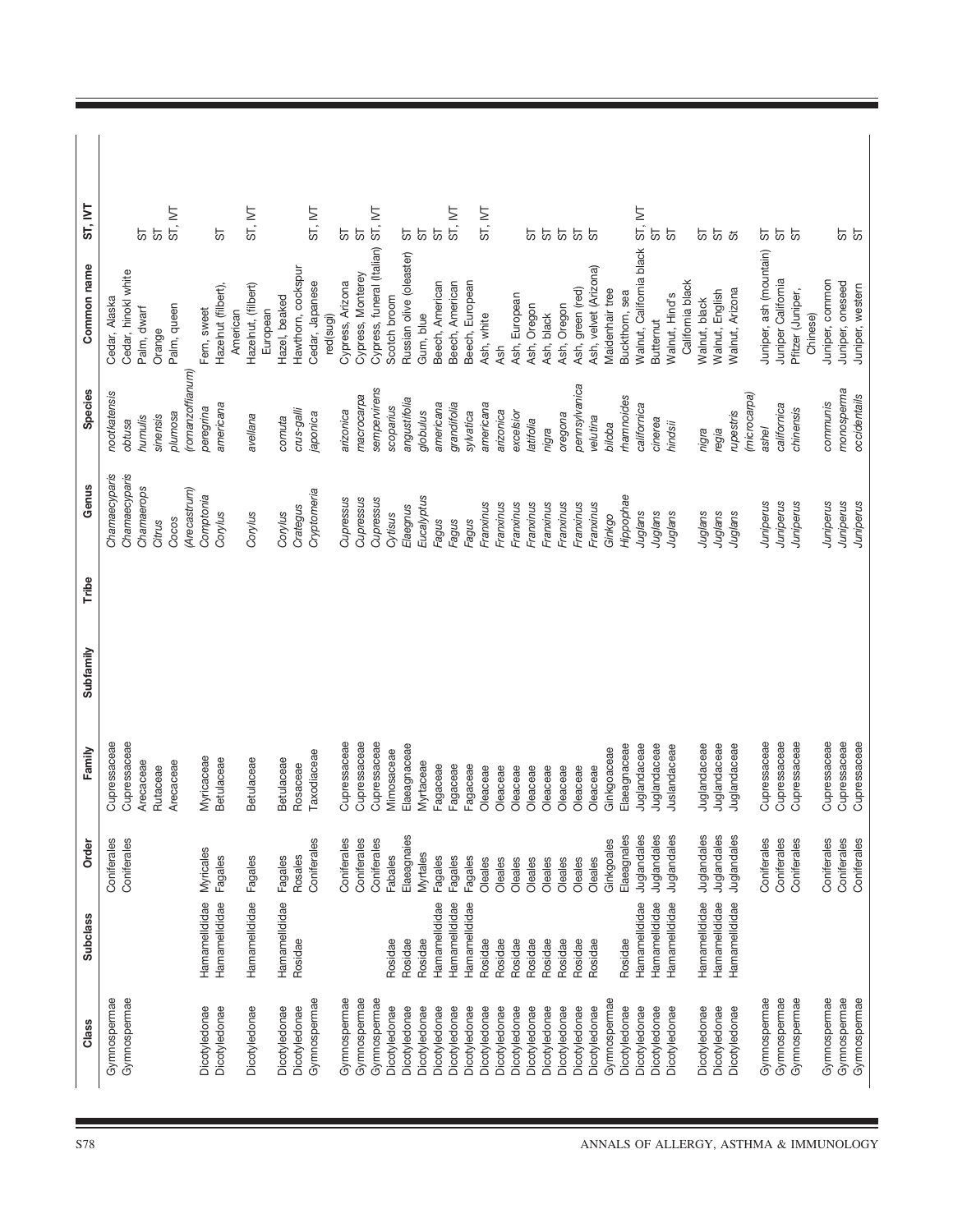| Class         | <b>Subclass</b> | Order              | Family          | Subfamily | Tribe | Genus        | Species       | Common name                       | ST, IVT          |
|---------------|-----------------|--------------------|-----------------|-----------|-------|--------------|---------------|-----------------------------------|------------------|
| Gymnospermae  |                 | Coniferales        | Cupressaceae    |           |       | Juniperus    | osteosperma   | Juniper, Utah                     |                  |
| Gymnospermae  |                 | Coniferales        | Cupressaceae    |           |       | Juniperus    | pinchotii     | Juniper, pinchot                  | 75<br>76         |
| Gymnospermae  |                 | Coniferales        | Cupressaceae    |           |       | Juniperus    | sabinoides    | Cedar, mountain                   | $\geq$           |
|               |                 |                    |                 |           |       |              | (ashel)       |                                   |                  |
| Gymnospermae  |                 | Coniferales        | Cupressaceae    |           |       | Juniperus    | scopulorum    | Cedar, Rocky Mountain             | 5                |
| Gymnospermae  |                 | Coniferales        | Cupressaceae    |           |       | Juniperus    | virginiana    | Cedar, red                        | 55               |
| Dicotyledonae | Hamamelldidae   | Urticales          | Urticaceae      |           |       | Laportea     | canadensis    | Nettle, wood                      |                  |
| Gymnospermae  |                 | Coniferales        | Pinaceae        |           |       | Larix        | occidentalis  | [amarack (larch)                  | 55               |
| Gymnospermae  |                 | Coniferales        | Cuppressaceae   |           |       | Libocedrus   | decurrecms    | Cedar, incense                    |                  |
|               |                 |                    |                 |           |       | Colocedrus   |               |                                   |                  |
| Dicotyledonae | Rosidae         | Oleales            | Oleaceae        |           |       | Ligustrum    | vulgare       | Privet, common                    | 55               |
| Dicotyledonae | HamamelIdidae   | õ,<br>Hamamelldale | Hamamellidaceae |           |       | Liquidambar  | styraciflua   | Sweet gum                         | 57               |
|               |                 |                    | Caprifoliaceae  |           |       | Lonicera     | caprifolium   | Honeysuckle                       | STsp             |
|               |                 |                    |                 |           |       |              | caprifolium   |                                   |                  |
| Dicotyledonae | HamamelIdidae   | Urticales          | Moraceae        |           |       | Maclura      | pomisera      | Orange, osage                     | 57               |
| Dicotyledonae | Rosidae         | Rosales            | Rosaceae        |           |       | Malus        | pumila        | Apple                             | 57               |
|               |                 |                    |                 |           |       |              | (sylvestris)  |                                   |                  |
|               |                 |                    | Anacardiaceae   |           |       | Mangifera    |               | Mango blossom                     | ST <sub>Sp</sub> |
| Dicotyledonae | Rosidae         | Myrtales           | Myrtaceae       |           |       | Melaleuca    | leucadendron  | Cajeput tree                      | ST, IV           |
| Dicotyledonae | Dillenlidae     | Euphorbiales       | Euphorbicaceae  |           |       | Mercurialis  | annua         | Mercury, annual                   |                  |
| Dicotyledonae | HamamelIdidae   | Urticales          | Moraceae        |           |       | <b>Morus</b> | alba          | Mulberry, white                   | ST, IVT          |
| Dicotyledonae | Hamamelldidae   | Urticales          | Moraceae        |           |       | <b>Morus</b> | microphylia   | Mulberry, Texas                   |                  |
| Dicotyledonae | HamamelIdidae   | Urticales          | Moraceae        |           |       | <b>Morus</b> | rubra         | Mulberry, red                     |                  |
| Dicotyledonae | HamamelIdidae   | Myricales          | Myricaceae      |           |       | Myrica       | cerifera      | Bayberry                          | $\frac{1}{5}$    |
| Dicotyledonae | Hamamelldidae   | Myricales          | Myricaceae      |           |       | Myrica       | gale          | Gale, sweet (bayberry)            | 57               |
| Dicotyledonae | HamamelIdidae   | Myricales          | Myricaceae      |           |       | Myrica       | pennsylvanica | Bayberry                          |                  |
| Dicotyledonae | Rosidae         | Oleales            | Oleaceae        |           |       | Olea         | europaea      | Olive (Mediterranean)             | ST, IVT          |
| Dicotyledonae | HamamelIdidae   | Fagales            | Betulaceae      |           |       | Ostrya       | caroliniana   | Hornbeam, American                | 55               |
| Dicotyledonae | HamamelIdidae   | Fagales            | Betulaceae      |           |       | Ostrya       | carpinifolia  | Hophornbeam,                      |                  |
|               |                 |                    |                 |           |       |              |               | European                          |                  |
| Dicotyledonae | HamamelIdidae   | Fagales            | Betulaceae      |           |       | Ostrya       | virginiana    | Ironwood (eastern<br>hophornbeam) | ᡃᢒ               |
|               |                 |                    | Saxifragaceae   |           |       | Philadelphus | lewisii       | Orange, mock, wild                | ᡃᢒ               |
|               |                 |                    |                 |           |       |              |               | (syringa)                         |                  |
| Dicotyledonae | Rosidae         | Oleales            | Oleaceae        |           |       | Phillyrea    | angustifolia  | Phillyrea                         |                  |
|               |                 |                    | Arecaceae       |           |       | Phoenix      | canariensis   | Palm, Canary Island<br>date       | ᡃᢒ               |
|               |                 |                    | Arecaceae       |           |       | Phoenix      | dactylifera   | Palm, date                        | 5                |
| Gymnospermae  |                 | Coniferales        | Pinaceae        |           |       | Picea        | abies         | Spruce, Norway                    |                  |
| Gymnospermae  |                 | Coniferales        | Pinaceae        |           |       | Picea        | excelsa       | Spruce                            | ⅀                |
| Gymnospermae  |                 | Coniferales        | Pinaceae        |           |       | Picea        | mariana       | Spruce, black                     |                  |
| Gymnospermae  |                 | Coniferales        | Pinaceae        |           |       | Picea        | rubens        | Spruce, red                       | 57               |
| Gymnospermae  |                 | Coniferales        | Pinaceae        |           |       | Picea        | sitchensis    | Spruce, Sitka                     | 57               |
| Dicotyledonae | HamamelIdidae   | Urticales          | Urticaceae      |           |       | Pilea        | pumila        | Richweed                          |                  |
| Gymnospermae  |                 | Coniferales        | Pinaceae        |           |       | Pinus        | banksiana     | Pine, scrub                       |                  |
| Gymnospermae  |                 | Coniferales        | Pinaceae        |           |       | Pinus        | contorta      | Pine, lodgepole                   | 57               |
| Gymnospermae  |                 | Coniferales        | Pinaceae        |           |       | Pinus        | echinata      | Pine, short leaf (yellow)         | 5                |
| Gymnospermae  |                 | Coniferales        | Pinaceae        |           |       | Pinus        | edulis        | Pine, pinyon                      | 75<br>76         |
| Gymnospermae  |                 | Coniferales        | Pinaceae        |           |       | Pinus        | elliotti      | Pine, slash                       |                  |

⋾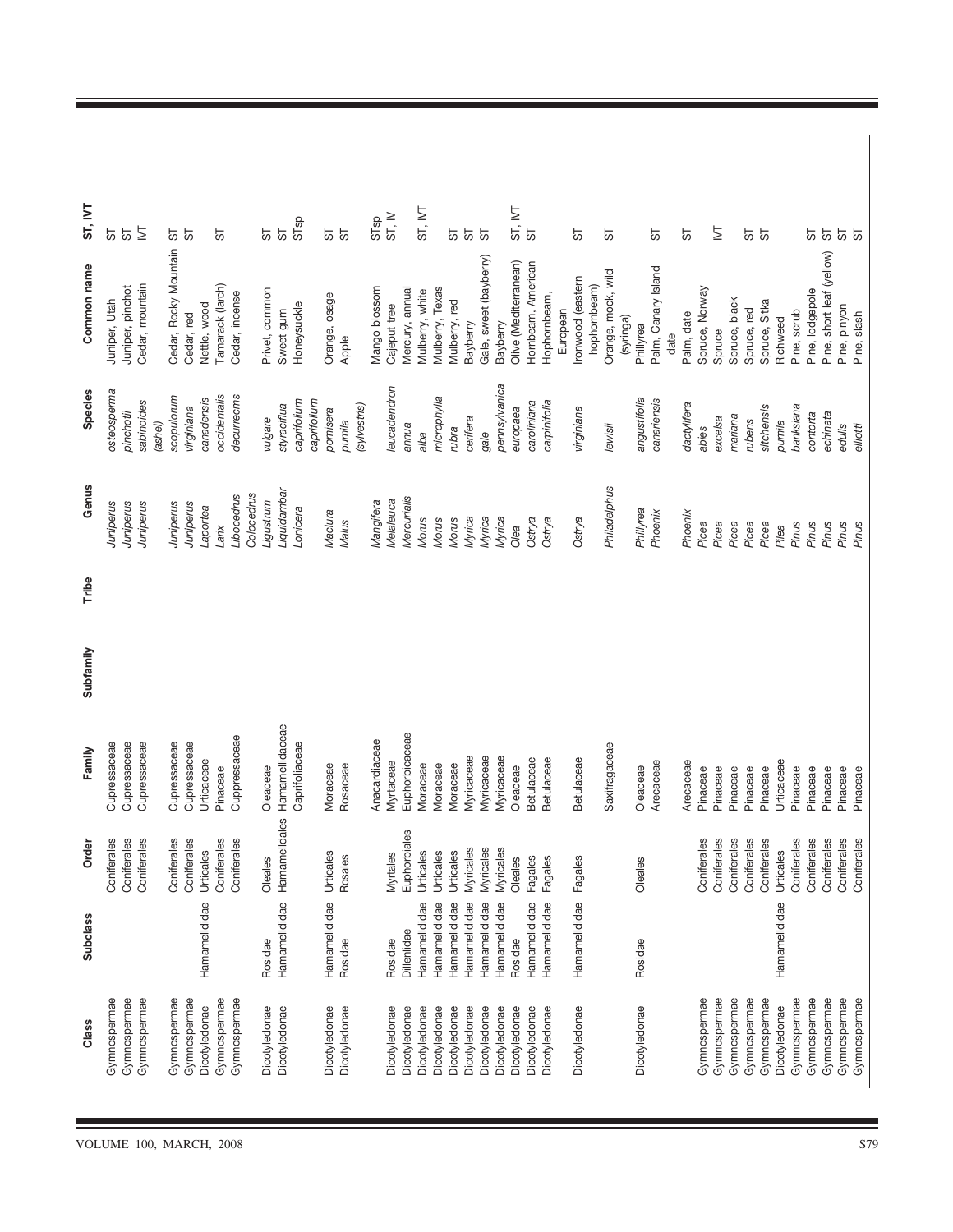| Class         | <b>Subclass</b> | Order                     | Family       | Subfamily  | Tribe | Genus       | Species       | Common name             | ST, IVT  |
|---------------|-----------------|---------------------------|--------------|------------|-------|-------------|---------------|-------------------------|----------|
| Gymnospermae  |                 | Coniferales               | Pinaceae     |            |       | Pinus       | lambertiana   | Pine, sugar             |          |
| Gymnospermae  |                 | Coniferales               | Pinaceae     |            |       | Pinus       | monticola     | Pine, western white     | 5        |
| Gymnospermae  |                 | Coniferales               | Pinaceae     |            |       | Pinus       | nigra         | Pine, Austrian          | 5        |
| Gymnospermae  |                 | Coniferales               | Pinaceae     |            |       | Pinus       | palustris     | Pine, longleaf          | 5        |
| Gymnospermae  |                 | Coniferales               | Pinaceae     |            |       | Pinus       | ponderosa     | Pine, ponderosa         | 57       |
|               |                 |                           |              |            |       |             |               | (western yellow)        |          |
| Gymnospermae  |                 | Coniferales               | Pinaceae     |            |       | Pinus       | radiata       | Pine, Monterey          | 5        |
| Gymnospermae  |                 | Coniferales               | Pinaceae     |            |       | Pinus       | resinosa      | Pine, red               | 5        |
| Gymnospermae  |                 | Coniferales               | Pinaceae     |            |       | Pinus       | sabiniana     | Pine, digger            | 57       |
| Gymnospermae  |                 | Coniferales               | Pinaceae     |            |       | Pinus       | strobis       | Pine, (eastern) white   | ST, IVT  |
| Gymnospermae  |                 | Coniferales               | Pinaceae     |            |       | Pinus       | sylvestris    | Scotch<br>Pine,         |          |
| Gymnospermae  |                 | Coniferales               | Pinaceae     |            |       | Pinus       | taeda         | Pine, loblolly          | 57       |
| Gymnospermae  |                 | Coniferales               | Pinaceae     |            |       | Pinus       | virginiana    | Pine, Virginia (scrub)  | 57       |
| Dicotyledonae | HamamelIdidae   | HamamelIdales             | Platanaceae  |            |       | Platanus    | acerifolia    | Planetree, London       | ST, IVT  |
|               |                 |                           |              |            |       |             |               | (sycamore, mapleleaf)   |          |
| Dicotyledonae | HamamelIdidae   | HamamelIdales Platanaceae |              |            |       | Platanus    | occidentalis  | Sycamore, American      | 5        |
|               |                 |                           |              |            |       |             |               | (eastern)               |          |
| Dicotyledonae | HamamelIdidae   | HamamelIdales             | Platanaceae  |            |       | Platanus    | orientalis    | Planetree, Oriental     |          |
| Dicotyledonae | HamamelIdidae   | HamamelIdales             | Platanaceae  |            |       | Platanus    | racemosa      | Sycamore, California    | 55       |
|               |                 |                           |              |            |       |             |               | (western)               |          |
| Dicotyledonae | HamamelIdidae   | HamamelIdales             | Platanaceae  |            |       | Platanus    | wrightii      | Sycamore, Arizona       |          |
| Dicotyledonae | Dillenlidae     | Salicales                 | Salicaceae   |            |       | Populus     | alba          | Poplar, white           | 57       |
| Dicotyledonae | Dillenlidae     | Salicales                 | Salicaceae   |            |       | Populus     | balsamifera   | Poplar, balsam          | 5        |
| Dicotyledonae | Dillenlidae     | Salicales                 | Salicaceae   |            |       | Populus     | deltoides     | Cottonwood (poplar),    | ST, IVT  |
|               |                 |                           |              |            |       |             |               | eastern                 |          |
| Dicotyledonae | Dillenlidae     | Salicales                 | Salicaceae   |            |       | Populus     | fremontii     | Cottonwood, Fremont     | 55       |
| Dicotyledonae | Dillenlidae     | Salicales                 | Salicaceae   |            |       | Populus     | lombardy      | Poplar, Lombardy        | 5        |
| Dicotyledonae | Dillenlidae     | Salicales                 | Salicaceae   |            |       | Populus     | nigra-italica | Poplar, Lombardy        | 57       |
| Dicotyledonae | Dillenlidae     | Salicales                 | Salicaceae   |            |       | Populus     | sargentii     | Cottonwood, western     |          |
| Dicotyledonae | Dillenlidae     | Salicales                 | Salicaceae   |            |       | Populus     | tremuloides   | Aspen, quaking          |          |
| Dicotyledonae | Dillenlidae     | Salicales                 | Salicaceae   |            |       | Populus     | trichocarpa   | Cottonwood, black       | 75<br>75 |
|               |                 |                           |              |            |       |             |               | (western balsam)        |          |
| Dicotyledonae | Dillenlidae     | Salicales                 | Salicaceae   |            |       | Populus     | wislizenii    | Cottonwood, Rio         | 5        |
|               |                 |                           |              |            |       |             |               | Grande                  |          |
| Dicotyledonae | Rosidae         | Fabales                   | Mimosaceae   |            |       | Prosopis    | glandulosa    | Mesquite                |          |
| Dicotyledonae | Rosidae         | Fabales                   | Mimosaceae   |            |       | Prosopis    | juliflora     | Mesquite                | ᇮ        |
| Dicotyledonae | Rosidea         | Rosales                   | Rosaceae     | Prunoideae |       | Prunus      | armeniaca     | Apricot                 | 5        |
| Dicotyledonae | Rosidea         | Rosales                   | Rosaceae     | Prunoideae |       | Prunus      | cerasus       | Cherry                  | 5        |
| Dicotyledonae | Rosidea         | Rosales                   | Rosaceae     | Prunoideae |       | Prunus      | domestica     | Plum (prune)            | 55       |
| Dicotyledonae | Rosidea         | Rosales                   | Rosaceae     | Prunoideae |       | Prunus      | dulcis        | Almond                  | 55       |
| Dicotyledonae | Rosidea         | Rosales                   | Rosaceae     | Prunoideae |       | Prunus      | persica       | Peach                   |          |
| Gymnospermae  |                 | es<br>Conifera            | Pinaceae     |            |       | Pseudotsuga | menziesii     | Fir, Douglas            | 75<br>76 |
|               |                 |                           |              |            |       |             | (taxifolia)   |                         |          |
| Dicotyledonae | Hamamelldidae   | Juglandales               | Juglandaceae |            |       | Pterocarya  | fraxinifolia  | Wingnut                 |          |
| Dicotyledonae | Rosidea         | Rosales                   | Rosaceae     | Maloideae  |       | Pyrus       | communis      | Pear                    | 57       |
| Dicotyledonae | Hamamelldidae   | Fagales                   | Fagaceae     |            |       | Quercus     | agrifolia     | Oak, California (coast) | 5        |
|               |                 |                           |              |            |       |             |               | live                    |          |
| Dicotyledonae | HamamelIdidae   | Fagales                   | Fagaceae     |            |       | Quercus     | alba          | Oak, white              | ST, IVT  |
| Dicotyledonae | HamamelIdidae   | Fagales                   | Fagaceae     |            |       | Quercus     | bicolor       | Oak, blue               |          |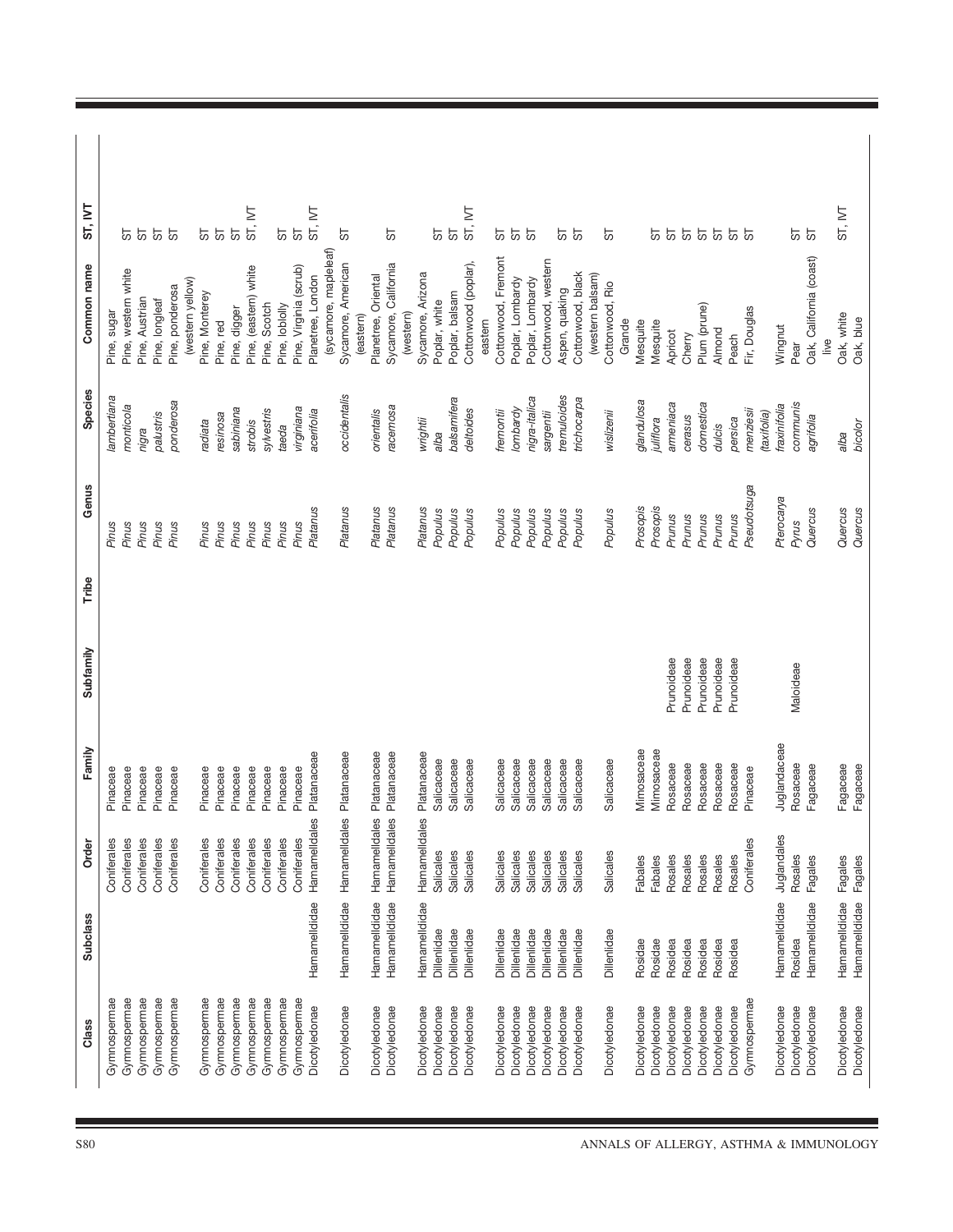| ST, IVT         | 55               |                 | 5<br>5                |                                     |                       | 75<br>75            |                 | 75<br>75   |                       |               | 5                                 | 5                | 능               | ত             | 5                | 55            | 5                 | 5             | 5             | 75<br>75           |                    |               |               | 55            | Σ             | 5             | ত             | 57             | 55             | 5             | 5              |           | 5                       | 5                       | 5                  |               | 5             |              | 5                      | 55            | 5                   |        |                        | 75<br>75           |         | 55                 |          |
|-----------------|------------------|-----------------|-----------------------|-------------------------------------|-----------------------|---------------------|-----------------|------------|-----------------------|---------------|-----------------------------------|------------------|-----------------|---------------|------------------|---------------|-------------------|---------------|---------------|--------------------|--------------------|---------------|---------------|---------------|---------------|---------------|---------------|----------------|----------------|---------------|----------------|-----------|-------------------------|-------------------------|--------------------|---------------|---------------|--------------|------------------------|---------------|---------------------|--------|------------------------|--------------------|---------|--------------------|----------|
| Common name     | Oak, canyon live | (Arizona scrub) | Oak, California scrub | Oak, southern red<br>Oak, Engelmann | Oak, gambel (Arizona) | Oak, garry (Oregon, | western, white) | Oak, holly | Oak, California black | Oak, laurel   | Oak, valley (California)<br>white | Oak, bur (mossy) | Oak, black jack | Oak, water    | Oak, swamp (pin) | Oak, willow   | Oak, northern red | Oak, post     | Oak, black    | Oak, Virginia live | Oak, interior live | Locust, black | locustblossom | Rose          | Sallow        | Willow, pussy | Willow, red   | Willow, yellow | Willow, arroyo | Willow, black | Elderberry     |           | Pepper tree, California | Pepper tree, Brazillian | Redwood, coastal   | Buffaloberry  | Lilac         | Tamarisk     | Cedar, salt (tamarisk) | Cypress, bald | Cedar, white (arbor | vitae) | Arbor vitae, oriental  | Cedar, western red | (giant) | Basswood (linden), | American |
| Species         | chrysolepsis     |                 | dumosa                | engelmanii<br>falcata               | gambelii              | garryana            |                 | ilex       | kelloggi              | laurifolia    | lobata                            | macrocarpa       | marilandica     | nigra         | palustris        | phellos       | rubra             | stellata      | velutina      | virginiana         | wislizenii         | pseudoacacia  |               | multiflora    | caprea        | discolor      | laevigata     | lasiandra      | lasiolepis     | nigra         | glauca         | (cerulea) | molle                   | terebinthifolius        | sempervirens       | argentea      | vulgaris      | aphylla      | galilca                | distichum     | occidentails        |        | orientails             | plicata            |         | americana          |          |
| Genus           | Quercus          |                 | Quercus               | Quercus<br>Quercus                  | Quercus               | Quercus             |                 | Quercus    | Quercus               | Quercus       | Quercus                           | Quercus          | Quercus         | Quercus       | Quercus          | Quercus       | Quercus           | Quercus       | Quercus       | Quercus            | Quercus            | Robinia       |               | Rosa          | Salix         | Salix         | Salix         | Salix          | Salix          | Salix         | Sambucus       |           | Schinus                 | Schinus                 | Sequoia            | Shepherdia    | Syringa       | Tamarix      | Tamarix                | Taxodium      | Thuja               |        | Thuja                  | Thuja              |         | Tilla              |          |
| Tribe           |                  |                 |                       |                                     |                       |                     |                 |            |                       |               |                                   |                  |                 |               |                  |               |                   |               |               |                    |                    |               |               |               |               |               |               |                |                |               |                |           |                         |                         |                    |               |               |              |                        |               |                     |        |                        |                    |         |                    |          |
| Subfamily       |                  |                 |                       |                                     |                       |                     |                 |            |                       |               |                                   |                  |                 |               |                  |               |                   |               |               |                    |                    |               |               | Rosoideae     |               |               |               |                |                |               |                |           |                         |                         |                    |               |               |              |                        |               |                     |        |                        |                    |         |                    |          |
| Family          | Fagaceae         |                 | Fagaceae              | Fagaceae<br>Fagaceae                | Fagaceae              | Fagaceae            |                 | Fagaceae   | Fagaceae              | Fagaceae      | Fagaceae                          | Fagaceae         | Fagaceae        | Fagaceae      | Fagaceae         | Fagaceae      | Fagaceae          | Fagaceae      | Fagaceae      | Fagaceae           | Fagaceae           | Mimosaceae    |               | Rosaceae      | Salicaceae    | Salicacea     | Salicacea     | Salicacea      | Salicacea      | Salicacea     | Caprifollaceae |           | Anacardiaceae           | Anacardiaceae           | <b>Taxodiaceae</b> | Elaeagnaceae  | Oleaceae      | Tamaricaceae | Tamaricaceae           | Taxodiaceae   | Cupressaceae        |        | Cupressaceae           | Cupressaceae       |         | Malvaceae          |          |
| 흐<br><b>P</b> o | Fagales          |                 | Fagales               | Fagales                             | Fagales<br>Fagales    | Fagales             |                 | Fagales    | Fagales               | Fagales       | Fagales                           | Fagales          | Fagales         | Fagales       | Fagales          | Fagales       | Fagales           | Fagales       | Fagales       | Fagales            | Fagales            | Fabales       |               | Rosales       | Salicales     | Salicales     | Salicales     | Salicales      | Salicales      | Salicales     |                |           |                         |                         | Coniferales        | Elaeagnales   | Oleales       |              |                        | Coniferales   | les<br>Coniferal    |        | <u>es</u><br>Coniferal | Coniferales        |         | Malvales           |          |
| <b>Subclass</b> | HamamelIdidae    |                 | Hamamelldidae         | HamamelIdidae<br>Hamamelldidae      | Hamamelldidae         | Hamamelldidae       | Hamamelldidae   |            | HamamelIdidae         | HamamelIdidae | HamamelIdidae                     | HamamelIdidae    | Hamamelldidae   | HamamelIdidae | Hamamelldidae    | HamamelIdidae | Hamamelldidae     | HamamelIdidae | Hamamelldidae | Hamamelldidae      | HamamelIdidae      | Rosidae       |               | Rosidae       | Dillenlidae   | Dillenlidae   | Dillenlidae   | Dillenlidae    | Dillenlidae    | Dillenlidae   |                |           |                         |                         |                    | Rosidae       | Rosidae       |              |                        |               |                     |        |                        |                    |         | Dillenlidae        |          |
| Class           | Dicotyledonae    |                 | Dicotyledonae         | Dicotyledonae<br>Dicotyledonae      | Dicotyledonae         | Dicotyledonae       | Dicotyledonae   |            | Dicotyledonae         | Dicotyledonae | Dicotyledonae                     | Dicotyledonae    | Dicotyledonae   | Dicotyledonae | Dicotyledonae    | Dicotyledonae | Dicotyledonae     | Dicotyledonae | Dicotyledonae | Dicotyledonae      | Dicotyledonae      | Dicotyledonae |               | Dicotyledonae | Dicotyledonae | Dicotyledonae | Dicotyledonae | Dicotyledonae  | Dicotyledonae  | Dicotyledonae |                |           |                         |                         | Gymnospermae       | Dicotyledonae | Dicotyledonae |              |                        | Gymnospermae  | Gymnospermae        |        | Gymnospermae           | Gymnospermae       |         | Dicotyledonae      |          |

 $\overline{\phantom{a}}$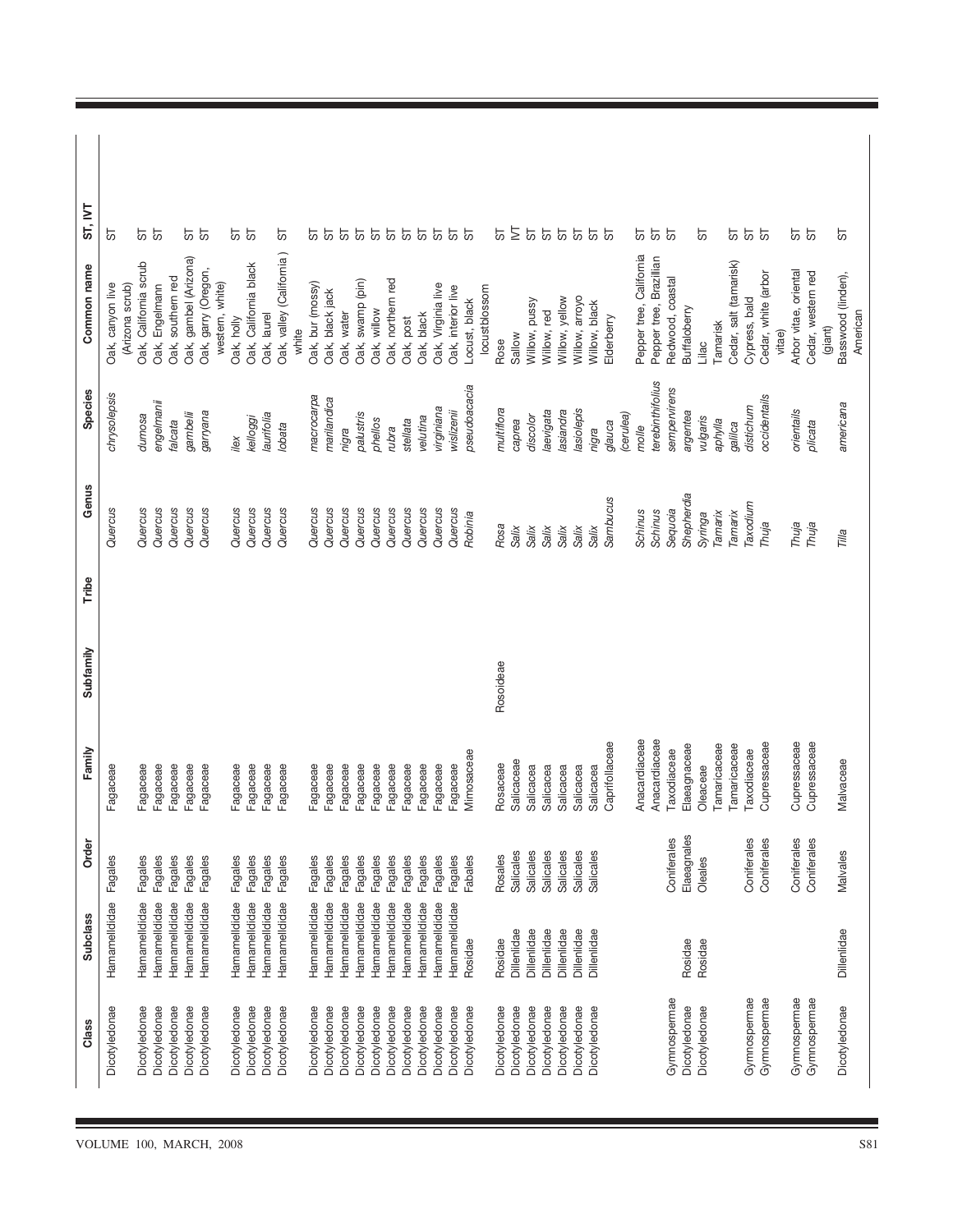| ST, IVT         |               | 5                | 5                |                   | ST, IVT               | 57                           | 5             | 5                       | 57            | ST, IVT         |               |        | 19                 | 57                      |                              |                             | 75<br>70                    |                             |                 | ST, IVT                     |         | 5                           | 5                  |               | ST, IVT        |           | 57                |                        | ST, IVT          |             | ST, IVT                | ST, IVT              | ದ                      |            |                |            | 55            | 55                      |            | 55               |            |               | ᡃᢒ                     |             |
|-----------------|---------------|------------------|------------------|-------------------|-----------------------|------------------------------|---------------|-------------------------|---------------|-----------------|---------------|--------|--------------------|-------------------------|------------------------------|-----------------------------|-----------------------------|-----------------------------|-----------------|-----------------------------|---------|-----------------------------|--------------------|---------------|----------------|-----------|-------------------|------------------------|------------------|-------------|------------------------|----------------------|------------------------|------------|----------------|------------|---------------|-------------------------|------------|------------------|------------|---------------|------------------------|-------------|
| Common name     | Linden (lime) | Hemlock, eastern | Hemlock, western | Hemlock, mountain | Elm, white (American) | (fallblooming)<br>Elm, cedar | Elm, Chinese  | Elm, Siberian (Chinese) | Elm, slippery |                 |               |        | Waterhemp, western | lodine bush (burroweed) | Pigweed, tumble              | Pigweed, prostrate          | Careless weed               | w<br>Amaranth, Palmer'      | (careless weed) | Pigweed, redroot            | (rough) | Pigweed, spiny              | Waterhemp, western | Amaranth      | Ragweed, short |           | Ragweed, southern | Ragweed, western       | Ragweed, western | (perennial) | Ragweed, giant         | Ragweed, bur (false) | Ragweed, canyon        |            | Sandbur, beach |            | Bur, beach    | Ragweed, slender        |            | Rabbit bush (bur | ragweed)   | Bursage       | Ragweed, desert        | (burroweed) |
| Species         | cardata       | canadensis       | heterophylla     | mertensiana       | americana             | crassifolia                  | parvifolia    | pumila                  | rubra         |                 |               |        | tamariscina        | occidentalis            | albus                        | blitoides                   | hybridus                    | palmeri                     |                 | retroflexus                 |         | spinosus                    | tamariscinus       | tuberculata   | artemisiifolia | (elatior) | bidentata         | coronopifolia          | psilostachya     |             | trilida                | acanthicarpa         | ambrosioides           |            | bipinnatifida  |            | chamissonia   | confertiflora           |            | deltoidea        |            | discolor      | dumosa                 |             |
| Genus           | Tilla         | Tsuga            | Tsuga            | Tsuga             | Ulmus                 | <b>Ulmus</b>                 | Ulmus         | Ulmus                   | <b>Ulmus</b>  |                 |               |        | Acnida             | Allenrolfia             | Amaranthus                   | Amaranthus                  | Amaranthus                  | Amaranthus                  |                 | Amaranthus                  |         | Amaranthus                  | Amaranthus         | Amaranthus    | Ambrosia       |           | Ambrosia          | Ambrosia               | Ambrosia         |             | Ambrosia               | Ambrosia             | Franseria)<br>Ambrosia | Franseria) | Ambrosia       | Franseria) | Ambrosia      | Ambrosida<br>Franseria) | Franseria) | Ambrosia         | Franseria) | Ambrosia      | Franseria)<br>Ambrosia | (Franseria) |
| Tribe           |               |                  |                  |                   |                       |                              |               |                         |               |                 |               |        |                    |                         |                              |                             |                             |                             |                 |                             |         |                             |                    |               | Ambrosieae     |           | Ambrosieae        | Ambrosieae             | Ambrosieae       |             | Ambrosieae             | Ambrosieae           | Ambrosieae             |            | Ambrosieae     |            | Ambrosieae    | Ambrosieae              |            | Ambrosieae       |            | Ambrosieae    | Ambrosieae             |             |
| Subfamily       |               |                  |                  |                   |                       |                              |               |                         |               |                 |               |        |                    |                         |                              |                             |                             |                             |                 |                             |         |                             |                    |               | Asteroideae    |           | Asteroideae       | Asteroideae            | Asteroideae      |             | Asteroideae            | Asteroideae          | Asteroideae            |            | Asteroideae    |            | Asteroideae   | Asteroideae             |            | Asteroideae      |            | Asteroideae   | Asteroideae            |             |
| Family          | Malvaceae     | Pinaceae         | Pinaceae         | Pinaceae          | Ulmaceae              | Ulmaceae                     | Ulmaceae      | Ulmaceae                | Ulmaceae      |                 |               |        | Amaranthaceae      | Chenopodiaceae          | Chernopodiales Amaranthaceae | Chemopodiales Amaranthaceae | Chemopodiales Amaranthaceae | Chemopodiales Amaranthaceae |                 | Chemopodiales Amaranthaceae |         | Chemopodiales Amaranthaceae | Amaranthaceae      | Amaranthaceae | Compositae     |           | Compositae        | Compositae             | Compositae       |             | Compositae             | Compositae           | Compositae             |            | Compositae     |            | Compositae    | Compositae              |            | Compositae       |            | Compositae    | Compositae             |             |
| Order           | Malvales      | Coniferales      | Coniferales      | Coniferales       | Urticales             | Urticales                    | Urticales     | Urticales               | Urticales     |                 |               |        | Chenopodiales      | Chenopodiales           |                              |                             |                             |                             |                 |                             |         |                             | Chemopodiales      | Chemopodiales | Asterales      |           | Asterales         | Asterales<br>Asterales |                  |             | Asterales<br>Asterales |                      | Asterales              |            | Asterales      |            | Asterales     | Asterales               |            | Asterales        |            | Asterales     | Asterales              |             |
| <b>Subclass</b> | Dillenlidae   |                  |                  |                   | HamamelIdidae         | Hamamelldidae                | HamamelIdidae | HamamelIdidae           | Hamamelldiae  |                 |               |        | Caryophyllidae     | Caryophyllidae          | Caryophyllidae               | Caryophyllidae              | Caryophyllidae              | Caryophyllidae              |                 | Caryophyllidae              |         | Caryophyllidae              | Caryophlyllidae    | Carophyllidae | Asteridae      |           | Asteridae         | Asteridae              | Asteridae        |             | Asteridae              | Asteridae            | Asteridae              |            | Asteridae      |            | Asteridae     | Asteridae               |            | Asteridae        |            | Asteridae     | Asteridae              |             |
| Class           | Dicotyledonae | Gymnospermae     | Gymnospermae     | Gymnospermae      | Dicotyledonae         | Dicotyledonae                | Dicotyledonae | Dicotyledonae           | Dicotyledane  | Weeds, flowers, | miscellaneous | plants | Dicotyledonae      | Dicotyledonae           | Dicotyledonae                | Dicotyledonae               | Dicotyledonae               | Dicotyledonae               |                 | Dicotyledonae               |         | Dicotyledonae               | Dicotyledonae      | Dicotyledonae | Dicotyledonae  |           | Dicotyledonae     | Dicotyledonae          | Dicotyledonae    |             | Dicotyledonae          | Dicotyledonae        | Dicotyledonae          |            | Dicotyledonae  |            | Dicotyledonae | Dicotyledonae           |            | Dicotyledonae    |            | Dicotyledonae | Dicotyledonae          |             |

۳

 $\overline{\phantom{a}}$ 

 $\overline{\phantom{a}}$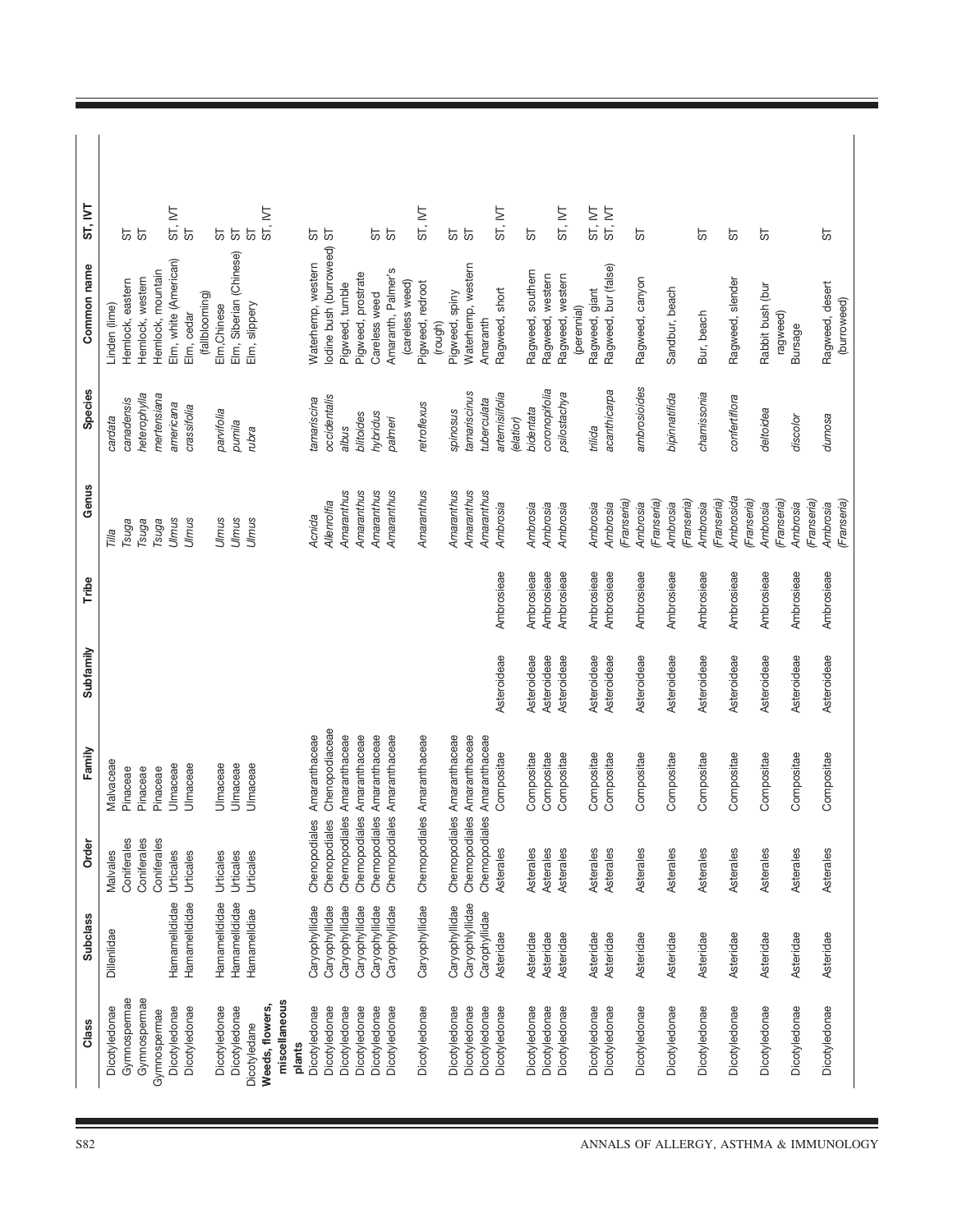| Class                          | <b>Subclass</b>                  | Order                              | Family                              | Subfamily                  | Tribe                      | Genus                                 | Species                   | Common name                                            | ST, IVT          |
|--------------------------------|----------------------------------|------------------------------------|-------------------------------------|----------------------------|----------------------------|---------------------------------------|---------------------------|--------------------------------------------------------|------------------|
| Dicotyledonae                  | Asteridae                        | Asterales                          | Compositae                          | Asteroideae                | Ambrosieae                 | Ambrosia                              | tenuifolia                | Ragweed, slender                                       | 5                |
| Dicotyledonae                  | Asteridae                        | Asterales                          | Compositae                          | Asteroideae                | Anthemideae                | Antirhinum<br>(Franseria)<br>Anthemis | cotula<br>majus           | Chamomille (dog fennel)<br>Snapdragon                  | 5<br>5           |
| Dicotyledonae<br>Dicotyledonae | Asteridae<br>Asteridae           | Asterales<br>Asterales             | Compositae<br>Compositae            | Asteroideae<br>Asteroideae | Anthemideae<br>Anthemideae | Artemisia<br>Artemisia                | absinthium<br>annua       | Wormwood (sagebrush),<br>Wormwood (absinthe)<br>annual | ST, IVT<br>55    |
| Dicotyledonae                  | Asteridae                        | Asterales                          | Compositae                          | Asteroideae                | Anthemideae                | Artenmsia                             | californica               | Sage, (sagebrush),<br>coastal                          | ᡃᢒ               |
| Dicotyledonae                  | Asteridae                        | Asterales                          | Compositae                          | Asteroideae                | Anthemideae                | Artenmsia                             | camperstre                | Southernwood, field                                    |                  |
| Dicotyledonae                  | Asteridae                        | Asterales                          | Compositae                          | Asteroideae                | Anthemideae                | Artemisia                             | dracunculus               | Sage (sagebrush), green ST                             |                  |
| Dicotyledonae                  | Asteridae                        | Asterales                          | Compositae                          | Asteroideae                | Anthemideae                | Artemisia                             | filifolia                 | Sagebrush, sand                                        | 55               |
| Dicotyledonae<br>Dicotyledonae | Asteridae<br>Asteridae           | Asterales<br>Asterales             | Compositae<br>Compositae            | Asteroideae<br>Asteroideae | Anthemideae<br>Anthemideae | Artemisia<br>Artemisia                | graphlodes<br>frigida     | Sage, pasture<br>Sage, prairie                         |                  |
| Dicotyledonae                  | Asteridae                        | Asterales                          | Compositae                          | Asteroideae                | Anthemideae                | Artemisia                             | heterophylla              | Mugwort, California                                    | 5                |
| Dicotyledonae                  | Asteridae                        | Asterales                          | Compositae                          | Asteroideae                | Anthemideae                | Artemisia                             | ludoviciana               | Sage (sagebrush),                                      | 57               |
|                                |                                  |                                    |                                     |                            |                            |                                       |                           | prairie (darkleaved)                                   |                  |
| Dicotyledonae                  | Asteridae                        | Asterales                          | Compositae                          | Asteroideae                | Anthemideae                | Artemisia                             | pycnocephala              | Sagebrush, sanddune                                    | 57               |
| Dicotyledonae                  | Asteridae                        | Asterales                          | Compositae                          | Asteroideae                | Anthemideae                | Artemisia                             | trindentata               | Sagebrush, giant<br>(common)                           | 57               |
| Dicotyledonae                  | Asteridae                        | Asterales                          | Compositae                          | Asteroideae                | Anthemideae                | Artemisia                             | (douglasiana)<br>vulgaris | Mugwort, common                                        | ST, IVT          |
| Dicotyledonae                  | Asteridae                        | Asterales                          | Compositae                          | Asteroideae                | Astereae                   | Aster                                 | chinensis                 | Starwort (aster)                                       | ST <sub>Sp</sub> |
| Dicotyledonae                  | Caryophyllidae                   | ဖ<br>Chenopodiale                  | Chenopodiaceae                      |                            |                            | Atriplex                              | argentea                  | Scale, silver                                          | 55               |
| Dicotyledonae                  | Caryophyllidae                   | ဖ<br>Chenopodiale                  | Chenopodiaceae                      |                            |                            | Atriplex                              | canescens                 | Wingscale (shadscale)                                  | 57               |
| Dicotyledonae                  | Caryophyllidae                   | ဖ<br>Chenopodiale                  | Chenopodiaceae                      |                            |                            | Atriplex                              | confertifolia             | Shadscale (sheepfat)                                   | 57               |
| Dicotyledonae                  | Caryophyllidae                   | w<br>Chenopodiale                  | Chenopodiaceae                      |                            |                            | Atriplex                              | lentiformis               | Lenscale (quailbush)                                   | ST, IVT          |
| Dicotyledonae                  | Caryophyllidae                   | ဖ<br>Chenopodiale                  | Chenopodiaceae                      |                            |                            | Atriplex                              | patula                    | Orache, common (spear                                  | 5                |
|                                |                                  |                                    |                                     |                            |                            |                                       |                           | scale)                                                 |                  |
| Dicotyledonae                  | Caryophyllidae                   | Chenopodiales                      | Chenopodiaceae                      |                            |                            | Atriplex                              | polycarpa                 | Allscale                                               | 5                |
| Dicotyledonae<br>Dicotyledonae | Caryophyllidae                   | Chenopodiales                      | Chenopodiaceae                      |                            |                            | Atriplex<br>Atriplex                  | rosea                     | Scale, bract<br>Scale, red                             | 55<br>5          |
| Dicotyledonae                  | Caryophyllidae                   | Chenopodiales                      | Chenopodiaceae<br>Chenopodiaceae    |                            |                            |                                       | serenana                  | Saltbush, coast                                        |                  |
| Dicotyledonae                  | Caryophyllidae<br>Caryophyllidae | Chenopodiales<br>S<br>Chenopodiale | Chenopodiaceae                      |                            |                            | Atriplex<br>Atriplex                  | watsoni<br>wrightii       | Saltbush, annual                                       | ᡖ                |
| Dicotyledonae                  | Caryophyllidae                   | ဖ<br>Chenopodiale                  | Chenopodiaceae                      |                            |                            | Axyris                                | amaranthoides             | Pigweed, Russian                                       |                  |
| Dicotyledonae                  | Asteridae                        | Asterales                          | Compositae                          | Asteroideae                | Astereae                   | Baccharis                             | hallmifolia               | Groundsel                                              |                  |
| Dicotyledonae                  | Asteridae                        | Asterales                          | Compositae                          | Asteroideae                | Astereae                   | <b>Baccharis</b>                      | viminae                   | Mulefat (Baccharis)                                    | 5                |
|                                |                                  |                                    |                                     |                            |                            | Balsamorhiza                          | sagittata                 | Balsam root                                            | 5                |
| Dicotyledonae                  | Caryophyllidae                   | Chenopodiales                      | Chenopodiaceae                      |                            |                            | Bassia                                | hyssopifolia              | Smotherweed (Bassia)                                   | 5                |
| Dicotyledonae                  | Caryophyllidae                   | ဖ<br>Chenopodiale                  | Chenopodiaceae                      |                            |                            | <b>Beta</b>                           | vulgaris                  | Sugar beet                                             | 55               |
| Dicotyledonae                  | Dillenlidae                      | Capparales                         | Brassicaceae                        |                            |                            | Brassica                              | campestris                | Mustard, common                                        | 5                |
|                                |                                  |                                    | (Cruciferae)                        |                            |                            |                                       | (rapa)                    | yellow                                                 |                  |
| Dicotyledonae                  | Dillenlidae                      | Capparales                         | <b>Brassicaceae</b><br>(Cruciferae) |                            |                            | Brassica                              | nigra                     | Mustard, black                                         | 5                |
| Dicotyledonae                  | Dillenlidae                      | Capparales                         | Brassicaceae                        |                            |                            | Brassica                              | napus                     | Rape                                                   | $\geq$           |
| Dicotyledonae                  | HamamelIdidae                    | Urticales                          | Cannabaceae<br>(Cruciferae)         |                            |                            | Cannabis                              | sativa                    | Hemp                                                   | 57               |
| Dicotyledonae                  | Asteridae                        | Asterales                          | Compositae                          |                            | Cynareae                   | Centaurea                             | maculosa                  | Knapweed                                               | 57               |
| Dicotyledonae                  | Caryophyllidae                   | ဖ<br>Chenopodiale                  | Chenopodiaceae                      |                            |                            | Chenopodium                           | album                     | Lamb's quarter                                         | ST, IVT          |
|                                |                                  |                                    |                                     |                            |                            |                                       |                           |                                                        |                  |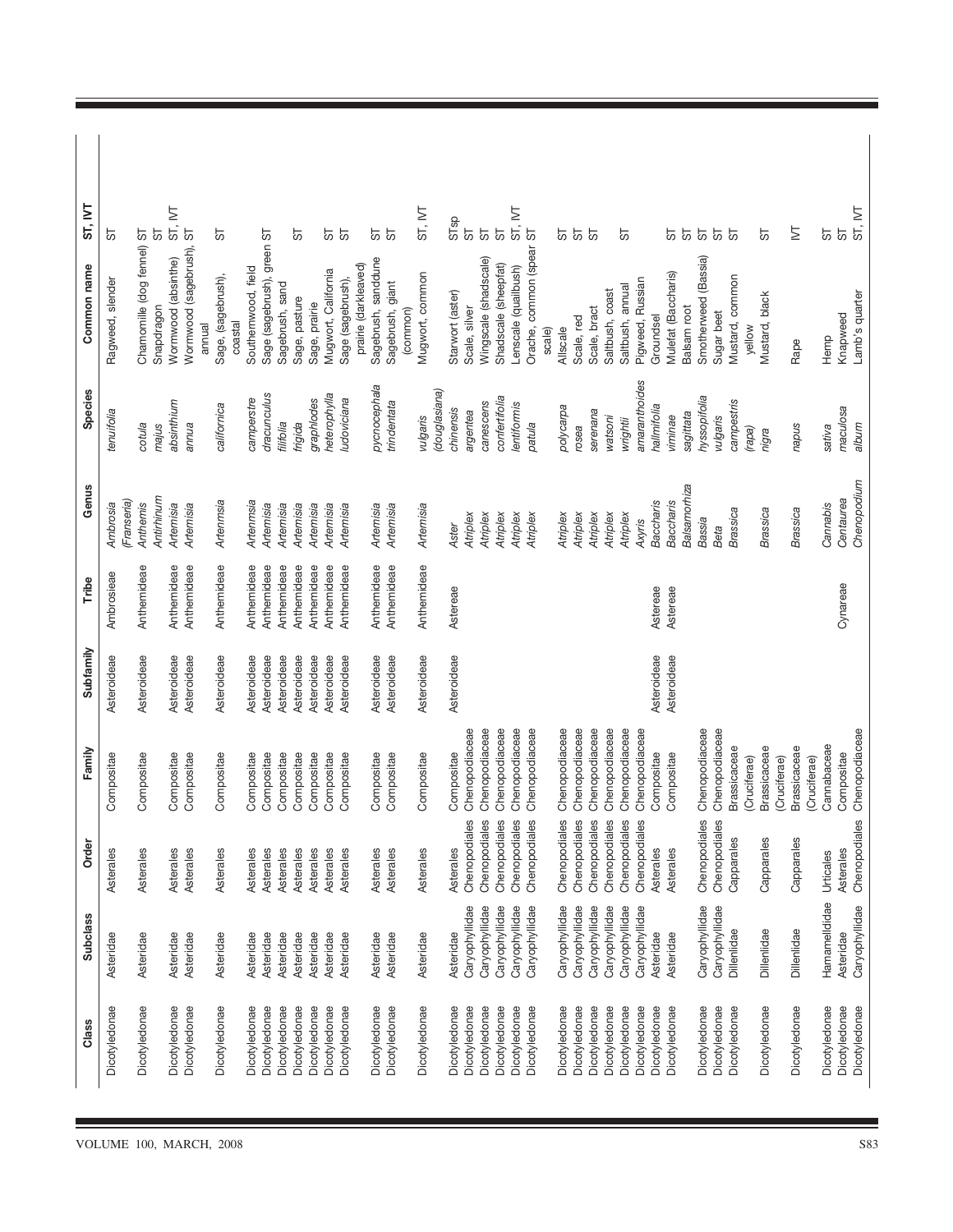| Class                          | <b>Subclass</b>                  | Order                                  | Family                           | Subfamily                  | Tribe                   | Genus                      | Species                     | Common name                   | ST, IVT         |
|--------------------------------|----------------------------------|----------------------------------------|----------------------------------|----------------------------|-------------------------|----------------------------|-----------------------------|-------------------------------|-----------------|
| Dicotyledonae<br>Dicotyledonae | Caryophyllidae<br>Caryophyllidae | ဖ<br>ဖ<br>Chenopodiale<br>Chenopodiale | Chenopodiaceae<br>Chenopodiaceae |                            |                         | Chenopodium<br>Chenopodium | ambrosiodes<br>berlandier!  | Mexican tea<br>Goosefoot      | 57              |
| Dicotyledonae                  | Caryophyllidae                   | Chenopodiales                          | Chenopodiaceae                   |                            |                         | Chenopodium                | botrys                      | Jerusalem oak                 | 55              |
| Dicotyledonae                  | Asteridae                        | Asterales                              | Compositae                       | Asteroidene                | Anthemideae             | Chrysanthemum              | leucanthemum                | Daisy, ox-eye<br>(wormseed)   | ST, IVT         |
|                                |                                  |                                        |                                  |                            |                         |                            |                             | (Marquerite)                  |                 |
| Dicotyledonae                  | Asteridae                        | Asterales                              | Compositae                       | Asteroidene                | Anthemideae             | Chrysanthemum              | morifolium                  | Chrysanthemum                 |                 |
| Dicotyledonae                  | Asteridae                        | Asterales                              | Compositae                       | Asteroidene                | Astereae                | Chrysanthemnus             | nauseosus                   | Rabbit brush                  | ᡃᢅ              |
| Dicotyledonae<br>Dicotyledonae | Asteridae<br>Asteridae           | Asterales<br>Asterales                 | Compositae<br>Compositae         | Asteroideae<br>Asteroideae | Hellantheae<br>Astereae | Chrysanthemnus<br>Cosmos   | viscidiflorus<br>bipinnatus | Rabbitbush, Douglas<br>Cosmos | 55              |
|                                |                                  |                                        |                                  |                            |                         | Cytisus                    | scoparius                   | Scotch broom                  | ত               |
|                                |                                  |                                        |                                  |                            |                         | Dahlia                     | pinnata coccinea            | Dahlia                        | 57              |
| Dicotyledonae                  | Asteridae                        | Asterales                              | Compositae                       | Asteroideae                | Ambrosieae              | Dicoria                    | canescens                   | Ragweed, silver               | 5               |
| Dicotyledonae                  | Caryophyllidae                   | ဖ<br>Chenopodiale                      | Chenopodiaceae                   |                            |                         | Dondia                     | suffrutescens               | Alkaliblite                   | 57              |
| Dicotyledonae                  | Asteridae                        | Polemonales                            | Boraginaceae                     |                            |                         | Echium                     | plantaqineum                | Paterson's curse              |                 |
|                                |                                  |                                        | Onagraceae                       |                            |                         | Epilobium                  | angustifolium               | Fireweed                      | 55              |
|                                |                                  |                                        | Papaveraceae                     |                            |                         | Eschscholzia               | californica                 | Poppy, California             | 57              |
| Dicotyledonae                  | Asteridae                        | Asterales                              | Compositae                       |                            | Eupatorieae             | Eupatorium                 | capillifolium               | Fennel, dog, eastern          | 57              |
| Dicotyledonae                  | Caryophyllidae                   | S<br>Chenopodiale                      | Chenopodiaceae                   |                            |                         | Eurotia                    | lanata                      | Winterfat                     | 57              |
|                                |                                  |                                        |                                  |                            |                         | (Ceratoides)               |                             |                               |                 |
|                                |                                  |                                        |                                  |                            |                         | Gladiolus                  | xhortulanus                 | Gladiolus                     | 5               |
| Dicotyledonae                  | Asteridae                        | Asterales                              | Compositae                       | Asteroideae                | Heliantheae             | Helianthus                 | annuus                      | Sunflower                     | ST, IVT         |
| Dicotyledonae                  | HamamelIdidae                    | Urticales                              | Cannabaceae                      |                            |                         | Humulus                    | lupulus                     | Hops                          | 57              |
| Dicotyledonae                  | Asteridae                        | Asterales                              | Compositae                       | Asteroideae                | Ambrosieae              | Hymenocleae                | salsola                     | Burroweed (greasebush) ST     |                 |
|                                |                                  |                                        |                                  |                            |                         |                            |                             | (burrobush                    |                 |
| Dicotyledonae                  | Asteridae                        | Asterales                              | Compositae                       | Asteroideae                | Ambrosieae              | lva                        | angustifolia                | Marshelder, narrowleaf        | ᡃᢒ              |
| Dicotyledonae                  | Asteridae                        | Asterales                              | Compositae                       | Asteroideae                | Ambroiseae              | lva                        | axillaris                   | Povertyweed, small            | 55              |
| Dicotyledonae                  | Asteridae                        | Asterales                              | Compositae                       | Asteroideae                | Ambroiseae              | lva                        | cillata                     | Marshelder, rough (true)      | ST, IVT         |
|                                |                                  |                                        |                                  |                            |                         |                            | (annus)                     |                               |                 |
| Dicotyledonae                  | Asteridae                        | Asterales                              | Compositae                       | Asteroideae                | Ambroiseae              | lva                        | frutescens                  | Marshelder, coast             |                 |
| Dicotyledonae                  | Asteridae                        | Asterales                              | Compositae                       | Asteroideae                | Ambroiseae              | lva                        | xanthifolia                 | Ragweed, prairie              | 55              |
|                                |                                  |                                        |                                  |                            |                         |                            |                             | (burweed)                     |                 |
| Dicotyledonae                  | Caryophyllidae                   | ဖ<br>Chenopodiaie                      | Chenopodiaceae                   |                            |                         | Kochia                     | scoparia                    | Burning bush (firebush)       | ST, IVT         |
| Dicotyledonae                  | Asteridae                        | Asterales                              | Compositae                       | Cichorioideae              | Cichorieae              | Lactuca                    | serriola                    | Lettuce, prickly              |                 |
|                                |                                  |                                        |                                  |                            |                         | Lilum                      | longiflorum                 | Lily, Easter                  | 55              |
| Dicotyledonae                  | Asteridae                        | Asterales                              | Compositae                       | Asteroideae                | Anthemideae             | Matricaria                 | chamomilla                  | Chamomille, wild              | Σ               |
| Dicotyledonae                  | Rosidae                          | Fabales                                | Fabaceae                         |                            |                         | Medicago                   | sativa                      | Alfalfa (lucerne)             | $5\overline{1}$ |
| Dicotyledonae                  | Rosidae                          | Fablales                               | Fabaceae                         |                            |                         | Melilotus                  | officinalis                 | Clover, sweet yellow          | 5<br>13         |
|                                |                                  |                                        |                                  |                            |                         | Narcissus                  | pseudonarcissus             | Daffodil                      |                 |
| Dicotyledonae                  | Asteridae                        | Asterales                              | Compositae                       | Asteroideae                | Hellanthea              | Parthenium                 | argentatum                  | Guayule                       |                 |
| Dicotyledonae                  | Asteridae                        | Asterales                              | Compositae                       | Asteroideae                | Hellanthea              | Parthenium                 | hystererophorus             | Feverfew                      |                 |
| Dicotyledonae                  | Hamamelldidae                    | Urticales                              | Urticaceae                       |                            |                         | Parietaria                 | judaica                     | Wall pellitory                | Σ               |
| Dicotyledonae                  | Hamamelldidae                    | Urticales                              | Urticaceae                       |                            |                         | Parietaria                 | officinalis                 | Wall pellitory                | $\geq$          |
| Dicotyledonae                  | Asteridae                        | ăś<br>Scrophulariale                   | Plantaginaceae                   |                            |                         | Plantago                   | lanceolata                  | Plantain, English             | ST, IVT         |
|                                |                                  |                                        |                                  |                            |                         |                            |                             | (narrow leaved)               |                 |
| Dicotyledonae                  | Asteridae                        | Scrophulariales                        | Plantaginaceae                   |                            |                         | Plantago                   | majora                      | Plantain, common              |                 |
| Dicotyledonae                  | Asteridae                        | ă,<br>Scrophulariale                   | Plantaginaceae                   |                            |                         | Plantago                   | rugelii                     | Plantain, blackseed           |                 |
| Dicotyledonae                  | Carophyllidea                    | Polygonales                            | Polygonaceae                     |                            |                         | Rhuem                      | officinale                  | Rhubarb                       |                 |
|                                |                                  |                                        | Euphorbiaceae                    |                            |                         | Ricinus                    | communis                    | Castor bean                   | 5               |

×,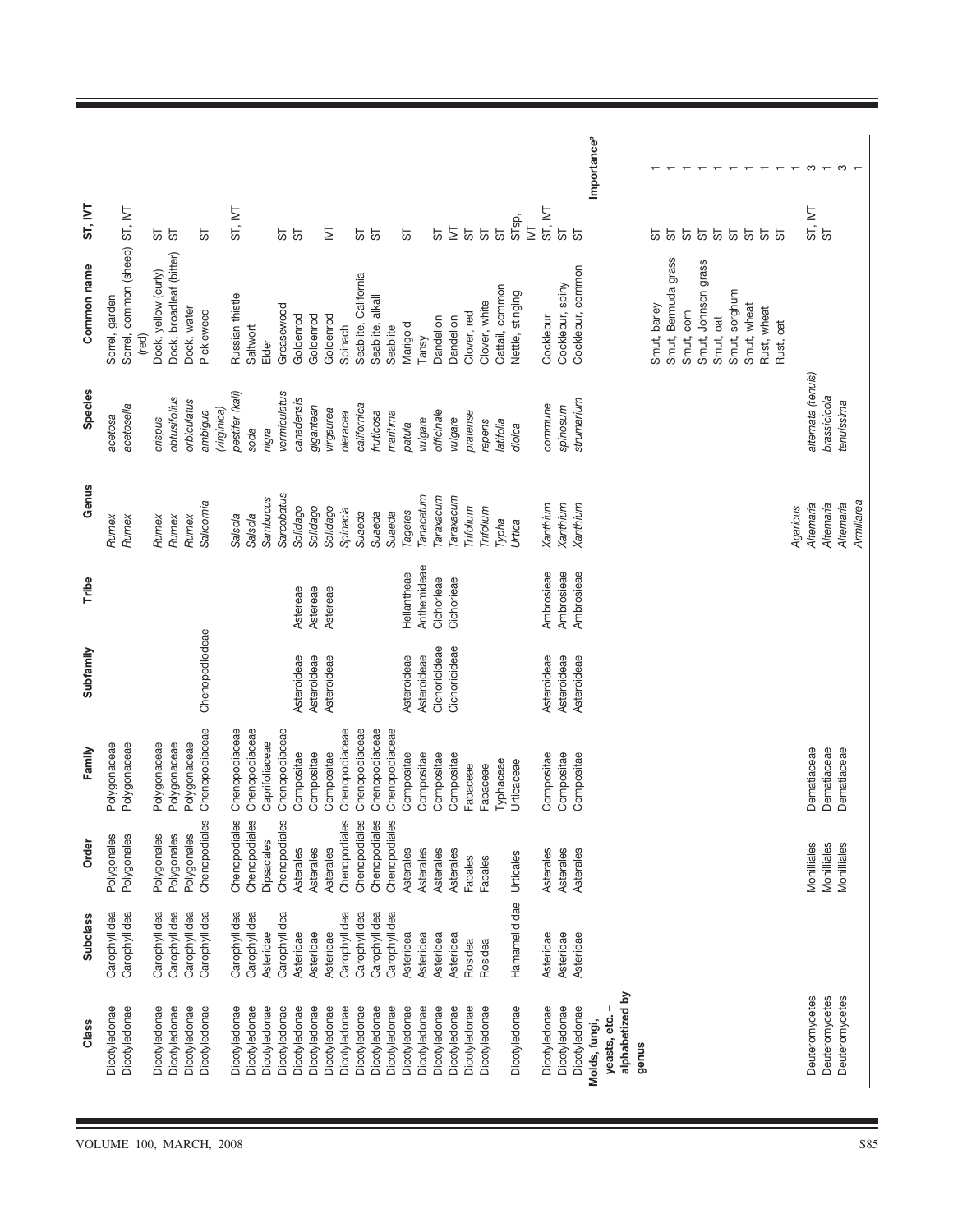| Class          | <b>Subclass</b> | Order       | Family        | Subfamily | Tribe | Genus                      | Species           | Common name | ST, IVT       |              |
|----------------|-----------------|-------------|---------------|-----------|-------|----------------------------|-------------------|-------------|---------------|--------------|
|                |                 |             |               |           |       | Arthrinium                 | sphaerospermum    |             |               |              |
| Deuteromycetes |                 | Monilliales | Moniliaceae   |           |       | Aspergillus                | repens/chevaller/ |             |               | co           |
|                |                 |             |               |           |       |                            | amstelodaml       |             |               |              |
| Deuteromycetes |                 | Monilliales | Moniliaceae   |           |       | Aspergillus                | candidus          |             |               |              |
| Deuteromycetes |                 | Monilliales | Moniliaceae   |           |       | Aspergillus                | clavatus          |             | 5             |              |
| Deuteromycetes |                 | Monilliales | Moniliaceae   |           |       | Aspergillus                | flavus (var.      |             | 57            | က            |
|                |                 |             |               |           |       |                            | columnaris        |             |               |              |
| Deuteromycetes |                 | Monilliales | Moniliaceae   |           |       | Aspergillus                | fumigatus         |             | ST, IVT       | ო            |
| Deuteromycetes |                 | Monilliales | Moniliaceae   |           |       | Aspergillus                | glaucus           |             | 57            |              |
|                |                 |             |               |           |       |                            | (repens)          |             |               |              |
| Deuteromycetes |                 | Monilliales | Moniliaceae   |           |       | Aspergillus                | nidulans          |             | $\frac{1}{6}$ |              |
| Deuteromycetes |                 | Monilliales | Moniliaceae   |           |       | Aspergillus                | niger             |             |               |              |
| Deuteromycetes |                 | Monilliales | Moniliaceae   |           |       | Aspergillus                | ochraceus         |             |               |              |
| Deuteromycetes |                 | Monilliales | Moniliaceae   |           |       | Aspergillus                | omatus            |             |               |              |
| Deuteromycetes |                 | Monilliales | Moniliaceae   |           |       | Aspergillus                | oryzae            |             |               |              |
| Deuteromycetes |                 | Monilliales | Moniliaceae   |           |       | Aspergillus                | penicilloides     |             |               |              |
| Deuteromycetes |                 | Monilliales | Moniliaceae   |           |       | Aspergillus                | restrictus        |             | 5             |              |
| Deuteromycetes |                 | Monilliales | Moniliaceae   |           |       | Aspergillus                | sydowi            |             | 57            |              |
| Deuteromycetes |                 | Monilliales | Moniliaceae   |           |       | Aspergillus                | terreus           |             | 57            | S            |
| Deuteromycetes |                 | Monilliales | Moniliaceae   |           |       | Aspergillus                | versicolor        |             |               | ო            |
| Deuteromycetes |                 | Monilliales | Moniliaceae   |           |       | Aspergillus                | wentii            |             |               | ო            |
| Deuteromycetes |                 | Monilliales | Dematiaceae   |           |       | Aureobasidium              | pullulans         |             | ST, IVT       | ന            |
|                |                 |             |               |           |       | Pullularia)                |                   |             |               |              |
|                |                 |             |               |           |       | Botrytis                   | aclada (allii)    |             |               |              |
|                |                 |             |               |           |       | <b>Botrytis</b>            | cinerea           |             | ST, IVT       |              |
|                |                 |             |               |           |       | Brachysporium              |                   |             |               |              |
|                |                 |             |               |           |       |                            |                   |             |               |              |
|                |                 |             |               |           |       | <b>Bullera</b>             |                   |             |               |              |
|                |                 |             |               |           |       | Candida                    | albicans          |             | ST, IVT       |              |
|                |                 |             |               |           |       | Candida                    | tropicalis        |             |               |              |
| Deuteromycetes |                 | Monilliales | Moniliaceae   |           |       | Cephalosporium             | acremonium        |             | ST, IVT       |              |
| Deuteromycetes |                 | Monilliales | Moniliaceae   |           |       | Cephalosporium             | recifel           |             | 55            |              |
|                |                 |             |               |           |       | Cercaspora                 |                   |             |               |              |
| Ascomycetes    |                 | Sphaeriales | Chaetomiaceae |           |       | Chaetomium                 | globosum          |             | 57            | ო            |
| Deuteromycetes |                 | Monilliales | Dematiaceae   |           |       | Cladosporium               | cladosporoides    |             | 57            | ∞            |
|                |                 |             |               |           |       | Hormodendrum)              |                   |             |               |              |
| Deuteromycetes |                 | Monilliales | Dematiaceae   |           |       | Cladosporium               | herbarum          |             | ST, IVT       | ო            |
|                |                 |             |               |           |       | Hormodendrum)              |                   |             |               |              |
| Deuteromycetes |                 | Monilliales | Dematiaceae   |           |       | Cladosporium               | macrocarpum       |             |               |              |
|                |                 |             |               |           |       | (Hormodendrum              |                   |             |               |              |
| Deuteromycetes |                 | Monilliales | Dematiaceae   |           |       | Cladosporium               | sphaerospermum    |             | 57            | $\mathbf{c}$ |
|                |                 |             |               |           |       | (Hormodendrum              | (hordei)          |             |               |              |
| Deuteromycetes |                 | Monilliales | Dematiaceae   |           |       | <b>Cochliobolus</b>        | sativus           |             |               | S            |
|                |                 |             |               |           |       | (Helminthosporium          |                   |             |               |              |
| Deuteromycetes |                 | Monilliales | Dematiaceae   |           |       | Cochliobolus               | heterostrophus    |             | ದ             | S            |
|                |                 |             |               |           |       | (Helminthosporium) (maydis |                   |             |               |              |
| Basidiomycetes |                 |             |               |           |       | Coprinus                   | micaceous         |             |               | က            |
|                |                 |             |               |           |       | Cryptococcus               | terreus           |             | 57            |              |
|                |                 |             |               |           |       | Cryptostroma               | corticale         |             |               |              |
|                |                 |             |               |           |       | Cunninghamella             | elegans           |             | 55            |              |

Ξ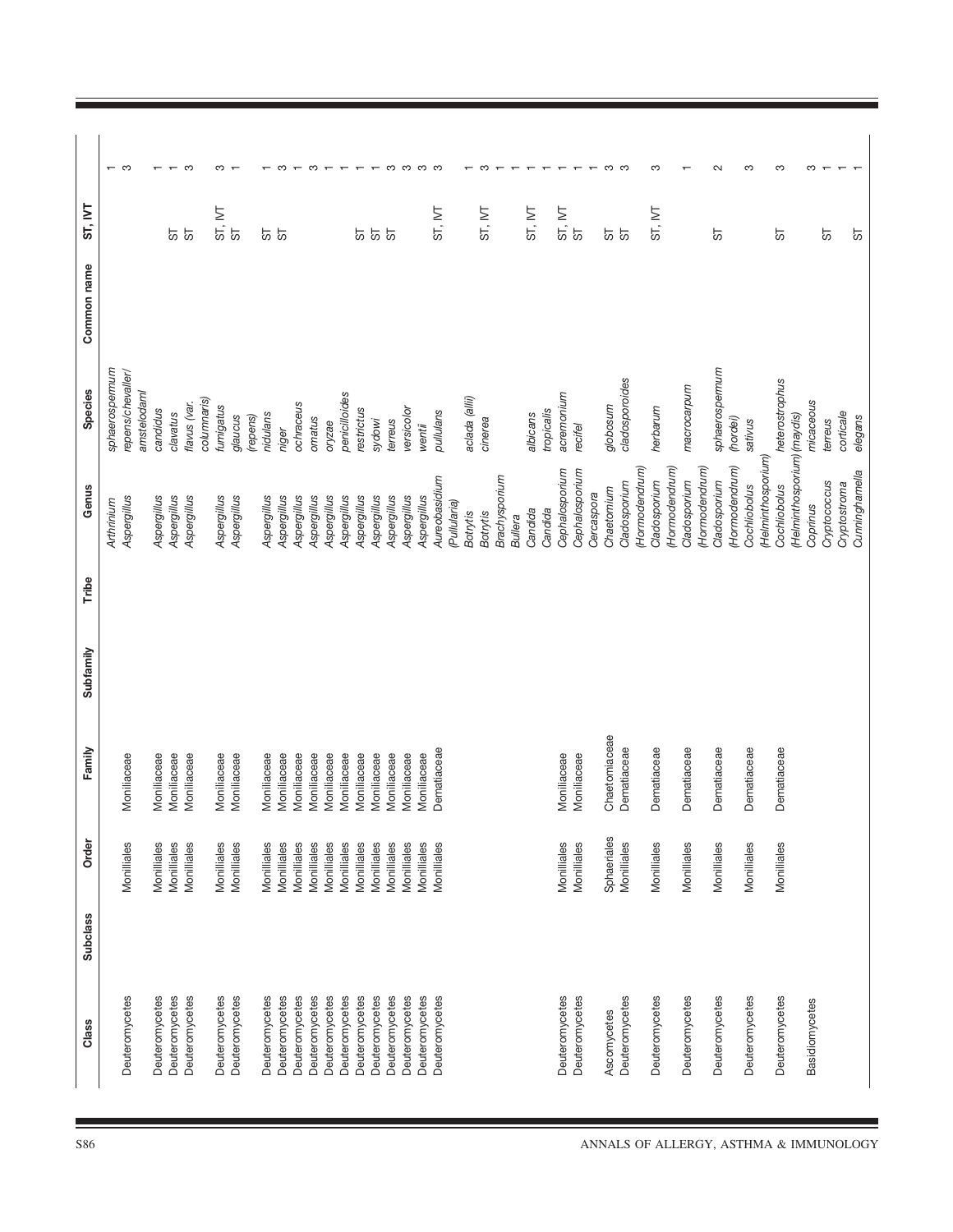| Class                 | <b>Subclass</b> | Order       | Family           | Tribe<br>Subfamily | Genus               | Species          | Common name | ST, IVT          |   |
|-----------------------|-----------------|-------------|------------------|--------------------|---------------------|------------------|-------------|------------------|---|
| Deuteromycetes        |                 | Monilliales | Dematiaceae      |                    | Curvularia          | lunata           |             |                  | ന |
| Deuteromycetes        |                 | Monilliales | Dematiaceae      |                    | Curvularia          | spicifera        |             | ST, IVT<br>ST    |   |
| Deuteromycetes        |                 | Monilliales | Dematiaceae      |                    | Cylindrocarpon      |                  |             |                  |   |
| Deuteromycetes        |                 | Monilliales | Dematiaceae      |                    | Daldinia            |                  |             |                  |   |
| Deuteromycetes        |                 | Monilliales | Dematiaceae      |                    | Dematium            | nigrum           |             | 55               |   |
| Deuteromycetes        |                 | Monilliales | Dematiaceae      |                    | Dendryphion         |                  |             |                  |   |
| Ascomycetes           |                 |             |                  |                    | Didymella           | exitialis        |             |                  |   |
| Deuteromycetes        |                 | Monilliales | Dematiaceae      |                    | Drechslera          | sorokiniana      |             | 57               |   |
| Deuteromycetes        |                 | Monilliales | Tuberculariaceae |                    | Epicoccum           | nigrum           |             | ST, IVT          | C |
|                       |                 |             |                  |                    |                     | (purpurascens)   |             |                  |   |
|                       |                 |             |                  |                    | Epidermophyton      | floccosum        |             | 57               |   |
|                       |                 |             |                  |                    | Fomes               | rimosus          |             | 57               |   |
|                       |                 |             |                  |                    | Fulvia              | fulva            |             |                  |   |
| Deuteromycetes        |                 | Monilliales | Tuberculariaceae |                    | Fusarium            | moniliforme      |             | ST, IVT          |   |
| Deuteromycetes        |                 | Monilliales | Tuberculariaceae |                    | Fusarium            | nivale           |             |                  |   |
| Deuteromycetes        |                 | Monilliales | Tuberculariaceae |                    | Fusarium            | roseum           |             |                  |   |
| Deuteromycetes        |                 | Monilliales | Tuberculariaceae |                    | Fusarium            | solani           |             | 55               |   |
| Deuteromycetes        |                 | Monilliales | Tuberculariaceae |                    | Fusarium            | asinfectum       |             | 57               |   |
| Basidiomycetes        |                 |             |                  |                    | Gandoderma          | applanatum       |             |                  |   |
| Deuteromycetes        |                 | Monilliales | Tuberculariaceae |                    | Geotrichum          | candidum         |             |                  |   |
| Deuteromycetes        |                 | Monilliales | Moniliaaceae     |                    | Gliocladium         | deliquescens     |             | 75<br>75         |   |
| Deuteromycetes        |                 | Monilliales | Moniliaaceae     |                    | Gliocladium         | runeso.          |             |                  |   |
|                       |                 |             |                  |                    | Helicomyces         |                  |             |                  |   |
| Deuteromycetes        |                 | Monilliales | Dematiaceae      |                    | Helminthosporium    | halodes          |             |                  |   |
| Deuteromycetes        |                 | Monilliales | Dematiaceae      |                    | Helminthosporium    | interseminatum   |             | 정                |   |
| Deuteromycetes        |                 | Monilliales | Dematiaceae      |                    | Helminthosporium    | velutinum        |             |                  |   |
|                       |                 |             |                  |                    | Hypholoma           |                  |             |                  |   |
|                       |                 |             |                  |                    | eptosphaeria        | doliolum         |             |                  |   |
|                       |                 |             |                  |                    | <b>Merulius</b>     | lacrymans        |             |                  |   |
|                       |                 |             |                  |                    | Microsphaera        | aini             |             |                  |   |
|                       |                 |             |                  |                    | Microsphaeropsis    | olivaceae        |             |                  |   |
|                       |                 |             |                  |                    | Microsporum         | canis            |             | 55               |   |
|                       |                 |             |                  |                    | (mnsoue)            |                  |             |                  |   |
| <b>Deuteromycetes</b> |                 | Monilliales | Moniliaceae      |                    | Monilia             | sitophila        |             | 55               |   |
| Zygomycetes           |                 | Mucorales   | Mucoraceae       |                    | <b>Mucor</b>        | mucedo           |             | 57               |   |
| Zygomycetes           |                 | Mucorales   | Mucoraceae       |                    | Mucor               | plumbeus         |             | 57               |   |
| Zygomycetes           |                 | Mucorales   | Mucoraceae       |                    | <b>Mucor</b>        | racemosus        |             | ST <sub>Sp</sub> |   |
|                       |                 |             |                  |                    | Mycogone            |                  |             | STsp             |   |
|                       |                 |             |                  |                    | Vectria             |                  |             |                  |   |
|                       |                 |             |                  |                    | Neurospora          | crassa           |             | 55               |   |
|                       |                 |             |                  |                    | Nigrospora          | sphaerica        |             | 57               |   |
|                       |                 |             |                  |                    | <b>Didiodendrum</b> |                  |             | ST <sub>Sp</sub> |   |
|                       |                 |             |                  |                    | Ophiobolus          |                  |             |                  |   |
| Deuteromycetes        |                 | Monilliales | Moniliaceae      |                    | Paecilomyces        | lilacinum        |             |                  |   |
| Deuteromycetes        |                 | Monilliales | Moniliaceae      |                    | Paecilomyces        | varioti          |             | 57               | ო |
| Deuteromycetes        |                 | Monilliales | Moniliaceae      |                    | Penicillium         | atramentosum     |             | 57               |   |
| Deuteromycetes        |                 | Monilliales | Moniliaceae      |                    | Penicillium         | biforme          |             | 5                |   |
| Deuteromycetes        |                 | Monilliales | Moniliaceae      |                    | Penicillium         | brevicompactum   |             |                  |   |
| Deuteromycetes        |                 | Monilliales | Moniliaceae      |                    | Penicillium         | carminoviolaceum |             | 55               |   |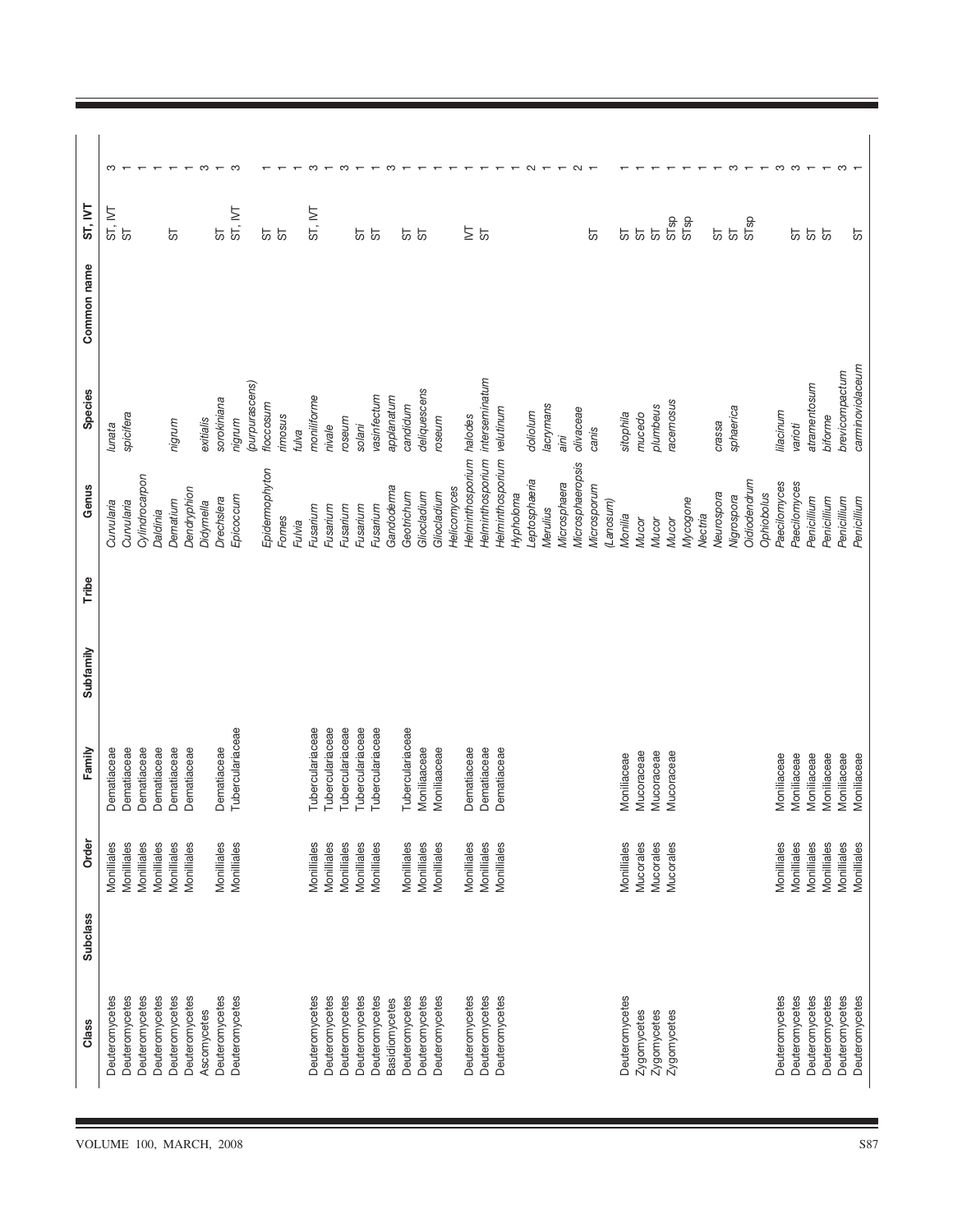| Class                 | <b>Subclass</b> | Order         | Family         | Subfamily | Tribe | Genus              | Species             | Common name | ST, IVT          |        |
|-----------------------|-----------------|---------------|----------------|-----------|-------|--------------------|---------------------|-------------|------------------|--------|
| Deuteromycetes        |                 | Monilliales   | Moniliaceae    |           |       | Penicillium        | chrysogenum         |             | ST, IVT          | က      |
|                       |                 |               |                |           |       |                    | (notatum)           |             |                  |        |
| Deuteromycetes        |                 | Monilliales   | Moniliaceae    |           |       | Penicillium        | cyclopium           |             |                  |        |
| Deuteromycetes        |                 | Monilliales   | Moniliaceae    |           |       | Penicillium        | decumbens           |             |                  |        |
| Deuteromycetes        |                 | Monilliales   | Moniliaceae    |           |       | Penicillium        | digitatum           |             | 5                |        |
| Deuteromycetes        |                 | Monilliales   | Moniliaceae    |           |       | Penicillium        | expansum            |             | 57               |        |
| Deuteromycetes        |                 | Monilliales   | Moniliaceae    |           |       | Penicillium        | frequentans         |             |                  |        |
| Deuteromycetes        |                 | Monilliales   | Moniliaceae    |           |       | Penicillium        | funiculosum         |             |                  |        |
| Deuteromycetes        |                 | Monilliales   | Moniliaceae    |           |       | Penicillium        | glabrum             |             |                  |        |
| Deuteromycetes        |                 | Monilliales   | Moniliaceae    |           |       | Penicillium        | glaucum             |             | 55               |        |
| Deuteromycetes        |                 | Monilliales   | Moniliaceae    |           |       | Penicillium        | herquei             |             |                  |        |
| Deuteromycetes        |                 | Monilliales   | Moniliaceae    |           |       | Penicillium        | implicatum          |             |                  |        |
| Deuteromycetes        |                 | Monilliales   | Moniliaceae    |           |       | Penicillium        | intricatum          |             | ᡃᢒ               |        |
| Deuteromycetes        |                 | Vlonilliales  | Moniliaceae    |           |       | Penicillium        | talicum             |             |                  |        |
| Deuteromycetes        |                 | Monilliales   | Moniliaceae    |           |       | Penicillium        | luteum              |             | 55               |        |
| Deuteromycetes        |                 | Vlonilliales  | Moniliaceae    |           |       | Penicillium        | oxallcum            |             |                  | ന      |
|                       |                 |               |                |           |       |                    | (citrinum)(steckii) |             |                  |        |
| Deuteromycetes        |                 | Monilliales   | Moniliaceae    |           |       | Penicillium        | purpurogenum        |             |                  | ო      |
| Deuteromycetes        |                 | Monilliales   | Moniliaceae    |           |       | Penicillium        | roqueforti (casel)  |             | 55               |        |
| Deuteromycetes        |                 | Monilliales   | Moniliaceae    |           |       | Penicillium        | roseum              |             | 5                |        |
| Deuteromycetes        |                 | Monilliales   | Moniliaceae    |           |       | Penicillium        | simplicissimum      |             |                  |        |
| Deuteromycetes        |                 | Monilliales   | Moniliaceae    |           |       | Penicillium        | terrestre           |             |                  |        |
| Deuteromycetes        |                 | Monilliales   | Moniliaceae    |           |       | Penicillium        | verrucosum var.     |             |                  |        |
|                       |                 |               |                |           |       |                    | cyclopium           |             |                  |        |
|                       |                 |               |                |           |       |                    | (aurantiogriseum)   |             |                  |        |
| Deuteromycetes        |                 | Monilliales   | Moniliaceae    |           |       | Penicillium        | verrucosum var.     |             |                  |        |
|                       |                 |               |                |           |       |                    | verrucosum          |             |                  |        |
|                       |                 |               |                |           |       |                    | (viridicatum)       |             |                  |        |
| Deuteromycetes        |                 | Monilliales   | Moniliaceae    |           |       | Penicillium        | waksmanii           |             |                  |        |
|                       |                 |               |                |           |       | Periconia          | byssoides           |             |                  | $\sim$ |
| Deuteromycetes        |                 | Spheropidales | Sphaeriodaceae |           |       | Phoma              | betae               |             | ST, IVT          |        |
| Deuteromycetes        |                 | Spheropidales | Sphaeriodaceae |           |       | Phoma              | glomerata           |             |                  | ന      |
|                       |                 |               |                |           |       |                    | (exigua)            |             |                  |        |
| Deuteromycetes        |                 | Spheropidales | Sphaeriodaceae |           |       | Phoma              | herbarum            |             | 57               |        |
|                       |                 |               |                |           |       | Phytophthora       | infestans           |             |                  |        |
|                       |                 |               |                |           |       | Pithomyces         | chartarum           |             |                  |        |
|                       |                 |               |                |           |       | Pityrosporum       | orbiculare          |             | Z                |        |
|                       |                 |               |                |           |       | Pleospora          |                     |             | ST <sub>Sp</sub> |        |
|                       |                 |               |                |           |       | Polyporus          |                     |             |                  |        |
|                       |                 |               |                |           |       | Polythrincium      | trifolii            |             |                  |        |
|                       |                 |               |                |           |       | Poria              | monticola           |             | ದ                |        |
| <b>Basidiomycetes</b> |                 |               |                |           |       | Puccinia           | graminis            |             |                  | S      |
|                       |                 |               |                |           |       | Pyrenophora        | tritici-repentis    |             |                  | ო      |
|                       |                 |               |                |           |       | (Helminthosporium) |                     |             |                  |        |
| Zygomycetes           |                 | Mucorales     | Mucoraceae     |           |       | Rhizopus           | arrhizus (oryzae)   |             | 57               |        |
| Zygomycetes           |                 | Mucorales     | Mucoraceae     |           |       | Rhizopus           | nigricans           |             | ST, IVT          |        |
|                       |                 |               |                |           |       |                    | (stolonifer)        |             |                  |        |
| Deuteromycetes        |                 |               |                |           |       | Rhodotorula        | brevicaulis         |             |                  |        |
| Deuteromycetes        |                 |               |                |           |       | Rhodotorula        | glutinis            |             |                  |        |

Ξ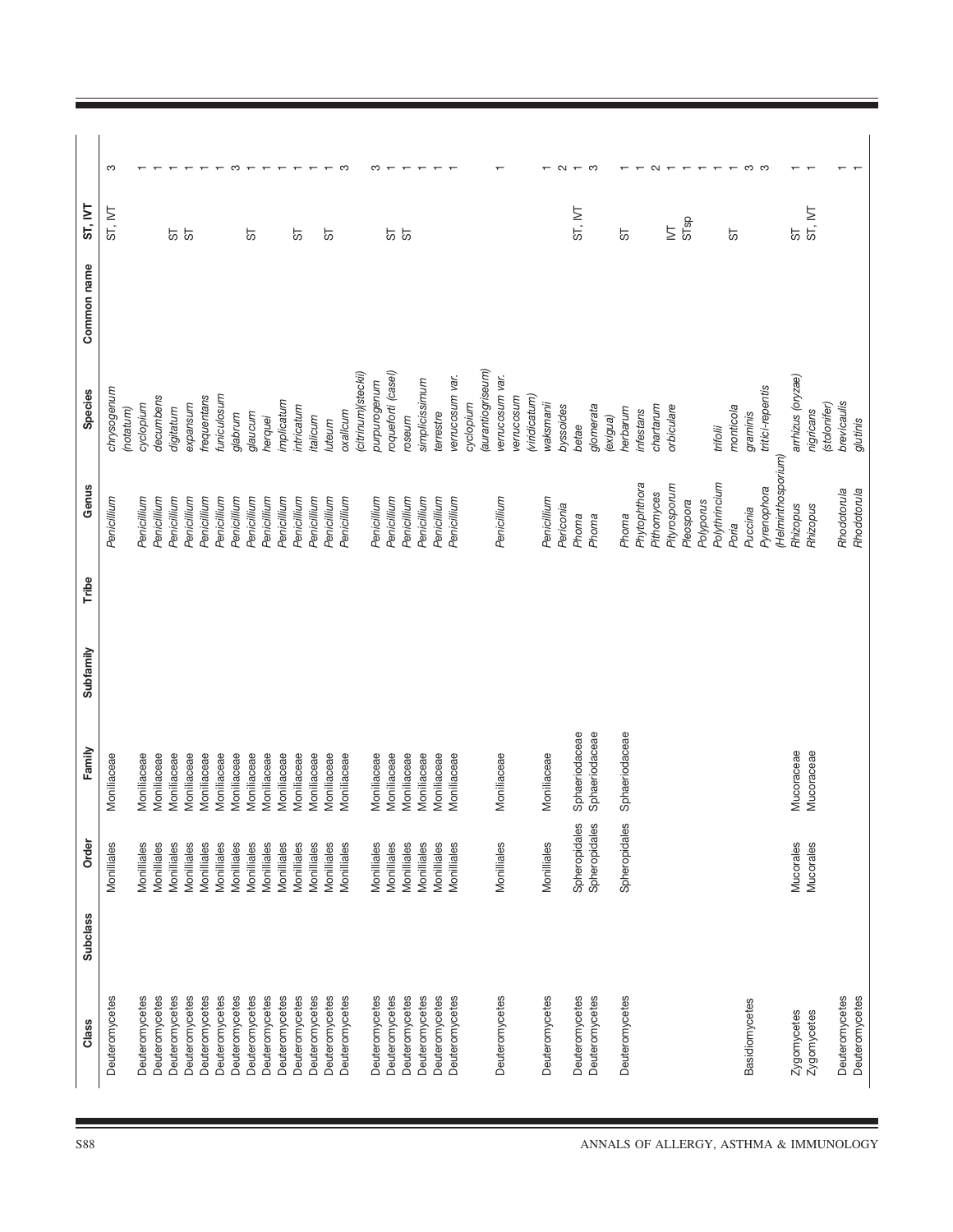|                 |                | ന              |               | S              |                 |                 |              |                | ന              |            | ന              |                |              | $\sim$     |                 |          |        |            |             |                |                |              |                     |               |                  |            |           |                       |                       | $\infty$ $\infty$ $\leftarrow$ | $\overline{ }$ |          | $\sim$ $-$ |                                          |                  |                  |               |                |                 |                |                   |          |          |                 |           |               |                  |                     |
|-----------------|----------------|----------------|---------------|----------------|-----------------|-----------------|--------------|----------------|----------------|------------|----------------|----------------|--------------|------------|-----------------|----------|--------|------------|-------------|----------------|----------------|--------------|---------------------|---------------|------------------|------------|-----------|-----------------------|-----------------------|--------------------------------|----------------|----------|------------|------------------------------------------|------------------|------------------|---------------|----------------|-----------------|----------------|-------------------|----------|----------|-----------------|-----------|---------------|------------------|---------------------|
| ST, IVT         |                | ST<br>ST, IVT  |               | 57             |                 | 57              |              | 57             |                |            | 하 2<br>인<br>인  |                |              |            |                 |          |        |            | 57          | ST, IVT<br>ST  |                |              | ST, IVT<br>ST<br>ST |               |                  | $\geq$     |           | Z                     |                       | 57                             |                |          |            |                                          |                  |                  | 55            | 57             | $5\overline{1}$ | ST, IVT<br>IVT |                   |          | 55       | $\bar{\Xi}$     |           | $\Xi$         | ST <sub>Sp</sub> | 55                  |
| Common name     |                |                |               |                |                 |                 |              |                |                |            |                |                |              |            |                 |          |        |            |             |                |                |              |                     |               |                  |            |           |                       |                       |                                |                |          |            |                                          |                  |                  | Ant, black    | Ant, carpenter | Ant, fire       | Ant, fire      | Ant, jumper (Jack | juniper) | Aphid    | Berlin beetle   | Black fly | Blood worm    | Caddisfly        | Cockroach, American |
| Species         | roseus         | rubrum         | cerevislae    | brevicaulis    | atrovirens      | australe        |              | salmonicolor   | roseus         |            | botryosum      | solani         | griseus      | granulatus |                 |          |        |            | reesel      | viride         | mentagrophytes | rubrum       | pullulans           | roseum        |                  | chartarum  |           | nuda (tritici)        | zeae                  | albo-atrum                     | lecanii        | sebi     |            |                                          |                  |                  | pennsylvanica | floridanus     | richteri        | invicta        | pilosula          |          | eni      | angustum solier | ubiquitum | thummi thummi | labida           | americana           |
| Genus           | Rhodotorula    | Rhodotorula    | Saccharomyces | Scopulariopsis | Spondlyocladium | Spondlyocladium | Sporidesmium | Sporobolomyces | Sporobolomyces | Sporothrix | Stemphylium    | Stemphylium    | Streptomyces | Suillus    | Syncephalastrum | Tilletia | Torula | Torulopsis | Trichoderma | Trichoderma    | Trichophyton   | Trichophyton | Trichosporon        | Trichothecium | (Cephalothecium) | Ulocladium | Urocystis | Ustilago              | Ustilago              | Verticillium                   | Verticillium   | Wallemia | Xylaria    |                                          |                  |                  | Camponotus    | Camponotus     | Solenopsis      | Solenopsis     | Myrmecia          |          | Aphidius | Trogoderma      | Simulium  | Chironomus    | Psilotreta       | Periplaneta         |
| Tribe           |                |                |               |                |                 |                 |              |                |                |            |                |                |              |            |                 |          |        |            |             |                |                |              |                     |               |                  |            |           |                       |                       |                                |                |          |            |                                          |                  |                  |               |                |                 |                |                   |          |          |                 |           |               |                  |                     |
| Subfamily       |                |                |               |                |                 |                 |              |                |                |            |                |                |              |            |                 |          |        |            |             |                |                |              |                     |               |                  |            |           |                       |                       |                                |                |          |            |                                          |                  |                  |               |                |                 |                |                   |          |          |                 |           |               |                  |                     |
| Family          |                |                |               |                | Dematiaceae     | Dematiaceae     |              |                |                |            | Dematiaceae    | Dematiaceae    |              |            |                 |          |        |            |             | Moniliaceae    |                |              |                     |               |                  |            |           |                       |                       |                                |                |          |            |                                          |                  |                  |               |                |                 |                |                   |          |          |                 |           |               |                  |                     |
| Order           |                |                |               |                | Monilliales     | Monilliales     |              |                |                |            | Monilliales    | Monilliales    |              |            |                 |          |        |            |             | Monilliales    |                |              |                     |               |                  |            |           |                       |                       |                                |                |          |            |                                          |                  |                  |               |                |                 |                |                   |          |          |                 |           |               |                  |                     |
| <b>Subclass</b> |                |                |               |                |                 |                 |              |                |                |            |                |                |              |            |                 |          |        |            |             |                |                |              |                     |               |                  |            |           |                       |                       |                                |                |          |            |                                          |                  |                  |               |                |                 |                |                   |          |          |                 |           |               |                  |                     |
| Class           | Deuteromycetes | Deuteromycetes |               |                | Deuteromycetes  | Deuteromycetes  |              |                |                |            | Deuteromycetes | Deuteromycetes |              |            | Zygomycetes     |          |        |            |             | Deuteromycetes |                |              |                     |               |                  |            |           | <b>Basidiomycetes</b> | <b>Basidiomycetes</b> |                                |                |          |            | Insects, arthropods,<br>insect products, | venom (sorted by | vernacular name) |               |                |                 |                |                   |          |          |                 |           |               |                  |                     |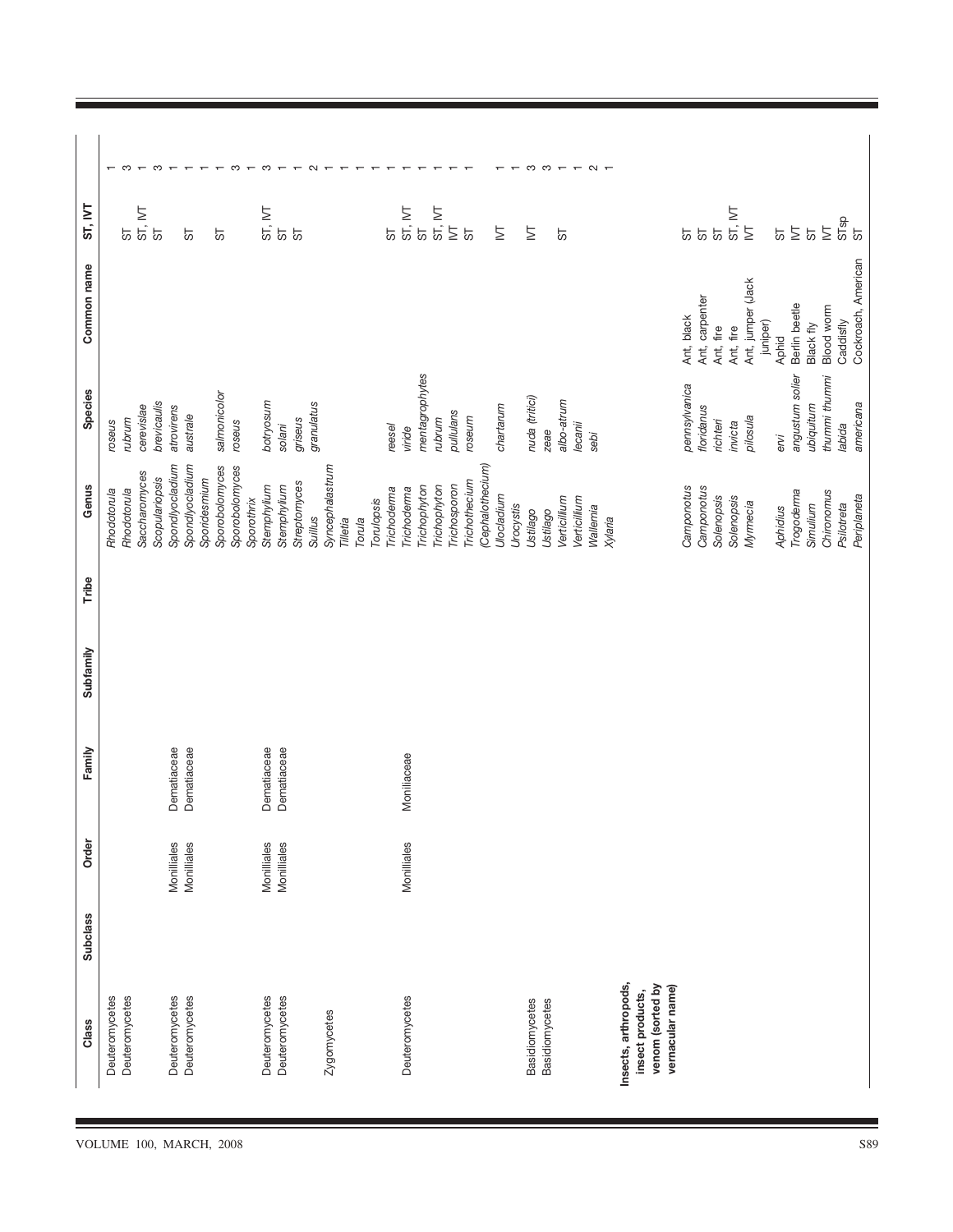| Class            | <b>Subclass</b> | Order | Family | Subfamily | Tribe | Genus                          | Species       | Common name                        | ST, IVT                        |
|------------------|-----------------|-------|--------|-----------|-------|--------------------------------|---------------|------------------------------------|--------------------------------|
|                  |                 |       |        |           |       |                                |               |                                    |                                |
|                  |                 |       |        |           |       | Blatella                       | germanica     | Cockroach, German                  | ST, IVT                        |
|                  |                 |       |        |           |       | Gryllus                        | bimaculatus   | Cricket                            | 5                              |
|                  |                 |       |        |           |       | Chrysops                       | relictus      | Deerfly                            | ST <sub>sp</sub>               |
|                  |                 |       |        |           |       | Ctenophthalmus                 | pseudagyrtes  | Flea                               | ST <sub>sp</sub>               |
|                  |                 |       |        |           |       | Drosophila                     | melanogaster  | Fruitfly                           | ST <sub>Sp</sub>               |
|                  |                 |       |        |           |       | Cladotanytarsus                | lewisi        | Green nimitti midge                | $\geq$                         |
|                  |                 |       |        |           |       | Apis                           | millifera     | Honey bee                          | 55                             |
|                  |                 |       |        |           |       | Hybomitra                      | bimaculata    | Horsefly                           | ST <sub>sp</sub>               |
|                  |                 |       |        |           |       | Musca                          | domesitca     | Housefly                           | 55                             |
|                  |                 |       |        |           |       | Ephemera                       | danica        | Mayfly                             | 57                             |
|                  |                 |       |        |           |       | Dermatophagoides farinae       |               | Vite, dust                         | ST, IVT                        |
|                  |                 |       |        |           |       | Dermatophagoides microceras    |               | Mite, dust                         | $\geq$                         |
|                  |                 |       |        |           |       | Dermatophagoides pteronyssinus |               | Mite, dust                         | ST, IVT                        |
|                  |                 |       |        |           |       | Acarus                         | Siro          | Mite, storage                      | $\geq$                         |
|                  |                 |       |        |           |       | Tyrophagus                     | putrescentiae | Mite, storage                      | $\bar{\Xi}$                    |
|                  |                 |       |        |           |       | Eurogylyphus                   | Maynei        | Mite, storage                      | $\overline{\Sigma}$            |
|                  |                 |       |        |           |       | Lepidoglyphus                  | destructor    | Mite, storage                      | $\geq$                         |
|                  |                 |       |        |           |       | Aedes                          | aegyptii      | Mosquito                           | 55                             |
|                  |                 |       |        |           |       | Aedes                          | communis      | Mosquito                           | Σ                              |
|                  |                 |       |        |           |       | Aedes                          | culex-pipiens | Mosquito                           | 57                             |
|                  |                 |       |        |           |       | Aedes                          | taenior       | Mosquito                           | 57                             |
|                  |                 |       |        |           |       | Lymantria                      | obfuscata     | Moth, gypsy                        | ST <sub>Sp</sub>               |
|                  |                 |       |        |           |       | <b>Bombyx</b>                  | mori          | Silk moth                          | ST, IVT                        |
|                  |                 |       |        |           |       | Lasioglossum                   | malachurum    | Sweat bee                          | $\frac{1}{2}$                  |
|                  |                 |       |        |           |       | Vespula                        | vulgaris      | Venom, common wasp                 | ST, IVT                        |
|                  |                 |       |        |           |       |                                |               | (yellow jacket)                    |                                |
|                  |                 |       |        |           |       | Apis                           | mellifera     | Venom, honey bee                   | ST, IVT                        |
|                  |                 |       |        |           |       | Vespa                          | crabro        | Venom, hornet,                     | $\overline{\Sigma}$            |
|                  |                 |       |        |           |       |                                |               | European                           |                                |
|                  |                 |       |        |           |       | Polistes                       | dominulus     | Venom, paper wasp                  | ST, IVT<br>ST, IVT             |
|                  |                 |       |        |           |       | Dolichovespula                 | maculata      | Venom, white-faced<br>hornet       |                                |
|                  |                 |       |        |           |       | Dolichovespula                 | arenaria      | Venom, yellow hornet               | ST, IVT                        |
| Epidermals,      |                 |       |        |           |       |                                |               |                                    |                                |
| miscellaneous    |                 |       |        |           |       |                                |               |                                    |                                |
| animal products, |                 |       |        |           |       |                                |               |                                    |                                |
| etc              |                 |       |        |           |       |                                |               |                                    |                                |
|                  |                 |       |        |           |       |                                |               | Ascaris                            | Σ                              |
|                  |                 |       |        |           |       |                                |               | Camel, hair, dander                | ST, IVT<br>57                  |
|                  |                 |       |        |           |       |                                |               | Canary feathers                    |                                |
|                  |                 |       |        |           |       |                                |               | Cat dander                         | $\gtrsim$ $\frac{1}{\sqrt{2}}$ |
|                  |                 |       |        |           |       |                                |               | Chicken feathers<br>Cat epithelium | ST, IVT                        |
|                  |                 |       |        |           |       |                                |               | Chinchilla                         | $\overline{\Sigma}$            |
|                  |                 |       |        |           |       |                                |               | Cow (cattle) dander                | $\geq$                         |
|                  |                 |       |        |           |       |                                |               | Cow (cattle) epithelium            | 57                             |
|                  |                 |       |        |           |       |                                |               | Deer, hair, dander                 | 55                             |
|                  |                 |       |        |           |       |                                |               | Dog dander                         | $\geq$                         |
|                  |                 |       |        |           |       |                                |               | Dog epithelium                     | ST, IVT                        |
|                  |                 |       |        |           |       |                                |               |                                    |                                |

×,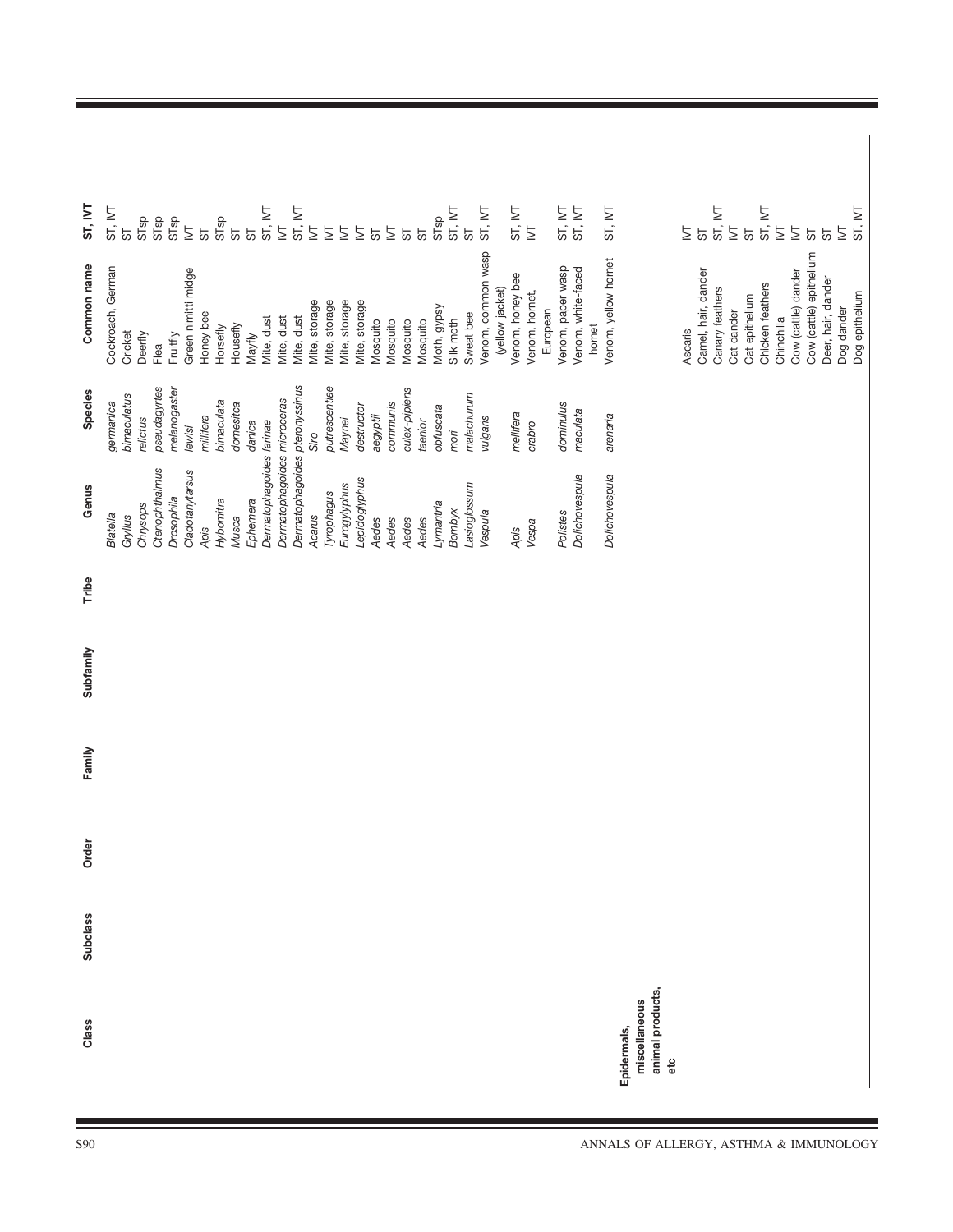| ST, IVT<br>ST, IVT<br>ST, IVT<br>ST, IVT<br>ST, IVT<br>ST, IVT<br>$\frac{1}{2}$ ST, IVT<br>IVT<br>ST, IVT<br>ST, IVT<br>ST, IVT<br>ST, IVT<br>ST, IVT<br>$\geq$<br>57<br>$\bar{\Xi}$<br>Fish feed (Cho arcuatus) IVT<br>$\geq$<br>$\geq$<br>$\bar{\Xi}$<br>$\geq$<br>$\geq$<br>$\Xi$ $\Xi$<br>$\bar{\Xi}$<br>$\geq$<br>$\geq$<br>$\geq$<br>$5\overline{6}$<br>$\geq$<br>$\geq$<br>$\geq$<br>$\geq$<br>$\overline{\Sigma}$<br>$\bar{\Xi}$<br>$\overline{\Sigma}$<br>$\bar{\Xi}$<br>$5\overline{6}$<br>57<br>57<br>$\geq$<br>Σ<br>Monkey, hair, epithelium ST<br>57<br>Guinea pig, hair, dander<br>Mouse serum proteins<br>Goat, Angora (mohair)<br>Guinea pig epithelium<br>Parakeet (budgerigar)<br>Parakeet (budgerigar)<br>Seminal fluid (human)<br>Parakeet (budgerigar)<br>Mouse urine proteins<br>Fish feed (Art salina)<br>Poodle, hair, dander<br>Reindeer epithelium<br>Fish feed (Tetramin)<br>Hamster epithelium<br>Fish feed (Daphnia)<br>Rat serum proteins<br>Rat urine proteins<br>Mouse epithelium<br>Pigeon droppings<br>Goat, hair dander<br>Rabbit epithelium<br>Sheep epithelium<br>Gerbil epithelium<br>serum proteins<br>Horse epithelium<br>Goat epithelium<br>Sericin silk glue<br>Pigeon feathers<br>Mink epithelium<br>Goose feathers<br>Rat epithelium<br>Echinococcus<br>Horse dander<br>Duck feathers<br>Rabbit serum<br>Fink feathers<br>Horse serum<br>Schistosoma<br>droppings<br>Rabbit urine<br>Swine urine<br>feathers<br>Glue, fish<br>Mouse<br>Fox<br>Rat | Class | <b>Subclass</b> | Order | Family | Subfamily | Tribe | Genus | Species | Common name | ST, IVT |  |
|-----------------------------------------------------------------------------------------------------------------------------------------------------------------------------------------------------------------------------------------------------------------------------------------------------------------------------------------------------------------------------------------------------------------------------------------------------------------------------------------------------------------------------------------------------------------------------------------------------------------------------------------------------------------------------------------------------------------------------------------------------------------------------------------------------------------------------------------------------------------------------------------------------------------------------------------------------------------------------------------------------------------------------------------------------------------------------------------------------------------------------------------------------------------------------------------------------------------------------------------------------------------------------------------------------------------------------------------------------------------------------------------------------------------------------------------------------------------------------------------------|-------|-----------------|-------|--------|-----------|-------|-------|---------|-------------|---------|--|
|                                                                                                                                                                                                                                                                                                                                                                                                                                                                                                                                                                                                                                                                                                                                                                                                                                                                                                                                                                                                                                                                                                                                                                                                                                                                                                                                                                                                                                                                                               |       |                 |       |        |           |       |       |         |             |         |  |
|                                                                                                                                                                                                                                                                                                                                                                                                                                                                                                                                                                                                                                                                                                                                                                                                                                                                                                                                                                                                                                                                                                                                                                                                                                                                                                                                                                                                                                                                                               |       |                 |       |        |           |       |       |         |             |         |  |
|                                                                                                                                                                                                                                                                                                                                                                                                                                                                                                                                                                                                                                                                                                                                                                                                                                                                                                                                                                                                                                                                                                                                                                                                                                                                                                                                                                                                                                                                                               |       |                 |       |        |           |       |       |         |             |         |  |
|                                                                                                                                                                                                                                                                                                                                                                                                                                                                                                                                                                                                                                                                                                                                                                                                                                                                                                                                                                                                                                                                                                                                                                                                                                                                                                                                                                                                                                                                                               |       |                 |       |        |           |       |       |         |             |         |  |
|                                                                                                                                                                                                                                                                                                                                                                                                                                                                                                                                                                                                                                                                                                                                                                                                                                                                                                                                                                                                                                                                                                                                                                                                                                                                                                                                                                                                                                                                                               |       |                 |       |        |           |       |       |         |             |         |  |
|                                                                                                                                                                                                                                                                                                                                                                                                                                                                                                                                                                                                                                                                                                                                                                                                                                                                                                                                                                                                                                                                                                                                                                                                                                                                                                                                                                                                                                                                                               |       |                 |       |        |           |       |       |         |             |         |  |
|                                                                                                                                                                                                                                                                                                                                                                                                                                                                                                                                                                                                                                                                                                                                                                                                                                                                                                                                                                                                                                                                                                                                                                                                                                                                                                                                                                                                                                                                                               |       |                 |       |        |           |       |       |         |             |         |  |
|                                                                                                                                                                                                                                                                                                                                                                                                                                                                                                                                                                                                                                                                                                                                                                                                                                                                                                                                                                                                                                                                                                                                                                                                                                                                                                                                                                                                                                                                                               |       |                 |       |        |           |       |       |         |             |         |  |
|                                                                                                                                                                                                                                                                                                                                                                                                                                                                                                                                                                                                                                                                                                                                                                                                                                                                                                                                                                                                                                                                                                                                                                                                                                                                                                                                                                                                                                                                                               |       |                 |       |        |           |       |       |         |             |         |  |
|                                                                                                                                                                                                                                                                                                                                                                                                                                                                                                                                                                                                                                                                                                                                                                                                                                                                                                                                                                                                                                                                                                                                                                                                                                                                                                                                                                                                                                                                                               |       |                 |       |        |           |       |       |         |             |         |  |
|                                                                                                                                                                                                                                                                                                                                                                                                                                                                                                                                                                                                                                                                                                                                                                                                                                                                                                                                                                                                                                                                                                                                                                                                                                                                                                                                                                                                                                                                                               |       |                 |       |        |           |       |       |         |             |         |  |
|                                                                                                                                                                                                                                                                                                                                                                                                                                                                                                                                                                                                                                                                                                                                                                                                                                                                                                                                                                                                                                                                                                                                                                                                                                                                                                                                                                                                                                                                                               |       |                 |       |        |           |       |       |         |             |         |  |
|                                                                                                                                                                                                                                                                                                                                                                                                                                                                                                                                                                                                                                                                                                                                                                                                                                                                                                                                                                                                                                                                                                                                                                                                                                                                                                                                                                                                                                                                                               |       |                 |       |        |           |       |       |         |             |         |  |
|                                                                                                                                                                                                                                                                                                                                                                                                                                                                                                                                                                                                                                                                                                                                                                                                                                                                                                                                                                                                                                                                                                                                                                                                                                                                                                                                                                                                                                                                                               |       |                 |       |        |           |       |       |         |             |         |  |
|                                                                                                                                                                                                                                                                                                                                                                                                                                                                                                                                                                                                                                                                                                                                                                                                                                                                                                                                                                                                                                                                                                                                                                                                                                                                                                                                                                                                                                                                                               |       |                 |       |        |           |       |       |         |             |         |  |
|                                                                                                                                                                                                                                                                                                                                                                                                                                                                                                                                                                                                                                                                                                                                                                                                                                                                                                                                                                                                                                                                                                                                                                                                                                                                                                                                                                                                                                                                                               |       |                 |       |        |           |       |       |         |             |         |  |
|                                                                                                                                                                                                                                                                                                                                                                                                                                                                                                                                                                                                                                                                                                                                                                                                                                                                                                                                                                                                                                                                                                                                                                                                                                                                                                                                                                                                                                                                                               |       |                 |       |        |           |       |       |         |             |         |  |
|                                                                                                                                                                                                                                                                                                                                                                                                                                                                                                                                                                                                                                                                                                                                                                                                                                                                                                                                                                                                                                                                                                                                                                                                                                                                                                                                                                                                                                                                                               |       |                 |       |        |           |       |       |         |             |         |  |
|                                                                                                                                                                                                                                                                                                                                                                                                                                                                                                                                                                                                                                                                                                                                                                                                                                                                                                                                                                                                                                                                                                                                                                                                                                                                                                                                                                                                                                                                                               |       |                 |       |        |           |       |       |         |             |         |  |
|                                                                                                                                                                                                                                                                                                                                                                                                                                                                                                                                                                                                                                                                                                                                                                                                                                                                                                                                                                                                                                                                                                                                                                                                                                                                                                                                                                                                                                                                                               |       |                 |       |        |           |       |       |         |             |         |  |
|                                                                                                                                                                                                                                                                                                                                                                                                                                                                                                                                                                                                                                                                                                                                                                                                                                                                                                                                                                                                                                                                                                                                                                                                                                                                                                                                                                                                                                                                                               |       |                 |       |        |           |       |       |         |             |         |  |
|                                                                                                                                                                                                                                                                                                                                                                                                                                                                                                                                                                                                                                                                                                                                                                                                                                                                                                                                                                                                                                                                                                                                                                                                                                                                                                                                                                                                                                                                                               |       |                 |       |        |           |       |       |         |             |         |  |
|                                                                                                                                                                                                                                                                                                                                                                                                                                                                                                                                                                                                                                                                                                                                                                                                                                                                                                                                                                                                                                                                                                                                                                                                                                                                                                                                                                                                                                                                                               |       |                 |       |        |           |       |       |         |             |         |  |
|                                                                                                                                                                                                                                                                                                                                                                                                                                                                                                                                                                                                                                                                                                                                                                                                                                                                                                                                                                                                                                                                                                                                                                                                                                                                                                                                                                                                                                                                                               |       |                 |       |        |           |       |       |         |             |         |  |
|                                                                                                                                                                                                                                                                                                                                                                                                                                                                                                                                                                                                                                                                                                                                                                                                                                                                                                                                                                                                                                                                                                                                                                                                                                                                                                                                                                                                                                                                                               |       |                 |       |        |           |       |       |         |             |         |  |
|                                                                                                                                                                                                                                                                                                                                                                                                                                                                                                                                                                                                                                                                                                                                                                                                                                                                                                                                                                                                                                                                                                                                                                                                                                                                                                                                                                                                                                                                                               |       |                 |       |        |           |       |       |         |             |         |  |
|                                                                                                                                                                                                                                                                                                                                                                                                                                                                                                                                                                                                                                                                                                                                                                                                                                                                                                                                                                                                                                                                                                                                                                                                                                                                                                                                                                                                                                                                                               |       |                 |       |        |           |       |       |         |             |         |  |
|                                                                                                                                                                                                                                                                                                                                                                                                                                                                                                                                                                                                                                                                                                                                                                                                                                                                                                                                                                                                                                                                                                                                                                                                                                                                                                                                                                                                                                                                                               |       |                 |       |        |           |       |       |         |             |         |  |
|                                                                                                                                                                                                                                                                                                                                                                                                                                                                                                                                                                                                                                                                                                                                                                                                                                                                                                                                                                                                                                                                                                                                                                                                                                                                                                                                                                                                                                                                                               |       |                 |       |        |           |       |       |         |             |         |  |
|                                                                                                                                                                                                                                                                                                                                                                                                                                                                                                                                                                                                                                                                                                                                                                                                                                                                                                                                                                                                                                                                                                                                                                                                                                                                                                                                                                                                                                                                                               |       |                 |       |        |           |       |       |         |             |         |  |
|                                                                                                                                                                                                                                                                                                                                                                                                                                                                                                                                                                                                                                                                                                                                                                                                                                                                                                                                                                                                                                                                                                                                                                                                                                                                                                                                                                                                                                                                                               |       |                 |       |        |           |       |       |         |             |         |  |
|                                                                                                                                                                                                                                                                                                                                                                                                                                                                                                                                                                                                                                                                                                                                                                                                                                                                                                                                                                                                                                                                                                                                                                                                                                                                                                                                                                                                                                                                                               |       |                 |       |        |           |       |       |         |             |         |  |
|                                                                                                                                                                                                                                                                                                                                                                                                                                                                                                                                                                                                                                                                                                                                                                                                                                                                                                                                                                                                                                                                                                                                                                                                                                                                                                                                                                                                                                                                                               |       |                 |       |        |           |       |       |         |             |         |  |
|                                                                                                                                                                                                                                                                                                                                                                                                                                                                                                                                                                                                                                                                                                                                                                                                                                                                                                                                                                                                                                                                                                                                                                                                                                                                                                                                                                                                                                                                                               |       |                 |       |        |           |       |       |         |             |         |  |
|                                                                                                                                                                                                                                                                                                                                                                                                                                                                                                                                                                                                                                                                                                                                                                                                                                                                                                                                                                                                                                                                                                                                                                                                                                                                                                                                                                                                                                                                                               |       |                 |       |        |           |       |       |         |             |         |  |
|                                                                                                                                                                                                                                                                                                                                                                                                                                                                                                                                                                                                                                                                                                                                                                                                                                                                                                                                                                                                                                                                                                                                                                                                                                                                                                                                                                                                                                                                                               |       |                 |       |        |           |       |       |         |             |         |  |
|                                                                                                                                                                                                                                                                                                                                                                                                                                                                                                                                                                                                                                                                                                                                                                                                                                                                                                                                                                                                                                                                                                                                                                                                                                                                                                                                                                                                                                                                                               |       |                 |       |        |           |       |       |         |             |         |  |
|                                                                                                                                                                                                                                                                                                                                                                                                                                                                                                                                                                                                                                                                                                                                                                                                                                                                                                                                                                                                                                                                                                                                                                                                                                                                                                                                                                                                                                                                                               |       |                 |       |        |           |       |       |         |             |         |  |
|                                                                                                                                                                                                                                                                                                                                                                                                                                                                                                                                                                                                                                                                                                                                                                                                                                                                                                                                                                                                                                                                                                                                                                                                                                                                                                                                                                                                                                                                                               |       |                 |       |        |           |       |       |         |             |         |  |
|                                                                                                                                                                                                                                                                                                                                                                                                                                                                                                                                                                                                                                                                                                                                                                                                                                                                                                                                                                                                                                                                                                                                                                                                                                                                                                                                                                                                                                                                                               |       |                 |       |        |           |       |       |         |             |         |  |
|                                                                                                                                                                                                                                                                                                                                                                                                                                                                                                                                                                                                                                                                                                                                                                                                                                                                                                                                                                                                                                                                                                                                                                                                                                                                                                                                                                                                                                                                                               |       |                 |       |        |           |       |       |         |             |         |  |
|                                                                                                                                                                                                                                                                                                                                                                                                                                                                                                                                                                                                                                                                                                                                                                                                                                                                                                                                                                                                                                                                                                                                                                                                                                                                                                                                                                                                                                                                                               |       |                 |       |        |           |       |       |         |             |         |  |
|                                                                                                                                                                                                                                                                                                                                                                                                                                                                                                                                                                                                                                                                                                                                                                                                                                                                                                                                                                                                                                                                                                                                                                                                                                                                                                                                                                                                                                                                                               |       |                 |       |        |           |       |       |         |             |         |  |
|                                                                                                                                                                                                                                                                                                                                                                                                                                                                                                                                                                                                                                                                                                                                                                                                                                                                                                                                                                                                                                                                                                                                                                                                                                                                                                                                                                                                                                                                                               |       |                 |       |        |           |       |       |         |             |         |  |
|                                                                                                                                                                                                                                                                                                                                                                                                                                                                                                                                                                                                                                                                                                                                                                                                                                                                                                                                                                                                                                                                                                                                                                                                                                                                                                                                                                                                                                                                                               |       |                 |       |        |           |       |       |         |             |         |  |
|                                                                                                                                                                                                                                                                                                                                                                                                                                                                                                                                                                                                                                                                                                                                                                                                                                                                                                                                                                                                                                                                                                                                                                                                                                                                                                                                                                                                                                                                                               |       |                 |       |        |           |       |       |         |             |         |  |
|                                                                                                                                                                                                                                                                                                                                                                                                                                                                                                                                                                                                                                                                                                                                                                                                                                                                                                                                                                                                                                                                                                                                                                                                                                                                                                                                                                                                                                                                                               |       |                 |       |        |           |       |       |         |             |         |  |
|                                                                                                                                                                                                                                                                                                                                                                                                                                                                                                                                                                                                                                                                                                                                                                                                                                                                                                                                                                                                                                                                                                                                                                                                                                                                                                                                                                                                                                                                                               |       |                 |       |        |           |       |       |         |             |         |  |
|                                                                                                                                                                                                                                                                                                                                                                                                                                                                                                                                                                                                                                                                                                                                                                                                                                                                                                                                                                                                                                                                                                                                                                                                                                                                                                                                                                                                                                                                                               |       |                 |       |        |           |       |       |         |             |         |  |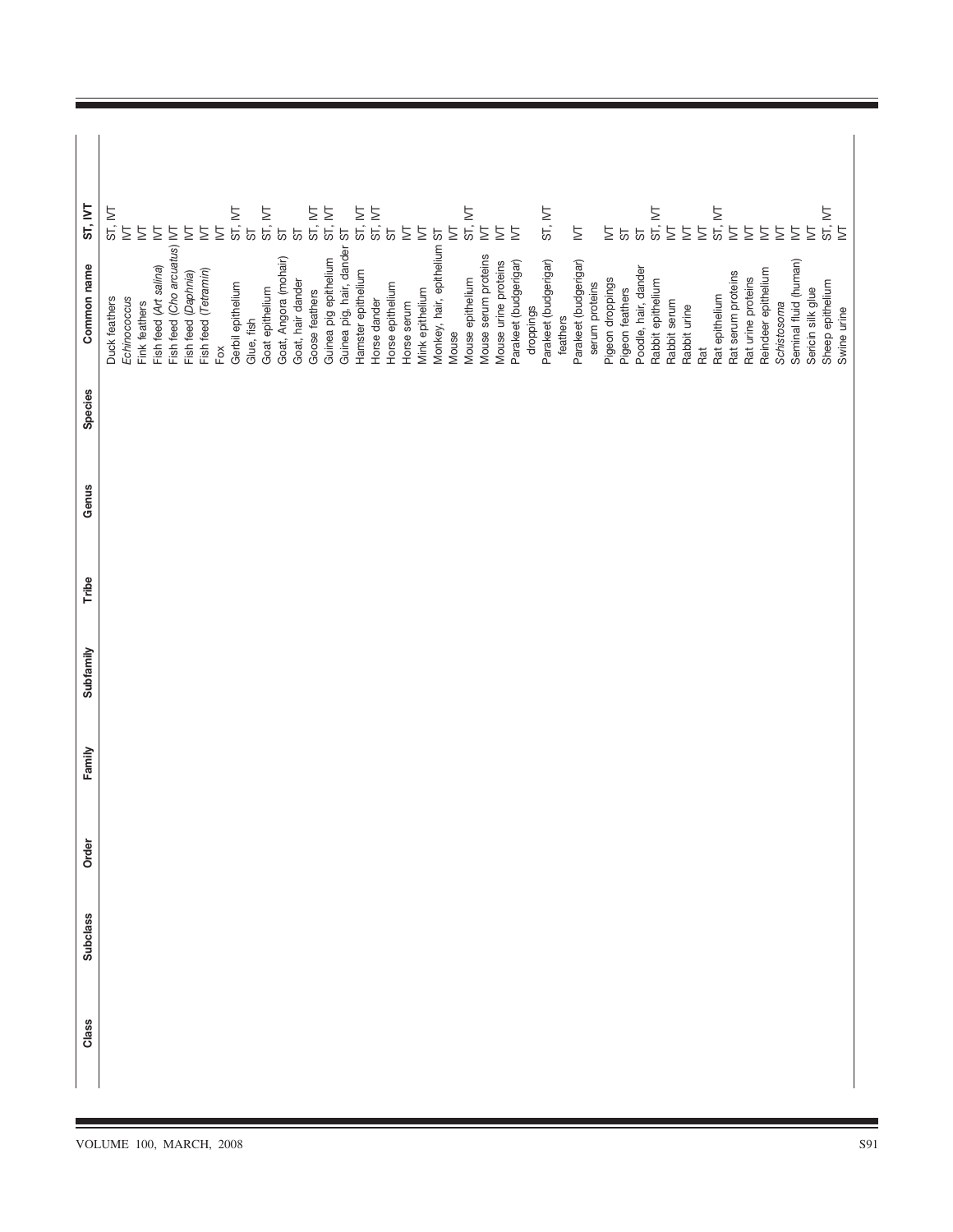| ST, IVT         | ST, IVT                         | $5\overline{1}$                   | ST, IVT<br>ST                 |       |              |                                | $a$ ដ ដ ដ ដ ដ ដ ដ ដ |           |           |               |                 |             |             |               | 5                       | 5               |                      |                   | ದ ದ ದ ದ ದ       |                  |                     | $\frac{1}{6}$      |                    | $\geq$     |                 | $\geq$               | ST, IVT<br>ST, IVT |                        |        | $\geq$              |       | 57            | $\geq$        | ST, IVT     | ST, IVT      | ST, IVT      |              | $5.555$<br>$5.555$ |              |              |               |
|-----------------|---------------------------------|-----------------------------------|-------------------------------|-------|--------------|--------------------------------|---------------------|-----------|-----------|---------------|-----------------|-------------|-------------|---------------|-------------------------|-----------------|----------------------|-------------------|-----------------|------------------|---------------------|--------------------|--------------------|------------|-----------------|----------------------|--------------------|------------------------|--------|---------------------|-------|---------------|---------------|-------------|--------------|--------------|--------------|--------------------|--------------|--------------|---------------|
| Common name     | Swine (hog) (pig)<br>epithelium | Swine (hog) (pig) hair,<br>dander | Turkey feathers<br>Wool sheep |       | Dust, barley | Dust, grain mill<br>Dust, corn | Dust, mattress      | Dust, oat | Dust, rye | Dust, soybean | Dust, upholstry | Dust, wheat | Dust, wood, | cedar/juniper | Dust, wood, fir/hemlock | Dust, wood, gum | Dust, wood, mahogany | Dust, wood, maple | Dust, wood, oak | Dust, wood, pine | Dust, wood, redwood | Dust, wood, spruce | Dust, wood, walnut | House dust | (Allergopharma) | House dust (Bencard) | House dust (Greer) | House dust (Hollister- | Stier) | House dust (Pasteur | A600) | Mattress dust | Kiwi fruit    | Mushroom    | Almond       | Cherry fruit | Peach        | Nectarine          | Apricot      | Plum (prune) | Mango fruit   |
| Species         |                                 |                                   |                               |       |              |                                |                     |           |           |               |                 |             |             |               |                         |                 |                      |                   |                 |                  |                     |                    |                    |            |                 |                      |                    |                        |        |                     |       |               |               |             |              |              |              |                    |              |              |               |
| Genus           |                                 |                                   |                               |       |              |                                |                     |           |           |               |                 |             |             |               |                         |                 |                      |                   |                 |                  |                     |                    |                    |            |                 |                      |                    |                        |        |                     |       |               |               |             |              |              |              |                    |              |              |               |
| Tribe           |                                 |                                   |                               |       |              |                                |                     |           |           |               |                 |             |             |               |                         |                 |                      |                   |                 |                  |                     |                    |                    |            |                 |                      |                    |                        |        |                     |       |               |               |             |              |              |              |                    |              |              |               |
| Subfamily       |                                 |                                   |                               |       |              |                                |                     |           |           |               |                 |             |             |               |                         |                 |                      |                   |                 |                  |                     |                    |                    |            |                 |                      |                    |                        |        |                     |       |               |               |             |              |              |              |                    |              |              |               |
| Family          |                                 |                                   |                               |       |              |                                |                     |           |           |               |                 |             |             |               |                         |                 |                      |                   |                 |                  |                     |                    |                    |            |                 |                      |                    |                        |        |                     |       |               | Actidiniaceae | Agaricaceae | Amygdalaceae | Amygdalaceae | Amygdalaceae | Amygdalaceae       | Amygdalaceae | Amygdalaceae | Anacardiaceae |
| Order           |                                 |                                   |                               |       |              |                                |                     |           |           |               |                 |             |             |               |                         |                 |                      |                   |                 |                  |                     |                    |                    |            |                 |                      |                    |                        |        |                     |       |               |               |             |              |              |              |                    |              |              |               |
| <b>Subclass</b> |                                 |                                   |                               |       |              |                                |                     |           |           |               |                 |             |             |               |                         |                 |                      |                   |                 |                  |                     |                    |                    |            |                 |                      |                    |                        |        |                     |       |               |               |             |              |              |              |                    |              |              |               |
| Class           |                                 |                                   |                               | Dusts |              |                                |                     |           |           |               |                 |             |             |               |                         |                 |                      |                   |                 |                  |                     |                    |                    |            |                 |                      |                    |                        |        |                     |       |               | Foods         |             |              |              |              |                    |              |              |               |

Ξ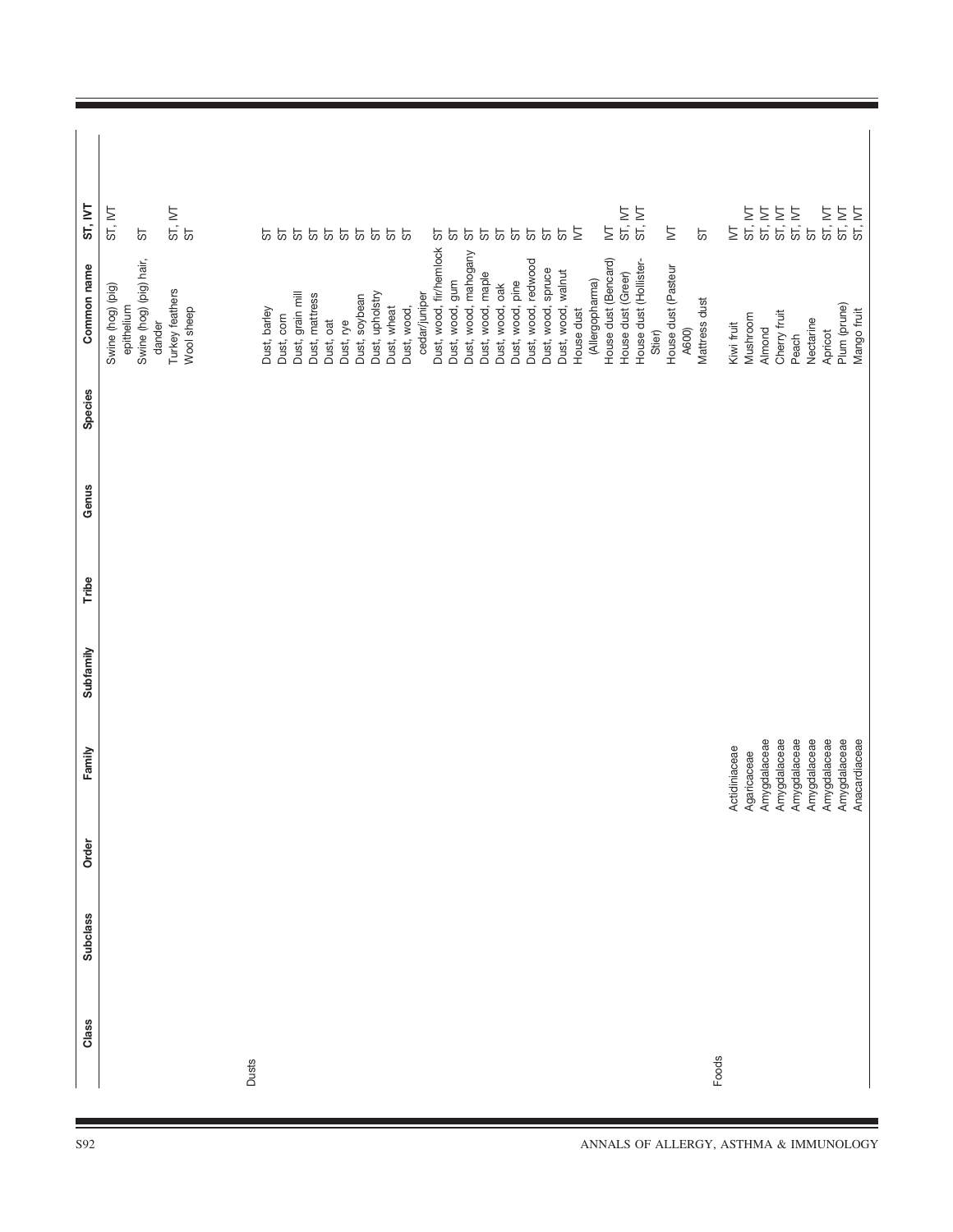| Class | <b>Subclass</b> | Order | Family                   | Subfamily | Tribe | Genus | Species | Common name               | ST, IVT                  |
|-------|-----------------|-------|--------------------------|-----------|-------|-------|---------|---------------------------|--------------------------|
|       |                 |       | Anacardiaceae            |           |       |       |         | Cashew nut                | ST, IVT                  |
|       |                 |       | Anacardiaceae            |           |       |       |         | Pistachio                 | ST, IVT                  |
|       |                 |       | Ananaceae                |           |       |       |         | Pineapple                 | ST, IVT                  |
|       |                 |       | Apiaceae                 |           |       |       |         | Lovage                    | $\geq$                   |
|       |                 |       | Apiaceae                 |           |       |       |         | Celery                    | ST, IVT                  |
|       |                 |       | Apiaceae                 |           |       |       |         | Coriander                 |                          |
|       |                 |       | Apiaceae                 |           |       |       |         | Caraway                   | ST, IVT                  |
|       |                 |       | Apiaceae                 |           |       |       |         | Cumin                     |                          |
|       |                 |       | Apiaceae                 |           |       |       |         | Fennel seed               | $\geq$                   |
|       |                 |       | Apiaceae                 |           |       |       |         | Fennel, fresh             | $\geq$                   |
|       |                 |       | Apiaceae                 |           |       |       |         | $\overline{\overline{a}}$ | ST, IVT                  |
|       |                 |       | Apiaceae                 |           |       |       |         | Carrot                    | ST, IVT                  |
|       |                 |       | Apiaceae                 |           |       |       |         | Parsnip                   | 57                       |
|       |                 |       | Apiaceae                 |           |       |       |         | Anise                     | ST, IVT                  |
|       |                 |       | Apiaceae                 |           |       |       |         | Parsley                   | ST, IVT                  |
|       |                 |       | Aves                     |           |       |       |         | Chicken meat              | ST, IVT                  |
|       |                 |       | Aves                     |           |       |       |         | Egg, yolk                 | ST, IVT                  |
|       |                 |       | Aves                     |           |       |       |         | Egg, whole                | ST, IVT                  |
|       |                 |       | Aves                     |           |       |       |         | Egg, white                | ST, IVT<br>ST, IVT<br>ST |
|       |                 |       | Aves                     |           |       |       |         | Turkey meat               |                          |
|       |                 |       | Aves<br>Aves             |           |       |       |         | Ovalbumin<br><b>Duck</b>  | $\geq$                   |
|       |                 |       | Aves                     |           |       |       |         | Ovomucoid                 | $\geq$                   |
|       |                 |       | Betulaceae               |           |       |       |         | Hazelnut (filbert)        | ST, IVT                  |
|       |                 |       | Capparidaceae            |           |       |       |         | Capers                    |                          |
|       |                 |       | Caricaceae               |           |       |       |         | Papaya                    | ST, IVT                  |
|       |                 |       | Chenopodaceae            |           |       |       |         | Sugar, beet               | ST, IVT                  |
|       |                 |       | Chenopodaceae            |           |       |       |         | Beet                      | 57                       |
|       |                 |       | Chenopodaceae            |           |       |       |         | Spinach                   | ST, IVT                  |
|       |                 |       | Compositae               |           |       |       |         | Chicory                   | 57                       |
|       |                 |       | Compositae               |           |       |       |         | Endive                    | 57                       |
|       |                 |       | Compositae               |           |       |       |         | Safflower seed            | 57                       |
|       |                 |       | Compositae               |           |       |       |         | Tarragon                  | Σ                        |
|       |                 |       | Compositae               |           |       |       |         | Artichoke                 | 57                       |
|       |                 |       | Compositae               |           |       |       |         | Lettuce                   | ST, IVT                  |
|       |                 |       | Convolvulaceae           |           |       |       |         | Potato, sweet<br>Mustard  | ST, IVT<br>57            |
|       |                 |       | Cruciferae<br>Cruciferae |           |       |       |         | Mustard greens            | 57                       |
|       |                 |       | Cruciferae               |           |       |       |         | Broccoli                  | ST, IVT                  |
|       |                 |       | Cruciferae               |           |       |       |         | Brussels sprout           | ST, IVT                  |
|       |                 |       | Cruciferae               |           |       |       |         | Cauliflower               | ST, IVT                  |
|       |                 |       | Cruciferae               |           |       |       |         | Cabbage                   | ST, IVT                  |
|       |                 |       | Cruciferae               |           |       |       |         | Radish                    | 57                       |
|       |                 |       | Cruciferae               |           |       |       |         | Turnip                    | 57                       |
|       |                 |       | Cruciferae               |           |       |       |         | Horseradish               | 57                       |
|       |                 |       | Cruciferae               |           |       |       |         | Kale (collards)           | 57                       |
|       |                 |       | Crustaceae               |           |       |       |         | Lobster                   | ST, IVT                  |
|       |                 |       | Crustaceae               |           |       |       |         | Crab                      | ST, IVT                  |
|       |                 |       | Crustaceae               |           |       |       |         | Shrimp                    | ST, IVT                  |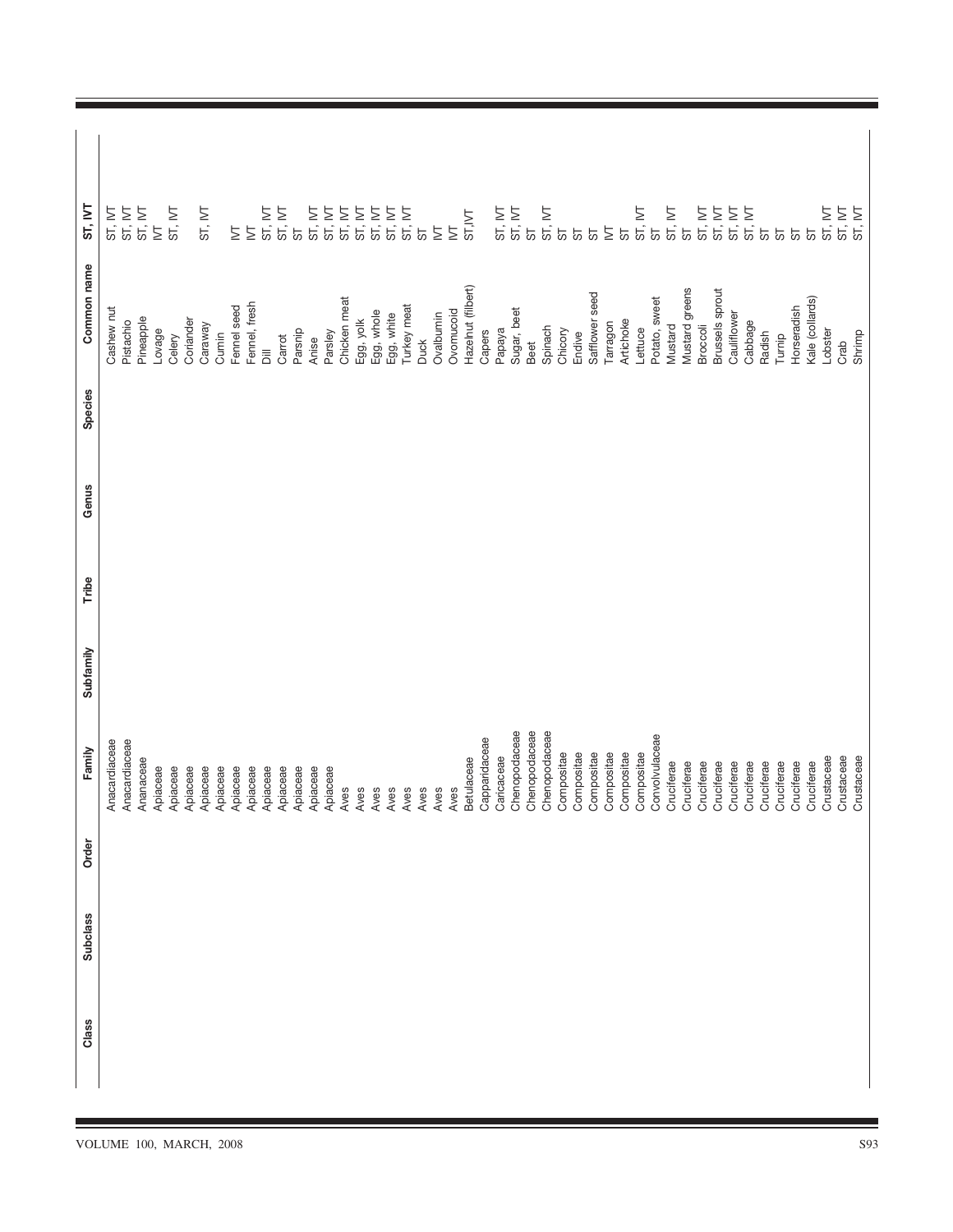| Class | <b>Subclass</b> | Order | Family        | Subfamily | Tribe | Genus | Species | Common name          | ST, IVT             |
|-------|-----------------|-------|---------------|-----------|-------|-------|---------|----------------------|---------------------|
|       |                 |       |               |           |       |       |         |                      |                     |
|       |                 |       | Cucurbitaceae |           |       |       |         | Cucumber             | ST, IVT             |
|       |                 |       | Cucurbitaceae |           |       |       |         | Squash, zucchini     | 57                  |
|       |                 |       | Cucurbitaceae |           |       |       |         | Pumpkin seed         | Σ                   |
|       |                 |       | Cucurbitaceae |           |       |       |         | Honeydew             | 57                  |
|       |                 |       | Cucurbitaceae |           |       |       |         | Cantaloupe           | 5                   |
|       |                 |       | Cucurbitaceae |           |       |       |         | Squash               | 57                  |
|       |                 |       | Cucurbitaceae |           |       |       |         | Pumpkin              | ST, IVT<br>ST       |
|       |                 |       | Cucurbitaceae |           |       |       |         | Watermelon           |                     |
|       |                 |       | Cucurbitaceae |           |       |       |         | Melons, unspecified  | $\overline{\Sigma}$ |
|       |                 |       | Ericaceae     |           |       |       |         | Cranberry            | 57                  |
|       |                 |       | Ericaceae     |           |       |       |         | Blueberry            | 57                  |
|       |                 |       | Euphorbiaceae |           |       |       |         | Tapioca              | 57                  |
|       |                 |       | Fagaceae      |           |       |       |         | Chestnut             | 57                  |
|       |                 |       | Graminae      |           |       |       |         | Rice                 | ST, IVT             |
|       |                 |       | Graminae      |           |       |       |         | Rye                  | ST, IVT             |
|       |                 |       | Graminae      |           |       |       |         | Rice, Wild           | 57                  |
|       |                 |       | Graminae      |           |       |       |         | Millet seed          | $\geq$              |
|       |                 |       | Graminae      |           |       |       |         | Wheat                | Σ<br>ST,            |
|       |                 |       | Graminae      |           |       |       |         | Barley               | ST, IVT             |
|       |                 |       | Graminae      |           |       |       |         | Jat                  | ST, IVT             |
|       |                 |       | Graminae      |           |       |       |         | Malt                 | ST, IVT<br>ST, IVT  |
|       |                 |       | Graminae      |           |       |       |         | Gluten               |                     |
|       |                 |       | Graminae      |           |       |       |         | Corn (maize)         | ST, IVT             |
|       |                 |       | Juglandaceae  |           |       |       |         | Walnut, unspecified  | $\geq$              |
|       |                 |       | Juglandaceae  |           |       |       |         | Walnut, black        | 57                  |
|       |                 |       | Juglandaceae  |           |       |       |         | Walnut, English      | 55                  |
|       |                 |       | Juglandaceae  |           |       |       |         | Pecan, nut           | 55                  |
|       |                 |       | Labiatae      |           |       |       |         | Peppermint           | 57                  |
|       |                 |       | Labiatae      |           |       |       |         | Majoram              | $\overline{\Sigma}$ |
|       |                 |       | Labiatae      |           |       |       |         | Oregano              | ST, IVT             |
|       |                 |       | abiatae       |           |       |       |         | Thyme                | ST, IVT             |
|       |                 |       | -abiatae      |           |       |       |         | Basil                | ST, IVT             |
|       |                 |       | -abiatae      |           |       |       |         | Sage                 | 57                  |
|       |                 |       | auraceae      |           |       |       |         | Bay leaf             | 57                  |
|       |                 |       | auraceae      |           |       |       |         | Cinnamon             | ST, IVT             |
|       |                 |       | auraceae      |           |       |       |         | Avocado              | ST, IVT             |
|       |                 |       | ecythidaceae  |           |       |       |         | Brazil nut           | ST, IVT             |
|       |                 |       | -eguminosae   |           |       |       |         | Pea, green           | $5\overline{5}$     |
|       |                 |       | -eguminosae   |           |       |       |         | Lentils              | ST, IVT             |
|       |                 |       | eguminosae    |           |       |       |         | Bean, lima           | 57                  |
|       |                 |       | -eguminosae   |           |       |       |         | Bean, pinto          | 57                  |
|       |                 |       | -eguminosae   |           |       |       |         | Bean, red kidney     | $\geq$              |
|       |                 |       | Leguminosae   |           |       |       |         | Garbanzo (chick pea) |                     |
|       |                 |       | -eguminosae   |           |       |       |         | Pea, unspecified     | ₹                   |
|       |                 |       | -eguminosae   |           |       |       |         | Peanut               | ST, IVT             |
|       |                 |       | -eguminosae   |           |       |       |         | Bean, navy           | 57                  |
|       |                 |       | -eguminosae   |           |       |       |         | Bean, white          | $\geq$              |
|       |                 |       | Leguminosae   |           |       |       |         | Soybean              | ST, IVT<br>IVT      |
|       |                 |       | Leguminosae   |           |       |       |         | Carob                |                     |
|       |                 |       |               |           |       |       |         |                      |                     |

Ξ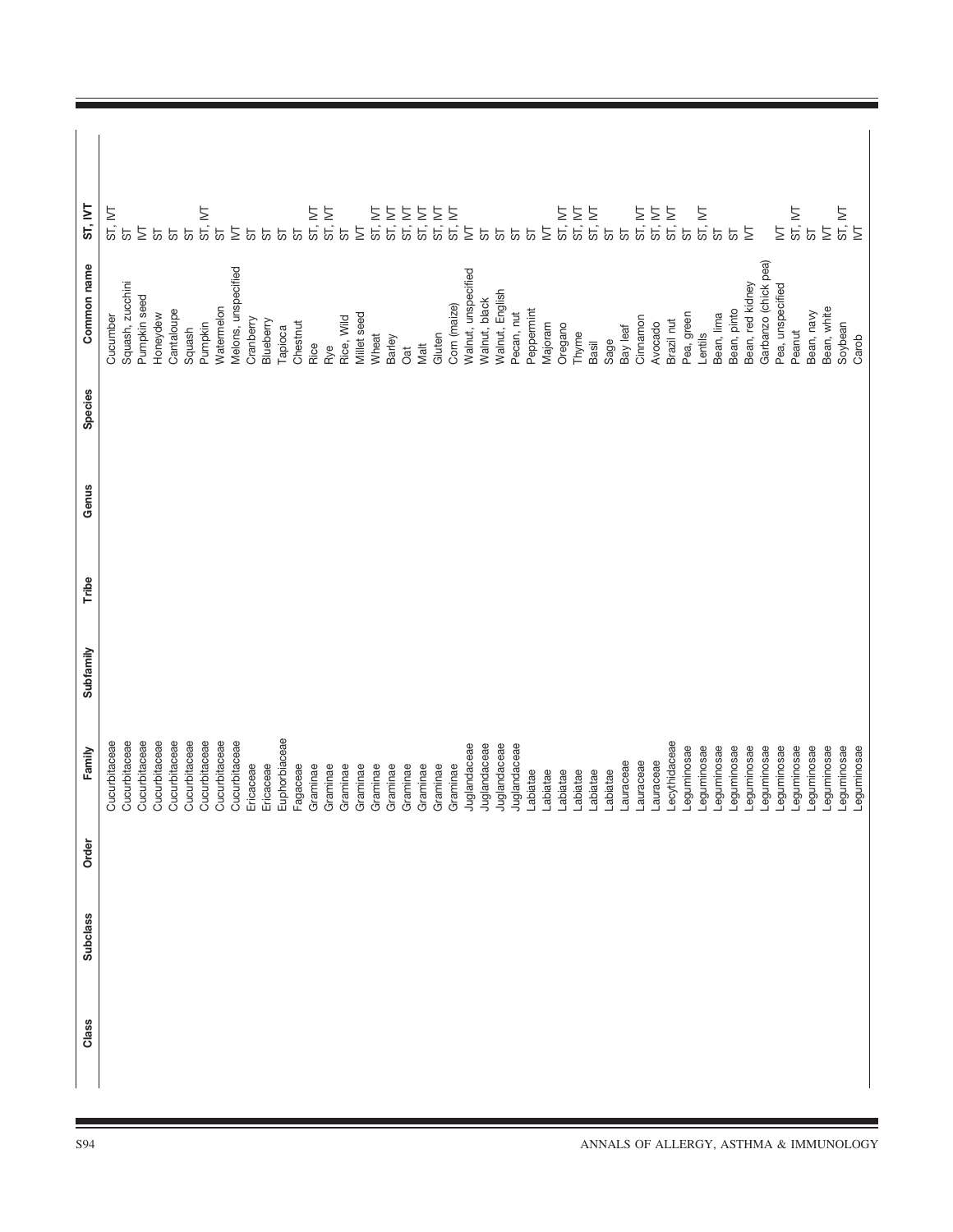| <b>Subclass</b> | Order | Family                     | Subfamily | Tribe | Genus | Species | Common name                            | ST, IVT                           |
|-----------------|-------|----------------------------|-----------|-------|-------|---------|----------------------------------------|-----------------------------------|
|                 |       | Leguminosae<br>Leguminosae |           |       |       |         | Bean, string (green)<br>Guar, guar gum | Σ<br>57                           |
|                 |       | Leguminosae                |           |       |       |         | Tragacanth                             | ST, IVT                           |
|                 |       | Leguminosae                |           |       |       |         | Pea, black-eyed                        | 57                                |
|                 |       | Leguminosae                |           |       |       |         | Bean, kidney                           | 57                                |
|                 |       | Liliaceae                  |           |       |       |         | Garlic                                 | ST, IVT<br>57                     |
|                 |       | Liliaceae                  |           |       |       |         | Chives                                 |                                   |
|                 |       | Liliaceae<br>Liliaceae     |           |       |       |         | Asparagus                              | ST, IVT                           |
|                 |       |                            |           |       |       |         | Onion                                  | ST, IVT<br>$5\overline{5}$        |
|                 |       | Malvaceae                  |           |       |       |         | Okra                                   |                                   |
|                 |       | Malvaceae                  |           |       |       |         | Cottonseed                             | ST, IVT                           |
|                 |       | Mammalia                   |           |       |       |         | Alpha-lactalbumin                      | $\overline{\Sigma}$               |
|                 |       | Mammalia                   |           |       |       |         | Whey                                   | $\bar{\Xi}$                       |
|                 |       | Mammalia                   |           |       |       |         | Mutton (lamb)                          | ST, IVT                           |
|                 |       | Mammalia                   |           |       |       |         | Liver, beef                            | 57                                |
|                 |       | Mammalia                   |           |       |       |         | Beta-lactoglobulin                     | $\geq$                            |
|                 |       | Mammalia                   |           |       |       |         | Beef                                   |                                   |
|                 |       | Mammalia                   |           |       |       |         | Casein                                 | $\frac{ST}{ST}$ , $\overline{MT}$ |
|                 |       | Mammalia                   |           |       |       |         | Pork                                   |                                   |
|                 |       | Mammalia                   |           |       |       |         | Gelatin                                | ST, IVT<br>ST                     |
|                 |       | Mammalia                   |           |       |       |         | Elk meat                               | $\geq$                            |
|                 |       | Mammalia                   |           |       |       |         | Rabbit                                 | ST, IVT                           |
|                 |       | Mammalia                   |           |       |       |         | Milk, powdered (Alfare,                | $\geq$                            |
|                 |       |                            |           |       |       |         | Nestle)                                |                                   |
|                 |       | Mammalia                   |           |       |       |         | Milk, mare                             | Σ                                 |
|                 |       | Mammalia                   |           |       |       |         | Veal                                   | 57                                |
|                 |       | Mammalia                   |           |       |       |         | Milk, boiled                           | $\geq$                            |
|                 |       | Mammalia                   |           |       |       |         | Milk, cow                              | ST, IVT                           |
|                 |       | Mammalia                   |           |       |       |         | Milk, goat                             | $\overline{5}$                    |
|                 |       | Marantaceae                |           |       |       |         | Arrowroot                              | 5                                 |
|                 |       |                            |           |       |       |         |                                        |                                   |
|                 |       | Moraceae                   |           |       |       |         | Hops                                   | 5                                 |
|                 |       | Moraceae                   |           |       |       |         | ιĕ                                     | 57                                |
|                 |       | Musaceae                   |           |       |       |         | Banana                                 |                                   |
|                 |       | Myrtaceae                  |           |       |       |         | Allspice                               |                                   |
|                 |       | Myrtaceae                  |           |       |       |         | Cloves                                 | ST, IVT<br>ST, IVT<br>ST, IVT     |
|                 |       | Myrtaceae                  |           |       |       |         | Guava                                  | $\overline{\Sigma}$               |
|                 |       | Oleaceae                   |           |       |       |         | Olive, green                           | 57                                |
|                 |       | Oleaceae                   |           |       |       |         | Olive, black                           | 57                                |
|                 |       | Orchidaceae                |           |       |       |         | Vanilla                                |                                   |
|                 |       | Palmae                     |           |       |       |         | Dates                                  | ST, IVT<br>ST                     |
|                 |       | Palmae                     |           |       |       |         | Coconut                                |                                   |
|                 |       | Solanaceae                 |           |       |       |         | Pepper, bell, green                    | ST, IVT<br>ST                     |
|                 |       |                            |           |       |       |         |                                        | ST, IVT                           |
|                 |       | Papaveraceae               |           |       |       |         | Poppy seed                             | $\geq$                            |
|                 |       | Passifloraceae             |           |       |       |         | Passion fruit                          |                                   |
|                 |       | Pedaliaceae                |           |       |       |         | Sesame seed                            | ST, IVT<br>ST                     |
|                 |       | Pelecypoda                 |           |       |       |         | Scallop                                |                                   |
|                 |       | Pelecypoda                 |           |       |       |         | Mussel, blue                           | $\overline{\Sigma}$               |
|                 |       | Pelecypoda                 |           |       |       |         | Oyster                                 |                                   |
|                 |       | Pelecypoda                 |           |       |       |         | Clam                                   | ST, IVT<br>ST                     |
|                 |       |                            |           |       |       |         |                                        |                                   |

 $\overline{1}$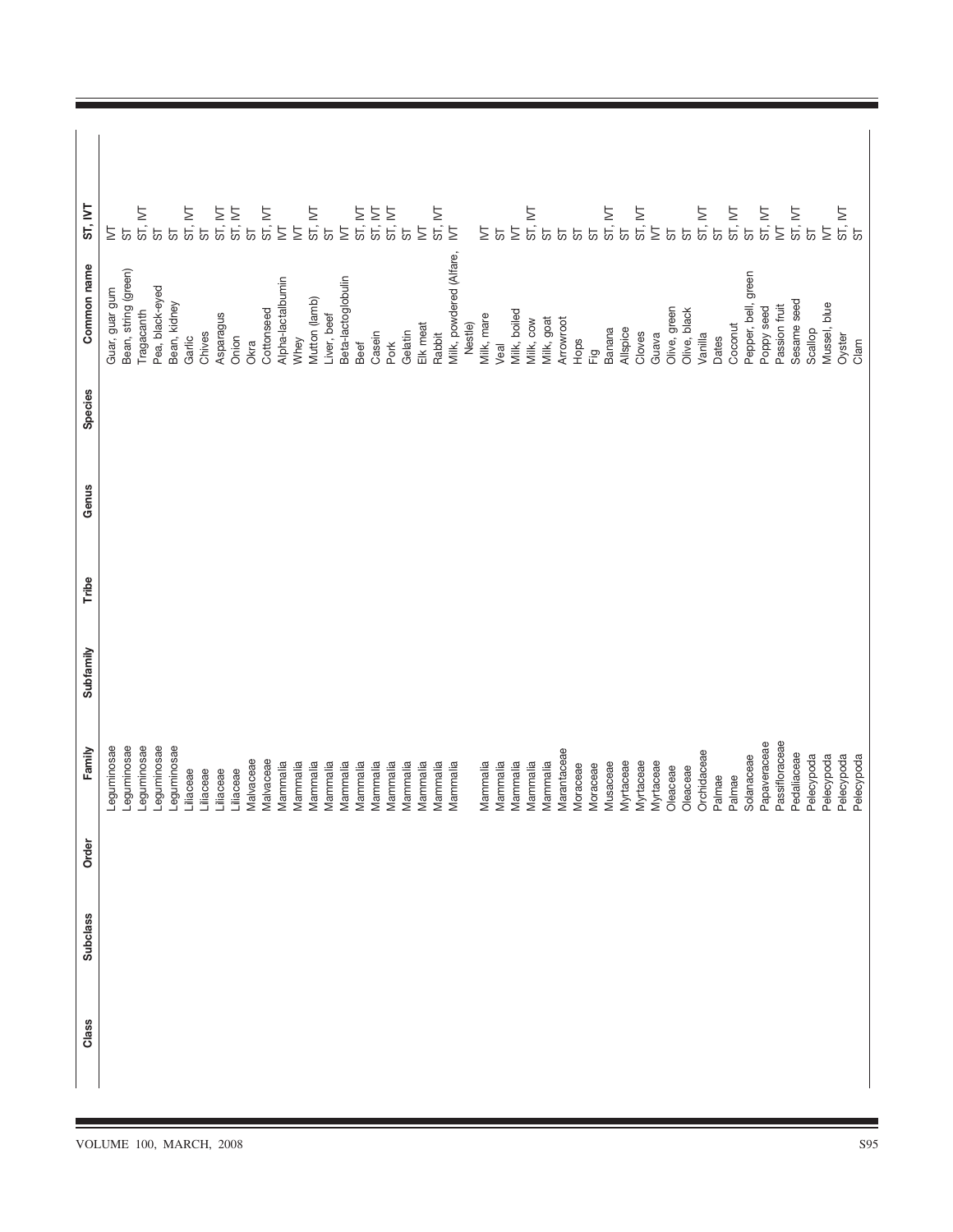|       |                 | Order | Family             | Subfamily | Tribe | Genus | Species | Common name           | ST, IVT                  |
|-------|-----------------|-------|--------------------|-----------|-------|-------|---------|-----------------------|--------------------------|
| Class | <b>Subclass</b> |       |                    |           |       |       |         |                       |                          |
|       |                 |       | Pinaceae           |           |       |       |         | Pine nut (pinon nut)  | Σ                        |
|       |                 |       |                    |           |       |       |         | (pignola)             |                          |
|       |                 |       | Piperaceae         |           |       |       |         | Pepper, green         | ST, IVT                  |
|       |                 |       | Piperaceae         |           |       |       |         | Pepper, black         | ST, IVT                  |
|       |                 |       | Polygonaceae       |           |       |       |         | Rhubarb               | 57                       |
|       |                 |       | Polygonaceae       |           |       |       |         | <b>Buckwheat</b>      | ST, IVT                  |
|       |                 |       | Pomaceae           |           |       |       |         | Pear                  | ST, IVT                  |
|       |                 |       | Pomaceae           |           |       |       |         | Apple                 | ST, INT                  |
|       |                 |       | Rosaceae           |           |       |       |         | Blackberry            | ST, IVT                  |
|       |                 |       | Rosaceae           |           |       |       |         | Strawberry            | ST, IVT<br>ST            |
|       |                 |       | Rosaceae           |           |       |       |         | Raspberry             |                          |
|       |                 |       | Rubiaceae          |           |       |       |         | Coffee                |                          |
|       |                 |       | Rutaceae           |           |       |       |         | Orange                | ST, IVT<br>ST, IVT<br>ST |
|       |                 |       | Rutaceae           |           |       |       |         | Tangerine             |                          |
|       |                 |       | Rutaceae           |           |       |       |         | Lemon                 |                          |
|       |                 |       | Rutaceae           |           |       |       |         | Lime                  | ST, IVT<br>ST            |
|       |                 |       | Rutaceae           |           |       |       |         | Grapefruit            |                          |
|       |                 |       | Saccharomycetaceae |           |       |       |         | Yeast, bakers'        | ST, IVT<br>ST            |
|       |                 |       | Saccharomycetaceae |           |       |       |         | Yeast (S. cerevisiae) | $\geq$                   |
|       |                 |       | Saccharomycetaceae |           |       |       |         | Yeast, brewers'       | 57                       |
|       |                 |       | Sapindaceae        |           |       |       |         | Litchi                |                          |
|       |                 |       | Solanaceae         |           |       |       |         | Pepper, red           | 57                       |
|       |                 |       | Solanaceae         |           |       |       |         | Eggplant (aubergine)  | ST, IVT                  |
|       |                 |       | Solanaceae         |           |       |       |         | Potato, white         | 57                       |
|       |                 |       | Solanaceae         |           |       |       |         | Tomato                | ST, IVT                  |
|       |                 |       |                    |           |       |       |         |                       | ST, IVT                  |
|       |                 |       | Solanaceae         |           |       |       |         | Chili pepper          |                          |
|       |                 |       | Solanaceae         |           |       |       |         | Paprika/Sweet pepper  | ST, IVT                  |
|       |                 |       | Sterculiaceae      |           |       |       |         | Karaya gum            |                          |
|       |                 |       | Sterculiaceae      |           |       |       |         | Cacao (chocolate)     | ST, IVT<br>ST, IVT       |
|       |                 |       | <b>Teleostomi</b>  |           |       |       |         | Trout                 |                          |
|       |                 |       | <b>Teleostomi</b>  |           |       |       |         | Tuna                  | ST, IVT<br>ST            |
|       |                 |       | <b>Teleostomi</b>  |           |       |       |         | Whitefish             |                          |
|       |                 |       | <b>Teleostomi</b>  |           |       |       |         | Anchovy               | 57                       |
|       |                 |       | eleostomi          |           |       |       |         | Catfish               | 57                       |
|       |                 |       | <b>Teleostomi</b>  |           |       |       |         | Sardine               | 57                       |
|       |                 |       | <b>Teleostomi</b>  |           |       |       |         | Pickerel              | 57                       |
|       |                 |       | <b>Teleostomi</b>  |           |       |       |         | Perch                 |                          |
|       |                 |       | Teleostomi         |           |       |       |         | <b>Bass</b>           | ង ≥<br>ដាច់<br>ដ         |
|       |                 |       | <b>Teleostomi</b>  |           |       |       |         | Mackerel              |                          |
|       |                 |       | Teleostomi         |           |       |       |         | <b>Haddock</b>        |                          |
|       |                 |       | <b>Teleostomi</b>  |           |       |       |         | Salmon                |                          |
|       |                 |       | <b>Teleostomi</b>  |           |       |       |         | Herring               | ST, IVT<br>ST, IVT<br>ST |
|       |                 |       | <b>Teleostomi</b>  |           |       |       |         | Flounder              |                          |
|       |                 |       | <b>Teleostomi</b>  |           |       |       |         | Snapper               | 5                        |
|       |                 |       | <b>Teleostomi</b>  |           |       |       |         | Sole                  | 57                       |
|       |                 |       | <b>Teleostomi</b>  |           |       |       |         | $\overline{E}$        | $\bar{\Xi}$              |
|       |                 |       | <b>Teleostomi</b>  |           |       |       |         | Halibut               | 57                       |
|       |                 |       | <b>Teleostomi</b>  |           |       |       |         | Codfish               |                          |
|       |                 |       | Theaceae           |           |       |       |         | Tea                   | ST, IVT<br>ST, IVT       |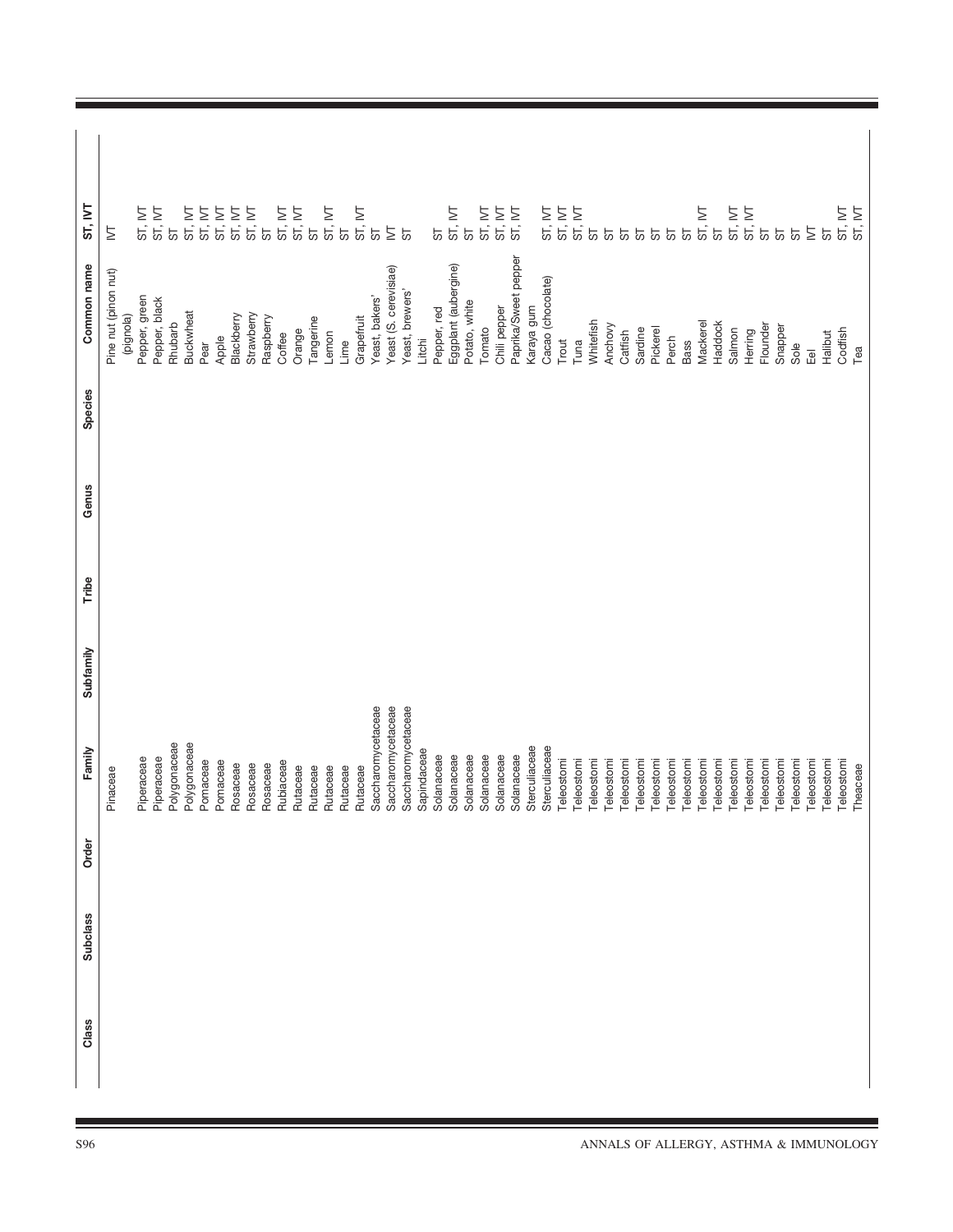| Class                                    | <b>Subclass</b> | Order | Family        | Subfamily | Tribe | Genus    | Species     | Common name                  | ST, IVT                                                                                                                                                                                           |
|------------------------------------------|-----------------|-------|---------------|-----------|-------|----------|-------------|------------------------------|---------------------------------------------------------------------------------------------------------------------------------------------------------------------------------------------------|
|                                          |                 |       | Urristicaceae |           |       |          |             | Mace                         | $\geq$                                                                                                                                                                                            |
|                                          |                 |       | Urristicaceae |           |       |          |             | Nutmeg                       | ST, IVT                                                                                                                                                                                           |
|                                          |                 |       | Vitaceae      |           |       |          |             | Grape                        | ST, IVT                                                                                                                                                                                           |
|                                          |                 |       | Zingiberaceae |           |       |          |             | Ginger                       | ST, IVT                                                                                                                                                                                           |
|                                          |                 |       | Zingiberaceae |           |       |          |             | Turmeric                     |                                                                                                                                                                                                   |
|                                          |                 |       | Zingiberaceae |           |       |          |             | Cardamon                     | $\geq$                                                                                                                                                                                            |
| Miscellaneous plant<br>products          |                 |       |               |           |       |          |             |                              |                                                                                                                                                                                                   |
|                                          |                 |       |               |           |       |          |             | Acacia gum                   |                                                                                                                                                                                                   |
|                                          |                 |       |               |           |       |          |             | Carragheen gum               | $\frac{1}{6}$                                                                                                                                                                                     |
|                                          |                 |       |               |           |       |          |             | Castor bean                  |                                                                                                                                                                                                   |
|                                          |                 |       |               |           |       |          |             | Flaxseed                     |                                                                                                                                                                                                   |
|                                          |                 |       |               |           |       |          |             | Green coffee bean            |                                                                                                                                                                                                   |
|                                          |                 |       |               |           |       |          |             | Gum karaya                   | $\overline{\mathbf{a}}$ ជ $\overline{\mathbf{a}}$ $\overline{\mathbf{c}}$ $\overline{\mathbf{a}}$ $\overline{\mathbf{c}}$ $\overline{\mathbf{a}}$ $\overline{\mathbf{c}}$ $\overline{\mathbf{c}}$ |
|                                          |                 |       |               |           |       |          |             | Gum, India                   |                                                                                                                                                                                                   |
|                                          |                 |       |               |           |       |          |             | Hemp                         |                                                                                                                                                                                                   |
|                                          |                 |       |               |           |       | Plantago | ovata       | Ispaghula (psyllium)         |                                                                                                                                                                                                   |
|                                          |                 |       |               |           |       |          |             | Jute                         |                                                                                                                                                                                                   |
|                                          |                 |       |               |           |       |          |             | Kapok                        |                                                                                                                                                                                                   |
|                                          |                 |       |               |           |       |          |             | Kapok seed                   | $\bar{\Xi}$                                                                                                                                                                                       |
|                                          |                 |       |               |           |       | Hevea    | brasliensis | Latex                        |                                                                                                                                                                                                   |
|                                          |                 |       |               |           |       |          |             | Sunflower seed<br>Lycopodium | $\begin{array}{c} {\mathsf{ST}}, {\mathsf{WT}}\\ {\mathsf{ST}}, {\mathsf{WT}}\\ {\mathsf{ST}}, {\mathsf{WT}} \end{array}$                                                                         |
|                                          |                 |       |               |           |       |          |             |                              |                                                                                                                                                                                                   |
|                                          |                 |       |               |           |       |          |             | Tobacco leaf                 |                                                                                                                                                                                                   |
| drugs/biologicals,<br>Antibiotics, other |                 |       |               |           |       |          |             |                              |                                                                                                                                                                                                   |
| chemicals,                               |                 |       |               |           |       |          |             |                              |                                                                                                                                                                                                   |
| haptens, etc                             |                 |       |               |           |       |          |             |                              |                                                                                                                                                                                                   |
|                                          |                 |       |               |           |       |          |             | Amoxicillin                  |                                                                                                                                                                                                   |
|                                          |                 |       |               |           |       |          |             | Ampicillin                   |                                                                                                                                                                                                   |
|                                          |                 |       |               |           |       |          |             | Penicoilloyl polylysine      | 555                                                                                                                                                                                               |
|                                          |                 |       |               |           |       |          |             | <b>ACTH</b>                  | ST, IVT                                                                                                                                                                                           |
|                                          |                 |       |               |           |       |          |             | Alpha amylase                | $\geq$                                                                                                                                                                                            |
|                                          |                 |       |               |           |       |          |             | Subtilopeptidase             | ST, IVT                                                                                                                                                                                           |
|                                          |                 |       |               |           |       |          |             | Ammonium                     | ST, IVT                                                                                                                                                                                           |
|                                          |                 |       |               |           |       |          |             | tetrachloroplatinate         |                                                                                                                                                                                                   |
|                                          |                 |       |               |           |       |          |             | BSA (bovine serum            | $\geq$                                                                                                                                                                                            |
|                                          |                 |       |               |           |       |          |             | albumin)                     |                                                                                                                                                                                                   |
|                                          |                 |       |               |           |       |          |             | Chloramine T                 |                                                                                                                                                                                                   |
|                                          |                 |       |               |           |       |          |             | Chymopapain                  | ST, IVT<br>ST, IVT                                                                                                                                                                                |
|                                          |                 |       |               |           |       |          |             | (Chymodiactin)               |                                                                                                                                                                                                   |
|                                          |                 |       |               |           |       |          |             | Diphenylmethane              | ST, IVT                                                                                                                                                                                           |
|                                          |                 |       |               |           |       |          |             | diisocyanate (MDI)           |                                                                                                                                                                                                   |
|                                          |                 |       |               |           |       |          |             | Ethylene oxide               | $\geq$                                                                                                                                                                                            |
|                                          |                 |       |               |           |       |          |             | Formaldehyde                 | $\geq$                                                                                                                                                                                            |
|                                          |                 |       |               |           |       |          |             | Hexahydrophthalic            | $\geq$                                                                                                                                                                                            |
|                                          |                 |       |               |           |       |          |             | anhydride                    |                                                                                                                                                                                                   |
|                                          |                 |       |               |           |       |          |             | Hexamethylene                | ST, IVT                                                                                                                                                                                           |
|                                          |                 |       |               |           |       |          |             | diisocyanate (HDI)           |                                                                                                                                                                                                   |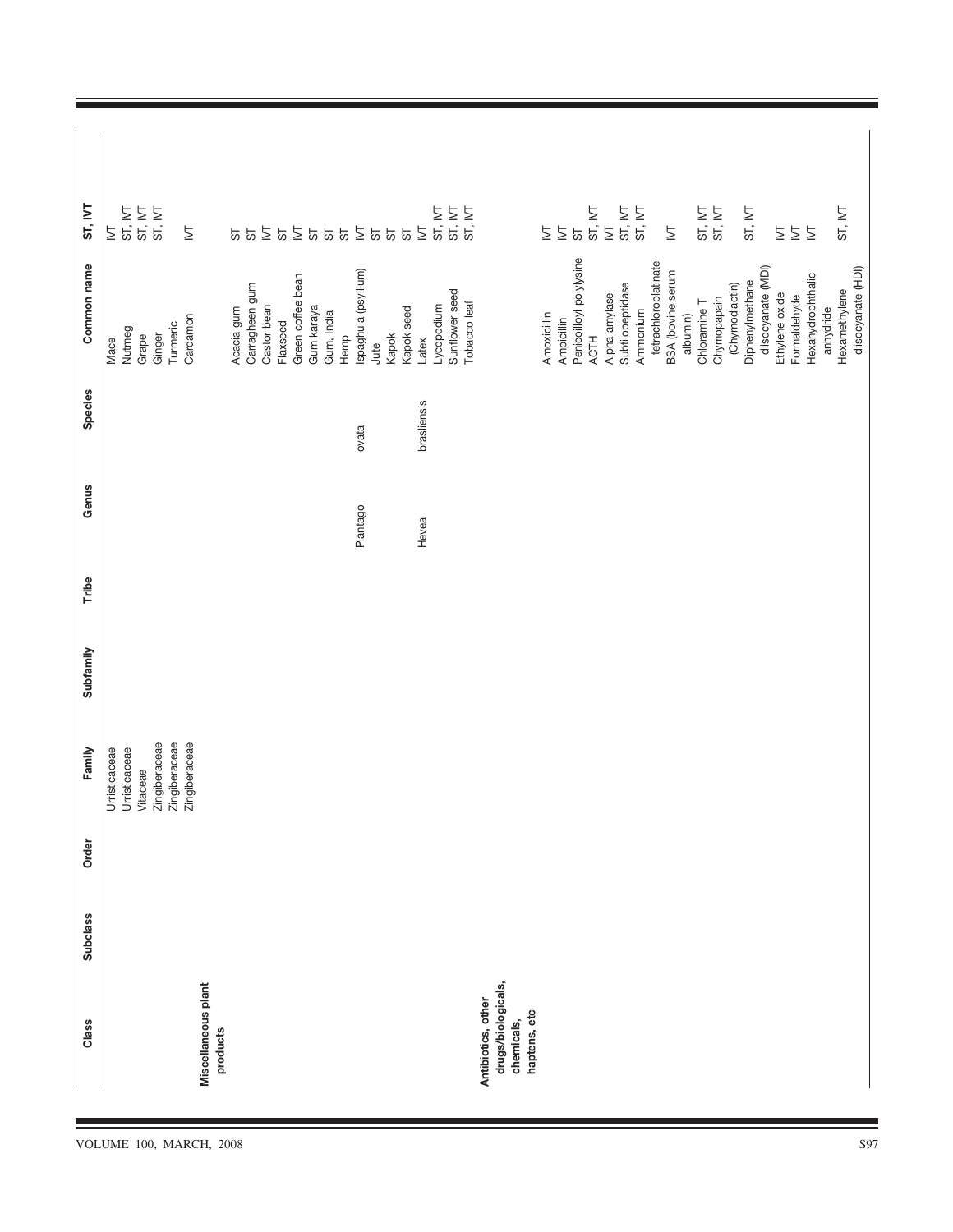| <b>Subclass</b> | Family | Tribe | Species | Common name            | ST, IVT |
|-----------------|--------|-------|---------|------------------------|---------|
|                 |        |       |         | Himic anhydride        | ST, IVT |
|                 |        |       |         | Insulin, bovine        | ST, IVT |
|                 |        |       |         | Insulin, human         | ST, IVT |
|                 |        |       |         | Insulin, porcine       | ST, IVT |
|                 |        |       |         | Phthalic anhydride     | ST, IVT |
|                 |        |       |         | Plicatic acid (western | 5       |
|                 |        |       |         | red cedar)             |         |
|                 |        |       |         | Succinylcholine or     | ST, IVT |
|                 |        |       |         | analogs                |         |
|                 |        |       |         | Tetrachlorophthalic    | ST, IVT |
|                 |        |       |         | anhydride              |         |
|                 |        |       |         | Toluene diisocyanate   | $\geq$  |
|                 |        |       |         | $\widehat{[0]}$        |         |
|                 |        |       |         | Trimellitic anhydride  | $\geq$  |
|                 |        |       |         | (TMA)                  |         |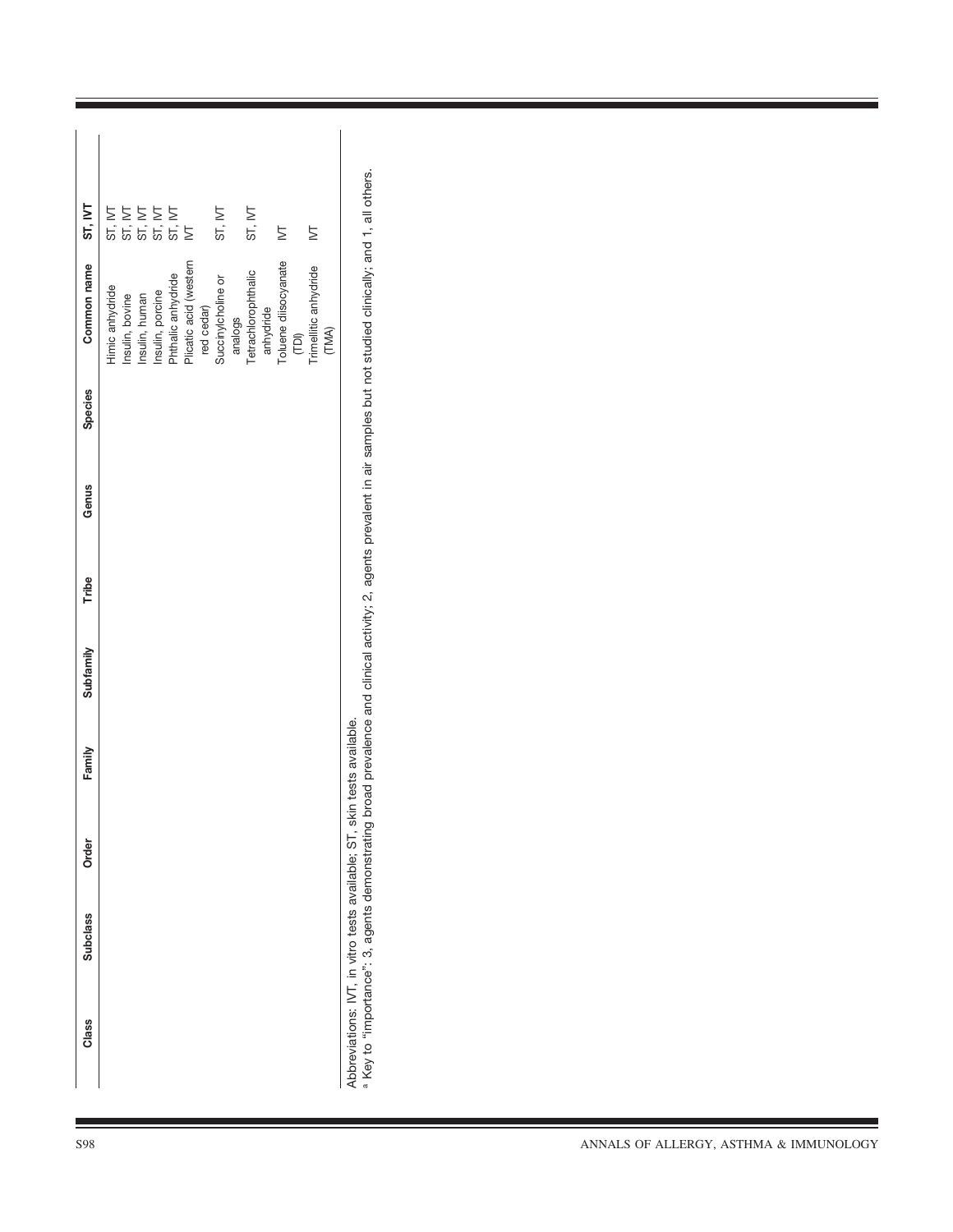*Summary Statement 173.* A skin prick/puncture test is superior to intracutaneous testing for predicting allergic rhinitis and allergic asthma triggered by cat allergen exposure. (B)

*Summary Statement 174.* The skin prick/puncture test can be used to rule out allergic rhinitis and allergic asthma triggered by cat allergen exposure. (B)

*Summary Statement 175.* Knowledge of allergen crossreactivity and local aerobiology is important in selecting appropriate allergens and in minimizing the number of allergens required for skin and specific IgE tests. (D)

*Summary Statement 176.* In general, skin prick/puncture testing is more sensitive for identifying sensitization to inhalant allergens and confirming clinical allergy. However, dated specific IgE assays with defined quantifiable threshold levels can also predict positive respiratory responses after allergen exposure. (B)

*Summary Statement 177.* Demonstration of sensitization to an occupational agent by specific IgE and/or skin testing alone is insufficient to establish a diagnosis of OA. (B)

*Summary Statement 178.* Skin prick testing with certain well-characterized occupational protein allergens possesses adequate sensitivity such that a negative skin test result (<3-mm-wheal diameter) can be used to rule out clinical allergy. (B)

*Summary Statement 179.* Test performance characteristics of specific IgE assays and skin testing for detection of chemical IgE-mediated sensitization must undergo validation and reproducibility in controlled studies using standardized antigens and assay protocols before these can be considered reliable for routine evaluation of workers suspected of OA. (B)

*Summary Statement 180.* In patients undergoing evaluation for suspected work-related natural rubber latex (NRL) allergy, a positive skin prick test result with a NRL extract (if available) is preferred to demonstration of elevated specific IgE with an FDA-cleared assay due to higher sensitivity of the former. Current IgE-mediated allergy and asthma caused by NRL allergens is highly unlikely in the presence of a negative skin prick test result with a reliable crude NRL allergen extract. Elevated in vitro specific IgE levels can be used to confirm NRL allergy, but a negative result does not exclude NRL allergen sensitization. (B)

#### *Clinical Indications and Utility*

Skin testing and specific IgE evaluation of specific IgE are methods used to demonstrate IgE-mediated sensitization to inhalant allergens. In clinical practice, skin and/or specific IgE testing that demonstrate specific IgE for inhalant aeroallergens are utilized to (1) confirm or exclude a suspected diagnosis of allergic rhinitis, allergic conjunctivitis, or asthma triggered by aeroallergens; (2) determine the need for environmental control recommendations to reduce exposure to outdoor or indoor aeroallergens; (3) demonstrate sensitization to inhalant occupational allergens, which cause OA or rhini-

A clinician must be familiar with performance characteristics of skin testing and specific IgE measurement so that test results are applied accurately to diagnose and treat allergic respiratory disorders. To optimally define test performance, a method should be reproducible and validated against a diagnostic benchmark or gold standard. A medical history is subjective and not adequate alone for defining clinical sensitivity or specificity of in vivo or specific IgE tests.<sup>101,120-123,933</sup> Evaluation of symptoms or physiologic responses during direct allergen challenge tests under supervision of a physician or in association with natural exposure to inhalant allergens (ie, pollen, cat, house dust mite) are appropriate ways to validate skin prick/puncture tests, intracutaneous tests, and specific IgE assays.111,167,934 Although such validation studies are limited both in number and scope of allergens evaluated, they provide objective evidence for defining test characteristics, including sensitivity, specificity, predictive values, and likelihood ratios.

# *Performance of Skin Tests in Evaluation of Inhalant Allergy*

In clinical practice, skin prick/puncture testing is used as an initial screening test and is often followed by intracutaneous testing for inhalant allergens eliciting negative prick test results. This long-standing practice is based on the assumption that intracutaneous testing has greater sensitivity than skin prick/puncture testing. However, there is evidence that a positive intracutaneous test result at a fixed dose of 1:500 or 1:1,000 (wt/vol) in the absence of skin prick reactivity correlates poorly with clinical sensitivity.<sup>167,171</sup> When seasonal allergic rhinitis was confirmed by nasal challenge with grass pollen allergen, only 11% of patients with positive intracutaneous test results (and negative prick/puncture test results) exhibited a positive challenge test result, and this outcome was identical to symptomatic patients with negative intracutaneous test results. In contrast, 68% of symptomatic patients with skin prick/puncture test reactivity to grass pollen exhibited positive nasal challenge test results.<sup>167</sup> Based on history alone, a positive skin prick/puncture test result to cat defined by a wheal 3 mm or greater than the negative control possessed 90% sensitivity and 90% specificity.<sup>97</sup> Wood et al reported that skin prick/puncture testing using a 27-gauge hypodermic needle exhibited 94% sensitivity, 80% specificity, 90% positive predictive value, and 87% negative predictive value for identifying subjects with increased upper respiratory tract symptoms elicited by live cat exposure. For identifying subjects with lower respiratory tract symptoms after cat exposure, skin prick testing had 84% sensitivity (vs 35% for intracutaneous tests), 87% specificity, 88% positive predictive value, 82% negative predictive value, and 97% sensitivity for predicting a reduction in  $FEV<sub>1</sub>$  during live cat challenge.<sup>111</sup>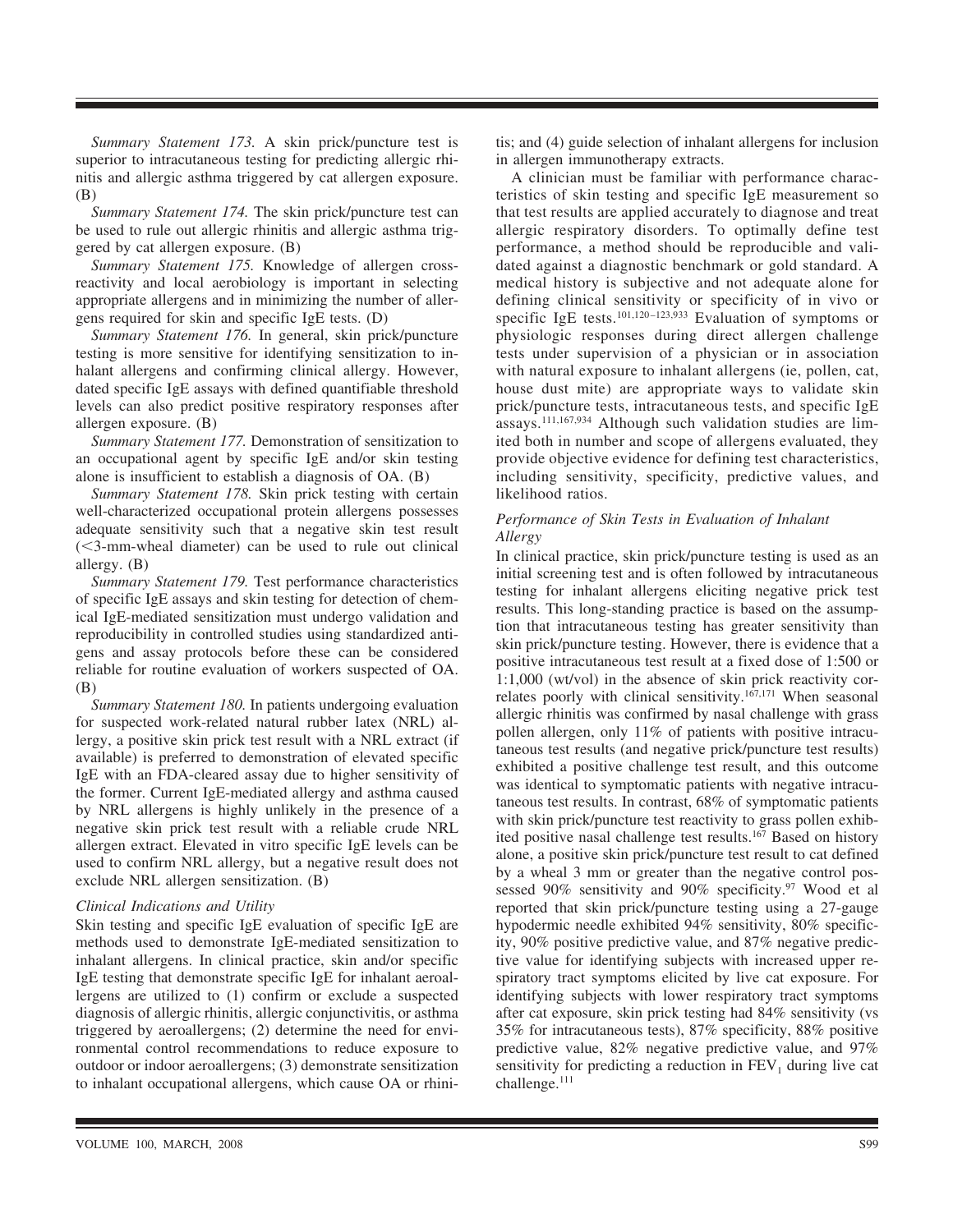Table 12. Performance Characteristics of Skin Prick Test to Cat Dander Based on Optimal Cutoff Values Determined from Receiver Operating Characteristic Analysis<sup>®</sup>

| Cutoff, mm | Sensitivity, % | Specificity, % | Efficiency, % | <b>PPV.</b> % | <b>NPV.</b> % |
|------------|----------------|----------------|---------------|---------------|---------------|
| 5.5        | 81.0           | 91.7           | 96.0.7        | 95.6          | 68.4          |
| 5.5        | 88.0           | 88.9           | 88.9          | 94.7          | 78.3          |
| 6.0        | 93.3           | 86.7           | 91.1          | 94.0          | 85.3          |
| 6.0        | 91.7           | 75.8           | 80.0          | 89.4          | 80.4          |
| 6.0        | 100            | 89.7           | 91.1          | 95.6          | 100           |
|            |                |                |               |               |               |

Abbreviations: NPV, negative predictive value; PGD<sub>2</sub>, prostaglandin D<sub>2</sub>; PPV, positive predictive value.

a Optimal decision points for a positive skin test result using receiver operating characteristic analysis. The optimal cutoff wheal diameter for a positive skin test result to cat dander was 6.0 mm (using specific IgE, postchallenge tryptase, or PGD<sub>2</sub> levels) or 5.5 mm (using symptom or clinical history) as reference standards for cat allergy. Reprinted with permission from the *Annals of Allergy, Asthma and Immunology*.

In allergic rhinitis patients, skin prick/puncture testing with a standardized cat extract was validated by symptom scores and nasal mediators collected after direct intranasal allergen challenge (Table 12).935 In this study, a 3.0-mm-diameter wheal cutoff for a positive test result provided 100% sensitivity and 100% negative predictive value. As indicated in Table 12, receiver operating characteristic (ROC) analysis was used to identify optimal wheal size cutoff points for different validation methods. For example, when increased symptom scores after nasal allergen challenge were used as the gold standard, a prick/puncture wheal diameter cutoff of 5.5 mm increased test specificity to 89%, albeit at the expense of sensitivity (88%). This study illustrates the potential value of measuring prick/puncture wheal dimensions for predicting clinical respiratory sensitivity.936

As discussed in part 1, SET of intracutaneous tests achieves similar sensitivity and specificity compared with nasal challenge, but the intracutaneous threshold dose is 1 to 2 logs more dilute than  $1:1,000$  (wt/vol).<sup>90</sup>

## *In Vitro IgE Immunoassays for Evaluation of Allergic Respiratory Disorders Due to Inhalant Allergens*

Since introduction of the Phadebas RAST assay in 1967, specific IgE assay technologies have evolved considerably.<sup>937</sup> Performance characteristics of in vitro specific IgE tests have been determined largely by studies that rely on medical history and questionnaire-derived diagnoses of allergic rhinitis and prick/puncture tests as the standards for test validation.104,122

The ROC analysis has been used to determine optimal thresholds for defining a positive PHADEZYME assay. Class 2 binding or 0.7 to 3.5 Phadebas units (PRU)/mL exhibited optimal sensitivity and specificity in identifying skin prick test–positive patients with clinical history of allergy to grass pollen, cat epithelium, and birch pollen.<sup>934</sup> The ROC analysis has been applied to determine optimal cutoff values for the Pharmacia CAP specific IgE assay. In a case-control study, optimal cutoff values differentiated between symptomatic and asymptomatic patients with positive skin prick test results to allergens of interest.120 These thresholds were 10.7 kU/L for seasonal allergens and 8.4 kU/L for perennial allergens. In 1 report, estimated sensitivity and specificity of the RAST-

CAP-FEIA for identifying pollen allergy were 79% and 72%, respectively, and the positive predictive value was only 9.3%.122 In a validation study of subjects with clinical allergy to house dust mites, an optimal cutoff threshold value for Phadezyme RAST for mite was determined to be more than 3.5 PRU/mL by ROC analysis or at least class III. Using 3.5 PRU/mL as a positive threshold, RAST sensitivity and specificity were 84% and 77%, respectively, vs 100% and 32% for dust mite skin prick testing.934

The Phadezyme RAST and CAP-RAST system have been well validated for predicting cat allergy confirmed by live cat room challenges.<sup>111</sup> In this model, increases in upper respiratory tract symptoms or lower respiratory tract symptoms and reduction in  $FEV_1$  of 15% are defined as positive challenge responses. When a positive test result was defined as values greater than 0.35 kIU/L, RAST had 87% and 91% sensitivity and specificity, respectively, in identifying those subjects with confirmed upper respiratory tract symptoms to cat challenge. Sensitivity of RAST was 76% in subjects with lower respiratory tract symptom responses after cat challenge and test specificity was 95%. In this study, skin prick testing had greater sensitivity (79%) than RAST (69%) for identifying positive challenge responders, and both tests were highly specific (>90%).<sup>111</sup>

In summary, the precise role of in vitro testing in clinical diagnosis of allergy to common inhalant aeroallergens is uncertain. Based on limited data, validated specific IgE assays tests can be useful in confirming clinical sensitization to certain allergens (eg, cat). Because skin testing has greater sensitivity than in vitro IgE tests, a negative serologic test result cannot be relied on for excluding clinical sensitivity to inhalant allergens.

## *In Vivo and In Vitro Testing in Diagnosis of Occupational Allergic Disorders*

Agents that cause OA and related disorders are broadly classified into categories of low-molecular-weight (principally chemicals) and high-molecular-weight substances (animal and plant proteins) (Table 13). Both OA and rhinitis due to high-molecular-weight proteins are usually IgE mediated, whereas OA caused by chemical agents is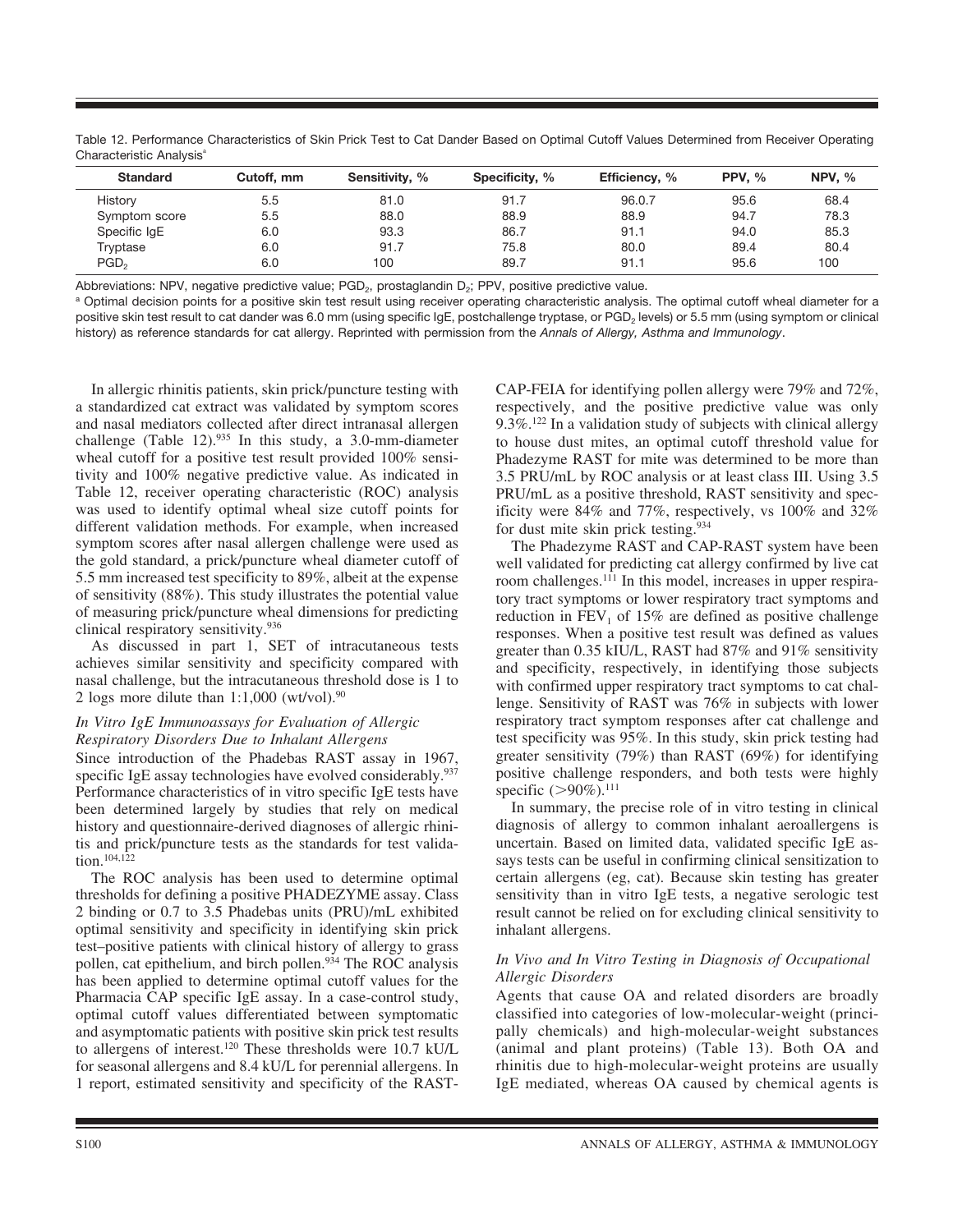| Reference | High-molecular-weight allergens            | <b>Diagnostic test</b>           | Gold standard    | Sensitivity, % Specificity, |     |
|-----------|--------------------------------------------|----------------------------------|------------------|-----------------------------|-----|
| 954,956   | Natural rubber latex                       | Skin prick test                  | <b>SIC</b>       | 100                         | 21  |
| 957       | Commercial bovine extract 1:100 wt/vol     | Skin prick test                  | <b>SIC</b>       | 100                         | 50  |
| 957       | Bovine specific IgE-                       | Unicap                           | <b>SIC</b>       | 82                          | 100 |
| 958       | Industrial enzyme 10 mg/mL                 | Skin prick test                  | <b>SIC</b>       | 100                         | 93  |
| 958       | Industrial enzyme                          | IgE-RAST                         | <b>SIC</b>       | 62                          | 96  |
|           | Low-molecular-weight antigens              |                                  |                  |                             |     |
| 947       | Acid anyhydride-HSA                        | Skin prick test                  | <b>SIC</b>       | 71                          | 80  |
| 943       | Vinyl sulfone dyes                         | Skin prick test                  | <b>SIC</b>       | 76                          | 91  |
|           |                                            | ELISA-IgE                        |                  |                             |     |
| 930       | Green tea (epigallocatechin gallate)       | $IC \leq 1$ mg/mL                | <b>SIC</b>       | 100                         | 80  |
| 949       | Diisocyanates                              | ELISA-IgE                        | <b>SIC</b>       | 31                          | 97  |
| 949       |                                            | ELISA-IgG                        |                  | 72                          | 76  |
| 950       | Diisocyanate-HSA                           | Phadebas RAST-IgE class $\geq$ 2 |                  | 41                          | 100 |
| 945       | Complex platinum salts                     | Skin prick test                  | <b>SIC</b>       | 82                          |     |
|           | Antigen-specific cellular immune responses |                                  |                  |                             |     |
| 802       | Plicatic acid-HSA                          | In vitro proliferation           | Red cedar asthma | 24                          | 100 |
| 951       | Diisocyanate-HSA                           | ↑ MCP-1 by mononuclear cells SIC |                  | 79                          | 91  |

|  | Table 13. Sensitivity and Specificity of Selected High- and Low -Molecular-Weight Occupational Allergens |  |
|--|----------------------------------------------------------------------------------------------------------|--|
|  |                                                                                                          |  |

Abbreviations: ELISA, enzyme-linked immunosorbent assay; HSA, human serum albumin; IC, intracutaneous; MCP-1, monocyte chemoattractant protein 1; RAST, radioallergosorbent assay; SIC, specific inhalation challenge test.

less often IgE mediated. In the latter case, immunologic testing has not been shown to be diagnostically useful. Although proving sensitization to occupational agents is informative, demonstration of decrements in lung function with exposure to the causative agent is necessary to confirm a diagnosis of OA. There are few commercially available occupational protein antigens. Test antigens for assessing sensitization to chemicals have been prepared and evaluated in individual research laboratories and are not generally available.

## *Chemicals*

Chemical antigens that have been used to evaluate specific antibody responses use antigens that are prepared by conjugating chemicals with a protein (eg, HSA). However, because protocols for assays, reference positive and negative controls, and conjugate preparation methods have not been standardized, results obtained from different laboratories are not comparable. For most chemicals that cause OA, skin prick testing is not indicated with the exception of a few agents that are known to induce IgE-mediated sensitization; these agents include acid anhydride compounds (eg, phthalic anhydride, trimellitic anhydride), sulfonechloramide, vinyl sulfone reactive dyes, persulfate salts, and platinum salts. $938-945$ 

Acid anhydrides are prototypic chemical haptens that form protein conjugates in vivo by combining with autologous respiratory proteins.946 Phthalic anhydride–HSA conjugates, and not phthalic anhydride alone, which is inactivated by hydrolysis, are suitable reagents for detection of percutaneous and in vivo sensitization to phthalic anhydride.<sup>947</sup> In a small study in which occupational rhinitis and OA were confirmed by challenge testing, acid anhydride–HSA skin prick testing exhibited 71% sensitivity and 80% specificity.<sup>947</sup> Persulfate salts are common ingredients in hair bleaching products. Positive skin prick test results with ammonium persulfate salt solutions indicate that IgE-dependent mechanisms appear to play a role in persulfate induced OA, but there is inadequate experience to define test performance characteristics.<sup>942</sup> Although positive skin test results have been detected in anecdotal cases of diisocyanate asthma, skin prick testing with diisocyanate-HSA antigens has low diagnostic sensitivity.947 Skin prick testing with hexachloroplatinate salts, (PtCl6)2-, has been used for many years to confirm sensitization to platinum salts in refinery workers.944 In a validation study, 82% of workers responding to the specific inhalation challenge had positive skin prick test results with (PtCl6)2-, whereas 18% were skin test negative.<sup>945</sup> Thus, specific challenge testing was necessary to confirm OA.

In several studies of workers suspected of diisocyanate asthma, performance characteristics of in vitro IgG and IgE immunoassays were evaluated against results of specific inhalation challenge tests, which is considered to be the diagnostic gold standard for diisocyanate asthma.948 –950 Elevated serum specific IgE levels by the ELISA method exhibited 31% sensitivity and 97% specificity for identifying workers with confirmed diisocyanate asthma, whereas sensitivity and specificity for IgG was  $72\%$  and  $76\%$ , respectively.<sup>900</sup> Tee et al reported diagnostic sensitivity of 32% and 100% specificity for elevated diisocyanate HSA specific IgE measured by Phadebas RAST (positive test result defined as a RAST ratio of  $\geq$ 3) and that assay sensitivity was optimized when sera were collected during active workplace exposure to diisocyanates.950 There are limited data pertaining to in vitro cellular immune assays for diagnosing of OA due to chemicals. Elevated in vitro production of MCP-1 production by mono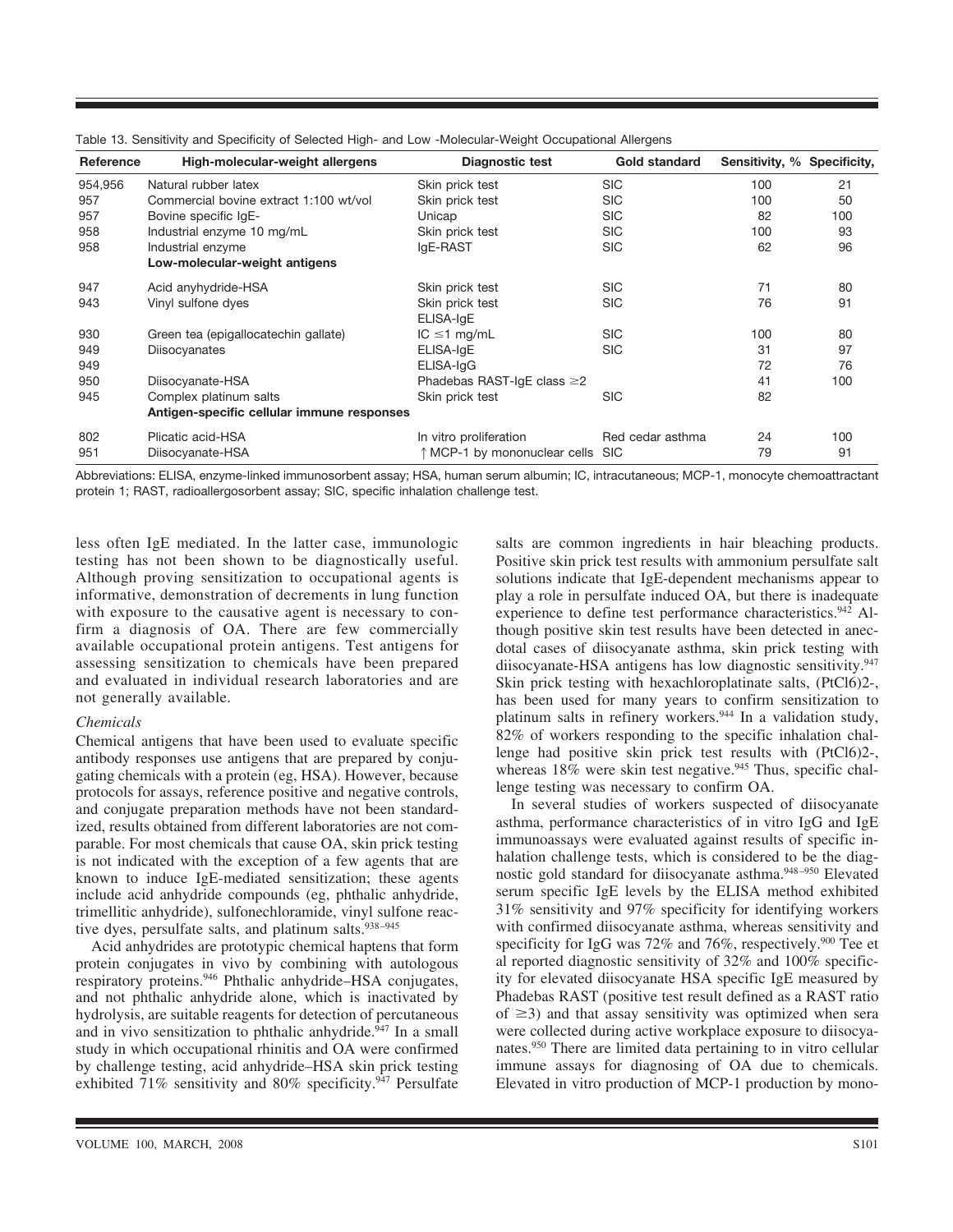nuclear cells after stimulation with diisocyanate-HSA antigens exhibited 79% sensitivity and 91% specificity in identification of exposed workers with confirmed OA. Replication of these results, however, in larger diisocyanateexposed populations is needed before this assay is adopted for clinical use.<sup>951</sup>

# *Protein Allergens in the Workplace*

Inhalant proteins encountered at work readily induce sensitization and elicit allergic contact urticaria, rhinoconjunctivitis, and/or asthma at work. In general, skin prick testing with protein allergens (or high-molecular-weight sensitizers) are highly sensitive tools for evaluating workers with suspected OA. In the case of NRL, skin prick testing has greater sensitivity compared with FDA-approved in vitro specific IgE assays.916

A nonammoniated latex extract was reported to possess both high sensitivity (99%) and specificity (100%) at a test concentration of 100  $\mu$ g/mL in identifying health care workers with latex allergy based on medical history.<sup>952,953</sup> In a study that confirmed NRL induced OA based on responses to controlled challenge with NRL powdered gloves, skin prick testing with a well-characterized nonammoniated NRL extract exhibited 100% sensitivity, 100% negative predictive value, and 21% specificity. Specific IgE reactive with NRL was not evaluated in this study.<sup>954</sup> However, a negative skin test result alone virtually excluded NRL-induced OA defined by a positive specific inhalation challenge.<sup>954</sup> Among health care workers reporting a history of NRL allergy, skin prick testing with standardized commercial NRL extracts has superior sensitivity for detecting NRL sensitization compared with FDA-approved in vitro specific IgE assays.<sup>914-916</sup> An important practical limitation in the United States is the lack of a standardized commercial NRL skin test reagent. Because uncharacterized powdered glove extracts prepared by physicians have variable diagnostic sensitivity (64% to 96%), a negative test result must be interpreted cautiously.955 In a recent study, CAP and UniCAP immunoassays identified 53% to 77% of NRL skin test prick–positive health care workers with latex allergy.<sup>956</sup>

A similar study design was used to investigate test characteristics of skin prick testing with a commercial bovine allergen extract (1:100 wt/vol), which provided 100% sensitivity, 50% specificity, and 100% negative predictive value in identifying OA based on specific challenge testing with bovine dander extract. On the other hand, bovine dander specific IgE measured by quantitative fluoroenzymatic immunoassay (UniCAP) exhibited 82% sensitivity and 100% specificity.<sup>957</sup>

Finally, in a study of workers exposed to industrial enzymes that used specific inhalation testing as the diagnostic gold standard, investigators reported 100% sensitivity and 93% specificity for skin prick testing with enzyme solutions (10 mg/mL) compared with 62% sensitivity and 96% specificity for an enzyme allergosorbent IgE assay.958

## **ASSESSMENT OF FOOD ALLERGY**

An adverse reaction to food can result from nonimmune (eg, intolerance, pharmacologic effects) or immune (allergy) origins. Immune-mediated adverse reactions to foods (food allergy) may be attributable to IgE antibody–mediated mechanisms (eg, food-induced anaphylaxis), cellular mechanisms with no detectable food specific IgE antibodies (primarily gastrointestinal disorders), and disorders in which both IgE antibody–mediated and cellular mechanisms have been identified (eosinophilic gastrointestinal disorders, atopic dermatitis) $.959$ 

*Summary Statement 181.* The primary tools available to evaluate patients' adverse reactions to foods include history (including diet records), physical examination, prick/puncture skin tests, serum tests for food specific IgE antibodies, trial elimination diets, and oral food challenges. (B)

The general aims of diagnosis are to determine if food is causing the disorder under evaluation and, if so, to identify specific causal food(s). A proper diagnosis will allow the patient to receive instructions regarding avoidance of problematic foods. Just as important, specific diagnosis will prevent unnecessary and potentially deleterious dietary restrictions when a suspected food allergy is not present. The diagnostic tools available to the clinician include simple and relatively inexpensive tests, such as the clinical history, physical examination (that may reveal associated atopic disorders and raise the likelihood of a food allergy<sup>960</sup>), prick/puncture skin tests, and serum tests for food specific IgE. Additional tests (oral food challenges) are more involved timewise, may be more expensive, and may carry additional risks. The rational selection and interpretation of diagnostic tests require an appreciation for the utility of the tests themselves and an evaluation of the level of certainty required for the diagno $sis.959$ 

*Summary Statement 182.* A detailed dietary history, at times augmented with written diet records, is necessary to determine the likelihood that food is causing the disorder, identify the specific food, and determine the potential immunopathophysiology. (D)

The history is the starting point at which the clinician must decide on the possibility that food is a potential cause of a disorder or reaction. The features of the reaction may also indicate whether the pathophysiology of the disorder may be non–immune-mediated (intolerance, pharmacologic reaction) or allergic, and if the latter, whether it is IgE mediated or associated or not (thereby guiding further diagnostic evaluation). Historical points of interest include age of the patient; a list of suspect foods, ingredients, or labels for manufactured products; the amount of food necessary to elicit a reaction; the route of exposure eliciting a reaction; the typical time interval between exposure and onset of symptoms; clinical manifestations of reaction(s) after exposure to each food; duration of symptoms; ancillary events (exercise, use of NSAIDS, alcohol); treatment of reactions and patient re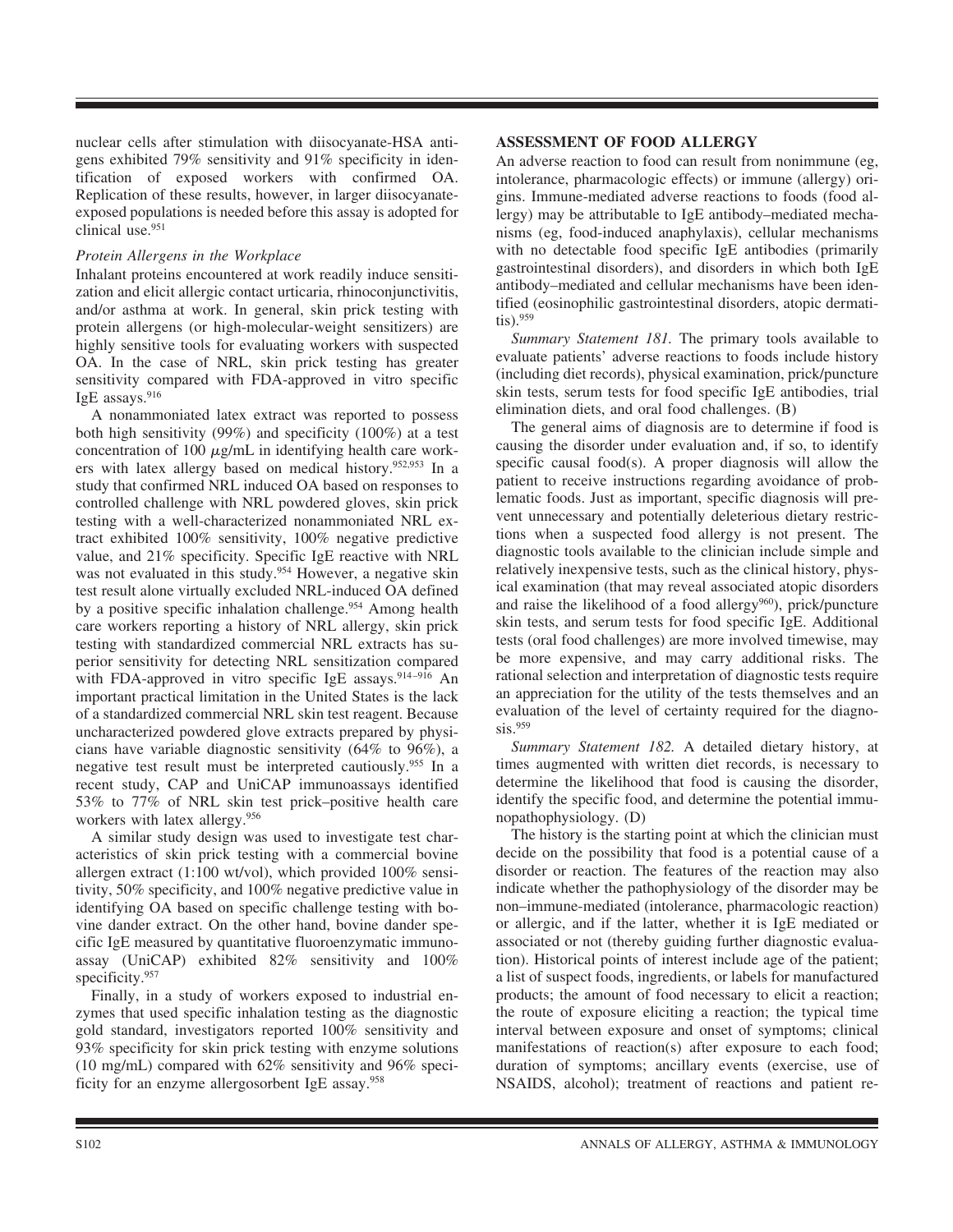sponse; and the consistency with which a reaction occurs on exposure.

Key points in the history, such as symptoms and timing of onset after ingestion or chronicity, may identify reactions likely to be dependent on IgE antibody (eg, sudden reactions such as anaphylaxis), those that are associated with IgE to particular foods in many but not all cases (eg, chronic disorders such as atopic dermatitis), or disorders not associated with IgE antibodies or ones unlikely to be allergic in nature (eg, lactose intolerance, isolated gastrointestinal disorders of infancy).<sup>959</sup>

In addition to identifying a pathophysiologic basis, the history may indicate specific food triggers and a starting point to estimate the probability that a particular food is causal (eg, prior probability of an association). Diet records, including review of labels from packaged foods, may facilitate identification of specific triggers.<sup>961,962</sup> Common reasoning would indicate that a food previously tolerated on a routine basis is less likely to be a trigger than one eaten rarely. Similarly, for a person with a previously confirmed food allergy to a ubiquitous food (eg, milk, peanut) who reacts to a specific meal, consideration that the previously identified allergen may be present as a hidden ingredient or contaminant should be entertained. Age is important since the epidemiology of food allergy indicates a higher probability of reactions to cow's milk, egg, wheat, and soy in infants; peanuts, tree nuts, seafood, and raw fruits in older children and adults; and a predilection of certain food-related disorders in infants and children (atopic dermatitis, enterocolitis).<sup>959</sup> Consistent reactions, particularly acute ones, to a specific food raise the probability that the food is causal; in 1 study of infants, specificity of urticaria after ingestion of cow's milk was 0.77, but specificity of atopic dermatitis was only 0.22.<sup>95</sup> Indeed, the history is notoriously poor in identifying causal foods for chronic disorders such as atopic dermatitis when compared with outcomes of definitive oral food challenges.<sup>590,960,963</sup> Food allergy is commonly suspected but rarely incriminated in chronic urticaria and/or angioedema.

*Summary Statement 183.* With regard to evaluations for IgE antibody–associated food allergies, tests for food specific IgE antibody include percutaneous skin tests (prick/puncture tests) and serum assays. In general, these tests are highly sensitive (generally  $>85\%$ ) but only modestly specific (approximately 40% to 80%) and therefore are well suited for use when suspicion of a particular food or foods is high. They are not effective for indiscriminate screening (eg, using panels of tests without consideration of likely causes) and therefore generally should not be used for that purpose. (B)

Modalities to determine the presence of IgE antibody to specific foods include prick/puncture tests and serum assays. Both techniques merely detect the presence of antibody (sensitization) and do not necessarily indicate, by themselves, that ingestion would result in clinical reactions. Even infants can be tested.95,964 Commercial reagents for food allergy skin testing have not yet been standardized and may have varying concentrations of relevant proteins.965,966 Clinically important but labile proteins, particularly ones in fruits and vegetables, may degrade, making extracts inadequate for an evaluation; fresh extracts may therefore be needed to evaluate sensitization to these allergens.965 A retrospective review of medical records (1,152 children) concerning prick/puncture tests with foods indicate a very low rate of generalized reactions (521 per 100,000 tested; 95% confidence interval, 105–937), but all reactions in infants ( $n = 6$ ) occurred in infants younger than 6 months of age tested with fresh food specimens.<sup>967</sup>

Another means to detect food specific IgE is serologic to determine the presence of food specific IgE antibodies in the serum. There are a variety of manufacturers, substrates, and manners of reporting results as discussed in part 1.

The clinical utility of prick/punctures testing and serum food specific IgE has been evaluated in various referral populations of infants and children evaluated by oral food challenges for suspected food allergy.140,589 –591,960,963,968 –970 Sensitivity of a positive test result is generally more than 0.7 and in most studies exceeds 0.85; specificity is lower, generally in the range of 0.4 to 0.8. Test utility varies by intrinsic features of the test (technique, definition of positive, type of food) and features of the population tested (age, disease). These test characteristics generally indicate that a negative test result has a high utility to rule out IgE-mediated reactions to the food tested but that a positive test result may not be associated with true clinical reactions. Consequently, panels of food allergy tests should not be performed without consideration of the history because one may be faced with numerous irrelevant positive results (particularly in disorders with high total IgE antibody).<sup>960</sup> The serum assay for specific IgE may be less sensitive than skin prick tests,  $970,971$  so if there is a suspicion of a reaction when in vitro test results are negative, a skin test may detect sensitization.589 However, in many cases the sensitivity is similar.<sup>589,590,960</sup>

*Summary Statement 184.* Intracutaneous skin tests for foods are potentially dangerous, are overly sensitive, increase the chance of a false-positive test result, and are not recommended. (D)

Intracutaneous allergy skin tests with food extracts give an unacceptably high false-positive rate, can elicit systemic reactions (rarely an issue for prick tests), and should generally not be used.972

*Summary Statement 185.* Based on studies in infants and children, increasingly higher concentrations of food specific IgE antibodies (reflected by increasingly larger percutaneous skin test size and/or higher concentrations of food-specific serum IgE antibody) correlate with an increasing risk for a clinical reaction. (B)

Studies in children support the notion that increasingly higher concentrations of food specific IgE antibody, reflected by increasingly larger prick/puncture test results or high serum IgE antibody concentrations, are correlated with increased risks for clinical reactions.85,589,590,968 –973 Thus, instead of considering a test result for IgE as positive or negative with one decision point (positive-negative at "detectable" serum food specific IgE or a particular skin test size such as 3 mm),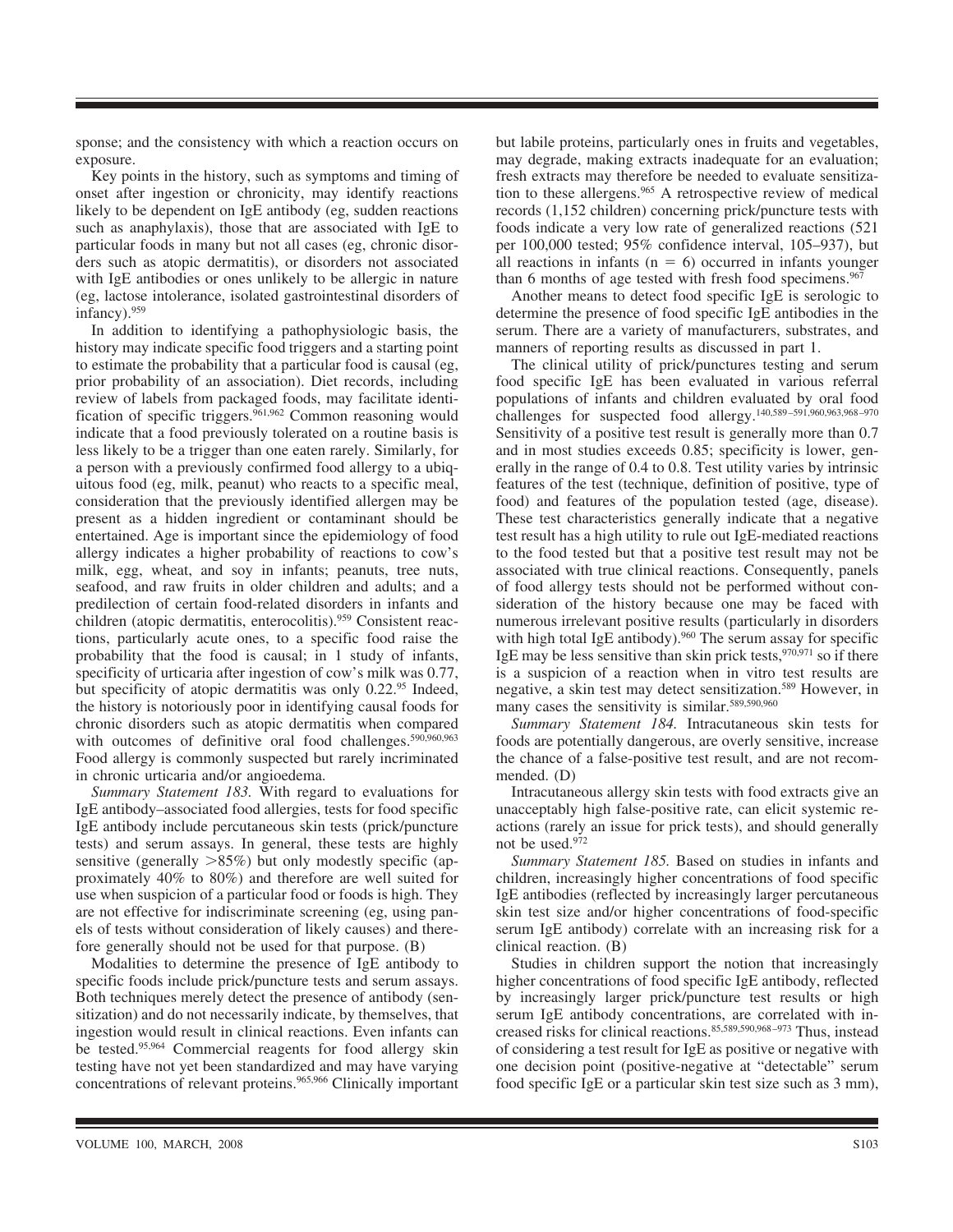additional clinical utility may be achieved through consideration of prick/puncture test result size and serum food-specific antibody concentration. Various studies have correlated reaction likelihood with test results in this regard,85,140,589,590,964,968 –973 but it is clear that results may vary by technique, food involved, age group studied, the specific patient history, and the disorder under consideration. Although the size of the prick/puncture skin test result or concentration of food-specific IgE antibody by in vitro assay may be positively correlated with an increasing likelihood of a clinical reaction, the level of IgE is poorly correlated with clinical manifestations of the allergy (eg, severity or dose causing a reaction).974 –976

*Summary Statement 186.* A trial elimination diet may be helpful to determine if a disorder with frequent or chronic symptoms is responsive to dietary manipulation. (D)

In the evaluation of disorders with chronic symptoms for which foods may be causal (eg, atopic dermatitis, gastrointestinal symptoms), elimination of suspected causal foods may be undertaken to determine whether symptoms are diet responsive. There are no studies to define the utility of this approach. Factors that may complicate interpretation of such a trial (eg, a trial failure when the disorder is truly food responsive) include incomplete removal of causal foods, selection of the wrong foods to eliminate, inadequate time allowed for resolution of chronic inflammation (eg, atopic dermatitis), and additional triggers may be causing symptoms (eg, skin infection in atopic dermatitis). The underlying pathophysiology is not a significant consideration in using elimination trials. Selection of foods to eliminate may be based on a variety of factors, including historical features, results of tests, and epidemiologic considerations. Information concerning strict adherence to the diet must be carefully reviewed, similar to what is needed for treatment of food allergy after a definitive diagnosis. Diets may vary from directed ones (removal of one or a few targeted foods), even more restricted ones with elimination of most allergenic foods (eg, a prescribed diet without major allergens and limited numbers of allowed foods), or even to extreme ones with essentially no source of potential allergen (eg, use of amino acid– based formula alone or with a few other proven safe foods). A positive response to an elimination diet should not be construed as a definitive diagnosis unless there is compelling supportive evidence regarding specific foods. Another use for an elimination diet is to establish baseline status before undertaking oral food challenges; the response to oral food challenge is potentially definitive but must be performed for each food under consideration. Severe reactions have occurred when previously ingested, IgE antibody–positive foods were added back to the diet after they had been removed from the diet for a period.<sup>977</sup>

*Summary Statement 187.* Graded oral food challenge is a useful means to diagnose an adverse reaction to food. (B)

The oral food challenge is performed by having the patient ingest increasing amounts of the suspected food under physician observation over hours or days.<sup>961,962</sup> This represents a definitive test for tolerance since ingestion of a relevant amount of the food with no reaction excludes the diagnosis of an adverse reaction to the tested food. The test result is open to misinterpretation when not done in a masked manner. Therefore, procedures to reduce this possibility need to be implemented, such as masking the challenge substance (blinding) and using placebos. The format of a food challenge can be applied to evaluate any type of adverse event attributed to foods due to both allergic and nonallergic hypersensitivity mechanisms.

The challenge procedure, its risks, and its benefits must be discussed with the patient and/or the caregiver. Several factors are considered, including the evaluation of the likelihood that the food will be tolerated, the nutritional and social need for the food, and ability of the patient to cooperate with the challenge. In limited circumstances, the food could be administered with potential adverse reactions monitored at home by the patient and parents. This may be considered if the expected adverse reactions are delayed in onset, non–IgE mediated, atypical (eg, headache, behavioral issues), mild gastrointestinal, and not potentially anaphylactic. On the other hand, if there is a reasonable potential for an acute and/or severe reaction, or if there is strong patient anxiety, physician supervision is recommended.

Except in the uncommon circumstances described previously, oral food challenges are undertaken under direct medical supervision. A risk evaluation must be made regarding location of challenge (office, hospital, intensive care unit) and preparation (eg, with or without an intravenous line in place). These decisions are based on the same types of data evaluated for the consideration of food allergy in the early diagnostic process: the history of the possible food allergic reaction, patient's medical history, and prick/puncture skin test results. Although generally considered a safe procedure when undertaken by qualified personnel, it must be appreciated that oral challenges can elicit severe, anaphylactic reactions, so the physician must be immediately available and comfortable with this potential and be prepared with emergency medications and equipment to promptly treat such a potentially life-threatening reaction.978 In high-risk challenges, it may also be prudent to have intravenous access before commencing challenges.962,979 Even non–IgE antibody–mediated food allergic reactions can be severe, such as food protein–induced enterocolitis syndrome that may include lethargy, dehydration, and hypotension, and may be complicated by acidosis and methemoglobinemia.980 The details regarding undertaking an oral food challenge are described in the published Food Allergy Practice Parameter and other resources.<sup>961,962,981</sup> Challenges can be performed openly, with the patient ingesting the food in its natural form; single-blind, with the food masked and the patient unaware if the test substance contains the target food; or double-blind and placebo-controlled, with neither patient nor physician or medical professional knowing which challenges contain the food being tested. Although the open challenge is most prone to bias, it is easy to perform since no special preparation is needed to mask the food.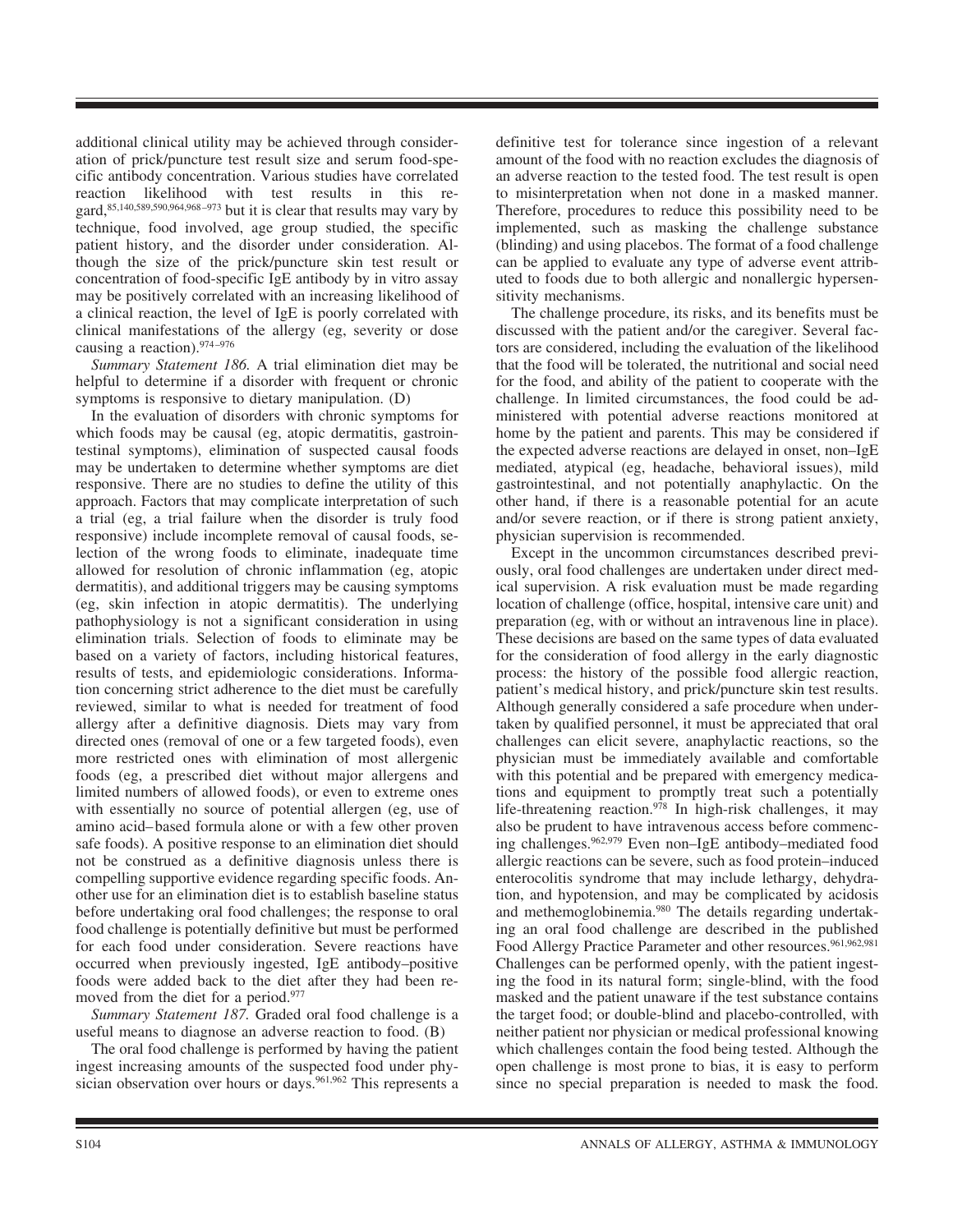Indeed, if the patient tolerates the ingestion of the food, there is little concern about bias. Bias becomes an issue when the challenge food causes symptoms, particularly subjective ones. Therefore, open challenges are a good option for screening when several foods are under consideration, and if a food is tolerated, nothing further is needed. If there is a reaction to an open challenge used in the clinical setting, and there is concern that the reaction may not have been physiologic, the format could be altered to include blinding and controls. False-negative rates for double-blind, placebo-controlled food changes are low (usually  $\leq 3\%$ ).<sup>982</sup> After a negative challenge, consideration should be given to having the patient eat the food prepared in the same manner and amount that caused the original reaction.

*Summary Statement 188.* A number of additional diagnostic tests are under investigation, including APTs (APTs) and tests for IgE binding to specific epitopes. (B)

Various additional diagnostic tests, particularly APTs, are under evaluation and are at various stages of acceptance or still under research scrutiny investigation of food allergy.95,523–530,983–985 The test response is noted in the days after application and may potentially identify food triggers that are not associated with IgE antibodies, which is a particular issue for gastrointestinal food allergies.<sup>945,947</sup> Although increasing studies, primarily from Europe, are assessing the utility of these tests, more work is needed on standardization and clinical correlation before widespread routine clinical use can be advocated.<sup>946</sup> Several recent European experiences suggest that the ultimate utility of APTs in reducing the need for oral food challenges may be limited.<sup>526,530</sup> Additional diagnostic tests under development may use proteins of particular relevance or map informative protein epitopes for improved diagnosis of IgE antibody–mediated reactions.

*Summary Statement 189.* The rational selection, application, and interpretation of tests for food specific IgE antibodies require consideration of the epidemiology and underlying immunopathophysiology of the disorder under investigation, estimation of prior probability that a disorder or reaction is attributable to particular foods, and an understanding of the test utility and limitations. (D)

Tests for food allergy, like other medical tests, are neither 100% sensitive nor 100% specific. The diagnostic utility of a test in regard to making a diagnosis in an individual patient is influenced by (1) the possibility of the disease existing in the individual being tested (prior probability) and (2) the characteristics of the test itself (sensitivity, specificity). To determine prior probability, it is necessary to undertake a careful history and to understand the epidemiologic features of food allergic disorders. Description of the latter is beyond the scope of this Practice Parameter but may be found in reviews<sup>959,986,987</sup> and the Food Allergy Practice Parameter.<sup>981</sup>

To evaluate the clinical utility of a test, studies are performed comparing outcomes of oral food challenges (preferably double-blind, placebo-controlled food challenges). Many studies use open food challenges with objective symptoms as an end point, or sometimes they rely on convincing clinical histories.

Such studies have reported skin test sizes above which clinical reactions are virtually 100% likely (eg, wheal diameter  $\geq$ 8 mm for cow's milk or peanut and  $\geq$ 7 mm for egg in infants) or levels of IgE antibody at or above which reactions are more than 95% likely (eg, 7 kIU/L for egg, 15 kIU/L for milk, 14 kIU/L for peanut and 20 kIU/L for cod fish, measured by Pharmacia CAP-System FEIA) in atopic children at a median age of 3.8 years.85,589 This approach is helpful in identifying persons who are likely to be clinically allergic, for whom an oral food challenge is not indicated. Conversely, progressively lower levels of food specific IgE (reflected by smaller skin test results or lower serum test results) are associated with a better chance to tolerate the food.589,974,988

As described herein, the clinician must appreciate that the predictive data are reflective of the characteristics of the tested population. For example, studies of young children (younger than 2 years) show that 95% reacted to egg if their IgE level was more than 2 kIU/L or milk if their IgE level was more than 5 kIU/L, values lower than those calculated for older children.969,970 Additional studies have confirmed agerelated differences among children in regard to the food specific IgE concentrations indicative of a high risk of reaction.591,989 Another study also confirmed the utility of threshold values,589,990 although there are some discrepancies in the actual values associated with specific outcomes (eg, predictive values were higher in a German study of children).<sup>591</sup> As a note of caution, reactions may occur when at risk children have undetectable food specific IgE (eg, approximately 20% with egg or peanut specific  $IgE \leq 0.35$  kIU/L have clinical reactions to these foods); most<sup>970,971</sup> but not all<sup>971,976</sup> such patients have a positive prick/puncture test results, indicating higher sensitivity of the test. As more studies emerge comparing serum and prick/puncture skin test results with clinical outcomes in wider age groups and populations with various disorders, further conclusions of test utility will be possible. In regard to skin prick testing, various reagents (fresh food, commercial extracts) and techniques of testing (probe type, location on the body, method of measurement, timing of measurement) are variables that affect final results and are additional obstacles in regard to applying study results to a particular patient.141

An additional and complementary way to interpret tests takes into consideration the individual's history to establish a prior probability on which to interpret a test result. For example, at a serum concentration of peanut specific IgE of 2 kIU/L, children with a history of a peanut allergic reaction had approximately a 50% chance of tolerating peanut.<sup>974</sup> However, in a group of children with a positive test result but no history of a reaction, 50% tolerated peanut at a peanut specific IgE concentration of 5 kIU/L. Similarly, a wheal size of 3 mm to peanut in children with atopic dermatitis was associated with a positive predictive value of 61%, whereas the same wheal size had a positive predictive value of 28% in children at low risk according to their clinical histories.<sup>93,973</sup>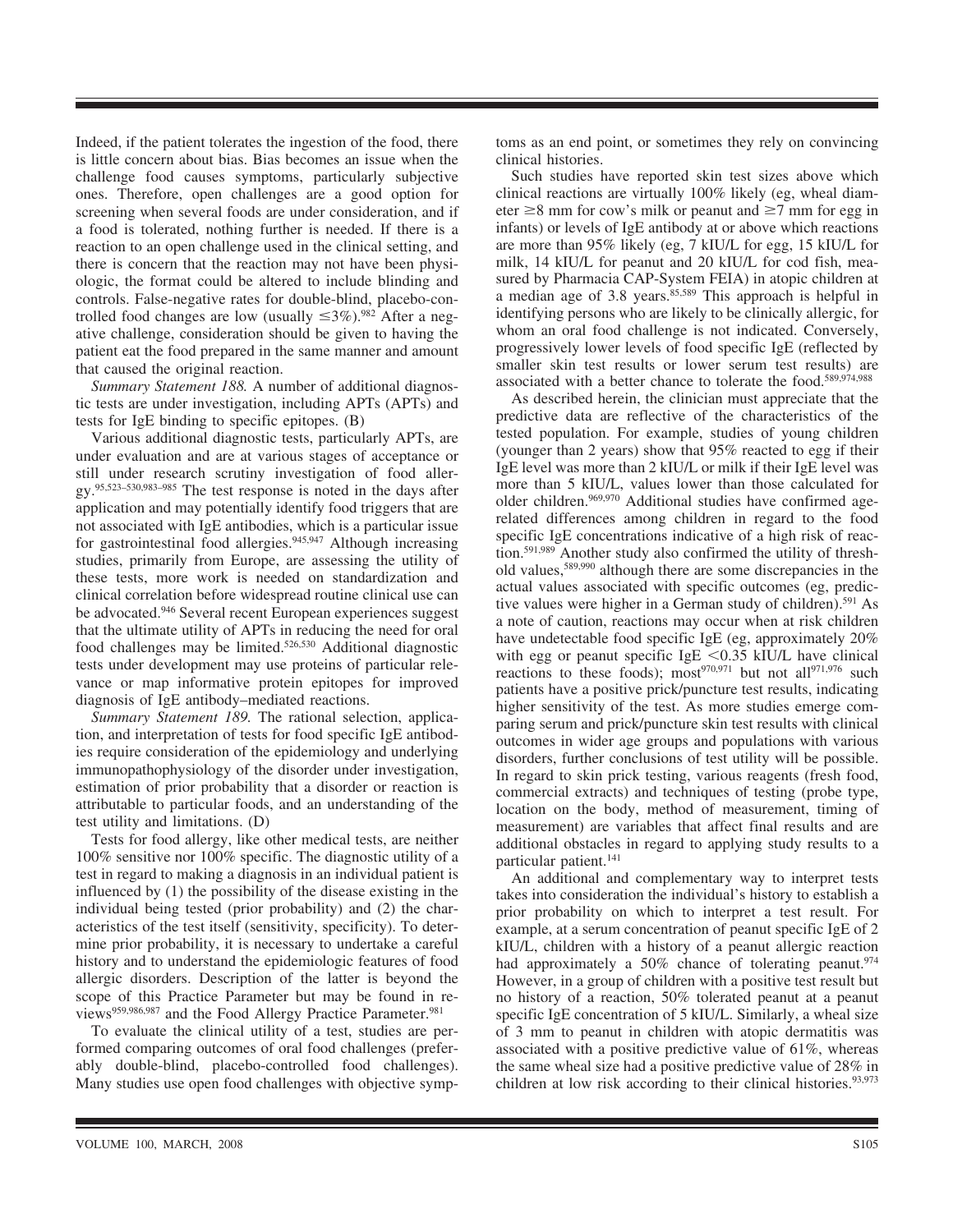These examples illustrate the importance of clinical history (including age and frequency of reactions) and calculation of a prior probability for allergy in regard to test interpretation.

A means to apply prior probability and test results in a particular patient to improve diagnostic accuracy is through the use of a calculated likelihood ratio. The likelihood ratio is simply the ratio of the odds that the patient whose test results fall within a particular range has the disease divided by the odds that they do not. The formula can most conveniently be expressed as: (likelihood ratio = sensitivity)/(1 - specificity) as applies to a positive test result. To be useful, a likelihood ratio needs to be determined for each diagnostic test used in evaluating the probability of food allergy. Unfortunately, this is not available for most food allergy tests. When the likelihood ratio is known, a pretest probability (based for example on the medical history) is estimated and a nomogram can be used to determine the posttest probability that a person has the disorder.

Although likelihood ratios are not calculated for most tests of food allergy, the concept of likelihood ratio and pretest probability has practical implications for routine practice. Consider, for example, 3 individuals: (1) a child with 3 severe allergic reactions to peanut requiring epinephrine, (2) a child with chronic atopic dermatitis who eats peanuts but has no history of a reaction to peanut, and (3) a nonatopic child who sometimes has headaches on days he eats peanut. Each patient is tested by prick/puncture testing to peanut and has a 4-mm wheal, a positive test result with modest sensitivity (approximately 50%), and good specificity (approximately 90%). The meaning of a 4-mm wheal to peanut when there has been recurrent anaphylaxis in patient 1 (high prior probability of peanut allergy, virtually 100%) is that it confirms reactivity and no food challenge should be undertaken. In a chronic condition like atopic dermatitis in patient 2, a modest size skin test may reflect clinical reactivity in only approximately half of patients (depending also on age) and may be a relevant positive in this scenario, needing confirmation by other means (oral food challenge) or additional testing to improve diagnostic accuracy (serum test). The test result in patient 3 with headaches is most likely of no clinical concern because the pretest probability is essentially zero. Considering again the patient with multiple episodes of peanut-related anaphylaxis, if there were no wheal to peanut, the clinician would not be likely to trust the result because the pretest probability is so high that the correct course of action would be to repeat the skin test or perform an in vitro test and consider a supervised oral food challenge if the test result were negative. Similarly, one could argue that a test for peanut causing migraines is not necessary since the prior probability is so low. Thus, 1 test (eg, prick/puncture) can provide pretest probability for another test (eg, oral food challenge).

It therefore is important to remember that every patient must be evaluated individually and the history taken as carefully as possible. Otherwise one risks obtaining a falsely positive or negative history that could skew interpretation of

subsequent tests since they depend on the pretest probability generated by the history. This emphasizes the fact that faceto-face evaluation of the patient is essential and that remote practice of allergy is not valid.

At this time, there are a number of publications about the diagnostic utility of IgE antibody tests for egg, milk, and peanut for children at a range of ages and clinical circumstances that show excellent predictive ability. The studies on these same age groups have not determined strong diagnostic utility for soy or wheat,589,591,974 –990 and more studies are needed for determination of results for additional foods, clinical problems and ages, and the specific impact of crossreactive homologous proteins in reagents currently used for testing.

## **ASSESSMENT OF STINGING INSECT ALLERGY**

#### *Clinical Indications and Utility*

*Summary Statement 190.* Diagnostic skin and/or specific IgE tests are used to confirm clinical sensitivity to venoms in a patient with a history of a prior systemic reaction. (B)

*Summary Statement 191.* Although diagnostic tests identify species specificity of venom sensitization, they do not reliably predict severity of the sting reaction. (B)

The diagnosis of insect sting allergy requires confirmation of the clinical history with an accurate diagnostic test. This is most important in patients who require venom immunotherapy such as those with a history of systemic reactions to stings. Testing is not usually performed in those who have had only large local reactions to stings because they have only a 5% risk of systemic reaction to subsequent stings. $991-993$ Testing is also not recommended to individuals without a history of a systemic reaction to stings because 25% of such persons will have positive diagnostic venom test results.994 The overall clinical significance of this finding (asymptomatic skin sensitization) is uncertain, but there is an estimated 15% chance of systemic reaction in such individuals.995 Diagnostic tests are also used during venom immunotherapy to determine whether the sensitivity has diminished or disappeared.996

The utility of diagnostic tests for insect allergy is limited to identifying the presence and species specificity of venom sensitization. Although there is a statistical correlation, the strength of the venom sensitivity shown by either skin or specific IgE diagnostic tests does not reliably predict the clinical severity of the sting reaction. Some patients have very strong test results but only local swelling reaction to a sting, whereas others have barely detectable sensitivity and yet have life-threatening anaphylaxis when stung.

## *Diagnostic Reagents for Hymenoptera and Fire Ants*

*Summary Statement 192.* Standardized honeybee, *Polistes,* and *Vespula antigens* are commercially available as skin test reagents. (A)

*Summary Statement 193.* The skin test reagent available for evaluation of imported fire sting allergy is a nonstandardized whole-body extract. (C)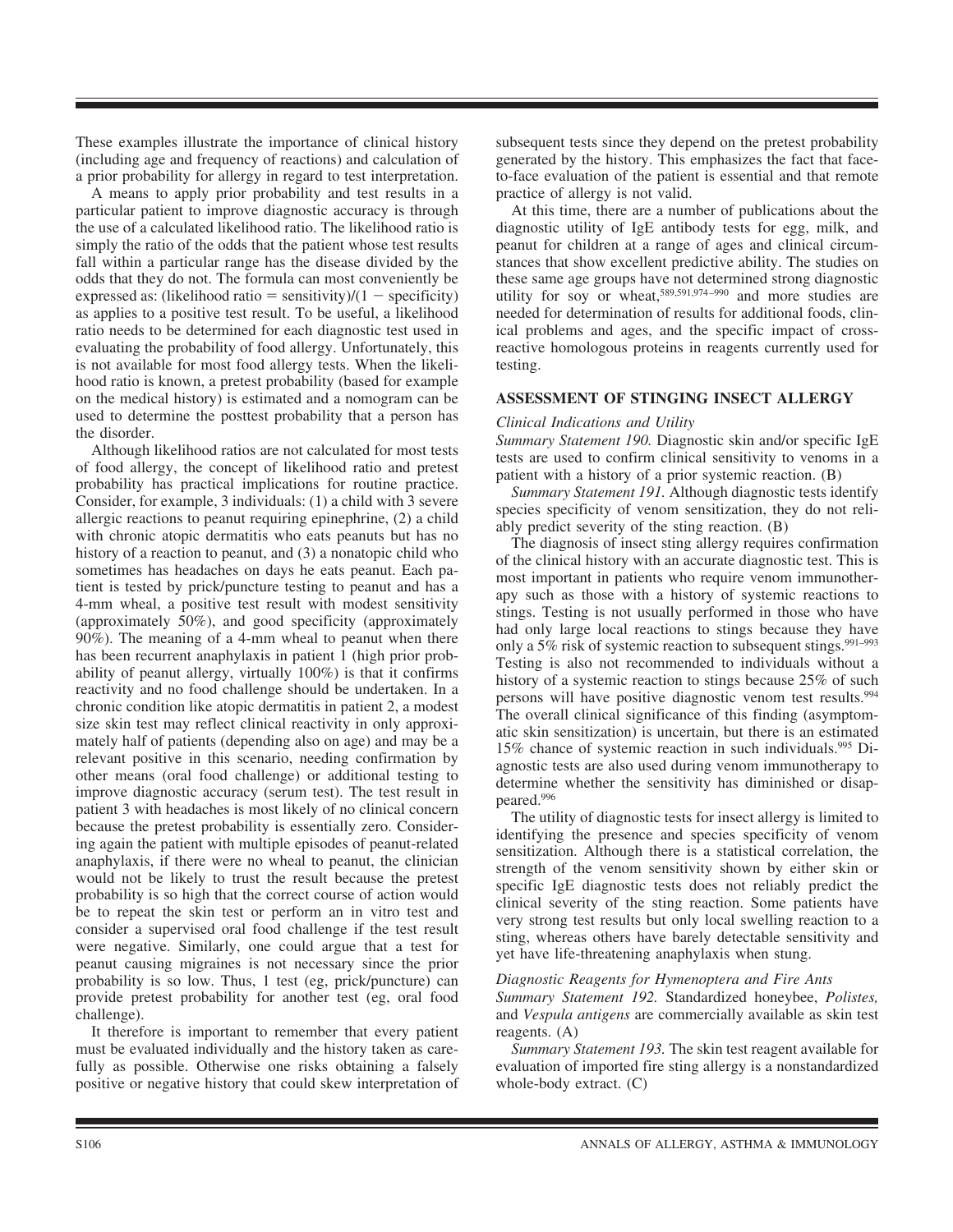*Summary Statement 194.* In the case of a history of anaphylaxis to *Hymenoptera* venoms, intracutaneous skin tests are generally performed to 5 of the available venoms in a dose response protocol (up to 1  $\mu$ g/mL [wt/vol]) when preliminary prick/puncture test results are negative. (B)

*Summary Statement 195.* The FDA-cleared specific IgE assays have comparable specificity but decreased sensitivity compared with venom skin tests. (B)

*Hymenoptera* venom extracts are widely accepted as the standard reagents for diagnostic testing and immunotherapy for insect sting allergy. The commercially available products are lyophilized protein extracts for honeybee, *Vespula* (yellow jacket), and *Polistes* wasp venoms. The last 2 are mixtures of clinically relevant species. Also available are 2 *Dolichovespula* venoms (yellow hornet and white-faced hornet). A mixed vespid venom product that contains equal parts of the 3 *Vespula* venoms (yellow jacket, yellow hornet, and white-faced hornet) is available for treatment but is not recommended for diagnostic use. Honeybee venom is standardized for the content of phospholipase A (Api m 1), the major allergen in honeybee venom. *Vespula* venoms are standardized for their content of hyaluronidase. However, the primary vespid venom allergen is a nonenzymatic protein designated as antigen 5 (eg, Ves v 5). This could be a basis for a possible discrepancy between skin test results and sting response. Lyophilized venom products are reconstituted and diluted with buffered saline diluent that contains 0.03% HSA, which functions to stabilize the small amounts of protein allergens in the solutions and prevent adsorption to the walls of the vials. Although the activity of the allergens is stable for 12 months at the full concentration (100  $\mu$ g/mL [wt/vol]), it may decay more rapidly at lower concentrations used for skin testing or early immunotherapy. Venoms for laboratory use are typically dialyzed to remove small-molecular-weight components, which can interfere in some assays. Dialyzed venoms may be more accurate for skin testing and are available in Europe but not in the United States.

Imported fire ant whole-body extract is the only reagent presently available for diagnostic skin testing and immunotherapy for fire ant sting allergy. Most imported fire ant whole-body extracts have been shown to contain sufficient venom allergens to be useful for diagnosis and treatment, but some preparations contain variable quantities of the relevant allergens.997–999 Fire ant prick/puncture tests are performed first at the dose recommended by the manufacturer. If the results are negative, intracutaneous skin tests may be started with concentrations as low as  $1:1,000,000$  (wt/vol) in highly sensitive patients but are considered to be indicative of the presence of specific IgE antibodies if a positive response occurs at a concentration of 1:500 (wt/vol) or  $less<sup>1000</sup>$ 

Venom skin tests are generally performed using the intracutaneous technique of injecting a small volume (0.02 to 0.03 mL) superficially in the skin to raise a bleb of 3 to 4 mm. The prick/puncture method (with a venom concentration of 1.0  $\mu$ g/mL [wt/vol]) is used for preliminary skin testing, especially in patients with a history of very severe anaphylaxis,

but when these results are negative, intracutaneous tests are required for diagnosis. Venom skin tests are generally performed with all 5 of the available venoms (and/or fire ant whole-body extract when indicated). The prick/puncture method is unable to detect the allergy in most patients (using concentrations  $\leq 1.0 \mu g/mL$  [wt/vol]), but like all venom skin tests, can cause false-positive irritative reactions when very high concentrations are used  $(>1 \mu g/mL$  [wt/vol]). Intracutaneous skin tests are generally performed beginning with concentrations of 0.01  $\mu$ g/mL (wt/vol) or less, but when they give negative results at the lowest concentration, the skin tests are repeated serially at 10-fold higher concentrations until a positive response occurs or until the result is negative at a concentration of 1.0  $\mu$ g/mL. Higher concentrations can cause false-positive reactions in some cases.

Serologic diagnostic tests provide measurements of venom-specific IgE antibodies in serum using the FDA-cleared assays, including RASTs and RAST modifications. Modified assays (see part 1) have shown improved accuracy but are still subject to the validity and reproducibility of the clinical laboratory performing the assays.<sup>132</sup> This means that homologous internal controls (eg, specific venoms) are essential for in vitro venom tests.

## *Performance Characteristics of Insect Venom Tests (Prick, Intracutaneous, Specific IgE)*

*Summary Statement 196.* Paradoxically, as many as 16% of insect allergic patients with negative venom skin test results have positive results in currently available specific IgE in vitro tests. (B)

*Summary Statement 197.* A small percentage of patients (1%) with negative results to both skin and in vitro tests may experience anaphylaxis after a field sting. (B)

*Summary Statement 198.* A skin test refractory period lasting up to 6 weeks after a venom sting has been demonstrated by recent data. (B)

Although venom skin tests have been said to be highly accurate, recent studies have focused on deficiencies in both sensitivity and specificity, which are related to the testing reagents and to the natural history of this condition. Venom skin tests are more sensitive than specific IgE tests, since insect allergic patients with positive skin test results have negative specific IgE results in 15% to 20% of cases. However, it has been reported that skin test results are negative in 10% to 30% of patients with a convincing history of systemic reaction to a sting.188,1000,1001 This may occur in patients with near life-threatening reactions to a specific venom, as previously noted under Summary Statement 32.188 Some of these patients will have a positive specific IgE test result so that comprehensive testing (both skin and specific IgE tests) rarely misses the diagnosis. Some patients with negative skin and specific IgE test results but a positive history may not experience a reaction to a field sting. This suggests that either the history itself is a poor predictor or the specific IgE that was initially present has disappeared over time. Conversely, 1% of patients with a positive history of an allergic sting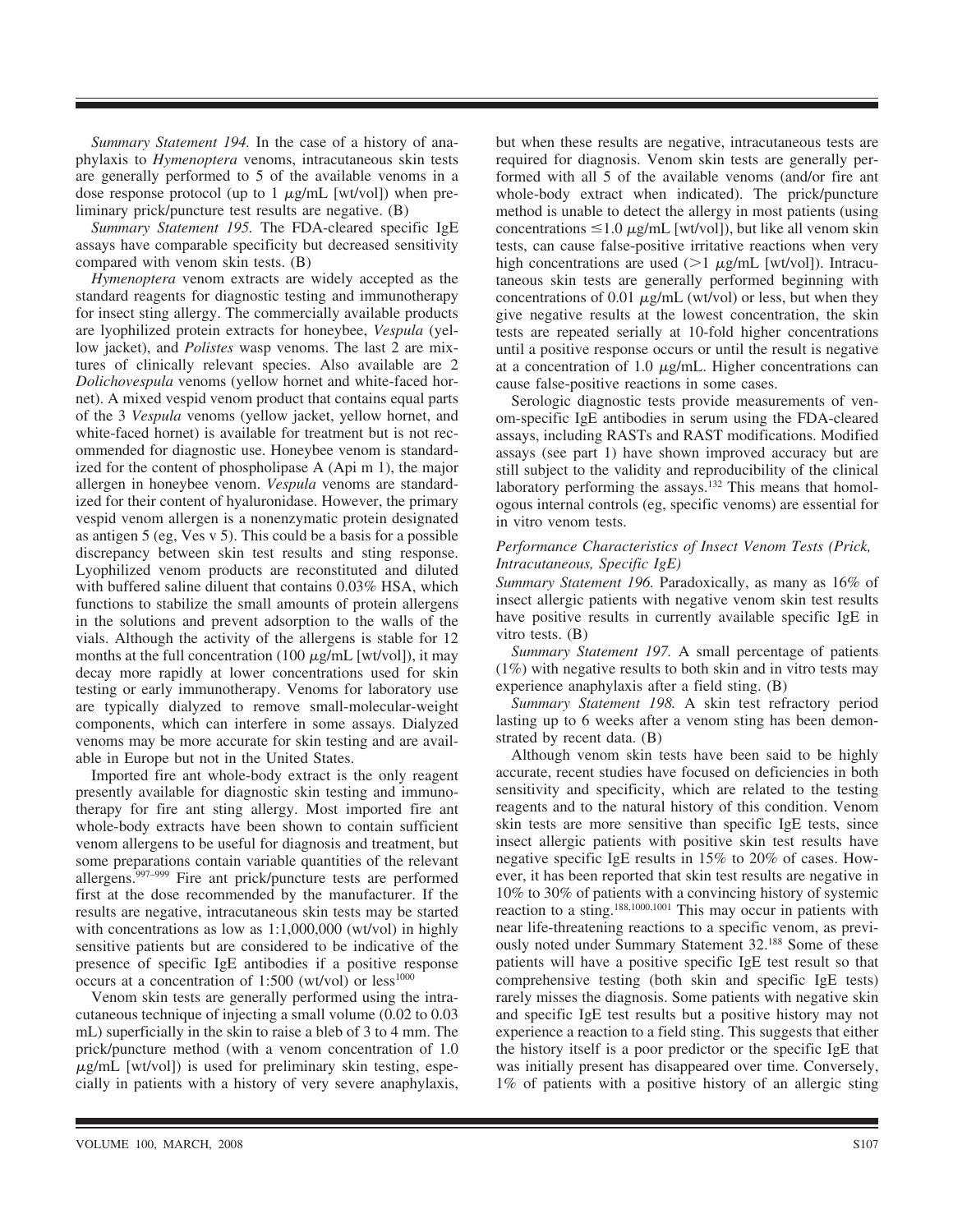reaction have negative results to both skin and specific IgE diagnostic tests and yet may have a systemic reaction to a subsequent sting.<sup>1001</sup> Absolute reconciliation of these results is difficult. Stated otherwise, although available tests are almost always sufficient for diagnosis, they are not 100% foolproof.

One possible reason for negative venom skin test results in insect allergic patients is the refractory period that occurs after an allergic reaction to a sting. One published report describes this phenomenon in 50% of patients tested within 1 week after the sting reaction, but more than half of the skin test–negative patients had positive specific IgE results at the same time, such that the diagnosis was made in 79% using both test methods.1002 In the other 21% of patients the test results were positive only 6 weeks after the sting reaction. When venom skin test and specific IgE test results are negative more than 6 weeks after the sting reaction, it has been recommended that the tests should be repeated at a later date. This is based on the observation that venom skin test responses may vary over time such that relatively mild sensitivity may fluctuate around the lower level of detection and give negative results on one occasion and positive on another. This observation has been reported in one clinical investiga $tion.<sup>616</sup>$ 

The immunologic specificity of venom skin tests is excellent but clinically limited. Positive skin test results invariably demonstrate the presence of venom specific IgE antibodies but are not absolute indicators of clinical allergic reactions to stings. Studies of the natural history of insect allergy have revealed that clinical reactivity is variable and can disappear despite the persistence of sensitization demonstrated with diagnostic tests.995,1003–1006 The risk of systemic reaction to a sting in patients with positive venom skin test results and a history of previous systemic reactions has been reported to be as high as  $61\%$  and as low as  $30\%$ .<sup>1005–1007</sup> This broad range has been explained by multiple factors, including the age of the patient, the severity of prior sting reactions, the degree of skin test (or specific IgE) sensitivity to venoms, and variables relating to the insects themselves.

Specific IgE in vitro tests have shown improved sensitivity using modified assay methods.<sup>134</sup> The sensitivity of these tests is still not as good as skin tests, but the specificity is comparable. Many such assays show reduced accuracy when the level of venom IgE is in the low range. Compared with venom skin tests, current serologic tests still give falsenegative results in some cases, but the converse has become equally important. As many as 10% of insect allergic patients with negative venom skin test results have positive results in the most highly sensitive specific IgE in vitro assays.<sup>1001</sup> A single report of a Western blot technique claims equivalent sensitivity and specificity to skin tests, provided that specific bands for antigen 5 or hyaluronidase are measured.<sup>1008</sup> The clinical significance of positive specific IgE tests in a patient with negative skin test results is uncertain, but this situation clearly indicates the potential for insect sting reactions as shown in case reports of such patients who had systemic reactions to challenge stings.<sup>188</sup>

## *Complementary Skin and Specific IgE Testing*

*Summary Statement 199.* Because of predictive inconsistencies of both skin and serum specific IgE tests, patients with a convincing history of venom-induced systemic reactions should be evaluated by both methods. (D)

The performance characteristics of the diagnostic tests described herein provide a clear rationale for the combined use of the skin tests and serologic tests. Neither test alone is fully accurate, and some insect allergic patients (by history) show positive results to only one but not the other test. It is therefore important to perform the other test when 1 test result is negative in a patient with a clear history of severe reaction to stings. This is also true for individual venoms. The need to perform specific IgE tests or repeat skin testing when initial skin test results are negative is most clear in patients who have had severe anaphylactic reactions, but there is no consensus about whether this should be done in all patients with negative skin test results who are candidates for venom immunotherapy based on their history of systemic allergic reactions to stings.132,1019

## *Cross-allergenicity*

*Summary Statement 200.* Cross-allergenicity among insect venoms is (1) extensive among vespid venoms, (2) considerable between vespids and *Polistes*, (3) infrequent between bees and vespids, and (4) very limited between yellow jackets and imported fire ants. (B)

Venoms of different species and genera may demonstrate cross-allergenicity consistent with phylogeny or across phylogenetic lines. There is infrequent specific IgE cross-allergenicity between the venoms of honeybees and vespids.1010 Both hyaluronidase and cross-reacting carbohydrate determinants have been attributed as the basis for this cross-allergenicity.1010,1011 The clinical significance of IgE antibodies with such cross-allergenicity is unclear but is thought to be minimal. There is also very limited cross-allergenicity between yellow jacket and fire ant venoms, which is of unknown clinical significance.1010 Bumblebee venom allergy can be diagnosed by specific IgE testing, but there is no approved diagnostic material for skin testing in the United States. Although some cross-allergenicity exists with honeybee venom, most bumblebee allergic patients have negative test results for honeybee venom skin test reagents.1012,1013

There is more extensive cross-allergenicity among the vespid venoms. *Vespula* venoms (yellow jacket species, hornets) show almost complete cross-allergenicity, which is manifested by positive diagnostic test results to all 3 vespid venom reagents in most yellow jacket allergic patients. There are some individuals who show positive test results to only 1 of these venoms, and it is clear that some species have unique allergenic determinants.1014 *Polistes* wasp venom is not as closely related to the other vespids. More than half of yellow jacket allergic patients have positive venom test results to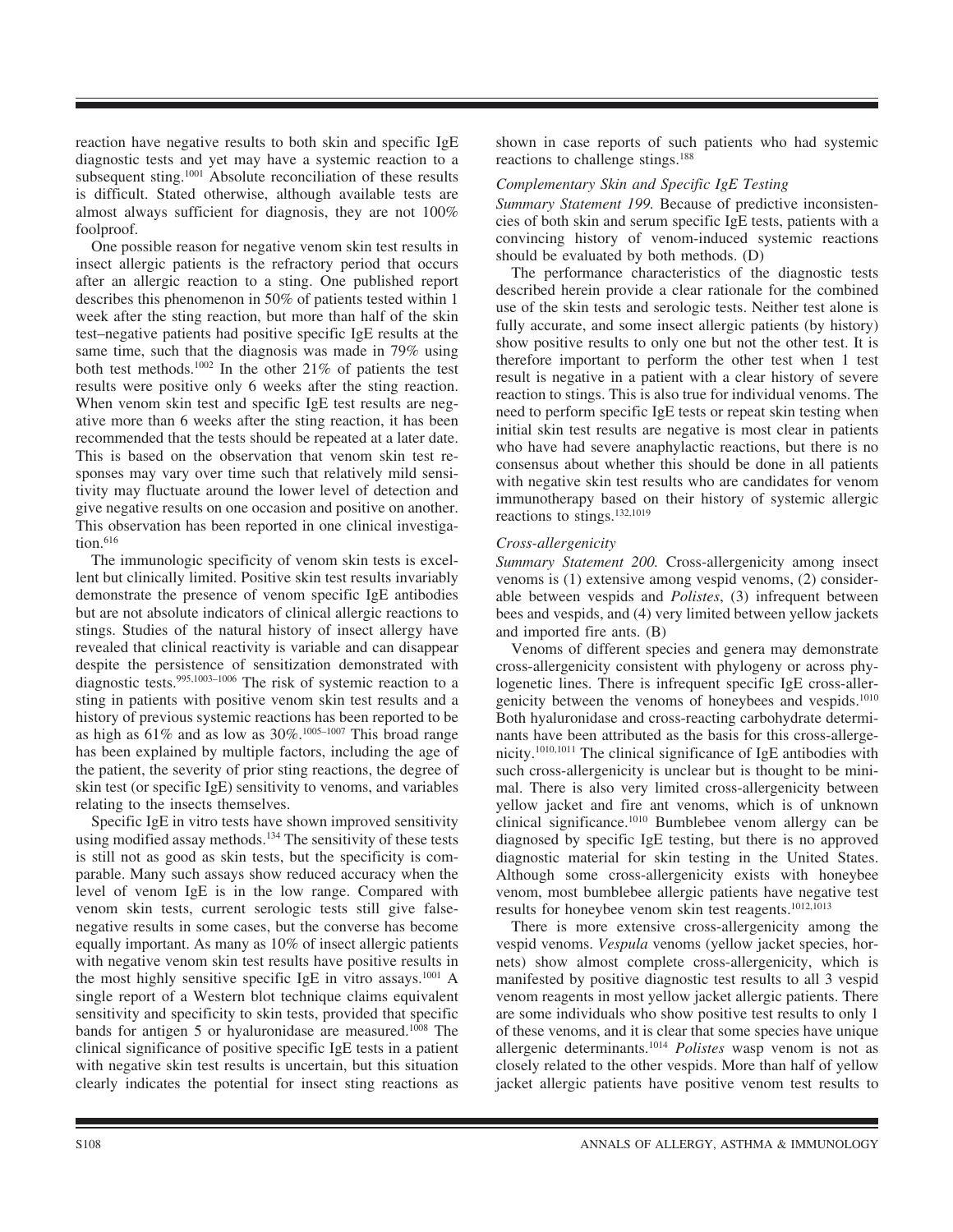*Polistes* venom as well. In almost half of these cases, the IgE antibodies can be shown to be fully cross-allergenic by demonstrating complete inhibition of the *Polistes* specific IgE test by the addition of yellow jacket venom in the assay.1015 The other half of the patients have separate and distinct sensitivities to yellow jacket and *Polistes* venom allergens. A specific IgE inhibition test can be used to exclude the need for wasp venom immunotherapy in many patients whose tests show multiple vespid venom sensitivities. Unfortunately, this test is not commercially available.

## *Number and Frequency of Tests*

*Summary Statement 201.* If Hymenoptera venom sensitivity is suspected, initial prick/puncture tests followed by serial end point titration with intracutaneous tests may be required. (B)

*Summary Statement 202.* Venom skin test may be repeated once or twice at 3- to 6-month intervals to confirm the diagnosis in a patient who initially had negative test results. (D)

When testing is started with prick/puncture tests, the complete set of 5 Hymenoptera venoms should be used, as well as positive and negative controls. If fire ant sting has been confirmed, prick/puncture and intracutaneous testing is limited to this single insect. When prick/puncture test results for Hymenoptera venoms are negative, as they are in most cases, serial intracutaneous tests that use the same materials (including intracutaneous controls) may begin at concentrations of 0.001 and end at 1.0  $\mu$ g/mL.<sup>1016</sup>

Venom skin tests may be repeated once or twice at 3- to 6-month intervals when necessary to make the diagnosis in a patient who has negative initial diagnostic test results. This may also be useful when initial skin tests show inconsistent results for the vespid venoms, so as to clarify whether additional venoms should be included in immunotherapy. In patients who are treated with venom immunotherapy, some clinicians may repeat skin tests every 2 to 5 years to determine whether the patient has lost sensitivity. In patients who are not treated, there is generally no need to repeat skin tests, but examination for loss of sensitivity may be of interest after 2 to 5 years.

## *Challenge Testing*

*Summary Statement 203.* When the diagnosis is highly suspected but not proved by skin and specific IgE tests, supervised live insect challenge sting may confirm clinical sensitivity. Nevertheless, most of patients with suspected venom allergy do not require live stings. (D)

The importance of supervised challenge testing in clinical practice has been established for food and drug allergy, and a similar rationale may be used in some cases of insect sting allergy. In research studies for the efficacy of venom immunotherapy and to determine the relapse rate after discontinuing venom immunotherapy, live sting challenge has been used as the gold standard. However, even among untreated patients with a compelling history of allergic sting reactions and positive venom skin test results, approximately half will not react to a challenge sting.1003,1005,1006 Some investigators have therefore suggested that many patients do not need venom immunotherapy and that these individuals should be identified by deliberate sting challenge. Although it is true that no available test can reliably distinguish those who will react to a sting from those who will not in every case, the outcome of sting challenge is also not fully reproducible. Up to 20% will react to a subsequent sting after experiencing an initial negative challenge sting.1003 Therefore, sting challenge is less sensitive than venom skin tests and only somewhat more specific. Although deliberate sting challenge in the United States is limited because of both practical and ethical concerns, it is clear that specific patients would benefit from supervised challenge with live insects if this procedure was more widely available in regional allergy and anaphylaxis centers. Nevertheless, most patients with suspected venom allergy do not require live sting challenges.

### **ASSESSMENT OF DRUG ALLERGY**

*Summary Statement 204.* Evaluation of drug specific IgE antibodies induced by many high-molecular-weight and several low-molecular-weight agents is often highly useful for confirming the diagnosis and prediction of future IgE-mediated reactions, such as anaphylaxis and urticaria. (B)

*Summary Statement 205.* Neither immediate skin nor tests for specific IgE antibodies are diagnostic of cytotoxic, immune complex, or cell-mediated drug-induced allergic reactions. (B)

IgE-mediated mechanisms are important in adverse reactions to many antibiotics, pharmaceuticals, and biologic proteins, such as insulin, protamine, and heparin. In the case of immediate hypersensitivity reactions mediated by IgE antibodies, demonstration of the presence of drug specific IgE is usually taken as sufficient evidence that the individual is at significant risk of having an anaphylactic reaction if the drug is administered. This is helpful in the case of high-molecularweight agents. However, insufficient knowledge about drug degradation products and/or metabolites and how they are conjugated with body proteins has been an impediment to developing either skin or specific IgE assays for most smallmolecular-weight drug chemicals.

Evaluation of drug specific IgE antibodies induced by many high-molecular-weight and several low-molecularweight agents is often highly useful for confirming the diagnosis and prediction of future IgE-mediated reactions, such as anaphylaxis and urticaria.<sup>1017-1019</sup> Immediate-type skin tests are usually the most sensitive diagnostic tests but in certain cases where skin testing is not possible (ie, a negative histamine control test result, dermatographism, or generalized eczema), specific IgE assays (eg, Immulite, ImmunoCap) are available though not adequately standardized for either negative or positive predictability. In the case of small-molecular-weight drugs, validated and reliable skin test reagents are only available for penicillin.1020 They have excellent negative predictive values in predicting that severe reactions to peni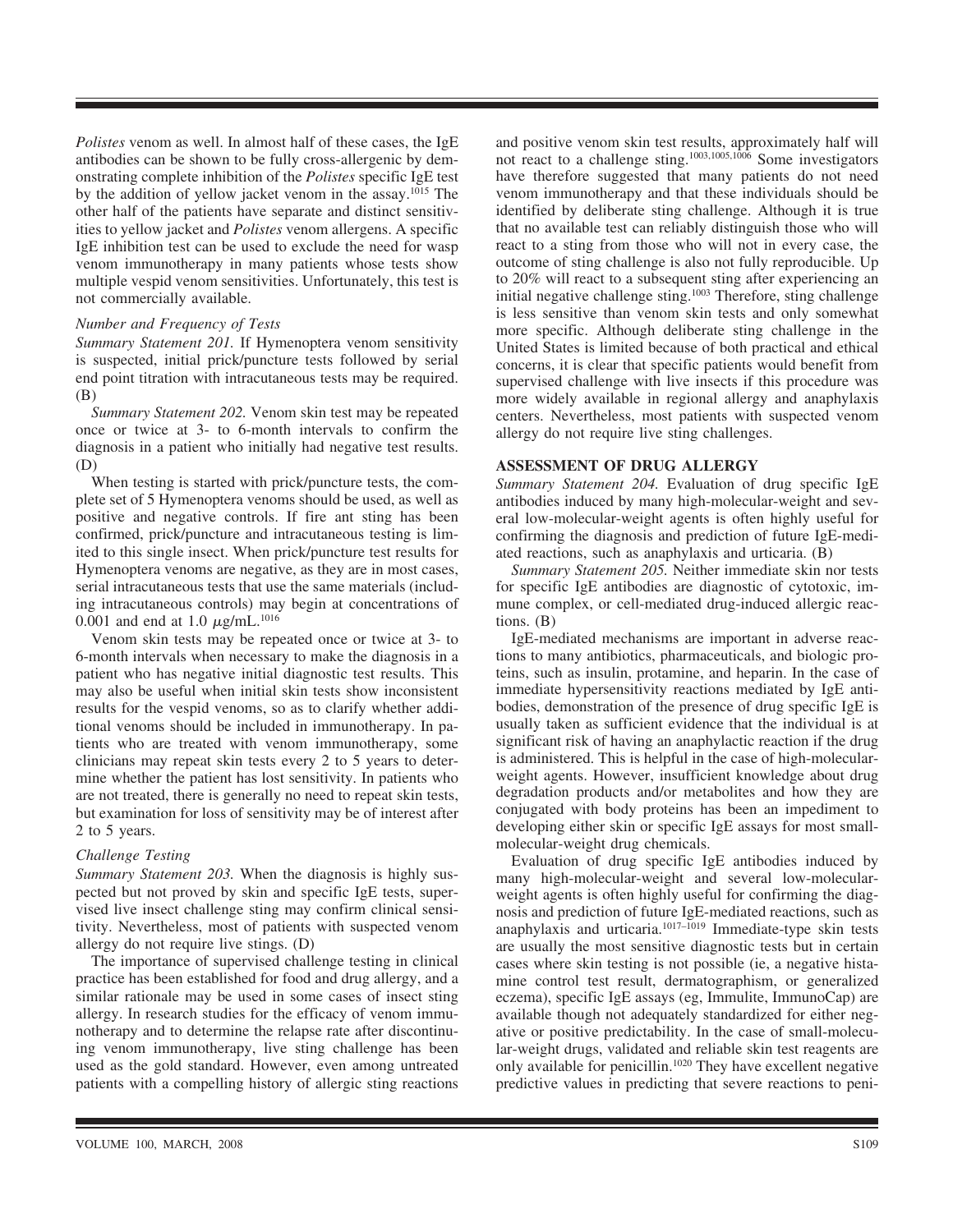cillin will not occur. Immunoassays for penicillin specific IgE antibodies are less sensitive than skin tests, and therefore skin testing is preferred. Neither immediate skin nor specific IgE tests for IgE antibodies are diagnostic of cytotoxic, immune complex, or cell-mediated drug-induced allergic reactions.

*Summary Statement 206.* The availability of specific laboratory tests for non–IgE-mediated drug allergies is limited.  $(C)$ 

*Summary Statement 207.* Atopy patch tests, lymphocyte proliferation tests, and basophil activation tests are additional diagnostic tests for drug allergy. Further studies are required to confirm their clinical utility in the evaluation of drug allergic patients. (B)

Both direct and indirect Coombs test results are often positive in drug-induced hemolytic anemia. This may reflect the presence of complement and/or drug on the red cell membrane or an Rh determinant autoantibody (eg, as occurs with  $\alpha$ -methyldopa). Although these may be useful as diagnostic adjuncts, elevated levels can occur in individuals who receive the drug and do not experience a clinical reaction.<sup>1020</sup> Specific antibody tests for drug-induced neutropenia or thrombocytopenia have been reported from specific research laboratories but are not clinically available. Furthermore, using small-molecular-weight native drugs for these in vitro cytotoxicity tests may be insufficient because they may not be immunogenoric unless coupled to protein or patients may only react to specific drug metabolites.1021 Furthermore, testing with the native drug may be insufficient or patients may react to a variety of drug metabolites.<sup>981</sup> Drug-specific tests are generally available in specific research laboratories and therefore are not clinically applicable for most drugs.

*Summary Statement 208.* A graded challenge (test dose) is a procedure to determine if a drug is safe to administer and is intended for patients who are unlikely to be allergic to the given drug. In contrast to desensitization, a graded challenge does not modify the immune response to a drug. (B)

Graded challenge (ie, test dosing), is intended for patients unlikely to have an IgE-mediated reaction to a drug and does not modify an individual's immune response to a given drug.1022–1025 The objective of graded challenge is to introduce a medication cautiously so as not to induce a severe reaction. Although it is not possible to be absolutely certain that a patient is not allergic to a drug because valid diagnostic tests are not available for most drugs, the procedure is intended for patients who, after a full evaluation, have low pretest probability of being allergic to the given drug. The starting dose for graded challenge is generally higher than for drug desensitization, and the number of steps in the procedure may be 2 or several. It is postulated that a graded challenge consisting of more than 4 or 5 steps may induce modifications of immune effector cells and therefore induce tolerance in the patient. Since tolerance status is impossible to predict, future administrations of the drug should be given cautiously. The time intervals between doses are dependent on the type of previous reaction, and the entire procedure may take hours or days to complete. Readministration of a drug via graded challenge is absolutely contraindicated if it caused a severe non–IgE-mediated reaction such as Stevens-Johnson syndrome, toxic epidermal necrolysis, or exfoliative dermatitis.

*Summary Statement 209.* Atopy patch tests, lymphocyte proliferation tests, and basophil activation tests are additional diagnostic tests for drug allergy. Further studies are required to confirm their clinical utility in the evaluation of drug allergic patients. (B)

In recent years there have been reports concerning the diagnostic utility of APTs with drugs in non–IgE-mediated cutaneous drug reactions.1026,1027 A positive reaction may be useful by identifying a specific drug in a patient receiving multiple drugs, provided that it is properly compared with a group of negative controls. The lack of standardization of reagent concentrations may limit the clinical usefulness of this procedure. The lymphocyte proliferation test has been studied as an in vitro correlate of drug-induced cellular reactions.1028 This is used primarily as a retrospective test and is not clinically available in most medical centers. There is considerable disagreement among investigators about the value of this assay in evaluating drug allergies because neither its positive nor negative predictive values have been systematically investigated. One potential advantage of the test for some patients is that it is possible to obtain in vitro evidence of lymphocyte transformation by the parent drug itself and liver microsomal products of the drug, thereby bypassing the need for precise knowledge of metabolic determinants.1028,1029 Although the general clinical applicability of these tests has not been validated in any large-scale study, a number of investigators have shown that drugs may induce both CD4<sup>+</sup> and CD8<sup>+</sup> T-cell responses and drug-specific  $T_H1$ and/or  $T_H2$  responses.<sup>1030-1034</sup>

Basophil activation tests have recently been used in the diagnosis of drug allergy. Basophil activation tests are in vitro tests that measure expression of activation markers, principally CD63 203C on the surface of basophils. These tests are typically performed by incubating peripheral blood samples with allergen and IL-3 to enhance the expression of CD63, which is detected by flow cytometry. This method has been reported by European investigators in a variety of cases of drug hypersensitivity reactions with drugs such as neuromuscular blocking agents,  $\beta$ -lactams, and NSAIDs and by Australian investigators for succinylated gelatin.677,1035–1037 In a study of patients with perioperative allergic reactions to neuromuscular blocking agents, intracutaneous skin testing with a 1:100 dilution was more sensitive (100%) compared with basophil activation tests using CD63 (64%).<sup>1040</sup> The specificity of the basophil activation test was relatively high (93%), whereas the specificity of intracutaneous tests varied between 63% (1:100 dilution) and 100% (1:1,000 dilution) for muscle relaxant allergy. Another study evaluated basophil activation tests in 60 subjects with a history of aspirin or NSAID-induced respiratory and/or cutaneous reactions.<sup>1037</sup> In this study, the basophil activation test with aspirin had a specificity of 100% and a sensitivity of 43%. Further confir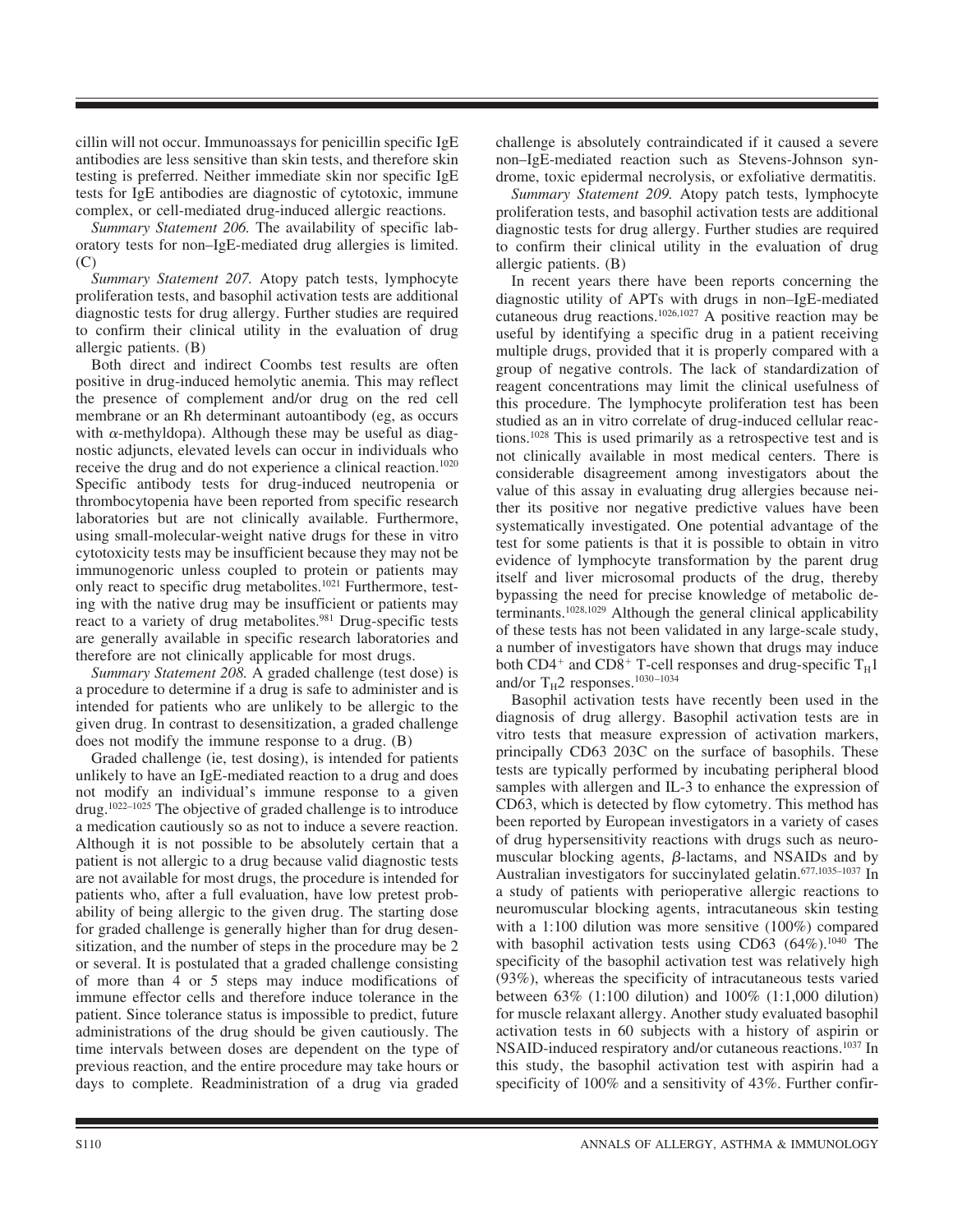matory studies, especially with commercially available tests, are needed before its general acceptance as a diagnostic tool.

### *Penicillin*

*Summary Statement 210.* Penicillin skin testing is the most reliable method for evaluating IgE-mediated penicillin allergy provided that the necessary reagents are available. When performed with both major and minor determinants, the negative predictive value of penicillin skin testing for immediate reactions approaches 100%, whereas the positive predictive value is between 40% and 100%. (B)

Penicillin is the only low-molecular-weight agent for which validated testing has been documented.<sup>1019,1020</sup> The major determinant of penicillin, penicilloyl polylysine, is the only skin test reagent licensed for antibiotic skin testing. Currently, neither minor nor major determinant reagents are available commercially in the United States. Some medical centers prepare these reagents for their own local institutional use.

Immediate-type penicillin allergy cannot be accurately diagnosed by history alone. This observation is partially explained by the fact that patients with documented penicillin specific IgE may lose their sensitivity over time.<sup>1038</sup> Additionally, patients with vague reaction histories may be allergic and demonstrate positive skin test results. Overall, approximately one third of patients with positive penicillin skin test results report vague reaction histories.<sup>1039</sup> Penicillin skin testing is the most reliable method for evaluating IgE-mediated penicillin allergy. Specific IgE tests (RAST, Immuno-CAP, or ELISA) are less sensitive and specific compared with skin testing.<sup>1040-1042</sup> Penicillin skin testing detects the presence or absence of penicillin specific IgE antibodies, and it is neither useful nor indicated for clearly non–IgE-mediated reactions (ie, penicillin-induced hemolytic anemia, serum sickness-like reaction, or ACD).

Ideally, both major and minor determinant reagents are used for skin testing. Currently, the major determinant is not commercially available as penicilloyl-polylysine (PrePen) in a premixed  $6 \times 10^{-5}$ M solution but, as cited herein, it has been prepared for local use in various medical centers. Although not actually a minor determinant, penicillin G is commercially available and traditionally has been used for skin testing at a concentration of 10,000 U/mL. The other minor determinants (penicilloate and penilloate) are used for skin testing at 0.01M but have never been commercially available in the United States. Penicillin G left in solution ("aged" penicillin) does not spontaneously degrade to form separable minor determinants and therefore cannot be used as a substitute for the other minor determinants.1043 The negative predictive value of penicillin skin testing (using penicilloylpolylysine, penicillin G, and penicilloate and/or penilloate) for serious immediate-type reactions approaches 100%,1019,1044,1045 and the positive predictive value (based on limited challenges of skin test–positive patients) is between 40% and 100%.1019,1045,1046

Likelihood ratios for positive skin test results based on a history of penicillin allergy have been calculated based on the results of 4 studies involving a total of 9,526 patients who had penicillin skin testing performed.1047 The overall likelihood ratio for a patient with a history of penicillin allergy to have a positive penicillin skin test result was 1.9 (95% confidence interval, 1.5–2.5). Conversely, the negative likelihood ratio was  $0.5$  (95% confidence interval,  $0.4 - 0.6$ ), indicating the likelihood that a patient without a history of penicillin allergy would have a positive penicillin skin test result.

*Summary Statement 211.* Skin testing with penicilloylpolylysine and penicillin G appears to have adequate negative predictive value in the evaluation of penicillin allergy. (C)

When penicilloyl-polylysine was available, most allergists performed penicillin skin tests with only penicilloyl-polylysine and penicillin G. However, some studies report that approximately 10% to 20% of penicillin allergic patients show skin test reactivity only to penicilloate or penilloate.1019,1044,1048 –1053 The clinical significance of these findings is uncertain. Penicillin challenges of individuals skin test negative to penicilloyl-polylysine and penicillin G1046,1049 have similar reaction rates compared with individuals skin test negative to the full set of major and minor penicillin determinants.<sup>1019,1044,1045</sup> Therefore, based on the available literature, skin testing with penicilloyl-polylysine and penicillin G appears to have adequate negative predictive value in the evaluation of penicillin allergy. To date, the positive predictive value of penicillin skin tests has not been carefully studied.

Penicillin skin testing should only be performed by personnel skilled in the application and interpretation of this type of skin testing, with preparedness to treat potential anaphylaxis. Appropriate positive (histamine) and negative (saline) controls should be placed. First, full-strength reagents are applied by the prick/puncture technique, and if the results are negative, intracutaneous testing should be performed. There is no uniform agreement on what constitutes a positive skin test response, but most experts agree that it is defined by the size of the wheal that should be 3 mm or greater than that of the negative control for either prick/puncture or intracutaneous tests. Penicillin skin testing, using the reagents described herein and proper technique, are safe, with only a rare risk (0.1%–2%) of a systemic reaction occurring.1044,1050 Patients with a history of anaphylaxis to  $\beta$ -lactams and a history of drug reactions occurring within an hour may be at greater risk for systemic reactions to skin testing with  $\beta$ -lactams.<sup>1051</sup>

*Summary Statement 212.* Penicillin skin test–negative patients (as determined by testing with major and minor determinants) may receive penicillin, and depending on which skin test reagents are used and the reaction history, the first dose may need to be given via a test challenge with a lower dose under observation. (D)

Penicillin skin testing is indicated in patients who have a reaction history consistent with a possible IgE-mediated mechanism. Penicillin skin testing may be performed electively (when patients are well and not in immediate need of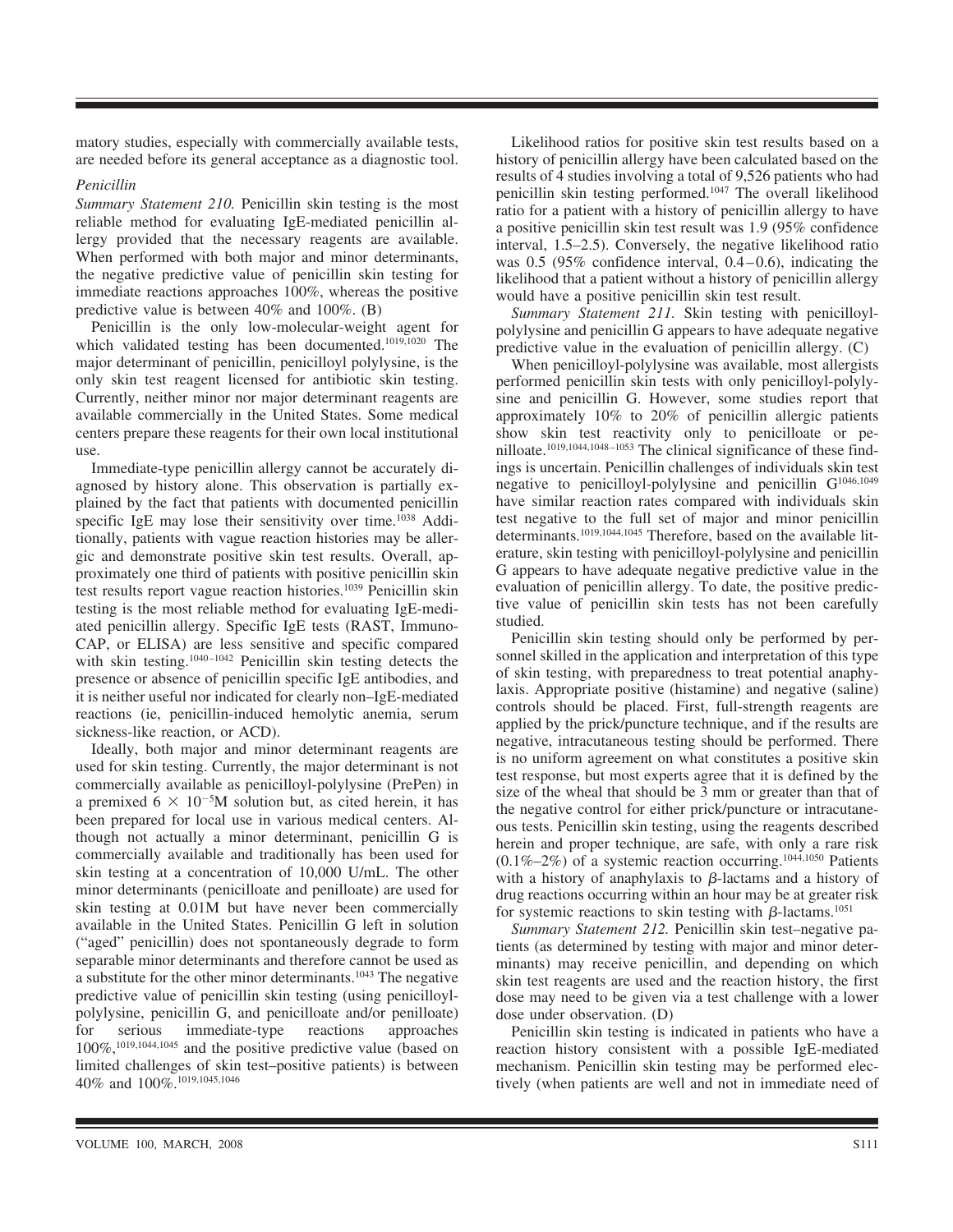antibiotic therapy) or only when treatment with a penicillin compound is contemplated.

There is lack of agreement regarding the need to perform an elective challenge with penicillin immediately after a negative penicillin skin test result. Surveys of patient who exhibited negative penicillin skin test results (without subsequently being challenged with penicillin) found that a large proportion were not given  $\beta$ -lactam antibiotics because of fear expressed by either the patient or the treating physician.1052 In an enclosed health maintenance organization setting, review of medical records found that subsequent prescriptions for penicillins in penicillin skin test–negative patients were comparable in those individuals who were or were not challenged with oral penicillin after their skin test  $(47\%$  vs  $48\%$  during the year after the skin test).<sup>1053</sup> If penicillin skin testing is performed with only penicilloylpolylysine and penicillin G, initial administration of penicillin, depending on the pretest probability of the patient being allergic, may need to be done via graded challenge (ie, 1/100 of the dose, followed by the full dose, assuming no reaction occurs during a brief observation period).

*Summary Statement 213.* In the absence of validated skin test reagents, the approach to patients with a history of penicillin allergy is similar to that of other antibiotics for which no validated in vivo or in vitro diagnostic tests are available. Therapeutic options include (1) prescribing an alternative antibiotic, (2) performing a graded challenge, and (3) performing penicillin desensitization. (D)

Currently, penicilloyl-polylysine, the major determinant of penicillin, is not commercially available. Penicillin testing without the major determinant fails to identify most penicillin allergic patients. Therefore, some medical centers prepare these reagents for local, institutional use only. In the absence of validated commercial or locally prepared skin test reagents, therapeutic options include (1) prescribing an alternative antibiotic, (2) performing a graded challenge, and (3) performing penicillin desensitization. If a therapeutically equivalent antibiotic is available, this would typically be the safest choice. However, in some cases penicillin would be the drug of choice. In this scenario, the decision of performing a graded challenge or desensitization would be based on factors such as the documentation and description of the reaction to penicillin, the time elapsed since the allergic reaction, and presence of comorbid conditions (eg, coronary artery disease). For example, in a healthy patient with a childhood history of a morbilliform eruption to penicillin 30 years prior, a graded challenge could be considered. In contrast, a patient with congestive heart failure and a history of anaphylaxis to penicillin 2 years ago should likely undergo an empiric penicillin desensitization.

*Summary Statement 214.* In patients who have reacted to semisynthetic penicillins, consideration should be given to skin test the implicated antibiotic and penicillin determinants. (B)

Some patients with immediate-type reactions to amoxicillin or ampicillin are able to tolerate other penicillin-class compounds.1054,1055 These individuals appear to have reactions directed at the R-group side chain, which distinguishes the chemical structure of different penicillin-class compounds. These patients may have skin test results that are positive to a nonirritating concentration of either amoxicillin or ampicillin but test negative to penicillin major and minor determinants. Therefore, when skin testing patients who have reacted to semisynthetic penicillins, consideration should be given to include the implicated antibiotic and penicillin determinants. The negative predictive value of skin testing with native semisynthetic penicillins is unknown, and there is no consensus regarding the appropriate concentration that should be used.

## *Other Antibiotics*

*Summary Statement 215.* There are no validated diagnostic tests of sufficient sensitivity for evaluation of IgE-mediated allergy to antibiotics other than penicillin. (C)

*Summary Statement 216.* Skin testing with nonirritating concentrations of other antibiotics is not standardized. A negative skin test result does not rule out the possibility of an immediate-type allergy. A positive skin test result suggests the presence of drug specific IgE antibodies, but the predictive value is unknown. (C)

Most patients with immediate allergic reactions to cephalosporins react to the R1 side chain rather than the  $\beta$ -lactam ring, and skin test results are often positive in such patients.1056 Specific IgE test results have been positive in some patients with histories of cephalosporin allergy, some of whom had negative skin test results.<sup>1057</sup> A positive cephalosporin skin test result (using a nonirritating concentration) implies the presence of drug specific IgE antibodies, and the patient should receive an alternate drug or undergo desensitization. A negative cephalosporin skin test result (using a nonirritating concentration) does not rule out the presence of drug specific IgE antibodies. IgE antibodies to cephalosporin metabolic products not used in the testing may be present but not detectable. Therefore, since the negative predictive value of cephalosporin skin testing is unknown, a cautious graded challenge should be performed (eg, 1/100 of the therapeutic dose, increasing tenfold every 30 to 60 minutes up to the full therapeutic dose) in cases of negative skin test results. The number of steps in the graded challenge and the pace of the challenge are determined by the reaction history. If the previous history is consistent with a severe IgE-mediated reaction, rapid desensitization may be undertaken instead. Evaluation of IgE-mediated allergy to other  $\beta$ -lactams (eg, aztreonam, carbapenems) is analogous to cephalosporins in that relevant degradation products are unknown, and thus there are no standardized skin test reagents available. Skin testing with a nonirritating concentration of non- $\beta$ -lactams has the same limitation and questionable predictive value as with cephalosporins.

For most non $-\beta$ -lactam antibiotics, there are case reports of positive skin test results with the native drug; however, large-scale validation of such skin testing has not been ac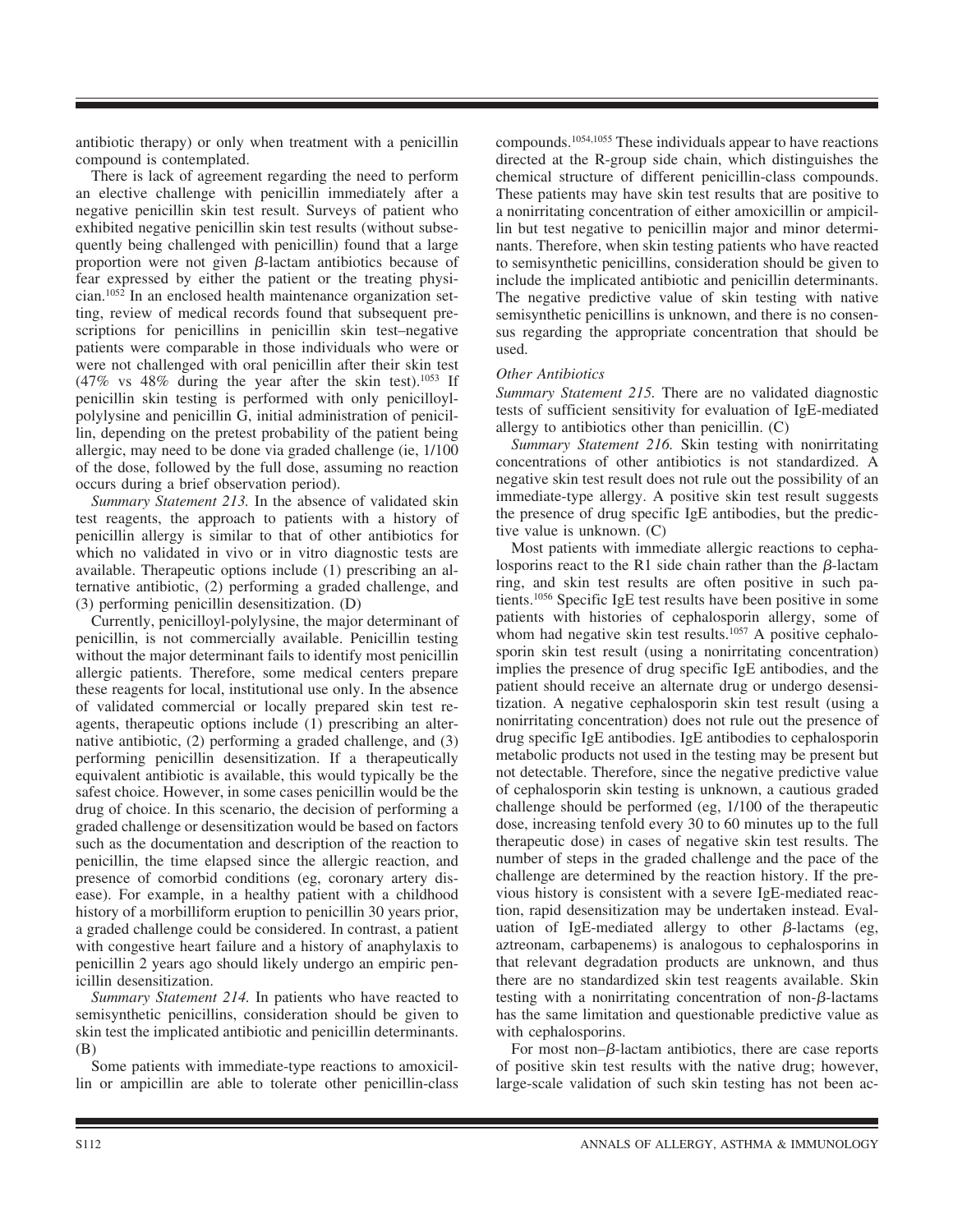Table 14. Nonirritating Concentrations for Antimicrobial Intracutaneous Testing

| Antimicrobial<br>drug | <b>Full-strength</b><br>concentration,<br>mg/mL | <b>Dilution</b><br>from full-<br>strength<br>concentration |
|-----------------------|-------------------------------------------------|------------------------------------------------------------|
| Cefotaxime            | 100                                             | $10^{-1}$                                                  |
| Cefuroxime            | 100                                             | $10^{-1}$                                                  |
| Cefazolin             | 330                                             | $10^{-1}$                                                  |
| Ceftazidime           | 100                                             | $10^{-1}$                                                  |
| Ceftriaxone           | 100                                             | $10^{-1}$                                                  |
| Tobramycin            | 40                                              | $10^{-1}$                                                  |
| Ticarcillin           | 200                                             | $10^{-1}$                                                  |
| Clindamycin           | 150                                             | $10^{-1}$                                                  |
| Gentamycin            | 40                                              | $10^{-1}$                                                  |
| Cotrimoxazole         | 80                                              | $10^{-2}$                                                  |
| Levofloxacin          | 25                                              | $10^{-3}$                                                  |
| Erythromycin          | 50                                              | $10^{-3}$                                                  |
| Azithromycin          | 100                                             | $10^{-4}$                                                  |
| Nafcillin             | 250                                             | $10^{-4}$                                                  |
| Vancomycin            | 50                                              | $10^{-4}$                                                  |

complished. It is well recognized that most antibiotics have multiple end products, and therefore it is possible that the relevant allergens may be metabolites and not the parent drug. Although no validated in vivo or in vitro diagnostic tests are available for non– $\beta$ -lactam antibiotics, skin testing with nonirritating concentrations of the drug (ie, negative skin test reactivity in a panel of normal, nonexposed volunteers) may provide useful information, and nonirritating concentrations for 15 commonly used antibiotics have been published (Table 14).1058 If the skin test result is positive under these circumstances, it is likely that drug specific IgE antibodies are present. Some clinicians also verify this interpretation by demonstrating a negative skin test result in a nonallergic control subject tested at the same time as the patient. Therefore, the patient should receive an alternative non– cross-reacting antibiotic or undergo rapid desensitization. On the other hand, a negative skin test result does not denote that drug specific IgE antibodies are absent, since it is possible that a drug metabolite not present in the test reagent may be the relevant allergen. However, if this particular antibiotic is required for treatment, the amount of drug injected intracutaneously can be used as the initial starting dose for rapid desensitization. In skin test–negative patients who have mild reaction histories, a graded challenge procedure may be considered. Readministration of drugs that caused severe non– IgE-mediated reactions (such as Stevens-Johnson syndrome, toxic epidermal necrolysis, and others), either by desensitization or graded challenge, is absolutely contraindicated.

## *Aspirin and NSAIDs*

*Summary Statement 217.* A presumptive diagnosis of aspirinexacerbated respiratory disease (AERD) can often be made by history; however, in some cases, aspirin provocation tests might be considered for a definitive diagnosis. (B)

One type of adverse reaction to aspirin or NSAIDs is AERD, a clinical entity characterized by aspirin- or NSAIDinduced respiratory reactions in patients with underlying asthma. There is no diagnostic skin prick/puncture or intracutaneous test for AERD. The diagnosis is usually established by history, but if the history is unclear or, when definite diagnosis is required, a provocation test with aspirin or acetylsalicylic acid may be performed. Aspirin or acetylsalicylic acid provocation tests have been performed using various routes of administration, including oral, bronchial, nasal, and rarely intravenous.1059 In the United States, only oral challenges are available. Twenty-four hours before the challenge, use of anticholinergics, antihistamines, cromolyn, and short-acting  $\beta$ -agonists should be discontinued.<sup>1060</sup> Because of the potential for exacerbating a patient's asthma, use of oral and inhaled corticosteroids, intranasal corticosteroids, theophylline, and long-acting bronchodilators should be continued at the time of the challenge. Leukotriene modifiers may block bronchospastic responses but often do not inhibit aspirin or acetylsalicylic acid–induced lower respiratory tract reactions.1061,1062

Oral aspirin or acetylsalicylic acid challenges in patients with suspected AERD are typically done more than 3 days with the first day being performed with placebos to ensure baseline stability of asthma (ie,  $FEV_1$  should change  $\leq 15\%$ ). A commonly used protocol begins with 15 to 30 mg of aspirin or acetylsalicylic acid on day 2 followed by doses of 45 to 60 mg and 100 mg in 3-hour intervals with serial measurement of  $FEV<sub>1</sub>$  hourly.<sup>1060</sup> On day 3 of the challenge, aspirin or acetylsalicylic acid doses of 150 mg, 325 mg, and 650 mg are given in 3-hour intervals. If 650 mg of aspirin or acetylsalicylic acid is administered and there is no reaction and the patient is not taking more than 10 mg of prednisone or a leukotriene modifier, the test result is determined to be negative. Reactions to aspirin or acetylsalicylic acid in patients with AERD typically occur within 15 minutes to 1 hour after ingestion of aspirin. Reactions include not only bronchospasm (which may be severe) but also naso-ocular symptoms and infrequently cutaneous and gastrointestinal symptoms. Physicians need to be prepared to treat these reactions aggressively.

*Summary Statement 218.* Urticaria, angioedema, and anaphylactic reactions to NSAIDs are distinctly different drug reactions from AERD reactions. In contrast to AERD reactions, anaphylactic reactions to NSAIDs are usually drug specific and patients typically tolerate other structurally dissimilar NSAIDs. (B)

Aspirin or acetylsalicylic acid and NSAIDs may also cause urticaria and angioedema or even anaphylaxis. The approach to these patients differs from that for patients with AERD. Patients with a history of urticaria or angioedema to NSAIDs may be challenged using a graded challenge (test dose) protocol similar to other drugs. For most patients with anaphylactic reactions to NSAIDs, these reactions are drug specific and challenging with a structurally different NSAID would be the preferred strategy.1063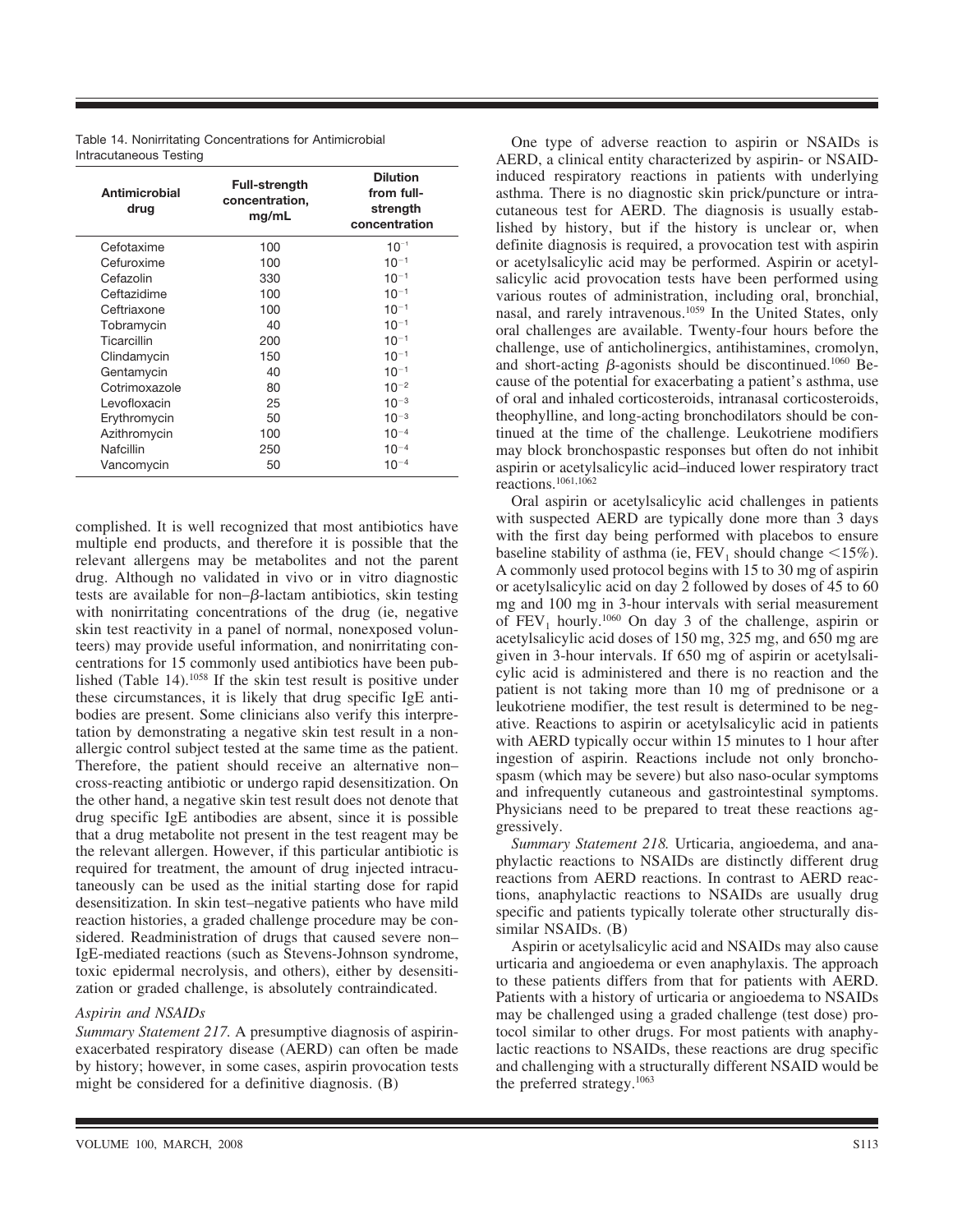# *Perioperative Anaphylaxis*

*Summary Statement 219.* Skin testing is a useful diagnostic tool in cases of perioperative anaphylaxis, and when skin testing is used to guide subsequent anesthetic agents, the risk of recurrent anaphylaxis to anesthesia is low. (C)

Skin testing has been reported to be of diagnostic utility in identifying the causative agent in cases of anaphylaxis during general anesthesia in both retrospective and prospective studies.1064,1065 Intracutaneous testing is the most widely used method and has been determined to be a valid and reproducible method in several studies.1064,1065 Prick testing has also been evaluated, and 2 prospective studies confirmed that prick testing was a useful diagnostic tool and highly correlated with intracutaneous skin testing.<sup>1036,1065</sup> For propofol reactions, intracutaneous testing is more reliable.<sup>1066,1067</sup> Skin testing has not been applied to any gold standard for anesthetic allergy due to the inherent dangers with challenging a patient with a history of anaphylaxis and the inherent pharmacologic effects of the anesthetic. When skin testing is used to guide subsequent anesthetic agents, the risk of recurrent anaphylaxis to anesthesia is low.1066,1068 Nevertheless, falsenegative skin test results have been reported and the truenegative predictive value remains unknown.1066

The concentrations and dilutions for skin testing used in different studies is varied.<sup>1069</sup> One approach recommended by the French Society of Anesthesiology and used in a study of 789 patients being evaluated for allergic reactions to anesthetics uses a combination of prick and intracutaneous tests.1070 The drugs tested in this study included neuromuscular blocking agents, antibiotics, hypnotics, opioids, and others. Prick tests are performed with undiluted drug, with the exception of atracurium, mivacurium, and morphine, which are tested using a 1:10 (wt/vol) dilution. Intracutaneous tests are performed with 0.02 to 0.05 mL of serial dilutions of the drug every 15 minutes. The initial dilution is  $10^{-4}$  (wt/vol) if the prick test result is positive and  $10^{-3}$  (wt/vol) when the prick test result is negative and subsequent intracutaneous tests are performed at 10-fold higher concentrations up to  $10^{-1}$  (wt/vol) for most drugs. The final testing dilution for morphine, rocuronium, and cisatracurium is  $10^{-2}$  (wt/vol), and for atracurium, and mivacurium a maximal dilution of  $10^{-3}$  (wt/vol) is recommended.

Specific IgE tests for detecting sensitization to neuromuscular blocking agents and latex have been used before general anesthesia to prevent anaphylaxis during surgery.1071 In this French study, specific IgE was positive in 79% of cases of anaphylaxis attributed to neuromuscular blocking agents and 88% of cases attributed to latex.<sup>1071</sup> For neuromuscular blocking agents, skin testing appears to have greater sensitivity; however, a few patients may have positive specific IgE test results with negative skin test results.

Tryptase has been evaluated for its diagnostic value in perioperative anaphylaxis. In the previously cited French study, 112 of 175 patients (64%) with anaphylaxis had a tryptase level of more than 25  $\mu$ g/L, whereas only 9 of 84

anaphylactoid reactions (11%) had an elevated tryptase level.<sup>1071</sup> For diagnosis of perioperative anaphylaxis, tryptase measurements had a positive predictive value of 92.6% but a negative predictive value of 54%. The positive likelihood ratio for an anaphylactic event based on a tryptase level was 6.0 and the negative likelihood ratio was 0.4.

## *Chemotherapeutics*

*Summary Statement 219.* Skin testing is not helpful in cases of taxane-induced anaphylactoid reactions. (C)

*Summary Statement 220.* Skin testing to carboplatin yields favorable predictive values. (C)

*Summary Statement 221.* Skin testing with asparaginase before treatment is recommended but does not identify all patients at risk of reactions. (C)

Hypersensitivity reactions have been reported for virtually all commonly used chemotherapeutic agents. Reactions range from mild cutaneous eruptions to fatal anaphylaxis. In some cases, it is difficult to determine whether a reaction is anaphylactic (ie, mediated by drug specific IgE antibodies) or anaphylactoid (due to nonimmune degranulation of mast cells and basophils as occurs with Cremophor-EL, a solvent used for many cancer chemotherapy drugs). For some chemotherapeutics, skin testing may help identifying patients at high risk for allergic reactions to chemotherapy.

In the taxane family, paclitaxel and docetaxel produce anaphylactoid reactions in as many as 42% of patients on first administration and rarely  $(3%)$  with subsequent cycles.<sup>1072</sup> The pathophysiology of these reactions is unknown but unlikely to be IgE mediated because skin test results to taxanes are negative in patients with these anaphylactoid reactions $1062$ and prophylactic therapy with antihistamines and corticosteroids reduces hypersensitivity reactions to approximately 4%.1073 Test dose protocols have been used to reduce the incidence of reactions and cost of drug wastage. However, the largest study to date using test dosing of paclitaxel in 130 patients revealed no significant difference in hypersensitivity reactions compared with patients treated without using the test dosing protocol (2.3% in test dose group vs 6.2% in control group,  $P < .20$ .<sup>1074</sup> Of note, 1 severe reaction occurred in the non–test dose group, but none were observed in the test dose group. Finally, the test dose strategy was actually more expensive (increased cost of \$6,100 for 130 patients).

Platinum compounds (cisplatin, carboplatin, and oxiplatin) typically cause hypersensitivity reactions after completion of several treatment courses, suggesting an immunologic mechanism.1075,1076 Skin testing with carboplatin has been shown to help predict patients who will have allergic reactions to carboplatin. A study of 47 patients receiving carboplatin for gynecologic malignancies had intracutaneous tests with 0.02 mL of undiluted carboplatin and found that a negative skin test result accurately predicted the absence of an allergic reaction in 166 of 168 courses of therapy.1077 This rate of reactivity was lower than historical controls who had a 27%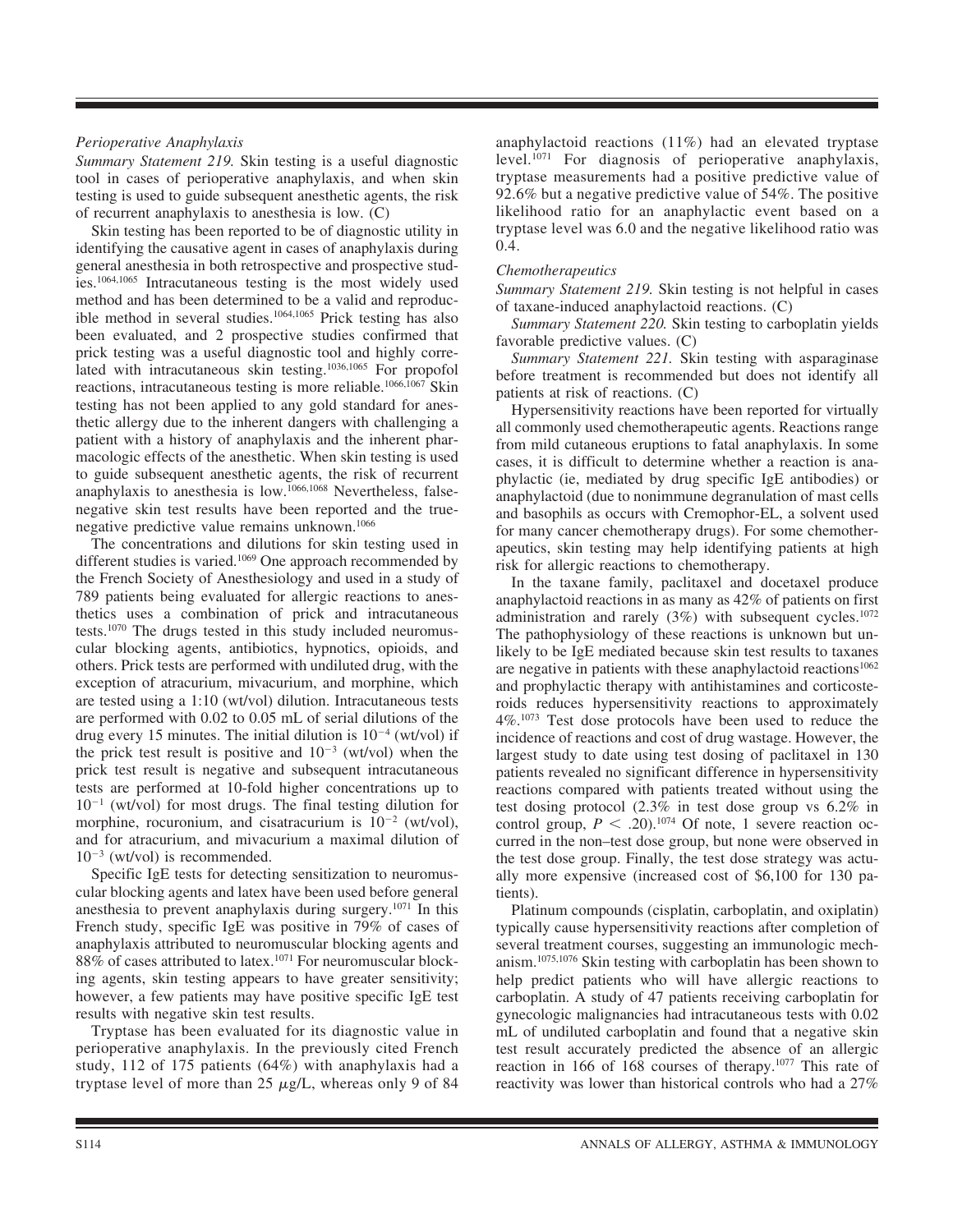incidence of allergic reactions. A larger study of 126 women with gynecologic cancers performed intracutaneous skin tests with 0.02 mL of undiluted carboplatin in women who had received more than 6 courses of platinum-based chemotherapy.1078 Of 668 negative skin test results, 10 were associated with hypersensitivity reactions (1.5% false negatives but none were severe. Although most patients with positive test results did not receive further carboplatin, 7 patients who had positive skin test results received carboplatin and 6 of 7 had allergic reactions. On the basis of this information, it has been recommended that skin testing to carboplatin be performed before the eighth cycle of chemotherapy.1079

Immediate-type reactions to asparaginase occur in as many as 43% of patients, and the reaction rate increases after the fourth weekly dose.<sup>1080</sup> It is unknown whether the mechanism is anaphylactic or anaphylactoid, and it may be different in different patients. Use of skin testing with asparaginase before treatment is recommended but does not identify all patients at risk of reactions.1080 In addition to false-negative skin test results, false-positive skin test results may also occur.1080 Polyethylene glycolated–asparaginase has also been reported to cause anaphylaxis, and skin test results to *Escherichia coli* derived granulocyte colony-stimulating factor was positive, suggesting an IgE-mediated mechanism involving bacteria-specific antigens.1081 This report suggests that patients with allergic reactions to *E coli*– derived asparaginase should avoid other products synthesized with recombinant *E coli* systems and that skin testing may be helpful in confirming such cross-reactivity, although the predictive value of this testing is unknown.

### *Local Anesthetics*

*Summary Statement 223.* Skin testing for diagnosis of local anesthetic allergy is limited by false-positive reactions. The gold standard for establishing a diagnosis of local anesthetic allergy is the provocative challenge. (C)

Local anesthetics are commonly used and adverse reactions to injections of local anesthetics may occur. Nearly all of these reactions are due to vasovagal reactions, anxiety, psychosomatic, or toxic effects. IgE-mediated or anaphylactoid reactions to local anesthetics are extremely rare and have been documented in only a few case reports.1082,1083 The gold standard for establishing a diagnosis of local anesthetic allergy is the provocative challenge. Skin testing has also been used as a diagnostic tool; however, several studies have indicated false-positive intracutaneous skin test results.1084 –1086 In patients who subsequently tolerate a provocative challenge without an adverse reaction, falsepositive intracutaneous test results occur in approximately 19% and 9% of history-negative and history-positive patients, respectively.1087 On the basis of the low pretest probability of IgE-mediated local anesthetic allergy and the occurrence of false-positive results, it is unclear whether intracutaneous tests have any benefit in the diagnostic approach to local anesthetic allergy.1088,1089 Rare patients may also have positive skin test results to methylparaben additives in the local anesthetics and some of these may be false-positive skin test results because subsequent subcutaneous challenge to local anesthetic with methylparabens are often negative.<sup>1090</sup> Subcutaneous local anesthetic challenges using a graded incremental approach after skin tests have been reported as a safe method in a study of 236 patients with histories of adverse reactions to local anesthetics.1088 Rechallenge without prior skin tests was reported to be an easy and cheap alternative to skin testing.1091 However, the possibility of a rare, systemic reaction must still be kept in mind.

### *Corticosteroids*

*Summary Statement 224.* The specificity and sensitivity of skin tests for systemic corticosteroid allergy are unknown, and cases of corticosteroid allergy with negative skin test results to the implicated corticosteroid have been reported. (D)

Immediate-type allergic reactions to corticosteroids are rare. The mechanisms of these reactions remain unclear, and both IgE- and non–IgE-mediated reactions have been proposed.1092 Skin testing has been used in the diagnosis of corticosteroid hypersensitive reactions with variable results. Prick and intracutaneous tests have been used with a variety of concentrations<sup>1093–1095</sup> and have been found to be nonirritating in normal controls even up to undiluted concentrations.1096 The specificity and sensitivity of skin tests for corticosteroid allergy are unknown, and cases of corticosteroid allergy with negative skin test results to the implicated corticosteroid have been reported, including a case with a positive provocative challenge.<sup>1095</sup> Finally, other components added to corticosteroid preparations (eg, carboxymethylcellulose) have been reported to be responsible for anaphylaxis after injection of parenteral corticosteroids.1097

### *Additives and Preservatives*

*Summary Statement 225.* For most allergic reactions to additives, skin tests are of no diagnostic value, and placebocontrolled oral challenges are required. (C)

The number of additives used by the food and drug industries is extensive. Only a small number of additives have been implicated in IgE-mediated or other adverse reactions. For many additives, including tartrazine, aspartame, sodium benzoate, butylated hydroxyanisole, butylated hydroxytoluene, and FD&C dyes, skin tests are of no diagnostic value, and placebo-controlled oral challenges are required.981 In rare cases of sulfite sensitivity, positive skin test results to sulfites have been described.<sup>1098,1099</sup> Natural food additives, such as annatto, saffron, carmine, and erythritol, have been described to rarely cause anaphylaxis and positive skin test results have been demonstrated.<sup>1100-1103</sup> Antibacterial additives such as parabens and benzylkonium chloride may also induce IgEmediated symptoms.909

## **ASSESSMENT OF ALLERGIC CONTACT DERMATITIS**

*Summary Statement 226.* Contact dermatitis is a common skin disorder seen by allergists and dermatologists and can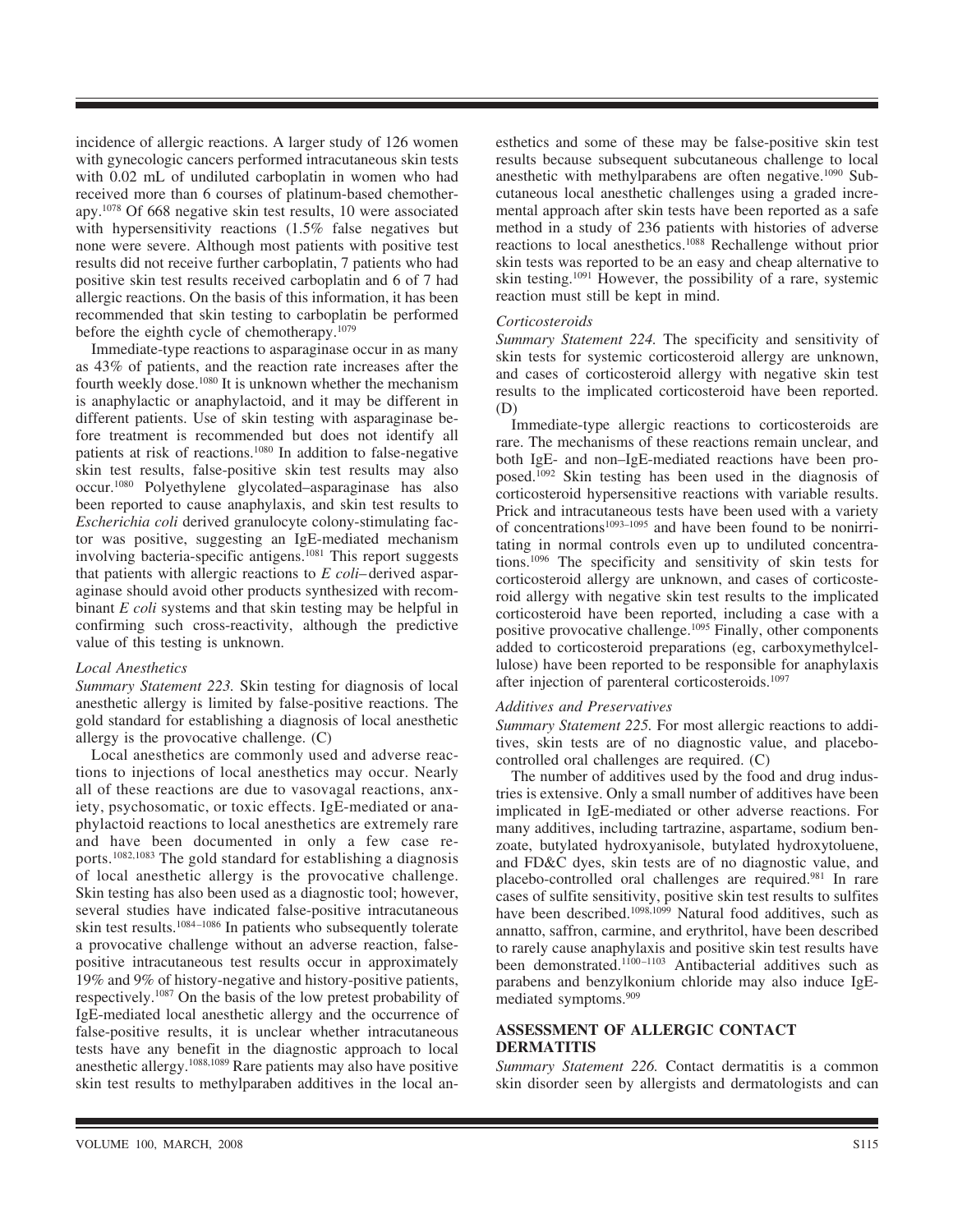present with a spectrum of morphologic cutaneous reactions.  $(C)$ 

Contact dermatitis is a common skin problem for which 5.7 million physician visits per year are made.<sup>468,1104</sup> All age groups are affected, with a slight female preponderance based on a large population-based survey of public health issues.<sup>1105</sup> The acute clinical expression of CD is characterized by redness, edema, papules, vesiculation, weeping, crusting, and pruritus most commonly recognized as eczema, a nonspecific term applied to a number of dermatitides, including atopic dermatitis. Prolonged persistence of this dermatitis may be associated with acneiform eruptions secondary to irritation of follicular function, hypopigmentation or hyperpigmentation due to alterations in melanocytic biology, skin thickening, lichenification, and fissuring. Exposure to UV light most commonly causes a phototoxic or sunburn type of reaction and less commonly a photoallergic reaction when the UV light interacts with chemical agents (ie, fragrances, PABA, plants, parsnips, figs, or several ingested drugs) inducing photosensitization of various forms.

*Summary Statement 227.* The initial approach to clinical diagnosis of CD is to distinguish between ACD and ICD. (C)

Contact dermatitis encompasses all adverse cutaneous reactions that result from the direct contact of an exogenous agent (a foreign molecule, UV light, or temperature) to the surface of the skin or mucous membranes. The skin can react immunologically and/or nonimmunologically to such exogenous agents. The inflammatory process resulting from an allergic substance is mediated through immunologic mechanisms, whereas irritant reactions result from direct tissue damage, which initiate alternative inflammatory reactions. However, the distinction between ACD and ICD has become increasingly blurred. Often these exogenous forms of dermatitis must be distinguished from endogenous dermatitis (ie, atopic dermatitis, nummular eczema, dyshidrosis).1105 It is not unusual for an exogenous dermatitis to be superimposed on an endogenous eruption, most commonly encountered when compresses or topical antibiotics are used too long on barrier impaired skin.

Based on several studies, the bulk of exogenous cases are diagnosed as ICD. The appropriate diagnosis is made by evaluating the location and evolution of the inflammation, together with morphologic nuances, to arrive at a probable diagnosis. Patch testing remains the most useful method for confirming ACD. Irritant contact dermatitis is a diagnosis of exclusion without firm criteria or when patch test results for ACD are negative. However, if patch tests fail to test for the appropriate substance, an ICD diagnosis could be incorrect.

*Summary Statement 228.* The inflammatory lesions of CD may result from either ACD or ICD mechanisms. Factors that affect response to the contact agent include the agent itself, the patient, the type and degree of exposure, and the environment. (A)

The potential for substances that could cause either ICD or ACD is variable. Thus, detergents have a higher irritancy index, whereas nickel is a major allergenic contactant chemical. The severity of the CD ranges from a mild, short-lived condition to a severe, persistent, but rarely life-threatening, disease. The thickness and integrity of the skin influence the potential for developing ICD or ACD. Thinner skin sites, such as the eyelids, ear lobes, and genital areas, are most vulnerable, whereas the thicker palms and soles are more resistant to injury induced by irritation or sensitization. Exposure time to allergenic contactants, which usually defines both induction and elicitation phases of ACD, varies from being brief (eg, poison ivy) to protracted (eg, nickel in jewelry or other chemicals in the work environment). Similarly, irritant substances may damage the skin in either the short or long term.

*Summary Statement 229.* Tissue reactions to contactants are attributable primarily to cellular immune mechanisms except for contact urticaria. (A)

Contact dermatitis reactions are noted almost exclusively at the site of exposure with the putative antigen. Most ACD antigens are small-molecular-weight molecules or haptens that become immunogenic after conjugation with proteins in the skin.1106 Less commonly, large-molecular-weight peptides or proteins (eg, latex, cashew nuts) may both induce and elicit the classic inflammatory lesions of ACD.

*Summary Statement 230.* Irritant contact dermatitis is usually the result of nonimmunologic, direct tissue reaction and must be clearly differentiated from ACD. (A)

Irritant contact dermatitis is generally a multifactorial response that involves contact with a substance that chemically abrades, physically irritates, or damages the skin.1107 Irritation is usually a direct cytotoxic reaction produced by a wide variety of agents (eg, chemicals, detergents, solvents, alcohol, creams, lotions, ointments, and powders) and by contributory physical factors that include excessive scrubbing, washing, overhydration, improper drying, perspiration, and temperature extremes. Any impairment to the epidermal barrier layer (eg, fissuring, superhydration) increases skin susceptibility to an irritant defect. The evolution and resolution of ICD are less predictable than those of ACD. The clinical presentation of ICD is more limited to the skin site directly in contact with the offending agent(s) with little or no extension beyond the site of contact.

*Summary Statement 231.* The diagnosis of ACD is suspected from the clinical presentation of the rash, which then must be supported by a history of exposure to a putative agent and subsequently confirmed by patch testing whenever this is possible. (C)

The suspicion of ACD is the first step in making the diagnosis. Thus, the history remains an essential part of the diagnosis and subsequent management of this disease. Although history can strongly suggest the cause of ACD, it has been reported that experienced physicians accurately predict the sensitizer in only 10% to 20% of patients with ACD when relying solely on the history and physical examination.<sup>1108</sup>

For ACD to occur, the site of inflammation must have come in direct contact with the offending agent. Initially, the area may itch, burn, or sting. The evolution of the lesion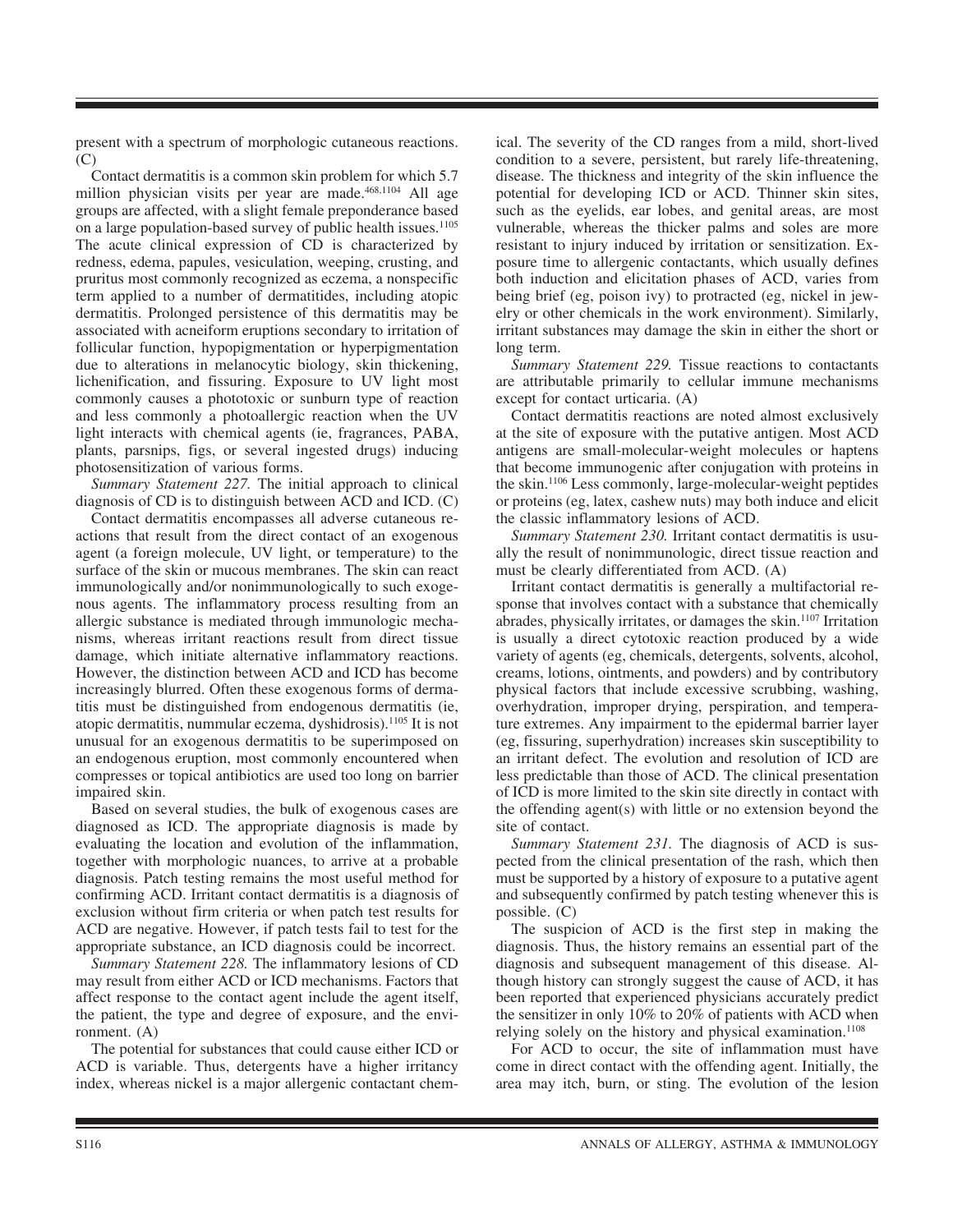depends on multiple factors, including the innate allergenicity or irritancy of the agent, the integrity of the involved skin, environmental conditions, a history of prior reactions, and immunocompetency status. Activities that involve exposure to sun, water, or airborne allergens may affect the skin distribution. Remissions and exacerbations may be related to weekends, vacations, and work schedule.

Work history must be carefully reviewed. The exact nature of the work duration of each activity and similar skin effects in coworkers may be relevant. Recent changes in procedure or chemical exposures, including vapors and fumes, must be probed. Protective wear and compliance with its use may give a clue as to the nature of the suspected allergen. Certain jobs require frequent hand washing and the use of special cleansing agents that not only may impair skin barrier but also may cause irritant hand dermatitis. Although moisturizers after hand washing may prevent dehydration, they may expose the patient to unsuspected allergens in the moisturizer preparation. Since the worker may be unaware of specific chemicals to which he/she is exposed, material safety data sheets may have to be obtained from the manufacturer.<sup>1109</sup> Chronologic exposure histories and other activities must be obtained.

Hobbies and nonwork activity, such as gardening, macramé, painting, ceramic work, carpentry, and photography, may be sources of exposure to other contactants. Obtaining a detailed history of animal exposure is essential. Pet dander, products used on pets, and traces of outdoor allergens all can cause ACD. The history should also include response to previous treatment. Many patients will have tried to eliminate multiple agents or have used various remedies before seeing a physician.

*Summary Statement 232.* The skin site of the dermatitis is important in the diagnosis of ACD because the area of predominant involvement and the regional distribution of the lesions often reflect the area of contact with the allergen. (A)

All inflammatory and spongiotic clinical reactions should include ACD as a possibility. Each lesional site usually corresponds to the site of contact with the putative allergen, and the physical appearance of the lesion may also suggest the potential for ACD. Particular attention should be given to certain anatomical sites, which include eyelids, face, neck, scalp, hands, axillae, lower extremities, and the anogenital area.1110 –1116

*Summary Statement 233.* Epicutaneously applied patch tests are the standardized diagnostic procedures to confirm ACD. (A)

Patch testing is the gold standard for identification of a contact allergen.1107 Although occlusive patch testing is the most common technique, open, prophetic (provocative), repeated insult, photopatch, and atopy patch tests are also available if special situations indicate their use. For example, open patch tests are preferred for potential photosensitizers, volatile substances, mascara, antiperspirants, shaving creams, dentifrices, and strong topical medicaments that could act as relative primary irritants. If photosensitization is suspected, photopatch tests should be performed by a physician with expertise in UV radiation. Duplicate applications of the suspected photocontactant(s) are placed on each side of the upper back. One side is irradiated with  $5 \text{ J cm}^{-2}$  of UV-A 24 to 48 hours later, and both radiated and unradiated sides are read 48 hours later.

The number of appropriate patch tests required to diagnose ACD may vary, depending on the nature of the clinical problem and the potential for significant allergen exposure. The value of a test depends on whether the clinical presentation warrants its use, the quality of reagents used, the timing of the application, an appropriate interpretation of the reaction, and establishing relevance for the benefit of the patient. Although the application of allergen patch testing is rather simple, allergen selection, the proper test concentration, and interpretation of the test require expertise. Clinical research defining the validity of each of these components has been extensive. Such data are well described in textbooks and previous practice parameters (Practice Parameter for Allergy Diagnostic Testing and Contact Dermatitis: A Practice Parameter).<sup>235,1108-1120</sup> These sources provide details for the purchase and/or preparation of allergens and materials for application, forms for record keeping, preparation of patch test sites, application of the allergens, times of reading, and interpretation according to internationally approved guidelines.1117,1120 Because it is impractical to test an unlimited number of contactants, standardized sets have been designed and validated by collaborative dermatologic research societies.469,481,482,1121,1122 These vary somewhat to reflect differences in exposure patterns in different parts of the world. New allergens are added from time to time, depending on changes of product utilization and exposure patterns. Since 2001, the North American Contact Dermatitis Group has enlarged its standard panel to 65 allergens and/or allergen mixes. However, use of the FDA-certified antigen panel available in the United States can fully evaluate approximately 25% to 30% of patients with ACD, especially those patients who are allergic to rubber, metals, fragrances, cosmetics, and medicaments.469

*Summary Statement 234.* Patch tests are indicated in any patient with a chronic, pruritic, eczematous, or lichenified dermatitis if underlying or secondary ACD is suspected. (C)

Virtually any eczematous lesion could be caused or aggravated by a contactant.<sup>481,482,1107,1121–1124</sup> The decision to patch test under these circumstances is often independent of the history because the patient may be unaware of any relevant exposure. Based on repetitive tests in patients with the angry back syndrome, it is recommended that patch testing should be deferred until the underlying dermatitis is no longer acute or severe.507 Under such circumstances, the entire skin may be irritable and false-positive reactions may occur. There is always the possibility that a positive patch test result may trigger an exacerbation of the original dermatitis. In this situation, however, negative patch test results to a standard battery of allergens can be valuable in excluding a suspected agent.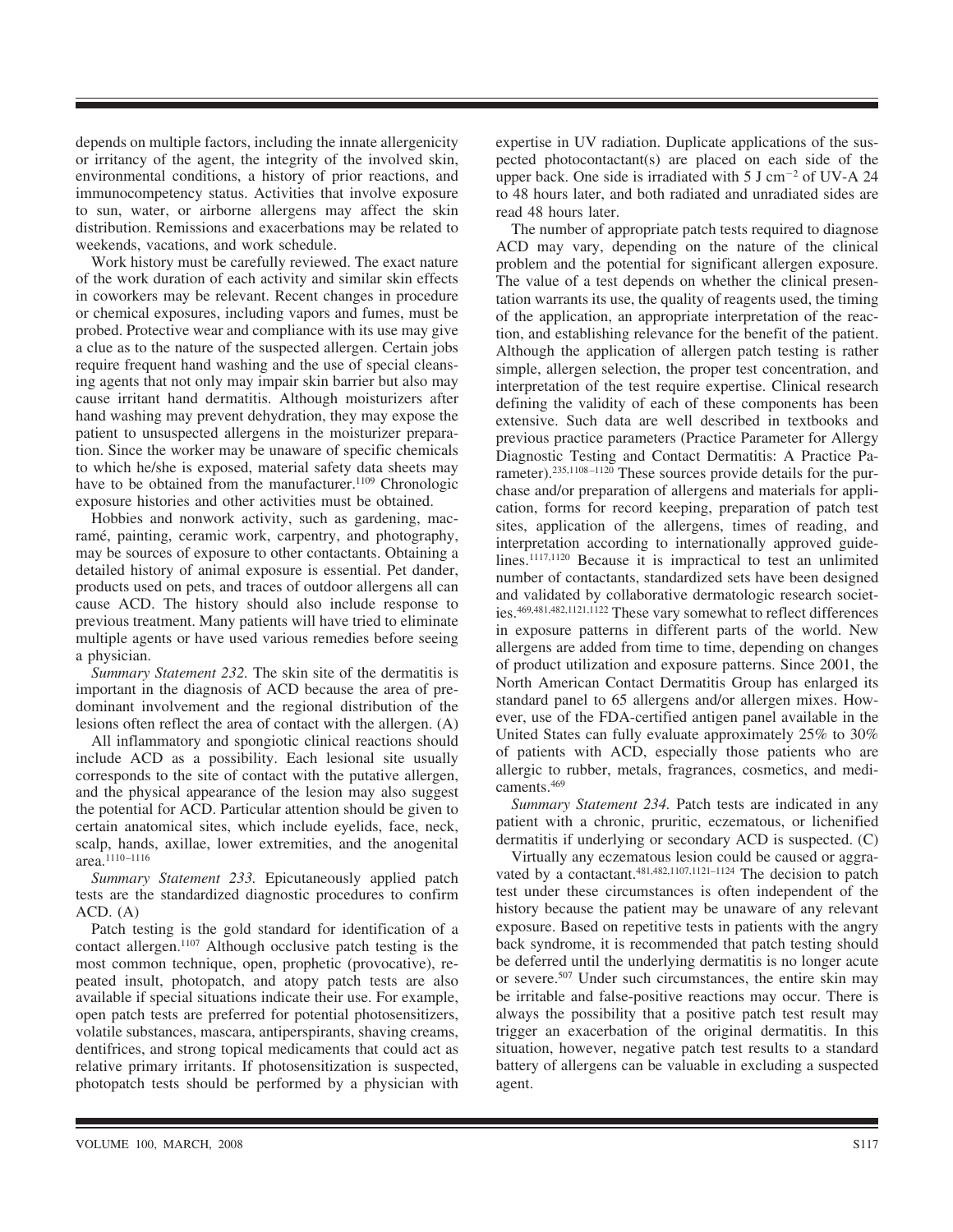*Summary Statement 235.* Patch test results are affected by oral corticosteroids but not by antihistamines. (A)

Immunocompromised adult patients, including those taking oral corticosteroids  $(>=20 \text{ mg of prednisone per day or its})$ equivalent) or those undergoing cancer chemotherapy, may show diminished or absent reactivity to the patch tests.<sup>1125,1126</sup> A multicenter, randomized, double-blind study revealed that systemic steroids in doses of less than 20 mg/d were not likely to suppress strongly positive patch test results, but they could suppress milder responses.<sup>1126</sup> The same study concluded that equivalent doses of prednisone did not affect irritant responses<sup>1126</sup> The effect of systemic corticosteroids on the results of patch testing is less understood for children.

The skin site where the patch tests are to be applied should have had no topical potent corticosteroid or calcineurin inhibitor applied for 5 to 7 days before testing since local anti-inflammatory effects of these agents can diminish or obliterate a possible positive test result. Systemic antihistamines do not affect the interpretation of patch tests. Surprisingly, patients who have late HIV disease are still reactive to contact allergens.<sup>1127</sup>

*Summary Statement 236.* Reading and interpretation of patch tests should conform to principles developed by the International Contact Dermatitis Research Group and the North American Contact Dermatitis Research Group. (A)

*Summary Statement 237.* A 96-hour reading may be necessary because 30% of relevant allergens that are negative at the 48-hour reading become positive in 96 hours. (A)

The initial reading of patch test results should be performed 48 hours after their application. Tests may need to be read 30 minutes after removal of the patch to allow resolution of erythema due to occluding pressure or the tape and/or chamber if present. Ideally, there should be an additional reading 3 to 4 days after the initial application and occasionally after 7 days for certain contactants.483,1128,1129 A collaborative study documented that approximately 30% of relevant allergens that were negative at the 48-hour reading become positive at a 96-hour reading.<sup>484</sup> Conversely, some irritant reactions at 48 hours tended to disappear by 96 hours. The reading itself is based on a nonlinear, descriptive scale that was developed and validated by the International Contact Dermatitis Research Group.<sup>1130</sup> The details of this rating system and corresponding clinical interpretation with a visual key may be found in the parameter, Contact Dermatitis: A Practice Parameter. In general, there is good concordance of positive patch test results between individual Finn Chamber tests and the T.R.U.E. TEST technology and between different commercial manufacturers.503–505 The relevance of positive reactions to clinical ACD can only be established by carefully correlating the history, including exposure to the allergen with the test results.<sup>504,1135</sup>Laser Doppler perfusion imaging of cutaneous blood flow has been proposed as an alternative to visual reading.1131 This technique correlates with visual scoring but is not useful in distinguishing between allergic and irritant reactions.1132,1133

*Summary Statement 238.* Nonstandardized and customized patch testing is often required, depending on the patient's exposure history. (C)

When an agent not included in the standard set is suspected, kits for specific occupations (eg, beauty operators, machinists) and exposures (eg, shoes, plants, photoallergens) permit identification of many other significant allergens. Not infrequently, it may be necessary to customize patch tests in accordance with a patient's specific exposure history. "Leave-on" cosmetics (eg, nail polish, lipstick, rouge, foundation), clothing, gloves, and foods may be applied "as is." "Wash-off" cosmetics (eg, shampoos, conditioners, cleansers) should be diluted  $(10^{-2}$  or  $10^{-3})$  before application.<sup>1118,1131</sup> Other household and industrial products should only be tested after ascertaining their safety in material safety data sheet background information and in accord with an authoritative text on patch test concentrations.1106 Even after this research, nonirritant concentrations may need to be performed in nonexposed controls if more precise toxic information cannot be obtained.

If photosensitization is suspected, photo patch tests should be performed by a physician with expertise in UV radiation. Duplicate applications of the suspected photo contactant(s) are placed on each side of the upper back. One side is irradiated with  $5 \text{ J cm}^{-2}$  of UV-A 24 to 48 hours later, and both irradiated and unradiated sides are measured 48 hours after irradiation.1134

*Summary Statement 239.* A problem-oriented approach to diagnostic patch testing using evidence-based principles of likelihood ratios and posttest probability is more likely to confirm clinical ACD than a randomly selected patch test approach. (B)

Recently, the question of proper pretesting probability measurement has been raised with the purpose of discouraging random patch testing, which has a low pretest predictive probability.499 It is postulated that pretest probabilities can be estimated by the data of large-scale prevalence studies of contact allergy in the general population. Using these data, likelihood ratios and postpatch test probability of contact allergy can be ascertained. $499$ 

*Summary Statement 240*. Several in vitro procedures are being investigated for the diagnosis of ACD. (A)

The potential for induction and elicitation of sensitization is augmented if the allergen also has the ability to induce irritant signals, presumably through the innate immune system.1135 Irritant signals may induce the synthesis and release of proinflammatory cytokines, such as TNF- $\alpha$ , IL-1, IL-8, and granulocyte-macrophage colony-stimulating factor.<sup>1135</sup> Thus, there is a rationale for developing alternative in vitro diagnostic tests. The lymphocyte transformation test is mostly used for research purposes.<sup>235</sup> Recently, an enzymelinked immunospot (ELISPOT) assay, specifically designed to detect contactant-induced cellular release of cytokines (interferon- $\gamma$ , IL-2, IL-4) by the patient's peripheral mononuclear cells, was compared with patch tests and lymphocyte transformation test. Overall, there was a statistically signifi-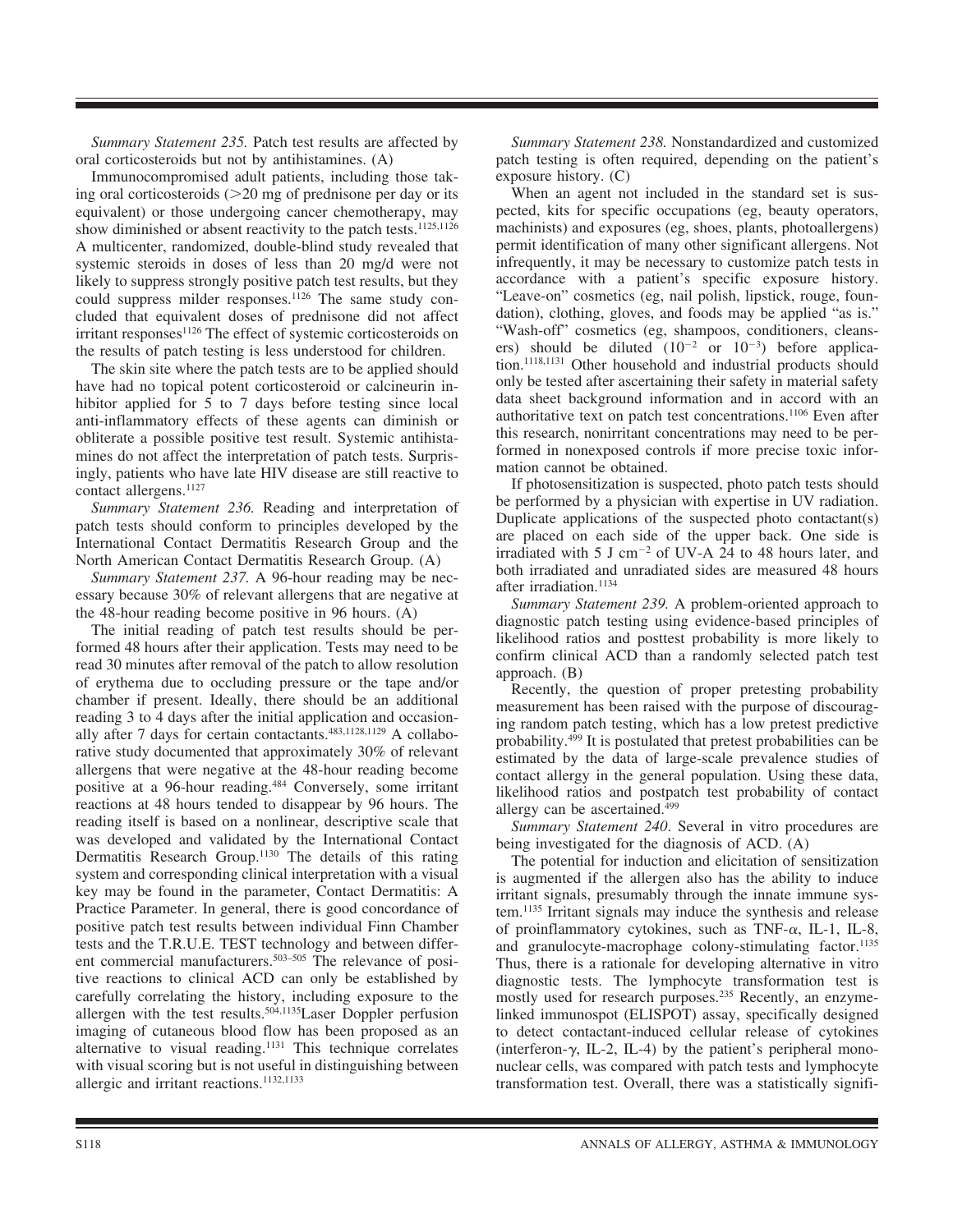| Table 15, Common Non-Rhus Plant Contactants |  |  |  |
|---------------------------------------------|--|--|--|
|---------------------------------------------|--|--|--|

| Family         | <b>Common names</b>                 | Antigen                |
|----------------|-------------------------------------|------------------------|
| Ambrosia       | Giant and dwarf ragweed             | Sesquiterpene lactones |
| Compositae     | Chrysanthemums and daisies          | Sesquiterpene          |
| Liliaceae      | Tulips, hyacinth, asparagus, garlic | Tuliposide             |
| Amaryllidaceae | Daffodil and narcissus              | <b>Unknown</b>         |
| Primrose       | Primula (a household plant)         | Primin                 |
| Umbelliferae   | Carrots, celery and parsnips        | <b>Unknown</b>         |
| Cannabinaceae  | Nettles (hops)                      | <b>Unknown</b>         |
| Rutaceae       | Oranges, lemons, grapefruits        | <b>Unknown</b>         |

cant relationship ( $P < .05$ ) among the 3 tests.<sup>1135</sup> Several recent research methods for classifying allergenic potency of contact allergens could possibly facilitate the clinical utility and reliability of patch tests in the future.<sup>1136-1139</sup>

*Summary Statement 241.* The differential diagnosis for CD is influenced by many factors, such as clinical appearance of the lesions, distribution of the dermatitis, and associated systemic manifestations. (B)

Clinically, CD is an eczematous disease. Eczema encompasses a group of pleomorphic, cutaneous disorders (with or without identifiable exogenous causes) presenting with an inflammatory tissue response. The diagnosis of CD is based on the clinical appearance and the presence of intercellular edema of the epidermis known as spongiosis with varying degrees of acanthosis and superficial, perivascular, lymphohistiocytic infiltrate.<sup>1105,1119</sup> Clinically, the lesions of CD range from red clustered papules to vesicles and bullae. Scaling and pruritus are prominent features. There are many dermatologic entities that may simulate the clinical appearance of CD at various stages of their evolution. A summary of these conditions appeared in "Contact Dermatitis: A Practice Parameter."

*Summary Statement 242.* Occupational contact dermatitis is an inflammatory cutaneous disease caused or aggravated by workplace exposure. (B)

According to the US Bureau of Labor Statistics, occupational skin diseases (chiefly ICD and ACD) rank second only to traumatic injuries as the most common type of occupational disease. In 1999, the incidence rate of occupational skin disorders was 49 cases per 100,000 (http://www. cdc.gov/niosh/ocdrm1.htm). The OCD rate tends to be highest in small manufacturing plants  $(<500$  workers) because they lack comprehensive health care programs. Chemical irritants such as solvents and cutting fluids account for most ICD cases.1140,1141 More than 40% of Worker's Compensation cases involve the skin, and it is estimated that OCD constitutes 90% to 95% of all occupational skin diseases and that ICD is found in 70% to 80% of all OCD.<sup>1142,1143</sup> Of 5,839 patients tested in a collaborative study of the North American Contact Dermatitis Group, 1,097 (19%) were deemed to be occupationally related.<sup>1144</sup> Sixty percent were allergic in nature and 32% were irritant related. Hands were primarily affected in 64% of ACD and 80% of ICD. Carba mix, thiuram mix, epoxy resin, formaldehyde, and nickel were the most common allergens.<sup>1144</sup>

Reducing this cost to industry and preventing morbidity in workers should be the goal of occupational medical experts.1145 Unfortunately, distinction rarely is made between ICD and ACD, either retrospectively or in ongoing surveillance programs.

*Summary Statement 243.* There are 7 generally acceptable criteria for establishing causation and aggravation of OCD.  $(C)$ 

The responsibility for determining that dermatitis was caused or aggravated by employment is incumbent on the examining physician. As a practical guideline for this evaluation, Mathias proposed 7 criteria for confirming this judgment.<sup>1145</sup> These include (1) the clinical appearance is consistent with CD; (2) potential cutaneous irritants or allergens are present in the workplace; (3) the anatomic distribution of dermatitis is consistent with skin exposure to chemicals in the course of various job tasks; (4) the temporal relationship between exposure and onset of symptoms is consistent with CD; (5) nonoccupational exposures are excluded as probable causes of the dermatitis; (6) dermatitis improves away from work exposure and reexposure causes exacerbation; and (7) there are positive and relevant patch tests performed according to established guidelines. Four of the 7 criteria must be positive to conclude that dermatitis is OCD. The validity of the Mathias criteria was recently confirmed in a 2- to 5-year prospective study.1146,1147

*Summary Statement 244.* Among health care professionals, ACD may occur as part of the spectrum of immunoreactivity to NRL in latex gloves. (A)

With the advent of AIDS and consequent universal barrier control required for health care professionals, the repetitive use of latex gloves eventuated in a progressive increase in the prevalence of both occupational and nonoccupational reactions, both immune-mediated and irritant.<sup>1148-1152</sup> Clinical responses were chiefly IgE-mediated, including contact urticaria, rhinitis, asthma, and/or anaphylaxis. In most cases, these clinical events could be confirmed by specific prick or specific IgE tests.<sup>1153, 1154</sup> However, a large multicenter, prospective study conducted by the British Contact Dermatitis Group revealed that 1% of patients with hand eczema had positive patch test results to NRL.1155 Health care workers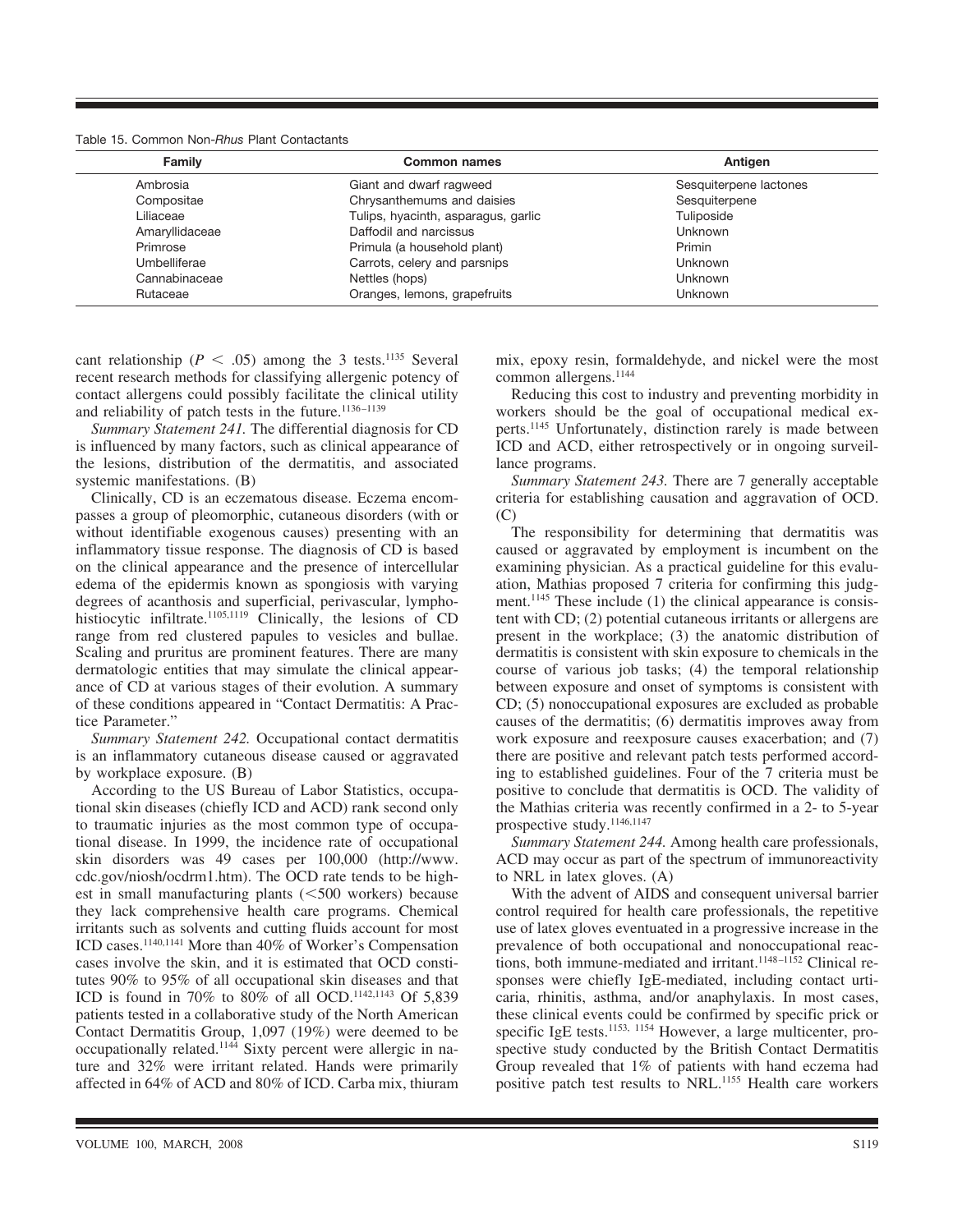| Formaldehyde releasers | Nonformaldehyde systems                               |
|------------------------|-------------------------------------------------------|
| Diazolidinyl urea      | Parabens                                              |
| Imidazolindinyl urea   | Methylchloroisothiazolinone/<br>methylisothiazolinone |
| Quaternium-15          | Methyldibromoglutaronitrile/<br>phenoxyethanol        |
| <b>DMDM</b> hydration  | PCMX/PCMC                                             |
| Bromonitropropane      | Benzalkonium chloride                                 |
|                        | Thimerosal                                            |

may develop ACD to other chemicals in rubber gloves, including bisphenol A in vinyl gloves.<sup>1156,1157</sup> In such instances, patch tests to various rubber mix chemicals or the suspected article itself are appropriate. Patients with proven ACD may experience flares of generalized or localized dermatitis after ingestion of foods cross-reactive with NRL (see Practice Parameters on Food Allergy and Anaphylaxis).

*Summary Statement 245.* Allergic contact dermatitis from exposure to plants is the result of specific cell-mediated hypersensitivity induced by previous contact with that family of plants. (A)

*Toxicodendron* dermatitis (poison ivy) is the most common form of ACD and can be readily identified by its streak-like or linear papulovesicular presentation. While the poison ivy group of plants (Anacardiaceae) causes most cases of plant dermatitis, other plants that are common sensitizers are listed in Table 15. The sensitizing substances in most plants are present mainly in the oleoresin fraction; in some plants, the allergens are water-soluble glucosides. Most plants must be crushed to release the antigenic chemicals.

*Summary Statement 246.* Contact dermatitis is commonly implicated after exposure to topical medications, including lanolin, PABA, caine derivatives, antihistamines, iodochlorhydroxyquin, NSAIDs, and corticosteroids. (A)

If an eruption worsens, rather than improves, after the application of lanolin, PABA (in sunscreens), caines (antiitch preparations), antibiotics, antihistamines, and/or corticosteroids, patch testing to the suspected topical agent should be considered.<sup>1158-1163</sup> Neomycin, bacitracin, and iodochlorhydroxyquin are well-known sensitizers. Preservative agents in cosmetics are often incriminated (Table 16). When a topical sensitizing agent is used systemically in sensitive individuals, CD can occur at the original site of sensitization.

*Summary Statement 247.* Allergic contact dermatitis due to topical corticosteroids may occur in up to 5% of patients with suspected CD. (A)

Corticosteroids are used extensively in all areas of medicine and are administered orally, parenterally, intralesionally, intra-articularly, intrathecally, by inhaled nasal/asthma dispensers, and topically to the skin.486,1164 Certain groups of diseases put patients at increased risk of corticosteroid ACD. These include treatment of refractory eczema, leg ulcers, and stasis dermatitis.486 The patient usually notes a failure to improve or experiences a flare-up of the underlying dermatitis being treated with the topical corticosteroid. Patch testing to corticosteroids is complicated by the therapeutic, antiinflammatory nature of the drug itself, which results in frequent false-negative results. Patch test readings should also be performed 7 days after application because of the immunosuppressant nature of the test reagent itself.<sup>487</sup>

The most commonly used screening agents in patch testing for topical corticosteroid allergy are budesonide and tixocortol tivalate  $1\%$  in petrolatum.<sup>488</sup> Because these allergens do not detect all cases of sensitivity, other screening agents have been suggested. Coopman et al have suggested that 4 major groups of corticosteroid preparations should suffice because there is considerable cross-reactivity within groups and possible cross-reactivity between them.<sup>489</sup> For budesonide testing, Rhinocort nasal formula can be sprayed onto a Finn Chamber and used as a patch test.1165 Testing with the patient's own corticosteroid product may be required for definitive evaluation of possible corticosteroid allergy. Ferguson et al have reported that intracutaneous tests demonstrate allergic reactivity when corticosteroid patch test results are negative.477 Sensitized patients must be instructed to avoid corticosteroid administration by nontopical (including inhalant and oral) routes, because such treatment may cause local and distant exacerbation of ACD.

*Summary Statement 248.* Simultaneous exposure to allergens and irritants may produce both additive and synergistic ACD responses due to their interaction. (A)

Up-regulation of TNF- $\alpha$ , IL-1, IL-8, and granulocyte-macrophage colony-stimulating factor by an irritant or the irritant domain of an allergen is important for initiation of ACD.<sup>1166</sup> Another possible interaction is that the irritant may facilitate penetration of the allergen. Conversely, patients with positive patch test results tend to have a lower irritant threshold and thus greater susceptibility to skin irritation.<sup>1167</sup> Several investigations have documented that exposure to irritants before or at the same time as allergen patch tests significantly decreased elicitation thresholds and concentration required for patch test reactivity.<sup>1168,1169</sup>

*Summary Statement 249.* The role of detergents in hand dermatitis is a reflection of their ability to disrupt the skin barrier. (A)

In a prospective, controlled study of consumers for evaluation of potential ACD to granular and liquid detergents,  $0.7\%$  had a positive patch test result.<sup>1170</sup> On further testing, these reactions either could not be replicated or were identical to control patch test sites. This apparent patch test positivity would suggest that this was due to an irritant rather than an allergic response. By contrast, other investigators have found evidence of ACD hand dermatitis. In a separate investigation of ACD in patients with hand dermatitis vs nonhand ACD, ACD was less common in hand dermatitis (47%) than nonhand dermatitis  $(63\%)$ .<sup>1171</sup> However, ACD was more common in vesicular and fissured forms than hyperkeratotic and pompholyx-like hand dermatitis. Taken together, these studies emphasize the important role of barrier injury as a prerequisite to ACD.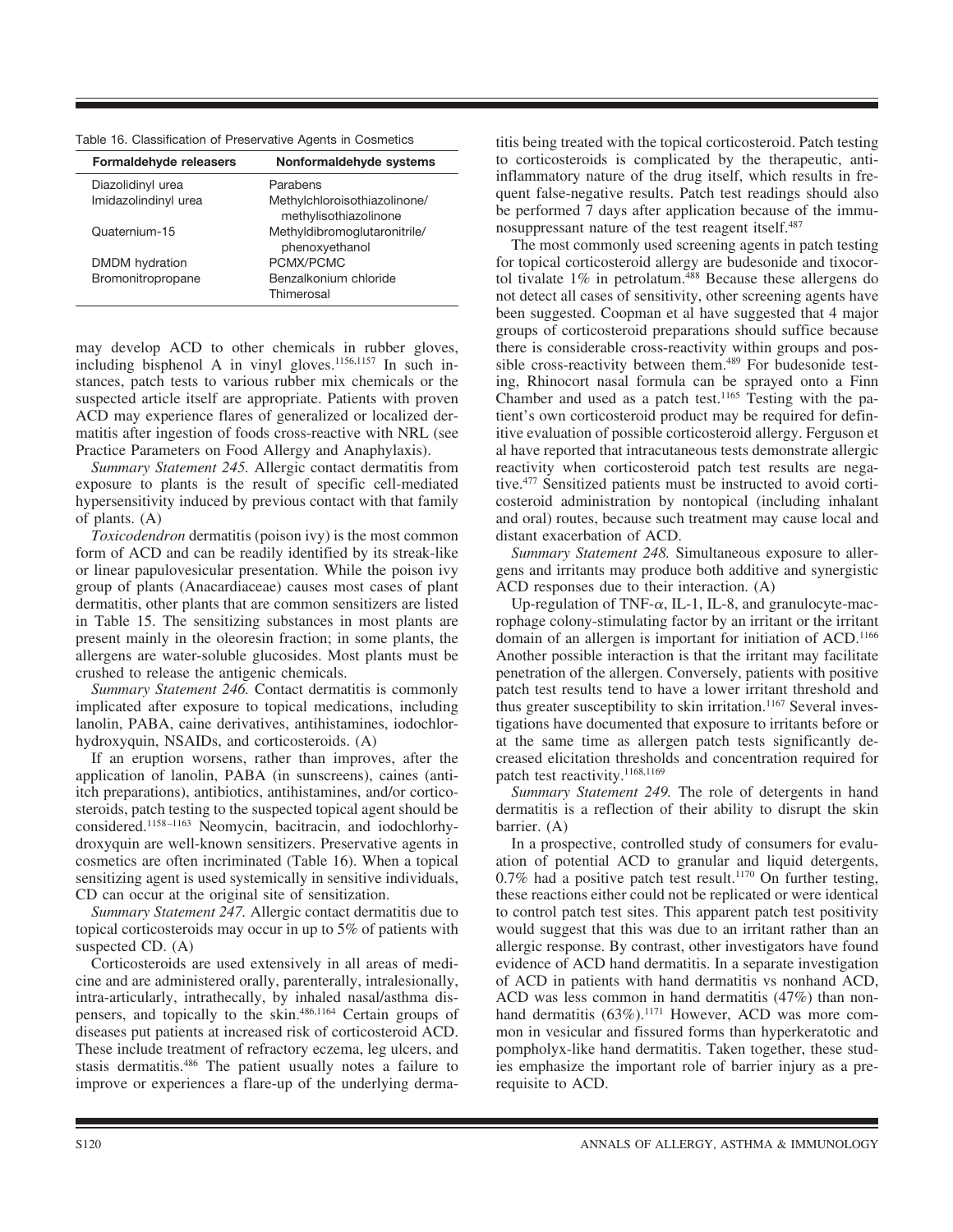*Summary Statement 250.* Allergic contact dermatitis is a significant clinical problem in children. (A)

Although less frequent in the first years of life (ie, before the age of 10 years), the rate of occurrence beginning at this age and through teen years attains and even exceeds that observed in adults.1172,1173 The order and prevalence of ACD to individual allergens are generally comparable to a general adult population with nickel, fragrances, and rubber chemicals being similar in occurrence in the 2 groups of patients.<sup>1174</sup> The influence of fashion trends, hobbies, and lifestyle activity, such as body piercing, decorative skin paintings (eg, black henna tattoo), natural remedies, and cosmetics (eg, tea tree oil)m or the use of products with fragrances and herbal ingredients are important determinants for ACD in this age group.1174 –1176

### **ACKNOWLEDGMENTS**

Published Practice Parameters of the Joint Task Force on Practice Parameters for Allergy & Immunology include:

1. Practice parameters for the diagnosis and treatment of asthma. *J Allergy Clin Immunol.* 1995;96:S707– 870.

2. Practice parameters for allergy diagnostic testing. *Ann Allergy.* 1995; 75:543– 625.

3. Practice parameters for the diagnosis and management of immunodeficiency. *Ann Allergy.* 1996;76:282–294.

4. Practice parameters for allergen immunotherapy. *J Allergy Clin Immunol.* 1996;98:1001–1011.

5. Disease management of atopic dermatitis: a practice parameter. *Ann Allergy.* 1997;79:197–211.

6. The diagnosis and management of anaphylaxis. *J Allergy Clin Immunol.* 1998;101:S465–528.

7. Algorithm for the diagnosis and management of asthma: a practice parameter update. *Ann Allergy.* 1998;81:415– 420.

8. Diagnosis and management of rhinitis: parameter documents of the Joint Task Force on Practice parameters in Allergy, Asthma and Immunology. *Ann Allergy.* 1998;81: S463–518.

9. Parameters for the diagnosis and management of sinusitis. *J Allergy Clin Immunol.* 1998;102:S107-S144.

10. Stinging insect hypersensitivity: a practice parameter. *J Allergy Clin Immunol.* 1999;103:963–980.

11. Disease management of drug hypersensitivity: a practice parameter. *Ann Allergy.* 1999; 83:S665 – S700.

12. Diagnosis and management of urticaria: a practice parameter. *Ann Allergy.* 2000;85:S521-S544.

13. Allergen immunotherapy: a practice parameter. *Ann Allergy.* 2003;90:SI-S540.

14. Symptom severity assessment of allergic rhinitis: part I. *Ann Allergy.* 2003;91:105–114.

15. Disease management of atopic dermatitis: an updated practice parameter. *Ann Allergy.* 2004;93:S1-S21.

16. Stinging insect hypersensitivity: a practice parameter update. *J Allergy Clin Immunol.* 2004;114(4):869 – 886.

17. The diagnosis and management of anaphylaxis: an updated practice parameter. *J Allergy Clin Immunol.* 2005; 115(3):S483-S523.

18. Practice parameter for the diagnosis and management of primary immunodeficiency. *Ann Allergy.* 2005;94:S1-S63.

19. Attaining optimal asthma control: a practice parameter. *J Allergy Clin Immunol.* 2005;116:S3-S11.

20. Slavin RG, Spector SL, Bernstein IL, et al. The diagnosis and management of sinusitis: a practice parameter update. *J Allergy Clin Immunol.* 2006;116:S13-S47.

21. Chapman J, Bernstein IL, Lee RE, et al. Food allergy: a practice parameter. *Ann Allergy.* 2006;96:S1-68.

22. Beltrani VS, Bernstein IL, Cohen DE, Fonacier L, et al. Contact dermatitis: a practice parameter. *Ann Allergy.* 2006; 97:S1-S37.

23. Joint Task Force on Practice Parameters; American Academy of Allergy, Asthma and Immunology; American College of Allergy, Asthma and Immunology; Joint Council of Allergy, Asthma and Immunology Allergen immunotherapy: a practice parameter second update. *J Allergy Clin Immunol.* 2007;120(3 suppl):S25-S85.

These parameters are also available on the internet at: http://www.jcaai.org.

The Joint Task Force has made a concerted effort to acknowledge all contributors to this parameter. If any contributors have been excluded inadvertently, the Task Force will ensure that appropriate recognition of such contributions is made subsequently.

These parameters were developed by the Joint Task Force on Practice Parameters, representing the American Academy of Allergy, Asthma and Immunology, the American College of Allergy, Asthma and Immunology, and the Joint Council of Allergy, Asthma and Immunology. Chief Editor, I. Leonard Bernstein, MD, Clinical Professor of Medicine and Environmental Health, University of Cincinnati College of Medicine, Cincinnati, Ohio; *Parameter Workgroup,* James T. Li, MD, PhD – Co-Chairman, Division of Allergic Diseases and Internal Medicine, Mayo Clinic, Rochester, Minnesota; I. Leonard Bernstein, MD – Co-Chairman, Clinical Professor of Medicine and Environmental Health, University of Cincinnati College of Medicine, Cincinnati, Ohio; David I. Bernstein, MD, Clinical Professor of Medicine and Environmental Health, University of Cincinnati College of Medicine, Cincinnati, Ohio; Robert Hamilton, PhD, D. ABMLI, Professor of Medicine and Pathology, Johns Hopkins University School of Medicine, Baltimore, Maryland; Sheldon L. Spector, MD, Clinical Professor of Medicine, UCLA School of Medicine, Los Angeles, California; Ricardo Tan, MD, California Allergy and Asthma Medical Group, Los Angeles, California; Scott Sicherer, MD, Associate Professor of Pediatrics, Jaffe Food Allergy Institute, Mount Sinai School of Medicine, New York, New York; David B.K. Golden, MD, Associate Professor of Medicine, Johns Hopkins University, Baltimore, MD; David A. Khan, MD, Associate Professor of Internal Medicine, University of Texas Southwestern Medical Center, Dallas, Texas; *Task Force Reviewers,* Richard A. Nicklas, MD, Clinical Professor of Medicine, George Washington Medical Center, Washington, DC; Jay M. Portnoy, MD, Chief, Section of Allergy, Asthma & Immunology, The Chil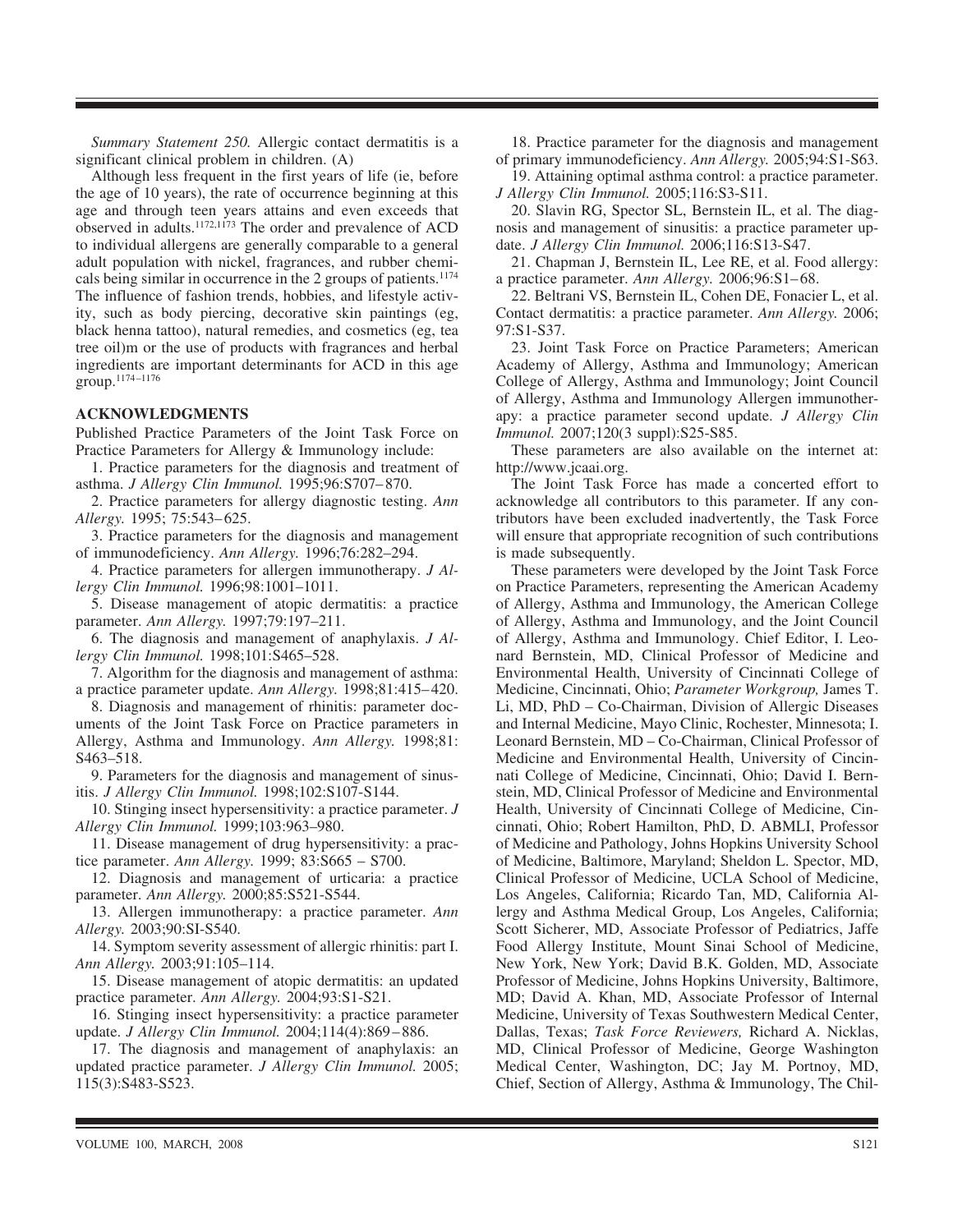dren's Mercy Hospital, Professor of Pediatrics, University of Missouri-Kansas City School of Medicine, Kansas City, Missouri; Joann Blessing-Moore, MD, Clinical Associate Professor of Medicine and Pediatrics, Stanford University Medical Center, Department of Immunology, Palo Alto, California; Linda Cox, MD, Assistant Clinical Professor of Medicine, Nova Southeastern University College of Osteopathic Medicine, Davie, Florida, David M. Lang, MD, Head, Allergy/ Immunology Section, Division of Medicine, Director, Allergy and Immunology Fellowship Training Program, Cleveland Clinic Foundation, Cleveland, Ohio; John Oppenheimer, MD, Department of Internal Medicine, New Jersey Medical School, Pulmonary and Allergy Associates, Morristown, New Jersey; Christopher C. Randolph, MD, Clinical Professor of Pediatrics, Allergy/Immunology Section, Yale University; Diane E. Schuller, MD, Professor of Pediatrics, Pennsylvania State University Milton S. Hershey Medical College, Hershey, Pennsylvania; Stephen A. Tilles, MD, Clinical Assistant Professor of Medicine, University of Washington School of Medicine, Redmond, Washington; Dana V. Wallace, MD, Assistant Clinical Professor, Nova Southeastern University, Davie, Florida; *Consultants,* Estelle Levetin, PhD, Professor of Biology and Chair, Faculty of Biological Science, University of Tulsa, Tulsa, Oklahoma; Richard Weber, MD, Professor of Medicine, National Jewish Medical & Research Center, Denver, CO, Professor of Medicine, University of Colorado Health Sciences Center, Aurora, Colorado.

### **REFERENCES**

- 1. Taylor JG, Walker J. Charles Harrison Blackley (1820 –1990). *Clin Allergy.* 1973;3:103–108. (IIb)
- 2. Feinberg SM. *Allergy in Practice.* 2nd ed. Chicago, IL: Year Book Medical Publishers; 1946. (IIb)
- 3. Indrajana T, Spieksma STH, Voorhorst R. Comparative study of the intracutaneous, scratch and prick test in allergy. *Ann Allergy.* 1971; 12:639 – 650. (III)
- 4. Lewis T. Vascular reactions of skin to injury; reaction to stroking: urticaria and factitia. *Heart.* 1924;11:119 –139. (IIa)
- 5. Squire JR. The relationship between horse dandruff and horse serum antigens in asthma. *Clin Sci.* 1950;9:127–150. (IIa)
- 6. Antico A, Di Berardino L. Prilotest, an innovative disposable skin puncture test: qualitative aspects. *Allerg Immunol (Paris).* 1994;26(8): 297–301. (IIa)
- 7. Roovers MH, Gerth van Wijk R, Dieges PH, et al. Phazet skin prick tests versus conventional prick tests with allergens and histamine in children. *Ann Allergy.* 1990;64(2):166 –169. (III)
- 8. Nelson HS, Kolehmainen C, Lahr J, et al. A comparison of multiheaded devices for allergy skin testing [Letter to the Editor]. *J Allergy Clin Immunol.* 2004;113:1218 –1219. (III)
- 9. Occupational Safety and Health Administration, Hazard Information Bulletin, Sept. 21, 1995. (IV)
- 10. Huber B, Berdel D. A comparison of the multi-test with the prick test and multi-test 2. *Clin Allergy.* 1983;13:467– 472. (III)
- 11. Adinoff AD, Rosloniec DM, McCall LL, et al. A comparison of six epicutaneous devices in the performance of immediate hypersensitivity skin testing. *J Allergy Clin Immunol.* 1989;84:168 –174. (III)
- 12. Garibaldi E, Slavin R. Positive multi-test reactions do not cause false positive reactions at adjacent sites. *Ann Allergy.* 1990;65:481– 484. (III)
- 13. Basomba A, Sastre A, Pelaez A, et al. Standardization of the prick

test. *Allergy.* 1985;40:395–399. (III)

- 14. Menardo JL, Bousquet J, Michel F. Comparison of three prick test methods with the intradermal test and with the RAST in the diagnosis of mite allergy. *Ann Allergy.* 1982;48:235–239. (III)
- 15. Nierop G, Voorhorst R, Temmerman-Van de Vijver RL. Atopic skin test reevaluated. X. Comparison of a perfected technique of intracutaneous skin testing and the prick test performed with a modified Morrow Brown needle. *Ann Allergy.* 1981;46:105–109. (III)
- 16. Holgersson M, Stalenhein G, Dreborg S. The precision of skin prick test with Phazet, the Osterballe needle and the bifurcated needle. *Allergy.* 1985;40(Suppl):64 – 65. (III)
- 17. Berkowitz RB, Tinkelman DG, Lutz C, et al. Evaluation of the Multi-Test device for immediate hypersensitivity skin testing. *J Allergy Clin Immunol.* 1992;90:979 –985. (III)
- 18. Murphree JT, Kniker WT. Correlation of immediate skin test responses to antigens introduced by Multi-Test and intracutaneous routes. *Ann Allergy.* 1979;43:279 –285. (III)
- 19. Aas K. Some variables in skin prick testing. Standardization of Clinical (Biological) Methods Workshop No. 4. *Allergy.* 1980;36: 250 –252. (III)
- 20. Mahan C, Spector S, Siegel S, et al. Validity and reproducibility of Multi-Test skin test device. *Ann Allergy.* 1993;71:25–28. (III)
- 21. Terho BO, Husman K, Kivekas J, et al. Histamine control affects the wheal produced by the adjacent diluent control in skin prick tests. *Allergy.* 1989;44:30 –32. (III)
- 22. Demoly P, Bousquet J, Manderscheid JC, et al. Precision of skin prick and puncture tests with nine methods. *J Allergy Clin Immunol.* 1991; 88:758 –762. (III)
- 23. Bousquet J, Michel FB. Precision of prick and puncture tests. *J Allergy Clin Immunol.* 1992;90:870 – 872. (III)
- 24. Koller DY, Pirker C, Jarisch R, et al. Influence of the histamine control on skin reactivity in skin testing. *Allergy.* 1992;47:58 –59. (III)
- 25. Nelson HS, Rosloniec DM, McCall LI, et al. Comparative performance of five commercial prick skin test devices. *J Allergy Clin Immunol.* 1993;92:750 –756. (IIb)
- 26. Corder WT, Hogan MB, Wilson NW. Comparison of two disposable plastic skin test devices with the bifurcated needle for epicutaneous allergy testing. *Ann Allergy Asthma Immunol.* 1996;77:222–226. (III)
- 27. Nelson HS, Lahr J, Buchmeier A, McCormick D. Evaluation of devices for skin prick testing. *J Allergy Clin Immunol.* 1998;101: 153–156. (III)
- 28. Rhodius R, Wickens K, Cheng S, et al. A comparison of two skin test methodologies and allergens from two different manufacturers. *Ann Allergy Asthma Immunol.* 2002;88(4):374 –379. (III)
- 29. Sangsupawanich P, Chamnanphol S, Konrungsrisomboon D. Evaluation of three methods for using the Duotip-Test device for skin testing. *Asian Pac J Allergy Immunol.* 2000;18(3):153–156. (III)
- 30. Oppenheimer J, Nelson HS. Skin testing. *Ann Allergy.* Asthma Immunol 2006;96(SI):56 –512. (III)
- 31. Antico A, Lima G, Arisi M, Ostan A, Morrica B. Assay of prick test inoculum volume. I. Use and reliability of a gamma camera-based method. *Ann Allergy.* Asthma Immunol 2000;85(2))140 –144. (IIb)
- 32. Kaleyias J, Papaioannou D, Manoussakis M, et al. Skin-prick test findings in atopic asthmatic children: a follow-up study from childhood to puberty. *Pediatr Allergy Immunol.* 2002;13(5):368 –374. (IIb)
- 33. Cantani A, Micera M. Epidemiology of atopy in 220 children. Diagnostic reliability of skin prick tests and total and specific IgE levels. Minerva Pediatr 2003;55(2):129 –137, 138 –142. (III)
- 34. Kuehr J, Karmaus W, Frischer T, et al. Longitudinal variability of skin prick test results. *Clin Exp Allergy.* 1992;22(9):839 – 844. (IIb)
- 35. Illi S, Garcia-Marcus L, Hernando V, Guillen JJ, et al. Reproducibility of skin prick test results in epidemiologic studies: a comparison of two devices. *Allergy.* 1998;53(4):353–358. (III)
- 36. Johnston SL, Clough JB, Pattemore PK, et al. Longitudinal changes in skin-prick test reactivity over 2 years in a population of schoolchildren with respiratory symptoms. *Clin Exp Allergy.* 1992;22(10): 948 –957. (III)
- 37. Bodtger U, Jacobsen CR, Poulsen LK, et al. Long-term repeatability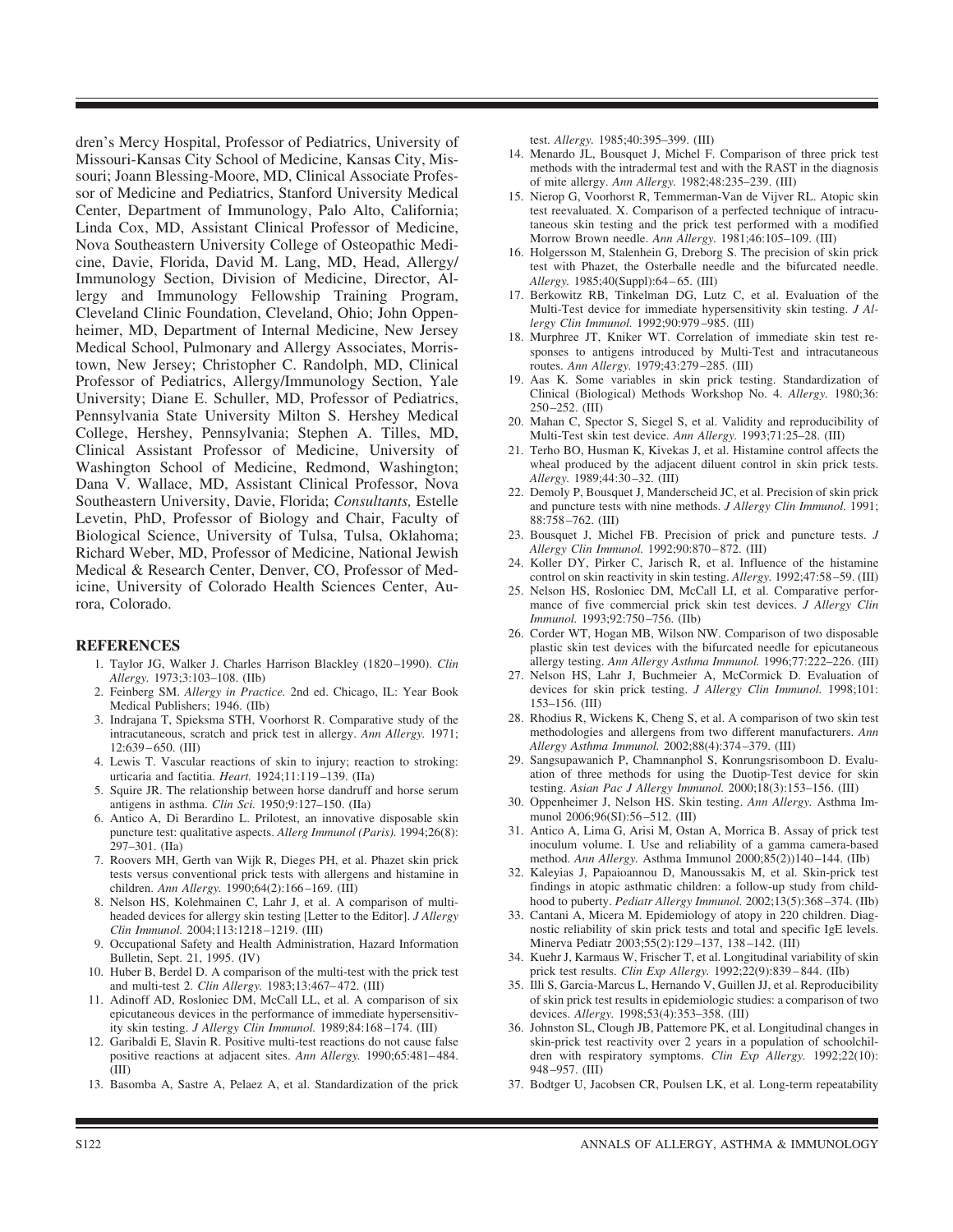of the skin prick test is high when supported by history or allergensensitivity tests: a prospective clinical study. *Allergy.* 2003;58(11): 1180 –1186. (IIb)

- 38. Cook TJ, MacQueen DM, Wittig JH, et al. Degree and duration of skin test suppression and side effects with antihistamines. *J Allergy Clin Immunol.* 1973;51:71–77. (III)
- 39. Almind M, Dirksen A, Nielsen NH, et al. Durtion of the inhibitory activity on histamine-induced skin wheals of sedative and nonsedative antihistamines. *Allergy*. 1988;43(8):593-6. (III)
- 40. Simons FE, Simons KJ. Clinical pharmacology of new histamine H1 receptor antagonists. *Clin Pharmakinet.* 1999;36(5):329 –52. (III)
- 41. Rao KS, Menon PK, Hillman BC, et al. Duration of the suppressive effect of tricyclic antidepressants on histamine-induced wheal-andflare reactions in human skin. *J Allergy Clin Immunol.* 1988;82: 752–757. (III)
- 42. Miller J, Nelson HS. Suppression of immediate skin tests by ranitidine. *J Allergy Clin Immunol.* 1989;84:895– 899. (III)
- 43. Harvey RP, Schocket AL. The effect of H1 and H2 blockade on cutaneous histamine response in man. *J Allergy Clin Immunol.* 1980;  $65(2):136-9$ . (III)
- 44. Saarinen JV, Harvima RJ, Horsmanheimo M, et al. Modulation of the immediate allergic wheal reaction in the skin by drugs inhibiting the effects of leukotriene C4 and prostaglandin D2. *Eur J Clin Pharmacol.* 2001;57(1):1– 4. (IIb)
- 45. Hill SL III, Krouse JH. The effects of montelukast on intradermal wheal and flare. *Otolaryngol Head Neck Surg.* 2003;129(3):199 –203. (III)
- 46. Slott RI, Zweiman B. A controlled study of the effect of corticosteroids on immediate skin test reactivity. *J Allergy Clin Immunol.* 1974;54:229 –235. (IIb)
- 47. Des Roches A, Paradis L, Bougeard YH, et al. Long-term oral corticosteroid therapy does not alter the results of immediate-type allergy skin prick tests. *J Allergy Clin Immunol.* 1996;98(3):522–7. (IIb)
- 48. Olson R, Karpink MH, Shelanski S, et al. Skin reactivity to codeine and histamine during prolonged corticosteroid therapy. *J Allergy Clin Immunol.* 1990;86:153–159. (IIb)
- 49. Pipkorn U, Hammarlund A, Enerbach L. Prolonged treatment with topical glucocorticoids results in an inhibition of the allergen-induced weal-and-flare response and a reduction in skin mast cell numbers and histamine content. *Clin Exp Allergy*. 1989;19:19-25. (III)
- 50. Cole ZA, Clough GF, Church MK. Inhibition by glucocorticoids of the mast cell-dependent weal and flare response in human skin *in vivo. Br J Pharmacol.* 2001;132:286 –292. (III)
- 51. Narasimha SK, Srinivas CR, Mathew AC. Effect of topical corticosteroid application frequency on histamine-induced wheals. *Int J Dermatol.* 2005;44(5):425– 427. (III)
- 52. Herrscher RF, Ksper C, Sullivan TJ. Endogenous cortisol regulates immunoglobulin E-dependent late phase reactions. *J Clin Invest.* 1992;90(2):596 – 603. (III)
- 53. Peebles RS Jr., Togias A, Bickel CA, et al. Endogenous glucocorticoids and antigen-induced acute and late phase pulmonary responses. *Clin Exp Allergy.* 2000;30(9):1257– 65. (IIb)
- 54. Kirmaz C, Yuksel H, Mete N, et al. Is the menstrual cycle affecting the skin prick test reactivity? *Asian Pac J Allergy Immunol.* 2004; 22(4):197–203. (III)
- 55. Van Nickerk CH, Prinsloo AE. Effect of skin pigmentation on the response to intradermal histamine. *Int Arch Allergy Appl Immunol.* 1985;76(1):73–5. (III)
- 56. Ronchetti R, Villa MP, Rennerova Z, Haluszka J, et al. Allergen skin weal/radioallergosorbent test relationship in childhood populations that differ in histamine skin reactivity: a multi-national survey. *Clin Exp Allergy.* 2005;35(1):70 –74. (III)
- 57. Vocks E, Stander K, Rakoski J, et al. Suppression of immediate-type hypersensitivity elicitation in the skin prick test by ultraviolet B irradiation. *Photodermatol Photoimmunol Photomed.* 1999;15(6): 236 – 40. (III)
- 58. Nelson HS. Diagnostic procedures in allergy, I: allergy skin testing.

*Ann Allergy.* 1983;51:411– 417. (III)

- 59. Bernstein IL. Proceedings of the task force on guidelines for standardizing old and new technologies used for the diagnosis and treatment of allergic diseases. *J Allergy Clin Immunol.* 1988;82:488 – 499. (IV)
- 60. Norman PS. Allergy. In: Middleton E, Reed CE, Ellis EF, eds. *Principles and Practice in Allergy: In Vivo Methods of Study of Allergy. Skin and Mucosal Tests, Techniques and Interpretation.* 2nd ed. St Louis, MO: Mosby; 1983:295–302. (IV)
- 61. Manardo JL, Bousquet J, Rodiere M, et al. Skin test reactivity in infancy. *J Allergy Clin Immunol.* 1985;75:646 – 651. (III)
- 62. Campo P, Kaira HK, Levin L, et al. Influence of dog ownership and high endotoxin on wheezing and atopy during infancy. *J Allergy Clin Immunol.* 2006 Dec; 118(6):1271-8. (IIb)
- 63. Barbee RA, Brown WGH, Kaltenborn W, et al. Allergen skin test reactivity in a community population sample: correlation with age, histamine skin reactions and total serum immunoglobulin E. *J Allergy Clin Immunol.* 1981;68:15–19. (III)
- 64. Joseph CLM, Ownby DR, Peterson EL, et al. Racial differences in physiologic parameters related to asthma among middle-class children. Chest 2000;117:1336 –1344. (III)
- 65. Celedon JC, Sredl D, Weiss ST, et al. Ethnicity and skin test reactivity to aeroallergens among asthmatic children in Connecticut. Chest 2004;125:85–92. (III)
- 66. Gleich GJ, Larson JB, Jones RT, et al. Measurement of the potency of allergy extracts by their inhibitory capacities in the radioallergosorbent test. *J Allergy Clin Immunol.* 1974;53:158 –169. (LB)
- 67. Turkeltaub PC, Rastogi SC, Baer H, et al. A standardized quantitative skin-test assay of allergen potency and stability: studies on the allergen dose-response curve and effect of wheal, erythema, and the patient selection on assay results. J *Allergy Clin Immunol.* 1982;70: 343–352. (IIb)
- 68. Baer H. In: Shaeffer M, Sisk C, Brede HD, eds. Potency units for allergenic extracts in the USA: regulatory control and standardization of allergenic extracts. In: *Fourth International Paul-Ehrlich-Seminar. October 16 –17, 1985.* Stuttgart, NY: Gustav Fisher Verlag, Stuttgart; 1986;167–168. (IV)
- 69. Aas K. Some variables in skin prick testing. *Allergy.* 1980;35: 250 –252. (III)
- 70. Dreborg S. Skin tests used in type 1 allergy testing. Position paper prepared by the subcommittee on skin tests of the European Academy of Allergology and Clinical Immunology. *Allergy.* 1989;44(Suppl): 22–59. (IV)
- 71. Sampson HA. Comparative study of commercial food antigen extracts for the diagnosis of food hypersensitivity. *J Allergy Clin Immunol.* 1988;82(5):718 –726. (IIb)
- 72. Skamstrup Hansen K, Bindslev-Jensen C, Skov PS, et al. Standardization of food allergen extracts for skin prick test. *J Chromatogr Biomed Sci Appl.* 2001;756(1-2):57-69. (IIb)
- 73. Nelson HS. Effect of preservatives and conditions of storage on the potency of allergy extracts. *J Allergy Clin Immunol*. 1981;67:64-67. (III)
- 74. Niemeijer NR, Kauffman HF, van Hove W, et al. Effect of dilution, temperature, and preservatives on the long-term stability of standardized inhalant allergen extracts. *Ann Allergy.* Asthma Immunol 1996; 76(6):535–540. (III)
- 75. Schmid-Grendelmeier P, Crameri R. Recombinant allergens for skin testing. *Int Arch Allergy Immunol.* 2001;125(2):96 –111. (IV)
- 76. van Hage-Hamsten M, Pauli. Provocation testing with recombinant allergens. Methods 2004;32(3):281–291. (IV)
- 77. Ownby DR, Andreson JA. An improved prick skin-test procedure for young children. *J Allergy Clin Immunol.* 1982;69:533–535. (III)
- 78. Bjorksten F, Haahtela T, Backman A, et al. Assay of the biologic activity of allergen skin test preparations. *J Allergy Clin Immunol.* 1984;73:324 –331. (IIb)
- 79. McCann WA, Ownby DR. The reproducibility of the allergy skin test scoring and interpretation by board-certified/board-eligible allergists. *Ann Allergy.* Asthma Immunol 2002;89(4):368 –371. (III)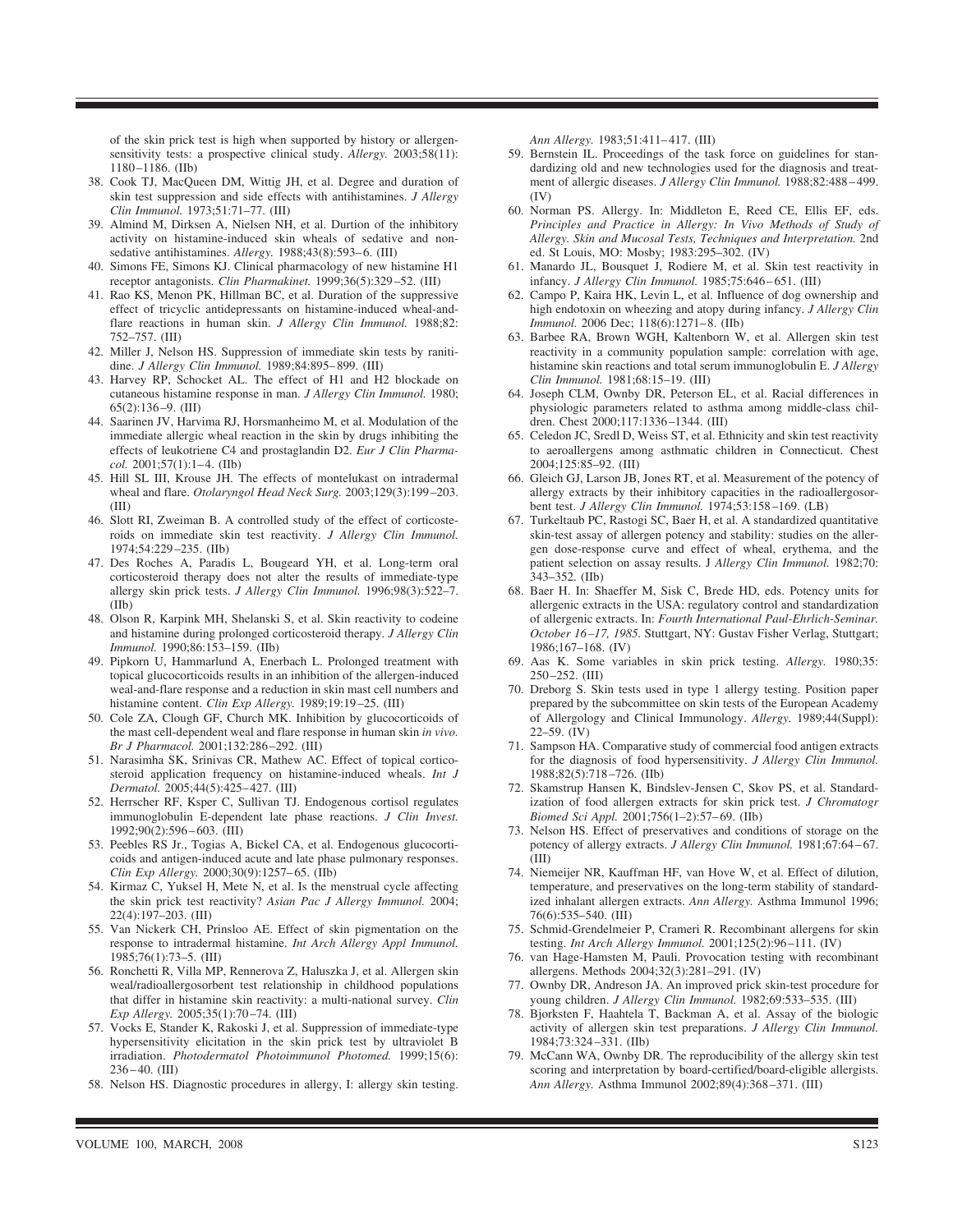- 80. Poulsen LK, Liisberg C, Bindslev-Jensen C, et al. Precise area determination of skin-prick tests: validation of a scanning device and software for a personal computer. *Clin Exp Allergy.* 1993;23(1):  $61-68$ . (IIb)
- 81. Poulsen LK, Bindslev-Jensen C, Rihoux JP. Quantitative determination of skin reactivity by two semiautomatic devices for skin prick test area measurements. *Agents Action.* 1994;June 41 Spec No.:C134 –5. (III)
- 82. Bordignon V, Parmiani S. Differential diagnosis by the endpoint method in patients skin-reactive to more than one inhalant allergen. *J Investig Allergol Clin Immunol.* 2002;12(4):272–278. (III)
- 83. Antico A. Morphometry in skin-test methodological studies validation of the point-counting technique for precise area determination. *Allerg Immunol (Paris).* 2004;36(6):219 –224. (IIb)
- 84. Wohrl S, Vigl K, Binder M, et al. Automated measurement of skin prick tests: an advance towards exact calculation of wheal size. Exper Dermatol 2006;15:119 –124. (III)
- 85. Sporik R, Hill DJ, Hosking CS. Specificity of allergen skin testing in predicting positive open food challenges to milk, egg and peanut in children. *Clin Exp Allergy.* 1999;30:1540 –1546. (IIb)
- 86. Roberts G, Lack G. Food allergy getting more out of your skin prick tests. *Clin Exp Allergy.* 2000;30:1495–1498. (IV)
- 87. Day JH, Briscoe MP. Environmental exposure unit: a system to test anti-allergic treatment. *Ann Allergy Asthma Immunol.* 1999;83(2): 83– 89. (IIa)
- 88. Pastorello EA, Codecasa LR, Pravettoni V, et al. Clinical reliability of diagnostic tests in allergic rhinoconjunctivitis. *Boll 1<sup>ª</sup> Sieroter Milan*. 1988;67(5– 6):377–385. (IIb)
- 89. Barreto BA, Daher S, Naspitz CK, et al. Specific and non-specific nasal provocation tests in children with perennial allergic rhinitis. *Allergol Immunopathol (Madr).*2001: 29(6):255–263. (IIb)
- 90. Gungor A, Houser SM, Aquino BF, et al. A comparison of skin endpoint titration and skin-prick testing in the diagnosis of allergic rhinitis. *Ear Nose Throat J.* 2004;83(1):54 – 60. (IIb)
- 91. Krouse JH, Sadrazodi K, Kerswill K. Sensitivity and specificity of prick and intradermal testing in predicting response to nasal provocation with timothy grass antigen. *Otolaryngol Head Neck Surg.* 2004;131(3):215–219. (IIb)
- 92. Krouse JH, Shah AG, Kerswill K. Skin testing in predicting response to nasal provocation with *Alternaria*. *Laryngoscope.* 2004;114: 1389 –1393. (III)
- 93. Eigenmann PA, Sampson HA. Interpreting skin prick tests in the evaluation of food allergy in children. *Pediatr Allergy Immunol.* 1998;9(4):186 –191. (IIb)
- 94. Sharnan J, Kumar L, Singh S. Comparison of results of skin prick tests, enzyme-linked immunosorbent assays and food challenges in children with respiratory allergy. *J Trop Pediatr.* 2001;47(6): 367–368. (III)
- 95. Saarinen KM, Suomalainen H, Savilahti E. Diagnostic value of skinprick and patch tests and serum eosinophil cationic protein and cow's milk-specific IgE in infants with cow's milk allergy. *Clin Exp Allergy.* 2001;31(3):423– 429. (IIb)
- 96. Kagan R, Hayami D, Joseph L, et al. The predictive value of a positive prick skin test to peanut in atopic, peanut-naïve children. *Ann Allergy Asthma Immunol.* 2003;90(6):640 – 645. (IIb)
- 97. Adinoff AD, Rosloniec DM, McCall LL, et al. Immediate skin test reactivity to Food and Drug Administration-approved standardized extracts. *J Allergy Clin Immunol.* 1990;86(5):766 –774. (IIb)
- 98. Williams PB, Ahlstedt S, Barnes JH, et al. Are our impressions of allergy test performances correct? *Ann Allergy Asthma Immunol.* 2003;91(1):26 –33. (IIb)
- 99. White JF, Levin L, Villareal M, et al. Lack of correlation between regional pollen counts and percutaneous reactivity to tree pollen extracts in patients with seasonal allergic rhinitis. *Ann Allergy Asthma Immunol.* 2005;94(2):240 –246. (IIb)
- 100. Bernstein DI, Bernstein IL, Gaines WG, et al. Characterization of skin prick testing responses for detecting sensitization to detergent enzymes at extreme dilutions: Inability of the RAST to detect lightly

sensitized individuals. *J Allergy Clin Immunol.* 1994;498 –507. (IIa)

- 101. Tschopp JM, SAistek D, Schindler C, et al. Current allergic asthma and rhinitis: diagnostic efficiency of three commonly used atopic markers (IgE, skin prick tests, and Phadiatop). Results from 8329 randomized adults from the SAPALDIA Study. Swiss Study on Air Pollution and Lung Diseases in Adults. *Allergy.* 1998;53(6):608 – 613. (IIb)
- 102. Liccardi G, Dente B, Triggiani M, et al. A multicenter evaluation of the CARLA system for the measurement of specific IgE antibodies vs. other different methods and skin prick tests. *J Investig Allergol Clin Immunol.* 2002;12(4):235–241. (LB)
- 103. Montojo J, Rubio I. Comparison of Phadiatop and skin tests in 130 patients with suspected allergic rhinitis. *Acta Otorhinolaryngol Esp.* 2003;54(8):540 –546. (III)
- 104. Ricci G, Capelli M, Miniero R, et al. A comparison of different allergometric tests, skin prick test, Pharmacia UniCAP and ADVIA Centaur, for diagnosis of allergic diseases in children. *Allergy.* 2003; 58(1):38 – 45. (LB)
- 105. Hansen TK, Host A, Bindslev-Jensen C. An evaluation of the diagnostic value of different skin tests with egg in clinically egg-allergic children having atopic dermatitis. *Pediatr Allergy Immunol.* 2004;  $15(5):428 - 434.$  (III)
- 106. Simons JP, Rubinstein EN, Kogut VJ, et al. Comparison of Multi-Test II skin prick testing to intradermal dilutional testing. Otolaryngol Head Neck Surg 2004;130(5):536 –544. (III)
- 107. Chinoy B, Yee E, Bahna SL. Skin testing versus radioallergosorbent testing for indoor allergens. Clin Mol Allergy 2005;3(1):4. (III)
- 108. Bodtger U, Poulsen LK, Malling HJ. Asymptomatic skin sensitization to birch predicts later development of birch pollen allergy in adults: a 3-year follow-up study. *J Allergy Clin Immunol.* 2003;111(1): 149 –154. (III)
- 109. Graif Y, Yigla M, Tov N, et al. Value of a negative aeroallergen skin-prick test result in the diagnosis of asthma in young adults. Chest 2002;122:821– 825. (IIa)
- 110. Gendo K, Larson EB. Evidence-based diagnostic strategies for evaluating suspected allergic rhinitis. *Ann Intern Med.* 2004;140: 278 –289. (IV)
- 111. Wood RA, Phipatanakul W, Hamilton RG, et al. A comparison of skin prick tests, intradermal skin tests, and RASTs in the diagnosis of cat allergy. *J Allergy Clin Immunol.* 1999;03:773–779. (III)
- 112. Petersson G, Dreborg S, Ingestad R. Clinical history, skin prick test and RAST in the diagnosis of birch and timothy pollinosis. *Allergy.* 1986;41:398 – 407. (III)
- 113. Clarke PS. The diagnosis of perennial rhinitis due to house dust mite (*Dermatophagoides pteronyssinus*) demonstrated by nasal provocation tests. *Ann Allergy.* 1987;59:25–28. (III)
- 114. Escudero AI, Sanchez-Guerrero IM, Mora AM, Soriano V, Lopez JD, Garcia FJ, et al. Cost-effectiveness of various methods of diagnosing hypersensitivity to *Alternaria. Allergol Immunopathol (Madr).* 1993; 21:153–157 (III)
- 115. Hill DJ, Heine RG, Hosking CS. The diagnostic value of skin prick testing in children with food allergy. *Pediatr Allergy Immunol.* 2004; 15(5):435– 441. (III)
- 116. Knight AK, Shreffler WG, Sampson HA, et al. Skin prick test to egg white provides additional diagnostic utility to serum egg whitespecific IgE antibody concentration in children. *J Allergy Clin Immunol.* 1006; 117(4):842–7. (IIb)
- 117. Verstege A, Mehl A, Rolinck-Werninghaus C, et al. The predictive value of the skin prick test wheal size for the outcome of oral food challenges. *Clin Exp Allergy*. 2005;25(9):1220-6. (IIb)
- 118. Ho MH, Heine RG, Wong W, et al. Diagnostic accuracy of skin prick testing in children with tree nut allergy. *J Allergy Clin Immunol.* 2006;117(6):1506 – 8. (IIb)
- 119. Niemeijer NR, Fluks AF, de Monchy JG. Optimization of skin testing. II. Evaluation of concentration and cutoff values, as compared with RAST and clinical history, in a multicenter study. *Allergy.* 1993; 48(7):498 –503. (III)
- 120. Pastorello EA, Incorvaia C, Ortolani C, et al. Studies on the relation-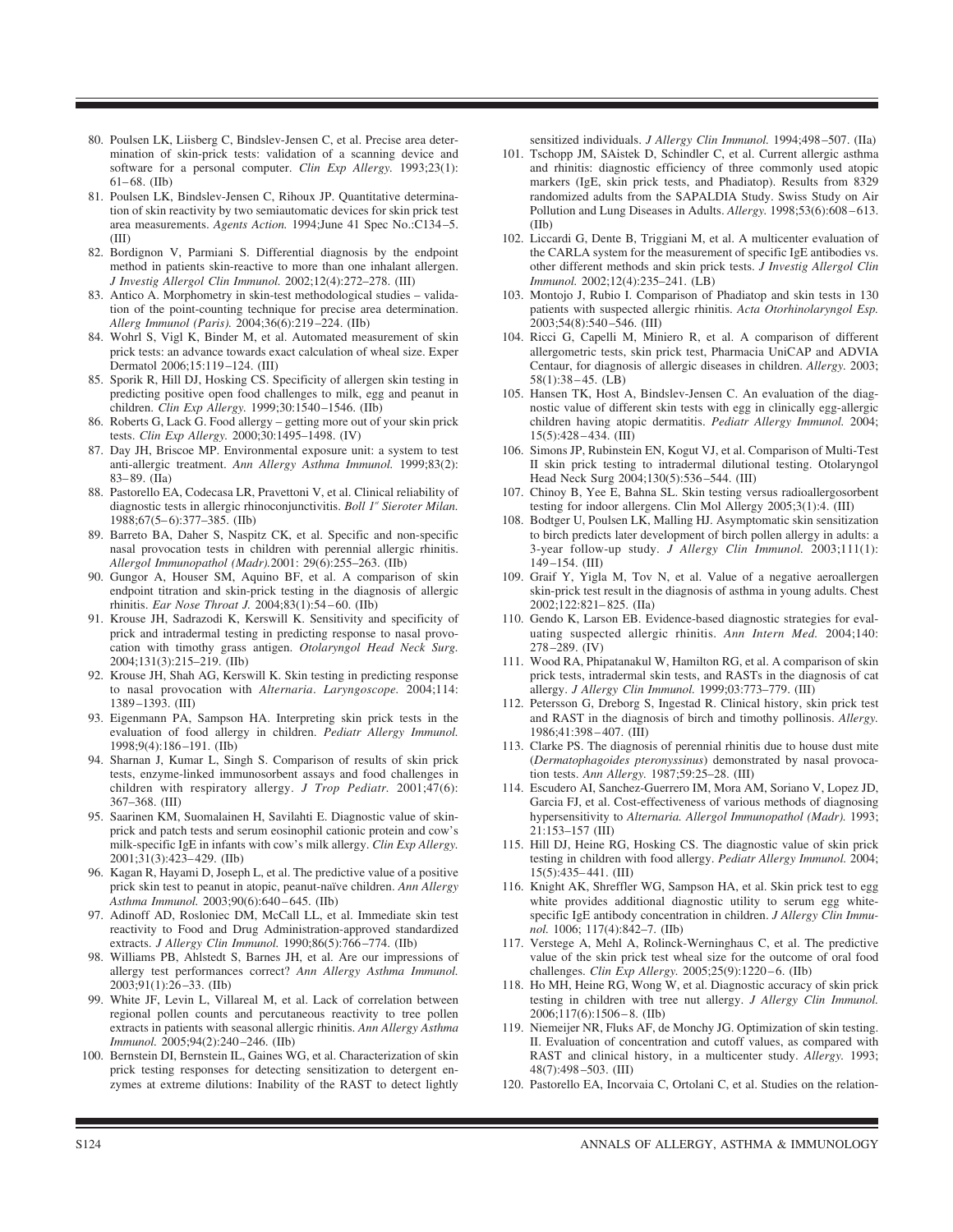ship between the level of specific IgE antibodies and the clinical expression of allergy: I. Definition of levels distinguishing patients with symptomatic from patients with asymptomatic allergy to common aeroallergens. *J Allergy Clin Immunol.* 1995;96(5):580 –587. (IIb)

- 121. Weintraub JM, Sparrow D, Weiss ST. Receiver operating characteristics curve analysis of cutaneous skin test reactions to predict hay fever and asthma symptoms in the Normative Aging Study. *Allergy.* 2001;56(3):243–246. (III)
- 122. Schafer T, Hoelscher B, Adam H, et al. Hay fever and predictive value of prick test and specific IgE antibodies: a prospective study in children. *Pediatr Allergy Immunol.* 2003;14(2):120 –129. (III)
- 123. Li JT, Andrist D, Bamlet WR, et al. Accuracy of patient prediction of allergy skin test results. *Ann Allergy Asthma Immunol.* 2000;85(5): 382–384. (III)
- 124. *Methods of the Laboratory of Allergenic Products, Laboratory of Allergic Products.* Bethesda, MD: OBRR. (IV)
- 125. Malling HJ. Proposed guidelines for quantitative skin prick test procedure to determine the biological activity of allergenic extracts using parallel line assay. *Allergy.* 1987;42(5):391–394. (IV)
- 126. Son DY, Scheurer S, Hoffmann A, et al. Pollen-related food allergy: cloning and immunological analysis of isoforms and mutants of Mal d 1, the major apple allergen, and Bet v 1, the major birch pollen allergen. *Eur J Nutr.* 1999;38(4):201–15. (LB)
- 127. Bolhaar ST, van de Weg WE, van Ree R, et al. In vivo assessment with prick-to-prick testing and double-blind, placebo-controlled food challenge of allergenicity of apple cultivars. *J Allergy Clin Immunol.* 2005;116(5):1080-6. (IIb)
- 128. Lin RY, Erlich ER, Don PC. Skin prick test responses to codeine, histamine, and ragweed utilizing the Multitest device. *Ann Allergy.* 1990;65(3):222–226. III)
- 129. Vohlonen I, Terho EO, Koivikko A, et al. Reproducibility of the skin prick test. *Allergy.* 1989;44(8):525–31. (III)
- 130. Kochuyt AM, Van Hoeyveld EM, Stevens EA. Prevalence and clinical relevance of specific immunoglobulin E to pollen caused by sting-induced specific immunoglobulin E to cross-reacting carbohydrate determinants in *Hymenoptera* venoms. *Clin Exp Allergy.* 2005; 35(4):441– 447. (III)
- 131. Golden DB, Tracy JM, Freeman TM, et al. Insect Committee of the American Academy of Allergy, Asthma and Immunology. Negative venom skin test results in patients with histories of systemic reaction to a sting. *J Allergy Clin Immunol.* 2003;112(3):495– 498. (IV)
- 132. Hamilton RG. Diagnostic methods for insect sting allergy. *Curr Opin Allergy Clin Immunol.* 2004;4(4):297–306. (IV)
- 133. Miadonna A, Leggieri E, Tedeschi A, et al. Clinical significance of specific IgE determination on nasal secretion. *Clin Allergy.* 1983; 13(2):155–164. (III)
- 134. Leonardi A, Battista MC, Gismondi M, et al. Antigen sensitivity evaluated by tear-specific and serum-specific IgE, skin tests, and conjunctival and nasal provocation tests in patients with ocular allergic disease. *Eye.* 1993;7:461– 464. (IIb)
- 135. Weschta M, Rimek D, Formanek M, et al. Local production of Aspergillus fumigatus specific immunoglobulin E in nasal polyps. *Laryngoscope.* 2003;113(10):1798 –1802. (III)
- 136. Small P, Barrett D, Frenkiel S, et al. Local specific IgE production in nasal polyps associated with negative skin tests and serum RAST. *Ann Allergy.* 1985;55(5):736 –9. (III)
- 137. Gurgendze GV, Baraban EI, Gamkrelidze AG. Local humoral immunity in patients with pollen allergy. *Allergol Immunopathol (Madr).* 1990;18(6):315–9. (III)
- 138. Tamura G, Satoh K, Chao CL, et al. Do diagnostic procedures other than inhalation challenge predict immediate bronchial responses to inhaled allergen? *Clin Exp Allergy.* 1991;21(4):497–502. (III)
- 139. Marcucci F, Passalacqua G, Canonica GW, et al. Measurement of nasal IgE in an epidemiological study: assessment of its diagnostic value in respiratory allergy. *Allerg Immunol (Paris).* 2004;36(6): 225–31. (III)
- 140. Roberts G, Lack G. Diagnosing peanut allergy with skin prick and

specific IgE testing. *J Allergy Clin Immunol.* 2005;115(6):1291-6. (IIb)

- 141. Hauswirth DW, Burks AW. Banana anaphylaxis with a negative commercial skin test. *J Allergy Clin Immunol.* 2005;115(3):632–3. (III)
- 142. Lim DL, Neo KH, Goh DL, et al. Missing parvalbumin: implications in diagnostic testing for tuna allergy. *J Allergy Clin Immunol.* 2005; 115(4):874 –5. (LB)
- 143. Leduc V, Moneret-Vautrin DA, Tzen JT, et al. Identification of oleosins as major allergens in sesame seed allergic patients. *Allergy.* 2006;61(3):349 –56. (LB)
- 144. Munitz A, Piliponsky AM, Levi-Schaffer F. IgE-independent activation of human mast cells indicates their role in the late phase reaction of allergic inflammation. *Cell Tissue Bank.* 2003;4(1):25– 8. (LB)
- 145. Gould HJ, Takhar P, Harries HE, et al. Germinal centre reactions in allergic inflammation. *Trends Immunol.* 2006;27(10):446 – 452. (IIb)
- 146. Devenney I, Falth-Magnusson K. Skin prick tests may give generalized allergic reactions in infants. *Ann Allergy Asthma Immunol.* 2000; 85(6):457– 460. (III)
- 147. Bernstein DI, Wanner M, Borish L, et al; Immunotherapy Committee, American Academy of Allergy, Asthma and Immunology. Twelveyear survey of fatal reactions to allergen injections and skin testing: 1990 –2001. *J Allergy Clin Immunol.* 2004;113(6):1129 –1136. (III)
- 148. Lieberman P, Kemp SF, Oppenheimer J, et al. The diagnosis and management of anaphylaxis. *J Allergy Clin Immunol.* 2005;115: S483–523. (IV)
- 149. Ober AI, MacLean JA, Hannaway PJ. Letter. Life-threatening anaphylaxis to venom immunotherapy in a patient taking an angiotensinconvertin enzyme inhibitor. *J Allergy Clin Immunol.* 2003;112: 1008 –1009. (IV)
- 150. Lieberman P, Kemp SF, Oppenheimer J, et al. Reply to Letter. The diagnosis and management of anaphylaxis. *J Allergy Clin Immunol.* 2005;116(4):933–935. (IV)
- 151. Stupf JL, Shehab N, Patel AC. Safety of angiotensin-converting enzyme inhibitors in patients with insect venom allergies. *Ann Pharmacother.* 2006;40(4):699 –703. (IV)
- 152. Lockey RF, Buckantz SC. In: Weiss EB, Siegel MS, eds. *Bronchial Asthma, Mechanisms and Therapeutics: Diagnostic Tests and Hyposensitization Therapy in Asthma*. Boston, MA: Little Brown & Co; 1976:613– 617. (IV)
- 153. Sogn DD, Evans R, Shepherd GM, et al. Results of the National Institute of Allergy and Infectious Diseases Collaborative Clinical Trial to test the predictive value of skin testing with major and minor penicillin derivatives in hospitalized adults. *Arch Intern Med.* 1992; 152:1025–1032. (III)
- 154. Saxon A, Beall GN, Rohr AS, et al. Immediate hypersensitivity reactions to beta-lactam antibiotics. *Ann Intern Med.* 1987;107: 204 –215. (III)
- 155. Anderson JA. Allergic reactions to drugs and biologic agents. *JAMA.* 1992;268:2845–2857. (IV)
- 156. Saxon A, Adelman DC, Patel A, et al. Imipenem cross-reactivity with penicillin in humans. *J Allergy Clin Immunol.* 1988;82:231–218. (IIb)
- 157. Langley JM, Halperin SA, Bortolussi R. History of penicillin allergy and referral for skin testing: evaluation of a pediatric penicillin allergy testing program. *Clin Invest Med.* 2002;25(5):181–184. (III)
- 158. Valentine MD, Lichtenstein LM. Anaphylaxis and stinging insect hypersensitivity. *JAMA.* 1987;258:2881–2885. (IIa)
- 159. Golden DBK. Diagnosis and prevalence of stinging insect allergy. *Clin Rev Allergy.* 1987;5:119 –136. (IV)
- 160. Stafford CT. Hymenoptera venom immunotherapy: current guidelines. *Immunol Allergy Prac.* 1985;7:322–330. (IV)
- 161. Brown SG, Haas MA, Black JA, et al. In vitro testing to diagnose venom allergy and monitor immunotherapy: a placebo-controlled, crossover trial. *Clin Exp Allergy.* 2004;34(5):792– 800. (IIa)
- 162. Markman M, Zanotti K, Peterson G, et al. Expanded experience with an intradermal skin test to predict for the presence or absence of carboplatin hypersensitivity. *J Clin Oncol.* 2003;21(24):4611– 4614. (III)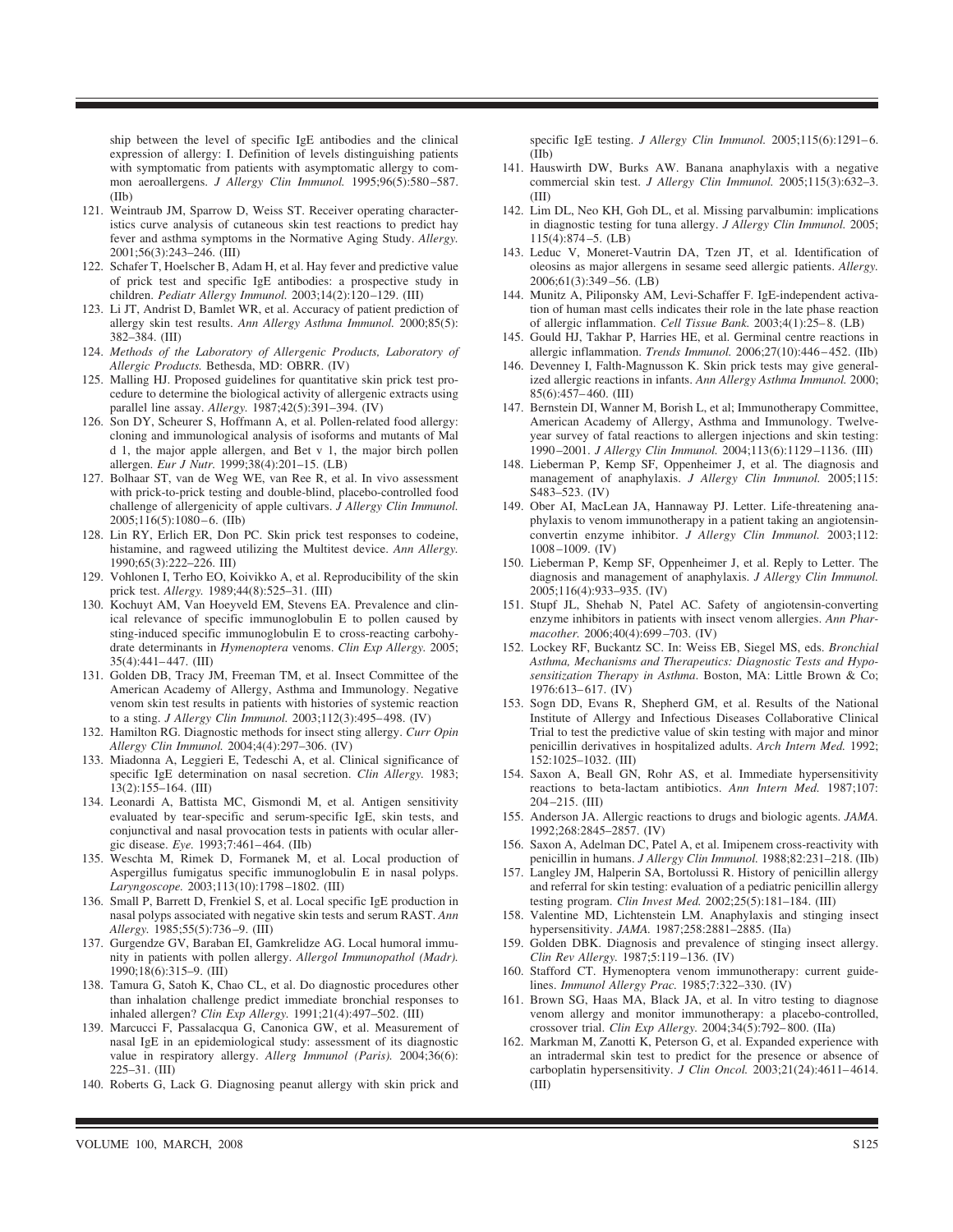- 163. Mertes PM, Laxenaire MC. Adverse reactions to neuromuscular blocking agents. *Curr Allergy Asthma Rep.* 2004;4(1):7–16. (IV)
- 164. Soetens FM, Smolders FJ, Meeuwis HC, et al. Intradermal skin testing in the investigation of suspected anaphylactic reactions during anesthesia – a retrospective survey. *Acta Anaesthesiol Belg.* 2003;54(1):  $59 - 63$ . (IV)
- 165. Lee AY, Chey WY, Choi J, et al. Insulin-induced drug eruptions and reliability of skin tests. *Acta Derm Venereol.* 2002;82(2):114-117. (III)
- 166. Berkun Y, Haviv YS, Schwartz LB, et al. Heparin-induced recurrent anaphylaxis. *Clin Exp Allergy.* 2004;34(12):1916 –1918. (IV)
- 167. Nelson HS, Oppenheimer JJ, Buchmeier A, et al. An assessment of the role of intradermal skin testing in the diagnosis of clinically relevant allergy to timothy grass. *J Allergy Clin Immunol.* 1996;97: 1193–1201. (III)
- 168. Scherr M, Grater WC, Baer H, et al. Report of the Committee on Standardization I. A method of evaluating skin response. *Ann Allergy.* 1971;29:30 –34. (IV)
- 169. Dreborg S, Nilsson G, Zetterstrom O. The precision of intracutaneous skin test (ICT) with timothy pollen allergen preparation using two different techniques. *Ann Allergy.* 1987;58:33–35. (III)
- 170. Niemeijer NR, Goedewaagen B, Kauffman HF, et al. Optimization of skin testing. I. Choosing allergen concentrations and cutoff values by factorial design. *Allergy.* 1993;48(7):491– 497. (III)
- 171. Schwindt CD, Hutcheson PS, Leu S-Y, et al. Role of intradermal skin tests in the evaluation of clinically relevant respiratory allergy assessed using patient history and nasal challenges. *Ann Allergy Asthma Immunol.* 2005;94:627– 633. (IIb)
- 172. Gottlieb PM, Stupniker S, Askovitz SI. The reproducibility of intradermal skin tests: a controlled study. *Ann Allergy.* 1960;18:949 –960. (IIb)
- 173. Brown WG, Halonen MJ, Kaltenborn WT, et al. The relationship of respiratory allergy, skin test reactivity and serum IgE in a community population sample. *J Allergy Clin Immunol.* 1979;63:328 –335. (III)
- 174. Oppenheimer J, Nelson HS. Skin testing: a survey of allergists. *Ann Allergy Asthma Immunol.* 2006;96(1):19 –23. (IV)
- 175. Torres MJ, Sanchez-Sabate E, Alvarez J, et al. Skin test evaluation in nonimmediate allergic reactions to penicillins. *Allergy.* 2004;59(2): 219 –224. (III)
- 176. Scherer K, Bircher AJ. Hypersensitivity reactions to fluoroquinolones. *Curr Allergy Asthma Rep.* 2005;5(1):15–21. (LB)
- 177. Moneret-Vautrin DA, Kanny G. Anaphylaxis to muscle relaxants: rational for skin tests. *Allerg Immunol (Paris).* 2002;34(7):233–240. (III)
- 178. Roelofse JA, van der Bijl P. An anaphylactic reaction to protamine sulfate. *Anesth Prog.* 1991;38(3):99 –100. (IV)
- 179. Yokoyama H, Fukumoto S, Koyaa H, et al. Insulin allergy; desensitization with crystalline zinc-insulin and steroid tapering. *Diabetes Res Clin Pract.* 2003;61(3):161–166. (IV)
- 180. Adachi A, Fukunaga A, Horikawa T. A case of human insulin allergy induced by short-acting and intermediate-acting insulin but not by long-acting insulin. *Int J Dermatol.* 2004;43(8):597–599. (IV)
- 181. Golden DB. Insect sting allergy and venom immunotherapy: a model and a mystery. *J Allergy Clin Immunol.* 2005;115(3):439 – 447. (IV)
- 182. Nikolaizik WH, Weichel M, Blaser K, et al. Intracutaneous tests with recombinant allergens in cystic fibrosis patients with allergic bronchopulmonary aspergillosis and *Aspergillus* allergy. *Am J Respir Crit Care Med.* 2002;165:916 –921.(IIb)
- 183. Jeep S, Reiprich G, Kunkel G. Yellow jacket allergy. Comparison of skin prick tests and intradermal tests with three different yellow jacket venom extracts. *Allergy.* 1992;47(1):35– 40. (III)
- 184. Niemeijer NR, Fluks AF, de Monchy JG. Optimization of skin testing. II. Evaluation of concentration and cutoff values, as compared with RAST and clinical history, in a multicenter study. *Allergy.* 1993; 48(7):473– 475. (III)
- 185. Perera MG, Bernstein IL, Michael JG, et al. Predictability of the radioallergosorbent test (RAST) in ragweed pollenosis. *Am Rev Respir Dis.* 1975;111:605– 610. (IIb)
- 186. Purohit A, Laffer S, Metz-Favre C, et al. Poor association between allergen-specific serum immunoglobulin E levels, skin sensitivity and basophil degranulation: a study with recombinant birch pollen allergen Bet v 1 and an immunoglobulin E detection system measuring immunoglobulin E capable of binding to FcR1. *Clin Exp Allergy.* 2005;35:186 –192. (III)
- 187. Bobbitt RC Jr., Crandall MS, Venkataraman A, et al. Characterization of a population presenting with suspected mold-related health effects. *Ann Allergy Asthma Immunol.* 2005;94:39 – 44. (III)
- 188. Kontou-Fili K. Patients with negative skin tests. *Curr Opin Allergy Clin Immunol.* 2002;2(4):353–357. (IV)
- 189. Fricker M, Helbling A, Schwartz L, et al. *Hymenoptera* sting and urticaria pigmentosa: clinical findings and results of immunotherapy in 10 patients. *J Allergy Clin Immunol.* 1997;100:11–15. (III)
- 190. Ludolph-Hauser D, Rueff F, Fries C, et al. Constitutively raised serum concentrations of mast-cell tryptase and severe anaphylactic reactions to *Hymenoptera* stings. *Lancet.* 2001;357:361–362. (III)
- 191. Nugent JS, Quinn JM, McGrath CM, et al. Determination of the incidence of sensitization after penicillin skin testing. *Ann Allergy Asthma Immunol.* 2003;90(4):398 – 403. (III)
- 192. Kubota T, Mukai K, Minegishi Y, et al. Different stabilities of the structurally related receptors for IgE and IgG on the cell surface are determined by length of the stalk region in their alpha-chains. *J Immunol.* 2006;176(11):7008 –14. (LB)
- 193. Lockey RF, Turkeltaub PC, Olive CA, et al. The *Hymenoptera* venom study. II. Skin test results and safety of venom skin testing. *J Allergy Clin Immunol.* 1989;84:967–974. (III)
- 194. Turkeltaub PC, Gergen PJ. The risk of adverse reactions from percutaneous prick-puncture allergen skin testing, venipuncture and body measurements: data from the second National Health and Nutrition Examination Survey 1976 – 80 (NHES II). *J Allergy Clin Immunol.* 1989;84:886 – 890. (IV)
- 195. Lockey RF, Benedict LM, Turkeltaub PC, et al. Fatalities from immunotherapy (IT) and skin testing (ST). *J Allergy Clin Immunol.* 1987;79:660 – 677. (IV)
- 196. Dolovich J, Hargreave FE, Chalmers R, et al. Late cutaneous allergic responses in isolated IgE-dependent reactions. *J Allergy Clin Immunol.* 1973;52:38 – 46. (IIb)
- 197. Solley GO, Gleich GJ, Jordan RE, et al. The late phase of the immediate wheal and flare skin reaction. Its dependence upon IgE antibodies. *J Clin Invest.* 1976;58:408 – 420. (IIb)
- 198. Atkins PC, Martin GL, Yost R, et al. Late onset reactions in humans: correlation between skin and bronchial reactivity. *Ann Allergy.* 1988; 60:27–30. (IIb)
- 199. Gronneberg R. Inhibition of the late phase response to anti-IgE by previous mast cell activation with compound 48/80. *Allergy.* 1984; 39:119 –123. (III)
- 200. Gronneberg R. Inhibition of the late phase response to anti-human IgE in man by oral tranexamic acid. *Allergy.* 1984;39:115–118. (III)
- 201. Gronneberg R, Standberg K. Effect of betamethasone on the dual reaction to anti-human IgE in man: influence of time interval between administration of drug and anti-IgE in man. *Allergy.* 1985;40: 223–228. (III)
- 202. Haselden BM, Kay AB, Larche M. Immunoglobulin E-independent major histocompatibility complex-restricted T cell peptide epitopeinduced late asthmatic reactions. *J Exp Med.* 1999;189(12): 1885–1894. (IIb, LB)
- 203. Lin RY. Delayed hypersensitivity to pollen skin prick tests and seasonal rhinitis. *J Allergy Clin Immunol.* 1995;95(4):1–3. (III)
- 204. Lierl MB. Isolated late-cutaneous reactions to allergen skin testing in children. *Ann Allergy.* Asthma Immunol 2000;84:294 –298. (III)
- 205. deShazo RD, Boehm TM, Kumar D, et al. Dermal hypersensitivity reactions to insulin: correlations of three patterns to their histopathology. *J Allergy Clin Immunol.* 1982;69:729 –737. (III)
- 206. Lemanske RF, Kaliner MA. Late phase allergic reactions. *Int J Dermatol.* 1983;22:401– 409. (IV)
- 207. Dolovich J, Denberg J, Kwee YN, et al. Does non-immunologic mast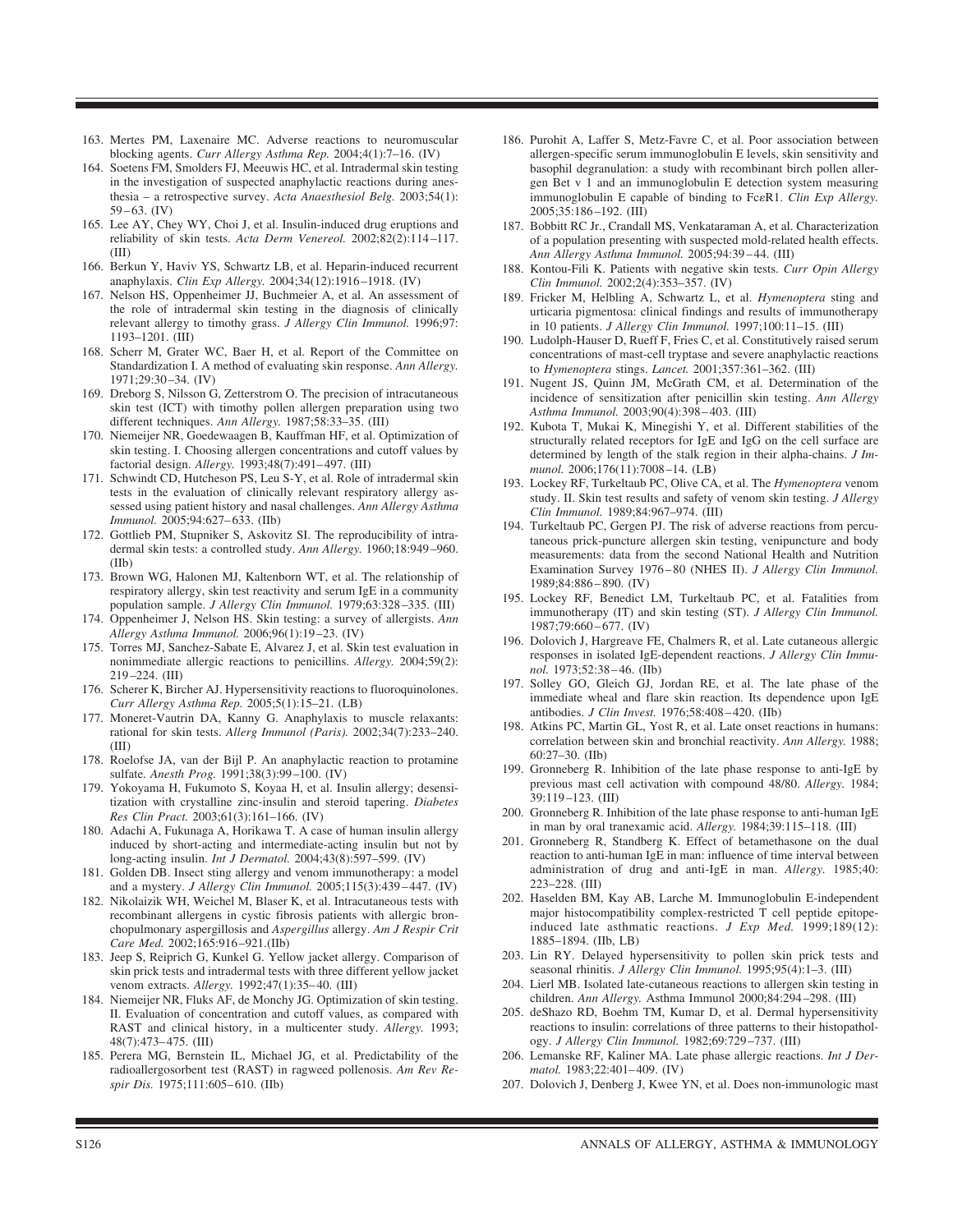cell mediator release/activation elicit a late cutaneous response? *Ann Allergy.* 1983;50:241–244. (IV)

- 208. Dor PJ, Vervolet D, Sapene M, et al. Induction of late cutaneous reaction by kallikrein injection: comparison with allergic-like late response to compound 48/80. *J Allergy Clin Immunol.* 1983;71: 363–370. (IIb)
- 209. Tsicopoulos A, Fahy O, Tonnel AB. Delayed-type hypersensitivity reactions to nominal protein antigens and to environmental allergens: similarities and differences. *Eur J Dermatol.* 1999;9(4):261–268. (III)
- 210. Ying S, Barata LT, Meng Q, et al. High-affinity immunoglobulin E receptor (Fc epsilon RI)-bearing eosinophils, mast cells, macrophages and Langerhans' cells in allergen-induced late-phase cutaneous reactions in atopic subjects. *Immunology.* 1998;93(2):281–288. (IIb, LB)
- 211. Irani AM, Huang C, Xia HZ, et al. Immunohistochemical detection of human basophils in late-phase skin reactions. *J Allergy Clin Immunol.* 1998;101(3):354 –362. (LB)
- 212. Oldfield WLG, Larche M, Kay AB. Effect of T-cell peptides derived from Fel d 1 on allergic reactions and cytokine production in patients sensitive to cats: a randomized controlled trial. *Lancet.* 2002;360: 47–53. (IIa)
- 213. Barata LT, Ying S, Meng Q, et al. IL-4- and IL-5-positive T lymphocytes, eosinophils, and mast cells in allergen-induced late-phase cutaneous reactions in atopic subjects. *J Allergy Clin Immunol.* 1998; 101(2):222–230. (IIb, LB)
- 214. Okada M, Terui T, Honda M, et al. Cutaneous late phase reaction in adult atopic dermatitis patients with high serum IgE antibody to Dermatophagoides farinae: correlation with IL-5 production by allergen-stimulated peripheral blood mononuclear cells. *J Dermatol Sci.* 2002;29(2):73– 84. (IIb, LB)
- 215. Nuri-Aria KT, Wilson D, Francis JN, et al. CCR4 in human allergeninduced late responses in the skin and lung. *Eur J Immunol.* 2002; 32(7):1933– 8. (IIb, LB)
- 216. Ying S, Robinson DS, Meng Q, et al. C-C chemokines in allergeninduced late-phase cutaneous responses in atopic subjects: association of eotaxin with early 6-hour eosinophils, and of eotaxin-2 and monocyte chemoattractant protein-4 with the later 24-hour tissue eosinophilia, and relationship to basophils and other C-C chemokines (monocyte chemoattractant protein-3 and RANTES). *J Immunol.* 1999;163(7)3976 – 84. (IIb, LB)
- 217. Zweiman B, Von Allmen C. Temporal patterns of mediator release during developing cutaneous late-phase reactions. *Clin Exp Allergy.* 2000;30(6):856 – 862. (IIb, LB)
- 218. Ying S, Meng Q, Barata LT, et al. Macrophage inflammatory protein-1 alpha and C-C chemokine receptor-1 in allergen-induced skin late-phase reactions: relationship to macrophages, neutrophils, basophils, eosinophils and T lymphocytes. *Clin Exp Allergy.* 2001; 31(11):1724 –1731. (IIb, LB)
- 219. Menzies-Gow A, Ying S, Sabroe I, et al. Eotaxin (CCL11) and eotaxin-2 (CCL24) induce recruitment of eosinophils, basophils, neutrophils, and macrophages as well as features of early- and late-phase allergic reactions following cutaneous injection in human atopic and nonatopic volunteers. *J Immunol.* 2002;169(5):2712–2718. (IIb, LB)
- 220. Durham SR, Walker SM, Varga E-M, et al. Long-term clinical efficacy of grass-pollen immunotherapy. *N Engl J Med.* 1999;341(7):  $468 - 475$ . (IIa)
- 221. Ferrer M, Burches F, Pelaez A, et al. Double-blind, placebo-controlled study of immunotherapy with Parietaria judaca: clinical efficacy and tolerance. *J Investig Allergol Clin Immunol.* 2005;15(4):283–92. IIa)
- 222. Parker WA Jr, Whisman BA, Apaliski SJ, et al. The relationships between late cutaneous responses and specific antibody responses with outcome of immunotherapy for seasonal allergic rhinitis. *J Allergy Clin Immunol.* 1989;84(5):667–77. (IIb)
- 223. Alexander C, Ying S, Kay AB, et al. Fel d 1-derived T cell peptide therapy induces recruitment of CD4<sup>+</sup>CD25<sup>+</sup>; CD4<sup>+</sup> interferon- $\gamma$ <sup>+</sup> T helper type 1 cells to sites of allergen-induced late-phase skin reactions in cat-allergic subjects. *Clin Exp Allergy.* 2005;38:52–58. (IIb, LB)
- 224. Katoh N, Hirano S, Suehiro M, et al. The characteristics of patients

with atopic dermatitis demonstrating a positive reaction in a scratch test after 48 hours against house dust mite antigen. *J Dermatol.* 2004;31(9):720 –726. (III)

- 225. Reelers R, Busche M, Wittmann M, et al. Birch pollen-related foods trigger atopic dermatitis in patients with specific cutaneous T-cell responses to birch pollen antigens. *J Allergy Clin Immunol.* 1999; 104(2):466 –72. (IIb)
- 226. Romano A, Viola M, Mondino C, et al. Diagnosing nonimmediate reactions to penicillins by in vivo tests. *Int Arch Allergy Immunol.* 2002;129(2):169 –174. (III)
- 227. Barbaud A, Goncalo M, Bruynzeel D, et al. European Society of Contact Dermatitis. Guidelines for performing skin tests with drugs in the investigation of cutaneous adverse drug reactions. *Contact Dermatitis.* 2001;45(6):321–328. (IV)
- 228. Lammintausta K, Kortekangas-Savolainen O. The usefulness of skin tests to prove drug hypersensitivity. *Br J Dermatol.* 2005;152(5): 968 –974. (III)
- 229. Hausermann P, Bircher AJ. Immediate and delayed hypersensitivity to ceftriaxone, and anaphylaxis is due to intradermal testing with other beta-lactam antibiotics, in a previously amoxicillin-sensitized patient. *Contact Dermatitis.* 2002;47(5):311–312. (IV)
- 230. Koch P, Munssinger T, Rupp-John C, et al. Delayed-type hypersensitivity skin reactions caused by subcutaneous unfractionated and low-molecular-weight heparins: tolerance of a new recombinant hirudin. *J Am Acad Dermatol.* 2000;42(4):612– 619. (III)
- 231. Geba GP, Ptak W, Askenase PW. Topical tacrolimus and cyclosporin A differentially inhibit early and late effector phases of cutaneous delayed-type and immunoglobulin E hypersensitivity. *Immunology.* 2001;104(2):235– 42. (IIb)
- 232. Alam R, DeJarnatt A, Stafford S, et al. Misoprostol inhibits the cutaneous late-phase allergic responses to antigens: results of a double-blind placebo-controlled randomized study and an investigation into the mechanism of action. *Am J Ther.* 1995;2(10):749 –54. (IIa)
- 233. Taborda-Barata L, Jacobson M, Walker S, et al. Effect of cetirizine and prednisolone on cellular infiltration and cytokine mRNA expression during allergen-induced late cutaneous responses. *Clin Exp Allergy.* 1996;26(1):68 –78. (IIb)
- 234. De Weck AL, Derer T, Bahre M. Investigation of the anti-allergic activity of azelastine on the immediate and late-phase reactions to allergens and histamine using telethermography. *Clin Exp Allergy.* 2000;30(2):283–7. (III)
- 235. Bernstein IL, Storms WW. Practice parameters for allergy diagnostic testing. Co-sponsored by the Joint Task Force on Practice Parameters, The American Academy of Allergy, Asthma and Immunology and the American College of Allergy, Asthma and Immunology. *Ann Allergy Asthma Immunol.* 1995;75:543– 625. (IV)
- 236. Heinzerling L, Frew AJ, Bindslev-Jensen C, et al. Standard skin prick testing and sensitization to inhalant allergens across Europe – a survey from the GA2 LEN network. *Allergy.* 2005;60:1287–1300. (III)
- 237. Arbes SJ Jr, Gergen PJ, Elliott L, et al. Prevalences of positive skin test responses to 10 common allergens in the US population: results from the third National Health and Nutrition Examination Survey. *J Allergy Clin Immunol.* 2005;116(2):377– 83. (III)
- 238. Holmquist L, Vesterberg O. Quantification of birch and grass pollen allergens in indoor air. *Indoor Air.* 1999;9(2):85–91. (III)
- 239. Thommen AA. Which plants cause hay fever? In: Eds: Coca AF, Walzer M, Thommen AA, eds. *Asthma and Hay Fever in Theory and Practice.* Springfield, IL: Charles C. Thomas; 1931:546 –552. (IV)
- 240. Jacinto CM, Nelson RP, Bucholtz GA, et al. Nasal and bronchial provocation challenges with bayberry (Myrica cerifera) pollen extract. *J Allergy Clin Immunol.* 1992;90:312–318. (IIb)
- 241. Day JH, Briscoe MP, Rafeiro E, et al. Randomized double-blind comparison of cetirizine and fexofenadine after pollen challenge in the Environmental Exposure Unit: duration of effect in subjects with seasonal allergic rhinitis. *Allergy Asthma Proc.* 2004;25(1):59 – 68. (IIa)
- 242. Ranta H, Oksanen A, Hokkanen T, et al. Masting by Betula-species; applying the resource budget model to north European data sets. *Int J Biometeorol.* 2005;49(3):146 –51. (III)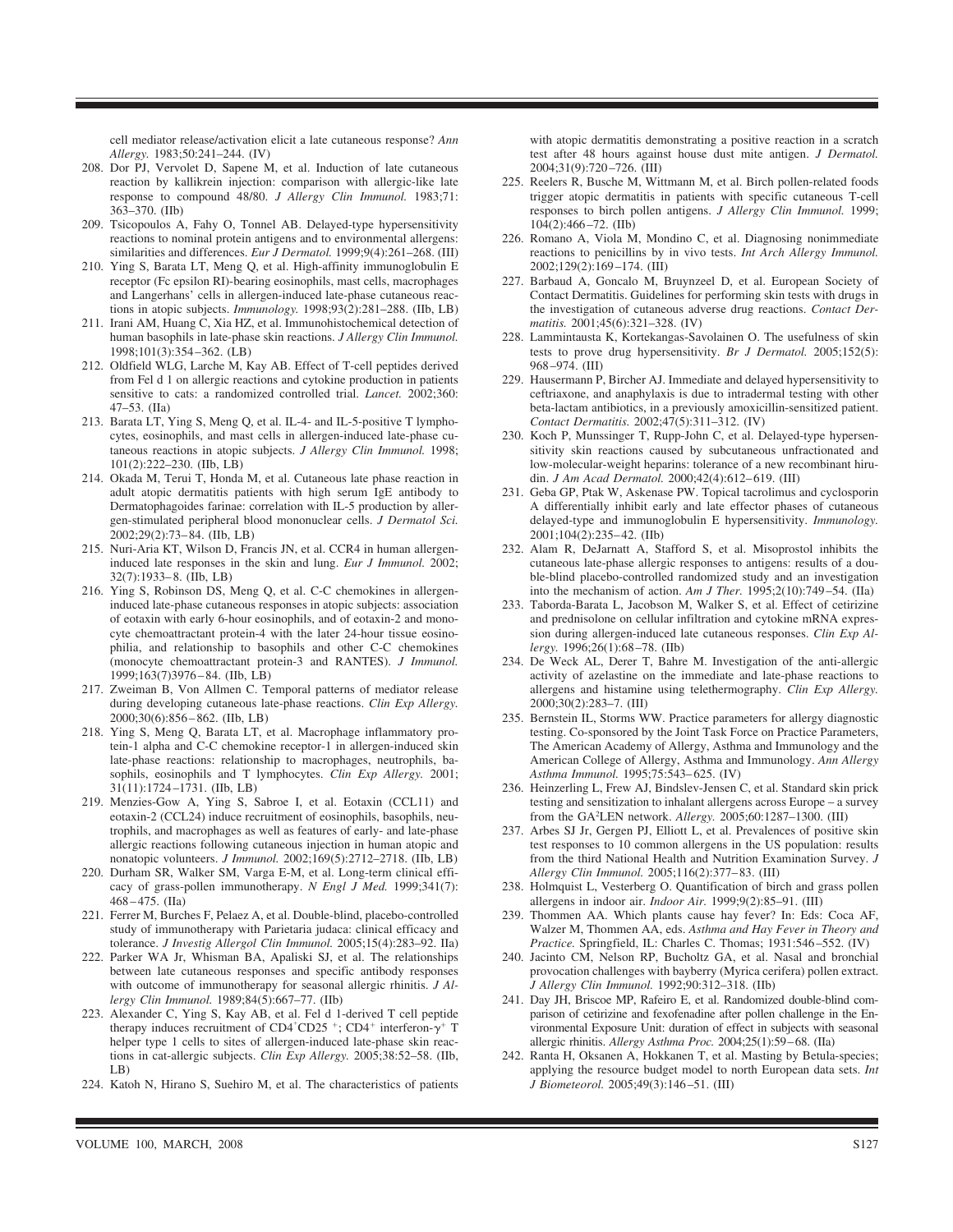- 243. Ahlholm JU, Helander ML, Savolainen J. Genetic and environmental factors affecting the allergenicity of birch [Betula pubescens ssp. Ezerepanovii (Orl.) Hamet-ahti] pollen. *Clin Exp Allergy.* 1998;  $28(11):1384-8.$  (LB)
- 244. Taylor PE, Flagan RC, Valenta R, et al. Release of allergens as respirable aerosols: a link between grass pollen and asthma. *J Allergy Clin Immunol.* 2002;109(1):51-6. (LB)
- 245. Taylor PE, Flagan RC, Miguel AG, et al. Birch pollen rupture and the release of aerosols of respirable allergens. *Clin Exp Allergy.* 2004; 34(10):1591-6. (LB)
- 246. Yli-Panula E, Takahashi Y, Rantiio-Lehtimaki A. Comparison of direct immunostaining and electroimmunoassay for analysis of airborne grass-pollen antigens. *Allergy*. 1997;52(5):541-6. (LB)
- 247. Silvers WS, Ledoux RA, Dolen WK, et al. Aerobiology of the Colorado Rockies: pollen count comparisons between Vail and Denver, Colorado. *Ann Allergy.* 1992;69(5):421– 6. (III)
- 248. Fiorina A, Legnani D, Fasano V, et al. Pollen, mite and mould samplings by a personal collector at high altitude in Nepal. *J Investig Allergol Clin Immunol.* 1998;8(2):85– 8. (III)
- 249. Radauer C, Breiteneder H. Pollen allergens are restricted to few protein families and show distinct patterns of species distribution. *J Allergy Clin Immunol.* 2006;117(1):141–7. (LB)
- 250. Asturias JA, Ibarrola I, Eseverri JL, et al. PCR-based cloning and immunological characterization of Parietaria judaica pollen profilin. *J Investig Allergol Clin Immunol.* 2004;14(1):43– 8. (LB)
- 251. Gadermaier G, Dedic A, Obermeyer G, et al. Biology of weed pollen allergens. *Curr Allergy Asthma Rep.* 2004;4(5):391– 400. (IV)
- 252. Wopfner N, Gadermaier G, Egger M, et al. The spectrum of allergens in ragweed and mugwort pollen. *Int Arch Allergy Immunol.* 2005; 138(4):337– 46. (LB)
- 253. Asturias JA, Ibarrola I, Fernandez J, et al. Pho d 2, a major allergen from date palm pollen, is a profilin: cloning, sequencing, and immunoglobulin E cross-reactivity with other profilins. *Clin Exp Allergy.* 2005;35(3):374 – 81. (LB)
- 254. Barderas R, Villalba M, Rodriguez R. Recombinant expression, purification and cross-reactivity of chenopod profilin: rChe a 2 as a good marker for profilin sensitization. *Biol Chem.* 2004;385(8):731–7. (LB)
- 255. Niederberger V, Purohit A, Oster JP, et al. The allergen profile of ash (*Fraxinus excelsior*) pollen: cross-reactivity with allergens from various plant species. *Clin Exp Allergy*. 2002;32(6):933-41. (III)
- 256. Mari A, Wallner M, Ferreira F. Fagales pollen sensitization in a birch-free area: a respiratory cohort survey using Fagales pollen extracts and birch recombinant allergens (rBet v 1, rBet v 2, rBet v 4). *Clin Exp Allergy.* 2003;33(10):1419 –28. (III)
- 257. Compes E, Hernandez E, Quirce S, et al. Hypersensitivity to black locust (*Robinia pseudoacacia*) pollen: "allergy mirages." *Ann Allergy Asthma Immunol.* 2006;96(4):586 –92. (III)
- 258. Burastero SE, Paolucci C, Breda D, et al. T-cell receptor-mediated cross-allergenicity. *Int Arch Allergy Immunol.* 2004;135(4):296 –305. (III)
- 259. Fumanaviciene R, Sutton BJ, Glaser F, et al. An attempt to define allergen-specific molecular surface features: a bioinformatics approach. *Bioinformatics.* 2005;21(23):4201– 4204. (III)
- 260. Ebo DG, Hagendorens MM, Bridts CH, et al. Sensitization to crossreactive carbohydrate determinants and the ubiquitous protein profilin: mimickers of allergy. *Clin Exp Allergy.* 2004;34(1):137– 44. (III)
- 261. Rantio-Lehtimaki A. Mould spores and yeasts in outdoor air. *Allergy.* 1985;40 (suppl):3:17–20. (III)
- 262. Li DW, Kendrick B. A year-round study on functional relationships of airborne fungi with meteorological factors. *Int J Biometeorol.* 1995; 39(2):74 – 80. (III)
- 263. Cage BR, Schreiber K, Barnes C, et al. Evaluation of four bioaerosol samplers in the outdoor environment. *Ann Allergy Asthma Immunol.* 1996;77(5):401– 6. (III)
- 264. Sabariego S, Diaz de la Guardia C, Alba F. The effect of meteorological factors on the daily variation of airborne fungal spores in Granada (southern Spain). *Int J Biometeorol.* 2000;44(1):1–5. (III)
- 265. Khan NN, Wilson BL. An environmental assessment of mold concentrations and potential mycotoxin exposures in the greater Southeast Texas area. *J Environ Sci Health A Tox Hazard Subst Environ Eng.* 2003;38(12):2759 –72. (III)
- 266. Lee KS, Teschke K, Brauer M, et al. A field comparison of four fungal aerosol sampling instruments: inter-sampler calibrations and caveats. *Indoor Air.* 2004;14(5):367–72. (III)
- 267. Ren P, Jankun TM, Leaderer BP. Comparisons of seasonal fungal prevalence in indoor and outdoor air and in house dusts of dwellings in one Northeast American county. *J Exp Anal Environ Epidemiol.*  $1999:9(6):560 - 8$ . (III)
- 268. Spicer, Gangloff H. Establishing site specific reference levels for fungi in outdoor air for building evaluation. *J Occup Environ Hyg.* 2005;2(5):257–266. (III)
- 269. Kauserud H, Lie M, Stensrud O, et al. Molecular characterization of airborne fungal spores in boreal forests of contrasting human disturbance. *Mycologia.* 2005;97(6):1215–24. (LB)
- 270. Egger M, Mutschlechner S, Wopfner N, et al. Pollen-food syndromes associated with weed pollinosis: an update from the molecular point of view. *Allergy.* 2006;6(4):461– 476. (LB)
- 271. Stricker WE, Anorve-Lopez E, Reed CE. Food skin testing in patients with idiopathic anaphylaxis. *J Allergy Clin Immunol.* 1986;77: 516 –519. (III)
- 272. Yunginger JW. Anaphylaxis: an overview from one referral clinic (editorial). *Ann Allergy Asthma Immunol.* 2006;97:3. (IV)
- 273. Spector S, Gutman A, Bernstein IL. Practice Parameters for the Diagnosis and Treatment of Asthma. *J Allergy Clin Immunol.* 1995; 96:707– 870. (IV)
- 274. Abelson M, Chambers WA, Smith M. Conjunctival allergen challenge: a clinical approach to studying allergic conjunctivitis. *Arch Ophthalmol.* 1990;108:84 – 88. (III)
- 275. Akerlund A, Andersson M, Leflein J, et al. Clinical trial design, nasal allergen challenge models and consideration of relevance to pediatrics, nasal polyposis and different classes of medication. *J Allergy Clin Immunol.* 2005;115:S460 –S482. (IV)
- 276. Bernstein IL, Yeung MC, Malo JL, Bernstein DI, eds. *Asthma in the Workplace*. 3rd ed. New York, NY: Taylor and Francis Group; 2006. (IV)
- 277. Tuft L. The value of eye tests with inhalant allergens: a clinical study. *Ann Allergy.* 1967;25:183–191. (III)
- 278. Abelson M, Loeffler O. Conjunctival allergen challenge: models in the investigation of ocular allergy. *Curr Allergy Asthma Rep.* 2003; 3:363–368. (IV)
- 279. Moller C, Bjorkstein B, Nilsson G, et al. The precision of the conjunctival provocation test. *Allergy*. 1984;39:37-41. (III)
- 280. Raizman MB. Conjunctival challenge. In: Spector SL, ed. *Provocative Testing in Clinical Practice.* New York, NY: Marcel Dekker; 1995: 693– 671. (IV)
- 281. Friedlander MH. Objective measurement of allergic reactions in the eye. *Curr Opin Allergy Clin Immunol.* 2004;4:447– 453. (IV)
- 282. Leonardi A, Borghesan F, Faggian D, et al. Tear and serum soluble leukocyte activation markers in conjunctival allergic diseases. *Am J Ophthalmol.* 2000;129(2):151– 8. (III)
- 283. Monteseirin J, Fernandez-Pineda I, Chacon P, et al. Myeloperoxidase release after allergen-specific conjunctival challenge. *J Asthma.* 2004;  $41(6):639-43.$  (III)
- 284. Barreto BA, Daher S, Naspitz CK, et al. Specific and non-specific nasal provocation tests in children with perennial allergic rhinitis. *Allergol Immunopathol (Madr).* 2001:29(6):255– 63. (III)
- 285. Rajakulasingam K. Nasal provocation testing. In: Adkinson NF, Yunginger JW, Busse WW, et al, eds. *Middleton's Allergy: Principles and Practice.* 6th ed. Philadelphia, PA: Mosby; 2003:644 – 655. (IV)
- 286. Cornell JT. Quantitative intranasal pollen challenge, I: apparatus design and technique. *J Allergy* 1967;39:358 –367. (III)
- 287. Lityakova LI, Baraniuk JN. Nasal provocation testing: a review. *Ann Allergy Asthma Immunol.* 2001;86:355–364. (IV)
- 288. Demoly P, Campbell A, Lebel B, et al. Experimental models in rhinitis. *Clin Exp Allergy.* 1999;29(3):72–76. (IV)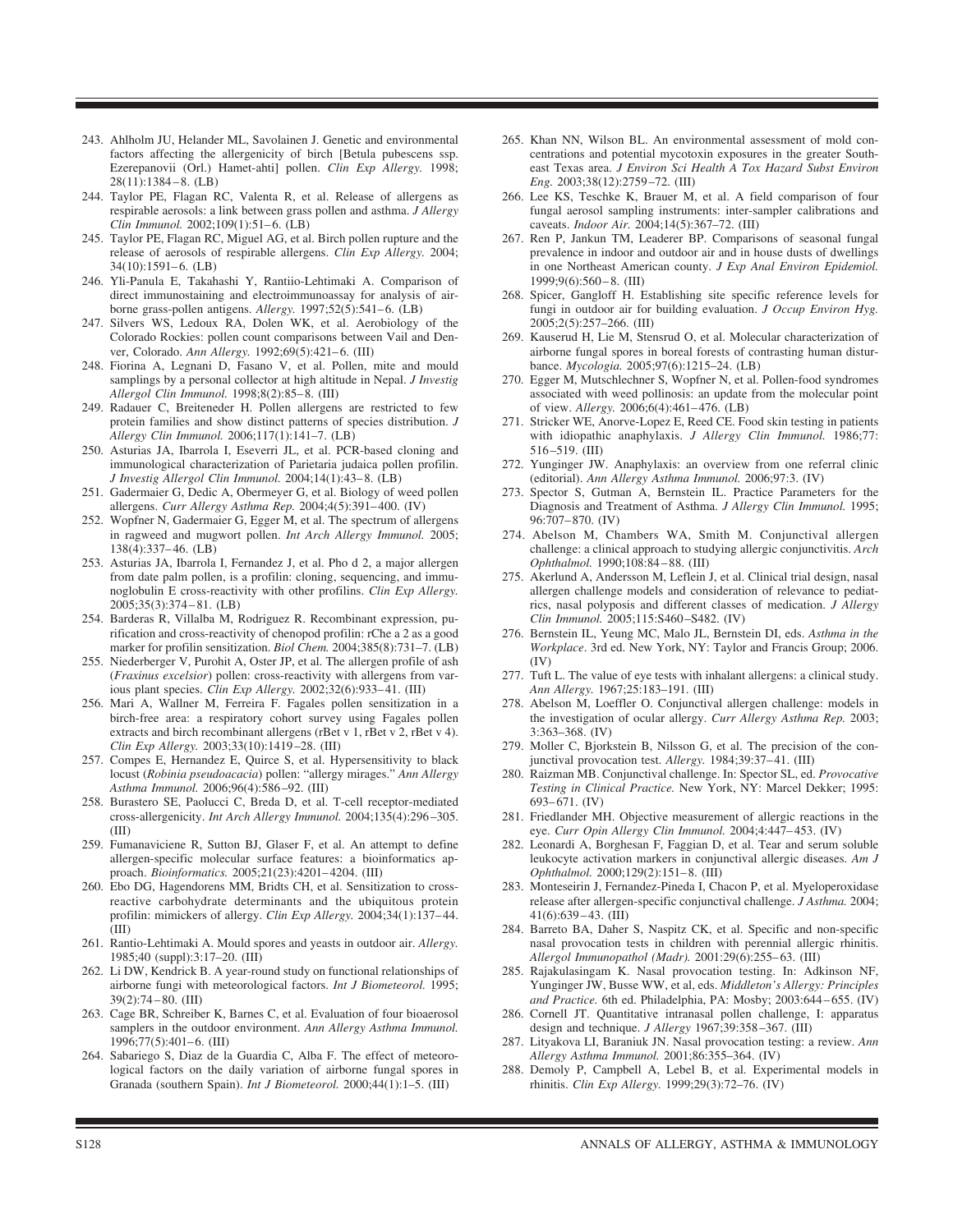- 289. Persi L, Demoly P, Harris AG, et al. Comparison between nasal provocation tests and skin tests in patients treated with loratadine and cetirizine. *J Allergy Clin Immunol.* 1999;103:591–594. (IIb)
- 290. Togias AA, Naclerio RM, Proud D, et al. Mediator release during nasal provocation: a model to investigate the pathophysiology of rhinitis. *Am J Med.* 1985;79:26 –33. (III)
- 291. Ronborg SM, Mosbech H, Poulsen LK. Exposure chamber for allergen challenge. A placebo-controlled, double-blind trial in house-dust mite asthma. *Allergy.* 1997;52(8):821– 8. (IIb)
- 292. Spector SL, English G and Jones J. Clinical and nasal biopsy response to treatment of perennial rhinitis. *J Allergy Clin Immunol.* 1980;66: 129 –137. (IIb)
- 293. Wilson AM, Sims EJ, Robb F, et al. Peak inspiratory flow rate is more sensitive than acoustic rhinometry or rhinomanometry in detecting corticosteroid response with nasal histamine challenge. *Rhinology.* 2003;41:16 –20. (IIb)
- 294. Druce HM. Nasal provocation challenge: strategies for experimental design. *Ann Allergy.* 1988;60:191–195. (IV)
- 295. Schumacher MJ, Pain MCF. Nasal challenge testing in grass pollen hay fever. *J Allergy Clin Immunol.* 1979;64:202–208. (III)
- 296. Solomon WR. Nasal provocative testing. In: Spector SL, ed. *Provocative Testing in Clinical Practice.* New York, NY: Marcel Dekker; 1995:647– 692. (IV)
- 297. Mamikoglu B, Houser SM, Corey JP. An interpretation method for objective assessment of nasal congestion with acoustic rhinometry. *Laryngoscope.* 2002;112:926 –929. (III)
- 298. Andersson M, Greiff L, Svensson C, et al. Various methods for testing nasal responses *in vivo*: a critical review. *Acta Otolaryngol.* 1995; 115:705–713. (IV)
- 299. Malm L, Gerth van Wijk R, Bachert C. Guidelines for nasal provocation with aspects on nasal patency, airflow, and airflow resistance. International Committee on Objective Assessment of the Nasal Airways, International Rhinologic Society. *Rhinology.* 2000;38:1– 6. (IV)
- 300. Nathan RA, Eccles R, Howarth PH, et al. Objective monitoring of nasal patency and nasal physiology in rhinitis. *J Allergy Clin Immunol.* 2005;115:S442–S459. (IV)
- 301. Bellussi L, De Lauretis A, D'Onza M, et al. Specific nasal provocative test in allergic rhinitis diagnosis: reliability and standardization. *Acta Otorhinolaryngol Ital.* 2002;22(4):208 –14. (III)
- 302. Ciprandi G, Vizzaccaro A, Cirillo I, et al. Nasal eosinophils display the best correlation with symptoms, pulmonary function and inflammation in allergic rhinitis. *Int Arch Allergy Immunol.* 2005;136: 266 –272. (III)
- 303. Salib RJ, Lau LC, Howarth PH. Nasal lavage fluid concentrations of eotaxin-1 (CCL11) in naturally occurring allergic rhinitis: relationship to disease activity, nasal luminal eosinophil influx, and plasma protein exudation. *Clin Exp Allergy.* 2005;35(8):995–1002. (III)
- 304. Noah TL, Tudor GE, Ivins SS, et al. Repeated measurement of nasal lavage fluid chemokines in school-age children with asthma. *Ann Allergy Asthma Immunol.* 2006;96(2):304 –10. (III)
- 305. Spector SL. Bronchial inhalation challenge with antigens. *J Allergy Clin Immunol.* 1979;64:580. (IV)
- 306. AARC Clinical Practice Guideline. *Respir Care.* 2001;46(5):523–30. (IV)
- 307. Spector S, Farr R. Allergen inhalation challenges.In: Spector SL, ed. *Provocation Testing in Clinical Practice*. New York, NY: Marcel Dekker; 1995:325–368. (IV)
- 308. Chai H, Farr RS, Froehlich LA, et al. Standardization of bronchial challenge procedures. *J Allergy Clin Immunol.* 1975;56:323. (III)
- 309. Cockcroft DW, Murdock KY, Kirby J, Hargreave F. Prediction of airway responsiveness to allergen from skin sensitivity to allergen and airway responsiveness to histamine. *Am Rev Respir Dis.* 1987;135: 264 –267. (IIb)
- 310. Ryan G, Dolovich MB, Obminski G, et al. Standardization of inhalation provocation tests: influence of nebulizer output, particle size and method of inhalation. *J Allergy Clin Immunol.* 1981;67:156. (III)
- 311. Fish JE, Peters SP. Bronchial challenge testing. In: Adkinson NF, Yunginger JW, Busse WW, et al, eds. *Middleton's Allergy: Prin-*

*ciples and Practice.* 6th ed. Philadelphia, PA: Mosby; 2003:  $657-670.$  (IV)

- 312. Pepys J, Hutchcroft JJ. Bronchial provocation tests in etiologic diagnosis and analysis of asthma. *Am Rev Respir Dis.* 1975;112:829. (III)
- 313. Horak K, Jager S. The Vienna challenge chamber a new method for allergen exposition tests. *Wien Klin Wochenschr.* 1987;99:509 –510. (III)
- 314. American Conference for Government Industrial Hygienists. *Documentation of the Threshold Limit Values and Biological Exposure Indices.* 2007; 7th ed. Cincinnati, OH: ACGIH Signature Publications. (IV)
- 315. Vandenplas O, Cartier A, Malo J-L. Occupational challenge tests. In: Bernstein IL, Chan-Yeung M, Malo J-L, Bernstein DI, eds. *Asthma in the Workplace.* 3rd ed. New York, NY: Taylor and Francis Group; 2006:227–252. (III)
- 316. Malo J-L, Chan-Yeung M. Occupational asthma. *J Allergy Clin Immunol.* 2001;108:317–328. (IV)
- 317. Tarlo SM, Boulet LP, Cartier A, et al. Canadian Thoracic Society guidelines for occupational asthma. *Can Respir J.* 1998;5:289 –300.  $(TV)$
- 318. Cartier A, Bernstein IL. Guidelines for bronchoprovocation in the investigation of occupational asthma: report of the Subcommittee on Bronchoprovocation for Occupational Asthma. *J Allergy Clin Immunol.* 1989;84:823– 829. (IV)
- 319. Lesage J, Perrault G. Environmental monitoring of chemical agents. In: Bernstein IL, Chan-Yeung M, Malo JL, Bernstein DI, eds. *Asthma in the Workplace.* 3rd ed. New York, NY: Taylor and Frances Group; 2006:297–318. (IV)
- 320. Gannon DFG, Newton DT, Belcher J, Paritin CI, et al. Development of OASYS-2: a system for the analysis of serial measurement of peak expiratory flow in workers with suspected occupational asthma. *Thorax.* 1996;51:484 – 489. (III)
- 321. Corren J, Spector S, Fuller L, et al. Effects of zafirlukast upon clinical, physiologic and inflammatory responses to natural cat allergen exposure. *Ann Allergy Asthma Immunol.* 2001;87:211–217. (IIb)
- 322. Wood RA, Eggleston PA. Environmental challenges to animal allergens. In: Spector SL, ed. *Provocation Testing in Clinical Practice*. New York, NY: Marcel Dekker; 1995:369 –381. (IV)
- 323. Gordon S, Bush RK, Newman Taylor AJ. Laboratory animal, insect, fish and shellfish allergy. In: Bernstein IL, Chan-Yeung M, Malo J-L, Bernstein DI, eds. *Asthma in the Workplace.* 3rd ed. New York, NY: Taylor and Francis Group; 2006:415– 435. (IV)
- 324. Bush RK, Wood RA, Eggleston PA. Laboratory animal allergy. *J Allergy Clin Immunol.* 1998;102:99 –112. (IV)
- 325. Brightling CE. Clinical applications of induced sputum. *Chest.* 2006;  $129(5):1344 - 8.$  (IV)
- 326. Hamzaoui A, Chaouch N, Grairi H, et al. Inflammatory process of  $CD8(+)$  CD28(-) T cells in induced sputum from asthmatic patients. *Mediators Inflamm.* 2005;3:160 –166. (III)
- 327. Ying S, O'Connor BJ, Meng Q, et al. Expression of prostaglandin E(2) receptor subtypes on cells in sputum from patients with asthma and controls: effect of allergen inhalational challenge. *J Allergy Clin Immunol.* 2004;114(6):1309 –16. (III)
- 328. Kanazawa H, Tochino Y, Ichimaru Y, et al. Role of vascular endothelial growth factor in pulmonary endothelial cell injury by exercise challenge in asthmatic patients. *J Asthma.* 2006;43(4):267–71. (III)
- 329. Cho SH, Stanciu LA, Holgate ST, et al. Increased interleukin-4, interleukin-5, and interferon-gamma in airway  $CD4+$  and  $CD8+$  T cells in atopic asthma. *Am J Respir Crit Care Med.* 2005;171(3): 224 –30. (III)
- 330. Zeibecoglou K, Ying S, Meng Q, et al. Macrophage subpopulations and macrophage-derived cytokines in sputum of atopic and nonatopic asthmatic subjects and atopic and normal control subjects. *J Allergy Clin Immunol.* 2000;106(4):697–704. (III)
- 331. Pizzichini E, Pizzichini MM, Efthimiadis A, et al. Measuring airway inflammation in asthma: eosinophils and eosinophilic cationic protein in induced sputum compared with peripheral blood. *J Allergy Clin Immunol.* 1997;99(4):539-44. (IIb)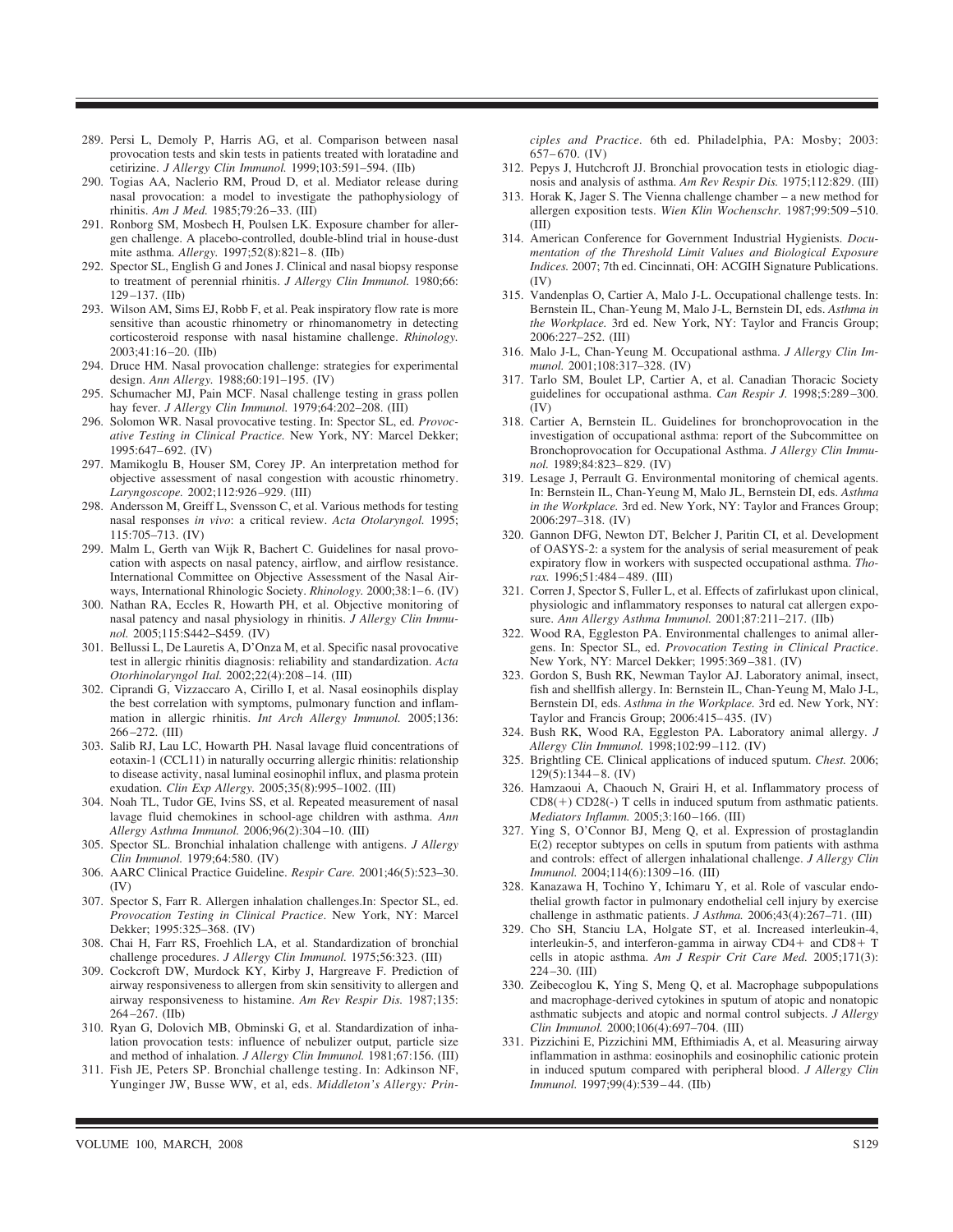- 332. Tsoumakidou M, Papadopouli E, Tzanakis N, et al. Airway inflammation and cellular stress in noneosinophilic atopic asthma. *Chest.* 2006;129(5):1194 –202. (III)
- 333. Janson C, Bjornsson E, Enander I, et al. Seasonal variation in serum eosinophilic cationic protein (S-ECP) in a general population sample. *Respir Med.* 1997;91(6):347–9. (III)
- 334. O'Sullivan S, Roquet A, Dahlen B, et al. Urinary excretion of inflammatory mediators during allergen-induced early and late phase asthmatic reactions. *Clin Exp Allergy.* 1998;28(11):1309 –12. (III)
- 335. Lommatzsch M, Julius P, Kuepper M, et al. The course of allergeninduced leukocyte infiltration in human and experimental asthma. *J Allergy Clin Immunol.* 2006;118(1):91–7. (III)
- 336. Kim CK, Kim SW, Kim YK, et al. Bronchoalveolar lavage eosinophil cationic protein and interleukin-8 levels in acute asthma and acute bronchiolitis. *Clin Exp Allergy.* 2005;35(5):591–7. (III)
- 337. Tang LF, Du LZ, Chen ZM, et al. Levels of matrix metalloproteinase-9 and its inhibitor in bronchoalveolar lavage cells of asthmatic children. *Fetal Pediatr Pathol.* 2006;25(1):1–7. (III)
- 338. Morgan AJ, Guillen C, Symon FA, et al. Expression of CXCR6 and its ligand CXCL16 in the lung in health and disease. *Clin Exp Allergy.* 2005;35(12):1572– 80. (III)
- 339. Morgan AJ, Symon FA, Berry MA, et al. IL-4-expressing bronchoalveolar T cells from asthmatic and healthy subjects preferentially express CCR 3 and CCR 4. *J Allergy Clin Immunol.* 2005;116(3): 590 – 600. (III)
- 340. Wu J, Kobayashi M, Sousa EA, et al. Differential proteomic analysis of bronchoalveolar lavage fluid in asthmatics following segmental antigen challenge. *Mol Cell Proteomics*. 2005;4(9):1251–64. (III)
- 341. Candiano G, Bruschi M, Pedemonte N, et al. Gelsolin secretion in interleukin-4 treated bronchial epithelia and in asthmatic airways. *Am J Respir Crit Care Med.* 2006;173(6):685. (III, LB)
- 342. Ghosh S, Janocha AJ, Aronica MA, et al. Nitrotyrosine proteome survey in asthma identifies oxidative mechanism of catalases inactivation. *J Immunol.* 2006;176(9):5587–97. (III, LB)
- 343. de Torre C, Ying SX, Munson PJ, et al. Proteomic analysis of inflammatory biomarkers in bronchoalveolar lavage. *Proteomics.* 2006;6(13):3949 –3957. (III).
- 344. Langley SJ, Goldthorpe S, Custovic A, et al. Relationship among pulmonary function, bronchial reactivity, and exhaled nitric oxide in a large group of asthmatic patients. *Ann Allergy Asthma Immunol.* 2003;91(4):398 – 404. (III)
- 345. Steerenberg PA, Janssen NA, de Meer G, et al. Relationship between exhaled NO, respiratory symptoms, lung function, bronchial hyperresponsiveness and blood eosinophilia in school children. *Thorax.* 2003;58(3):242–5. (III)
- 346. Olin AC, Alving K, Toren K. Exhaled nitric oxide: relation to sensitization and respiratory symptoms. *Clin Exp Allergy.* 2004;34(2):  $221-6.$  (III)
- 347. Berkman N, Avital A, Breuer R, et al. Exhaled nitric oxide in the diagnosis of asthma: comparison with bronchial provocation tests. *Thorax.* 2005;60:383–388. (III)
- 348. Smith AD, Cowan JO, Brassett KP, et al. Use of exhaled nitric oxide measurements to guide treatment in chronic asthma. *N Engl J Med.* 2005;352(21):2163–73. (IIb)
- 349. Eihalawani SM, Ly NT, Mahon RT, et al. Exhaled nitric oxide as a predictor of exercise-induced bronchoconstriction. *Chest.* 2003;  $123(2):639-43.$  (III)
- 350. Bonetto G, Corradi M, Carraro S, et al. Longitudinal monitoring of lung injury in children after acute chlorine exposure in a swimming pool. *Am J Respir Crit Care Med.* 2006;174:545–549. (III)
- 351. Hunt J. Exhaled breath condensate: an evolving tool for noninvasive evaluation of lung disease. *J Allergy Clin Immunol.* 2002;110(1): 28 –34. (IV)
- 352. Hanazawa T, Kharitonov A, Barnes PJ. Increased nitrotyrosine in exhaled breath condensate of patients with asthma. *Am J Respir Crit Care Med.* 2000;162:1273–1276. (III)
- 353. Corradi M, Folesani G, Andreoli R, et al. Aldehydes and glutathione

in exhaled breath condensate of children with asthma exacerbation. *Am J Respir Crit Care Med.* 2003;167:395–399. (III)

- 354. Ko FWS, Lau CYK, Leung TF, et al. Exhaled breath condensate levels of eotaxin and macrophage-derived chemokine in stable adult asthma patients. *Clin Exp Allergy.* 2006;36:44 –51. (III)
- 355. Simpson JL, Wood LG, Gibson PG. Inflammatory mediators in exhaled breath, induced sputum and saliva. *Clin Exp Allergy.* 2005;  $35180 - 85.$  (III)
- 356. Joos L, Patuto N, Chhajed PN, et al. Diagnostic yield of flexible bronchoscopy in current clinical practice. *Swiss Med Wkly.* 2006; 136(9 –10):155–9. (III)
- 357. Kennedy TC, Franklin WA, Prindiville SA, et al. High prevalence of occult endobronchial malignancy in high risk patients with moderate sputum atypia. *Lung Cancer.* 2005;49(2):187–91. (III)
- 358. Karnak D, Avery RK, Gildea TR, et al. Endobronchial fungal disease: an under-recognized entity. *Respiration*. July 20, 2006; (Epub ahead of print). (IV)
- 359. Dincer I, Demir A, Akin H, et al. A giant endobronchial inflammatory polyp. *Ann Thorac Surg.* 2005;80(6):2353-6. (IV)
- 360. Boogaard R, Huijsmans SH, Pijnenburg MW, et al. Tracheomalacia and bronchomalacia in children: incidence and patient characteristics. *Chest.* 2005;128(5):3391–7. (III)
- 361. Maclennan C, Hutchinson P, Holdsworth S, et al. Airway inflammation in asymptomatic children with episodic wheeze. *Pediatr Pulmonol.* 2006;41(6):577– 83. (III)
- 362. Saito J, Harris WT, Gelfond J, et al. Physiologic, bronchoscopic, and bronchoalveolar lavage fluid findings in young children with recurrent wheeze and cough. *Pediatr Pulmonol.* Jun3 15, 2006 (Epub ahead of print). (III)
- 363. Priftis KN, Anthracopoulos MB, Mermiri D, et al. Bronchial hyperresponsiveness, atopy, and bronchoalveolar lavage eosinophils in persistent middle lobe syndrome. *Pediatr Pulmonol.* July 14, 2006 (Epub ahead of print). (III)
- 364. Fauroux B, Aynie V, Larroquet M, et al. Carcinoid and mucoepidermoid bronchial tumours in children. *Eur J Pediatr.* 2005;164(12): 748 –52. (IV)
- 365. Out TA, van de Graaf EA, van den Berg NJ, et al. IgG subclasses in bronchoalveolar lavage fluid from patients with asthma. *Scand J Immunol.* 1991;33(6):719 –27. (III)
- 366. de Nadai P, Charbonnier A-S, Chenivesse C, et al. Involvement of CCL18 in allergic asthma. *J Immunol.* 2006;176:6286 – 6293. (III)
- 367. Montes-Vizuet R, Vega-Miranda A, Valencia-Maqueda E, et al. CC chemokine ligand 1 is released into the airways of atopic asthmatics. *Eur Respir J.* 2006;28(1):59-67. (III)
- 368. Navarro C, Mejia M, Gaxiola M, et al. Hypersensitivity pneumonitis: a broader perspective. *Treat Respir Med.* 2006;5(3):167–79. (IV)
- 369. Lacasse Y, Cormier Y. Hypersensitivity pneumonitis. *Orphanet J Rare Dis.* 2006;1(1):25 (Epub ahead of print). (IV)
- 370. Veillette M, Cormier Y, Israel-Asayaq E, et al. Hypersensitivity pneumonitis in a hardwood processing plant related to heavy mold exposure. *J Occup Environ Hyg.* 2006;3(6):301–7. (III)
- 371. Uphoff TS, Highsmith WE Jr. Introduction to molecular cystic fibrosis testing. *Clin Lab Sci.* 2006;19(1):24 –31. (LB)
- 372. Dahl M, Tybjaerg-Hansen A, Lange P, et al. Asthma and COPD in cystic fibrosis intron-8 5T carriers: a population-based study. *Respir Res.* 2005;6:113. (III)
- 373. McGarvey LP, Dunbar K, Martin SL, et al. Cytokine concentrations and neutrophil elastase activity in bronchoalveolar lavage and induced sputum from patients with cystic fibrosis, mild asthma and healthy volunteers. *J Cyst Fibros.* 2002;1(4):269 –75. (III)
- 374. Eden E, Hammel J, Rouhani FN, et al. Asthma features in severe alpha1-antitrypsin deficiency: experience of the National Heart, Lung and Blood Institute Registry. *Chest.* 2003;123(3):765–71. (III)
- 375. Miravitlles M, Vila S, Torrella M, et al. Influence of deficient alpha10-anti-trypsin phenotypes on clinical characteristics and severity of asthma in adults. *Respir Med.* 2002;96)3):186 –92. (III)
- 376. Piitulainen E, Sveger T. Respiratory symptoms and lung function in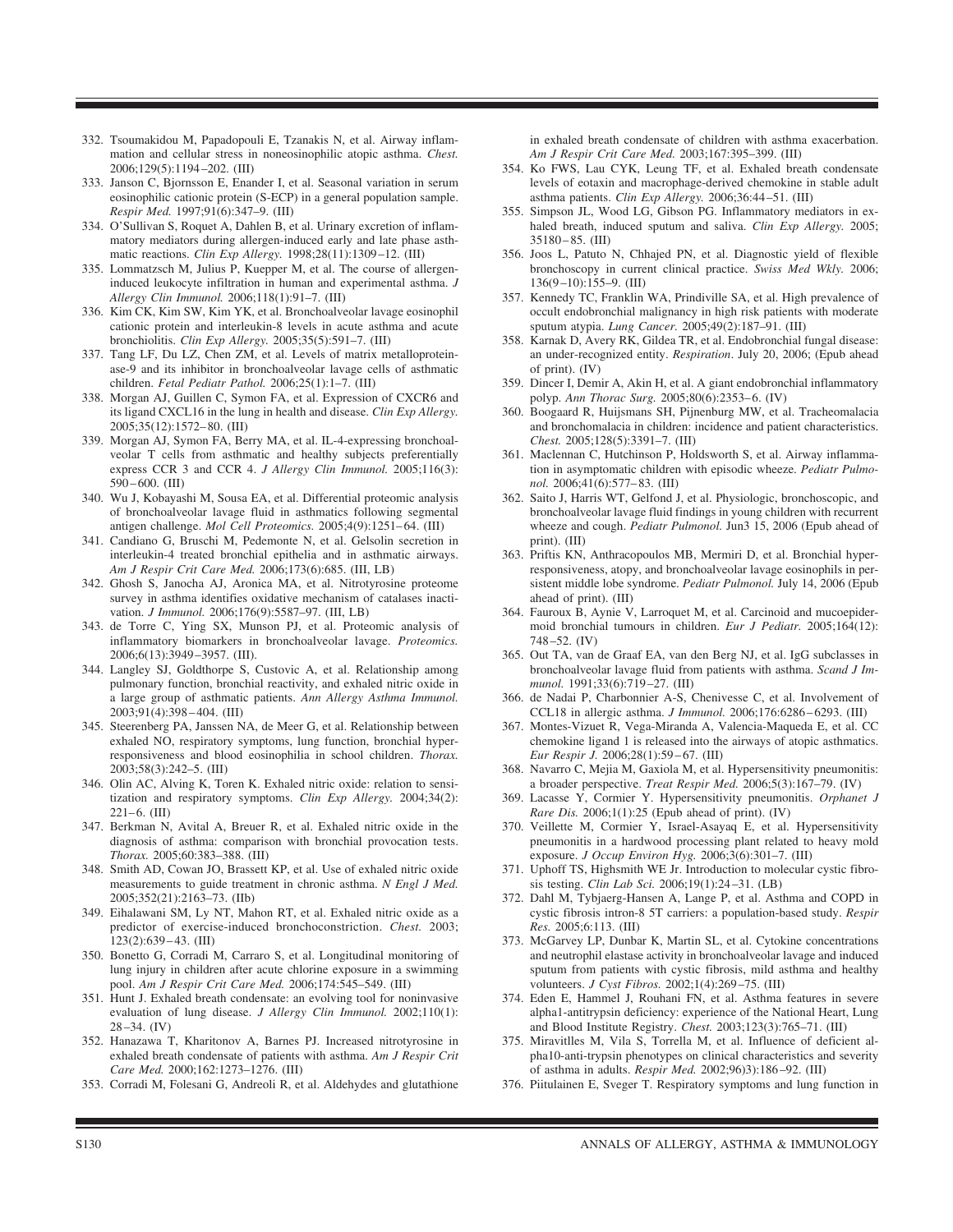young adults with severe alpha(1)-antitrypsin deficiency PPiZZ). *Thorax.* 2002;57(8):705– 8. (III)

- 377. Eden E, Strange C, Holladay B, et al. Asthma and allergy in alpha-1 antitrypsin deficiency. *Respir Med.* 2006;100(8):1384 –91. (III)
- 378. van Veen IH, Ten Brinke A, van der Linden AC, et al. Deficient alpha-1-antitrypsin phenotypes and persistent airflow limitation in severe asthma. *Respir Med.* 2006;100(9):1534 –9. (III)
- 379. von Ehrenstein OS, Maier EM, Weiland SK, et al. Alpha1 antitrypsin and the prevalence and severity of asthma. *Arch Dis Child.* 2004; 89(3):230 –1. (III)
- 380. Mahadeva R, Gaillard M, Pillay V, et al. Characterization of a new variant of alpha(1)-antitrypsin E (Johannesburg) (H15N) in association with asthma. *Hum Mutat.* 2001;17)2):156. (IV)
- 381. Pillay V, Halsall DJ, Gaillard C, et al. A novel polymorphism (471C–T) in alpha-1-antitrypsin in a patient with asthma. *Hum Mutat.* 2001;17(2):155-6. (IV)
- 382. Sigsgaard T, Brandslund I, Omland O, et al. S and Z alpha1 antitrypsin alleles are risk factors for bronchial hyperresponsiveness in young farmers: an example of gene/environment interaction. *Eur Respir J.* 2000;16(1):50 –5. (III)
- 383. Dusmet M, McKneally MF. Bronchial and thymic carcinoid tumors: a review. *Digestion.* 1994;55 (suppl)3:70 –76. (IV)
- 384. Chemli J, Krid S, Tfefha A, et al. Systemic infantile mastocytosis: about a case with respiratory and digestive involvement. *Arch Pediatr.* 2003;10(10)898 –902. (IV)
- 385. Bayle JY, Arnouk H, de Perthuis D, et al. Indolent mastocytosis and bronchial hyperreactivity: a case report. *Rev Mal Respir.* 1994;11(5):  $503-6.$  (IV)
- 386. Boyden SV, Sorkin E. Antigens of mycobacterium tuberculosis. *Adv Tuberc Res.* 1956;7:17–51. (IIb, LB)
- 387. Kimura M, Comstock GS, Mori T. Comparison of erythema and induration as results of tuberculin tests. *Int J Tuberc Lung Dis.* 2005;9(8):853–7. (III)
- 388. Hansen KN, Heltberg I, Hjelt K. Sensitivity to tuberculin and sensitins from atypical *mycobacteria* (*M. chelonae* subsp. *Abscessus*, *M*. *avium*, *M*. *intracellulare*, *M*. *scrofulaceum*) in 100 Danish school children. *Dan Med Bull.* 1989;36(4):399 – 401. (III)
- 389. Snider DE. The tuberculin skin test. *Am Rev Respir Dis.* 1982;112: 108 –118. (III)
- 390. Marsh BJ, San Vicente J, von Reyn CF. Utility of dual skin tests to evaluate tuberculin skin test reactions of 10 to 14 mm in healthcare workers. *Infect Control Hosp Epidemiol*. 2003;24(11):821-824. (III)
- 391. Berkel GM, Cobelens FG, de Vries G, et al. Tuberculin skin test: estimation of positive and negative predictive values from routine data. *Int J Tuberc Lung Dis.* 2005;9(3):310 –316. (III)
- 392. Bass JB Farer LS, Hopewell PC, et al. Diagnostic standards and classification of tuberculosis: Position Statement of the ATS and CDC. *Am Rev Respir Dis.* 1990;142:725–735. (IV)
- 393. Seibert AF, Bass JB. Tuberculin skin testing: guidelines for the 1990s. *J Respir Dis.* 1990;11:225–234. (IV)
- 394. Bierrenbach AL, Cunha SS, Barreto ML, et al. Tuberculin reactivity in a population of schoolchildren with high BCG vaccination coverage. *Rev Pana Salud Publica.* 2003;13(5):285–293. (III)
- 395. Leigh JE, Barousse M, Swoboda RK, et al. Candida-specific systemic cell-mediated immune reactivities in human immunodeficiency viruspositive persons with mucosal candidiasis. *J Infect Dis.* 2001;183(2): 277–285. (III)
- 396. Klein RS, Flanigan T, Schuman P, et al. Criteria for assessing cutaneous anergy in women with or at risk for HIV infection. HIV Epidemiologic Research Study Group. *J Allergy Clin Immunol.* 1999; 103(1):93–98. (III)
- 397. Maher J, Kelly P, Hughes P, et al. Skin anergy and tuberculosis. *Respir Med.* 1992;86(6):481– 484. (III)
- 398. Mahadevan B, Mahadevan S, Serane VT, et al. Tuberculin reactivity in tuberculous meningitis. *Indian J Pediatr.* 2005;72(3):213–215. (III)
- 399. Kilian HD, Nielsen G. Cell-mediated and humoral immune responses to BCG and rubella vaccinations and to recall antigens in onchocerciasis patients. *Trop Med Parasitol.* 1989;40(4):445– 453. (III)
- 400. Froebel KS, Bollert FG, Jellema J, et al. Immunodeficiency in nontuberculous mycobacterial disease. *Respir Med.* 1997;91(2):95–101. (III)
- 401. Kondo Y, Uchino J, Sawaguchi Y, et al. Evaluation of multi skin test in colorectal cancer patients and effects of serum immunosuppressive factor and cytokine production of peripheral mononuclear cells. *Am J Clin Oncol.* 1996;19(2):159 –163. (III)
- 402. Liu AY, Wagner WO, Piedmonte MR, et al. Anergic response to delayed hypersensitivity skin testing: a predictor of early mortality in heart transplant recipients. *Chest.* 1993;104(6):1668 –1672. (III)
- 403. Poduval RD, Hammes MD. Tuberculosis screening in dialysis patients – is the tuberculin test effective? *Clin Nephrol.* 2003;59(6):  $436 - 440.$  (III)
- 404. Mutchnick MG, Cohnen IA, Elta GH. Persistent immune deficiency in patients with alcoholic hepatitis. *Am J Gastroenterol.* 1990;85(4): 428 – 434. (III)
- 405. Smith AJ, Vollmer-Conna U, Bennett B, et al. Influences of distress and alcohol consumption on the development of a delayed-type hypersensitivity skin test response. *Psychosom Med.* 2004;66(4):  $614 - 619$  (III)
- 406. French AL, McCullough ME, Rice KT, et al. The use of tetanus toxoid to elucidate the delayed-type hypersensitivity response in an older, immunized population. *Gerontology.* 1998;44(1):56 – 60. (III)
- 407. Pumhirun P, Wasuwat P. Anergy testing in patients with head and neck cancer. *Asian Pac J Allergy Immunol.* 2003;21(3):189 –92. (III)
- 408. Hershman MJ, Cheadle WG, Appel SH, et al. Comparison of antibody response with delayed hypersensitivity in severely injured patients. *Arch Surg.* 1989;124:339 –341. (III)
- 409. Bystryn JC, Oratz R, Roses D, et al. Relationship between immune response to melanoma vaccine immunization and clinical outcome in stage II malignant melanoma. *Cancer.* 1992;69:1157–1164. (III)
- 410. Coaccioli S, Di Cato L, Marioli D, et al. Impaired cutaneous cellmediated immunity in newly diagnosed rheumatoid arthritis. *Panminerva Med.* 2000;42(4):263–166. (III)
- 411. Wiebke EA, Rosenberg SA, Lotze MT. Acute immunologic effects of interleukin-2 therapy in cancer patients: decreased delayed type hypersensitivity response and decreased proliferative response to soluble antigens. *J Clin Oncol.* 1988;6(9):1440 –1449. (III)
- 412. Morell F, Levy G, Orriols R, et al. Delayed cutaneous hypersensitivity tests and lymphopenia as activity markers in sarcoidosis. *Chest.* 2002;121(4):1239 –1244. (III)
- 413. Elliott ST, Hanifin JM. Delayed cutaneous hypersensitivity and lymphocyte transformation: dissociation in atopic dermatitis. *Arch Dermatol.* 1979;115(1):36 –39. (III)
- 414. Pauly CR, Artis WM, Jones HE. Atopic dermatitis, impaired cellular immunity, and molluscum contagiosum. *Arch Dermatol.* 1978; 2224(3):391–393. (IV)
- 415. Bates SE, Suen JY, Tranum BL. Immunologic skin testing and interpretation: a plea for uniformity. *Cancer.* 1979;43:2306 –2314. (IV)
- 416. Tryphonas H. Approaches to detecting immunotoxic effects of environmental contaminants in humans. *Environ Health Perspect.* 2001; 109(suppl 6):877– 884. (IV)
- 417. Rudd RM, Gellert AR, Venning M. Comparison of Mantoux, tine, and "Imotest" tuberculin tests. *Lancet.* 1982;2(8297):515–518. (III)
- 418. Anand JK, Roberts JT. Disposable tuberculin tests: available and needed: a review. *Public Health.* 1991;105(3):257–259. (IV)
- 419. Sokal JE. Editorial: measurement of delayed skin test responses. *N Engl J Med.* 1975;293:501–502. (IV)
- 420. Toivgoogiin A, Toyota M, Yasuda N, et al. Validity of using tuberculin skin test erythema measurement for contact investigation during a tuberculosis outbreak in schoolchildren previously vaccinated with BCG. *J Epidemiol.* 2005;15(2):56 – 64. (III)
- 421. Froeschle JE, Ruben FL, Bloh AM. Immediate hypersensitivity reactions after use of tuberculin skin testing. *Clin Infect Dis.* 2002;34:  $e12-e13. (IV)$
- 422. Youssef E, Wooltorton E. Serious allergic reactions following tuberculin skin tests. *CMAJ.* 2005;5:173. (IV)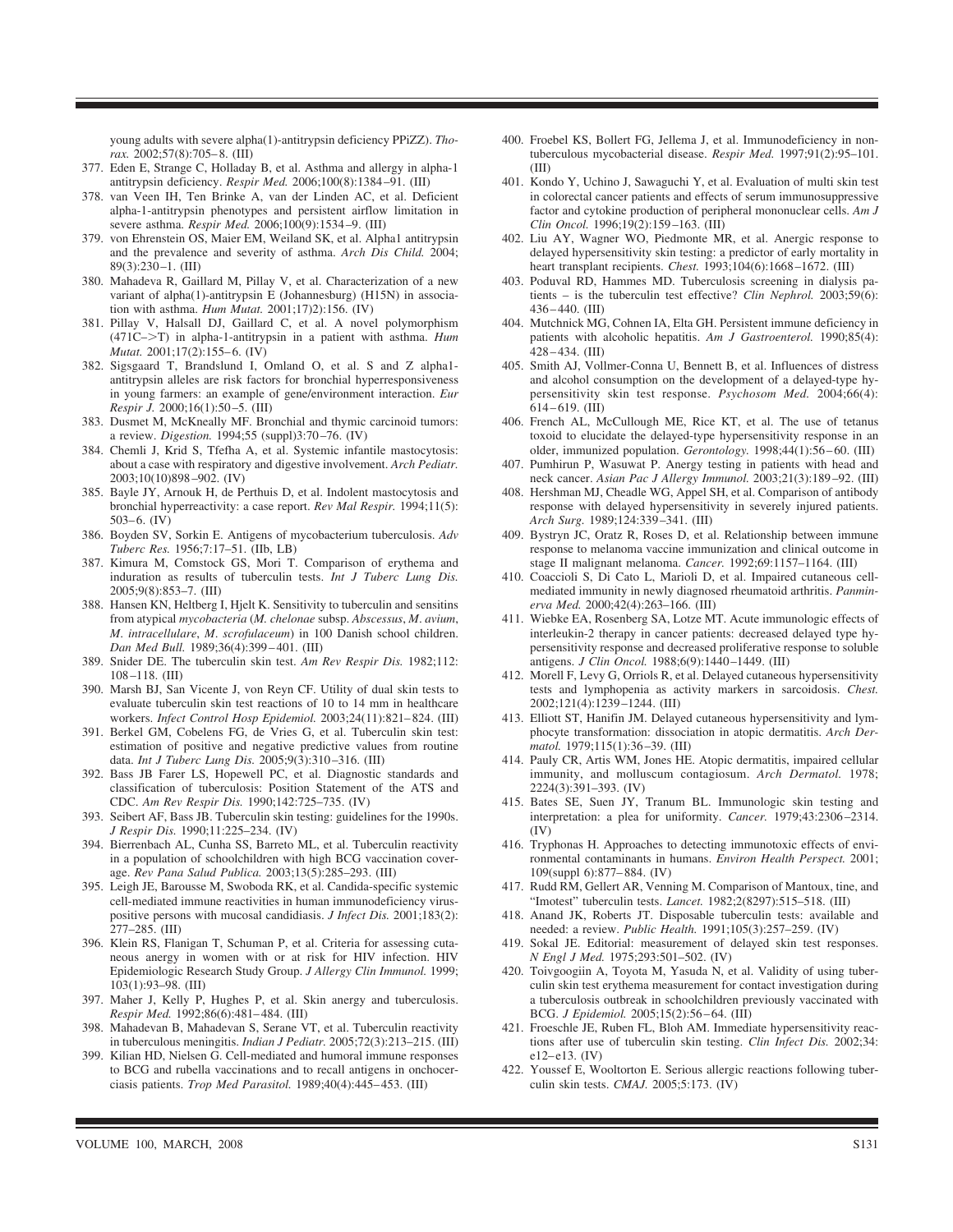- 423. Buckley CE. Delayed hypersensitivity skin testing. In: Rose NR, Friedman H, Fahey JL, eds. *Manual of Clinical Immunology.* 3rd ed. Washington, DC: American Society for Microbiology; 1986:  $260 - 273$ . (IV)
- 424. Shastri AR, Serane VT, Mahadevan S, et al. Qualitative tuberculin response in the diagnosis of tuberculosis in apparently healthy schoolchildren. *Int J Tuberc Lung Dis.* 2003;7(11):1092–1096. (III)
- 425. Tat D, Polenakovik H, Herchline T. Comparing interferon-gamma release assay with tuberculin skin test readings at 48 –72 hours and 144 –168 hours with use of 2 commercial reagents. *Clin Infect Dis.* 2005;40(2):246 –250. (III)
- 426. Esch RE, Buckley CE III. A novel *Candida albicans* skin test antigen: efficacy and safety in man. *J Biol Stand*. 1988;16:33-43. (III)
- 427. Steele RW, Suttle BE, LeMaster PC, et al. Screening for cell-mediated immunity in children. *Am J Dis Child.* 1976;130:1218 –1221. (III)
- 428. Villarino ME, Geiter LJ, Schulte JM, et al. Purified protein derivative tuberculin and delayed-type hypersensitivity skin testing in migrant farm workers at risk for tuberculosis and HIV coinfection. *AIDS.* 1994;8(4):477– 481. (III)
- 429. Morrow R, Fanta J, Kerlen S. Tuberculosis screening and anergy in a homeless population. *J Am Board Fam Pract.* 1997;10(1):1–5. (III)
- 430. Hussain R, Toossi Z, Hasan R, et al. Immune response profile in patients with active tuberculosis in a BCG vaccinated area. *Southeast Asian J Trop Med Public Health.* 1997;28(4):764 –773. (III)
- 431. Ashford DA, Hajjeh RA, Kelley MF, et al. Outbreak of histoplasmosis among cavers attending the National Speleological Society Annual Convention, Texas, 1994. *Am J Trop Med Hyg*. 1999;60(6):899 –903. (III)
- 432. Zhao B, Xia X, Yin J, et al. Epidemiological investigation of *Histoplasma* capsulatum infection in China. *Chin Med J (Engl).* 2001;  $114(7)$ :743–6. (III)
- 433. Vail GM, Mocherla S, Wheat LJ, et al. Cellular immune response in HIV-infected patients with histoplasmosis. *J Acquir Immune Defic Syndr.* 2002;29(1):49 –53. (III)
- 434. Klein BS, Bradsher RW, Vergeront JM, et al. Development of longterm specific cellular immunity after acute *Blastomyces* dermatitidis infection: assessments following a large point-source outbreak in Wisconsin. *J Infect Dis.* 1990;161(1):97–101. (III)
- 435. Intradermal BCG: partial protection against tuberculosis in children: unproven efficacy of multipuncture administration. *Prescrire Int.* 2003;12(68):226 –229. (III)
- 436. Tissot F, Zanetti G, Francioli P, et al. The influence of bacille Calmette-Guerin vaccination on size of tuberculin skin test reaction: to what size? *Clin Infect Dis.* 2005;40(2):211–217. (III)
- 437. Montecalvo MA, Wormser GP. Selective tuberculin anergy: case report and review. *Mt Sinai J Med.* 1994;61(4):363–365. (IV)
- 438. Markowitz N, Hansen NI, Wilcosky TC, et al. Tuberculin and anergy testing in HIV-seropositive and HIV-seronegative persons. Pulmonary Complications of HIV Infection Study Group. *Ann Intern Med.* 1993;119(3):241–243. (III)
- 439. Chin DP, Osmond D, Page-Shafer K, et al. Reliability of anergy skin testing in persons with HIV infection. The Pulmonary Complications of HIV Infection Study Group. *Am J Respir Crit Care Med.* 1996; 153(6):1982–1984. (III)
- 440. Anergy skin testing and tuberculosis (corrected) preventive therapy for HIV-infected persons: revised recommendations. Centers for Disease Control and Prevention. *MMWR Recomm Rep.* 1997;46:1–10. (IV)
- 441. Johnson JL, Nyole S, Okwera A, et al. Instability of tuberculin and Candida skin test reactivity in HIV-infected Ugandians. *Am J Respir Crit Care Med.* 1 998;158:1790 –1796. (III)
- 442. Caiaffa WT, Graham NM, Galai N, et al. Instability of delayed-type hypersensitivity skin test anergy in human immunodeficiency virus infection. Arch Intern Med 1995;155(19):2111–2117. (III)
- 443. Blatt SP, Hendrix CW, Butzin CA, et al. Delayed-type hypersensitivity skin testing predicts progression to AIDS in HIV-infected patients. *Ann Intern Med.* 1993;119(3):177–184. (III)
- 444. Raszka WV, Moriarty RA, Ottolini MG, et al. Delayed-type hyper-

sensitivity skin testing in human immunodeficiency virus-infected pediatric patients. *J Pediatr.* 1996;129(2):245–250. (IIb)

- 445. Smith Rogers A, Ellenberg JH, Douglas SD, et al. The prevalence of anergy in human immunodeficiency virus-infected adolescents and the association of delayed-type hypersensitivity with subject characteristics. *J Adolesc Health.* 2000;27(6):384 –390. (III)
- 446. Brown AE, Markowitz L, Nitayaphan S, et al. DTH responsiveness of HIV-infected Thai adults. *J Med Assoc Thai.* 2000;83(6):633– 639. (III)
- 447. Mackley CL, Marks JG Jr, Anderson BE. Delayed-type hypersensitivity to lidocaine. *Arch Dermatol.* 2003;139(3):343–346. (IV)
- 448. Garcia Robaina JC, Sanchez Machin I, Fernandez-Caldas E, et al. Delayed systemic reactions with flare-ups of previously negative intradermal skin tests to heparin. *Allergy.* 2003;58(7):685– 686. (IV)
- 449. Jappe U, Juschka U, Kuner N, et al. Fondaparinux, a suitable alternative in cases of delayed-type allergy to heparins and semisynthetic heparinoids? a study of 7 cases. *Contact Dermatitis.* 2004;51(2): 67–72. (III)
- 450. Kanny G, Ichler W, Morissest M, et al. T cell-mediated reactions to iodinated contrast media: evaluation by skin and lymphocyte activation tests. *J Allergy Clin Immunol.* 2005;115(1):179 –185. (III)
- 451. Kraut A, Coodin M, Plessis R, et al. Predictors of positive tuberculin skin test (TST) results after 2-step TST among health care workers in Manitoba, Canada. *Clin Infect Dis.* 2004;39(11):e113–118. (III)
- 452. Gaga M, Frew AJ, Varney VA, et al. Eosinophil activation and T lymphocyte infiltration in allergen-induced late phase skin reactions and classical delayed-type hypersensitivity reactions. *J Immunol.* 1991;147:816 – 822. (IIb, LB)
- 453. Kuramoto Y, Tagami H. Histopathologic pattern analysis of human intracutaneous tuberculin reaction. *Am J Dermatopathol.* 1989;11(4): 329 –337. (III, LB)
- 454. Eberlein-Konig B, Jung C, Rakoski J, et al. Immunohistochemical investigation of the cellular infiltrates at the sites of allergoid-induced late-phase cutaneous reactions associated with pollen allergenspecific immunotherapy. *Clin Exp Allergy.* 1999;29(12):1641–1647. (III, LB)
- 455. Macfarlane AJ, Kon OM, Smith SJ, et al. Basophils, eosinophils, and mast cells in atopic and nonatopic asthma and in late-phase allergic reactions in the lung and skin. *J Allergy Clin Immunol.* 2000;105(1): 99 –107. (LB)
- 456. Schatz M, Patterson R, Kloner R, et al. The prevalence of tuberculosis skin tests in a steroid-treated asthmatic population. *Ann Intern Med.* 1976;84:261–265. (III)
- 457. England RW, Nugent JS, Gratwohl KW, et al. High-dose inhaled fluticasone and delayed hypersensitivity skin testing. *Chest.* 2003; 123:1014 –1017. (IIa)
- 458. Slois BS, Plitman JD, Haas DW. The case against anergy testing as a routine adjunct to tuberculin skin testing. *JAMA.* 2000;283(15): 2003–2007. (IV)
- 459. Brock I, Weldingh K, Lillebaek T, et al. Comparison of tuberculin skin test and new specific blood test in tuberculosis contacts. *Am J Respir Crit Care Med.* 2004;170(1)65-69. (III)
- 460. Pai M, Riley LW, Colford JM Jr. Interferon-gamma assays in the immunodiagnosis of tuberculosis: a systemic review. *Lancet Infect Dis.* 2004;4(12):761–776. (IIb)
- 461. Dheda K, Udwadia ZF, Huggett JF, et al. Utility of the antigenspecific interferon-gamma assay for the management of tuberculosis. *Curr Opin Pulm Med.* 2005;11(3):195–202. (IV)
- 462. Brodie D, Schluger NW. The diagnosis of tuberculosis. *Clin Chest Med.* 2005;26(2):247–271. (IV)
- 463. Ferrara G, Losi M, Meacci M, et al. Routine hospital use of a commercial whole blood interferon- {gamma} assay for tuberculosis infection. *Am J Respir Crit Care Med.* 2005 172(2):631–5. (LB)
- 464. Kang YA, Lee HW, Yoon HI, et al. Discrepancy between the tuberculin skin test and the whole-blood interferon gamma assay for the diagnosis of latent tuberculosis infection in an intermediate tuberculosis-burden country. *JAMA.* 2005;293(22):2756 –2761. (LB)
- 465. Menzies D, Pai M, Comstock G. Meta-analysis: New Tests for the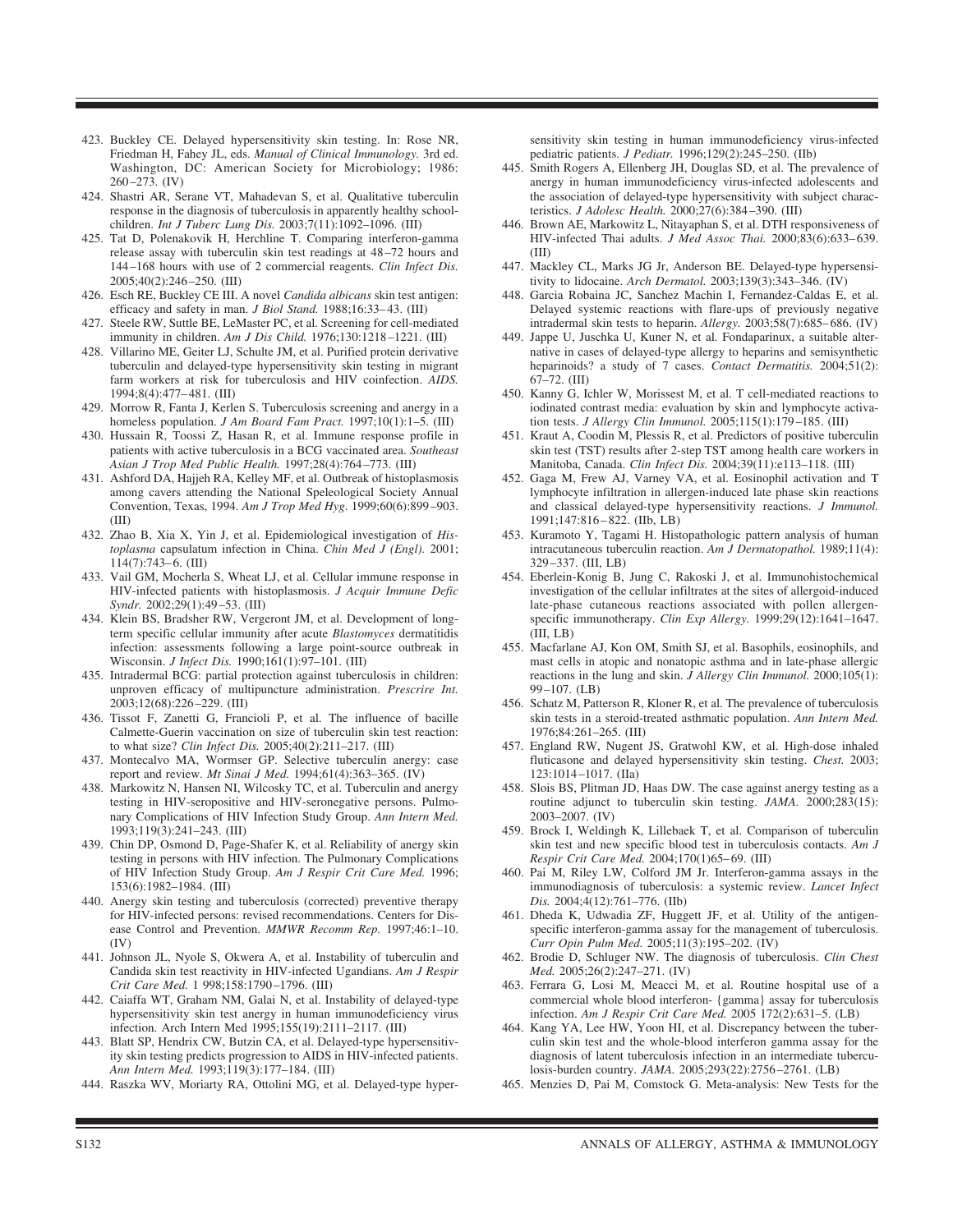Diagnosis of Latent Tuberculosis Infection: Areas of Uncertainty and Recommendations for Research. *Ann Intern Med.* 2007;146:340 –354. (Ia)

- 466. Jing W, Patel M, Nathanson M, et al. Acute transverse myelitis associated with tuberculin skin test (PPD). *Neurology.* 1998;50(6): 1921–1922. (IV)
- 467. Jadassohn J. *Excerpts from Classics in Allergy.* Columbus, OH: Ross Laboratories; 1969:26 –27 (IV)
- 468. Beltrani VS, Beltrani VP. Contact dermatitis. *Ann Allergy Asthma Immunol.* 1997;78(2):160-173. (IV)
- 469. Belsito DV. Patch testing with a standard allergen ("screening") tray: rewards and risks. *Dermatol Ther.* 2004;17:231–239. (IV)
- 470. Cronin E. Comparison of A1-test and Finn chamber. *Contact Dermatitis.* 1978;4:301–302. (III)
- 471. Fisher AA. *Contact Dermatitis*. 3rd ed. Philadelphia, PA: Lea & Febiger; 1986. (IV)
- 472. Jordan WP Jr. The American Academy of Dermatology patch test tray. *Arch Dermatol.* 1986;122:1127–1128. (IV)
- Chen H, Chang X, Du D, et al. Microemulsion-based hydrogel formulation of ibuprofen for topical delivery. *Int J Pharm.* 2006;  $315(1-2):52-8.$  (III)
- 474. Rietschel RL. The patch test as an exercise in cutaneous pharmacokinetics: does compound exist? *Arch Dermatol.* 1992;128: 678 – 679. (IV)
- 475. Deleo VA. Photocontact dermatitis. *Dermatol Ther.* 2004;17: 279 –288. (IV)
- 476. Brancaccio RR, Alvarez MS. Contact allergy to food. *Dermatol Ther.* 2004;17:302–313. (IV)
- 477. Alvarez MS, Jacobs S, Jiang B, et al. Photocontact allergy to diallyl disulfide. *Am J Contact Dermat.* 2003;14:161–165. (III)
- 478. Bowers AG. Phytophotodermatitis. *Am J Contact Dermat.* 1999;10: 89 –93. (IV)
- 479. Skog E, Forsbeck M. Comparison between 24- and 48-hour exposure time in patch testing. *Contact Dermatitis.* 1978;4:362–364. (III)
- 480. Rudzki E, Zakrzewski Z, Prokopczyk G, et al. Patch tests with potassium dichromate removed after 24 and 48 hours. *Contact Dermatitis.* 1976;2:309 –310. (III)
- 481. Pratt MD, Belsito DV, DeLeo VA, et al. North American Contact Dermatitis Group patch-test results, 2001–2002 study period. *Dermatitis.* 2004;15(4):176 –183. (III)
- 482. Britton JER, Wilkinson SM, English JSC, et al. The British standard series of contact dermatitis allergens: validation in clinical practice and value for clinical governance. *Br J Derm.* 2003;148:259-264. (III)
- 483. Mathias CGT, Maibach HI. When to read the patch test? *Int J Dermatol.* 1979;18:127–128. (IV)
- 484. Fregert S, Hjorth N, Magnusson B, et al. Epidemiology of contact dermatitis. *Trans St John's Hosp Dermatol Soc.* 1984;55:17–35. (III)
- 485. Staberg B, Klemp P, Serup J. Patch test responses evaluated by cutaneous blood flow measurements. *Arch Dermatol.* 1984;120: 741–746. (III)
- 486. Bennett ML, Fountain JM, McCarty MA, et al. Contact allergy to corticosteroids in patients using inhaled or intranasal corticosteroids for allergic rhinitis or asthma. *Am J Contact Dermat.* 2001;12(4): 193–196. (IV)
- 487. Isaksson M. Corticosteroids. *Dermatol Ther.* 2004;17:314 –320. (IV)
- 488. Ferguson AD, Emerson RM, Englis JS. Cross-reactivity patterns to budesonide. *Contact Dermatitis.* 2002;47(6):337–340. (III)
- 489. Coopman S, Degreef H, Dooms-Groossens A. Identification of cross reaction patterns in allergic contact dermatitis from topical corticosteroids. *Br J Dermatol.* 1989;121:27–34. (III)
- 490. Warshaw EM, Zug KA. Sesquiterpene lactone allergy. *Am J Contact Dermat.* 1996;7:1–23. (IV)
- 491. Smith HR, Armstrong DKB, Holloway D, et al. Skin irritation thresholds in hairdressers: implications for the development of hand dermatitis. *Br J Dermatol.* 2002;146:849 – 852. (III)
- 492. Suneja T, Belsito DV. Thimerosal in the detection of clinically relevant allergic contact reactions. *J Am Acad Dermatol.* 2001;45(1): 23–7. (III)
- 493. Freiman A, Al-Layali A, Sasseville D, et al. Patch testing with thimerosal in a Canadian center: an 11-year experience. *Am J Contact Dermatitis.* 2003;14(3):138 – 43. (III)
- 494. Villarama CD, Maibach HI. Correlation of patch test reactivity and the repeated open application test (ROAT)/provocation use test (PUT). *Food Chemical Toxicol.* 2004;42:1719 –1725. (IV)
- 495. Dickel H, Taylor JS, Bickers DR, et al. Multiple patch-test reactions: a pilot evaluation of a combination approach to visualize patterns of multiple sensitivity in patch-test databases and a proposal for a multiple sensitivity index. *Am J Contact Dermat*. 2003;14(4):224. (III)
- 496. Bauer A, Geier J, Elsner P. Type IV allergy in the food processing industry: sensitization profiles in bakers, cooks and butchers. *Contact Dermatitis.* 2002;46(4):228 –235. (III)
- 497. Farm G. Contact allergy to colophony. Clinical and experimental studies with emphasis on clinical relevance. *Acta Derm Venereol Suppl (Stockh).* 1998;201:1– 42. (III)
- 498. Jensen CD, J Ohansen JD, Menne T, et al. Methyldibromoglutaronitrile contact allergy: effect of single versus repeatedly daily exposure. *Contact Dermatitis.* 2005;52(2):88 –92. (III)
- 499. van der Valak PG, Devos SA, Coenraads PJ. Evidence-based diagnosis in patch testing. *Contact Dermatitis.* 2003;48(3):121–125. (IV)
- 500. Bruynzeel DP, Maibach HI. Excited skin syndrome (angry back. *Arch Dermatol.* 1986;122:323–328. (III)
- 501. Fischer T, Maibach HI. Patch testing in allergic contact dermatitis in exogenous dermatoses. In: Menne T, Maibach HI, eds. *Environmental Dermatitis*. Boca Raton, FL: CRC Press; 1991:94 –95. (IV)
- 502. Menne T, Brandup F, Thestrup-Pedersen K, et al. Patch test reactivity to nickel alloys. *Contact Dermatitis.* 1987;26:255–259. (IV)
- 503. Schiessl C, Wolber C, Strohal R. Reproducibility of patch tests: comparison of identical test allergens from different commercial sources. *Contact Dermatitis.* 2004;59(1):27–30. (III)
- 504. Fischer T, Kreilgard B, Maiabach HI. The true value of the T.R.U.E. Test for allergic contact dermatitis. *Curr Allerg Asthma Rep.* 2001; 1(4):316 –322. (III)
- 505. Wilkinson JD, Bruynzeel DP, Ducombs G, et al. European multicenter study of T.R.U.E. Test™, Panel 2. *Contact Dermatitis.* 1990; 22:218 –225. (III)
- 506. Goh CL. Comparative study of T.R.U.E. Test® and Finn Chamber patch test techniques in Singapore. *Contact Dermatitis.* 1992;27: 84 – 89. (III)
- 507. Duarte I, Lazzarini R, Bedrikow R. Excited skin syndrome: study of 39 patients. *Am J Contact Dermat.* 2002;13(2):59 – 65. 9 (III)
- 508. Durate I, Lazzarini, Buense R. Interference of the position of substances in an epicutaneous patch test battery with the occurrence of false-positive results. *Am J Contact Dermat.* 2002;13(3):125–132. (III)
- 509. Masiah J, Brenner S. A systemic reaction to patch testing for the evaluation of acute generalized exanthematous pustulosis. *Arch Dermatol.* 2003;139:1181–1183. (IV)
- 510. Nishimura T, Yoshioka K, Katoh J, et al. Pustular drug eruption induced by diltiazem HCL. *Skin Res.* 1991;33(suppl 10):251–254. (IV)
- 511. Vincente-Callleja JM, Aguirre A, Landa N, et al. Acute generalized exanthematous pustulosis due to diltiazem: confirmation by patch testing. *Br J Dermatol.* 1997;137:837– 839. (IV)
- 512. Niinimaki A. Double-blind placebo-controlled peroral challenges in patients with delayed-type allergy to balsam of Peru. *Contact Dermatitis.* 1995;33(2):78 – 83. (IIb)
- 513. Watanabe C, Kawada A. Exfoliative dermatitis from Chinese herbs (decoction) – an example of purely epidermal contact-type hypersensitivity to ingested medicines. *J Dermatol*. 1977;4(3):109-114. (IV)
- 514. Corazza M, Mantovani L, Montanari A, et al. Allergic contact dermatitis from transdermal estradiol and systemic contact dermatitis from oral estradiol: a case report. *J Reprod Med.* 2002;47(6):507–509. (IV)
- 515. Ravenscroft J, Goulden V, Wilkinson M. Systemic allergic contact dermatitis to 8-methoxypsoralen (8-MOP). *J Am Acad Dermatol.* 2001;45(6 suppl):S218 –219. (IV)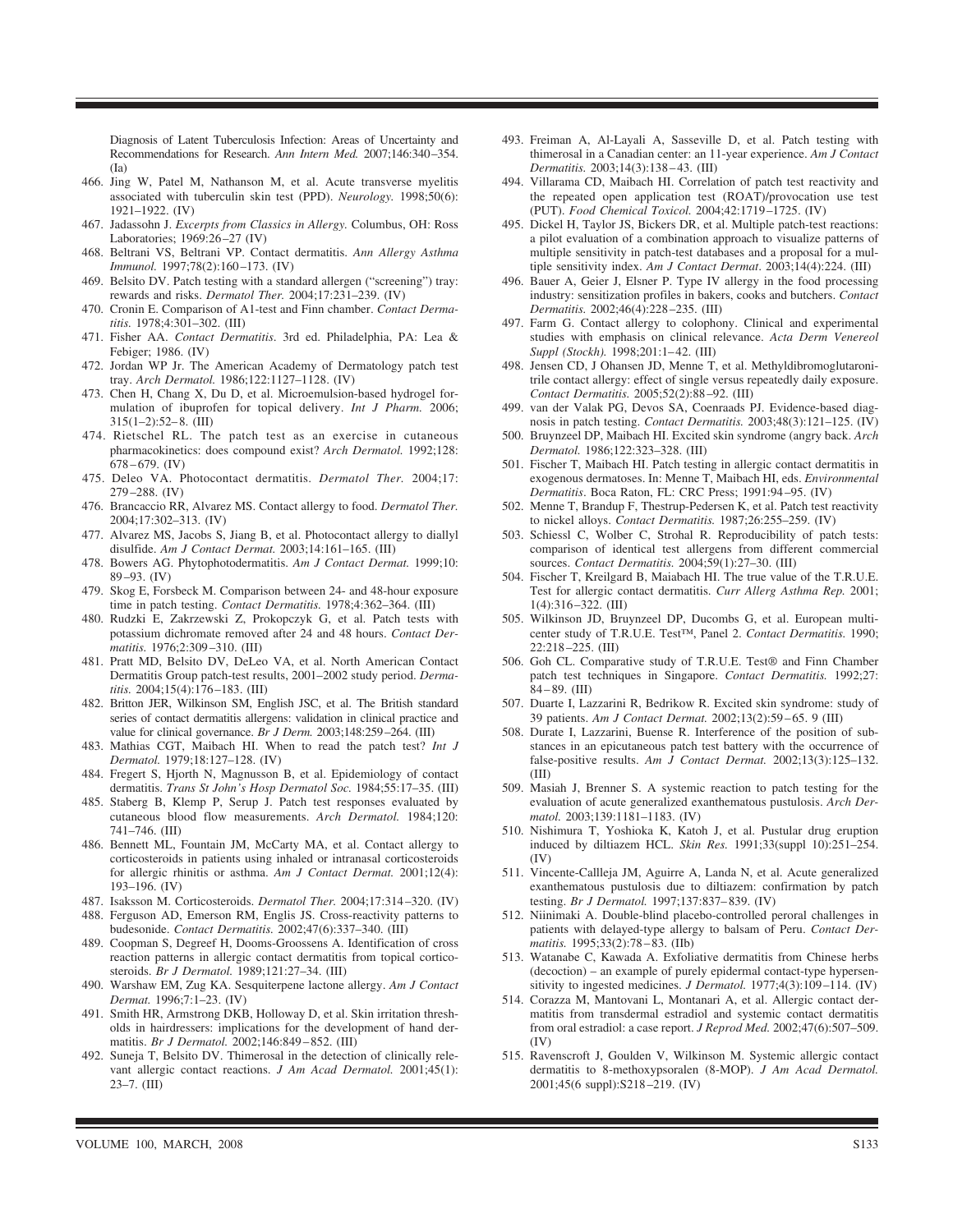- 516. Moller H, Ohlsson K, Linder C, et al. The flare-up reactions after systemic provocation in contact allergy to nickel and gold. *Contact Dermatitis.* 1999;40(4):200 –204. (IIb)
- 517. Isaksson M, Bruze M. Allergic contact dermatitis in response to budesonide reactivated by inhalation of the allergen. *J Am Acad Dermatol.* 2002;46(6):880-885. (IIb)
- 518. Bygum A, Mortz CG, Andersen KE. Atopy patch tests in young adult patients with atopic dermatitis and controls: dose-response relationship, objective reading, reproducibility and clinical interpretation. *Acta Derm Venereol.* 2003;83(1):18 –23. (IIb)
- 519. Ingordo V, Dalle Nogare R, Colecchia B, et al. Is the atopy patch test with house dust mites specific for atopic dermatitis? *Dermatology.* 2004;209(4):276 –283. (IIb)
- 520. Taskapan O, Harmanyeri Y. Atopy patch test reactions to house dust mites in patients with scabies. *Acta Derm Venereol.* 2005;85(2): 123–125. (IIb)
- 521. Seidenari S, Giusti F, Bertoni L, et al. Combined skin prick and patch testing enhances identification of peanut-allergic patients with atopic dermatitis. *Allergy.* 2003;58(6):495– 499. (III)
- 522. Turjanmaa K. "Atopy patch tests" in the diagnosis of delayed food hypersensitivity. *Allerg Immunol (Paris).* 2002;34(3):95–97. (IV)
- 523. Stromberg L. Diagnostic accuracy of the atopy patch test and the skin-prick test for the diagnosis of food allergy in young children with atopic eczema/dermatitis syndrome. *Acta Paediatr.* 2002;91(10): 11044 –1049. (III)
- 524. Rokaite R, Labanauskas L, Vaideliene L. Role of the skin patch test in diagnosing food allergy in children with atopic dermatitis. *Medicina (Kaunas).* 2004;40(11):1081–1087. (III)
- 525. Roehr CC, Reibel S, Ziegert M, et al. Atopy patch tests, together with determination of specific IgE levels, reduce the need for oral food challenges in children with atopic dermatitis. *J Allergy Clin Immunol.* 2001;107(3):548 –553. (IIb)
- 526. Mehl A, Rolinck-Werninghaus C, Staden U, et al. The atopy patch test in the diagnostic workup of suspected food-related symptoms in children. *J Allergy Clin Immunol.* 2006;118:923–929. (III)
- 527. Niggemann B, Reibel S, Roehr CC, et al. Predictors of positive food challenge outcome in non-IgE-mediated reactions to food in children with atopic dermatitis. *J Allergy Clin Immunol.* 2001;108(6): 1053–1058. (IIb)
- 528. Spergel JM, Beausoleil JL, Mascarenhas M, et al. The use of skin prick tests and patch tests to identify causative foods in eosinophilic esophagitis. *J Allergy Clin Immunol.* 2002;109(2):363–368. (III)
- 529. Spergel JM, Andrews T, Brown-Whitehorn TF, et al. Treatment of eosinophilic esophagitis with specific food elimination diet directed by a combination of skin prick and patch tests. *Ann Allergy Asthma Immunol.* 2005;95(4):336-43. (III)
- 530. Darsow U, Laifaoui J, Kerschenlohr K, et al. The prevalence of positive reactions in the atopy patch test with aeroallergens and food allergens in subjects with atopic eczema: a European multicenter study. *Allergy.* 2004;59(12):1318 –1325. (III)
- 531. Barbaud A. Drug patch testing in systemic cutaneous drug allergy. *Toxicology.* 2005;209:209 –216. (IV)
- 532. Niggemann B, Ziegert M, Reibel S. Importance of chamber size for the outcome of atopy patch testing in children with atopic dermatitis and food allergy. *J Allergy Clin Immunol.* 2002;110(3):515–516. (III)
- 533. Kalach N, Soulaines P, de Boissieu D, et al. A pilot study of the usefulness and safety of a ready-to-use atopy patch test (Diallertest) versus a comparator (Finn Chamber) during cow's milk allergy in children. *J Allergy Clin Immunol.* 2005;116(6):1321-6. (III)
- 534. Ozkaya-Bayazit E. Topical provocation in fixed drug eruption due to metamizol and naproxen. *Clin Exp Dermatol.* 2004;29(4):419 – 422. (III)
- 535. Nicholson M, Willis CM. The influence of patch test size and design on the distribution of erythema induced by sodium lauryl sulfate. *Contact Dermatitis.* 1999;41(5):264 –267. (III)
- 536. Brasch J, Szliska C, Grabbe J. More positive patch test reactions with larger test chambers? Results from a study group of the German Contact Dermatitis Research Group (DKG). *Contact Dermatitis.* 1997;37(3):181–120. (III)
- 537. Loffler H, Freyschmidt-Paul P, Effendy I, et al. Pitfalls of irritant patch testing using different test chamber sizes. *Am J Contact Dermat.* 2001;12(1):28 –32. (III)
- 538. Dickel H, Bruckner TM, Erdmann SM, et al. The "strip" patch test: results of a multicentre study towards a standardization. *Arch Dermatol.* Res 2004;296(5):212–219. (III)
- 539. Shupack JL, Andersen SR, Romano SJ. Human skin reaction to ethylene oxide. *J Lab Clin Med.* 1981;98(5):723–729. (III)
- 540. Farage M, Maibach HI. The vulvar epithelium differs from the skin: implications for cutaneous testing to address topical vulvar exposures. *Contact Dermatitis.* 2004;51:201–209. (III)
- 541. Schnuch A, Kelterer D, Bauer A, et al. Quantitative patch and repeated open application testing in methyldibromoglutaronitrilesensitive patients. *Contact Dermatitis.* 2005;52(4):197–206. (III)
- 542. Darsow U, Vieluf D, Ring J. Atopy patch test with different vehicles and allergen concentrations: an approach to standardization. *J Allergy Clin Immunol.* 1995;95(3):677– 684. (III)
- 543. Heinemann C, Schliemann-Willers S, Kelterer D, et al. The atopy patch test – reproducibility and comparison of different evaluation methods. *Allergy.* 2002;57(7):641– 645. (III)
- 544. Langeveld-Wildschut EG, Bruijnzeel PL, Mudde GC, et al. Clinical and immunologic variables in skin of patients with atopic eczema and either positive or negative atopy patch test reactions. *J Allergy Clin Immunol.* 2000;105(5):1008 –1016. (IIb, LB)
- 545. Ishizaka K, Ishizaka T, Hornbrook M. Physico-chemical properties of human reaginic antibody. IV. Presence of a unique immunoglobulin as a carrier of reaginic activity. *J Immunol.* 1966;97:75– 85. (LB)
- 546. Ishizaka K, Ishizaka T, Hornbrook M. Physico-chemical properties of reaginic antibody, V: correlation of reaginic activity with  $\gamma$ E-globulin antibody. *J Immunol.* 1966;97:849 – 852. (LB)
- 547. Ishizaka K, Ishizaka T. Identification of  $\gamma$ E antibodies as a carrier of reaginic activity. *J Immunol.* 1967;99:1187–1198. (LB)
- 548. Ishizaka K, Ishizaka T. Physiochemical properties of reaginic antibody. I. Association of reaginic activity with an immunoglobulin other than  $\gamma$ A- or  $\gamma$ G-globulin. *J Allergy*. 1966;37:169-185. (LB)
- 549. Wide L, Bennich H, Johansson SG. Diagnosis of allergy by an *in vitro* test for allergen antibodies. *Lancet.* 1967;2(7526):1105–7. (III)
- 550. Bousquet J, Michel F-B. *In vitro* methods for study of allergy. Skin tests, techniques and interpretation. In: Middleton E Jr, Reed CE, Elliis EF, eds. *Principles and Practice in Allergy: In vivo Methods of Study of Allergy. Skin and Mucosal Tests, Techniques and Interpretation.* 4th ed. St Louis, MO: Mosby Year Book; 1993:573. (IV)
- 551. Scibilia J, Pastorello EA, Zisa G, et al. Wheat allergy: a double-blind, placebo-controlled study in adults. *J Allergy Clin Immunol.* 2006;117: 433– 439. (III)
- 552. Stenius B, Wide L, Seymour WM, et al. Clinical significance of specific IgE to common allergens, I: relationship of specific IgE against Dermatophagoides spp. and grass pollen to skin and nasal tests and history. *Clin Allergy.* 1971;1:37–55. (III)
- 553. Bryant DH, Burns MW, Lazarus L. The correlation between skin tests, bronchial provocation tests and the serum level of IgE specific to common allergens in patients with asthma. *Clin Allergy.* 1975;5: 145–157. (III)
- 554. Pauli G, Bessot JC, Thierry R, et al. Correlation between skin tests, inhalation tests and specific IgE in a study of 120 subjects allergic to house dust and *Dermatophagoides pteronyssinus. Clin Allergy.* 1977; 7:337–346. (III)
- 555. Bousquet J, Lebel B, Dhivert H, et al. Nasal challenge with pollen grains, skin-prick tests and specific IgE in patients with grass pollen allergy. *Clin Allergy.* 1987;17:529 –536. (III)
- 556. Norman PS, Lichtenstein LM, Ishizaka K. Diagnostic tests in ragweed hay fever. A comparison of direct skin tests, IgE antibody measurements and basophil histamine release. *J Allergy Clin Immunol.* 1973; 52:210 –224. (III)
- 557. Lichtenstein LM, Norman PS, Winkenwerder WL. The quantitative relationship between skin testing and leukocyte histamine release with antigen E, group 1 antigen, crude grass and ragweed extracts. *J Allergy Clin Immunol.* 1971;47:103(A37). (III)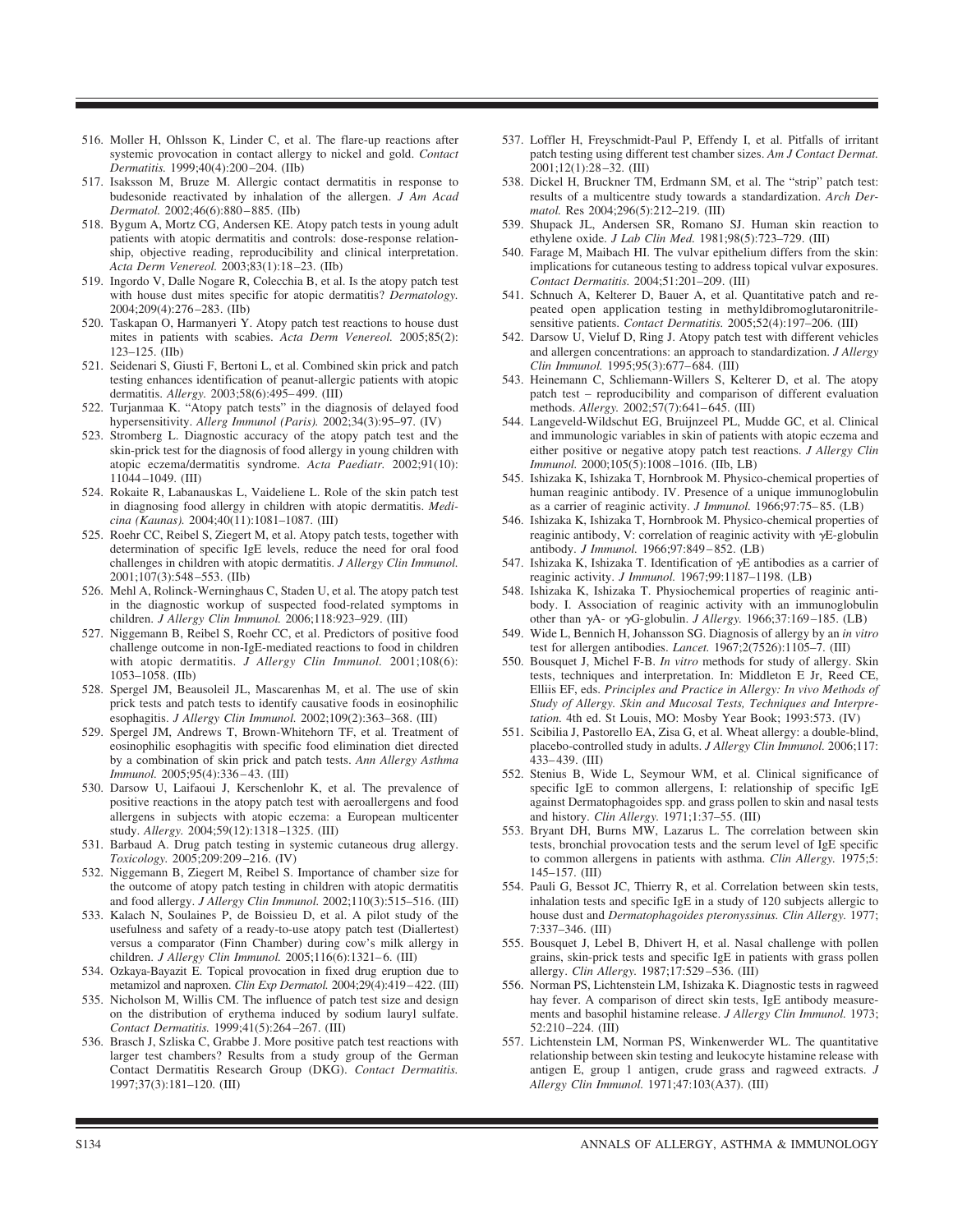- 558. Witteman AM, Stapel SO, Perkok GJ, et al. The relationship between RAST and skin test results in patients with asthma or rhinitis: a quantitative study with purified major allergens. *J Allergy Clin Immunol.* 1996;97:16 –25. (III)
- 559. Niederberger V, Stubner P, Spitzauer S, et al. Skin test results but not serology reflects immediate type respiratory sensitivity: a study performed with recombinant allergen molecules. *J Invest Dermatol.* 2001;117:848 – 851. (III)
- 560. Johansson SGO, Yman L. *In vitro* assays for immunoglobulin E. *Clin Rev Allergy.* 1988;6:93–139. (IV)
- 561. Lundberg GD, Iverson C, Radulescu G. Now read this: the SI units are here. *JAMA*. 1986;255:2329-2339. (IV)
- 562. Hamilton RG, Adkinson NF Jr. Measurement of total serum immunoglobulin E and allergen-specific immunoglobulin E antibody. In: Rose NR, deMacario EC, Fahey JL, Friedman H, Penn GM, eds. *Manual of Clinical Laboratory Immunology.* 4th ed. Washington, DC: American Society for Microbiology; 1992:689 –701. (IV)
- 563. Williams PB, Barnes JH, Szeinbach SL, et al. Analytic precision and accuracy of commercial immunoassays for specific IgE: establishing a standard. *J Allergy Clin Immunol.* 2000;105(6 pt 1):1221–1230. (III)
- 564. Homburger HA, Katzmann JA. Methods in laboratory immunology. In: Middleton E Jr, Reed CE, Ellis EF, et al., eds. *Principles and Interpretation of Laboratory Tests for Allergy.* 4th ed. St. Louis, MO: Mosby Year Book; 1993:554 –572. (IV)
- 565. College of American Pathologist SE Diagnostic Allergy Proficiency Survey. Participant Summary Cycle A, 2004. Diagnostic Immunology Resource Committee. Available at: www.cap.org. (IV)
- 566. Ownby DR. Allergy testing: *in vivo* versus *in vitro. Pediatr Clin N Am.* 1988;35:995–1009. (III)
- 567. Ownby DR. *In vitro* allergy testing: quality control and result reporting. *Clin Immunol.* 1990;10:21–23. (IV)
- 568. Homburger HA, Jacob GL. Analytic accuracy of specific immunoglobulin E antibody results determined by a blind proficiency survey. *J Allergy Clin Immunol.* 1982;70:474 – 480. (III)
- 569. Williams PB, Dolen WK, Koepke JW, et al. Immunoassay of specific IgE: use of a single point calibration curve in the modified radioallergosorbent test. *Ann Allergy.* 1975;69:48 –52. (III)
- 570. Radioallergosorbent Test (RAST) Methods for Allergen-Specific Immunoglobulin E (IgE) 510(k)s; Final Guidance for Industry and FDA. Washington, DC: US Department of Health and Human Services; 2001:1–15. (IV)
- 571. Matsson P, Hamilton RG, Adkinson JF Jr, et al. Evaluation methods and analytical performance characteristics of immunological assays for human IgE antibody of defined allergen specificities: guideline. National Committee on Clinical Laboratory Standards 1/LA20-A; 1997. (IV)
- 572. Kober A, Perborn H. Quantitation of Mouse-Human Chimeric Allergen Specific IgE Antibodies with ImmunoCAP ™ Technology. *J Allergy Clin Immunol.* 2006;117:S219. (LB)
- 573. Soderstrom L, Kober A, Ahlstedt S, et al. A further evaluation of the clinical use of specific IgE antibody testing in allergic diseases. *Allergy.* 2003;58:921–928. (III)
- 574. Hamilton RG, Adkinson NF Jr. Clinical laboratory assessment of IgE-dependent hypersensitivity. *J Allergy Clin Immunol.* 2003;111: S687–701. (IV)
- 575. Hitachi Chemical Diagnosis, Inc., Rev. date 03/03: Instruction insert. (IV)
- 576. Harwanegg C, Hiller R. Protein microarrays in diagnosing IgEmediated diseases: spotting allergy at the molecular level. *Expert Rev Mol Diagn.* 2004;4:539 –548. (LB)
- 577. Worhl S, Vigl K, Zehetmayer S, et al. The performance of a component-based allergen-microarray in clinical practice. *Allergy.* 2006; 61(5):633–9. (LB)
- 578. Barcarese-Hamilton T, Aradizzoni A, Gray J, et al. Protein arrays for serodiagnosis of disease. *Methods Mol Biol.* 2004;264:271–283. (LB)
- 579. Fulton RJ, McDade RL, Smith PL, et al. Advanced multiplexed analysis with the FlowMetrix system. *Clin Chem.* 1997;43: 1749 –1756. (LB)
- 580. Wiltshire S, O'Malley S, Lambert J, et al. Detection of multiple allergen-specific IgEs on microarrays by immunoassay with rolling circle amplification. *Clin Chem.* 2000;46:1990 –1993. (LB)
- 581. Yunginger JW, Adolphon CR. Standardization of allergens. In: Rose NR, deMacario EC, Fahey JL, Friedman H, Penn GM, eds. *Manual of Clinical Laboratory Immunology*. 4th ed. Washington, DC: American Society for Microbiology; 1992:678-684. (IV)
- 582. Maladain H. IgE-reactive carbohydrate epitopes classification, cross-reactivity and clinical impact. *Allergy Immunol (Paris).* 2005;  $37(4):122-8.$  (IV)
- 583. Hemmer W, Focke M, Korarich D, et al. Identification by immunoblot of venom glycoproteins displaying immunoglobulin E-binding Nglycans as cross-reactive allergens in honeybee and yellow jacket venom. *Clin Exp Allergy*. 2004;34(3):460-9. (LB)
- 584. Pizzano R, Nicolai MA, Manzo C, et al. Human IgE binding to the glycosidic moiety of bovine kappa-casein. *J Agric Food Chem.* 2005; 53(20):7971–5. (LB)
- 585. Aalberse RC, Van Zoonen M, Clemens JGJ, et al. The use of haptenmodified antigens instead of solid-phase-coupled antigens in a RAST type assay. *J Immunol Meth.* 1986;87:51–57. (LB)
- 586. Hamilton RG, Adkinson NF Jr. Measurement of allergen-specific immunoglobulin G antibody. In: Rose NR, deMacario EC, Fahey JL, et al., eds. *Manual of Clinical Laboratory Immunology.* 4th ed. Washington, DC: American Society for Microbiology; 1992:702–708.  $(LB)$
- 587. Bernstein IL, Perera M, Gallagher J, et al. *in vitro* cross-allergenicity of major aeroallergenic pollens by the radioallergosorbent technique. *J Allergy Clin Immunol.* 1976;57:141–152. (LB)
- 588. Hamilton RG, Rossi CE, Yeang HY, et al. Latex specific IgE assay sensitivity enhanced using Hev b 5 enriched latex allergosorbent. *J Allergy Clin Immunol.* 2003;111(suppl):S174. (LB)
- 589. Sampson HA. Utility of food-specific IgE concentrations in predicting symptomatic food allergy. *J Allergy Clin Immunol.* 2001;107(5):  $891–6$ . (IIb)
- 590. Sampson HA, Ho DG. Relationship between food-specific IgE concentrations and the risk of positive food challenges in children and adolescents. *J Allergy Clin Immunol.* 1997;100(4):444 –51. (IIb)
- 591. Celik-Bilgili S, Mehl A, Verstege A, et al. The predictive value of specific immunoglobulin E levels in serum for the outcome of oral food challenges. *Clin Exp Allergy.* 1005; 35(3):268 –73. (IIb)
- 592. Ownby DR. Clinical significance of IgE. In: Middleton E Jr, Reed CE, Ellis EF, et al, eds. 4th ed. *Principles and Practice in Allergy: In Vivo Methods of Study of Allergy. Skin and Mucosal Tests, Techniques and Interpretation.* St Louis, MO: Mosby Year Book; 1993:1059 –1076. (IV)
- 593. Burrows B, Martinez FD, Halonen M, et al. Association of asthma with serum IgE levels and skin-test reactivity to allergens. *N Engl J Med.* 1989;320:271–277. (III)
- 594. Barbee RA, Halonen M, Kaltenborn W, et al. A longitudinal study of serum IgE in a community cohort: correlations with age, sex, smoking and atopic status. *J Allergy Clin Immunol.* 1987;79:919 –927. (III)
- 595. Brown WG, Halonen MJ, Kaltenborn WT, et al. The relationship of respiratory allergy, skin test reactivity and serum IgE in a community population sample. *J Allergy Clin Immunol.* 1979;63:328 –335. (III)
- 596. Forman SR, Fink JN, Moore VL, et al. Humoral and cellular immune responses in *Aspergillus fumigatus* pulmonary disease. *J Allergy Clin Immunol.* 1978;62:131–136. (III)
- 597. Hamilton RG, Marcotte GV, Saini SS. Immunological methods for quantifying free and total serum IgE levels in allergy patients receiving omalizumab (Xolair) therapy. *J Immunol Methods.* 2005; 303(1–2):81–91. (LB)
- 598. Hamilton RG. Accuracy of US Food and Drug Administration-cleared IgE antibody assays in the presence of anti-IgE (omalizumab). *J Allergy Clin Immunol.* 2006;117(4):759 – 66. (LB)
- 599. Buckley RH. Immunologic deficiency and allergic disease. In: Middleton E Jr., Reed CE, Ellis EF, eds. Allergy Principles and Practice, 4<sup>th</sup> ed. St. Louis: Mosby Year Book 1993;1007–26. (IV)
- 600. McCoy KD, Harris NL, Diener P, et al. Natural IgE production in the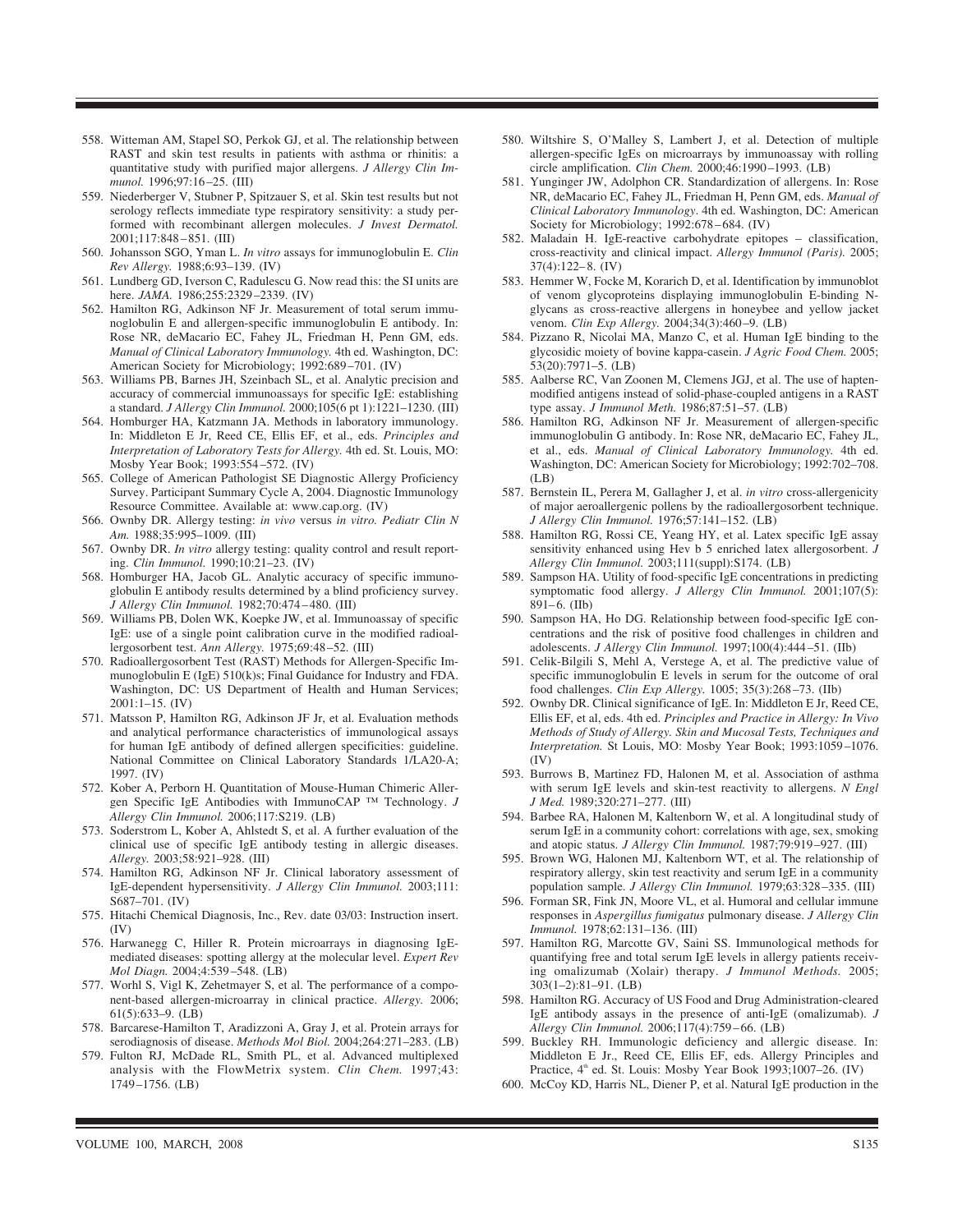absence of MHC Class II cognate help. Immunity 2006;24:329 –339.  $(LB)$ 

- 601. Sample S, Chernoff DN, Lenahan GA, et al. Elevated serum concentrations of IgE antibodies to environmental antigens in HIVseropositive male homosexuals. *J Allergy Clin Immunol.* 1990;86: 876 – 880. (III)
- 602. Small CB, McGowan JP, Klein RS, et al. Serum IgE levels in patients with human immunodeficiency virus infection. *Ann Allergy.* Asthma Immunol 1998;82(1):75– 80. (III)
- 603. Allevato PA, Deegan MJ, Chu J-W, et al. A case of IgE myeloma: methodology and review of the literature. Henry Ford Hosp Med J 1984;32:134 –141. (IV)
- 604. Nickel R, Kulig M, Forster J, et al. Sensitization to hen's egg at the age of twelve months is predictive for allergic sensitization to common indoor and outdoor allergens at the age of three years. *J Allergy Clin Immunol.* 1997;99:613– 617. (III)
- 605. Zeiger RS, Heller S. The development and prediction of atopy in high-risk children: follow-up at age seven years in a prospective randomized study of combined maternal and infant food allergen avoidance. *J Allergy Clin Immunol.* 1995;95:1179 –1190. (III)
- 606. Burr ML, Merrett TG, Dunstan FDJ, et al. The development of allergy in high-risk children. *Clin Exp Allergy.* 1997;27:1247–1253. (III)
- 607. Kulig M, Bergmann R, Tacke U, et al. Long-lasting sensitization to food during the first two years precedes allergic airway disease. Pediatr Allergy Immunol. 1998;9:61-67. (III)
- 608. Stapel SO, Eysink PE, Vrieze J, et al. IgE testing in capillary blood. *Pediatr Allergy Immunol.* 2004;15(3):230 –3. (III, LB)
- 609. Jahn-Schmid B, Harwanegg C, Hiller R, et al. Allergen microarray: comparison to microarray using recombinant allergens with conventional diagnostic methods to detect allergen-specific serum immunoglobulin E. *Clin Exp Allergy.* 2003;33:1443–1449. (LB)
- 610. Merrett J, Merrett TG. RAST atopy screen. *Clin Allergy.* 1978;8: 235–240. (III)
- 611. Ownby DR, Anderson JA, Jacobs GL, et al. Development and comparative evaluation of a multiple-antigen RAST as a screening test for inhalant allergy. *J Allergy Clin Immunol.* 1984;73:466 – 472. (III)
- 612. Yunginger JW, Sweeney KG, Sturner WQ, et al. Fatal food-induced anaphylaxis. *JAMA*. 1988;260:1450-1452. (III)
- 613. Sampson HA, Mendelsohn L, Rosen JP, et al. Fatal and near-fatal anaphylactic reactions to food in children and adolescents. *N Engl J Med.* 1992;327:380-384. (III)
- 614. Crespo JF, Pascual C, Ferrer A, et al. Egg white-specific IgE level as a tolerance marker in the follow up of egg allergy. Allergy Proc 1994;15:53–56. (IIb)
- 615. Liang L, Su MC, Jiang RS. Comparison of the skin test and ImmunoCAP system in the evaluation of mold allergy. J Chin Med Assoc 2006;69(1):1–2. (IV)
- 616. Graif Y, Confino-Cohen R, Goldberg A. Reproducibility of skin testing and serum venom specific IgE in *Hymenoptera* venom allergy. *Ann Allergy.* Asthma Immunol 2006;96(1):24 –9. (IIb)
- 617. Bernstein JA, Zeiss CR, Greenberger PA, et al. Immunoblot analysis of sera from patients with allergic bronchopulmonary aspergillosis: correlation with disease activity. *J Allergy Clin Immunol.* 1990;86: 532–539. (III)
- 618. Leser C, Kauffman HF, Virchow C Sr, et al. Specific serum immunopatterns in clinical phases of allergic bronchopulmonary aspergillosis. *J Allergy Clin Immunol.* 1992;90:589 –599. (III)
- 619. Pinon JM, Toubas D, Marx C, et al. Detection of specific immunoglobulin E in patients with toxoplasmosis. *J Clin Microbiol.* 1990; 28(8):1739 –74. (III)
- 620. Bereczky S, Montgomery SM, Troye-Blomberg M, et al. Elevated anti-malarial IgE in asymptomatic individuals is associated with reduced risk for subsequent clinical malaria. *Int J Parasitol.* 2004;34(8): 935– 42. (III)
- 621. Rancinan C, Morlat P, Chene G, et al. IgE serum level: a prognostic marker for AIDS in HIV-infected adults? *J Allergy Clin Immunol.* 1998;102(2):329 –30. (III)
- 622. Galbardo MC, Perez M, Morgado MG, et al. Search for evidence of

a Th2 profile in HIV + patients. *Int J Dermatol.* 2000;39(2):109-15. (III)

- 623. Pellegrino MG, Bluth MH, Smith-Norowitz T, et al. HIV type 1-specific IgE in serum of long-term surviving children inhibits HIV type 1 production *in vitro. AIDS Res Hum Retroviruses.* 2002;18(5): 363–72. (III)
- 624. Nelson HS, Areson J, Reisman RA. A prospective assessment of the remote practice of allergy: comparison of the diagnosis of allergic disease and the recommendations for allergen immunotherapy by board-certified allergists and a laboratory performing *in vitro* assays. *J Allergy Clin Immunol.* 2003;92:380 –386. (III)
- 625. Rowntree S, Cogswell JJ, Platts-Mills, et al. Development of IgE and IgG antibodies to food and inhalant allergens in children at risk of allergic disease. *Arch Dis Child.* 1985;60:727–735. (III)
- 626. Calkhoven PG, Aalbers M, Koshte VL, et al. Relationship between IgE and Ig $G_4$  antibodies to foods and the development of IgE antibodies to inhalant allergens, I: establishment of a scoring system for the overall food responsiveness and its application to 213 unselected children. *Clin Exp Allergy.* 1990;21:91–98. (III)
- 627. Calkhoven PG, Aalbers M, Koshte VL, et al. Relationship between IgE and Ig $G_4$  antibodies to foods and the development of IgE antibodies to inhalant allergens. II. Increased levels of IgG antibodies to foods in children who subsequently develop IgE antibodies to inhalant allergens. *Clin Exp Allergy.* 1990;21:99 –107. (III)
- 628. Light WC, Reisman RE, Shimizu M, et al. clinical application of measurements of serum levels of bee venom-specific IgE and IgG. *J Allergy Clin Immunol.* 1977;59:247–253. (III)
- 629. Homburger HA, Mauer K, Sachs MI, et al. Serum Ig $G_4$  concentrations and allergen-specific  $IgG_4$  antibodies compared in adults and children with asthma and nonallergic subjects. *J Allergy Clin Immunol.* 1986; 77:427– 434. (III)
- 630. Moissidis I, Chidaroon D, Vichyanond P, et al. Milk-induced pulmonary disease in infants (Heiner syndrome). *Pediatr Allergy Immunol.* 2005;16(6):545–52. (III)
- 631. Zar S, Benson MJ, Kumar D. Food-specific serum  $\lg G_4$  and  $\lg E$  titers to common food antigens in irritable bowel syndrome. Am J Gastroenterology 2005;100:1-8. (III)
- 632. Morgan JE, Daul CB, Lehrer SB. The relationships among shrimpspecific IgG subclass antibodies and immediate adverse reactions to shrimp challenge. *J Allergy Clin Immunol.* 1990;86:387–392. (III)
- 633. Reisman RE. Should routine measurements of serum venom-specific IgG be a standard of practice in patients receiving venom immunotherapy? *J Allergy Clin Immunol.* 1992;90:282–284. (IV)
- 634. Golden DBK, Lawrence ID, Hamilton RH, et al. Clinical correlation of the venom-specific IgE antibody level during maintenance venom immunotherapy. *J Allergy Clin Immunol.* 1992;90:386 –393. (III)
- 635. Golden DBK, Johnson K, Addison BI, et al. Clinical and immunologic observations in patients who stop venom immunotherapy. *J Allergy Clin Immunol.* 1986;77:435– 442. (III)
- 636. Frew AJ. Immunotherapy of allergic disease. *J Allergy Clin Immunol.*. 2003;111(2 Suppl):S712–9. (IV)
- 637. Pereira Santos MC, Pedro E, Spinola Santos A, et al. Immunoblot studies in allergic patients to *hymenoptera* venom before and during immunotherapy. *Allerg Immunol (Paris).* 2005:7(7):273– 8. (III)
- 638. Bernstein IL, Yeung MC, Malo JL, Bernstein DI, eds. *Asthma in the Workplace*. 3rd ed. New York, NY: Taylor and Francis Group; 2006. (IV)
- 639. Lacasse Y, Selman M, Costabel U, et al. Clinical diagnosis of hypersensitivity pneumonitis. *Am J Respir Crit Care Med.* 2003;168(8): 952– 8. (III)
- 640. Toubas D, Aubert D, Villena I, et al. Use of co-immunoelectrodiffusion to detect presumed disease-associated precipitating antibodies, and time-course value of specific isotypes in bird-breeder's disease. *J Immunol Methods.* 2003;272(1–2):135– 45. (III)
- 641. Maurya V, Gugnani HC, Sarma PU, et al. Sensitization to Aspergillus antigens and occurrence of allergic bronchopulmonary *Aspergillosis* in patients with asthma. *Chest.* 2005;127(4):1252–9. (III)
- 642. Nakamura RM, Hannon WH, Ivor L, et al. Immunoprecipitin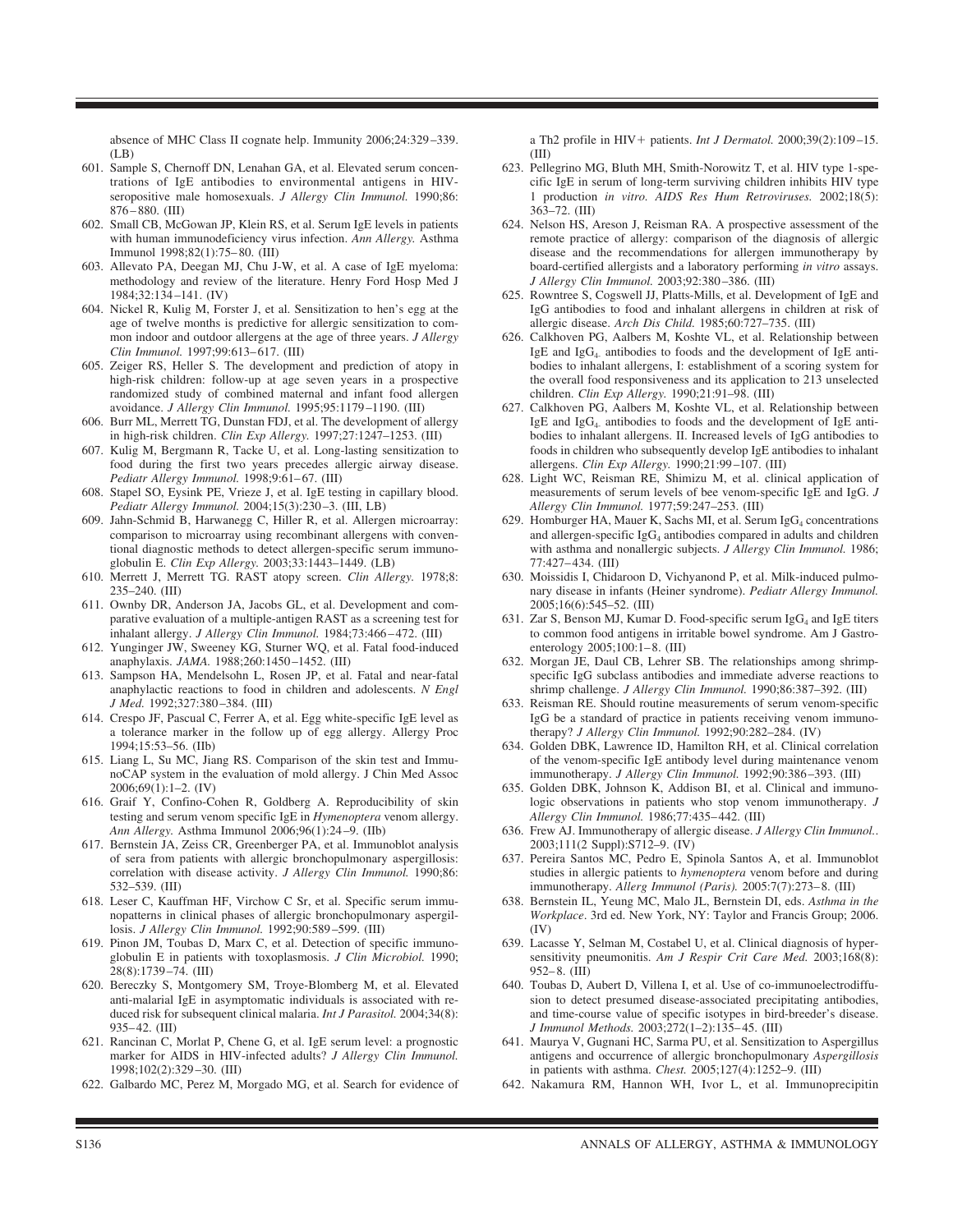analyses: procedures for evaluating the performance of materials – second ed; Approved guideline. NCCLS Document D12–A2; 2002;  $13(14):1-13.$  (IV)

- 643. Dale HH. *Excerpts from Classics in Allergy*. Columbus, OH: Ross Laboratories, 1969;44 –5. (LB)
- 644. Diamant B, Patkar S. Histamine release from washed whole blood: a method suitable for routine diagnosis of type 1 allergy. *Int Arch Allergy Appl Immunol.* 1982;67:13–17. (LB)
- 645. Vautrin DA, Sainte-Laudg J, Kamy G, et al. Human basophil activation measured by CD68 expression and LTC4 release in IgE-mediated food allergy. *Ann Allergy.* 1999;82:33– 40. (III)
- 646. Miura K, Lavens-PhillipsS, MacGlashan DW Jr. Localizing a control region in the pathway to leukotriene  $C_4$  secretion following stimulation of human basophils with anti-IgE antibody. *J Immunol.* 2001; 167:7027–7037. (LB)
- 647. Lichtenstein LM, Osler AG. Studies on the mechanism of hypersensitivity phenomena. IX. Histamine release from human leukocytes by ragweed pollen antigens. *J Exp Med.* 1964;120:507–530. (IIb)
- 648. Santrach PJ, Peterson LG, Yunginger JW. Comparison of diagnostic tests for hymenoptera sting allergy. *Ann Allergy.* 1980;45(3):130 –36. (III)
- 649. Shore PA, Burkhalter A, Cohn VH Jr. A method for the fluorometric assay of histamine in tissues. *J Pharmacol Exp Ther.* 1959 127: 182–186. (LB)
- 650. Siraganian RP, Hook WA. Histamine release and assay methods for the study of human allergy. In: Rose NR, de Macario EC, Fahey JL, et al, eds. *Manual of Clinical and Laboratory Immunology.* 4th ed. Washington, DC: American Society for Microbiology; 1992: 709 –716. (LB)
- 651. Chevrier D, Guesdon JL, Mazie JC, et al. Enzyme immunoassay for the measurement of histamine. *J Immunol Methods*. 198620;94(1–2): 119 –25. (LB)
- 652. Hammar E, Berglund A, Hedin A, et al. An immunoassay for histamine based on monoclonal antibodies. *J Immunol Methods.* 1990;  $128(1):51-8.$  (LB)
- 653. Aygun O, Schneider E, Scheuer R, et al. Comparison of ELISA and HPLC for the determination of histamine in cheese. *J Agric Food Chem.* 1999;47(5):1961-4. (LB)
- 654. Sampson HA, Broadbent KR, Bernhisel-Broadbent J, et al. Spontaneous release of histamine from basophils and histamine-releasing factor in patients with atopic dermatitis and food hypersensitivity. *N Engl J Med.* 1989;321:228 –232. (IV)
- 655. Sobotka AK, Atkinson NF Jr, Valentine MD, et al. Allergy to insect stings: diagnosis by radioallergosorbent test (RAST). *J Immunol.* 1978;121:2477–2482. (III)
- 656. Nishiwaki F, Kuroda K, Inoue Y, et al. Determination of histamine, 1-methylhistamine and N-methylhistamine by capillary electrophoresis with micelles. *Biomed Chromatogr.* 2000;14(3):184 –7. (LB)
- 657. Duff Hogan A, Schwartz LB. Markers of mast cell degranulation. *Methods.* 1997;13:43–52. (III)
- 658. Lin RY, Schwartz LB, Curry A, et al. Histamine and tryptase levels in patients with acute allergic reactions: an emergency department-based study. *J Allergy Clin Immunol.* 2000;106(1 pt 1):65–71. (III)
- 659. Foster B, Schwartz LB, Devouassoux G, et al. Characterization of mast-cell tryptase-expressing peripheral blood cells as basophils. *J Allergy Clin Immunol.* 2002;109(2):287–93. (III, LB)
- 660. Schwartz LB, Yunginger JW, Miller J, et al. Time course of appearance and disappearance of human mast cell tryptase in the circulation after anaphylaxis. *J Clin Invest.* 1989;83:1551–1555. (III)
- 661. Schwartz LB, Sakai K, Bradford TR, et al. The alpha form of human tryptase is the predominant type present in blood at baseline in normal subjects and is elevated in those with systemic mastocytosis. *J Clin Invest.* 1995;96:2702–2710. (III)
- 662. Jogie-Brahim S, Min HK, Fukuoka Y, et al. Expression of alphatryptase and beta-tryptase by human basophils. *J Allergy Clin Immunol.* 2004;113(6):1086 –92. (III, LB)
- 663. Hargreave FE, Leigh R. Induced sputum, eosinophilic bronchitis and

chronic obstructive pulmonary disease. *Am J Respir Crit Care Med.* 1999;169(5):S53–7. (III)

- 664. Moqbel R, Barkaus J, Bradley BL, et al. Application of monoclonal antibodies against major basic protein (MBK-13) and eosinophil cationic protein (EG1 and EG2) for quantifying eosinophils in bronchial biopsies from atopic asthma. *Clin Exp Allergy.* 1992;22: 265–273. (III)
- 665. Zweiman B, Atkins PC, Moskovitz A, et al. Cellular inflammatory responses during immediate, developing, and established late-phase allergic cutaneous reactions: effects of cetirizine. *J Allergy Clin Immunol.* 1997;100(3):341–7. (III)
- 666. Jordan TR, Rasp G, Pfrogner E, et al. An approach of immunoneurological aspects in nasal allergic late phase. *Allergy Asthma Proc.* 2005;26(5):382–90. (III)
- 667. Ronchi MC, Piragino C, Rosi E, et al. Do sputum eosinophils and ECP relate to the severity of asthma? *Eur Respir J.* 1997;10(8): 1809 –13. (III)
- 668. Shields MD, Brown V, Stevenson EC, et al. Serum eosinophilic cationic protein and blood eosinophil counts for the prediction of the presence of airways inflammation in children with wheezing. *Clin Exp Allergy.* 1999;29(10):1382–9. (III)
- 669. Ferguson AC, Vaughan R, Brown H, et al. Evaluation of serum eosinophilic cationic protein as a marker of disease activity in chronic asthma. *J Allergy Clin Immunol.* 1995;95(1):23– 8. (III)
- 670. Joseph-Bowen J, de Klerk N, Holt PG, et al. Relationship of asthma, atopy and bronchial responsiveness to serum eosinophil cationic proteins in early childhood. *J Allergy Clin Immunol.* 2004;114(5): 1040 –5. (III)
- 671. Koh YY, Kang H, Kim CK. Ratio of serum eosinophil cationic protein/blood eosinophil counts in children with asthma: comparison between acute exacerbation and clinical remission. *Allergy Asthma Proc.* 2003:24(4):269–74. (III)
- 672. Yu J, Yoo Y, Kim do K, et al. Bronchial responsiveness and serum eosinophil cationic protein levels in preschool children with recurrent wheezing. *Ann Allergy Asthma Immunol.* 2005;94(6):686 –92. (III)
- 673. Boumiza R, Debard AL, Monnert G. The basophil activation test by flow cytometry: recent developments in clinical studies, standardization and emerging perspectives. *Clin Mol Allergy.* 2005;30:3–9. (IV)
- 674. Ebo DG, Hagendorens MM, Bridts CH, et al. Flow cytometric analysis of *in vitro* activated basophils, specific IgE and skin tests in the diagnosis of pollen-associated food allergy. *Cytometry B Clin Cytom.* 2005;64(1):28 –33. (III)
- 675. Erdmann SM, Sachs B, Schmidt A, et al. *In vitro* analysis of birchpollen- associated food allergy by use of recombinant allergens in the basophil activation test. *Int Arch Allergy Immunol.* 2005;136(3):  $230 - 8$ . (LB)
- 676. Kvedariene V, Kamey S, Ryckwaert Y, et al. Diagnosis of neuromuscular blocking agent hypersensitivity reactions using cytofluorimetric analysis of basophils. *Allergy.* 2006;61(3):311–5. (III, LB)
- 677. Apostolou E, Deckert K, Puy R, et al. Anaphylaxis to Gelofusine confirmed by *in vitro* basophil activation test: a case series. *Anaesthesia.* 2006;61(3):264 – 8. (III)
- 678. Erdmann SM, Sachs B, Kwiecien R, et al. The basophil activation test in wasp venom allergy: sensitivity, specificity and monitoring specific immunotherapy. *Allergy.* 2004;59(10):1102–9. (III)
- 679. Sturm GJ, Bohm E, Trummer M, et al. The CD63 basophil activation test in *Hymenoptera* venom allergy: a prospective study. *Allergy.* 2004;59(10):1110 –7. (IIb)
- 680. Sanz ML, Garcia-Aviles MC, Tabar AL, et al. Basophil activation test and specific IgE measurements using a panel of recombinant natural rubber latex allergens to determine the latex allergen sensitization profile in children. *Pediatr Allergy Immunol.* 2006;17(2):148 –56. (III)
- 681. Boumiza R, Monneret G, Forrisier MF, et al. Marked improvement of the basophil activation test by detecting CD203c instead of CD63. *Clin Exp Allergy.* 2003;33(2):259 – 65. (LB)
- 682. DeSwerdt A, Van Den Keybus C, Kasran A, et al. Detection of basophil-activating IgG autoantibodies in chronic idiopathic urticaria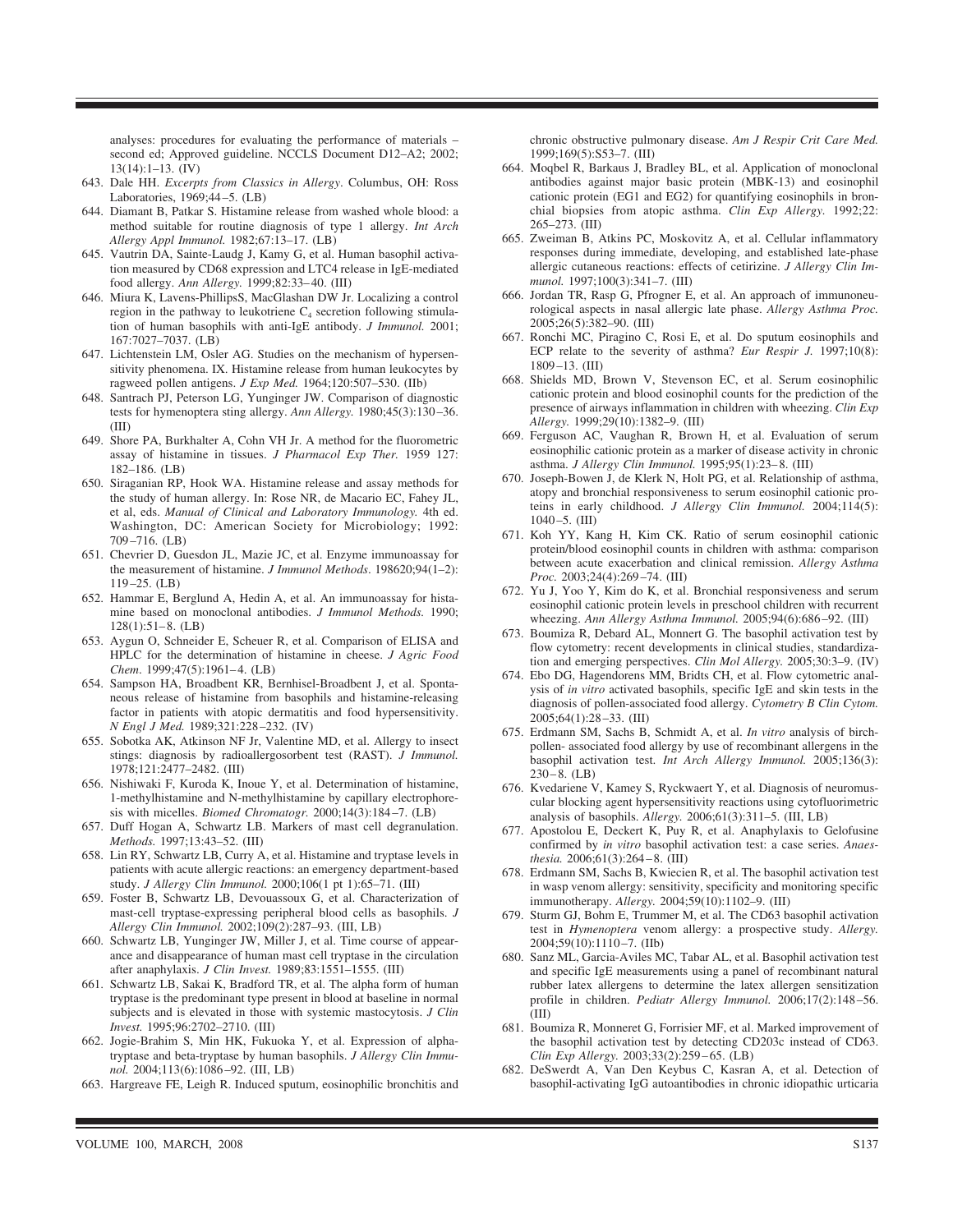by induction of CD63. *J Allergy Clin Immunol.* 2005;116(3):662–7. (III)

- 683. Nopp A, Johansson SGO, Ankerst J, et al. Basophil allergen threshold sensitivity: a useful approach to anti-IgE treatment efficacy evaluation. *Allergy.* 2006;61:298 –302. (III)
- 684. Vial T, Descotes J. Immune-mediated side-effects of cytokines in humans. *Toxicology.* 1995 Dec 10;105(1):31–57. (IV)
- 685. Van der Meide PH, Schellekens H. Cytokines and the immune response. *Biotherapy*. 1996;8(3-4):243-9. (IV)
- 686. Jirapongsananuruk O, Leung DY. Clinical applications of cytokines: new directions in the therapy of atopic diseases. *Ann Allergy Asthma Immunol*. 1997;79(1):5–16; quiz 19 –20. (IV)
- 687. Bienvenu J, Monneret G, Fabien N, et al. The clinical usefulness of the measurement of cytokines. *Clin Chem Lab Med*. 2000;38(4):  $267 - 85.$  (IV)
- 688. Fahey JL, Aziz N, Spritzler J, et al. Need for an external proficiency testing program for cytokines, chemokines, and plasma markers of immune activation. *Clin Diagn Lab Immunol*. 2000;7(4):540-8. (III)
- 689. Townsend MJ, McKenzie AN. Unravelling the net? cytokines and diseases. *J Cell Sci.* 2000;113(pt 20):3549 –50. (IV)
- 690. Neaville WA, Tisler C, Bhattacharya A, et al. Developmental cytokine response profiles and the clinical and immunologic expression of atopy during the first year of life. *J Allergy Clin Immunol.*. 2003;  $112(4):740-6.$  (III)
- 691. Elenkov IJ. Iezzoni DG, Daly A, et al. Cytokine dysregulation, inflammation and well-being. *Neuroimmunomodulation*. 2005;12(5):  $255-69.$  (IV)
- 692. Chen Q, Carroll HP, Gadina M. The newest interleukins: recent additions to the ever-growing cytokine family. *Vitam Horm*. 2006;74: 207–228. (IV)
- 693. Steinke JW, Borish L. Cytokines and chemokines. *J Allergy Clin Immunol.*. 2006;117(2 Suppl Mini-Primer):S441–5. (IV)
- 694. Takahashi T, Maruoka H. Blood cytokine levels as a clinical laboratory test. *Rinsho Byori.* 2007;55(3):272–9. (IV)
- 695. Bendtzen K. Cellular and molecular processes underlying immunoinflammation. In: Matsson P, Ahalstedt S, Venge P, eds. *Clinical Impact of the Monitoring of Allergic Inflammation*. San Diego, CA: Academic Press; 1991:187–200. (IV)
- 696. Miyajima A, Miyatake S, Schreurs S, et al. Coordinate regulation of immune and inflammatory responses by T cell-derived lymphokines. *FASEB J.* 1988;2:2462–2473. (IV)
- 697. Murphy M. International union of pharmacology: update on chemokine receptor nomenclature. *Pharmacol Rev.* 2002;54:227–229. (IV)
- 698. Bernhagen J, Bacher M, Calandra T, et al. An essential role for macrophage migration inhibitory factor in the tuberculin delayed-type hypersensitivity reaction. *J Exp Med.* 1996;183:277–282. (III)
- 699. Shimizu T. Role of macrophage migration inhibitory factor (MIF) in the skin. *J Dermatol Sci.* 2005;37(2):65–73. (III)
- 700. Brown FG, Nikolic-Paterson DJ, Chadban SJ, et al. Urine macrophage migration inhibitory factor concentrations as a diagnostic tool in human renal allograft rejection. *Transplantation.* 2001;71(12): 1777– 83. (III)
- 701. Gando S, Nishihira J, Kobayashi S, et al. Macrophage migration inhibitory factor is a critical mediator of systemic inflammatory response syndrome. *Intensive Care Med.* 2001;27(7):1187–93. (III)
- 702. Lehmann LE, Novender U, Schroeder S, et al. Plasma levels of macrophage migration inhibitory factor are elevated in patients with severe sepsis. *Intensive Care Med.* 2001;27(8):1412–5. (III)
- 703. Chuang CC, Hung CJ, Tsai MC, et al. High concentrations of circulating macrophage migration inhibitory factor in patients with severe blunt trauma: is serum macrophage migration inhibitory factor concentration a valuable prognostic factor? *Crit Care Med.* 2004;32(3): 734 –9. (III)
- 704. Radstake TRDJ, Sweep FCGJ, Welsing P, et al. Correlation of rheumatoid arthritis severity with the genetic functional variants and circulating levels of macrophage migration inhibitory factor. *Arthritis Rheum.* 2005;52(10):3020 –29. (III)
- 705. Meyer-Siegler KL, Iczkowski KA, Vera PL. Macrophage migration

inhibitory factor is increased in the urine of patients with urinary tract infection: macrophage migration inhibitory factor-protein complexes in human urine. *J Urol.* 2006;175:1523–1528. (III)

- 706. Herder C, Kolb H, Koenig W, et al. Association of systemic concentrations of macrophage migration inhibitory factor with impaired glucose tolerance and type 2 diabetes. *Diabetes Care.* 2006;29(2): 368 –71. (III)
- 707. Calandra T, Bernhagen J, Metz CN, et al. MIF as a glucocorticoidinduced modulator of cytokine production. *Nature.* 1995;377:68 –71. (III)
- 708. Rocklin RE, Rosen FS, David JR. Human leukocyte inhibitory factor (LIF): a lymphocyte mediator with esteratic properties. *Fed Proc.* 1978;37:2743–2747. (LB)
- 709. Uno K, Kondo A. A study of clinical significance of leukocyte migration inhibition test in drug-induced hypersensitivity pneumonitis. *Arerugi.* 1005; 44(12):1401–9. (III)
- 710. Nowell PC. Phytohemagglutinin: an indicator of mitosis in cultures of normal human leukocytes. *Cancer Res.* 1960;20:462– 466. (LB)
- 711. Oppenheimer JJ, Dougherty S, Chan SP, et al. Use of lymphocyte transformation to assess clinical disorders. In: Vyas GN, Stites D, Brecher G, eds. *Laboratory Diagnosis of Immunologic Disorders*. New York, NY: Grune Stratton; 1975:87. (IV)
- 712. Rocklin RE, Reardon G, Sheffer A, et al. Dissociation between two in vitro correlates of delayed hypersensitivity: absence of MIF in the presence of antigen-induced incorporation of <sup>3</sup> H-thymidine. In: *Proceedings of the Fifth Leukocyte Culture Conference*. New York, NY: Academic Press; 1970:639. (III)
- 713. George M, Vaughan M. In vitro cell migration as a model for delayed hypersensitivity. *Proc Soc Exp Biol Med.* 1962;111:514 –521. (LB)
- 714. David JR. Delayed hypersensitivity in vitro. Its mediation by cell-free substances formed by lymphoid cell-antigen interaction. *Proc Natl Acad Sci U S A.* 1966;56:72–77. (LB)
- 715. Bloom BR, Bennett B. Mechanisms of a reaction in vitro associated with delayed-type hypersensitivity. *Science*. 1966;153:80-82. (LB)
- 716. Weiser WY, Greineder DK, Remold HG, et al. Studies on human migration inhibitory factor: characterization of three molecular species. *J Immunol.* 1981;126:1958 –1962. (LB)
- 717. Weiser WY, Temple PA, Witek-Giannotti JS, et al. Molecular cloning of a c/DNA encoding a human macrophage migration inhibitory factor. *Proc Soc Natl Acad Sci U S A.* 1989;86:7522–7526. (LB)
- 718. Paralkar V, Eistow G. Cloning the human gene for macrophage migration inhibitory factor (MIF). *Genomics.* 1994;19:48 –51. (LB)
- 719. Suzuki M, Murata E, Tanaka I, et al. Crystallization and a preliminary x-ray diffraction study of macrophage migration inhibitory factor from human lymphocytes. *J Mol Biol.* 1994;235:1141–1143. (LB)
- 720. Bernhagen J, Mitchell RA, Calandra T, et al. Purification, bioactivity and secondary structure analysis of mouse and human macrophage migration inhibitory factor (MIF). *Biochemistry.* 1994;33: 14144 –14155. (LB)
- 721. Tierney T, Patel R, Stead CAS, et al. Macrophage migration inhibitory factor is released from pituitary folliculo-stellate-like cells by endotoxin and dexamethasone and attenuates the steroid-induced inhibition of interleukin 6 release. *Endocrinology*. 2005;146(1):35-43.  $(LB)$
- 722. Rocklin RE. Products of activated lymphocytes: leukocyte inhibitory factor (LIF) distinct from migration inhibitory factor (MIF). *J Immunol.* 1974;112:1461–1466. (LB)
- 723. Mizue Y, Ghani S, Leng L, McDonald C, et al. Role for macrophage migration inhibitory factor. *Proc Natl Acad Sci U S A.* 2005;102(40): 14410 –14415. (III, LB)
- 724. Mizue Y, Ghani S, Leng L, et al. Role for macrophage migration inhibitory factor in asthma. *Proc Natl Acad Sci U S A.* 2005;102(40):  $14410 - 5$ . (III)
- 725. Fletcher MA, et al. Lymphocyte proliferation. In: Rose N, Friedman H, Fahey J, eds. *Manual of Clinical Laboratory Immunology*. Washington, DC: American Society of Microbiology; 1997. (IV)
- 726. Schaudt K, PaweleeG. Computerised transfer and processing of data from experiments measuring cellular proliferation by incor-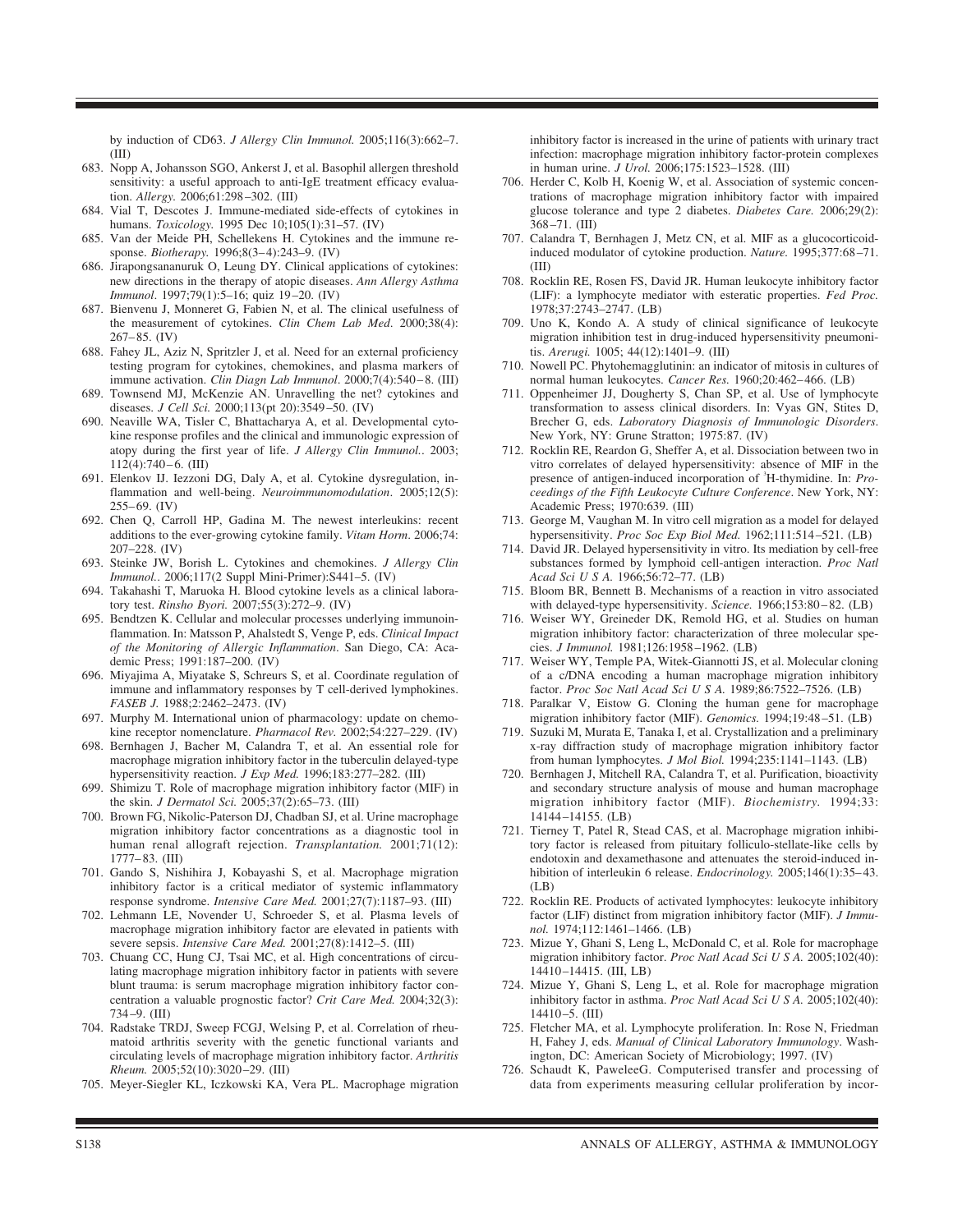poration of tritiated thymidine. *J Immunol Methods.* 1991;138(2): 155– 64.(LB)

- 727. Johannisson A, Thuvander A, Gadhasson IL. Activation markers and cell proliferation as indicators of toxicity: a flow cytometric approach. *Cell Biol Toxicol.* 1995;11(6):355– 66. (LB)
- 728. Bonhoeffer S, Mohri H, Ho D, et al. Quantification of cell turnover kinetics using 5-bromo-2 -deoxyuridine. *J Immunol.* 2000;164: 5049 –5054. (LB)
- 729. Crouch SPM, Kozlowski R, Slater KJ, et al. The use of ATP bioluminescence as a measure of cell proliferation and cytotoxicity. *J Immunol Methods.* 1993;160:81– 88. (LB)
- 730. Patel AK, Boyd PN. An improved assay for antibody dependent cellular cytotoxicity based on time resolved fluorometry. *J Immunol Methods.* 1995;184(1):29 –38. (LB)
- 731. Haque K, Truman C, Dittmer I, et al. Modified cytotoxic T lymphocyte precursor frequency assay by measuring released europium in a time resolved fluorometer. *Arch Immunol Ther Exp (Warsz).* 1997; 45(1):37– 42. (LB)
- 732. Lindemann M, Bohmer J, Zabel M, et al. ELISpot: a new tool for the detection of nickel sensitization. *Clin Exp Allergy.* 2003;33(7):992– 8. (III)
- 733. Lin Y, Huang R, Cao X, et al. Detection of multiple cytokines by protein arrays from cell lysate and tissue lysate. *Clin Chem Lab Med.* 2003;41(2):139 – 45. (LB)
- 734. Shoji J, Inada N, Sawa M. Antibody array-generated cytokine profiles of tears of patients with vernal keratoconjunctivitis or giant papillary conjunctivitis. *Jpn J Ophthalmol.* 2006;50(3):195–204. (III)
- 735. Borish L, Liu D, Remold H, et al. Production and assay of macrophage migration inhibitory factor, leukocyte inhibitory factor and leukocyte adherence inhibitory factor. In: Rose N, Friedman H, Fahey J, eds. *Manual of Clinical Laboratory Immunology*. 3rd ed. Washington, DC: American Society of Microbiology; 1986:32–39. (IV)
- 736. Barksby HE, Lea SR, Preshaw PM, et al. The expanding family of interleukin-1 cytokines and their role in destructive inflammatory disorders. *Clin Exp Immunol*. June 21, 2007 (Epub ahead of print) (IV)
- 737. Blanchard C, Mishra A, Saito-Akei H, et al. Inhibition of human interleukin-13-induced respiratory and oesophageal inflammation by anti-human-interleukin-13 antibody (CAT-354). *Clin Exp Allergy.* 2005;35(8):1096 –103. (III)
- 738. Fulkerson PC, Fischetti CA, Hassman LM, et al. Persistent effects induced by IL-13 in the lung. *Am J Respir Cell Mol Biol.* 2006;35(3): 337– 46. (III)
- 739. Banning U, Krutmann J, Korholz D. The role of IL-4 and IL-12 in the regulation of collagen synthesis by fibroblasts. *Immunol Invest.* 2006; 35(2):199 –207. (III)
- 740. Beadling C, Slifka MK. Regulation of innate and adaptive immune responses by the related cytokines IL-12, IL-23, and IL-27. *Arch Immunol Ther Exp (Warsz).* 2006;54(1):15–24. (III)
- 741. Boxall C, Holgate ST, Davies DE. The contribution of transforming growth factor-beta and epidermal growth factor signaling to airway remodeling in chronic asthma. *Eur Respir J.* 2006;27(1):208 –29. (III)
- 742. Takase H, Futagami Y, Yoshida T, Kamoi K, et al. Cytokine profile in aqueous humor and sera of patients with infectious or noninfectious uveitis. *Invest Ophthalmol Vis Sci.* 2006;47(4):1557-61. (III)
- 743. Stimac D, Fisic E, Milic S, et al. Prognostic values of IL-6, IL-8, and IL-10 in acute pancreatitis. *J Clin Gastroenterol.* 2006;40(3):209 –12. (III)
- 744. Sakai A, Ohshima M, Sugao N, et al. Profiling the cytokines in gingival crevicular fluid using a cytokine antibody array. *J Periodontol.* 2006;77(5):856 – 864. (III)
- 745. Chung KF. Cytokines as targets in chronic obstructive pulmonary disease. *Curr Drug Targets.* 2006;7(6):675– 81. (III)
- 746. Kurkjian KM, Mahmutovic AJ, Kellar KL, et al. Multiplex analysis of circulating cytokines in the sera of patients with different clinical forms of visceral leishmaniasis. *Cytometry A*. 2006;69(5):353– 8. (III)
- 747. Joosten LA, Netea MG, Km SH, et al. IL-32, a proinflammatory

cytokine in rheumatoid arthritis. *Proc Natl Acad Sci U S A.* 2006; 103(9):3298 –3003. (III)

- 748. Dessein PH, Joffe BI. Suppression of circulating interleukin-6 concentrations is associated with decreased endothelial activation in rheumatoid arthritis. *Clin Exp Rheumatol.* 2006;24(2):115–7. (III)
- 749. Bierbaum S, Sengler C, Gerhold K, et al. Polymorphisms within interleukin 15 are associated with juvenile idiopathic arthritis. *Clin Exp Rheumatol.* 2006;24(2):219. (III)
- 750. Ocmant A, Michils A, Schandene L, et al. IL-4 and IL-13 mRNA real-time PCR quantification on whole blood to assess allergic response. *Cytokine.* 2005;31(5):375– 81. (III)
- 751. Garrett JK, Jameson SC, Thomson B, et al. Anti-interleukin-5 (mepolizumab) therapy for hypereosinophilic syndromes. *J Allergy Clin Immunol.* 2004;113(1):38 – 42. (III)
- 752. Prescott SL, Dunstan JA, Hale J, et al. Clinical effects of probiotics are associated with increased interferon-gamma responses in very young children with atopic dermatitis. *Clin Exp Allergy.* 2005;35(12):  $1557-64.$  (IIb)
- 753. Kitaichi N, Shimizu T, Honda A, et al. Increase in macrophage migration inhibitory factor levels in lacrimal fluid of patients with severe atopic dermatitis*. Graefes Arch Clin Exp Ophthalmol.* 2006;  $244(7):825-8.$  (III)
- 754. Aihara Y, Ito S, Aihara M, et al. Different patterns of cytokines, ECP and immunoglobulin profiles at two adverse drug reactions in a patient. *Pediatr Int.* 2005;47(6):616 –21. (IV)
- 755. Simon D, Braathen LR, Simon HU. Anti-interleukin-5 antibody therapy in eosinophilic diseases. *Pathobiology.* 2005;72(6):287–92. (III)
- 756. Erin EM, Zacharasiewicz AS, Nicholson GC, et al. Topical corticosteroid inhibits interleukin-4, -5 and -13 in nasal secretions following allergen challenge. *Clin Exp Allergy.* 2005;35(12):1608 –14. (III)
- 757. Jang AS, Park SW, Ahn MH, et al. Impact of circulating TGF-beta and IL-10 on T cell cytokines in patients with asthma and tuberculosis. *J Korean Med Sci.* 2006;21(1):30 – 4. (III)
- 758. Cheng YK, Lin CD, Chang WC, et al. Increased prevalence of interleukin-1 receptor antagonist gene polymorphism in patients with chronic rhinosinusitis. *Arch Otolaryngol Head Neck Surg.* 2006; 132(3):285–90. (III)
- 759. Larsson AK, Nilsson C, Hoglind A, et al. Relationship between maternal and child cytokine responses to allergen and phytohaemagglutinin 2 years after delivery. *Clin Exp Immunol.* 2006;144(3):  $401-8.$  (III)
- 760. Netea MG, Kullberg BJ, van der Meer JW. Severely impaired IL-12/ IL-18 IFNgamma axis in patients with hyper IgE syndrome. *Eur J Clin Invest.* 2005;35(11):718 –21. (III)
- 761. IUIS/WHO Subcommittee on Chemokine Nomenclature. Chemokine/ chemokine receptor nomenclature. *Cytokine*. 2003;21(1):48 –9. (IV)
- 762. Charo IF, Ransohoff RM. The many roles of chemokines and chemokine receptors in inflammation. *N Engl J Med.* 2006;354:610-621. (IV)
- 763. Lugovic L, Cupic H, Lipozencic J, et al. The role of adhesion molecules in atopic dermatitis. *Acta Dermatovenerol Croat.* 2006;  $14(1):2-7.$  (III)
- 764. Li Y, Wang Y, Zhang Q. Expression of cell adhesion molecule and nitric oxide synthase in nasal mucosa in allergic rhinitis. *Lin Chuang Er Bi Yan Hou Ke Za Zhi.* 2006;20(7):315– 8. (III)
- 765. Abonia JP, Hallgren J, Jones T, et al. Alpha-4 integrins and VCAM-1, but not MAcCAM-1, are essential for recruitment of mast cell progenitors to the inflamed lung. *Blood.* 2006;108(5):1588 –94. (III)
- 766. Romano SJ. Selectin antagonists: therapeutic potential in asthma and COPD. *Treat Respir Med.* 2005;4(2):85–94. (III)
- 767. Smit JJ, Lukacs NW. A closer look at chemokines and their role in asthmatic responses. *Eur J Pharmacol.* 2006;533:277–288. (III)
- 768. Romagnani P, Maggi L, Mazzinghi B, et al. CXCR3-mediated opposite effects of CXCL10 and CXCL4 on  $T_H1$  or  $T_H2$  cytokine production. *J Allergy Clin Immunol.* 2005;116:1372–1379. (LB)
- 769. Banina-Bordignon P, Papi A, Mariani M, et al. The C-C chemokine receptors CCR4 and CCR8 identify airway T cells of allergen-challenged atopic asthmatics. *J Clin Invest.* 2001;107:1357–1364. (IIb)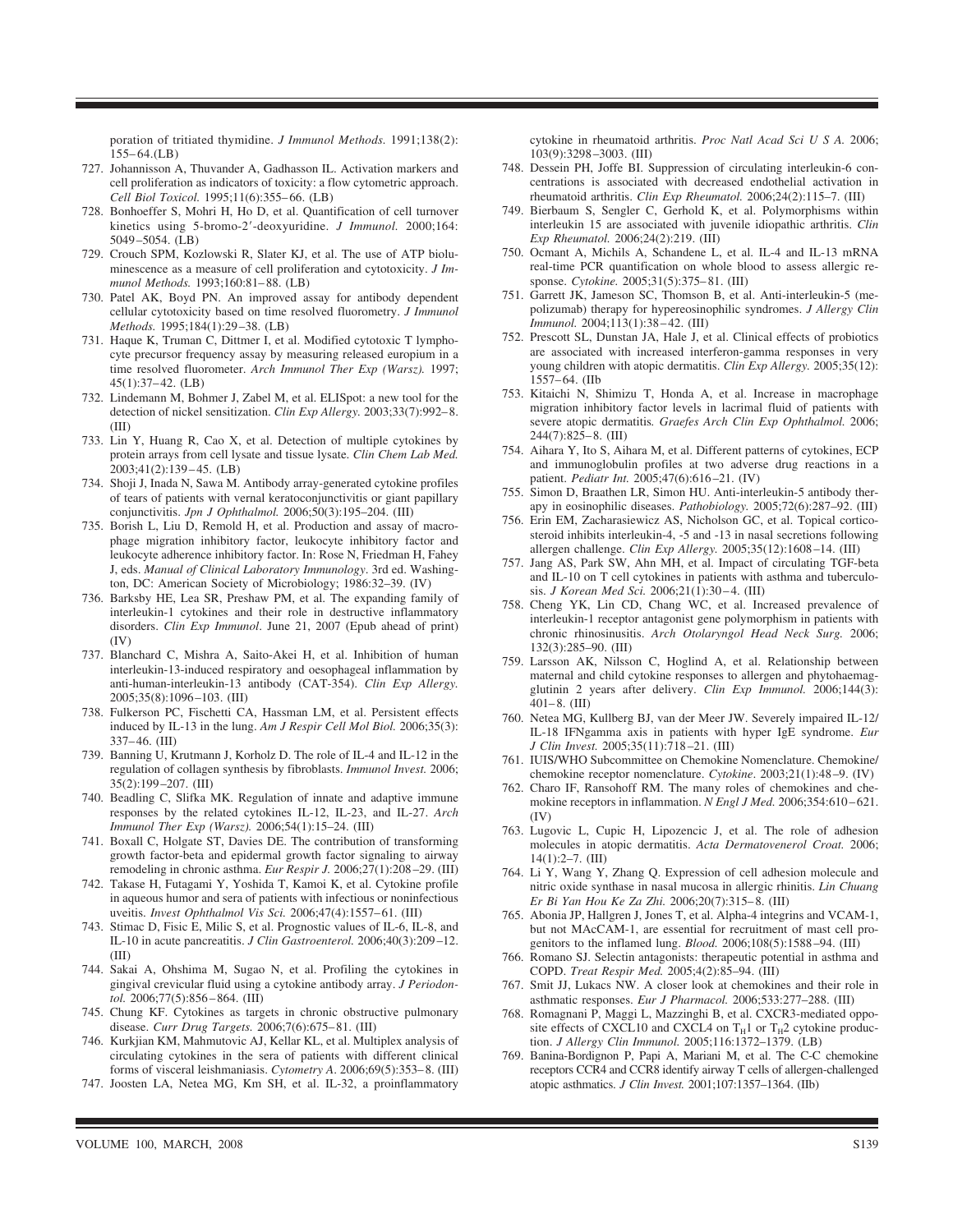- 770. Pepe C, Foley S, Shannon J, et al. Differences in airway remodeling between subjects with severe and moderate asthma. *J Allergy Clin Immunol.* 2005;116(3):544-9. (III)
- 771. El-Shazly A, Berger P, Girodet PO, et al. Fraktalkine produced by airway smooth muscle cells contributes to mast cell recruitment in asthma. *J Immunol.* 2006;176(3):1860-8. (III)
- 772. Min J-W, Jang A-S, Park S-M, et al. Comparison of plasma eotaxin family level in aspirin-induced and aspirin-tolerant asthma patients. *Chest.* 2005;128:3127–3132. (III)
- 773. Kato Y, Pawankar R, Kimura Y, et al. Increased expression of RANTES, CCR3 and CCR5 in the lesional skin of patients with atopic eczema. *Int Arch Allergy Immunol.* 2006;139(3):245–57. (III)
- 774. Wakugawa M, Nakamura K, Kakinuma T, et al. CC chemokine receptor 4 expression on peripheral blood CD4+ T cells reflects disease activity of atopic dermatitis. *J Invest Dermatol.* 2001;117)2): 188 –96. (III)
- 775. Takeuchi H, Yamamoto Y, Kitano H, et al. Changes in thymus- and activation-regulated chemokine (TARC) associated with allergen immunotherapy in patients with perennial allergic rhinitis. *J Investig Allergol Clin Immunol.* 2005;15(3):172– 6. (III)
- 776. Nakamura T, Ohbayashi M, Toda M, et al. A specific CCR3 chemokine receptor antagonist inhibits both early and late phase allergic inflammation in the conjunctiva. *Immunol Res.* 2005;3393):213–21. (III)
- 777. Demeter LM, Hughes MD, Coombs R, et al. Predictors of virologic and clinical outcomes in HIV-1-infected patients receiving concurrent treatment with indinavir, zidovudine, and lamivudine. AIDS Clinical Trials Group Protocol 320. *Ann Intern Med.* 2001;135(11):954 – 64. (III)
- 778. Flandre P, Pincon C, Aboulker JP, et al. Analyzing plasma HIV-1 RNA measurements as multiple recurrent events in clinical trials. *HIV Clin Trials.* 2006;7(3):116 –24. (III)
- 779. Moreno-Ancillo A, Cosmes Martin PM, Dominguez-Noche C, et al. Carbamazepine induced transient monoclonal gammopathy and immunodeficiency. *Allergol Immunopathol (Madr).* 2004;32(2):86 – 8. (IV)
- 780. Harati A, Brockmeyer NH, Altmeyer P, et al. Skin disorders in association with monoclonal gammopathies. *Eur J Med Res.* 2005; 10(3):93–104. (IV)
- 781. Hill PGF, Forsyth JM, Rai B, et al. Serum free light chains: an alternative test to urine Bence Jones proteins when screening for monoclonal gammopathies. *Clin Chem.* 2006;20 (Epub ahead of print). (III)
- 782. Greipp PR. Monoclonal gammopathies: new approaches to clinical problems in diagnosis and prognosis. *Blood Rev.* 1989;3(4):226 –36. (IV)
- 783. Tissot JD, Invernizzi F, Schifferli JA, et al. Two-dimensional electrophoretic analysis of cryoproteins: a report of 335 samples. *Electrophoresis.* 1999;20(3):606 –13. (LB)
- 784. Dispenzieri A, Gorevic PD. Cryoglobulinemia. *Hematol Oncol Clin North Am*. 1999;13(6):1315– 49. (IV)
- 785. Pontet F. A data base for 3000 monoclonal immunoglobulin cases and a new classification. *Clin Chim Acta.* 2005;355(1–2):13–21. (III)
- 786. Amdo TD, Welker JA. An approach to the diagnosis and treatment of cryofibrinogenemia. *Am J Med.* 2004;116(5):332–7. (IV)
- 787. Huang YC, Bassett MA, Levin D, et al. Acute phase reaction in healthy volunteers after bronchoscopy with lavage. *Chest.* 2006; 129(6):1565–9. (III)
- 788. Weiner SM, Prasaukas V, Lebrecht D, et al. Occurrence of C-reactive protein in cryoglobulins. *Clin Exp Immunol.* 2001;125(2):316 –22.  $(III, LB)$
- 789. Lloyd-Jones DM, Liu K, Tian L, et al. Narrative review: Assessment of C-reactive protein in risk prediction for cardiovascular disease. *Ann Intern Med.* 2006;145(1):35– 42. (IV)
- 790. Cassabella MA. Neutrophil-derived proteins: selling cytokines by the pound. *Adv Immunol.* 1999;73:369 –509. (LB)
- 791. Kuzmanova SI. The macrophage activation syndrome: a new entity, a

potentially fatal complication of rheumatic disorders. *Folia Med (Plovdiv).* 2005;47(1):21–5. (IV)

- 792. Sreedharan A, Bowyer S, Wallace CA, et al. Macrophage activation syndrome, and other systemic inflammatory conditions after BMT. *Bone Marrow Transplant.* 2006;37(7):629 –34. (IV)
- 793. Avcin T, Tse SM, Schneider R, et al. Macrophage activation syndrome as the presenting manifestation of rheumatic diseases in childhood. *J Pediatr.* 2006;148(5):683-6. (IV)
- 794. Roos A, Bouwman LH, Munoz J, et al. Functional characterization of the lectin pathway of complement in human serum. *Mol Immunol.* 2003;39(11):655– 68. (III, LB)
- 795. Bouwman LH, Roep BO, Roos A. Mannose-binding lectin: clinical implications for infection, transplantation, and autoimmunity. *Hum Immunol.* 2006;67(4 –5):247–56. (IV)
- 796. Janssen BJ, Gros P. Structural insights into the central complement component C3. *Mol Immunol.* July 26, 2006 (Epub ahead of print).  $(LB)$
- 797. Martinez OP, Longman-Jacobsen N, Davies R, et al. Genetics of human complement component C4 and evolution of the central MHC. *Front Biosci.* 2001;6:D904 –13. (IV)
- 798. Aggarwal A, Bhardwaj A, Alam S, et al. Evidence for activation of the alternate complement pathway in patients with juvenile rheumatoid arthritis. *Rheumatology (Oxford).* 2000;39(2):189 –92. (III)
- 799. Ghebrehiwet B, CebadaMora C, Tantral L, et al. gC1qR/p33 serves as a molecular bridge between the complement and contact activation systems and is an important catalyst in inflammation. *Adv Exp Med Biol.* 2006;586:95–105. (LB)
- 800. Lee SJ, Kavanaugh A. Autoimmunity, vasculitis, and autoantibodies. *J Allergy Clin Immunol.* 2006;117(2):S445–S450. (IV)
- 801. D'Cruz D. Testing for autoimmunity in humans. *Toxicol Lett.* 2002; 127:93–100. (IV)
- 802. Frew A, Chang JH, Chan H, et al. T-lymphocyte responses to plicatic acid-human serum albumin conjugate in occupational asthma caused by western red cedar. *J Allergy Clin Immunol.* 1998;101(6 pt 1): 841–7. (III)
- 803. Dreskin SC, Andrews KY. The thyroid and urticaria. *Curr Opin Allergy Clin Immunol.* 2005;5(5):408 –12. (IV)
- 804. Sabroe RA, Fiebiger E, Francis DM, et al. Classification of anti-FcepsilonRI and anti-IgE autoantibodies in chronic idiopathic urticaria and correlation with disease severity. *J Allergy Clin Immunol.* 2002;110(3):492–9. (IV)
- 805. Kaplan AP. Chronic urticaria: pathogenesis and treatment. *J Allergy Clin Immunol.* 2004;114(3):465–74. (IV)
- 806. Wisnieski JJ, Jones SM. Comparison of autoantibodies to the collagen-like region of C1q in hypocomplementemic urticarial vasculitis syndrome and systemic lupus erythematosus. *J Immunol.* 1992; 148(5):1396 – 403. (III)
- 807. Rosse WF, Hillmen P, Schreiber AD. Immune-mediated hemolytic anemia. *Hematol Am Soc Hematol Educ Program.* 2004:48-62. (IV)
- 808. Oshima M, Maeda H, Morimoto K, et al. Low-titer cold agglutinin disease with systemic sclerosis. *Intern Med.* 2004;43(2):1139 – 42. (IV)
- 809. Gertz MA. Cold agglutinin disease and cryoglobulinemia. *Clin Lymphoma.* 2005;5(4):290 –3. (IV)
- 810. Sokol RJ, Hewitt S, Stamps BK. Autoimmune hemolysis: mixed warm and cold antibody type. *Acta Haematol.* 1983;69(4):266 –74. (III)
- 811. Novaretti MC, Jens E, Pagliarini T, et al. Comparison of conventional tube test technique and gel microcolumn assay for direct antiglobulin test: a large study. *J Clin Lab Anal.* 2004;18(5):255– 8. (LB)
- 812. Logue G. Felty's syndrome: granulocyte-bound immunoglobulin G and splenectomy. *Ann Intern Med.* 1976;85(4):437– 42. (III)
- 813. Dale DC. Immune and idiopathic neutropenia. *Curr Opin Hematol.*  $1998:5(1):33-6.$  (IV)
- 814. Aledort LM, Hayward CP, Chen MG, et al. Prospective screening of 205 patients with ITP, including diagnosis, serological markers, and the relationship between platelet counts, endogenous thrombopoietin,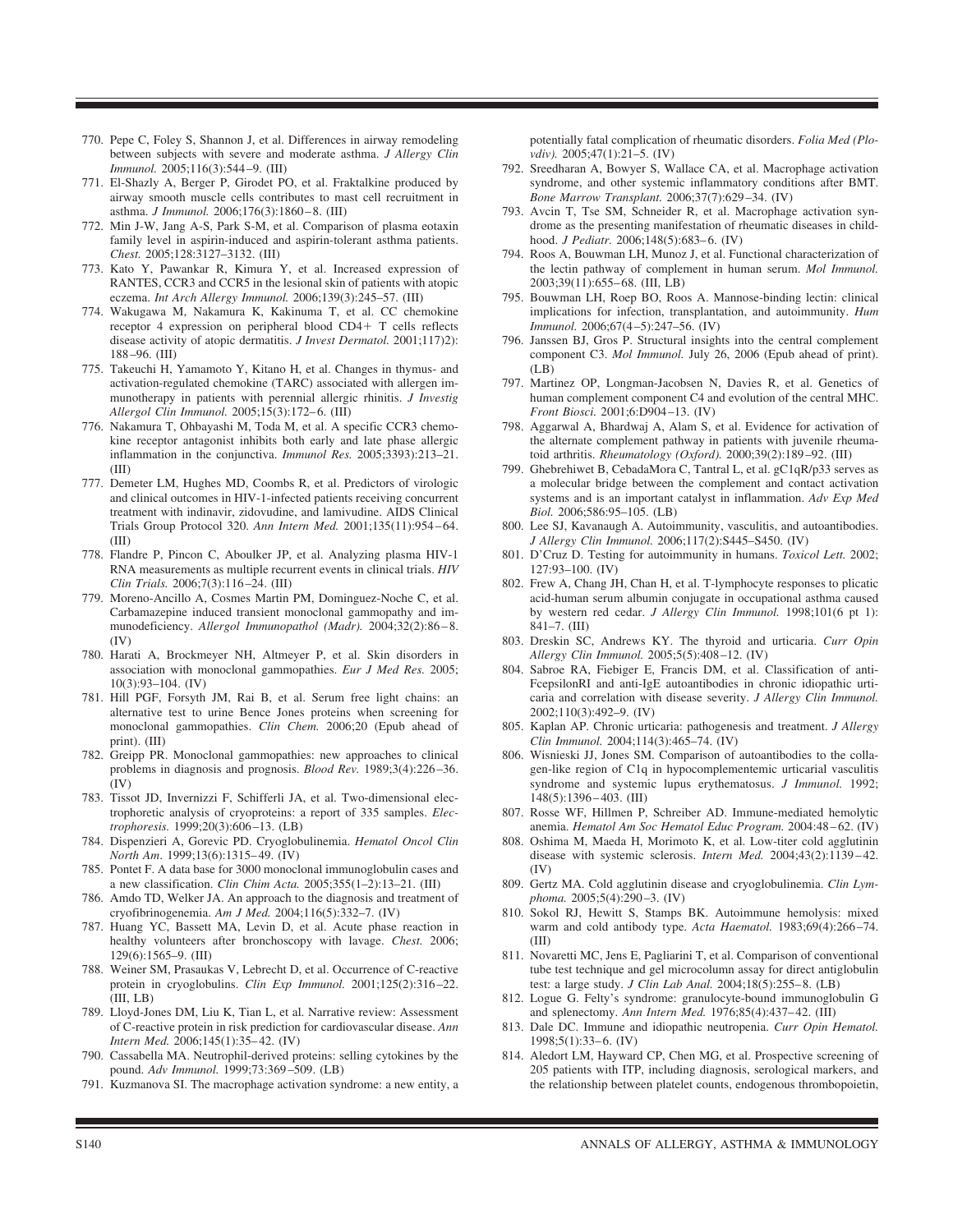and circulating antithrombopoietin antibodies. *Am J Hematol.* 2004; 76(3):205–13. (III)

- 815. Maheshwari A, Christensen RD, Calhoun DA. Immune neutropenia in the neonate. *Adv Pediatr.* 2002;49:317–339. (IV)
- 816. Boxer LA. Immune neutropenias: clinical and biological implications. *Am J Pediatr Hematol Oncol.* 1981;3(1):89 –96. (IV)
- 817. Bux J. Molecular nature of antigens implicated in immune neutropenias. *Int J Hematol.* 2002;Suppl 1:399 – 403. (LB)
- 818. Christie DJ. Specificity of drug-induced immune cytopenias. *Transfus Med Rev.* 1993;7(4):230-41. (IV)
- 819. Pruss A, Salama A, Ahrens N, et al. Immune hemolysis-serological and clinical aspects. *Clin Exp Med.* 2003;3(2):55-64. (IV)
- 820. Malloy CA, Kiss JE, Challapalli M. Cefuroxime-induced immune hemolysis. *J Pediatr.* 2003;143(1):130 –2. (IV)
- 821. Novaretti MC, Fonseca GH, Conchon M, et al. First case of immunemediated haemolytic anaemia associated to imatinib mesylate. *Eur J Haematol.* 2003;71(6):455– 8. (IV)
- 822. Meyer O, Hoffman T, Asian T, et al. Diclofenac-induced antibodies against RBCs and platelets: two case reports and a concise review. *Transfusion.* 2003;43(3):345–9. (IV)
- 823. van den Bemt PM, Meyboom RH, Egberts AC. Drug-induced immune thrombocytopenia. *Drug Saf.* 2004;27(15):1243–52. (IV)
- 824. Ten Berg MJ, Huisman A, Souverein PC, et al. Drug-induced thrombocytopenia: a population study. *Drug Saf.* 2006;29(8):713–21. (III)
- 825. Wall JR, Fang SL, Kuroki T, et al. In vitro immunoreactivity to propylthiouracil, methimazole, and carbimazole in patients with Graves' disease: a possible cause of antithyroid drug-induced agranulocytosis. *J Clin Endocrinol Metab.* 1984;58(5):868 –72. (III)
- 826. Sato K, Miyakawa M, Han DC, et al. Graves' disease with neutropenia and marked splenomegaly: autoimmune neutropenia due to propylthiouracil. *J Endocrinol Invest.* 1985;8(6):551–5. (IV)
- 827. Berkman EM, Orlin JB, Wolfsdorf J, et al. An anti-neutrophil antibody associated with a propylthiouracil-induced lupus-like syndrome. *Transfusion.* 1983;23(2):135– 8. (IV)
- 828. Gonzalez-Buitrago JM, Gonzalez C. Present and future of the autoimmunity laboratory. *Clin Chim Acta.* 2006;365:50 –57. (IV)
- 829. Wiik AS, Gordon TP, Kavanaugh AF, et al. Cutting edge diagnostics in rheumatology: the rose of patients, clinicians, and laboratory scientists in optimizing the use of autoimmune serology. *Arthritis Rheum.* 2004;51(2):291–98. (IV)
- 830. American College of Rheumatology and Ad Hoc Committee on Immunologic Testing Guidelines. Guidelines for immunologic laboratory testing in the rheumatic diseases: an introduction. *Arthritis Rheum.* 2002;47(4)429 –33. (IV)
- 831. Binder SR, Hixson C, Glossenger J. Protein arrays and pattern recognition: new tools to assist in the identification and management of autoimmune disease. *Autoimmun Rev.* 2006;5(4):234 – 41. (LB)
- 832. Bulboni I, Chan SM, Kattah M, et al. Multiplexed protein array platforms for analysis of autoimmune diseases. *Am Rev Immunol.* 2006;24:391– 417. (LB)
- 833. Black AP. A new diagnostic method in allergic disease. *Pediatrics.* 1956;17:716 –724. (LB, IV)
- 834. Bryan WTK, Bryan MP. The application of *in vitro* cytotoxic reactions to clinical diagnosis of food allergy. *Laryngoscope.* 1960;70: 810 – 824. (IV)
- 835. Lieberman P, Crawford L, Bjelland J, et al. Controlled study of the cytotoxic food test. *JAMA.* 1975;231:728 –730. (IIb)
- 836. Golbert TM. A review of controversial and therapeutic techniques employed in allergy. *J Allergy Clin Immunol*. 1975;56:170-190. (IV)
- 837. Terr AI. The cytotoxic test [editorial]. *West J Med.* 1983;139: 702–703. (IV)
- 838. Chambers VV, Hudson BH, Glaser J, et al. A study of the reactions of human polymorphonuclear leukocytes to various allergens. *J Allergy.* 1958;29:93–102. (III)
- 839. Lehman CW. The leukocytic food allergy test: a study of its reliability and reproducibility: effect of diet and sublingual food drops on this test. *Ann Allergy.* 1980;45:150 –158. (III)
- 840. Ruokonen J, Holopainen E, Palva T, et al. Secretory otitis media and allergy: with special reference to the cytotoxic leucocyte test. *Allergy.* 1981;36:59 – 68. (III)
- 841. Jewett DL, Fein G, Greenberg MH. A double-blind study of symptom provocation to determine food sensitivity. *N Engl J Med.* 1990;323(7): 429 –33. (IIb)
- 842. Teuber SS, Vogt PJ. An unproven technique with potentially fatal outcome: provocation/neutralization in a patient with systemic mastocytosis. Ann Allergy Asthma Immunol. 1999;82:62-65. (IV)
- 843. Krop J, Lewith GT, Gziut W, et al. A double blind, randomized, controlled investigation of electrodermal testing in the diagnosis of allergies. *J Altern Complement Med.* 1997;3:241–248. (IIb)
- 844. Katelaris CH, Weiner JM, Heddle RJ, et al. Vega testing in the diagnosis of allergic conditions. *Med J Aust.* 1991;155:113–114. (IV)
- 845. McEvoy RJ. Veta testing in the diagnosis of allergic conditions. *Med J Aust.* 1991;155:350. (IV)
- 846. Lewith GT, Kenyon JN, Broomfield J, et al. Is electrodermal testing as effective as skin prick tests for diagnosing allergies? a double blind, randomized block design study. *BMJ.* 2001;322:131–134. (IIb)
- 847. Semizzi M, Senna G, Crivellaro M, et al. A double-blind, placebocontrolled study on the diagnostic accuracy of an electrodermal test in allergic subjects. *Clin Exp Allergy.* 2002;32:928 –932. (IIb)
- 848. Garron JS. Kinesiology and food allergy. *BMJ.* 1988;296:1573–1574. (III)
- 849. Ludtke R, Kunz B, Seeber N, et al. Test-retest-reliability and validity of the kinesiology muscle test. *Complement Ther Med.* 2001;9: 141–145. (III)
- 850. Buchanan TJ, Sutherland CJ, Strettle RJ, et al. An investigation of the relationship between anatomical features in the iris and systemic disease, with reference to iridology. *Complement Ther Med.* 1996;4: 98 –102. (III)
- 851. Ernst E. Iridology: a systematic review. *Forsch Komplemtarmed.* 1999;6:7–9. (IV)
- 852. Ernst E. Iridology: not useful and potentially harmful. *Arch Ophthalmol.* 2000118:120 –121. (III)
- 853. Barrett S. Commercial hair analysis science or scam? *JAMA.* 1985; 254:1041–1045. (III)
- 854. Sethi TJ, Lessof MH, Kemeny DM, et al. How reliable are commercial allergy tests? *Lancet.* 1987;i:92– 4. (III)
- 855. Kemeny DM, Urbanek R, Amlot PL, et al. Sub-class of IgG in allergic disease I. IgG sub-class antibodies in immediate and non-immediate food allergy. *Clin Allergy.* 1986;16:571–581. (III)
- 856. Jenkins M, Vickers A. Unreliability of Ige/IgG4 antibody testing as a diagnostic tool in food intolerance. *Clin Exp Allergy.* 1998;28: 1526 –1529. (III)
- 857. Johansson SGO, Dannaeus A, Lilja G. The relevance of anti-food antibodies for the diagnosis of food allergy. *Ann Allergy.* 1984;53: 665– 672. (IV)
- 858. Niggemann B, Gruber C. Unproven diagnostic procedures in IgEmediated allergic diseases. *Allergy.* 2004;59:806 – 808. (IV)
- 859. Lewis WH, Vinay P, Zenger VE. *Airborne and Allergenic Pollen of North America*. Baltimore, MD: The Johns Hopkins University Press; 1983. (IV)
- 860. Falagiani P. Pollinosis. Boca Raton, FL: CRC Press; 1990. (IV)
- 861. Brown HM, Jackson FA. Aerobiological studies based in Derby, III: a comparison of the simultaneous pollen and spore counts from the east coast, midlands and west coast of England and Wales. *Clin Allergy.* 1978;8:611– 619. (LB)
- 862. Burge HA, Muilenberg ML, Chapman JA. Crop plants as a source of fungus spores of medical importance. In: Andrews JH, Hirano SS, eds. *Microbial Ecology of Leaves.* New York, NY: Springer-Verlag, 1991:223–235. (IV)
- 863. Weber RW, Nelson HS. Pollen allergens and their interralationships. *Clin Rev Allergy.* 1985;3:291–318. (IV)
- 864. Davies RR, Smith LP. Forecasting the start and severity of the hay fever season. *Clin Allergy.* 1983;3:263. (IV)
- 865. Connell JT. Quantitative intranasal pollen challenges, III: the priming effect in allergic rhinitis. *J Allergy.* 1969;43:33– 44. (III)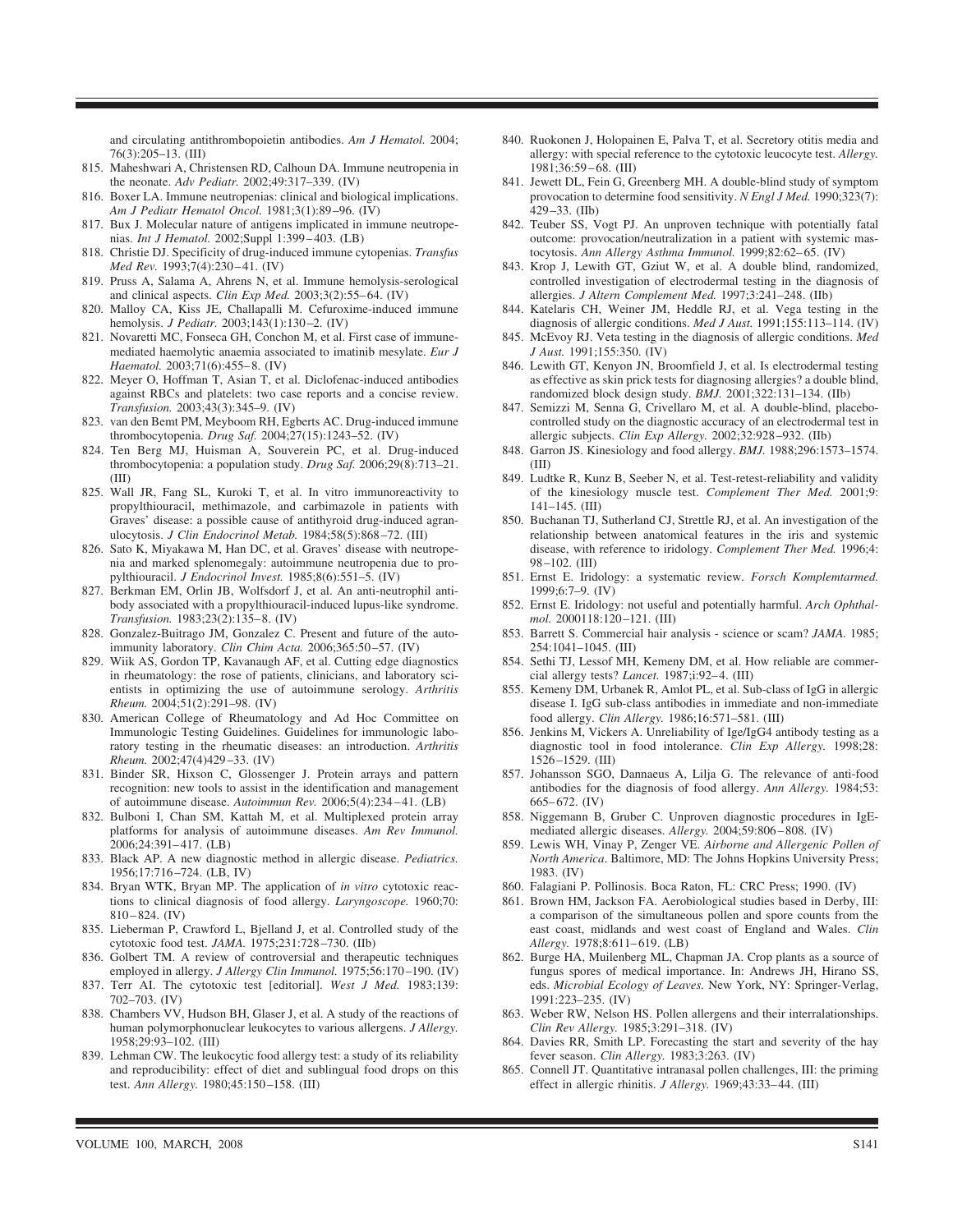- 866. Fontana FJ, Indyke L, Zanjanian M. Ragweed pollen challenges in a controlled environment. *J Allergy Clin Immunol.* 1974;54:235–243. (IIb)
- 867. Ruffin J, Liv MYG, Sessoms R, et al. Effects of certain atmospheric pollutants (SO2, NO2 and CO) on the soluble amino acids, molecular weight and antigenicity of some airborne pollen grains. *Cytobios.* 1986;46:119 –129. (LB)
- 868. Diaz-Sanchez D, Proietti L, Polosa R. Diesel fumes and the rising prevalence of atopy: an urban legend? *Curr Allergy Asthma Rep*. 2003;3(2):146 –52. (IV)
- 869. Jelks ML. Interpretation of pollen counts. *Ann Allergy.* 1991;67:1–2. (IV)
- 870. Swick H, Papp W, Jager S, et al. Pollen sensitization and allergy in children depend on the pollen load. *Allergy.* 1991;14:362–366. (III)
- 871. Chapman JA. Aeroallergens of Southeast Missouri, USA. *Grana*. 1986;25:235–246. (IV)
- 872. Burge HA. Fungus allergens. *Clin Rev Allergy.* 1985;3:319 –329. (IV)
- 873. Burch M, Levetin E. Effects of meteorological conditions on spore plumes. *Int J Biometeorol*. 2002 Aug;46(3):107–17. (III)
- 874. Dales RE, Cakmak S, Judek S, et al. The role of fungal spores in thunderstorm asthma. *Chest.* 2003;123(3):745–50. (III)
- 875. Lehrer SB, Lopez M, Butcher BT, et al. *Basidiomycete* mycelia and spore-allergen extracts: skin test reactivity in adults with symptoms of respiratory allergy. *J Allergy Clin Immunol.* 1986;77:478 – 485. (III)
- 876. Vijay HM, Butron M, Young MN, et al. Comparative studies of allergens from mycelia and culture media of four new strains of *Alternaria tenuis. Grana.* 1989;28:53– 61. (LB)
- 877. Vijay HM, Young NM, Curran IHA, et al. A major antigen of *Alternaria alternata* with potential for safe and effective immunotherapy of allergic patients [editorial]. *J Allergy Clin Immunol.* 1993;91: 836 – 838. (LB)
- 878. Levine MI, Lockey RF, eds. In: *Monograph on Insect Allergy*. 2nd ed. Pittsburgh, PA: American Academy of Allergy and Immunology; 1986. (IV)
- 879. Griesbacher T, Althuber P, Zenz M, et al. Vespula vulgaris venom: role of kinins and release of 5-hydroxytryptamine from skin mast cells. *Eur J Pharmacol.* 1998;351(1):95–104. (LB)
- 880. Rivers DB, Uckan F, Ergin E. Characterization and biochemical analyses of venom from the ectoparasitic wasp *Nasonia vitripennis* (Walker) (*Hymenoptera*:Pteromalidae). *Arch Insect Biochem Physiol*. 2006;61(1):24 – 41. (LB)
- 881. Ollert M, Weissenbacher S, Rakoski J, et al. Allergen-specific IgE measured by a continuous random-access immunoanalyzer: interassay comparison and agreement with skin testing. *Clin Chem.* 2005;51(7): 1241–9. (IV)
- 882. Jeep S, Kirchhol E, O'Connor A, et al. Comparison of the Phadebas RAST with the Pharmacia CAP system for insect venom. *Allergy*. 1992;47(3):212–7. (III)
- 883. Leimgruber A, Lantin JP, Frei PC. Comparison of two in vitro assays, RAST and CAP, when applied to the diagnosis of anaphylactic reactions to honeybee or yellow jacket venoms: correlation with history and skin tests*. Allergy*. 1993;48(6):415–20. (III)
- 884. Graft DF. When to start, when to stop, and what to measure in venom immunotherapy: issues in Allergy Grand Seminar, AAAI Annual Meeting, 1990. *J Allergy Clin Immunol.* 1991;88:409 – 413. (IV)
- 885. Stafford CT. Fire ant allergy. *Allergy Proc* 1992;13:11–16. (IV)
- 886. Deslippe RJ, Guo YJ. Venom alkaloids of fire ants in relation to worker size and age. *Toxicon*. 2000;38(2):223–32. (LB)
- 887. Hoffman DR. Allergens in Hymenoptera venom XXIV: the amino acid sequences of imported fire ant venom allergens Sol I II, Sol I III, and Sol I IV. *J Allergy Clin Immunol.*. 1993;91(1 pt 1):71-8. (LB)
- 888. Hoffman DR, Sadell RH, Schmidt M. Sol I 1, the phospholipase allergen of imported fire ant venom. *J Allergy Clin Immunol*. 2005;  $115(3):611-6.$  (LB)
- 889. German DF. Allergic reactions to the bites of mosquitoes and fleas. *Immunol Allergy Pract.* 1986;8:4 –18. (III)
- 890. Hoffman DR. Allergy to biting insects. *Clin Rev Allergy.* 1987;5: 177–190. (IV)
- 891. Rohr AS, Marshall NA, Saxon A. Successful immunotherapy for *Triatoma protracta*-induced anaphylaxis. *J Allergy Clin Immunol.* 1984;73:369 –375. (III)
- 892. Baur X, Dewair M, Fruhmann G, et al. Hypersensitivity to chrionomids (non-biting midges): localization of the antigenic determinants within certain polypeptide sequences of hemoglobins (erythrocruorins) of *Chironomus thummi thummi* (Diptera). *J Allergy Clin Immunol.* 1982;69:66 –76. (LB)
- 893. Galindo PA, Feo F, Gomez E, et al. Hypersensitivity to chironomid larvae. *J Investig Allergol Clin Immunol*. 1998;8(4):219 –25. (III)
- 894. Albright DD, Jordan-Wagner D, Napoli DC, et al. Multicolored Asian lady beetle hypersensitivity: a case series and allergist survey. *Ann Allergy Asthma Immunol.* 2006;97(4):521–7. (III)
- 895. Koslite VL, Kagen SL, Aalberse RC. Cross reactivity of IgE antibodies to caddis fly with arthropoda and mollusca. *J Allergy Clin Immunol.* 1989;84:174 –183. (LB)
- 896. Bernstein DI, Gallagher JS, Bernstein IL. Mealworm asthma: clinical and immunologic studies. *J Allergy Clin Immunol.* 1983;72:475– 480. (III)
- 897. Gruchalla RS, Pongracic J, Plaut M, et al. Inner City Asthma Study: relationships among sensitivity, allergen exposure, and asthma morbidity. *J Allergy Clin Immunol.*. 2005;115(3):478 – 85. (III)
- 898. Varekamp H, et al. The house dust mite (*Dermatophagoides pteronyssinus*) and the allergens it produces; identity with the house dust allergen. *J Allergy.* 1967;39:325–339. (LB)
- 899. Arlian LG, Bernstein IL, Gallagher JS. The prevalence of house dust associated environmental conditions in homes in Ohio. *J Allergy Clin Immunol.* 1982;69:527–532. (III)
- 900. Platts-Mills TAE, deWeck AL. Dust mite allergens and asthma a world-wide problem. *J Allergy Clin Immunol*. 1989;83:416-427. (III)
- 901. Wharton GW. House dust mites. *J Med Entonmol.* 1976;12:577– 621. (IV)
- 902. Tovey ER, Chapman MD, Wells CW, et al. The distribution of dust mite allergen in the houses of patients with asthma. *Am Rev Respir Dis.* 1981;124:630-635. (III)
- 903. Krilis S, Baldo BA, Sutton R, et al. Antigens and allergens from the common house dust mite *Dermatophagoides pteronyssinus.* Part I. Demonstration of multiple allergens by immunochemical and biologic analyses. *J Allergy Clin Immunol.* 1984;74:132–134. (LB)
- 904. Silviu-Dan F, McPhillips S, Warrington RJ. Clinical aspects of allergic disease. The frequency of skin test reactions to side-chain penicillin determinants. *J Allergy Clin Immunol.* 1993;91:694 –701. (III)
- 905. Anderson JA. Allergic reactions to drugs and biologic agents. *JAMA.* 1992;268:2845–2857. (IV)
- 906. Gruchalla RS, Sullivan TJ. Detection of human IgE to sulfamethoxazole by skin testing with sulfamethoxazoyl-poly-L-tyrosine. *J Allergy Clin Immunol.* 1991;88:784 –792. (III)
- 907. Shear NH, Spielberg SP, Grant DM, et al. Differences in metabolism of sulfonamides predisposing to idiosyncratic toxicity. *Ann Intern Med.* 1986;105:179 –184. (III)
- 908. Eyanagi R, Toda A, Ishii Y, et al. Antigenicity of sulfanilamide and its metabolites using fluorescent-labelled compounds. *Xenobiotica.* 2005;35(9):911–25. (LB)
- 909. Carr A, Tindall B, Penny R, et al. *In vitro* cytotoxicity as a marker of hypersensitivity to sulphamethoxazole in patients with HIV. *Clin Exp Immunol.* 1993;94:21–25. (LB)
- 910. White MV, Haddad ZH, Brunner E, et al. Desensitization to trimethoprim sulfamethoxazole in patients with acquired immune deficiency syndrome and *Pneumocystis carinii* pneumonia. *Ann Allergy.* 1989;62:177–179. (III)
- 911. Stevenson DD, Simon RA. Sensitivity to aspirin and nonsteroidal anti-inflammatory drugs. In: Middleton E, Reed CD, Ellis EF, et al. *Allergy: Principles and Practice*, *Part 2.* 4th ed. St Louis, MO: CV Mosby; 1993:1747–1762. (IV)
- 912. Fasano MB, Wood RA, Sampson HA. Egg hypersensitivity and adverse reactions to measles, mumps, rubella vaccine. *J Pediatr.*1992; 120:878 – 881. (III)
- 913. Weiner M, Bernstein IL. *Adverse Reactions to Drug Formulation*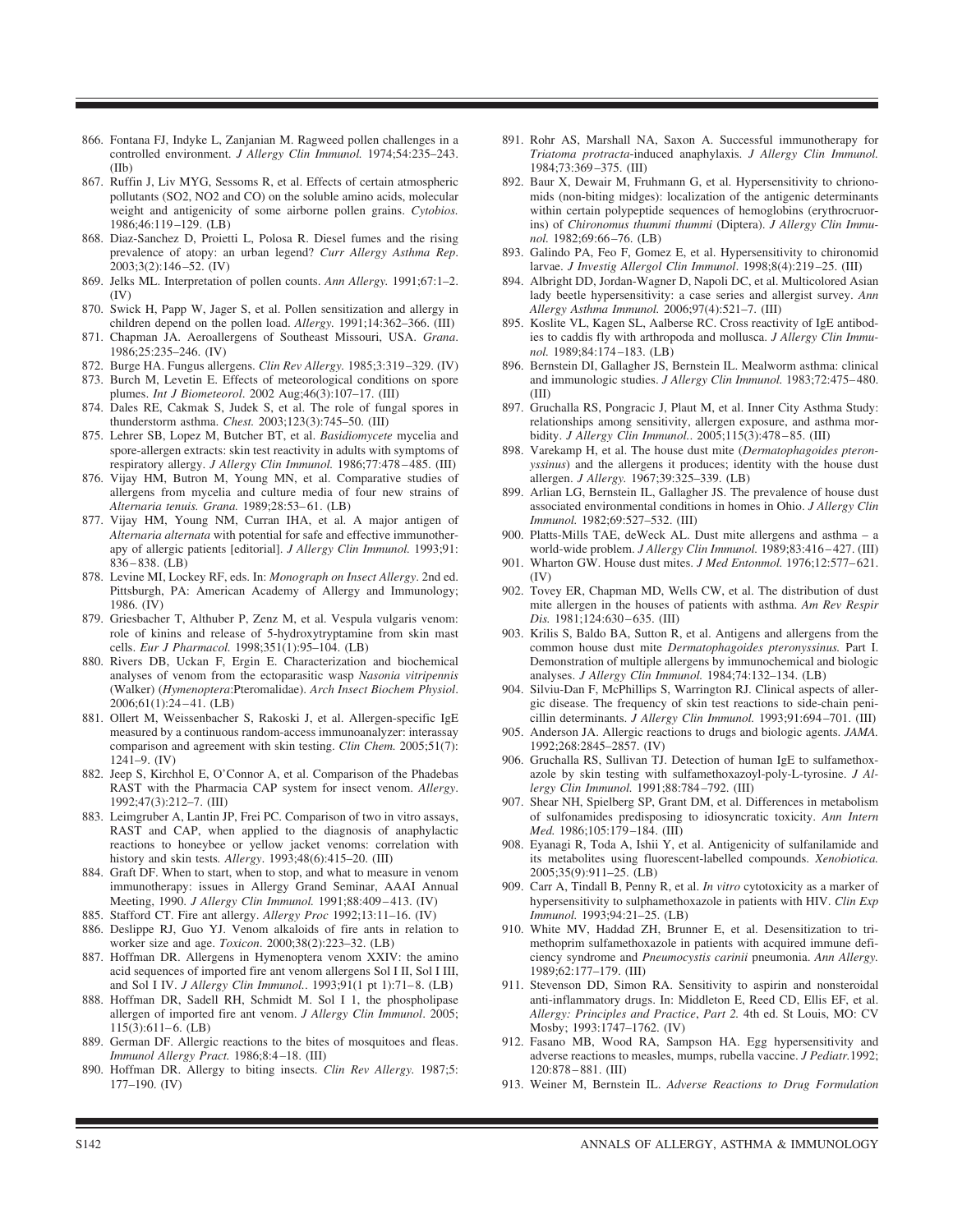*Agents: A Handbook of Excipients*. New York, NY: Marcel Dekker Inc; 1989. (IV)

- 914. Hamilton RG, Biagini RE, Krieg EF. Diagnostic performance of Food and Drug Administration-cleared serologic assays for natural rubber latex-specific IgE antibody. The Multi-Center Latex Skin Testing Study Task Force. *J Allergy Clin Immunol.* 1999;103:925–930. (IIa)
- 915. Biagini RE, Krieg EF, Pinkerton LE, et al. Receiver operating characteristics analyses of Food and Drug Administration-cleared serological assays for natural rubber latex-specific immunoglobulin E antibody. *Clin Diagn Lab Immunol.* 2001;8:1145–1149. (IIb)
- 916. Bernstein DI, Biagini RE, Karnani R, et al. In vivo sensitization to purified Hevea brasiliensis proteins in health care workers sensitized to natural rubber latex. *J Allergy Clin Immunol*. 2003;111:610-616. (III)
- 917. Yoo TJ, Spitz E, McGerity JL. Conifer pollen allergy: Studies of immunogenicity and cross antigenicity of conifer pollens in rabbit and man. *Ann Allergy.* 1975;34:87–93. (LB)
- 918. Lowenstein H. Cross reactions among pollen antigens. *Allergy.* 1980; 35:198 –200. (LB)
- 919. Zetterstrp, P. Fagerberg E. Wilde L. An investigation of pollen extracts from different deciduous trees in patients with springtime allergy in Sweden. *Acta Allergol.* 1982;27:15–21. (III)
- 920. Bousquet J, Guerin B, Hewitt B, et al. Allergy in the Mediterranean area: cross reactivity among *Oleaceae* pollens. *Clin Allergy.* 1985;15: 439 – 448. (III)
- 921. Chakrabarty S, Lowenstein H, Ekramoddoullah AKM, et al. Detection of cross-reactive allergens in Kentucky bluegrass and six other grasses by crossed radioimmunoelectrophoresis. *Int Arch Allergy Appl Immunol.* 1981;66:142–157. (LB)
- 922. Ansari AA, Kihara TK, Marsh DG. Immunochemical studies of *Lolium perenne (*rye grass) pollen allergens, *Lol p I, II* and *III. J Immunol.* 1987;139:4034 – 4041. (LB)
- 923. Matthiesen F. Lowenstein H. Group V allergens in grass pollens. II. Investigation of group V allergens in pollens from 10 grasses. *Clin Exp Allergy.* 1991;21:309 –320. (LB)
- 924. Mourad W, Mecheri S, Peltre G, et al. Study of the epitope structure of purified Dac g I and *Lol p* I, the major allergens of *Dactylis glomerata* and *Lolium perenne* pollens, using monoclonal antibodies. *J Immunol.* 1988;141:3486 –3491. (LB)
- 925. Lin ZW, et al. Mapping epitopes on *Poa p I* and *Lol p I* allergens with monoclonal antibodies. *Int Arch Allergy Appl Immunol.* 1990;91: 217–223. (LB)
- 926. Lowenstein H. Timothy pollen allergens. *Allergy.* 1990;35:188 –191. (LB)
- 927. Martin BG, Mansfield LE, Nelson HS. Cross-allergenicity among the grasses. *Ann Allergy.* 1985;54:99 –104. (III)
- 928. Gonzalez RM, Cortes C, Conde J, et al. Cross-reactivity among five major pollen allergens. *Ann Allergy.* 1987;59:149 –154. (III)
- 929. Phillips JW, Bucholtz GA, Fernandez-Caldes E, et al. Bahia grass pollen, a significant aeroallergen: evidence for the lack of clinical cross-reactivity with timothy grass pollen. *Ann Allergy.* 1989;63: 503–550. (III)
- 930. Shirai T, Rashad K, Yoshitonai A, et al. Green tea induced asthma: relationsip between immunological reactivity, specific and nonspecific bronchial responsiveness. *Clin Exp Allergy.* 2003;33: 1252–1255. (III)
- 931. Leiferman KM, Gleich GJ, Jones RT. The cross-reactivity of IgE antibodies with pollen allergens, II: analysis of various species of ragweed and other fall weed pollens. *J Allergy Clin Immunol.* 1976; 58:140 –148. (LB)
- 932. Weber RW, Mansfield LE, Nelson HS. Cross-reactivity among weeds of the *Amaranth* and *Chenopod* families (abstract). *J Allergy Clin Immunol.* 1978;61:172. (III)
- 933. Chan EY, Dundas I, Bridge PD, et al. Skin-prick testing as a diagnostic aid for childhood asthma. *Pediatr Pulmonol.* 2005;39(6):  $558 - 62$ . (IV)
- 934. de Blay F, Zana H, Offner M, et al. Receiver operating characteristic analysis: a useful method for a comparison of the clinical relevance of

two in vitro IgE tests. *J Allergy Clin Immunol.* 1993;92(2):255–63. (III, LB)

- 935. Zarei M, Remer CF, Kaplan MS, et al. Optimal skin prick wheal size for diagnosis of cat allergy. *Ann Allergy Asthma Immunol.* 2004; 92(6):604 –10. (III)
- 936. Bernstein DI. The skin prick test: "more than meets the eye". *Ann Allergy Asthma Immunol.* 2004;92(6):587– 8. (IV)
- 937. Hamilton RG, Adkinson NF, Jr. In vitro assays for the diagnosis of Ige-mediated disorders. *J Allergy Clin Immunol.* 2004;114(2):213–25.  $(IV, LB)$
- 938. Maccia CA, Bernstein IL, Emmett EA, et al. In vitro demonstration of specific IgE in phthalic anhydride hypersensitivity. *Am Rev Respir Dis.* 1976;113(5):701–4. (IIb)
- 939. Zeiss CR, Patterson R, Pruzansky JJ, et al., Trimellitic anhydrideinduced airway syndromes: clinical and immunologic studies. *J Allergy Clin Immunol.* 1977;60(2):96 –103. (III)
- 940. Dijkman JH, Vooren PH, Kramps JA. Occupational asthma due to inhalation of chloramine-T. I. Clinical observations and inhalationprovocation studies. *Int Arch Allergy Appl Immunol.* 1981;64(4): 422–7. (III)
- 941. Bourne MS, Flindt ML, Walker JM. Asthma due to industrial use of chloramine. *BMJ.* 1979;2(6181):10-2. (III)
- 942. Munoz X, Crux MJ, Orriois R, et al. Occupational asthma due to persulfate salts: diagnosis and follow-up. *Chest.* 2003;123(6):2124 –9. (III)
- 943. Park JW, Kim CW, Kim KS, et al. Role of skin prick test and serological measurement of specific IgE in the diagnosis of occupational asthma resulting from exposure to vinyl sulphone reactive dyes. *Occup Environ Med.* 2001;58(6):411-6. (IIa)
- 944. Baker DB, Gann PH, Brooks SM, et al. Cross-sectional study of platinum salts sensitization among precious metals refinery workers. *Am J Ind Med.* 1990;18(6):653– 64. (III)
- 945. Merget R, Schultze-Werninghaus G, Bode F, et al. Quantitative skin prick and bronchial provocation tests with platinum salt. *Br J Ind Med.* 1991;48(12):830-7. (III)
- 946. Johannesson G, Rosqvist S, Lindh CH, et al. Serum albumins are the major site for in vivo formation of hapten-carrier protein adducts in plasma from humans and guinea-pigs exposed to type-1 allergy inducing hexahydrophthalic anhydride. *Clin Exp Allergy.* 2001;31(7): 1021–30. (LB)
- 947. Baur X, Czuppon A. Diagnostic validation of specific IgE antibody concentrations, skin prick testing, and challenge tests in chemical workers with symptoms of sensitivity to different anhydrides. *J Allergy Clin Immunol.* 1995;96(4):489 –94. (III)
- 948. Liss GM, Bernstein DI, Moller DR, et al. Pulmonary and immunologic evaluation of foundry workers exposed to methylene diphenyldiisocyanate (MDI). J Allergy Clin Immunol. 1988;82(1):55-61. (III)
- 949. Cartier A, Grammer L, Malo JL, et al. Specific serum antibodies against isocyanates: association with occupational asthma. *J Allergy Clin Immunol.* 1989;84(4 pt 1):507–14. (III)
- 950. Tee RD, Cullinan P, Welch J, et al. Specific IgE to isocyanates: a useful diagnostic role in occupational asthma. *J Allergy Clin Immunol.* 1998;101(5):709 –15. (III)
- 951. Bernstein DI, Cartier A, Cote J, et al. Diisocyanate antigen-stimulated monocyte chemoattractant protein-1 synthesis has greater test efficiency than specific antibodies for identification of diisocyanate asthma. *Am J Respir Crit Care Med.* 2002;166(4):445–50. (IIa)
- 952. Bernstein DI, Biagini RE, Karnani R, et al. In vivo sensitization to purified Hevea brasiliensis proteins in health care workers sensitized to natural rubber latex. *J Allergy Clin Immunol*. 2003;111(3):610-6. (III)
- 953. Hamilton RG, Adkinson NF Jr. Diagnosis of natural rubber latex allergy: multicenter latex skin testing efficacy study. Multicenter Latex Skin Testing Study Task Force. *J Allergy Clin Immunol.* 1998; 102(3):482–90. (IIa)
- 954. Vandenplas O, Binard-Van Cangh F, Brumagne A, et al. Occupational asthma in symptomatic workers exposed to natural rubber latex: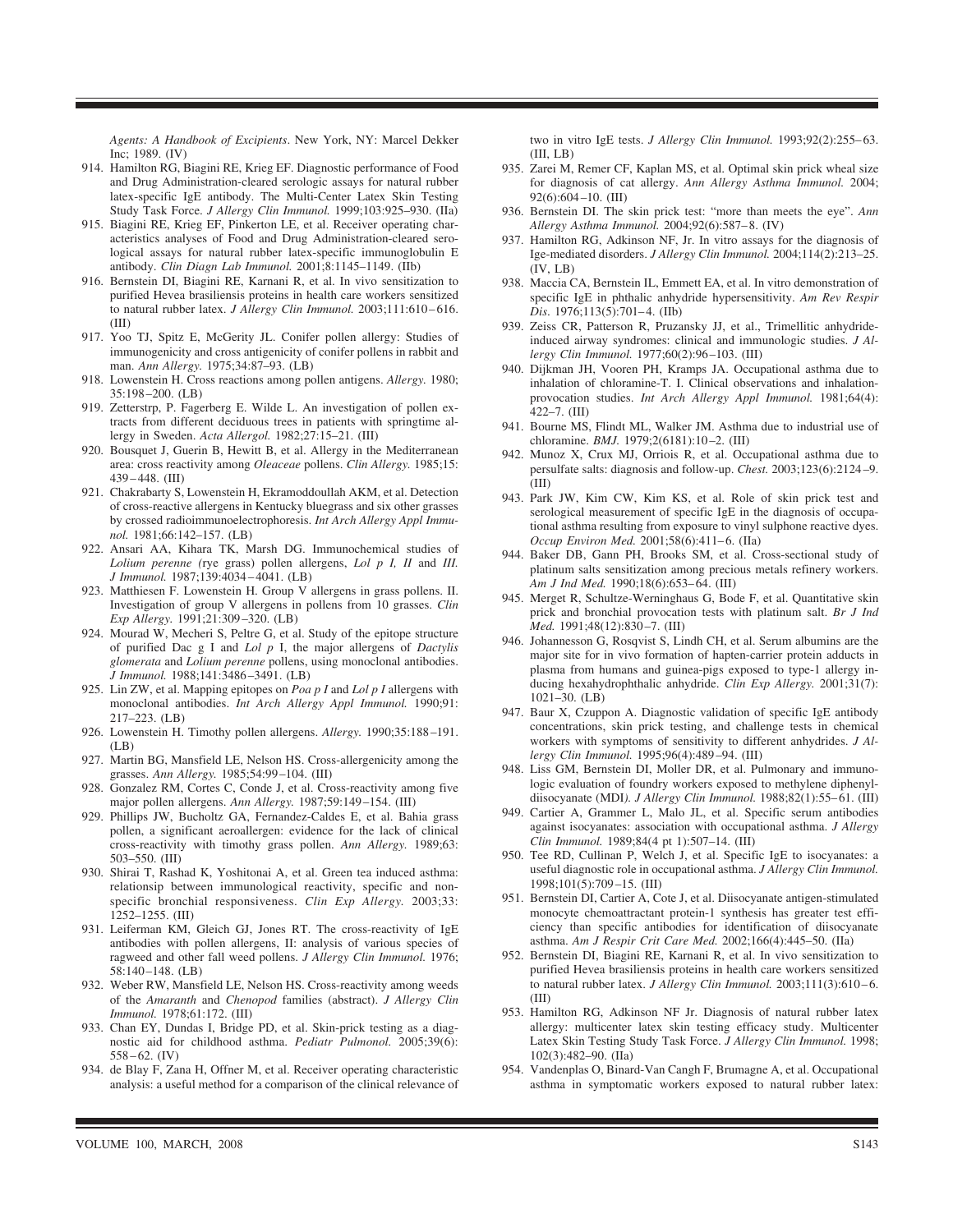evaluation of diagnostic procedures. *J Allergy Clin Immunol.* 2001; 107(3):542–7. (III)

- 955. Blanco C, Carrillo T, Ortega N, et al. Comparison of skin-prick test and specific serum IgE determination for the diagnosis of latex allergy. *Clin Exp Allergy.* 1998;28:971–976. (IIa)
- 956. Smith AM, Amin HS, Biagini RE, et al. Specific IgE Responses to Hev b Proteins Persist in Health Care Workers Following Avoidance of Natural Rubber Latex. *Clin Exp Allergy.* 2007 37:1349 –1356.
- 957. Koskela H, Taivainen A, Tukiainen H, et al. Inhalation challenge with bovine dander allergens: who needs it? *Chest.* 2003;124(1):383–91. (IIa)
- 958. Merget R, Stollfuss J, Wiewrodt R, et al. Diagnostic tests in enzyme allergy. *J Allergy Clin Immunol.* 1993;92(2):264 –77. (IIa)
- 959. Sicherer SH, Teuber S. Current approach to the diagnosis and management of adverse reactions to foods. *J Allergy Clin Immunol.* 2004;114(5):1146 –50. (IV)
- 960. Sampson HA, Albergo R. Comparison of results of skin tests, RAST, and double-blind, placebo-controlled food challenges in children with atopic dermatitis. *J Allergy Clin Immunol.* 1984;74:26 –33. (IIa)
- 961. Bock SA, Sampson HA, Atkins FM, et al. Double-blind, placebocontrolled food challenge (DBPCFC) as an office procedure: A manual. *J Allergy Clin Immunol.* 1988;82:986 –997. (IV)
- 962. Bindslev-Jensen C, Ballmer-Weber BK, Bengtsson U, et al. Standardization of food challenges in patients with immediate reactions to foods–position paper from the European Academy of Allergology and Clinical Immunology. *Allergy.* 2004;59(7):690 –7. (IV)
- 963. Niggemann B, Sielaff B, Beyer K, et al. Outcome of double-blind, placebo-controlled food challenge tests in 107 children with atopic dermatitis. *Clin Exp Allergy*. 1999;29(1):91–6. (IIa)
- 964. Hill DJ, Hosking CS, Reyes-Benito LV. Reducing the need for food allergen challenges in young children: a comparison of in vitro with in vivo tests. *Clin Exp Allergy.* 2001;31(7):1031–5. (IIb)
- 965. Ortolani C, Ispano M, Pastorello EA, et al. Comparison of results of skin prick tests (with fresh foods and commercial food extracts) and RAST in 100 patients with oral allergy syndrome. *J Allergy Clin Immunol.* 1989;83:683-690. (IIb)
- 966. Hefle SL, Helm RM, Burks AW, et al. Comparison of commercial peanut skin test extracts. *J Allergy Clin Immunol.* 1995;95(4):837– 42. (IIb)
- 967. Devenney I, Falth-Magnusson K. Skin prick tests may give generalized allergic reactions in infants. *Ann Allergy Asthma Immunol.* 2000; 85(6 Pt 1):457– 60. (III)
- 968. Boyano-Martinez T, Garcia-Ara C, Diaz-Pena JM, et al. Prediction of tolerance on the basis of quantification of egg white- specific IgE antibodies in children with egg allergy. *J Allergy Clin Immunol.* 2002;110(2):304 –9. (IIb)
- 969. Garcia-Ara C, Boyano-Martinez T, Diaz-Pena JM, et al. Specific IgE levels in the diagnosis of immediate hypersensitivity to cows' milk protein in the infant. *J Allergy Clin Immunol.* 2001;107(1):185–90. (IIb)
- 970. Boyano MT, Garcia-Ara C, Diaz-Pena JM, et al. Validity of specific IgE antibodies in children with egg allergy. *Clin Exp Allergy.* 2001; 31(9):1464 –9. (IIb)
- 971. Skolnick HS, Conover-Walker MK, Koerner CB, et al. The natural history of peanut allergy. *J Allergy Clin Immunol.* 2001;107(2): 367–74. (III)
- 972. Bock S, Buckley J, Holst A, et al. Proper use of skin tests with food extracts in diagnosis of food hypersensitivity. *Clin Allergy.* 1978;8: 559 –564. (IV)
- 973. Pucar F, Kagan R, Lim H, et al. Peanut challenge: a retrospective study of 140 patients. *Clin Exp Allergy*. 2001;31(1):40-6. (IIb)
- 974. Perry TT, Matsui EC, Kay Conover-Walker M, et al. The relationship of allergen-specific IgE levels and oral food challenge outcome. *J Allergy Clin Immunol.* 2004;114(1):144 –9. (IIb)
- 975. Sicherer SH, Morrow EH, Sampson HA. Dose-response in doubleblind, placebo-controlled oral food challenges in children with atopic dermatitis. *J Allergy Clin Immunol*. 2000;105(3):582-6. (IIb)
- 976. Monti G, Muratore MC, Peltran A, et al. High incidence of adverse

reactions to egg challenge on first known exposure in young atopic dermatitis children: predictive value of skin prick test and radioallergosorbent test to egg proteins. *Clin Exp Allergy.* 2002;32(10):1515–9. (IIb)

- 977. David TJ. Anaphylactic shock during elimination diets for severe atopic dermatitis. *Arch Dis Child.* 1984;59:983–986. (III)
- 978. Perry TT, Matsui EC, Conover-Walker MK, et al. Risk of oral food challenges. *J Allergy Clin Immunol.* 2004;114(5):1164-8. (IIb)
- 979. Reibel S, Rohr C, Ziegert M, et al. What safety measures need to be taken in oral food challenges in children? *Allergy.* 2000;55(10):  $940 - 4.$  (IIb)
- 980. Sicherer SH. Food protein-induced enterocolitis syndrome: case presentations and management lessons. *J Allergy Clin Immunol.* 2005; 115(1):149 –56. (IV)
- 981. Food allergy: a practice parameter. *Ann Allergy Immunol.* 2006;96(3 suppl 2):51–568. (IV)
- 982. Caffarelli C, Petroccione T. False-negative food challenges in children with suspected food allergy. *Lancet.* 2001;358(9296):1871–2. (IIb)
- 983. Isolauri E, Turjanmaa K. Combined skin prick and patch testing enhances identification of food allergy in infants with atopic dermatitis. *J Allergy Clin Immunol.* 1996;97(1 pt 1):9-15. (IIb)
- 984. Vanto T, Juntunen-Backman K, Kalimo K, et al. The patch test, skin prick test, and serum milk-specific IgE as diagnostic tools in cow's milk allergy in infants. *Allergy.* 1999;54(8):837– 42. (IIb)
- 985. De Boissieu D, Waguet JC, Dupont C. The atopy patch tests for detection of cow's milk allergy with digestive symptoms. *J Pediatr.* 2003;142(2):203–5. (IIb)
- 986. Sicherer SH. Food allergy. *Lancet.* 2002;360(9334):701–10. (IV)
- 987. Sampson HA. Food allergy, part 2: diagnosis and management. *J Allergy Clin Immunol.* 1999;103(6):981–9. (IV)
- 988. Vanto T, Helppila S, Juntunen-Backman K, et al. Prediction of the development of tolerance to milk in children with cow's milk hypersensitivity. *J Pediatr.* 2004;144(2):218 –22. (IIb)
- 989. Osterballe M, Bindslev-Jensen C. Threshold levels in food challenge and specific IgE in patients with egg allergy: is there a relationship? *J Allergy Clin Immunol.* 2003;112(1):196 –201. (IIb)
- 990. Rance F, Abbal M, Lauwers-Cances V. Improved screening for peanut allergy by the combined use of skin prick tests and specific IgE assays. *J Allergy Clin Immunol.* 2002;109(6):1027–33. (IIb)
- 991. Golden DBK, Kagey-Sobotka A, Norman PS, et al. Outcomes of allergy to insect stings in children with and without venom immunotherapy. *N Engl J Med.* 2004;351:668 – 674. (III)
- 992. Graft DF, Schuberth KC, Kagey-Sobotka A, et al. A prospective study of the natural history of large local reactions following Hymenoptera stings in children. *J Pediatr.* 1984;104:664 – 8961. (III)
- 993. Mauriello PM, Barde SH, Georgitis JW, et al. Natural history of large local reactions from stinging insects. *J Allergy Clin Immunol.* 1984; 74:494 – 498. (III)
- 994. Golden DBK, Marsh DG, Kagey-Sobotka A, et al. Epidemiology of insect venom sensitivity. *JAMA.* 1989;262:240 –244. (III)
- 995. Golden DBK, Marsh DG, Freidhoff LR, et al. Natural history of Hymenoptera venom sensitivity in adults. *J Allergy Clin Immunol.* 1997;100:760 –766. (III)
- 996. Graft DF, Golden DBK, Reisman RE, et al. The discontinuation of Hymenoptera venom immunotherapy. Report from the Committee on Insects of the American Academy of Allergy Asthma and Immunology. *J Allergy Clin Immunol.* 1998;101:573–575. (IV)
- 997. Butcher BT, deShazo RD, Ortiz AA, et al. Superiority of *Solenopsis invicta* venom to whole body extract in RAST for diagnosis of imported fire ant allergy. *Int Arch Allergy Appl Immunol.* 1988;85: 458 – 461. (LB)
- 998. Freeman TM, Hyghlander R, Ortiz A, et al. Imported fire ant immunotherapy: effectiveness of whole body extracts. *J Allergy Clin Immunol.* 1992;90:210 –215. (IIa)
- 999. Hoffman DR, Jacobson RS, Schmidt M, et al. Allergens in *Hymenoptera* venoms, XXIII: venom content of imported fire ant whole body extracts. *Ann Allergy.* 1991;66:29 –31. (LB)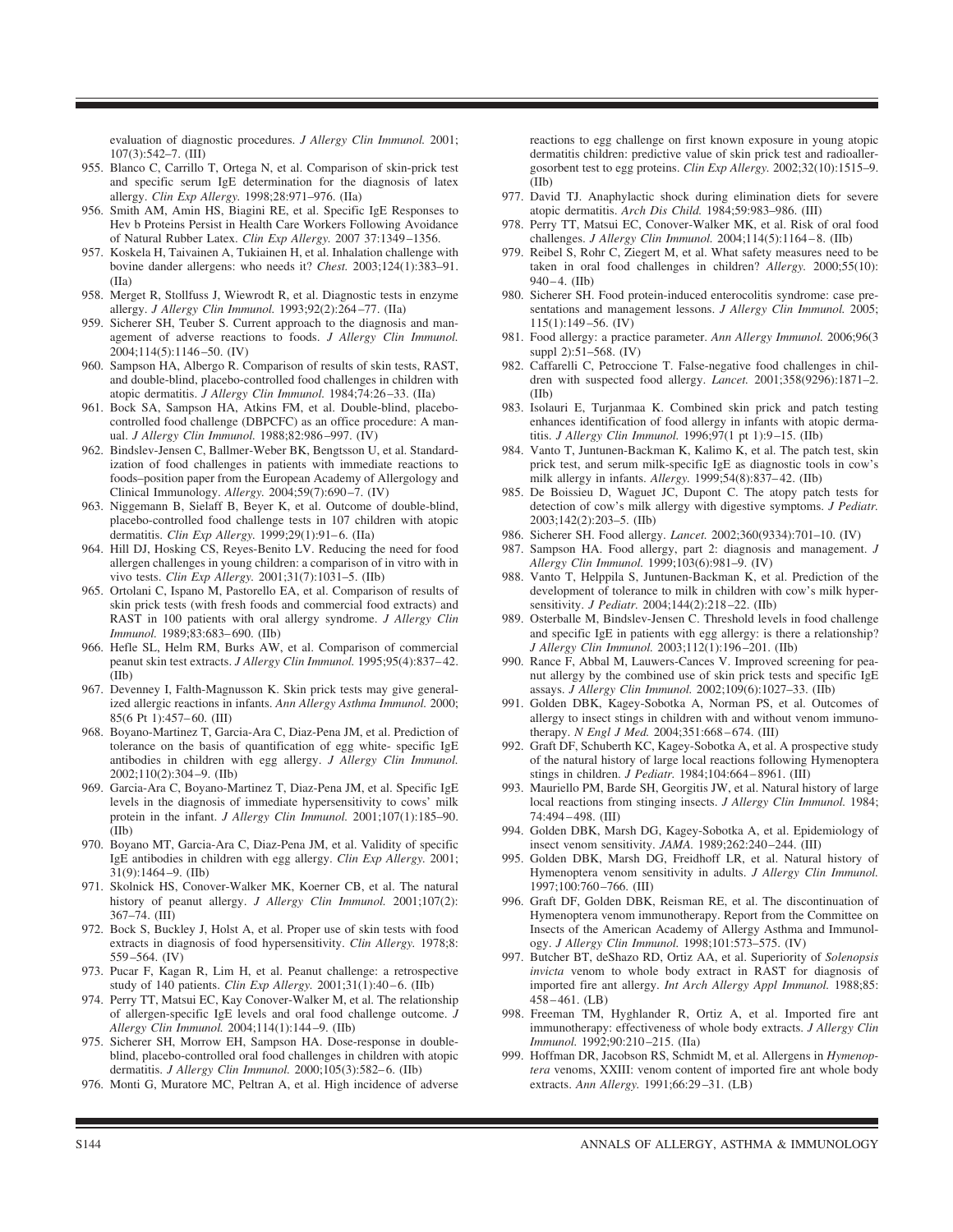- 1000. Stafford CT, Moffitt JE, Bunker-Soler A, et al. Comparison of in vivo and in vitro tests in the diagnosis of imported fire ant sting allergy. *Ann Allergy.* 1990;64(4):368 –72. (III)
- 1001. Golden DBK, Kagey-Sobotka A, Hamilton RG, et al. Insect allergy with negative venom skin tests. *J Allergy Clin Immunol.* 2001;107: 897–901. (III)
- 1002. Goldberg A, Confino-Cohen R. Timing of venom skin tests and IgE determinations after insect sting anaphylaxis. *J Allergy Clin Immunol.* 1997;100:183–184. (IIb)
- 1003. Franken HH, Dubois AEJ, Minkema HJ, et al. Lack of reproducibility of a single negative sting challenge response in the assessment of anaphylactic risk in patients with suspected yellow jacket hypersensitivity. *J Allergy Clin Immunol.* 1994;93:431– 436. (IIa)
- 1004. Golden DBK, Kagey-Sobotka A, Lichtenstein LM. Survey of patients after discontinuing venom immunotherapy. *J Allergy Clin Immunol.* 2000;105:385–390. (IIb)
- 1005. Hunt KJ, Valentine MD, Sobotka AK, et al. A controlled trial of immunotherapy in insect hypersensitivity. *N Engl J Med.* 1978;299: 157–161. (IIb)
- 1006. Reisman RE. Natural history of insect sting allergy: Relationship of severity of symptoms of initial sting anaphylaxis to re-sting reactions. *J Allergy Clin Immunol.* 1992;90:335–339. (IIa)
- 1007. vanderLinden PG, Hack CE, Struyvenberg A, et al. Insect-sting challenge in 324 subjects with a previous anaphylactic reaction: Current criteria for insect-venom hypersensitivity do not predict the occurrence and the severity of anaphylaxis. *J Allergy Clin Immunol.* 1994; 94:151–159. (IIa)
- 1008. Zollner TM, Spengler K, Podda M, et al. The Western blot is a highly sensitive and efficient technique in diagnosing allergy to wasp venom. *Clin Exp Allergy.* 2001;31(11):1754-61. (LB, III)
- 1009. Reisman RE. Insect sting allergy: the dilemma of the negative skin test reactor. *J Allergy Clin Immunol.* 2001;107:781–782. (IIb)
- 1010. Hoffman DR, Dove DE, Moffitt JE, et al. Allergens in *Hymenptera* venom. XXI. Cross-reactivity and multiple reactivity between fire ant venom and bee and wasp venoms. *J Allergy Clin Immunol.* 1988;82: 828 – 834. (IIa)
- 1011. Hemmer W, Frocke M, Kolarich K, et al. Antibody binding to venom carbohydrates is a frequent cause for double positivity to honeybee and yellow jacket venom in patients with stinging insect allergy. *J Allergy Clin Immunol.* 2001;108:1045–1052. (IIb)
- 1012. Stapel SO, Waanders-LijsterdeRaadt J, vanToorenenbergen AW, et al. Allergy to bumble bee venom, II: IgE cross-reactivity between bumble bee and honey bee venom. *Allergy.* 1998;53:769 –777. (LB)
- 1013. Bucher C, Korner P, Wuthrich B. Allergy to bumble bee venom. *Curr Opin Allergy Clin Immunol.* 2001;1:361–365. (LB)
- 1014. Hoffman DR. *Hymenoptera* venoms: composition, standardization, stability. In: Levine MI, Lockey RF, eds. *Monograph on Insect Allergy.* 4th ed. Milwaukee, WI: American Academy of Allergy Asthma and Immunology; 2004:37–53. (LB)
- 1015. Hamilton RH, Wisenauer JA, Golden DBK, et al. Selection of *Hymenoptera* venoms for immunotherapy based on patients' IgE antibody cross-reactivity. *J Allergy Clin Immunol.* 1993;92:651-659. (LB)
- 1016. Moffitt JE, Golden DBK, Reisman RE, et al. Stinging insect hypersensitivity: a practice parameter update. *J Allergy Clin Immunol.* 2004;114:869 – 886. (LB)
- 1017. Bernstein DI, Gallagher JS, Ulmer A, et al. Prospective evaluation of chymopapain sensitivity in patients undergoing chemonucleolysis. *J Allergy Clin Immunol.* 1985;76(3):458 – 65. (IIb)
- 1018. Grammer LC, Schafer M, Bernstein D, et al. Prevention of chymopapain anaphylaxis by screening chemonucleolysis candidates with cutaneous chymopapain testing. *Clin Orthop Relat Res.* 1988;234: 12–15. (III)
- 1019. Sogn DD, Evans R, Shepherd GM, et al. Results of the National Institute of Allergy and Infectious Diseases Collaborative Clinical Trial to test the predictive value of skin testing with major and minor penicillin derivatives in hospitalized adults. *Arch Intern Med.* 1992; 152(5):1025–32. (IIb)
- 1020. Levine BB. Immunologic mechanisms of penicillin allergy: a haptenic model system for the study of allergic diseases of man. *N Engl J Med.* 1966;275(20):1115–25. (IIb)
- 1021. Sachs UJ, Santoso S, Roder L, et al. Diclofenac-induced antibodies against red blood cells are heterogeneous and recognize different epitopes. *Transfusion.* 2004;44(8):1226 –30. (III)
- 1022. White MF, Haddad ZH, Brunner E, et al. Desensitization to trimethoprim sulfamethoxazole in patients with acquired immune deficiency syndrome and *Pneumocystis carinii* pneumonia. *Ann Allergy.* 1989;62(3):177–9. (III)
- 1023. Fam AG, Dunne SM, Iazzetta J, et al. Efficacy and safety of desensitization to allopurinol following cutaneous reactions. *Arthritis Rheum.* 2001; 44(1)231-8. (III)
- 1024. Shepherd GM. Hypersensitivity reactions to drugs: evaluation and management. *Mt Sinai J Med.* 2003;70(2):113–25. (IV)
- 1025. Macy E, Bernstein JA, Castells MC, et al. Aspirin challenge and desensitization for aspirin-exacerbated respiratory disease: a practice paper. *Ann Allergy Asthma Immunol.* 2007;98(2):172– 4. (IV)
- 1026. Torres MJ, Sanchez-Sabate E, Alvarez J, et al. Skin test evaluation in nonimmediate allergic reactions to penicillins. *Allergy.* 2004;59: 219 –224. (IIb)
- 1027. Romano A, Quarantino D, DiFonson M, et al. Diagnostic protocol for evaluating nonimmediate reactions to aminopenicillins. *J Allergy Clin Immunol.* 1999;103:1186 –1190. (IIb)
- 1028. Nyfeler B, Pichler WJ. The lymphocyte transformation test for the diagnosis of drug allergy: sensitivity and specificity. *Clin Exp Allergy.* 1997;27(2):175– 81. (IIb)
- 1029. Warrington RJ, Sauder PJ, McPhillips S. Lymphocyte transformation studies in hypersensitivity to trimethoprim-sulfamethoxazole. *Clin Allergy.* 1983;13:235–240. (IIb)
- 1030. Padovan E, Mauri-Hellweg D, Pichler WJ, et al. T cell recognition of penicillin G: structural features determining antigenic specificity. *Eur J Immunol.* 1996;26(1):42– 8. (IIb)
- 1031. Schnyder B, Mauri-Hellweg D, Zanni M, et al. Direct, MHCdependent presentation of the drug sulfamethoxazole to human alphabeta T cell clones. *J Clin Invest.* 1997;100(1):136 – 41. (IIb)
- 1032. Zanni MP, von Greyerz S, Schnyder B, et al. T cell reactions in patients showing adverse immune reactions to drugs. *Inflamm Res.* 1996;45(Suppl 2):S79 – 84. (IIb)
- 1033. Hertl M, Jugert F, Merk HF. CD8+ dermal T cells from a sulphamethoxazole-induced bullous exanthem proliferate in response to drug-modified liver microsomes. *Br J Dermatol.* 1995;132(2): 215–20. (IIb)
- 1034. Hertl M, Bohlen H, Jugert F, et al. Predominance of epidermal CD8 T lymphocytes in bullous cutaneous reactions caused by beta-lactam antibiotics. *J Invest Dermatol.* 1993;101(6):794 –9. (IIb)
- 1035. Gamboa PM, Garcia-Aviles MC, Urrutia I, et al. Basophil activation and sulfidoleukotriene production in patients with immediate allergy to betalactam antibiotics and negative skin tests. *J Investig Allergol Clin Immunol.* 2004;14(4):278 – 83. (IIb)
- 1036. Abuaf N, Rajoley B, Levy DA, et al. Validation of a flow cytometric assay detecting in vitro basophil activation for the diagnosis of muscle relaxant allergy. *J Allergy Clin Immunol*. 1999;104(2 Pt 1):411-8. (IIa)
- 1037. Gamboa P, Sanz ML, Caballero MR, et al. The flow-cytometric determination of basophil activation induced by aspirin and other non-steroidal anti-inflammatory drugs (NSAIDs) is useful for in vitro diagnosis of the NSAID hypersensitivity syndrome. *Clin Exp Allergy.* 2004;34(9):1448 –57. (IIa)
- 1038. Blanca M, Torres MJ, Garcia JJ, et al. Natural evolution of skin test sensitivity in patients allergic to beta-lactam antibiotics. *J Allergy Clin Immunol.* 1999;103(5 pt 1):918 –24. (IIb)
- 1039. Solensky R, Earl HS, Gruchalla RS. Penicillin allergy: prevalence of vague history in skin test-positive patients. *Ann Allergy Asthma Immunol.* 2000;85(3):195–9. (IIa)
- 1040. Kraft D, Berglund A, Rumpold H, et al. Radioallergosorbent test with conjugates specific for 'minor' haptenic determinants in the diagnosis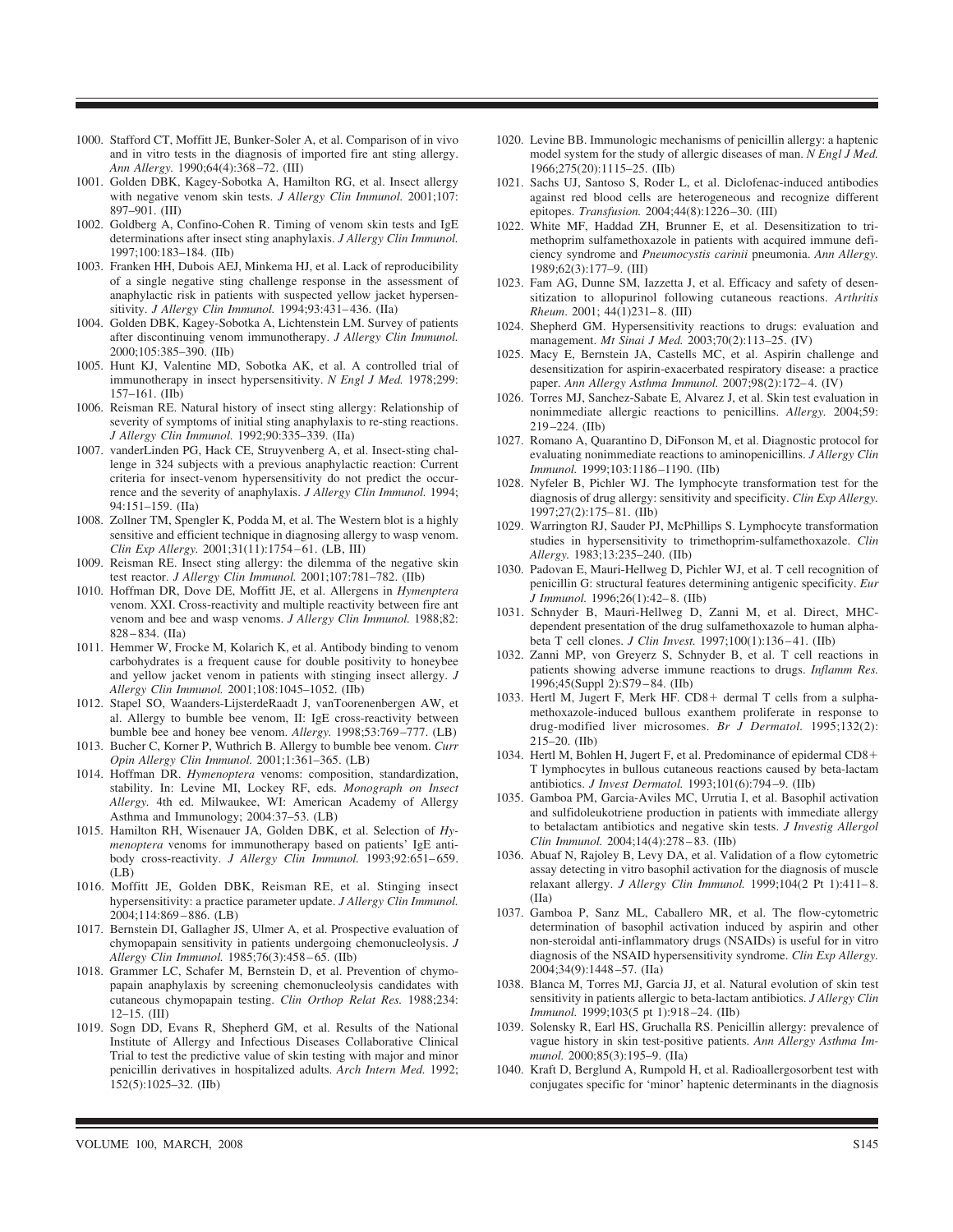of IgE-mediated penicillin allergy in man. *Clin Allergy.* 1981;11(6):  $579 - 87.$  (IIb)

- 1041. Blanca M, Mayorga C, Torres MJ, et al. Clinical evaluation of Pharmacia CAP System RAST FEIA amoxicilloyl and benzylpenicilloyl in patients with penicillin allergy. *Allergy.* 2001;56(9):862–70. (III)
- 1042. Fontaine C, Mayorga C, Bousquet PJ, et al. Relevance of the determination of serum-specific IgE antibodies in the diagnosis of immediate beta-lactam allergy. *Allergy.* 2007;62(1):47–52. (III)
- 1043. Ressler C, Neag PM, Mendelson LM. A liquid chromatographic study of stability of the minor determinants of penicillin allergy: a stable minor determinant mixture skin test preparation. *J Pharm Sci.* 1985; 74(4):448 –54. (IIb)
- 1044. Gadde J, Spence M, Wheeler B, et al. Clinical experience with penicillin skin testing in a large inner-city STD clinic. *JAMA.* 1993; 270(20):2456 – 63. (III)
- 1045. Solley GO, Gleich GJ, Van Dellen RG. Penicillin allergy: clinical experience with a battery of skin-test reagents. *J Allergy Clin Immunol.* 1982;69(2):238 – 44. (III)
- 1046. Green GR, Rosenblum AH, Sweet LC. Evaluation of penicillin hypersensitivity: value of clinical history and skin testing with penicilloyl-polylysine and penicillin G. A cooperative prospective study of the penicillin study group of the American Academy of Allergy. *J Allergy Clin Immunol.* 1977;60(6):339 – 45. (III)
- 1047. Salkind AR, Cuddy PG, Foxworth JW. The rational clinical examination: is this patient allergic to penicillin? An evidence-based analysis of the likelihood of penicillin allergy. *JAMA.* 2001;285(19): 2498 –505. (III)
- 1048. Macy E, Richter PK, Falkoff R, et al. Skin testing with penicilloate and penilloate prepared by an improved method: amoxicillin oral challenge in patients with negative skin test responses to penicillin reagents. *J Allergy Clin Immunol.* 1997;100(5):586 –91. (III)
- 1049. Brown BC, Price EV, Moore MB Jr. Penicilloyl-polylysine as an intradermal test of penicillin sensitivity. *JAMA.* 1964;189:599 – 604. (III)
- 1050. Valyasevi MA, Van Dellen RG. Frequency of systematic reactions to penicillin skin tests. *Ann Allergy Asthma Immunol.* 2000;85(5):363–5. (III)
- 1051. Co Minh HB, Bousquet PJ, Fontaine C, et al. Systemic reactions during skin tests with beta-lactams: a risk factor analysis. *J Allergy Clin Immunol.* 2006;117(2):466-8. (III)
- 1052. Warrington RJ, Burton R, Tsai E. The value of routine penicillin allergy skin testing in an outpatient population. *Allergy Asthma Proc.* 2003;24(3):199 –202. (III)
- 1053. Macy E. Elective penicillin skin testing and amoxicillin challenge: effect on outpatient antibiotic use, cost, and clinical outcomes. *J Allergy Clin Immunol.* 1998;102(2):281–5. (III)
- 1054. Blanca M, Vega JM, Garcia J, et al. Allergy to penicillin with good tolerance to other penicillins; study of the incidence in subjects allergic to beta-lactams. *Clin Exp Allergy.* 1990;20(5):475– 81. (III)
- 1055. Vega JM, Blanca M, Garcia JJ, et al. Immediate allergic reactions to amoxicillin. *Allergy.* 1994;49(5):317–22. (III)
- 1056. Antunez C, Blanca-Lopez N, Torres MJ, et al. Immediate allergic reactions to cephalosporins: evaluation of cross-reactivity with a panel of penicillins and cephalosporins. *J Allergy Clin Immunol.* 2006; 117(2):404 –10. (III)
- 1057. Romano A, Gueant-Rodriguez RM, Viola M, et al. Diagnosing immediate reactions to cephalosporins. *Clin Exp Allergy.* 2005;35(9): 1234 – 42. (III)
- 1058. Empedrad R, Darter AL, Earl HS, et al. Nonirritating intradermal skin test concentrations for commonly prescribed antibiotics. *J Allergy Clin Immunol.* 2003;112(3):629 –30. (III)
- 1059. Szczeklik A, Stevenson DD. Aspirin-induced asthma: advances in pathogenesis, diagnosis, and management. *J Allergy Clin Immunol.* 2003;111(5):913–21; quiz 922. (III)
- 1060. Namazy JA, Simon RA. Sensitivity to nonsteroidal anti-inflammatory drugs. *Ann Allergy Asthma Immunol.* 2002;89(6):542–50; quiz 550, 605. (IV)
- 1061. Pauls JD, Simon RA, Daffern PJ, et al. Lack of effect of the 5-lipoxygenase inhibitor zileuton in blocking oral aspirin challenges in aspirinsensitive asthmatics. Ann Allergy Asthma Immunol. 2000;85(1) 40-5. (IIb)
- 1062. Stevenson DD, Simon RA, Mathison DA, et al. Montelukast is only partially effective in inhibiting aspirin responses in aspirin-sensitive asthmatics. *Ann Allergy Asthma Immunol.* 2000;85(6 pt 1):477– 82. (IIb)
- 1063. Quiralte J, Blanco C, Castillo R, et al. Anaphylactoid reactions due to nonsteroidal antiinflammatory drugs: clinical and cross-reactivity studies. *Ann Allergy Asthma Immunol*. 1997;78(3):293-6. (III)
- 1064. Mertes PM, Laxenaire M-C, Alla F. Anaphylactic and anaphylactoid reactions occurring during anesthesia in France in 1999 –2000. *Anesthesiology.* 2003;99:536 –545. (IIb)
- 1065. Fisher MM, Bowey CJ. Alleged allergy to local anaesthetics. *Anaesth Intensive Care.* 1997;25(6):611– 4. (IIb)
- 1066. Fisher MM, Doig GS. Prevention of anaphylactic reactions to anaesthetic drugs. *Drug Saf.* 2004;27(6):393– 410. (IV)
- 1067. Laxenaire MC, Mata-Bermejo E, Moneret-Vautrin DA, et al. Lifethreatening anaphylactoid reactions to propofol (Diprivan). *Anesthesiology.* 1992;77(2):275– 80. (III)
- 1068. Moscicki RA, Sockin SM, Corsello BF, et al. Anaphylaxis during induction of general anesthesia: subsequent evaluation and management. *J Allergy Clin Immunol.* 1990;86(3 pt 1):325–32. (III)
- 1069. Thong BY, Yeow C. Anaphylaxis during surgical and interventional procedures. *Ann Allergy Asthma Immunol.* 2004;92(6):619 –28. (IV)
- 1070. Mertes PM, Laxenaire MC, Alla F, et al. Anaphylactic and anaphylactoid reactions occurring during anesthesia in France in 1999 –2000. *Anesthesiology.* 2003;99(3):536 – 45. (III)
- 1071. Moneret-Vautrin DA, Gueant JL, Kamel L, et al. Anaphylaxis to muscle relaxants: cross-sensitivity studied by radioimmunoassays compared to intradermal tests in 34 cases. *J Allergy Clin Immunol.* 1988;82(5 pt 1):745–52. (III)
- 1072. Weiss RB, Donehower RC, Wiernik PH, et al. Hypersensitivity reactions from taxol. *J Clin Oncol.* 1990;8(7):1263– 8. (III)
- 1073. Quock, J, Dea G, Tanaka M, et al. Premedication strategy for weekly paclitaxel. *Cancer Invest.* 2002;20(5-6):666-72. (III)
- 1074. Henry A, Charpiat B, Perol M, et al. Paclitaxel hypersensitivity reactions: assessment of the utility of a test-dose program. *Cancer J.* 2006;12(3):237– 45. (III)
- 1075. Polyzos A, Tsavaris N, Kosmas C, et al. Hypersensitivity reactions to carboplatin administration are common but not always severe: a 10-year experience. *Oncology.* 2001;61(2):129 –33. (III)
- 1076. Markman M, Kennedy A, Webster K, et al. Clinical features of hypersensitivity reactions to carboplatin. *J Clin Oncol.* 1999;17(4): 1141. (III)
- 1077. Zanotti KM, Rybicki LA, Kennedy AW, et al. Carboplatin skin testing: a skin-testing protocol for predicting hypersensitivity to carboplatin chemotherapy. *J Clin Oncol.* 2001;19:3126 –3129. (IIb)
- 1078. Markman M, Zanotti K, Peterson G, et al. Expanded experience with an intradermal skin test to predict for the presence or absence of carboplatin hypersensitivity. *J Clin Oncol.* 2003;21:4611– 4614. (IIb
- 1079. Sliesoraitis S, Chikhale PJ. Carboplatin hypersensitivity. *Int J Gynecol Cancer.* 2005;15(1):13– 8. (IV)
- 1080. Weiss RB. Hypersensitivity reactions. *Semin Oncol.* 1992;19(5): 458 –77. (IV)
- 1081. Stone HD Jr, DiPiro C, Davis PC, et al. Hypersensitivity reactions to *Escherichia coli-*derived polyethylene glycolated-asparaginase associated with subsequent immediate skin test reactivity to *E.* coliderived granulocyte colony-stimulating factor. *J Allergy Clin Immunol.* 1998;101(3):429 –31. (III)
- 1082. Gonzalez-Delgado P, Anton R, Soriano V, et al. Cross-reactivity among amide-type local anesthetics in a case of allergy to mepivacaine. *J Investig Allergol Clin Immunol.* 2006;16(5):311–3. (III)
- 1083. Fulcher DA, Katelaris CH. Anaphylactoid reactions to local anaesthetics despite IgE deficiency: a case report. *Asian Pac J Allergy Immunol.* 1990;8(2):133-6. (III)
- 1084. Barer MR, McAllen MK. Hypersensitivity to local anaesthetics: a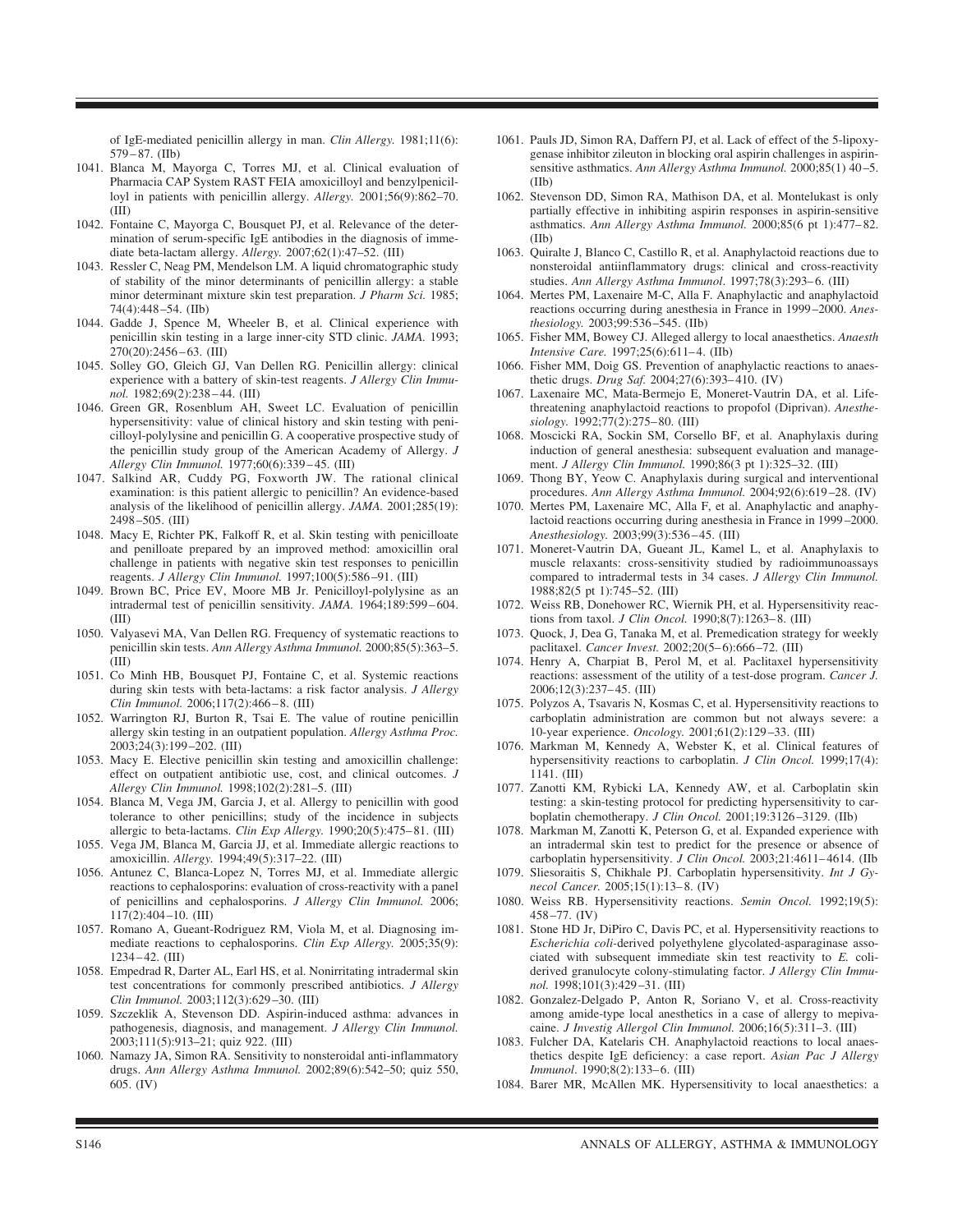direct challenge test with lignocaine for definitive diagnosis. *BMJ (Clin Res Ed).* 1982;284(6324):1229 –30. (III)

- 1085. Wasserfallen JB, Frei PC. Long-term evaluation of usefulness of skin and incremental challenge tests in patients with history of adverse reaction to local anesthetics. *Allergy.* 1995;50(2):162–5. (III)
- 1086. Aldrete JA, Johnson DA. Evaluation of intracutaneous testing for investigation of allergy to local anesthetic agents. *Anesth Analg.* 1970;49(1):173– 83. (III)
- 1087. Schatz M. Adverse reactions to local anesthetics. *Immunol Allergy Clin N Am.* 1992;12:585-603. (IV)
- 1088. Berkun Y, Ben-Zvi A, Levy Y, et al. Evaluation of adverse reactions to local anesthetics: experience with 236 patients. *Ann Allergy Asthma Immunol.* 2003;91(4):342–5. (III)
- 1089. Kajimoto Y, Rosenberg ME, Kytta J, et al. Anaphylactoid skin reactions after intravenous regional anaesthesia using 0.5% prilocaine with or without preservative–a double-blind study. *Acta Anaesthesiol Scand.* 1995;39(6):782– 4. (IIb)
- 1090. Macy EM, Schatz M. Immediate hypersensitivity to methylparaben causing false-positive results of local anesthetic skin testing or proactive dose testing. *Permanente J.* 2001;6:17–21. (IIb)
- 1091. Amsler E, Flahault A, Mathelier-Fusade P, et al. Evaluation of rechallenge in patients with suspected lidocaine allergy. *Dermatology.* 2005;208(2):109 –11. (III)
- 1092. Butani L. Corticosteroid-induced hypersensitivity reactions. *Ann Allergy Asthma Immunol.* 2002;89(5):439 – 45; quiz 445– 6, 502. (IV)
- 1093. Moreno-Ancillo, A., Martin-Muroz F. Anaphylaxis to 6-alphamethylprednisolone in an eight year old child. *J Allergy Clin Immunol.* 97(5):1169 –71. (III)
- 1094. Kamm GL, Hagmeyer K. Allergic-type reactions to corticosteroids. *Ann Pharmacother.* 1999 33(4):451– 60. (III)
- 1095. Peller JS, Bardana EJ Jr. Anaphylactoid reaction to corticosteroid: case report and review of the literature. *Ann Allergy.* 1985;54(4): 302–5. (III)
- 1096. Mendelson LM, Meltzer EO, Hamburger RN, et al. Anaphylaxis-like reactions to corticosteroid therapy. *J Allergy Clin Immunol.* 1974; 54(3):125–31. (III)
- 1097. Patterson DL, Yunginger JW, Dunn WF, et al. Anaphylaxis induced by the carboxymethylcellulose component of injectable triamcinolone acetonide suspension (Kenalog). *Ann Allergy Asthma Immunol*. 1995;  $74(2):163-6.$  (III)
- 1098. Yang WH, Purchase EC, Rivington RN. Positive skin tests and Prausnitz-Kustner reactions in metabisulfite-sensitive subjects. *J Allergy Clin Immunol.* 1986;78(3 pt 1):443–9. (III)
- 1099. Sokol WN, Hydick IB. Nasal congestion, urticaria, and angioedema caused by an IgE-mediated reaction to sodium metabisulfite. *Ann Allergy.* 1990;65(3):233– 8. (III)
- 1100. Chung K, Baker JF, Baldwin JL, et al. Identification of carmine allergens among three carmine allergy patients. *Allergy.* 2001;56(1): 73–7. (III)
- 1101. Nish WA, Whisman BA, Goetz DW, et al. Anaphylaxis to annatto dye: a case report. *Ann Allergy.* 1991;66(2):129 –31. (III)
- 1102. Wuthrich B, Schmid-Grendelmeyer P, Lundberg M. Anaphylaxis to saffron. *Allergy.* 1997;52(4):476 –7. (III)
- 1103. Yunginger JW, Jones RT, Kita H, et al. Allergic reactions after ingestion of erythritol-containing foods and beverages. *J Allergy Clin Immunol.* 2001;108(4):650. (III)
- 1104. Luskniak BD. Primary care. *Clin Office Pract.* 2000;27:895–916. (IV)
- 1105. Liden M, Berglind N. Self-diagnosed dermatitis in adults: results from a population survey in Stockholm. *Contact Dermatitis.* 2001;45(6): 341–345. (III)
- 1106. De Groot AC. Patch testing. In: *Test Concentrations and Vehicles for 3700 Chemicals*. 2nd ed. Amsterdam, the Netherlands: Elsevier; 1994. (IV)
- 1107. Rietschel RL. Comparison of allergic and irritant contact dermatitis. *Immunol Allergy Clin N Am.* 1997;17:359. (IV)
- 1108. Wilkinson JD, Shaw S. Contact dermatitis: In: *Textbook of Dermatology.* 6th ed. Blackwell Science Ltd; 1998:734 –735. (IV)
- 1109. Bernstein JA. Material safety data sheets: are they reliable in identi-

fying human hazards? *J Allergy Clin Immunol.* 2002;110(1):35–38. (IV)

- 1110. Le Coz CJ, Leclere JM, Arnoult E, et al. Allergic contact dermatitis from shellac in mascara. *Contact Dermatitis.* 2002;46(3):149 –52. (IV)
- 1111. Orton DI, Wilkinson JD. Cosmetic allergy: incidence, diagnosis, and management. *Am J Clin Dermatol.* 2004;5(5):327–37. (IV)
- 1112. Schumacher MJ, Silvis NG. Airborne contact dermatitis from *Ambrosia deltoidea* (triangle-leaf bursage). *Contact Dermatitis.* 2003;48(4):  $212-6.$  (III)
- 1113. Dawe SA, White IR, Rycroft RJ, et al. Active sensitization to paraphenylenediamine and its relevance: a 10-year review. *Contact Dermatitis.* 2004;51(2):96 –7. (III)
- 1114. Warshaw EM. Therapeutic options for chronic hand dermatitis. *Dermatol Ther.* 2004;17:240 –250. (IV)
- 1115. Tavadia S, Bianchi J, Dawe RS, et al. Allergic contact dermatitis in venous leg ulcer patients. *Contact Dermatitis.* 2003;48(5):261–5. (III)
- 1116. Bauer A, Geier J, Elsner P. Allergic contact dermatitis in patients with anogenital complaints. *J Reprod Med.* 2000;458:649 – 654. (III)
- 1117. Rietschel RL. Practical aspects of starting patch testing. *Am J Contact Dermatitis.* 1995;5:4226 – 4227. (IV)
- 1118. Marks JG, DeLeo VA. Evaluation and treatment of the patient with contact dermatitis. In: Marks JG, DeLeo VA, eds. *Contact and Occupational Dermatitis.* St Louis, MO: Mosby Year Book Inc; 1992: 245–256. (IV)
- 1119. Rietschel RL, Fowler JF, eds. *Fisher's Contact Dermatitis.* 5th ed. Baltimore, MD: Lippincott Williams and Wilkins; 2000. (IV)
- 1120. Marks J, DeLeo V. Patch Testing for Contact and Occupational Dermatology. St Louis, MO: Mosby Yearbook; 1993. (IV)
- 1121. Marks JG, Belsito DV, DeLeo VA, et al. North American Contact Dermatitis Group patch test results for the detection of delayed-type hypersensitivity to topical allergens. *J Am Acad Dermatol.* 1998;38: 911–918. (III)
- 1122. Marks JG, Belsito DV, DeLeo VA, et al. North American Contact Group. North American Contact Dermatitis Group patch-test results, 1998 to 2000. *Am J Contact Dermatitis.* 2003;14(2):59 – 62. (III)
- 1123. Stulberg DL, Clark N, Tovey D. Common hyperpigmentation disorders in adults, part I: diagnostic approach, café au lait macules, diffuse hyperpigmentation, sun exposure, and phototoxic reactions. *Am Fam Phys.* 2003;68(10):1955–1960. (IV)
- 1124. Jain VK, Aggarwal K, Passi S, et al. Role of contact allergens in pompholyx. *J Dermatol.* 2004;31(3):188 –193. (III)
- 1125. Condie MW, Adams RM. Influence of oral prednisone on patch test reactions to Rhus antigen. *Arch Dermatol*. 1973;107:540-543. (III)
- 1126. Anveden I, Lindberg M, Andersen KE, et al. Oral prednisone suppresses allergic but not irritant patch test reactions in individuals hypersensitive to nickel. *Contact Dermatitis.* 2004;59(5):298 –303. (Ib)
- 1127. Smith KJ, Skelton HG, Nelson A, et al. Preservation of allergic contact dermatitis to poison ivy (urushiol) in late HIV disease: the implications and relevance to immunotherapy with contact allergens. *Dermatology.* 1997;195(2):145–149. (III)
- 1128. Fischer T, Kihlman I. Patch testing technique. *J Am Acad Dermatol.* 1989;21(4):830 – 832. (IV)
- 1129. Manuskiatti W, Maibach HI. 1-versus 2- and 3-day diagnostic patch testing. *Contact Dermatitis.* 1996;35(4):197–200. (III)
- 1130. Fisher AA. *Contact Dermatitis.* 4th ed. Baltimore, MD: Williams & Wilkins; 1995. (IV)
- 1131. Albert MR, Chang Y, Gonzalez E. Concomitant positive reactions to allergens in a patch testing standard series from 1988 –1997. *Am J Contact Dermatitis.* 1999;10(4):219 –223. (III)
- 1132. Fullerton A, Stucker M, Wilhelm KP, et al; European Society of Contact Dermatitis Standardization Group. Guidelines for visualization of cutaneous blood flow by laser Doppler perfusion imaging: a report from the Standardization Group of the European Society of Contact Dermatitis based upon the HIRELADO European community project. *Contact Dermatitis.* 2002;46(3):129 –140. (IV)
- 1133. Goon AT, Leow YH, Chan YH, et al. Correlation between laser